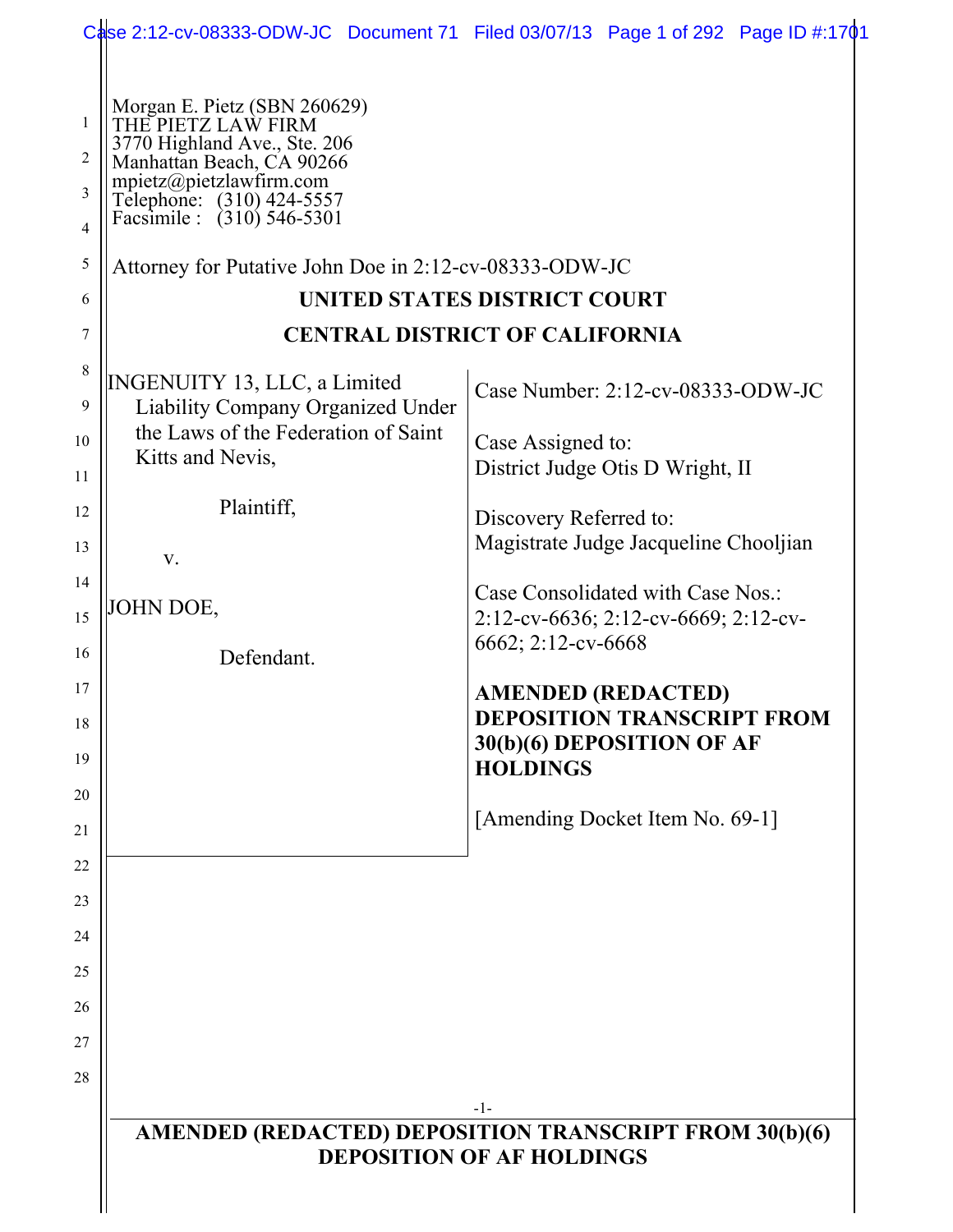## **EXHIBIT A**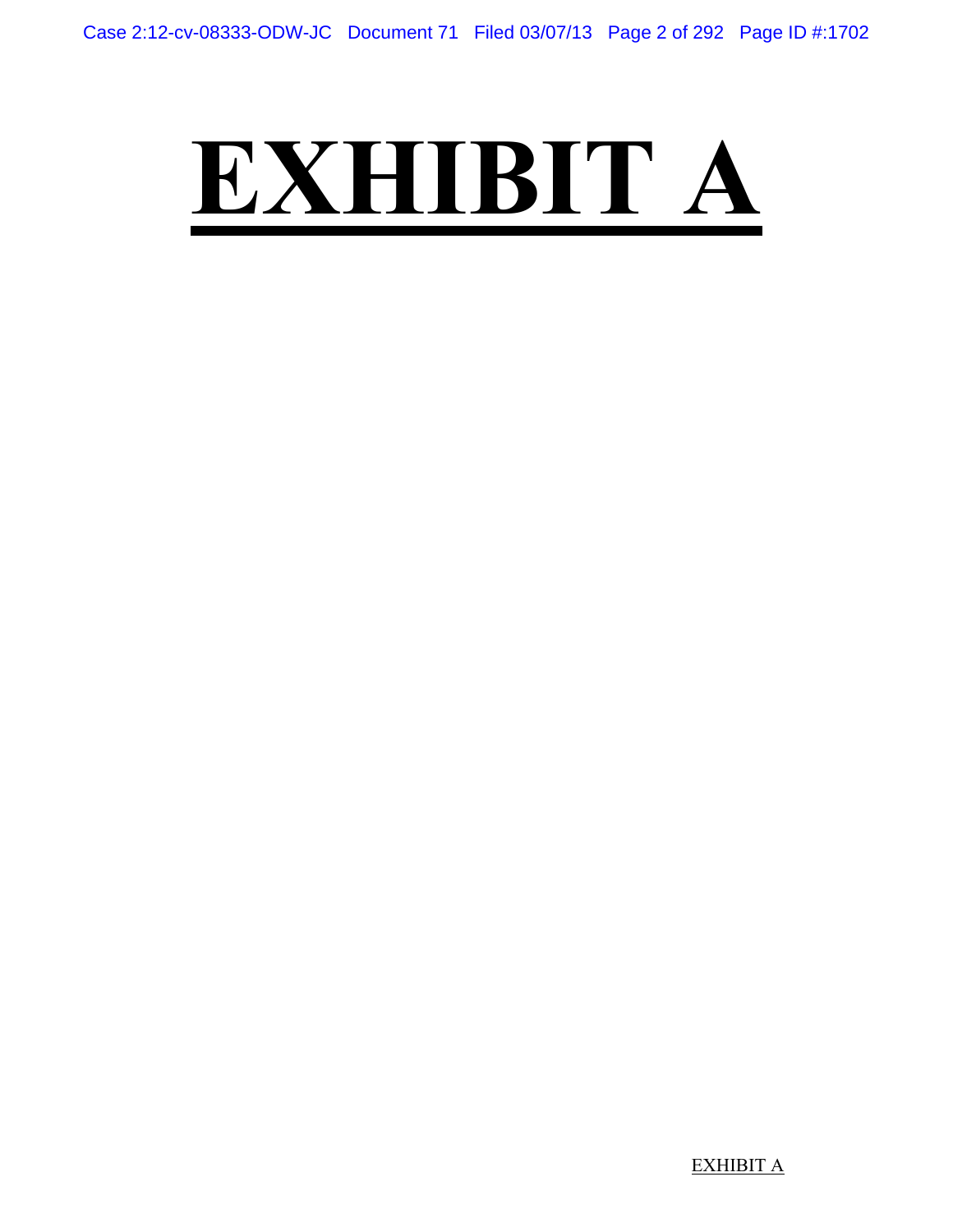|                | Case 2:12-cv-08333-ODW-JC Document 71 Filed 03/07/13 Page 3 of 292 Page ID #:1703          |
|----------------|--------------------------------------------------------------------------------------------|
| $\mathbf{1}$   |                                                                                            |
| 2              | UNITED STATES DISTRICT COURT                                                               |
| 3              | FOR THE NORTHERN DISTRICT OF CALIFORNIA                                                    |
| 4              |                                                                                            |
| 5              | $--000--$                                                                                  |
| 6              | AF HOLDINGS, LLC,                                                                          |
| $\overline{7}$ | Plaintiff,<br>CASE NO                                                                      |
| 8              | 3:12-CV-02396-EMC<br>vs.                                                                   |
| 9              | JOE NAVASCA,                                                                               |
| 10             | Defendant.                                                                                 |
| 11             |                                                                                            |
| 12             |                                                                                            |
| 13             |                                                                                            |
| 14             | DEPOSITION OF: PAUL HANSMEIER<br>TAKEN BY :<br>NICHOLAS RANALLO, ESQ.                      |
| 15             | MORGAN PIETZ, ESQ.<br>$10:00 - 6:15 P.M.$<br>COMMENCING<br>$\ddot{\bullet}$                |
| 16             | LOCATION<br>PREMIER BUSINESS CENTER<br>225 BUSH STREET, 16TH FLOOR                         |
| 17             | SAN FRANCISCO, CALIFORNIA 94104<br>TUESDAY, FEBRUARY, 19TH, 2013<br>DAY, DATE              |
| 18             | REPORTED BY :<br>ANGIE M. MATERAZZI, CSR NO. 13116<br>PURSUANT TO:<br>NOTICE OF DEPOSITION |
| 19             | ORIGINAL TO:<br>BRETT L. GIBBS, ESQ.                                                       |
| 20             |                                                                                            |
| 21             | PAGES 1 - 290                                                                              |
| 22             | JOB NO. 131194                                                                             |
| 23             |                                                                                            |
| 24             |                                                                                            |
| 25             |                                                                                            |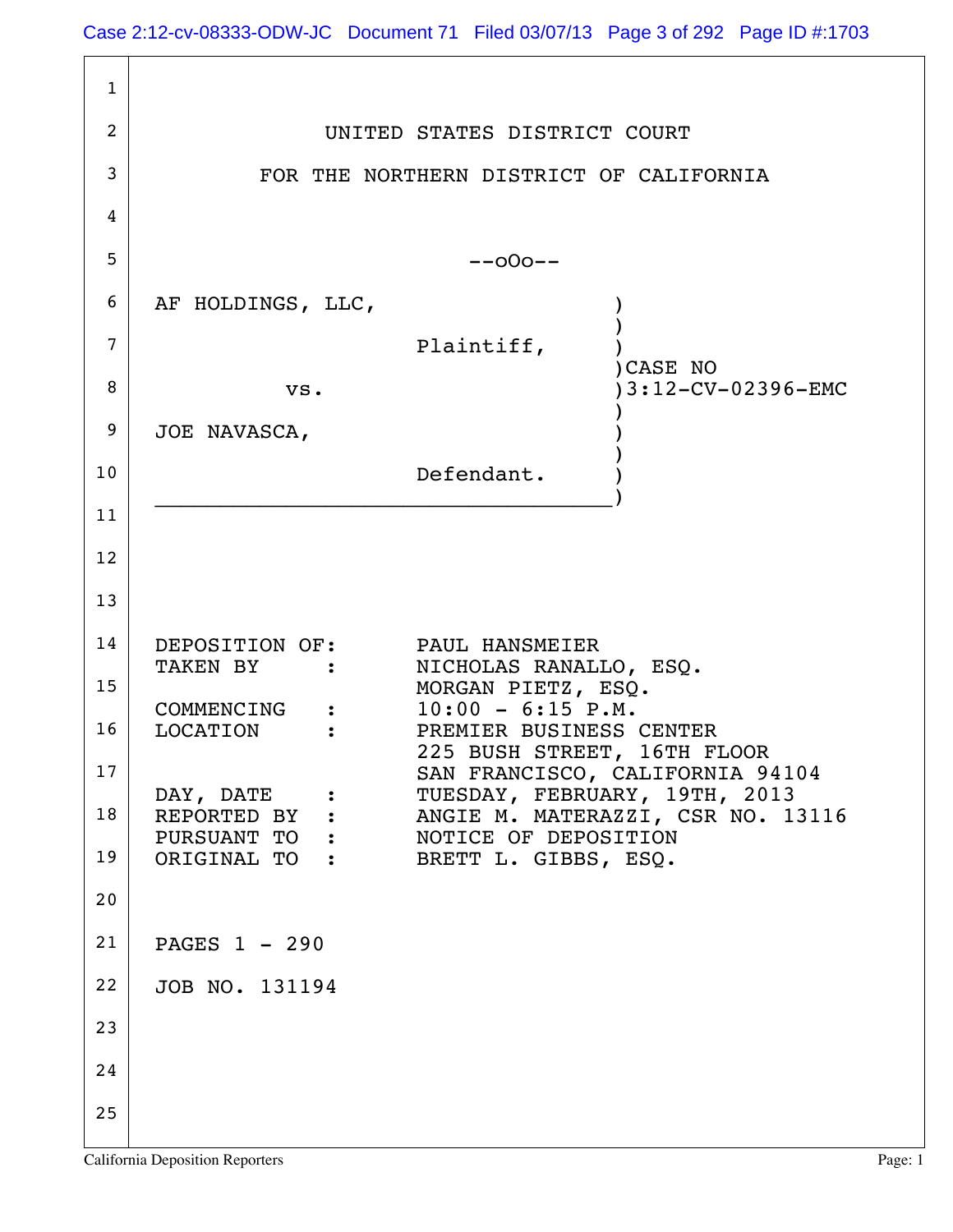| $\mathbf{1}$   | APPEARANCES OF COUNSEL                                                  |
|----------------|-------------------------------------------------------------------------|
| $\overline{2}$ |                                                                         |
| 3              |                                                                         |
| 4              | FOR THE PLAINTIFF:                                                      |
| 5              |                                                                         |
| 6              | BRETT L. GIBBS, ESQ.<br>PRENDA LAW, INC.                                |
| 7              | 38 MILLER AVENUE, #263<br>MILL VALLEY, CALIFORNIA 94941<br>415-325-5990 |
| 8              | BLGIBBS@WEFIGHTPIRACY.COM                                               |
| 9              |                                                                         |
| 10             | FOR THE DEFENDANT:                                                      |
| 11             | NICHOLAS RANALLO, ESQ.<br>LAW OFFICE OF NICHOLAS RANALLO                |
| 12             | 371 DOGWOOD WAY<br>BOULDER CREEK, CALIFORNIA 95006                      |
| 13             | 831-703-4011<br>NICK@RANALLOLAWOFFICE.COM                               |
| 14             |                                                                         |
| 15             |                                                                         |
| 16             | FOR THE DEFENDANT:                                                      |
| 17             | MORGAN E. PIETZ, ESQ., CO-COUNSEL                                       |
| 18             | THE PIETZ LAW FIRM<br>3779 HIGHLAND AVENUE, SUITE 206                   |
| 19             | MANHATTAN BEACH, CALIFORNIA 90266<br>$310 - 424 - 5557$                 |
| 20             | MPIETZ@PIETZLAWFIRM.COM                                                 |
| 21             |                                                                         |
| 22             |                                                                         |
| 23             | $---000---$                                                             |
| 24             |                                                                         |
| 25             |                                                                         |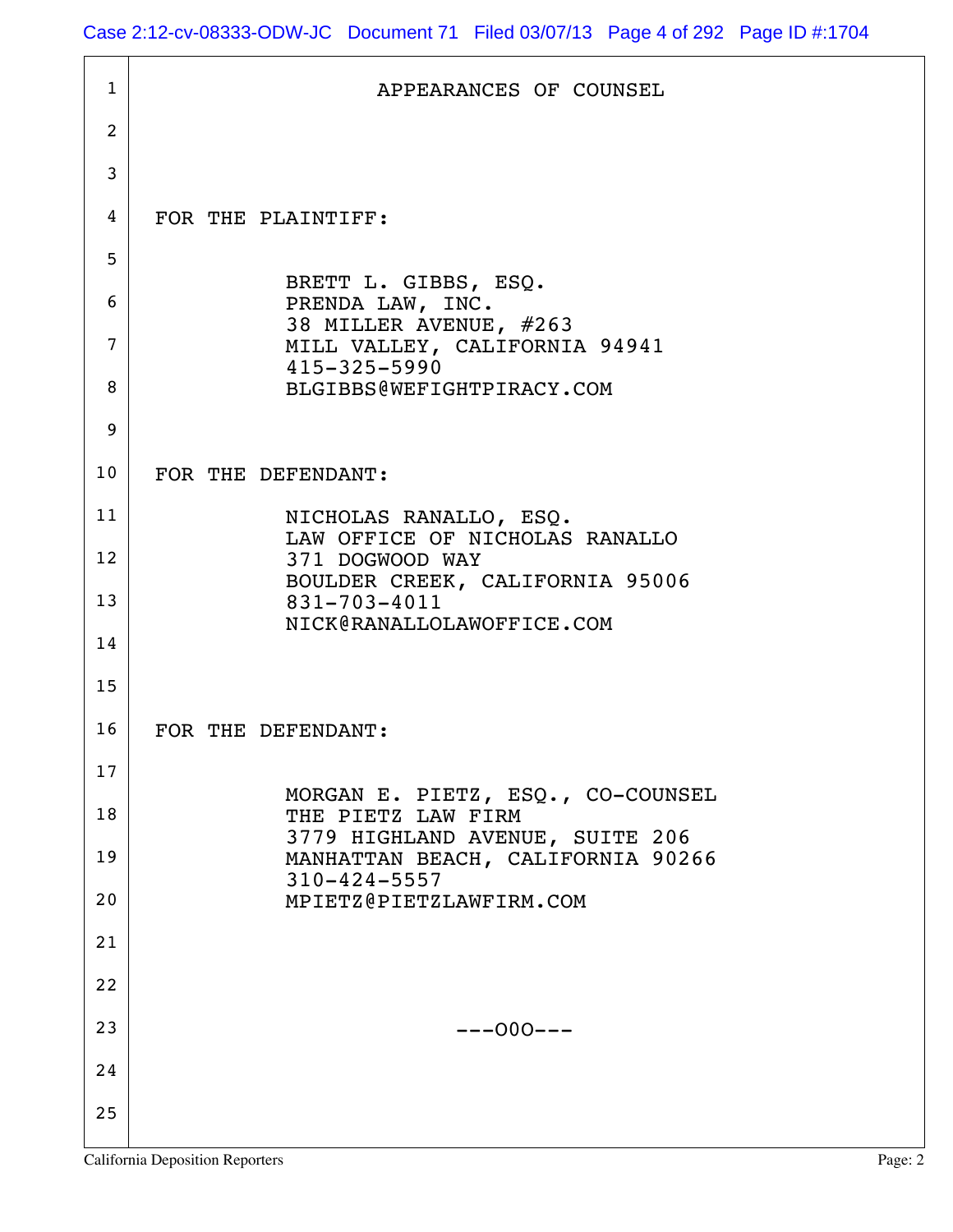1 2 I N D F X 3 INDEX OF EXAMINATIONS 4 5 Examination by Mr. Ranallo ........................6 6 | Examination by Mr. Pietz ..............................25 7 Further Examination by Mr. Ranallo ................36 8 Examination by Mr. Pietz ...........................37 9 Further Examination by Mr. Ranallo ...............41 10 Further Examination by Mr. Pietz ................41 11 Further Examination by Mr. Ranallo ...............46 12 Further Examination by Mr. Pietz ..................52 13 Further Examination by Mr. Pietz .................54 14 Further Examination by Mr. Ranallo .................66 15 Further Examination by Mr. Pietz ...................68 16 Further Examination by Mr. Ranallo ..................79 17 Further Examination by Mr. Pietz ..................80 18 Further Examination by Mr. Ranallo ................85 19 Further Examination by Mr. Pietz .................88 20 Further Examination by Mr. Ranallo ..............104 21 Further Examination by Mr. Pietz ................106 22 Further Examination by Mr. Ranallo ..............137 23 Further Examination by Mr. Pietz ...............139 24 Further Examination by Mr. Ranallo .............147 25 Further Examination by Mr. Pietz ...............148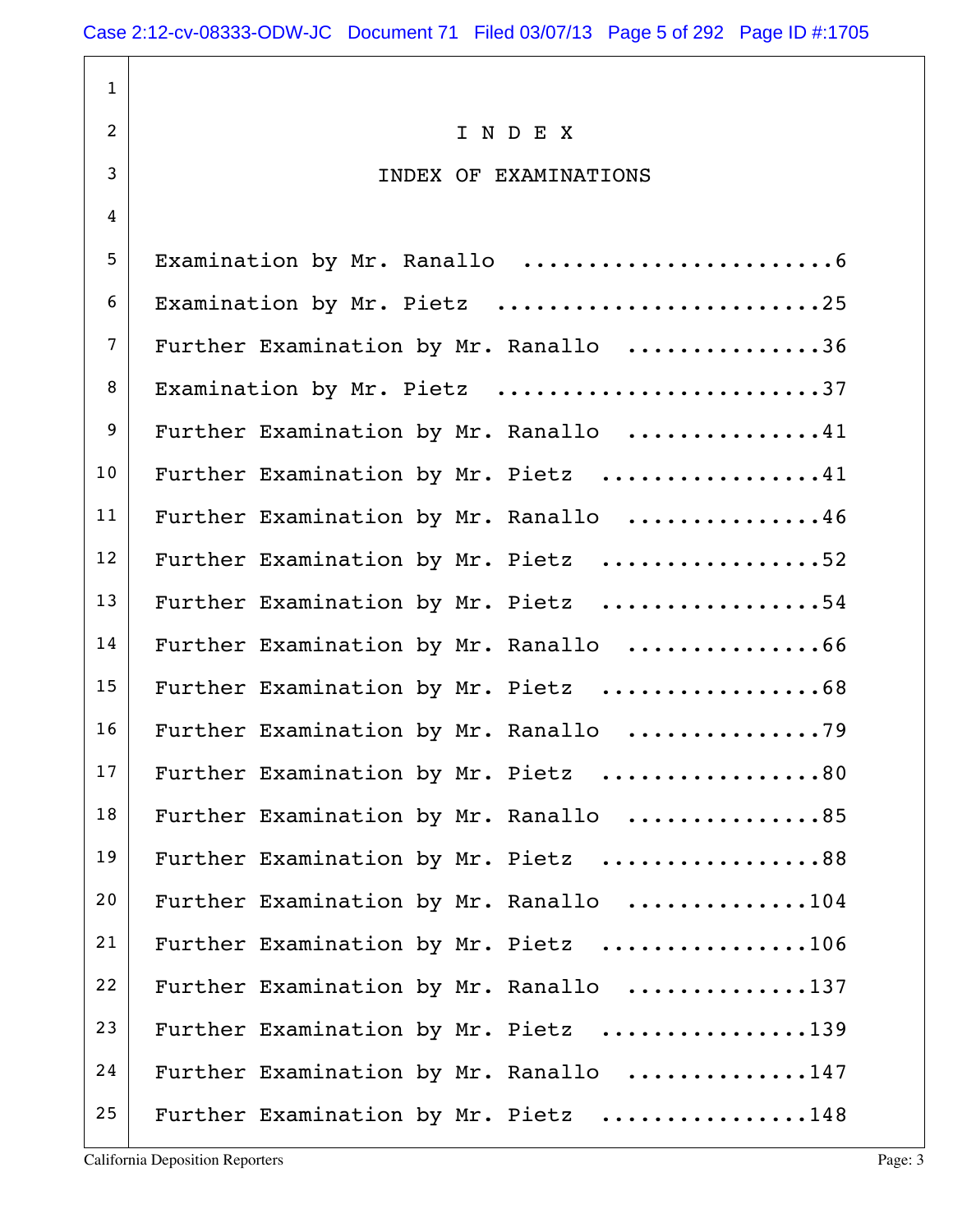| $\mathbf{1}$   | Further Examination by Mr. Ranallo 151 |
|----------------|----------------------------------------|
| $\overline{2}$ | Further Examination by Mr. Pietz 155   |
| 3              | Futher Examination by Mr. Ranallo 156  |
| 4              | Futher Examination by Mr. Pietz 161    |
| 5              | Futher Examination by Mr. Ranallo 165  |
| 6              | Futher Examination by Mr. Pietz 165    |
| $\overline{7}$ | Further Examination by Mr. Ranallo 170 |
| 8              | Futher Examination by Mr. Pietz 171    |
| 9              | Futher Examination by Mr. Ranallo 173  |
| 10             | Futher Examination by Mr. Pietz 174    |
| 11             | Futher Examination by Mr. Ranallo 183  |
| 12             | Futher Examination by Mr. Pietz 189    |
| 13             | Futher Examination by Mr. Ranallo 193  |
| 14             | Futher Examination by Mr. Pietz 193    |
| 15             | Further Examination by Mr. Ranallo 194 |
| 16             | Futher Examination by Mr. Pietz 196    |
| 17             | Futher Examination by Mr. Ranallo 263  |
| 18             | Futher Examination by Mr. Pietz 270    |
| 19             | Futher Examination by Mr. Ranallo 275  |
| 20             | Futher Examination by Mr. Pietz 276    |
| 21             | Futher Examination by Mr. Ranallo 284  |
| 22             | Futher Examination by Mr. Pietz 284    |
| 23             | $---000---$                            |
| 24             |                                        |
| 25             |                                        |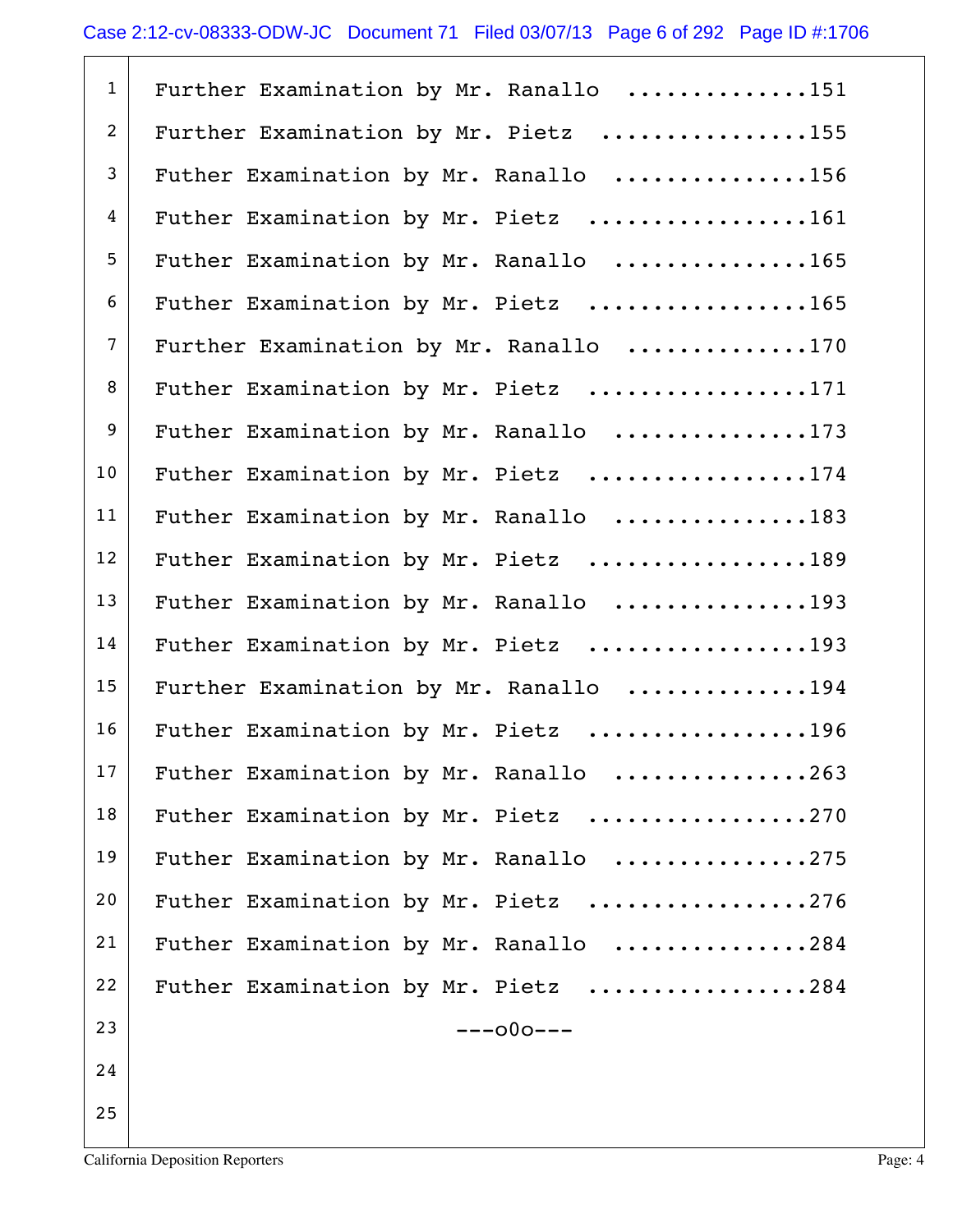| $\mathbf{1}$   |     | EXHIBITS MARKED FOR IDENTIFICATION                                                                   |
|----------------|-----|------------------------------------------------------------------------------------------------------|
| $\overline{2}$ | No. | Description<br>Page                                                                                  |
| 3              |     |                                                                                                      |
| 4              | 101 | ADR Certification by Parties and 52                                                                  |
| 5              |     | Counsel                                                                                              |
| 6              | 102 | ADR Certification by Paries and Counsel 78                                                           |
| $\overline{7}$ | 103 | Notice for Withdrawal and Substitution 132<br>of Counsel                                             |
| 8              | 104 | Plaintiff's Notice of Dismissal Without 150<br>Prejudice of Remaining Doe Defendants                 |
| 9              | 105 | 1 page AVN - Exile Distribution Adds 156                                                             |
| 10             |     | Heartbreaker Films to Roster                                                                         |
| 11             | 106 | Nina Mercedez: Popular Demand, Coming 157<br>From Exile - XBIZ.com                                   |
| 12             |     |                                                                                                      |
| 13             | 107 | Plaintiff AF Holdings LLC's Response to 235<br>Defendant Joe Navasca's Motion to Post<br>Undertaking |
| 14<br>15       | 108 | Paul Hansmeier's signature on a blank 235<br>piece of paper                                          |
| 16             | 109 | 1-page of signature exemplars for Paul 236<br>& Peter Hansmeier                                      |
| 17             | 110 | Petition for Discovery Before Suit to 238                                                            |
| 18             |     | Identify Responsible Persons and<br>Entities                                                         |
| 19             |     |                                                                                                      |
| 20             | 111 | Business Record Detail, MCGIP, LLC 249                                                               |
| 21             |     |                                                                                                      |
| 22             |     | ** DELINEATES MARKED TESTIMONY.                                                                      |
| 23             |     |                                                                                                      |
| 24             |     |                                                                                                      |
| 25             |     |                                                                                                      |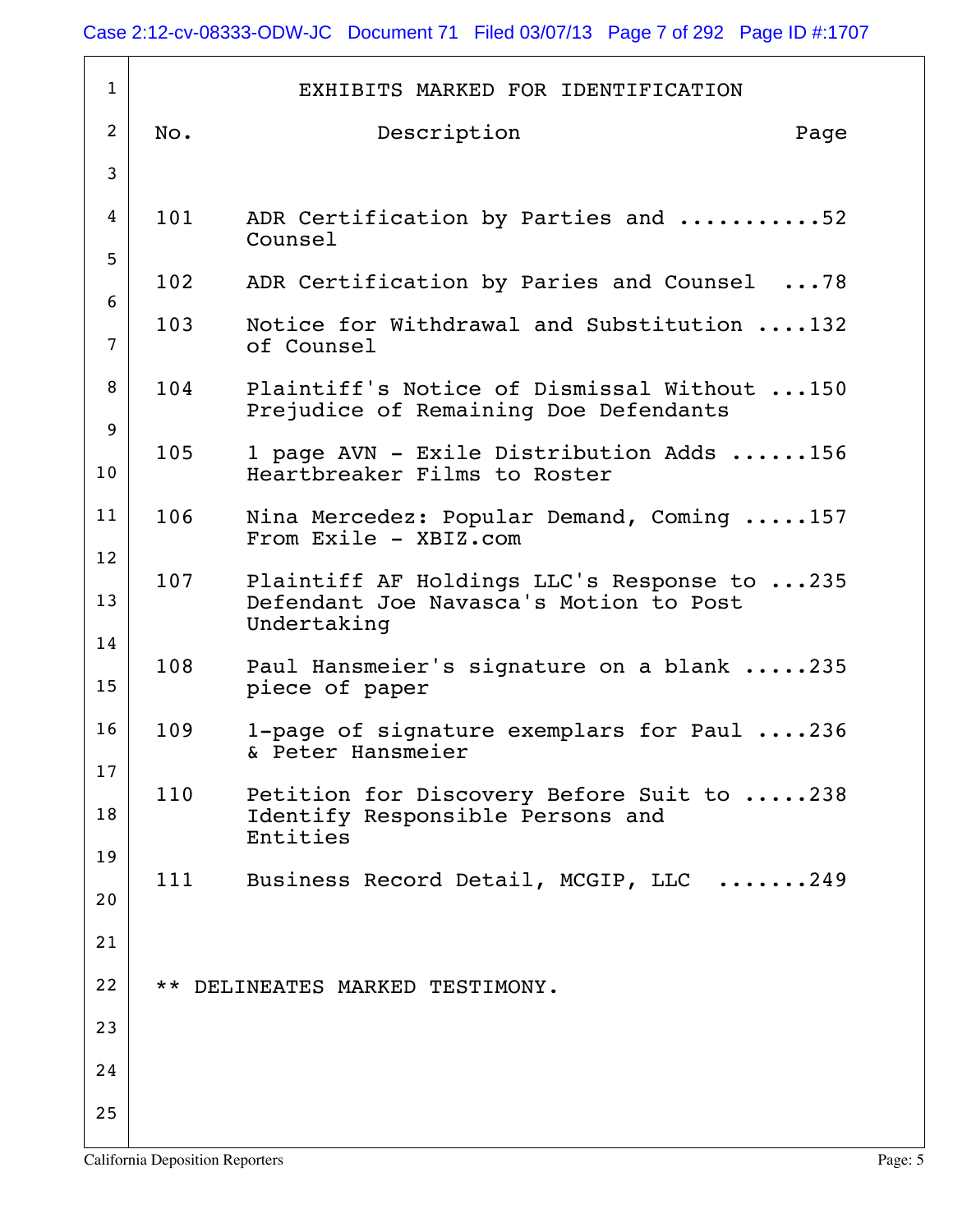| $\mathbf{1}$   | SAN FRANCISCO, CALIFORNIA, TUESDAY, FEBRUARY 19, 2013        |
|----------------|--------------------------------------------------------------|
| 2              | 10:00 A.M.                                                   |
| 3              | $---000---$                                                  |
| 4              |                                                              |
| 5              | <b>PAUL HANSMEIER</b>                                        |
| 6              | the deponent herein, after having been first duly sworn,     |
| $\overline{7}$ | was deposed and testified as follows:                        |
| 8              |                                                              |
| 9              | EXAMINATION BY MR. RANALLO                                   |
| 10             | Good morning. Could you state your name for<br>$Q_{\bullet}$ |
| 11             | the record, please.                                          |
| 12             | Paul Hansmeier.<br>A.                                        |
| 13             | And Mr. Hansmeier what is your address?<br>$Q$ .             |
| 14             | 80 South 8th Street, Minneapolis, Minnesota<br>Α.            |
| 15             | 55402.                                                       |
| 16             | Is that your home address?<br>Q.                             |
| 17             | That's my business address.<br>Α.                            |
| 18             | What's your home address?<br>Q.                              |
| 19             | Objection. Privacy.<br>MR. GIBBS:                            |
| 20             | THE WITNESS:<br>$\mathbf{r}$                                 |
| 21             | Minneapolis, Minnesota                                       |
| 22             | BY MR. RANALLO:                                              |
| 23             | Mr. Hansmeier have you ever been deposed<br>$Q$ .            |
| 24             | before?                                                      |
| 25             | I have not.<br>Α.                                            |

h

 $\overline{\phantom{a}}$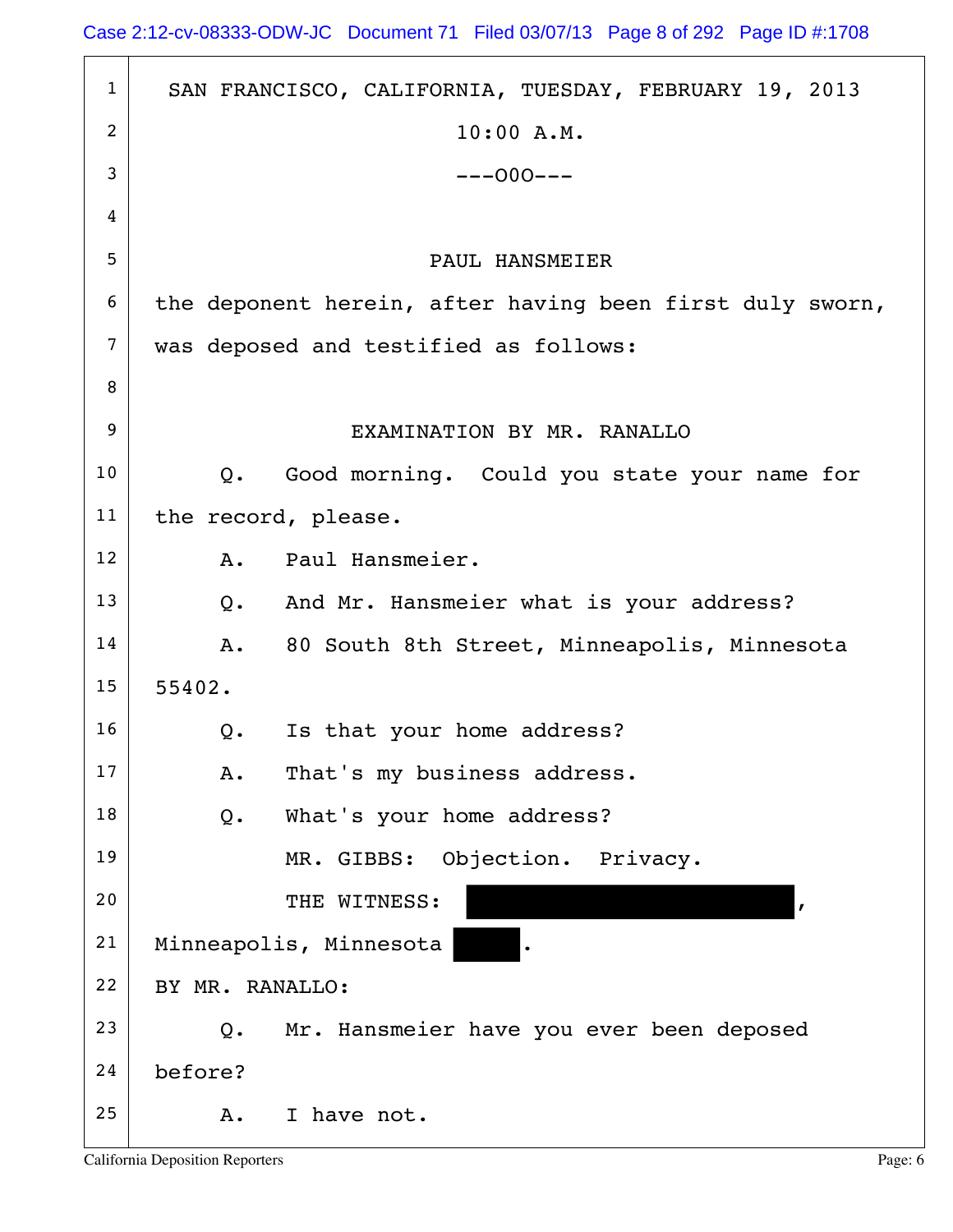Case 2:12-cv-08333-ODW-JC Document 71 Filed 03/07/13 Page 9 of 292 Page ID #:1709

1 | Q. Do you know how depositions work? You're an 2 attorney, are you not? 3 MR. GIBBS: Compound. Objection. 4 THE WITNESS: I'm an attorney. 5 | BY MR. RANALLO:  $6$  Q. And are you familiar with the procedures for 7 depositions? 8 | A. I know what a deposition is. 9 Q. Have you ever conducted one? 10 A. I have not.  $11$  Q. Basically, what's going to happen is I'm going  $12$  to ask you a bunch of questions on the subjects that you 13 were previously noticed on. If for any reason you don't 14 understand a question, please let me know and I will 15 rephrase it for you. If you do answer a question,  $I'm$  $16$  going to assume that you understood it. In addition, if  $17$  you can try to refrain from nodding, pointing,  $18$  gesturing, anything that the court reporter can't easily 19 pick up and sort of the same thing with uh-huh, huh-uh, 20 those kind of answers. 21 MR. GIBBS: Is that a question? 22 MR. PIETZ: It's an admonition. 23 MR. RANALLO: Let's go ahead and get started  $24$  here. 25 MR. PIETZ: I'd like to add an admonition.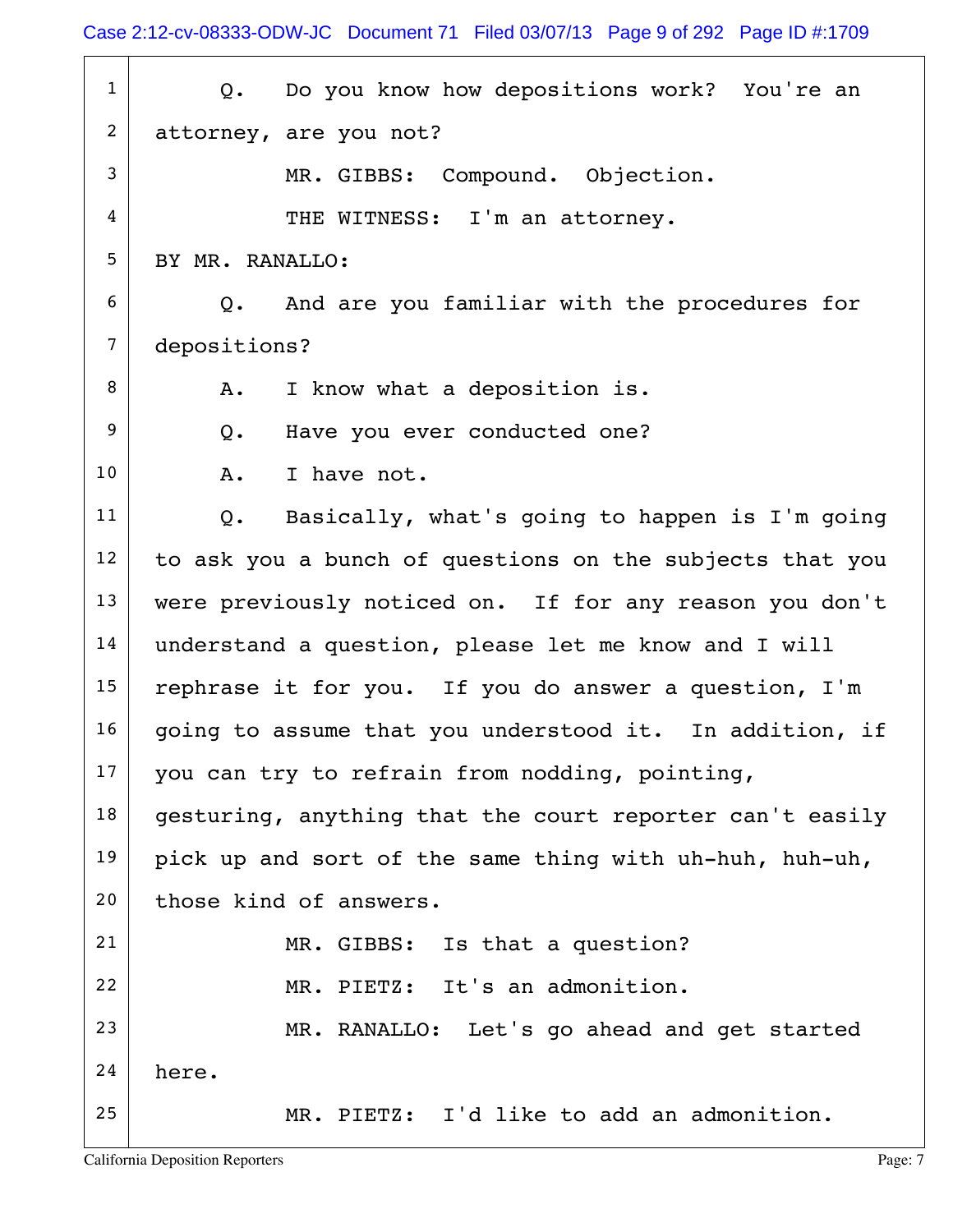| $\mathbf{1}$   | Just to be clear, you'll be given the opportunity to go |
|----------------|---------------------------------------------------------|
| 2              | over the transcript before we finish today. You should  |
| 3              | understand that your responses in this deposition are   |
| 4              | under penalty of perjury as if you were being sworn on  |
| 5 <sub>5</sub> | the stand in a court of law. You'll have an opportunity |
| 6              | to correct things that you say here today. However, you |
| $\overline{7}$ | should understand that if you subsequently try and      |
| 8              | correct your testimony, that an inference can be drawn  |
| 9              | about your credibility and the corrections can be used  |
| 10             | against you. Do you understand?                         |
| 11             | THE WITNESS: Yes.                                       |
| 12             | MR. GIBBS: And as to that, I would like to              |
| 13             | the reserve the right to do that.                       |
| 14             | MR. PIETZ: We'll put a standard stipulation             |
| 15             | on the record.                                          |
| 16             | MR. GIBBS: Just reserving the right.                    |
| 17             | BY MR. RANALLO:                                         |
| 18             | Mr. Hansmeier what is your position with AF<br>Q.       |
| 19             | Holdings?                                               |
| 20             | I do not have a position with AF Holdings.<br>Α.        |
| 21             | Are you a member of AF Holdings?<br>Q.                  |
| 22             | I am not.<br>Α.                                         |
| 23             | You have no ownership interest in the entity<br>Q.      |
| 24             | whatsoever?                                             |
| 25             | That's correct.<br>Α.                                   |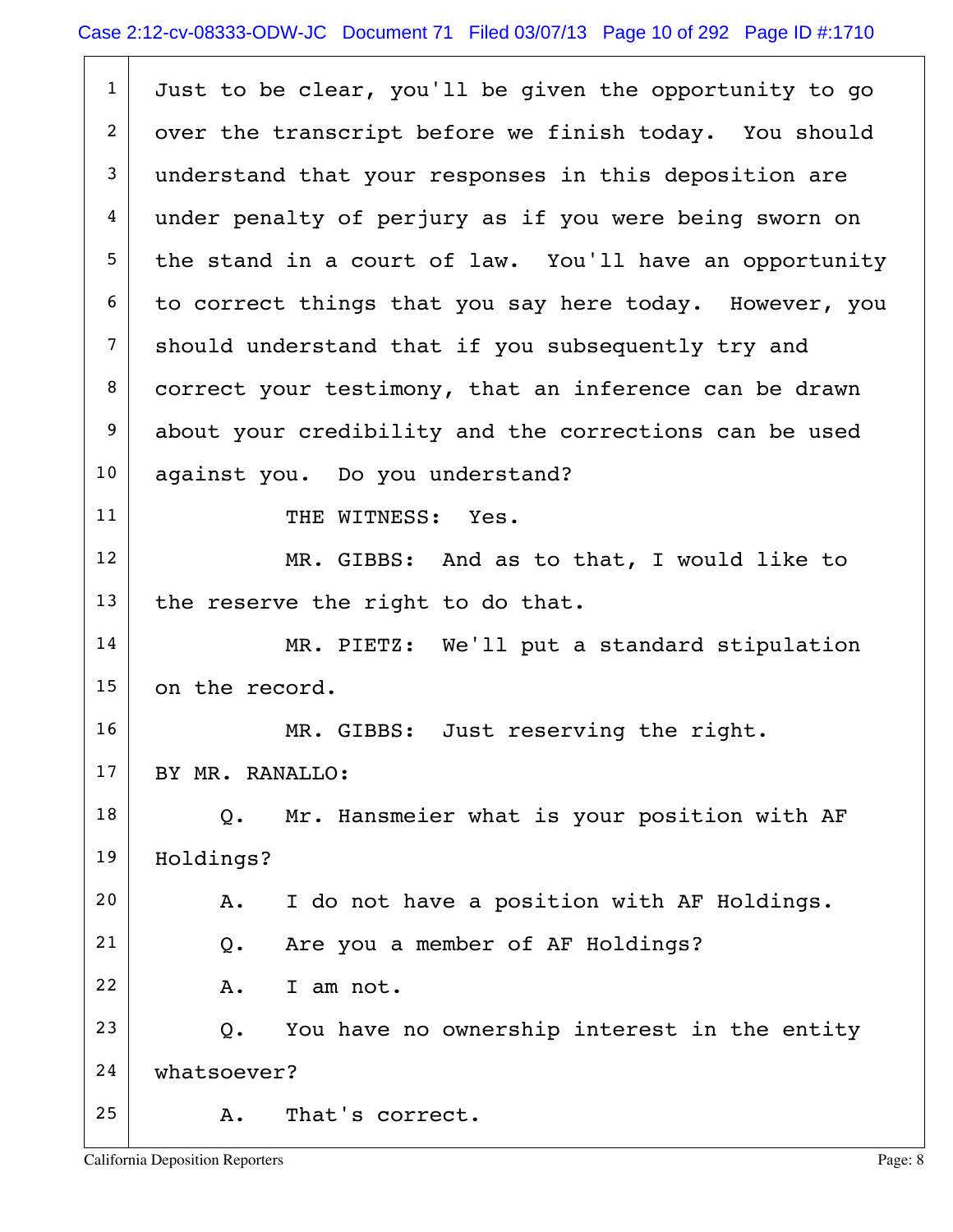| $\mathbf{1}$    | And who does have an ownership interest in the<br>Q.          |
|-----------------|---------------------------------------------------------------|
| $\overline{2}$  | entity?                                                       |
| 3               | The ownership of AF Holdings -- can you please<br>Α.          |
| 4               | clarify your question?                                        |
| 5               | Who are the members of the AF Holdings?<br>Q.                 |
| 6               | The membership interests of AF Holdings are<br>Α.             |
| $\overline{7}$  | held in a trust.                                              |
| 8               | And who are the beneficial owners of AF<br>$\mathsf{Q}$ .     |
| 9               | Holdings?                                                     |
| $\overline{10}$ | Well, the beneficial owner of AF Holdings is a<br>${\bf A}$ . |
| 11              | trust.                                                        |
| $\overline{12}$ | Who does that trust disburse income to?<br>Q.                 |
| 13              | Well, I don't believe there is any noticed<br>Α.              |
| 14              | topic regarding a trust and the terms of the trust.           |
| 15              | That being said, I'm not aware that there are any named       |
| 16              | beneficiaries of the trust.                                   |
| 17              | So when AF Holdings get a settlement, where<br>Q.             |
| 18              | does that money go?                                           |
| 19              | MR. GIBBS: Objection. I believe this is                       |
| 20              | outside of the scope of the numbered --                       |
| 21              | MR. RANALLO: How about AF Holdings revenues                   |
| 22              | derived from the authorized licensing and distribution        |
| 23              | of the work, including distribution of such revenues by       |
| 24              | AF Holdings and the identities of the recipients.             |
| 25              | MR. GIBBS: But it doesn't ask for who.                        |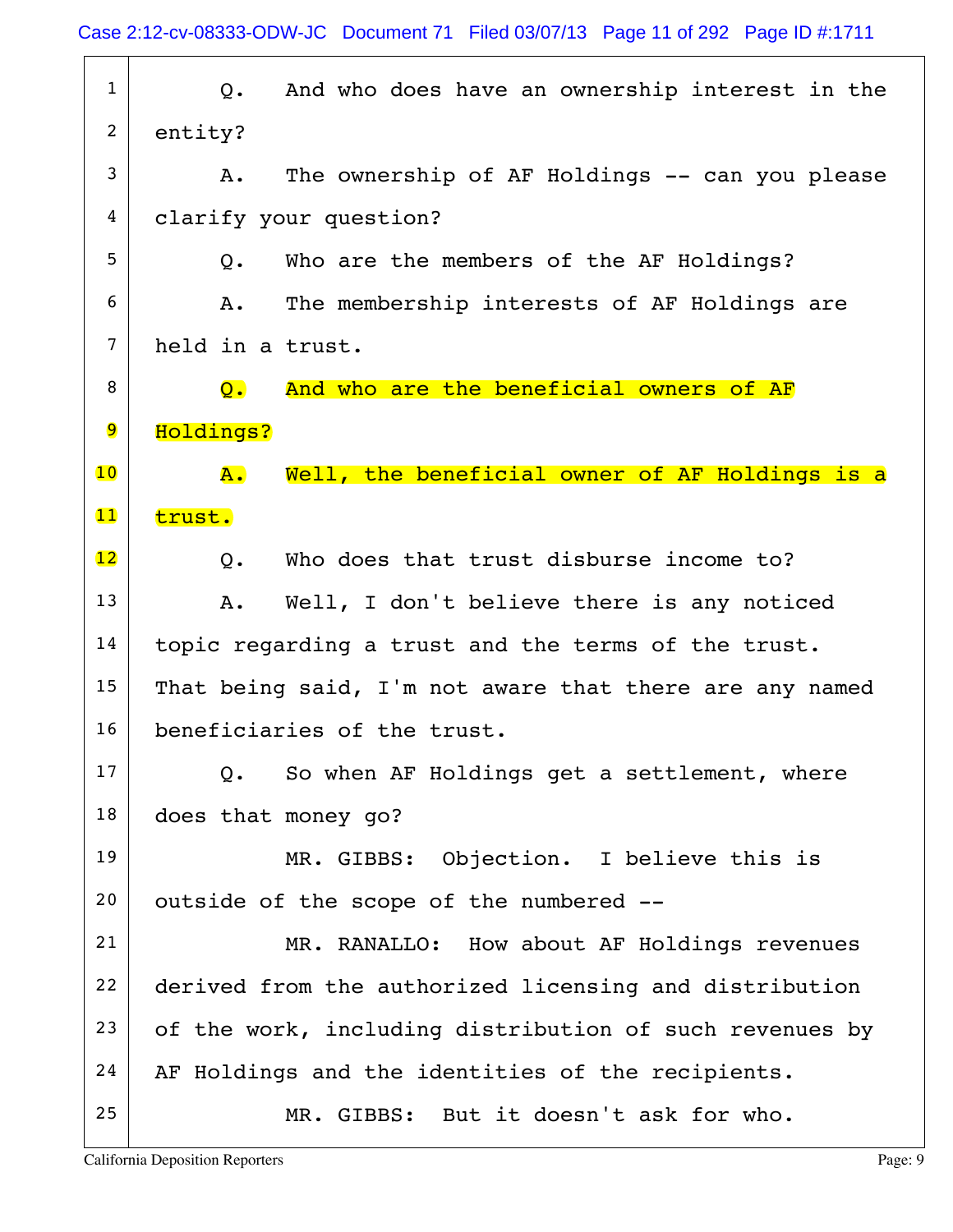Case 2:12-cv-08333-ODW-JC Document 71 Filed 03/07/13 Page 12 of 292 Page ID #:1712

1 MR. PIETZ: Okay. Objection duly noted. Are 2 you instructing him not to answer? 3 MR. GIBBS: No. I'm just pointing that out 4 for the record. 5 MR. PIETZ: You can answer. 6 THE WITNESS: Could you please restate the 7 question? 8 | BY MR. RANALLO:  $9 |$  Q. When AF Holdings receive a settlement, who 10 gets that money and how is it distributed? 11 A. Well --12 | MR. GIBBS: Objection. You're assuming 13 | something that hasn't been stated yet. 14 BY MR. RANALLO:  $15$  Q. Has AF Holdings ever accepted a settlement in 16 its copyright actions?  $17$   $A.$  Yes.  $18$  Q. When it receives such settlements, where do 19 they go and who are they distributed to?  $20$  A. I guess that depends on the case.  $21$  Q. Could you explain that, what sort of 22 circumstances could determine that? 23  $\vert$  A. For example, if AF Holdings represented by,  $24$  say, an attorney in Maine, for example, and if AF 25 Holdings enters into a settlement agreement with a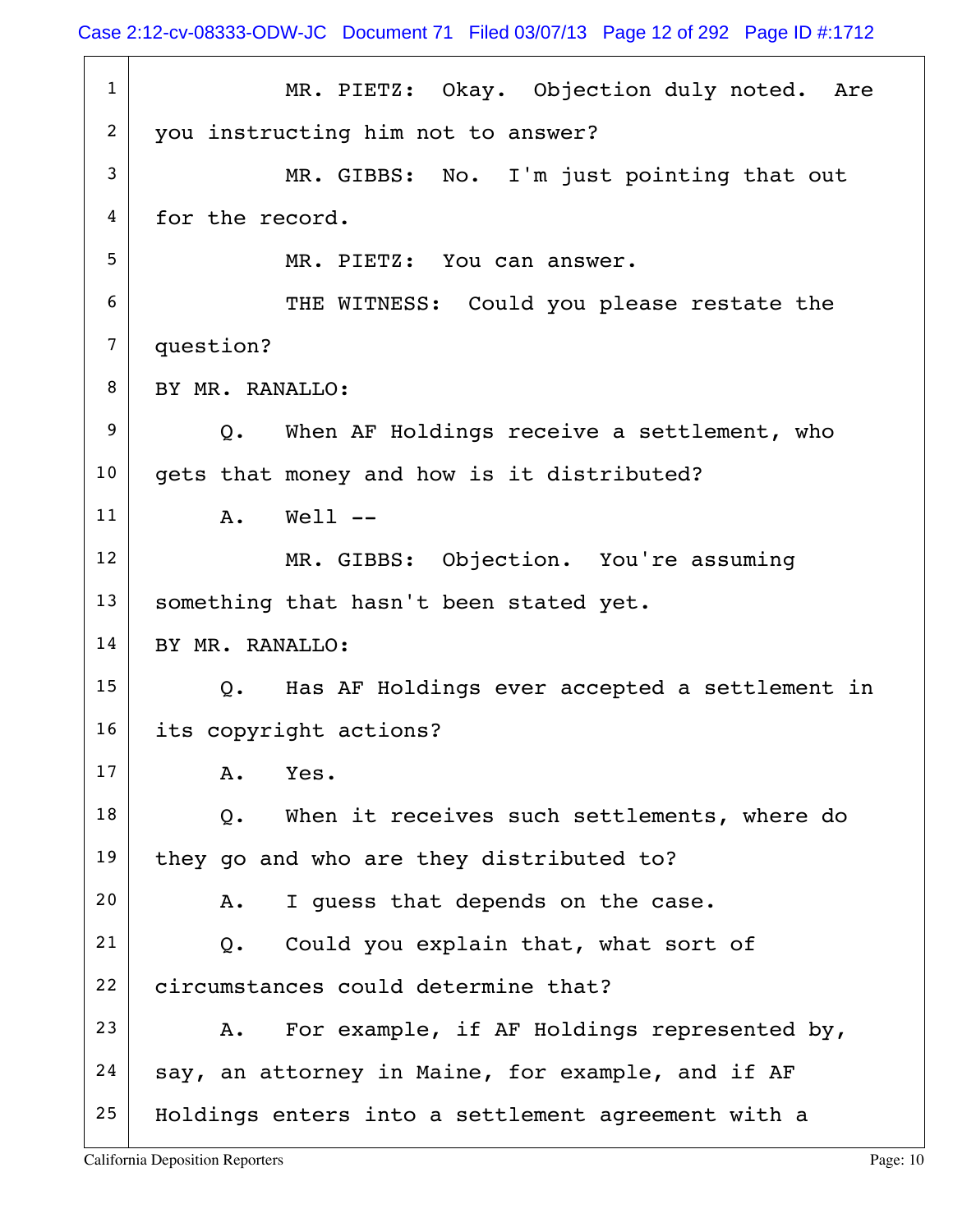1 defendant in one of those cases, then the revenues from  $2$  that settlement would go into the trust account for the 3 attorney representing AF Holdings.  $4 \mid Q$ . And from there where do they go? 5 A. Well, generally speaking the revenues that AF 6 Holdings has received from settlements, AF Holdings does 7 not receive a distribution from the trust accounts of 8 the law firms. The reason being that AF Holdings is --9 uses the money that remains in trust to pay for the 10 expenses of the litigation. 11 | Q. So AF Holdings has not distributed any 12 settlement proceeds to any individuals in any cases? 13 MR. GIBBS: Objection. That's misstating the 14 record. 15 | MR. RANALLO: That's a question. 16 MR. GIBBS: You just -- $17$  BY MR. RANALLO:  $18$  Q. Has AF Holdings distributed any income to any 19 individuals from its settlement proceeds?  $20$  A. I guess I'll give you the same answer and the  $21$  answer is that when AF Holdings receives a settlement,  $22$  the money that it receives from the settlement generally  $23$  goes back to pay for the expenses of litigation.  $24$  Q. You say generally. When it doesn't go there, 25 where does it go?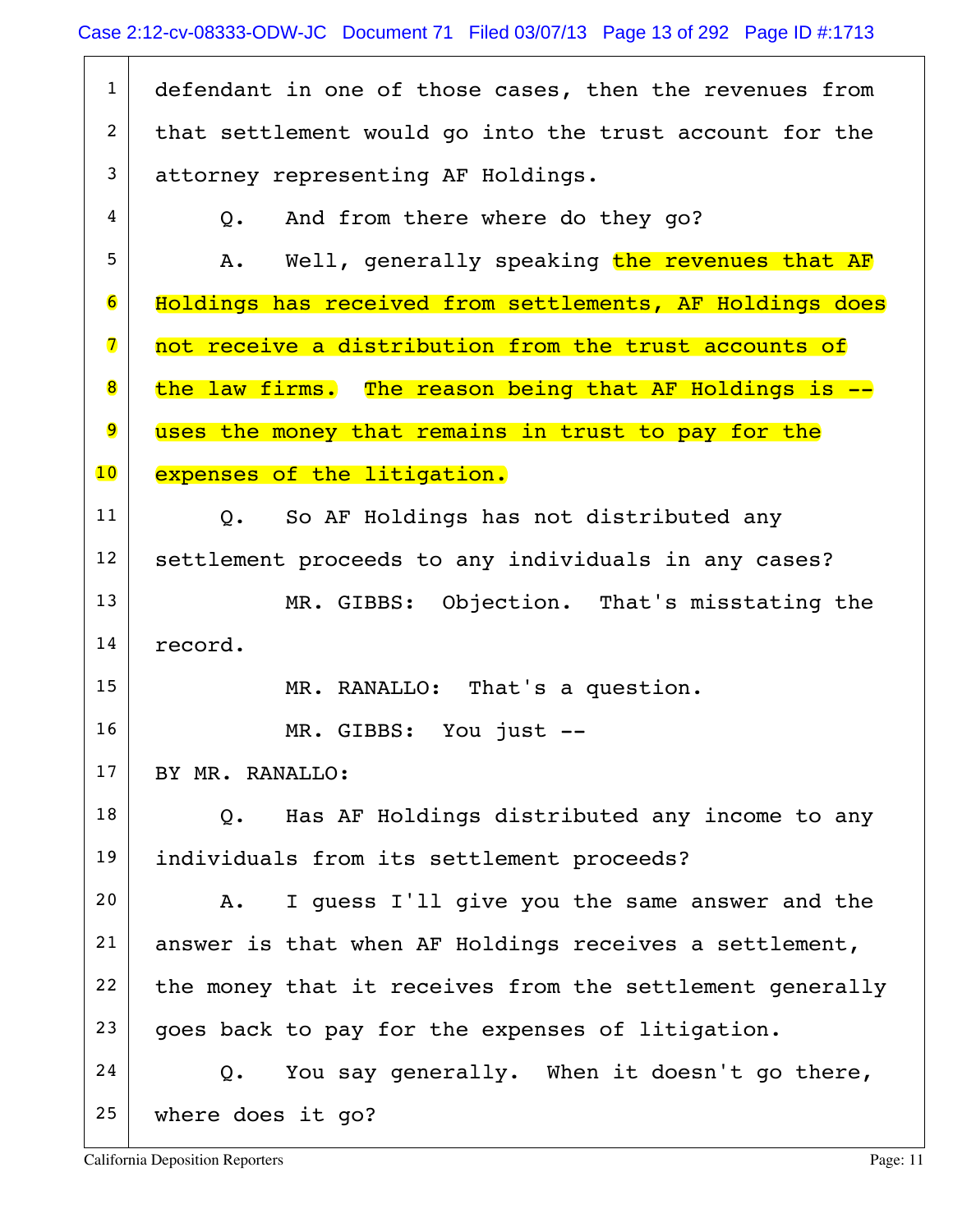Case 2:12-cv-08333-ODW-JC Document 71 Filed 03/07/13 Page 14 of 292 Page ID #:1714

| $\mathbf{1}$      | Well, in that case it can remain in the trust<br>Α.           |
|-------------------|---------------------------------------------------------------|
| $\overline{2}$    | account to pay for expenses of future litigation.             |
| 3                 | So it remains in the lawyer's trust account<br>Q.             |
| 4                 | indefinitely?                                                 |
| 5                 | I don't think that's what I said.<br>Α.                       |
| 6                 | Does AF Holdings settlement proceeds stay in<br>$Q_{\bullet}$ |
| 7                 | the attorney's trust account indefinitely?                    |
| 8                 | No.<br>A.                                                     |
| 9                 | Q. When they are released from that account,                  |
| 10 <sub>o</sub>   | where do they go?                                             |
| 11                | To pay for the expenses of litigation.<br>A.                  |
| $12 \overline{ }$ | And what kind of expenses are those that<br>$Q_{\bullet}$     |
| 13                | they're used to pay for?                                      |
| 14                | What kind of expenses are involved in<br>A.                   |
| 15                | litigation?                                                   |
| 16                | Yeah, that AF Holdings pays for.<br>Q.                        |
| 17                | Well, I could give you a few examples of<br>A.                |
| 18                | expenses, for example, a filing fee.                          |
| 19                | Okay.<br>Q.                                                   |
| 20                | A. Cost of taking a deposition of Mr. Navasca,                |
| 21                | for example. The cost of producing documents, the cost        |
| 22                | of discovery.                                                 |
| 23                | Let me ask you this. In how many cases has AF<br>Q.           |
| 24                | Holdings participated in discovery as far as producing        |
| 25                | documents?                                                    |
|                   |                                                               |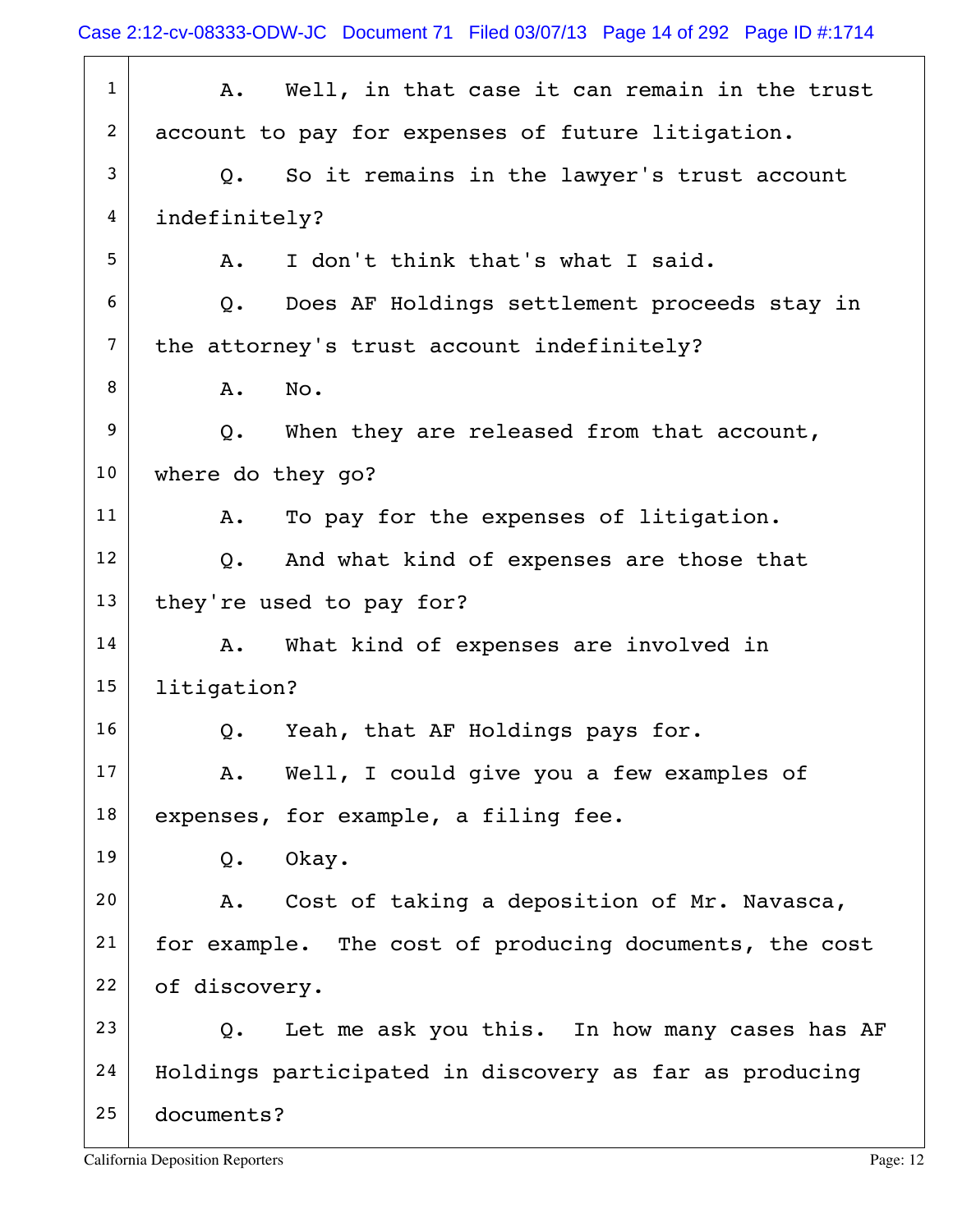Case 2:12-cv-08333-ODW-JC Document 71 Filed 03/07/13 Page 15 of 292 Page ID #:1715

1 MR. GIBBS: Objection. I believe that's not a 2 | noticed topic. 3 THE WITNESS: That question is well outside  $4 |$  the noticed topics, so I couldn't -- I would be only  $5$  speculating. 6 BY MR. RANALLO: 7 Q. To your knowledge has AF Holdings ever 8 produced documents in response to a discovery request? 9 MR. GIBBS: Objection. Let's be clear. So 10 you're asking his personal knowledge? 11 MR. RANALLO: I'm asking the corporation's 12 | knowledge if they have ever conducted discovery. You're  $13$  saying the corporation has no knowledge that they have  $14 \vert$  ever  $-$ 15 | THE WITNESS: Mr. Ranallo, perhaps you could 16 | help me out. Which topic does this relate to that you 17 noticed? 18 MR. PIETZ: Well, look, I'm just going to jump 19 in here. Are you instructing him not to answer the 20 question? 21 | MR. GIBBS: No, I'm not. I'm just pointing  $22$  out that it's not a noticed topic, so therefore it's  $23$  going to be on personal knowledge and personal  $24$  knowledge  $--$ 25 MR. RANALLO: No, it's not --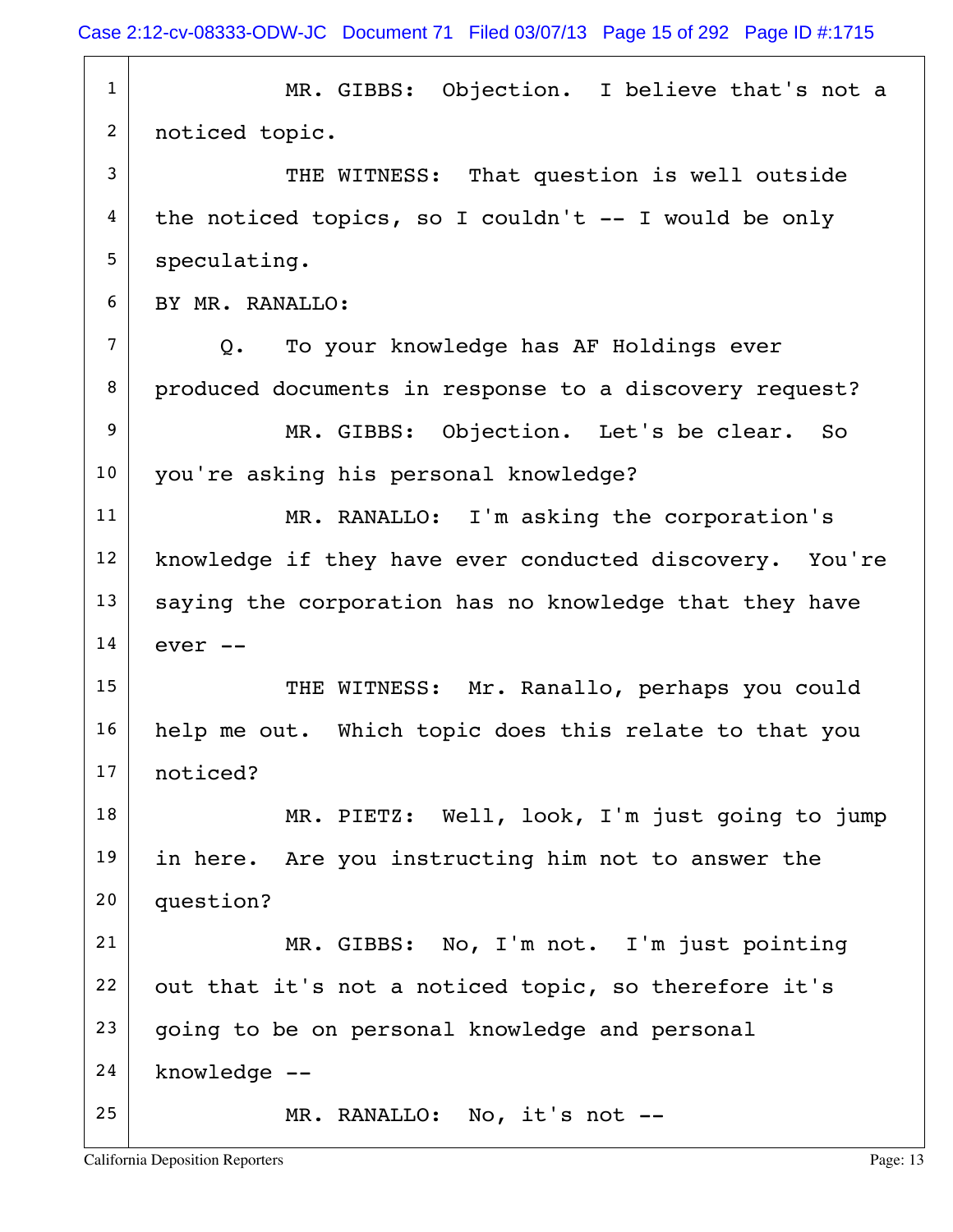| $\mathbf{1}$    | MR. GIBBS: He's not speaking for the                       |
|-----------------|------------------------------------------------------------|
| $\overline{2}$  | corporation at this point.                                 |
| 3               | BY MR. RANALLO:                                            |
| 4               | Okay. Speak for yourself, Mr. Hansmeier --<br>Q.           |
| 5               | Mr. Ranallo, I'll repeat my question to you,<br>A.         |
| 6               | as a courtesy, please let me know which noticed topic      |
| $\overline{7}$  | you're referring to?                                       |
| 8               | You have the noticed topics in front of you.<br>Q.         |
| 9               | I'm asking questions. Could you please tell me if AF       |
| 10 <sub>1</sub> | Holdings has ever responded to a discovery request in      |
| 11              | any of its cases?                                          |
| 12 <sup>2</sup> | Mr. Ranallo, this is not a topic I prepared<br>A.          |
| 13              | for. It would be complete conjecture on my part.           |
| 14              | So you have no knowledge that they have ever<br>Q.         |
| 15 <sub>1</sub> | participated in discovery at any time?                     |
| 16              | MR. GIBBS: That misstates the testimony.                   |
| 17              | Objection.                                                 |
| 18              | BY MR. RANALLO:                                            |
| 19              | Q. Let me ask you this. You previously said that           |
| 20              | AF Holdings' settlement proceeds are used, for example,    |
| 21              | to respond to discovery; is that correct?                  |
| 22              | I was giving an example of a cost that could<br>A.         |
| 23              | come up in the context of litigation.                      |
| 24              | So to your knowledge it never has. Has AF<br>$Q_{\bullet}$ |
| 25              | Holdings' settlement income ever been used to conduct      |
|                 |                                                            |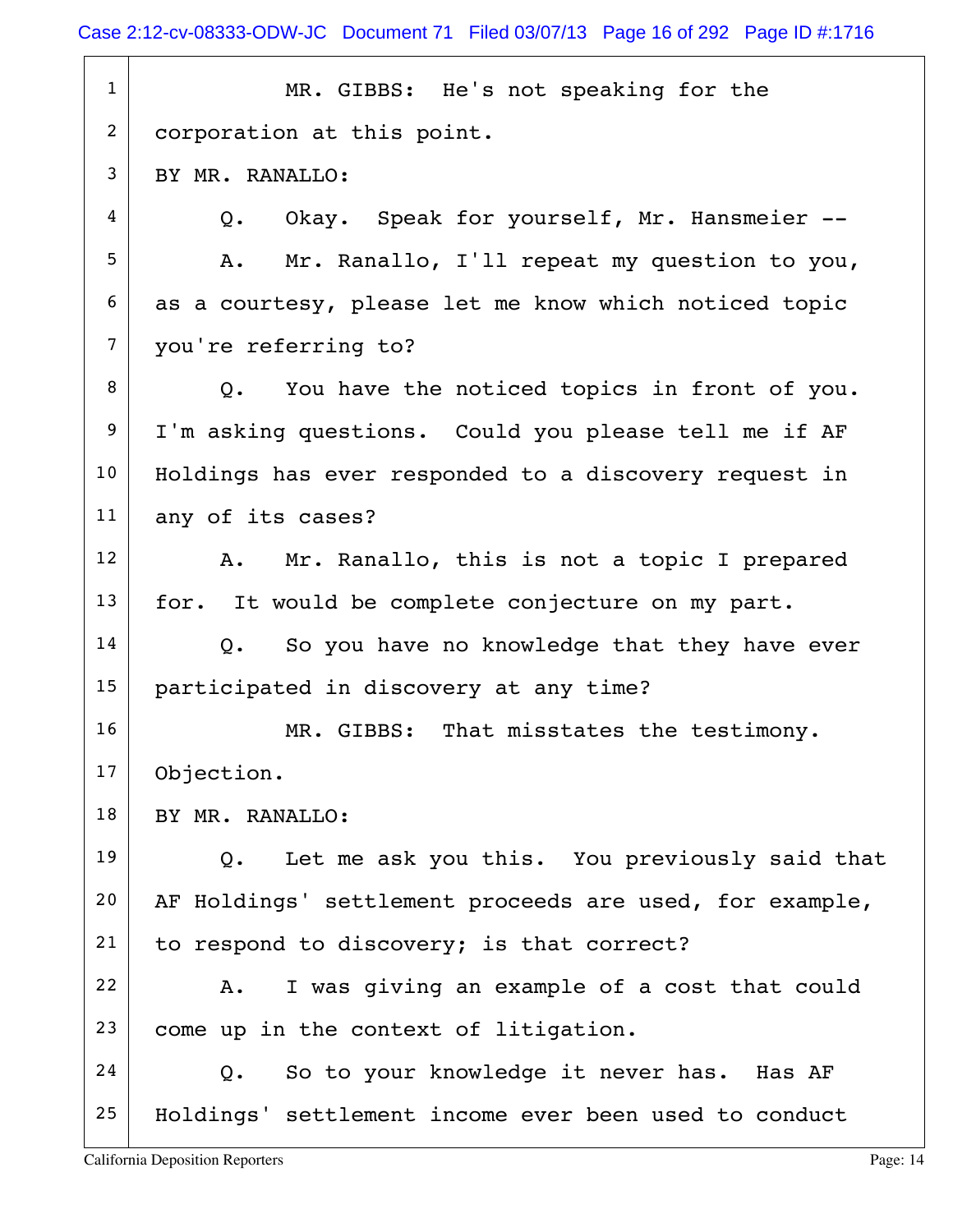| $\mathbf{1}$   | discovery, to pay for discovery expenses?                |
|----------------|----------------------------------------------------------|
| $\overline{2}$ | You can continue asking the same questions.<br>Α.        |
| 3              | I'll continue giving the same answer. The answer is it   |
| 4              | would be pure speculation and conjecture on my part to   |
| 5              | know what AF Holdings has and has not done.              |
| 6              | I'm here to today -- and I prepared today --             |
| $\overline{7}$ | to discuss the matters that you noticed up on behalf     |
| 8              | $of$ $-$                                                 |
| 9              | And those include -- tell me if I'm wrong --<br>Q.       |
| 10             | but do those include AF Holdings' revenues from          |
| 11             | copyright litigation and how they are distributed.       |
| 12             | I think that's a pretty tangential<br>Α.                 |
| 13             | relationship.                                            |
| 14             | We'll let somebody else decide -- we'll let a<br>Q.      |
| 15             | judge decide if AF Holdings will be bound by that.<br>Is |
| 16             | it your position that you have no knowledge whether AF   |
| 17             | Holdings has ever participated in discovery in any of    |
| 18             | its BitTorrent cases?                                    |
| 19             | MR. GIBBS: Objection. Compound. Also, are                |
| 20             | we talking about his knowledge personally or his         |
| 21             | knowledge as the PMK for the company?                    |
| 22             | MR. RANALLO: It's the same. He has                       |
| 23             | knowledge. It either binds the company or it does not    |
| 24             |                                                          |
|                | bind the company.                                        |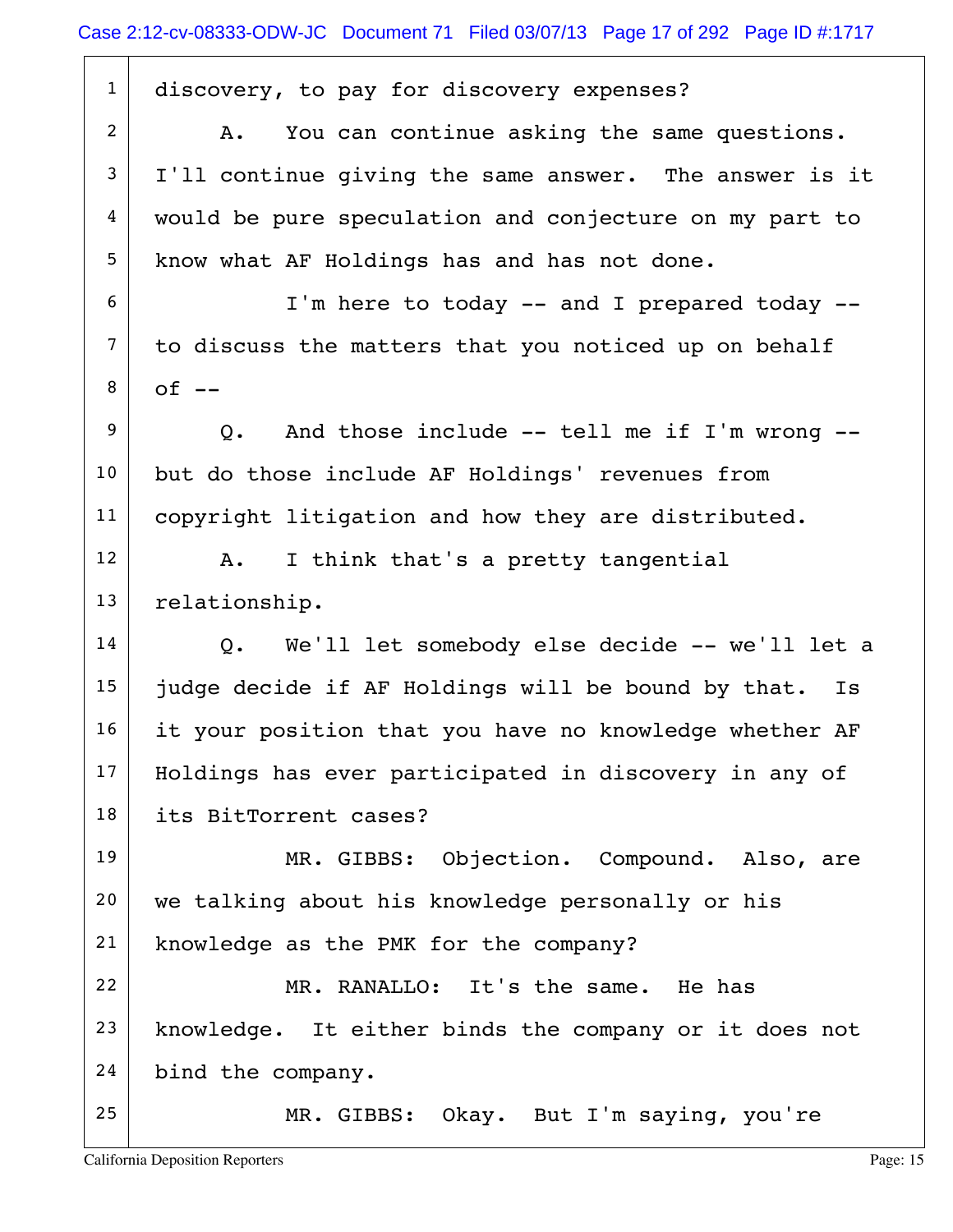|                 | Case 2:12-cv-08333-ODW-JC Document 71 Filed 03/07/13 Page 18 of 292 Page ID #:1718 |
|-----------------|------------------------------------------------------------------------------------|
| $\mathbf{1}$    | not -- you said it's tangential. It really doesn't                                 |
| $\overline{2}$  | refer to any of the topics that you noticed, so were you                           |
| 3               | asking him personally?                                                             |
| 4               | MR. RANALLO: You can't refuse to answer on                                         |
| 5               | that grounds.                                                                      |
| 6               | MR. GIBBS: I'm not refusing to answer --                                           |
| $\overline{7}$  | MR. RANALLO: So what will happen later is a                                        |
| 8               | judge will decide if it's not properly cognizable under                            |
| 9               | these topics, AF Holdings won't be bound by it. For now                            |
| 10              | I'm going to go ahead and ask the question, okay?                                  |
| 11              | MR. GIBBS: I'm just asking --                                                      |
| 12 <sup>°</sup> | BY MR. RANALLO:                                                                    |
| 13              | Q. Mr. Hansmeier, to your knowledge, has AF                                        |
| 14              | Holdings' revenues from BitTorrent litigation ever been                            |
| 15              | used to respond to discovery in any of its cases?                                  |
| 16              | I have no personal knowledge one way or<br>Α.                                      |
| 17              | another, of course this case, but beyond that I couldn't                           |
| 18              | speak authoritatively.                                                             |
| 19              | Okay.<br>$Q$ .                                                                     |
| 20              | MR. PIETZ: So just to clarify. When you said                                       |
| 21              | earlier that AF Holdings' settlement proceeds could be                             |
| 22              | use to respond to discovery, you have no personal                                  |
| 23              | knowledge or corporate knowledge, that indeed, that has                            |
| 24              | ever occurred?                                                                     |
| 25              | THE WITNESS: When I gave the example of a                                          |
|                 |                                                                                    |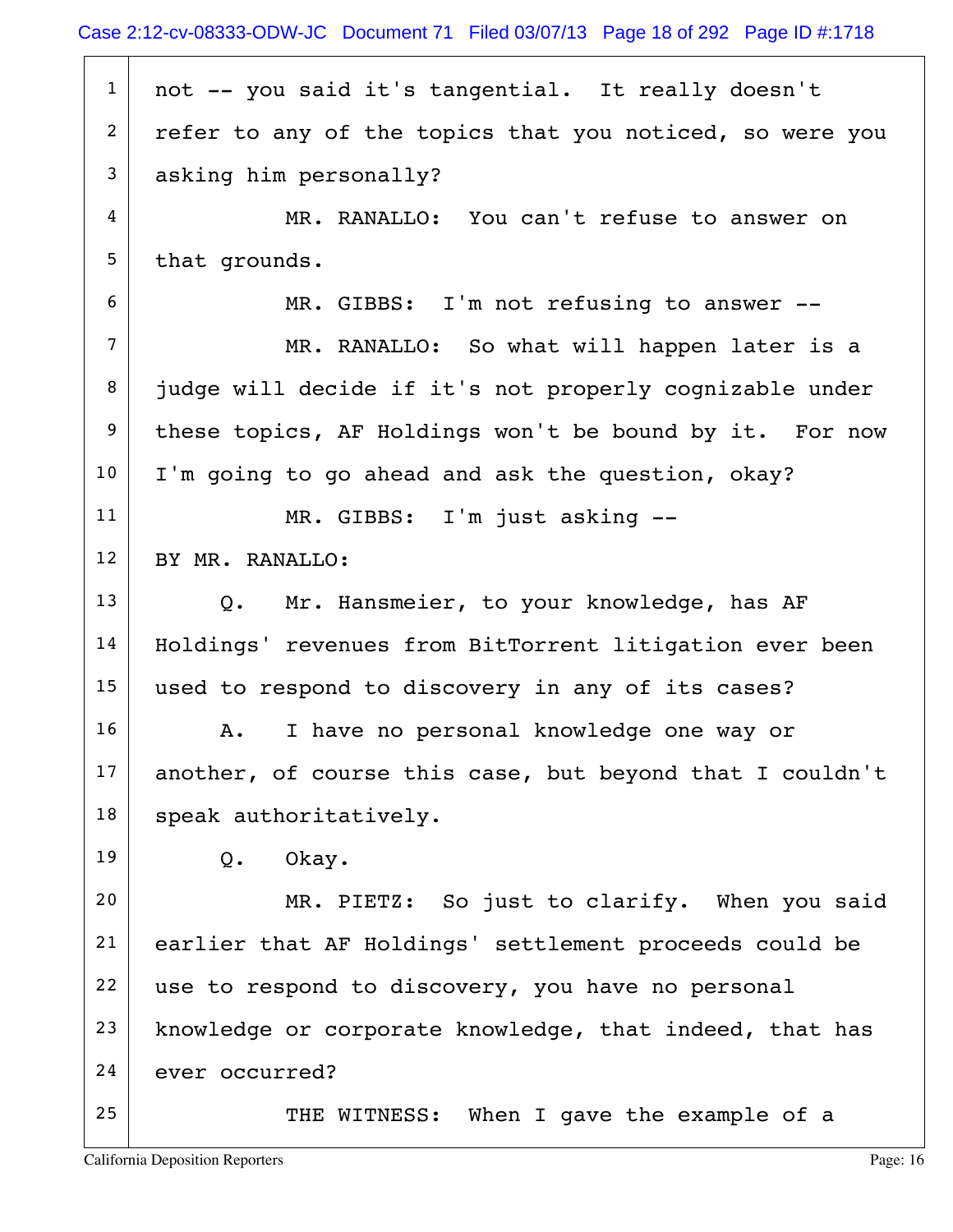| $\mathbf{1}$   | possible cost that could come up in the course of              |
|----------------|----------------------------------------------------------------|
| $\overline{2}$ | litigation, I was simply providing a list of possible          |
| 3              | costs that could come up in the course of litigation.          |
| 4              | BY MR. RANALLO:                                                |
| 5              | Let's go to actual costs that have come up in<br>$Q_{\bullet}$ |
| 6              | litigation then instead of just examples. What, to your        |
| $\overline{7}$ | knowledge -- AF Holdings' knowledge, what specific             |
| 8              | expenses have been paid by AF Holdings' settlement -- or       |
| 9              | with the funds received from AF Holdings' settlement           |
| 10             | proceeds?                                                      |
| 11             | MR. GIBBS: Objection. Compound question.                       |
| 12             | You can answer if you can understand what he                   |
| 13             | means.                                                         |
| 14             | THE WITNESS: Could you repeat the question,                    |
| 15             | please?                                                        |
| 16             | BY MR. RANALLO:                                                |
| 17             | What specific expenses have been paid out of<br>Q.             |
| 18             | AF Holdings' attorney -- AF Holdings' settlement               |
| 19             | proceeds?                                                      |
| 20             | I can say $-$<br>A.                                            |
| 21             | MR. GIBBS: Objection. This is -- like you                      |
| 22             | mentioned before, this is tangential to the questions.         |
| 23             | MR. RANALLO: That doesn't mean you don't get                   |
| 24             | to answer, so object and then answer.                          |
| 25             | MR. GIBBS: I'm just objecting. Will you stop                   |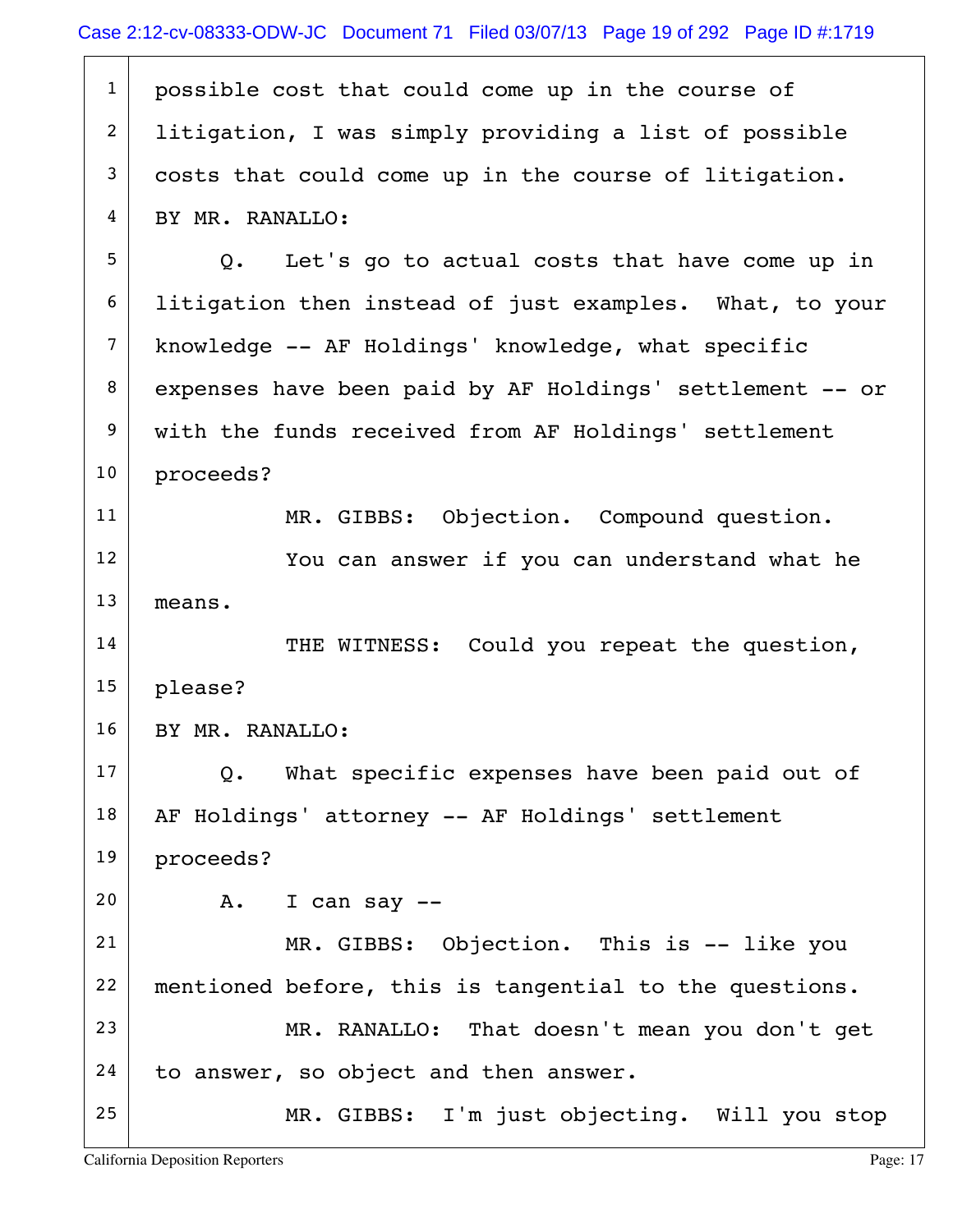1 | yelling. Please stop yelling. 2 THE WITNESS: Mr. Ranallo, I'm beginning to 3 feel a little bit uncomfortable with your level of  $4$  aggressiveness in this deposition. For the record I 5 would hope that we can keep this professional and 6 cordial. 7 Specific expenses, I can speak to this case  $8$  specifically, certainly the filing fee involving the 9 case would have been paid for by AF Holdings. I can't  $10$  recall -- to the extent we had discovery to find out the  $11$  identity of Mr. Navasca, there would have been a fee  $12$  paid to the internet service provider to pay for their 13 cost of complying with the subpoena. And the cost of 14 taking Mr. Navasca's deposition would have been an 15 expense paid by AF Holdings and --16 BY MR. RANALLO:  $17$  Q. What about 6881 Forensics, do they receive 18 | money from AF Holdings' settlement proceeds?  $19$  A. If your question is are they paid based on the 20 amount of settlements received, the answer is no.  $21$  Q. My question is, do they -- does AF Holdings' 22 settlement proceeds, are they used to pay  $6881$  23 Forensics?  $24$   $\overline{A}$ . I would answer the question by saying that AF 25 | Holdings pay 6681 Forensics and whether that money is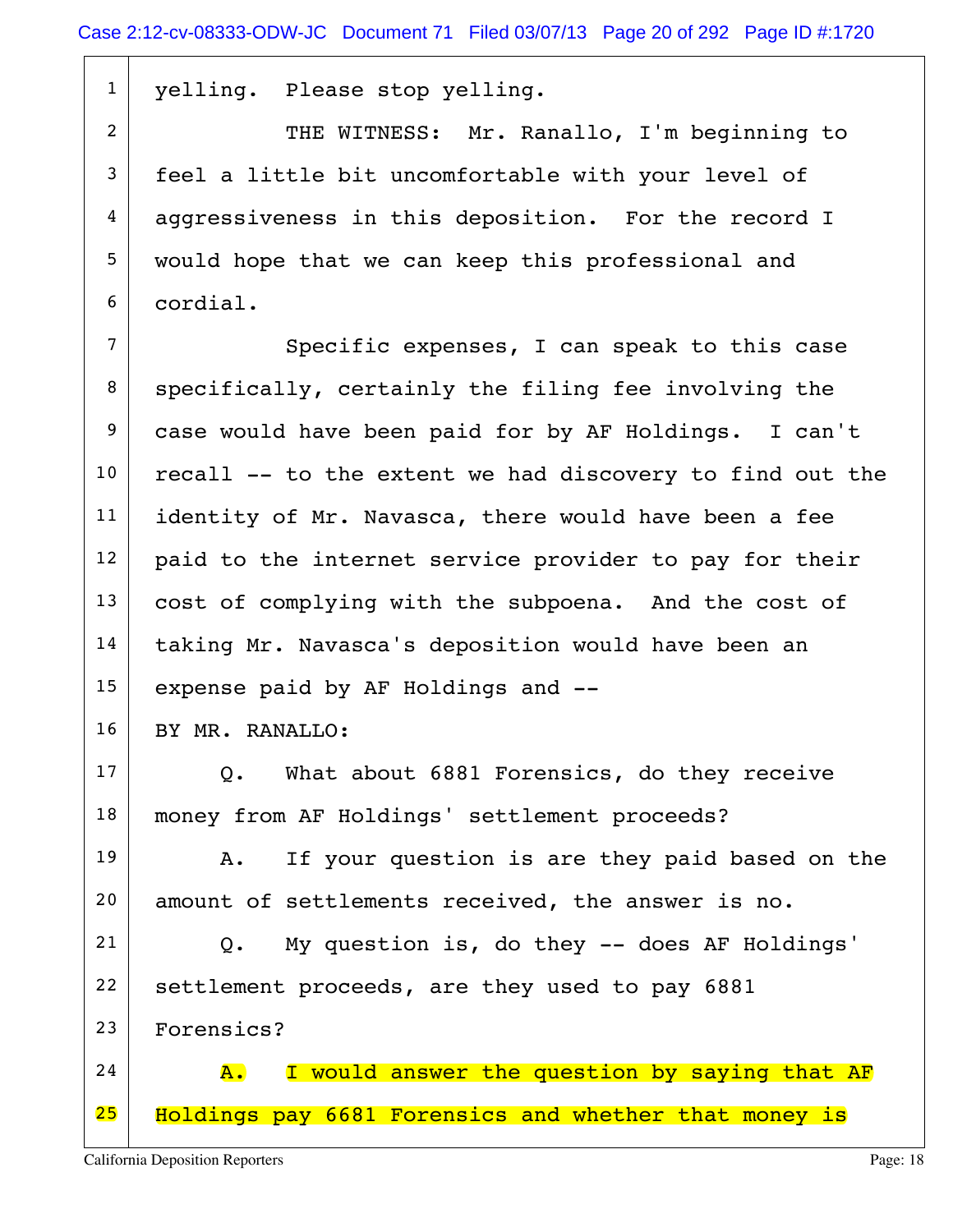| $\mathbf{1}$            | sourced from settlement proceeds or otherwise, I mean,   |
|-------------------------|----------------------------------------------------------|
| $\overline{\mathbf{2}}$ | directly or indirectly, yes.                             |
| 3                       | Q. Does AF Holdings receive any income outside of        |
| 4                       | settlement proceeds?                                     |
| 5                       | That goes back to AF Holdings' business model.<br>A.     |
| 6                       | And the answer to question is AF Holdings' business      |
| $\overline{7}$          | model is to purchase the intellectual property rights to |
| 8                       | various copyrights that, four or five years ago, would   |
| 9                       | have been extremely valuable copyrights. Copyrights      |
| 10                      | have generated hundreds of thousands, if not millions of |
| 11                      | dollars of revenue per year and because of the heavy     |
| 12                      | epidemic of digital piracy, these copyrights that were   |
| 13                      | once worth considerable amounts of money are now worth   |
| 14                      | next to nothing.                                         |
| 15                      | I'm going stop your for a second. My question<br>Q.      |
| 16                      | here was, does AF Holdings --                            |
| 17                      | Mr. Ranallo, I'm answering your question --<br>Α.        |
| 18                      | THE REPORTER: I can only take one person at a            |
| 19                      | time, just to let you know.                              |
| 20                      | BY MR. RANALLO:                                          |
| 21                      | Does AF Holdings receive any revenue aside<br>Q.         |
| 22                      | from settlement proceeds?                                |
| 23                      | MR. GIBBS: Objection. You're not letting him             |
| 24                      | answer the question.                                     |
| 25                      | 111                                                      |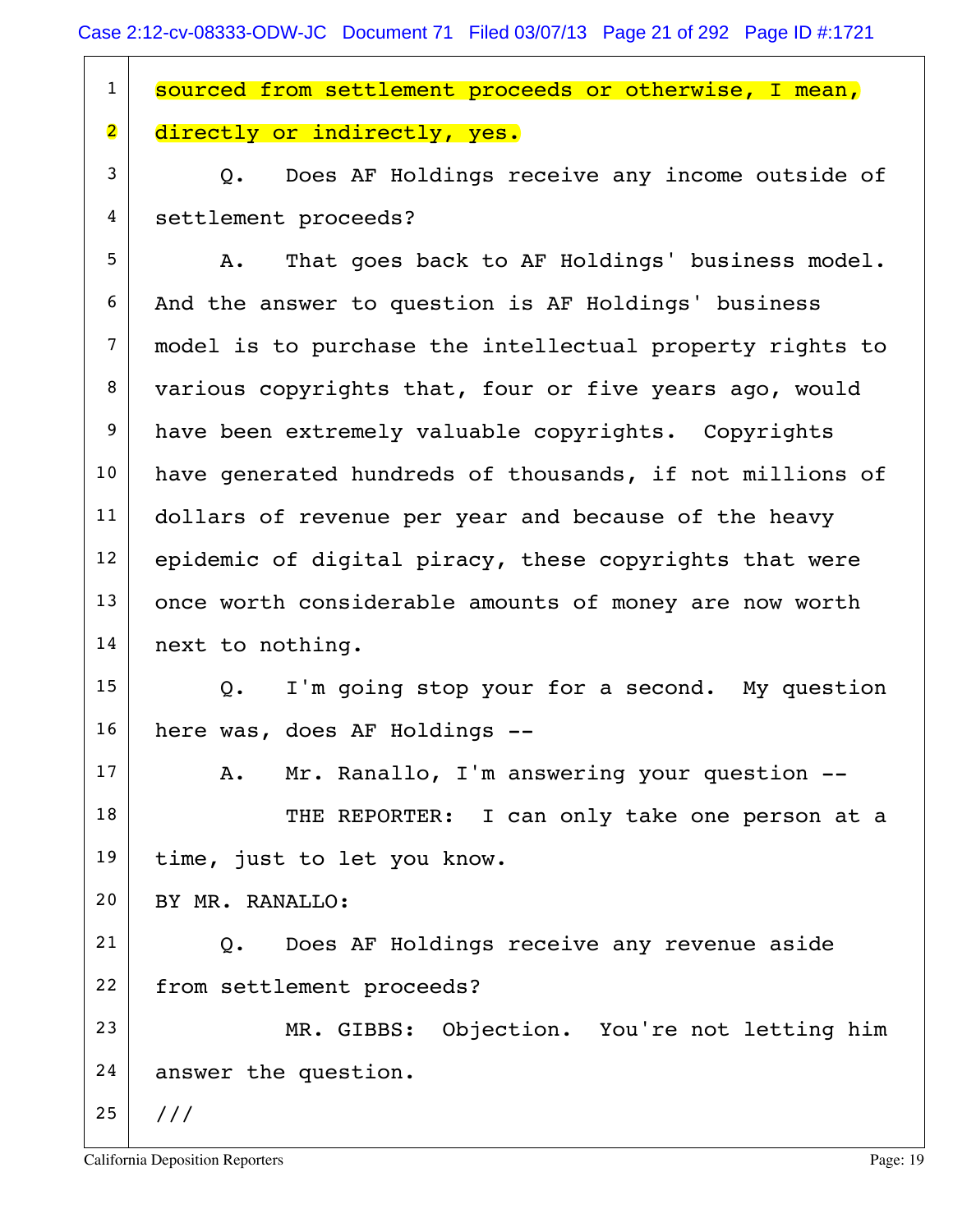1 BY MR. RANALLO:

2 Q. Yes or no, sir, does AF Holdings receive --

 $3$  A. I will restart my answer because I know it's 4 important to establish a full and accurate record and I 5 know it's important for attorneys to let witnesses 6 answer the question.

7 | So starting over, AF Holdings' business model 8 is to secure the intellectual property rights to  $9$  copyrights that, four or five years ago, would have been 10 extremely valuable. The reason why the intellectual 11 property rights have lost so much value is due to the 12 epidemic of digital piracy.

13 Now, AF Holdings' businesses model is to take  $14$  these copyrights or its strategy for  $-$ - let me back up  $15$  for one second. So AF Holdings is creating a portfolio 16 of copyrights that basically have little to no value  $17$  right now, because instead of purchasing the copyrighted 18 | works, people just simply like to steal them online.  $19$  And the only way to turn a copyright from very limited  $20$  value to having a much greater level of value, you know, 21 Circa 2003, 2004 is to stop people from stealing it.

 $22$  Now, this is why I had to give you the 23 background to answer your question. AF Holdings  $24$  recognizes revenue when it believes that the value of 25 the copyright has increased, just like an investment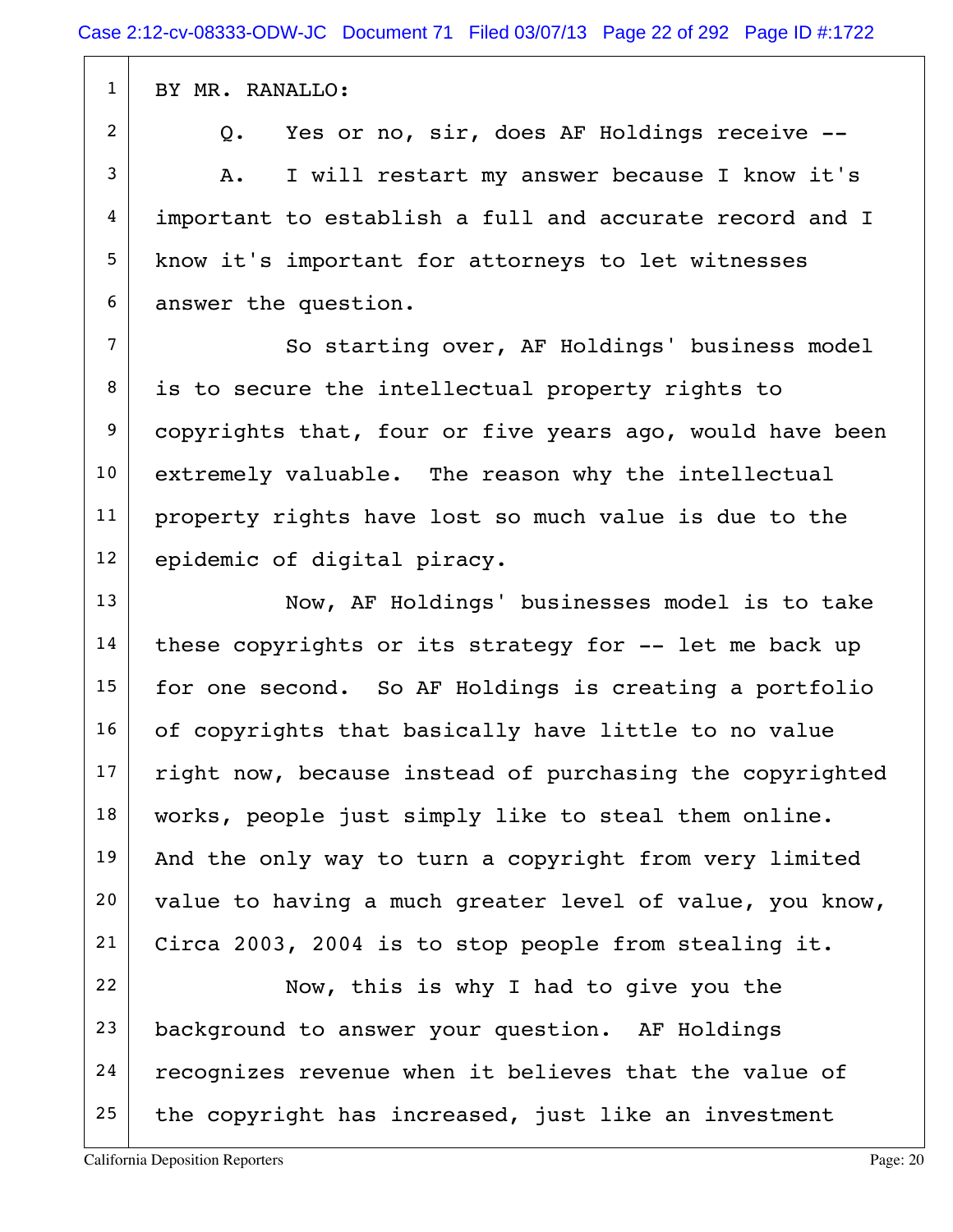$1$  bank holding assets, mortgage-back securities, just like  $2$  a -- I guess any investment fund, holding any form of  $3$  asset.

| 5<br>6<br>$\overline{7}$ | mark-to-market accounting says that you recognize<br>revenue when the value of the asset has increased. As |
|--------------------------|------------------------------------------------------------------------------------------------------------|
|                          |                                                                                                            |
|                          |                                                                                                            |
|                          | of right now, it's far too speculative for AF Holdings                                                     |
| 8                        | to say that its campaign to stop people from stealing it                                                   |
| 9                        | works, succeeded or not succeeded. So as of the now                                                        |
| $\overline{10}$          | the -- it's been far too speculative for AF Holdings to                                                    |
| $\mathbf{11}$            | recognize revenue based of its copyrighted works.                                                          |
| $\overline{12}$          | Have they recognized any revenue through any<br>$\mathsf{Q}$ .                                             |
| $\overline{\mathbf{13}}$ | sources other than litigation, for example, through                                                        |
| 14                       | legitimate licensing of it?                                                                                |
| 15                       | No. The only source of revenue that AF<br>${\tt A.}$                                                       |
| 16                       | Holdings will have with respect to its copyrights are if                                                   |
| 17                       | it increases in value.                                                                                     |
| 18                       | Okay. When was AF Holdings created?<br>Q.                                                                  |
| 19                       | AF Holdings was created, I believe, in<br>Α.                                                               |
| 20                       | May 2011.                                                                                                  |
| 21                       | And who is the initial incorporator?<br>Q.                                                                 |
| 22                       | The initial incorporator was Aisha Sargeant,<br>Α.                                                         |
| 23                       | $A-I-S-H-A$ , $S-A-R-G-E-A-N-T$ .                                                                          |
| 24                       | And where does she live?<br>$Q$ .                                                                          |
| 25                       | She lives in Nevis -- or the Federation of<br>Α.                                                           |
|                          |                                                                                                            |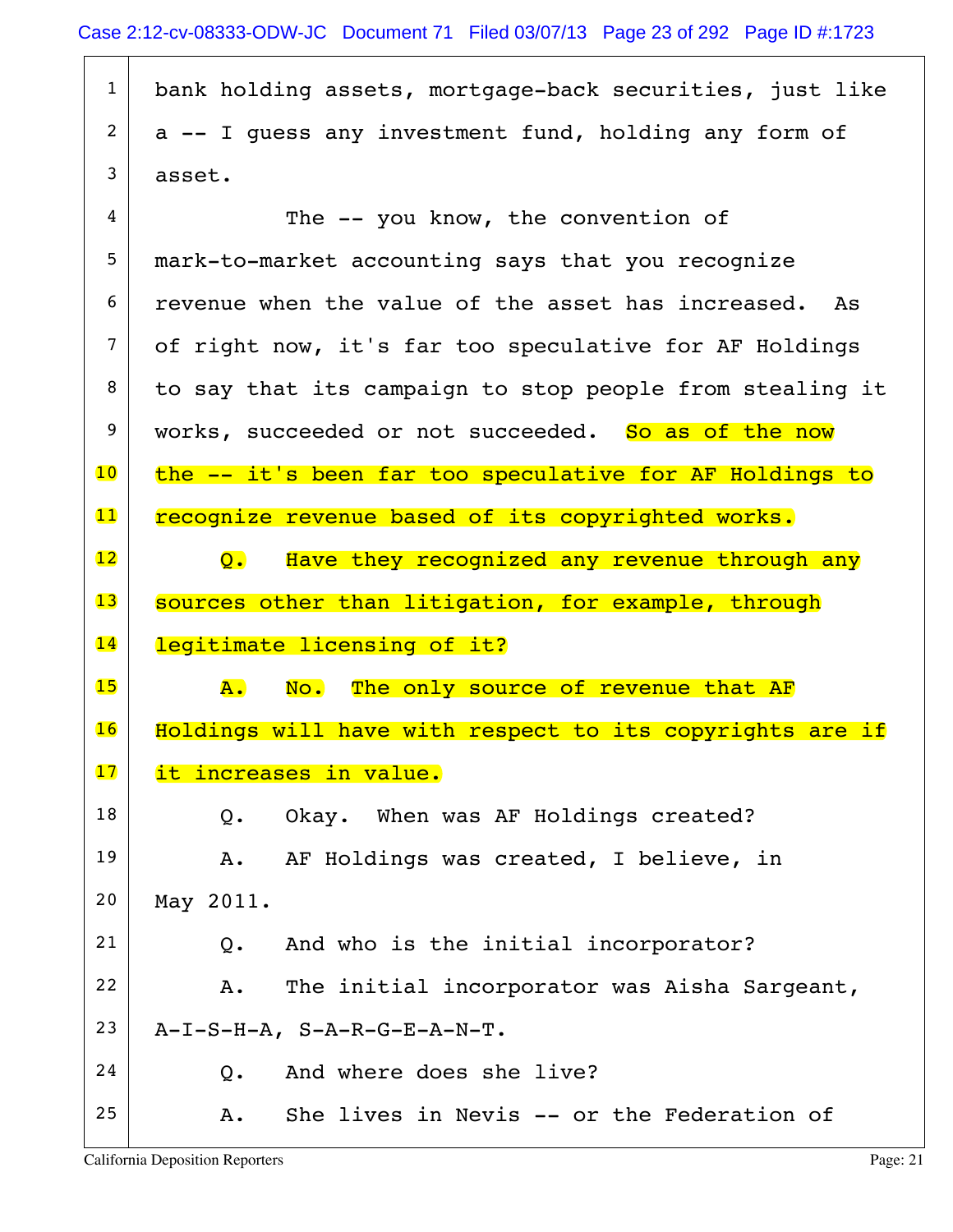| $\mathbf{1}$   | St. Kitts & Nevis.                                          |
|----------------|-------------------------------------------------------------|
| $\overline{2}$ | And why was AF Holdings incorporated in Nevis?<br>Q.        |
| 3              | MR. GIBBS: Objection. I don't believe that's                |
| 4              | part of the listed topics. It's outside of the scope.       |
| 5              | MR. PIETZ: You can answer.                                  |
| 6              | THE WITNESS: I quess because it's outside the               |
| $\overline{7}$ | scope, I didn't ask anyone that specific question. I        |
| 8              | would say, though, that it's a popular forum for            |
| 9              | incorporating entities.                                     |
| 10             | BY MR. RANALLO:                                             |
| 11             | And do you know any specific benefits that<br>$Q_{\bullet}$ |
| 12             | are, you know, that come with incorporating in Nevis        |
| 13             | versus, for example, the United States, Nevada,             |
| 14             | California?                                                 |
| 15             | MR. GIBBS: Compound. Objection. Also                        |
| 16             | outside the scope --                                        |
| 17             | THE WITNESS: I quess I could comment on the                 |
| 18             | benefits and trade offs between Nevis and California or     |
| 19             | Nevada.                                                     |
| 20             | BY MR. RANALLO:                                             |
| 21             | Does AF Holdings have any employees?<br>Q.                  |
| 22             | Yes.<br>Α.                                                  |
| 23             | And who is AF Holdings -- who are AF Holdings'<br>Q.        |
| 24             | employees?                                                  |
| 25             | AF Holdings' sole employee is Mark Lutz.<br><b>A.</b>       |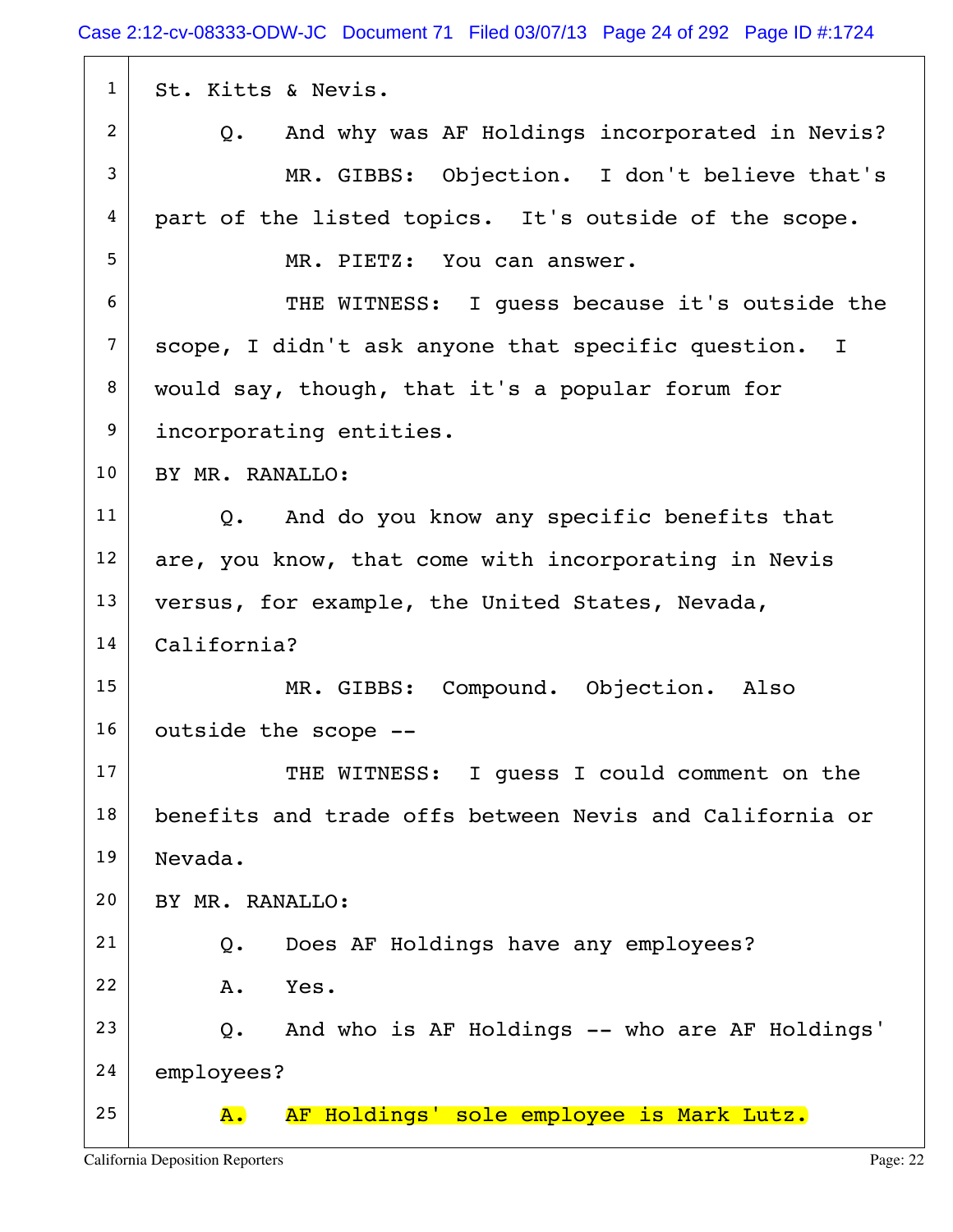| $\mathbf{1}$   | When was Mark Lutz hired?<br>Q.                     |
|----------------|-----------------------------------------------------|
| $\overline{c}$ | He was hired very shortly after the<br>Α.           |
| 3              | incorporation, within a day or two, so May 2011.    |
| 4              | And does AF Holdings maintain employment<br>Q.      |
| 5              | records that would reflect Mr. Lutz' employment?    |
| 6              | Could you specifically describe some of these<br>Α. |
| $\overline{7}$ | employment records.                                 |
| 8              | A W2 for example.<br>Q.                             |
| 9              | It does not maintain a W2 for Mr. Lutz.<br>Α.       |
| 10             | MR. PIETZ: How about a 1099?                        |
| 11             | THE WITNESS: It does not maintain a 1099 for        |
| 12             | Mr. Lutz.                                           |
| 13             | MR. PIETZ: What can kind of records does it         |
| 14             | maintain for Mr. Lutz?                              |
| 15             | THE WITNESS: I quess -- which topic is this         |
| 16             | again so I can refresh my recollection?             |
| 17             | MR. PIETZ: I'm not going to answer that, but        |
| 18             | it's on the list.                                   |
| 19             | MR. GIBBS: Objection. It's not on the list.         |
| 20             | I disagree. You can go ahead and<br>MR. PIETZ:      |
| 21             | answer.                                             |
| 22             | MR. GIBBS: Which one is it? I disagree.             |
| 23             | MR. PIETZ: It's not our job to tell you.            |
| 24             | BY MR. RANALLO:                                     |
| 25             | How about AF Holdings' corporate policies<br>Q.     |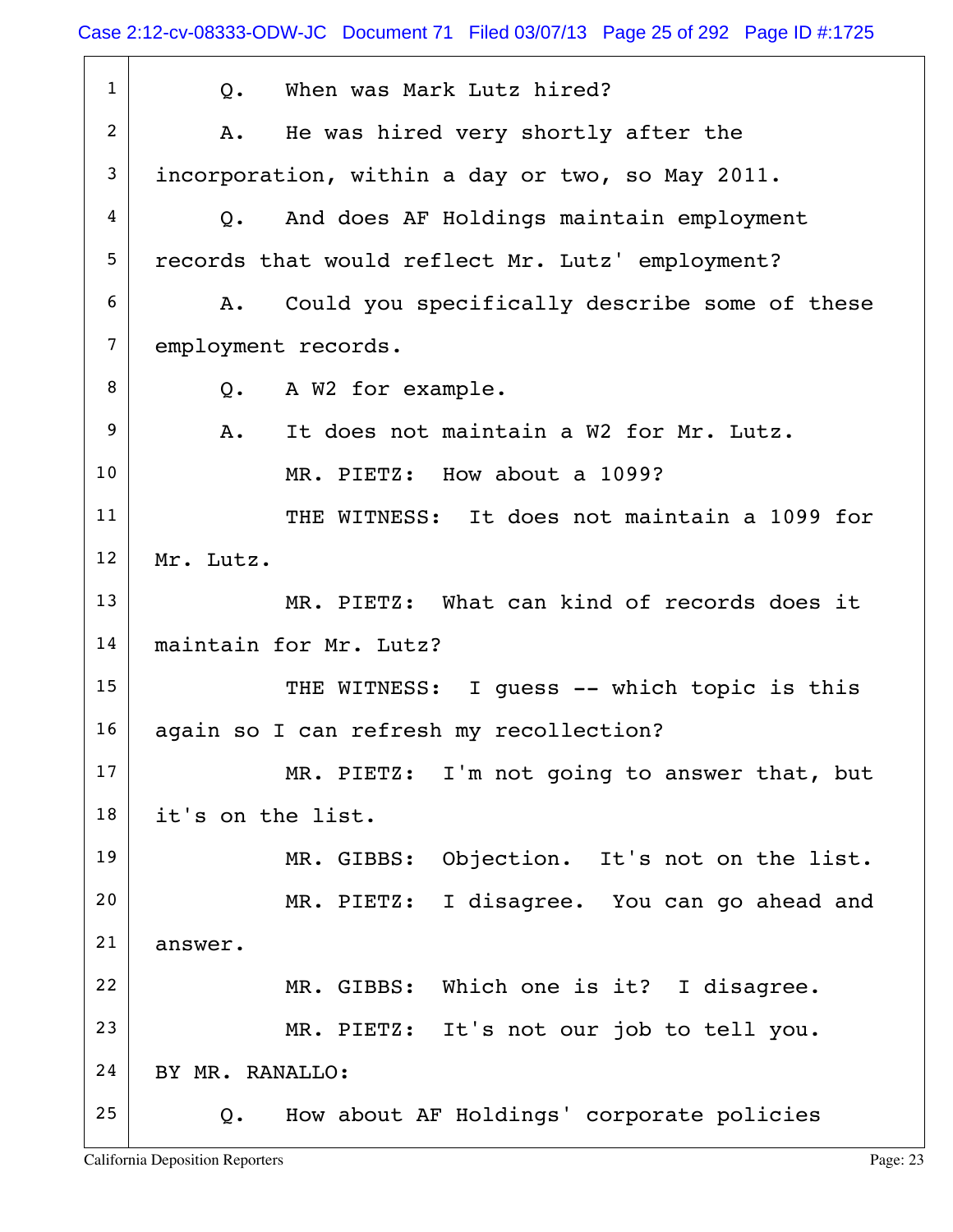1 regarding business records?

 $2$  A. Well  $-$ 

 $3$  Q. Would you consider an employment record to be 4 a business record?

5 | A. I wouldn't consider an employment record to be  $6$  a corporate policy.

 $7$  MR. PIETZ: I'd also note for the record that  $8$  the relevant topic -- one of them is No. 7, which 9 relates to employees of AF Holdings. However, as a 10 practice, I'm not going to get engaged in having to tell 11 | you which topic it relates to every single time. We can 12 work on it after. If you have objections, you can note  $13$  them.

14 MR. GIBBS: I think, for instance, 7 is a 15 debatable topic, in terms of the record.

16 THE WITNESS: I quess I just don't know  $17$  employment record  $--$  the identity in terms of employment 18 doesn't really cover employment records arguably. But 19 that being said, I quess I'm just not aware of what 20 employment records are required to be kept under the 21 | laws of the Federation of St. Kitts & Nevis. 22 BY MR. RANALLO:  $23$  Q. You understand that you're testifying as  $-$ 

24 your testimony is binding on AF Holdings, you understand 25 that as a  $30(b)(6)$  deponent?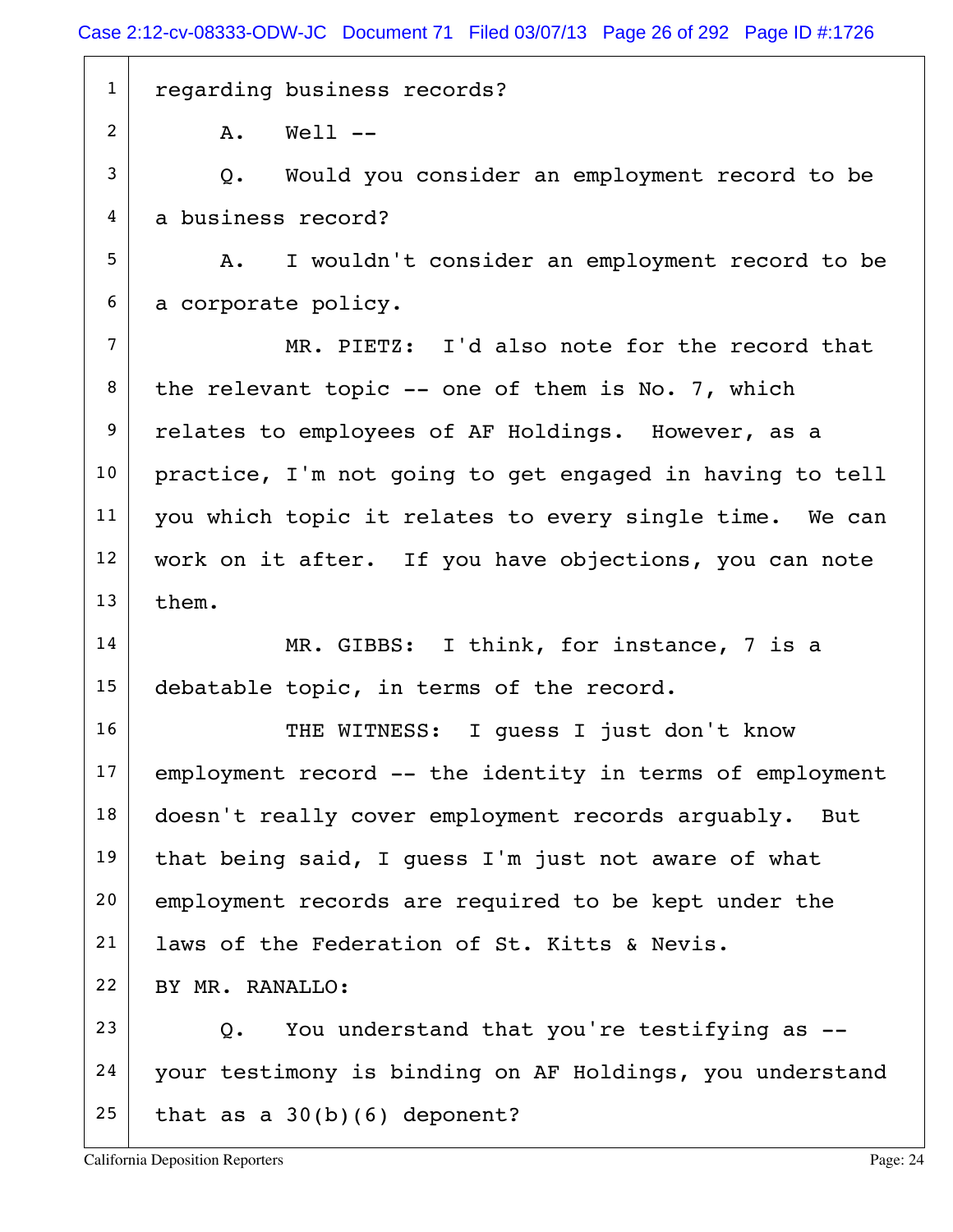| $\mathbf{1}$   | MR. GIBBS: Asked and answered.                                |
|----------------|---------------------------------------------------------------|
| $\overline{2}$ | THE WITNESS: Yes, I understand that. And to                   |
| 3              | finish my answer, I don't think you should interrupt the      |
| $\overline{4}$ | witness. I quess I should say back to my answers about        |
| 5              | W2 and 1099, when I was answering that question, I was        |
| 6              | answering that as I have not personally seen a W2 for         |
| $\overline{7}$ | Mr. Lutz and I have not personally seen a 1099 form for       |
| 8              | Mr. Lutz. Do they have those records, that's not one of       |
| 9              | the topics that I was noticed to prepare on. I'm sure         |
| 10             | we could get that to you in some form of document             |
| 11             | request following this deposition.                            |
| 12             | EXAMINATION BY MR. PIETZ                                      |
| 13             | So you stated earlier that Mr. Lutz is an<br>$Q_{\bullet}$    |
| 14             | employee of AF Holdings. In fact, I think you said he's       |
| 15             | the sole the employee of AF Holdings.                         |
| 16             | That's correct.<br>Α.                                         |
| 17             | Do you have any documentary support for that<br>$Q_{\bullet}$ |
| 18             | whatsoever?                                                   |
| 19             | MR. GIBBS: Objection. This is not --                          |
| 20             | BY MR. PIETZ:                                                 |
| 21             | Let me rephrase. Does AF Holdings have any<br>Q.              |
| 22             | documentary support whatsoever for the idea that Mark         |
| 23             | Lutz is its sole employee?                                    |
| 24             | MR. GIBBS: Again, objection. It's not one of                  |
| 25             | the noticed topics.                                           |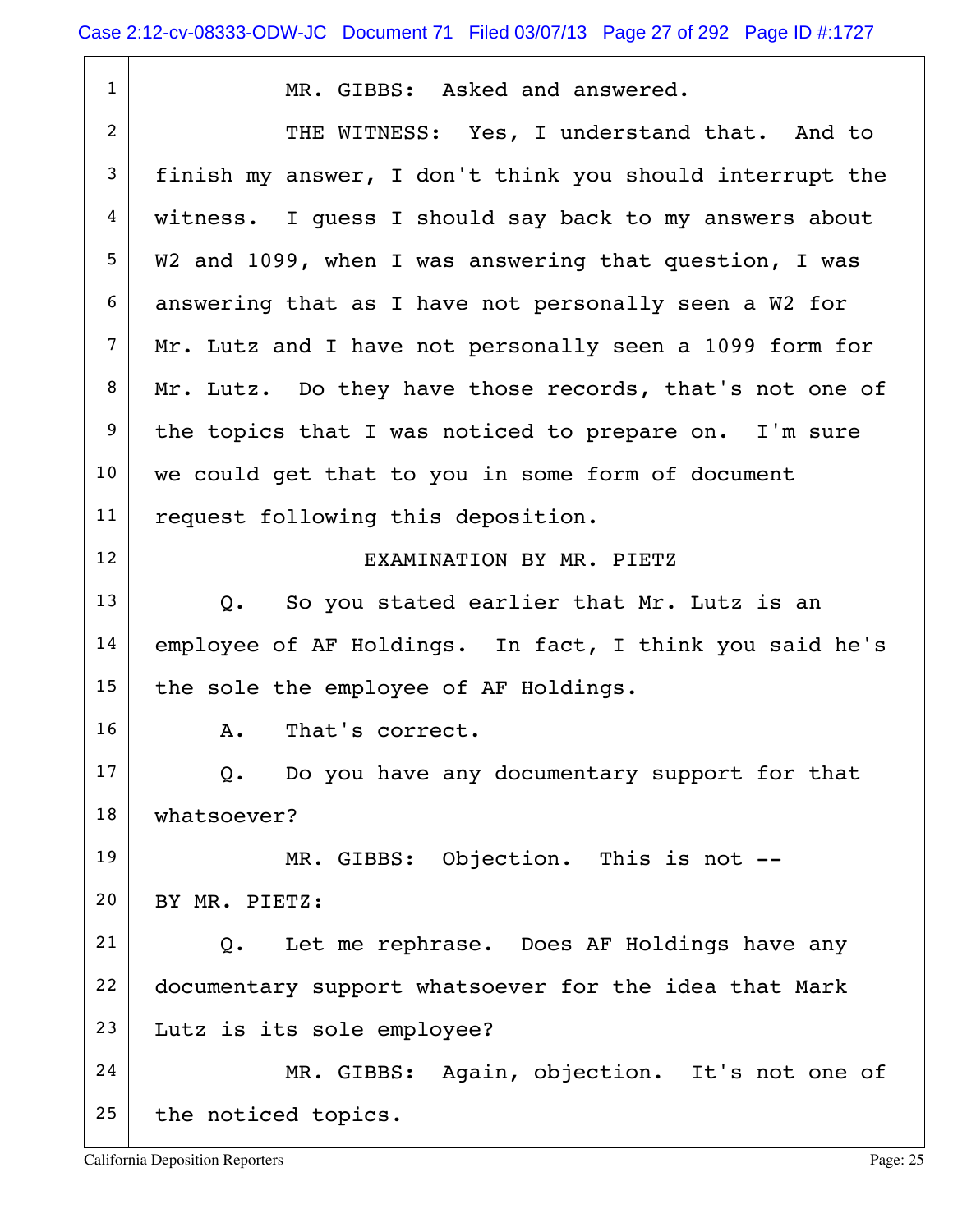1 BY MR. PIETZ:  $2 \mid 0.$  You can answer.  $3$  A. I guess what I can say on behalf of AF  $4$  Holdings is that I do not review any documents that 5 would fall within the category of documentary support. 6 Does that mean they have them, perhaps. Perhaps they 7 don't have them. It wasn't one of the noticed topics. 8 | I inquired of Mr. Lutz as to who the employees of AF 9 Holdings were and Mr. Lutz said that he was the sole 10 employee.  $11$  Q. Just to be clear, I disagree that No. 7 is not  $12$  a noticed topic. I'm asking for the testimony of the  $13$  corporation, whether the corporation  $-$ - pardon me. It's 14 not a corporation. It's a limited liability company.  $15$  | I'm asking whether the entity, not you personally, 16 | whether the entity has any documentary evidence that 17 | Mark Lutz is its employee. 18 MR. GIBBS: Objection. That is not what No. 7  $19$  says. 20 THE WITNESS: Well, I will read No. 7. It 21 | says identity and terms of employment for any and all AF 22 Holdings' employees and independent contractors utilized 23 by AF Holdings. I have identified AF Holdings' employee 24 as Mark Lutz. I told you his term of employment is May  $25$  2011 through the present and as to whether or not there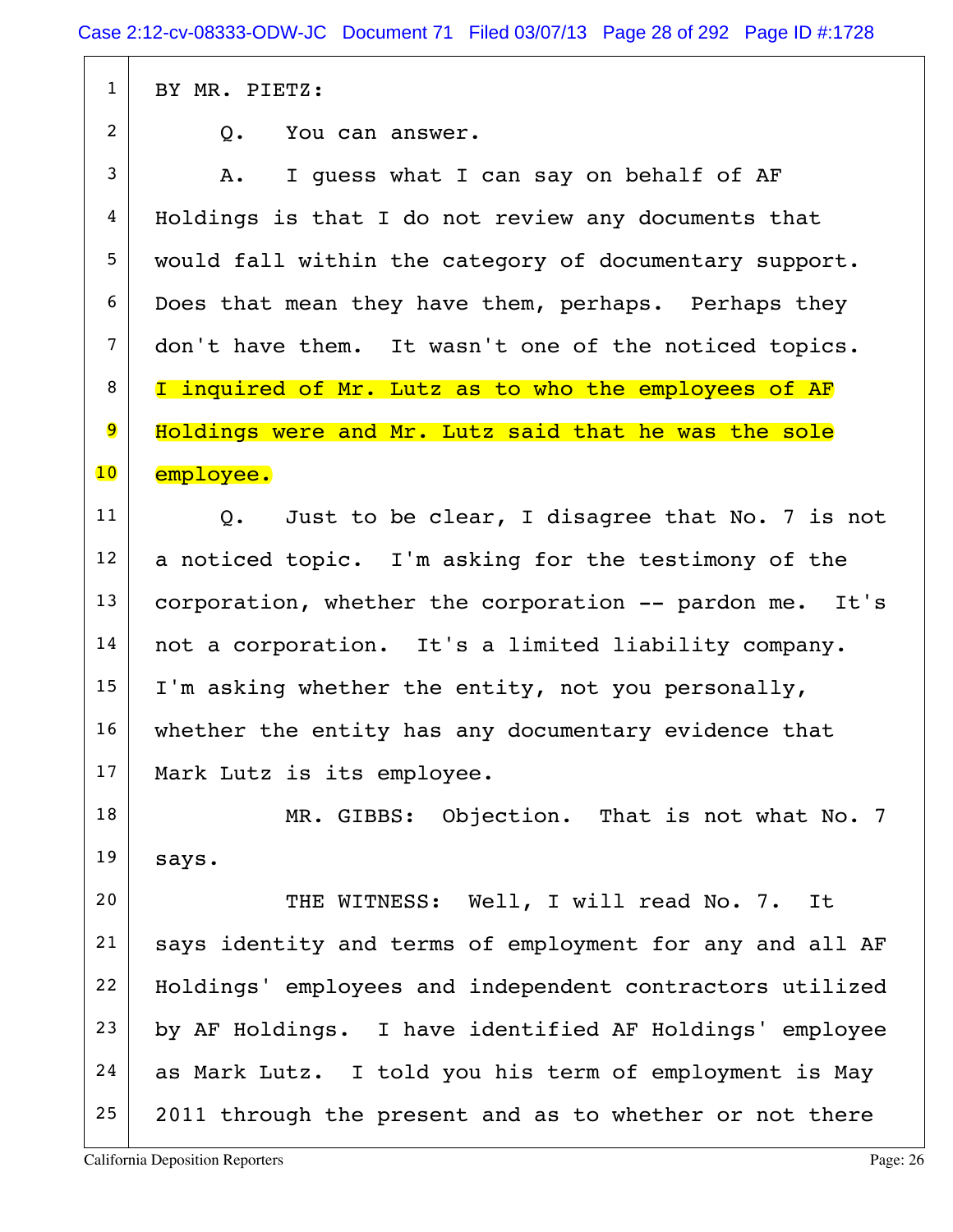| $\mathbf{1}$   | are documents that further support my testimony, I can         |
|----------------|----------------------------------------------------------------|
| $\overline{2}$ | only say that I did not review any documents. I was not        |
| 3              | given any indication by this notice that I was required        |
| 4              | to provide a recitation of the various employment              |
| 5              | records of AF Holdings, so that's outside the scope of         |
| 6              | my knowledge.                                                  |
| $\overline{7}$ | BY MR. PIETZ:                                                  |
| 8              | Q. Does Mr. Lutz have an employment agreement                  |
| 9              | with Mr. AF Holdings?                                          |
| 10             | If Mr. Lutz has an employment agreement with<br>Α.             |
| 11             | AF Holdings, I did not review it.                              |
| 12             | Did you investigate whether such an agreement<br>$Q_{\bullet}$ |
| 13             | exists?                                                        |
| 14             | I investigated the identity in terms of<br>Α.                  |
| 15             | employment for any and all AF Holdings' employees by           |
| 16             | speaking with Mr. Lutz.                                        |
| 17             | MR. PIETZ: I'm going to move to strike that                    |
| 18             | as nonresponsive.                                              |
| 19             | BY MR. PIETZ:                                                  |
| 20             | With respect to the terms of Mr. Lutz's<br>$Q$ .               |
| 21             | employment, did you make any kind of investigation, ask        |
| 22             | anyone, whether Mr. Lutz had a written employment              |
| 23             | agreement with AF Holdings?                                    |
| 24             | I did not ask Mr. Lutz whether he had a<br>Α.                  |
| 25             | written employment agreement with AF Holdings.                 |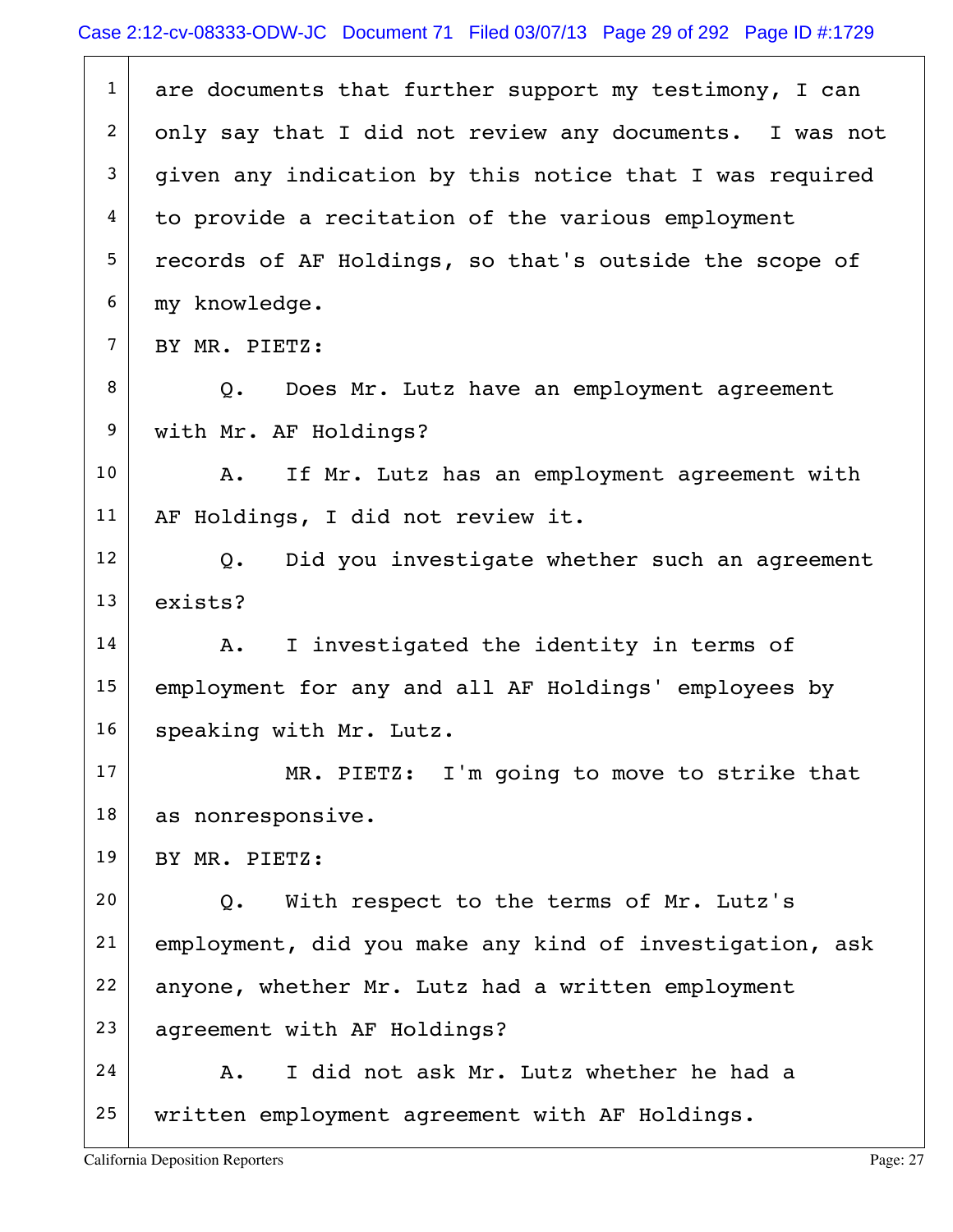| $\mathbf{1}$             | Did you ask anyone else whether there was a<br>$Q_{\bullet}$    |
|--------------------------|-----------------------------------------------------------------|
| 2                        | written employment agreement with Mr. Lutz?                     |
| 3                        | I asked Mr. Lutz -- I didn't ask Mr. Lutz<br>Α.                 |
| 4                        | whether he had an employment agreement. I asked                 |
| 5                        | Mr. Lutz who the -- who was employed by AF Holdings and         |
| 6                        | what were the terms of the employment.                          |
| 7                        | To be more specific. Could you elaborate on<br>Q.               |
| 8                        | the terms of Mr. Lutz's employment with AF Holdings?            |
| 9                        | He is the -- well, he's essentially the CEO of<br>A.            |
| $\overline{10}$          | AF Holdings.                                                    |
| 11                       | How much is he paid?<br>$\overline{Q}$ .                        |
| 12                       | He does not receive a salary for duties as<br>A.                |
| 13                       | CEO.                                                            |
| 14                       | Does he receive a salary for any other role<br>$Q_{\bullet}$    |
| 15                       | that he fills at AF Holdings?                                   |
| 16                       | He does not receive a salary from AF Holdings.<br><b>A.</b>     |
| $\overline{\mathbf{17}}$ | Does he receive any other kind of compensation<br>$Q_{\bullet}$ |
| $\overline{\textbf{18}}$ | other than salary from AF Holdings?                             |
| 19                       | MR. GIBBS: Again, this is not a noticed                         |
| 20                       |                                                                 |
|                          | topic.                                                          |
| 21                       | MR. RANALLO: It is his terms of employment.                     |
| 22                       | MR. GIBBS: No, but he's talking about outside                   |
| 23                       | of AF Holdings, which is not -- nothing to do with AF           |
| 24                       | Holdings.                                                       |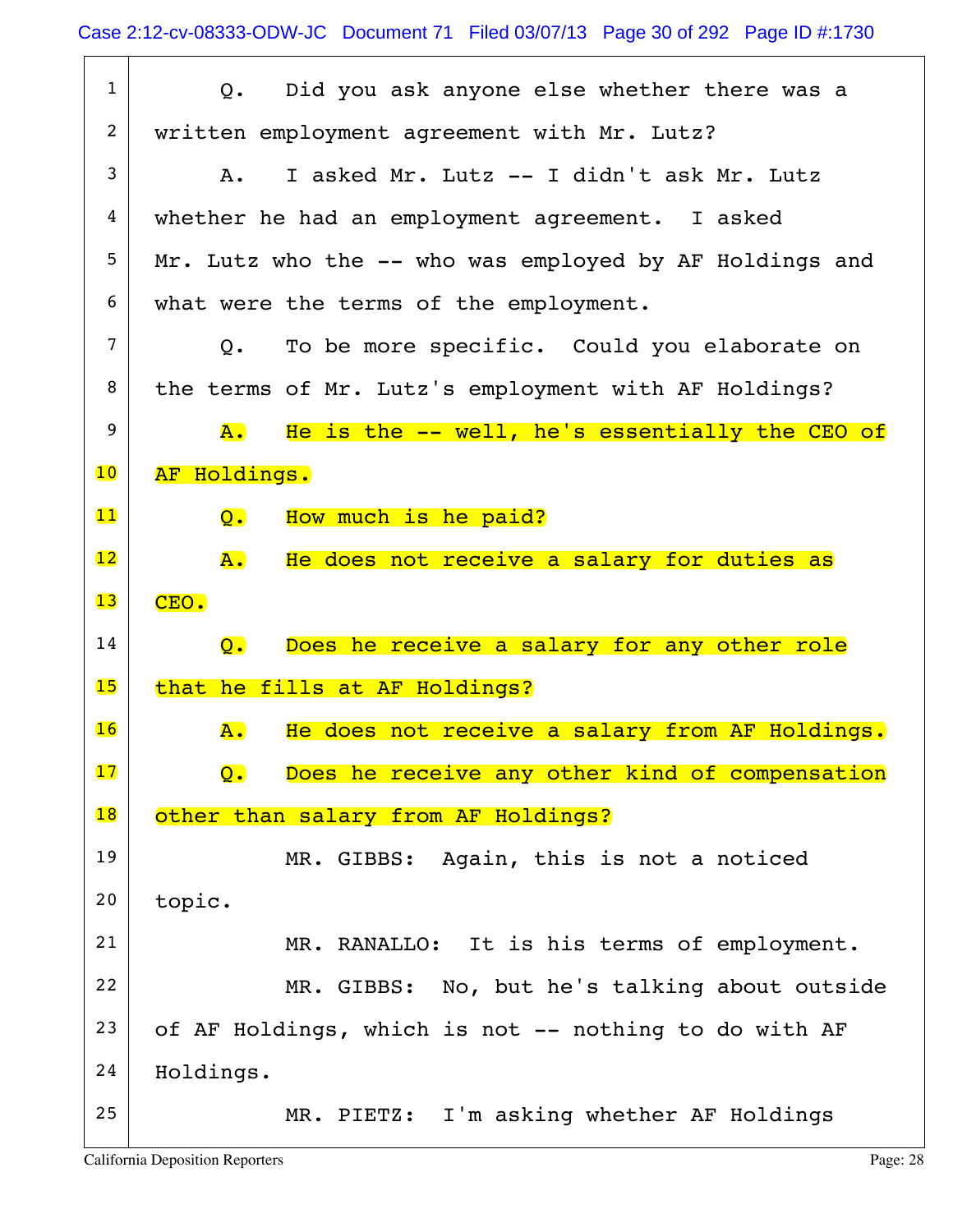| $\mathbf{1}$    | pays Mr. Lutz any money of any kind.                            |
|-----------------|-----------------------------------------------------------------|
| $\overline{2}$  | MR. GIBBS: Same objection.                                      |
| 3               | BY MR. PIETZ:                                                   |
| 4               | You can answer.<br>$Q_{\bullet}$                                |
| 5               | I quess my answer to that question is that AF<br>A.             |
| $\overline{6}$  | Holdings does not pay Mr. Lutz money.                           |
| 7               | What does it pay Mr. Lutz then?<br>Q.                           |
| 8               | MR. GIBBS: Objection. Assume facts not in                       |
| 9               | evidence.                                                       |
| 10              | THE WITNESS: It has not paid Mr. Lutz                           |
| 11              | anything to date.                                               |
| 12              | BY MR. PIETZ:                                                   |
| 13              | Is there any form of nonmonetary compensation<br>$\mathsf{O}$ . |
| $\overline{14}$ | that AF Holdings pays -- extends to Mr. Lutz in exchange        |
| 15              | for his services as an employee of AF Holdings?                 |
| 16              | There's nothing that I'm aware of.<br>${\bf A}$ .               |
| 17              | So it's your testimony here today that<br>$\mathbf{Q}$ .        |
| 18              | Mr. Lutz receives no compensation whatsoever for his            |
| 19              | role as the sole employee of AF Holdings?                       |
| 20              | MR. GIBBS: Objection. Mischaracterization of                    |
| 21              | earlier testimony.                                              |
| 22              | BY MR. PIETZ:                                                   |
| 23              | It's a question. You can go ahead and answer.<br>Q.             |
| 24              |                                                                 |
|                 | My testimony is that AF Holdings has not paid<br>Α.             |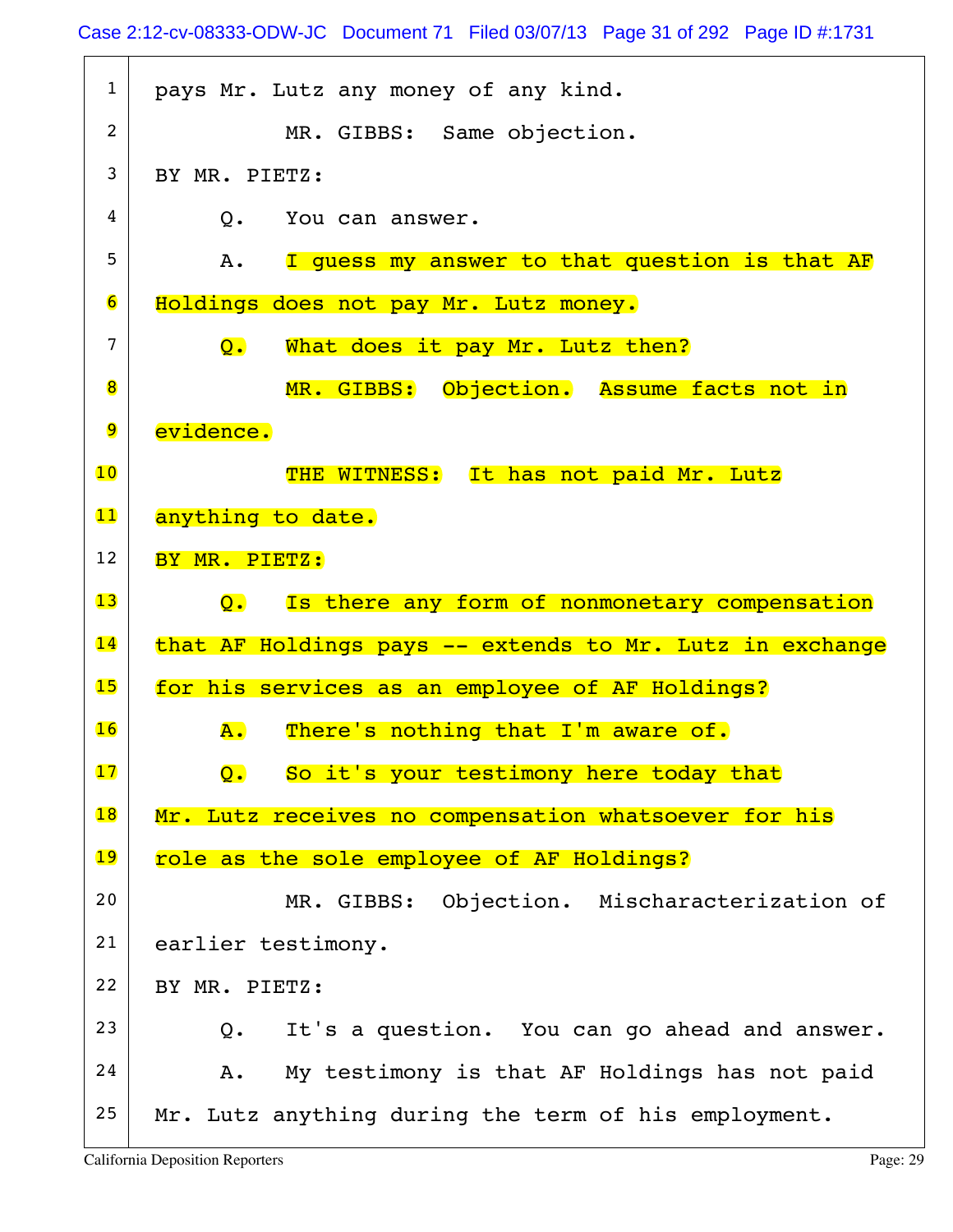Case 2:12-cv-08333-ODW-JC Document 71 Filed 03/07/13 Page 32 of 292 Page ID #:1732

| $\mathbf{1}$ | MR. PIETZ: Move to strike that as                          |
|--------------|------------------------------------------------------------|
| 2            | nonresponsive. That wasn't the question I asked.           |
| 3            | BY MR. PIETZ:                                              |
| 4            | Is your testimony here today that AF Holdings<br>Q.        |
| 5            | has never paid Mr. Lutz any compensation of any kind for   |
| 6            | his services as the sole employee of AF Holdings?          |
| 7            | Could you repeat that?<br>А.                               |
| 8            | (Record read as requested.)                                |
| 9            | THE WITNESS: Yes. My testimony is that year                |
| 10           | to date -- during the term of his employment he has not    |
| 11           | been paid anything for his services as an employee.        |
| 12           | MR. PIETZ: Move to strike as nonresponsive.                |
| 13           | BY MR. PIETZ:                                              |
| 14           | I'm not interested during the term of his<br>$Q_{\bullet}$ |
| 15           | employment. I'm interested in at any time in the past      |
| 16           | has Mr. Lutz received any kind of compensation             |
| 17           | whatsoever in connection with his services to AF           |
| 18           | Holdings?                                                  |
| 19           | MR. GIBBS: Objection. Outside the scope of                 |
| 20           | the questions.                                             |
| 21           | THE WITNESS: Just so I'm clear, are you                    |
| 22           | saying before AF Holdings was formed?                      |
| 23           | BY MR. PIETZ:                                              |
| 24           | Well, to clarify, your last question contained<br>Q.       |
| 25           | a hedge, which was that AF Holdings hasn't paid him        |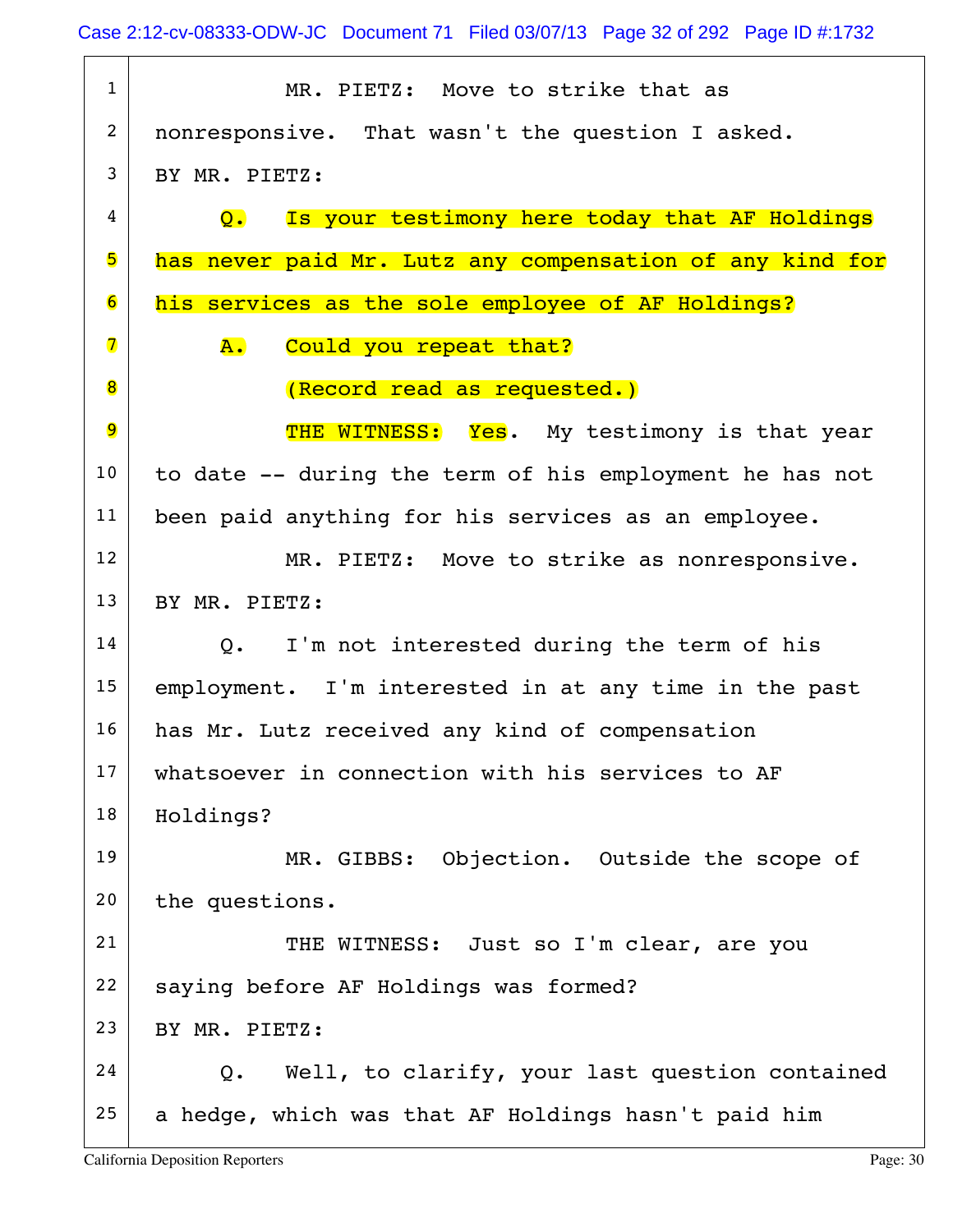| $\mathbf 1$    | anything during the term of his employment. What I'm                  |
|----------------|-----------------------------------------------------------------------|
| $\overline{2}$ | asking is did it pay him any money at any time, not just              |
| 3              | during the scope of his employment -- during the term of              |
| $\overline{4}$ | his employment.                                                       |
| 5              | He has not been paid -- he was not paid prior<br>Α.                   |
| 6              | to the term of his employment either.                                 |
| $\overline{7}$ | Q. How about subsequent to the term of his                            |
| 8              | employment?                                                           |
| 9              | A. Well, he's currently employed, so I think that                     |
| 10             | covers all time in history.                                           |
| 11             | So to be clear then. Mr. Lutz has never<br>$\overline{Q}$ .           |
| 12             | received any compensation of any kind in connection with              |
|                |                                                                       |
| 13             | his services provided to AF Holdings?                                 |
| 14             | Mr. Lutz has not been compensated by AF<br>${\bf A}$ . $\blacksquare$ |
| 15             | Holdings during the term of his employment and he has                 |
| 16             | not been compensated by AF Holdings prior to the term of              |
| 17             | his employment.                                                       |
| 18             | Has Mr. Lutz been compensated by any person or<br>Q.                  |
| 19             | entity other than AF Holdings in connection with his                  |
| 20             | services AF Holdings?                                                 |
| 21             | Objection. Outside the scope.<br>MR. GIBBS:                           |
| 22             | THE WITNESS: I have no knowledge who else has                         |
| 23             | compensated Mr. Lutz for what.                                        |
| 24             | BY MR. PIETZ:                                                         |
| 25             | So is Mr. Lutz paid minimum wage by AF<br>Q.                          |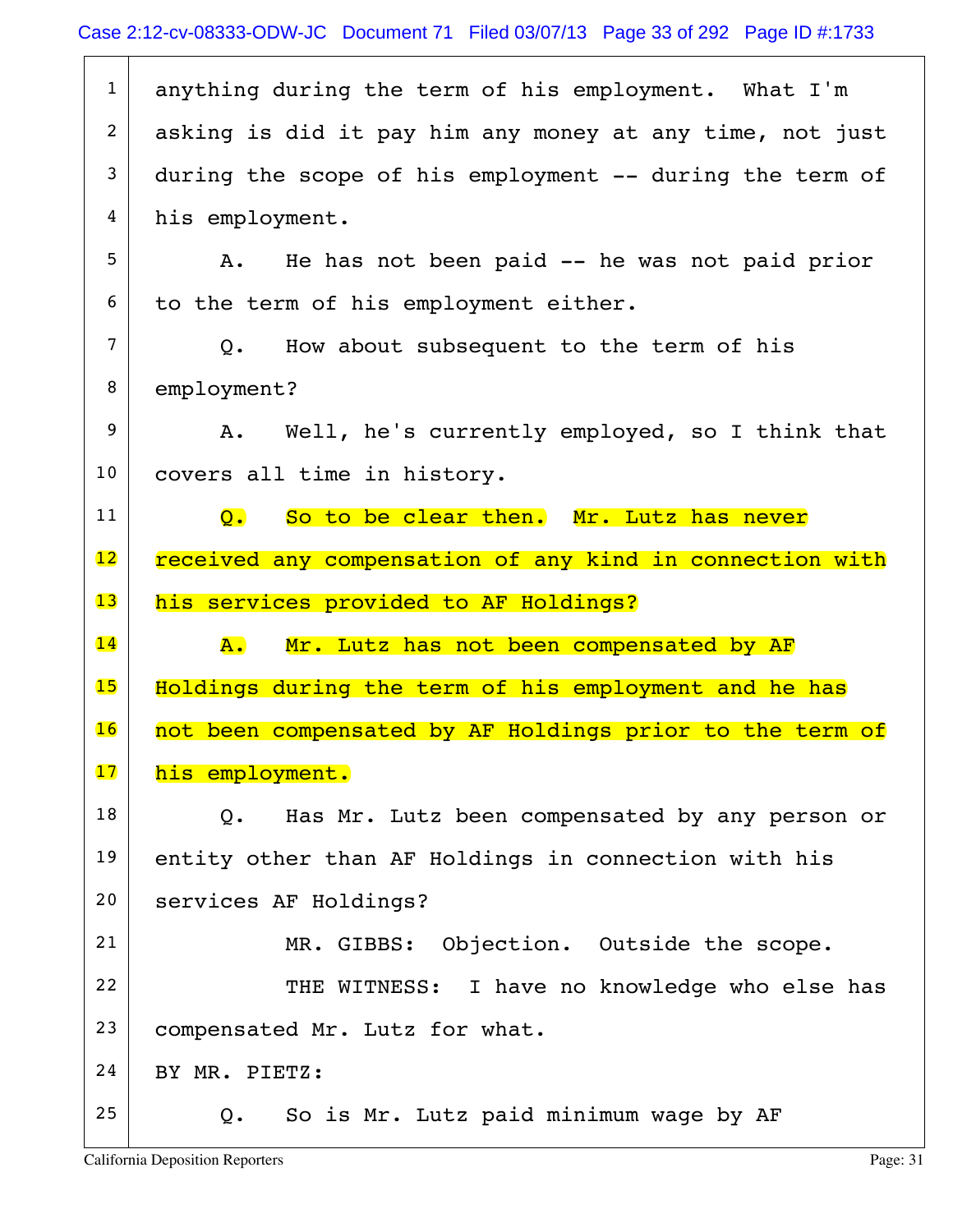1 Holdings?  $2$  A. Again, Mr. Lutz has not been compensated by AF 3 Holdings during the term of his employment or prior to 4 the term of his employment for his services as the sole 5 employee of AF Holdings.  $6$  Q. So your testimony is that Mr. Lutz works for 7 AF Holdings completely for free with no compensation of 8 any kind coming from any source? 9 A. My testimony is he has not been compensated by 10 AF Holdings during the term of his employment or prior 11 to the term of his employment.  $12$  Q. Has he been compensated by anyone else for his 13 services provided to AF Holdings? 14 MR. GIBBS: Objection. Calls for speculation. 15 THE WITNESS: You'll have to ask Mr. Lutz who 16 else is compensating him.  $17$  BY MR. PIETZ:  $18$  Q. So I would like to ask you -- and we'll step 19 out of the  $30(b)(6)$  role. I'd like to ask you whether 20 you have any personal knowledge whether anyone has ever 21 paid Mr. Lutz money or any other kind of compensation in  $22$  exchange for or as a quid pro quo for his services 23 provided to AF Holdings?  $24$  A. I have no recollection of any such 25 arrangement.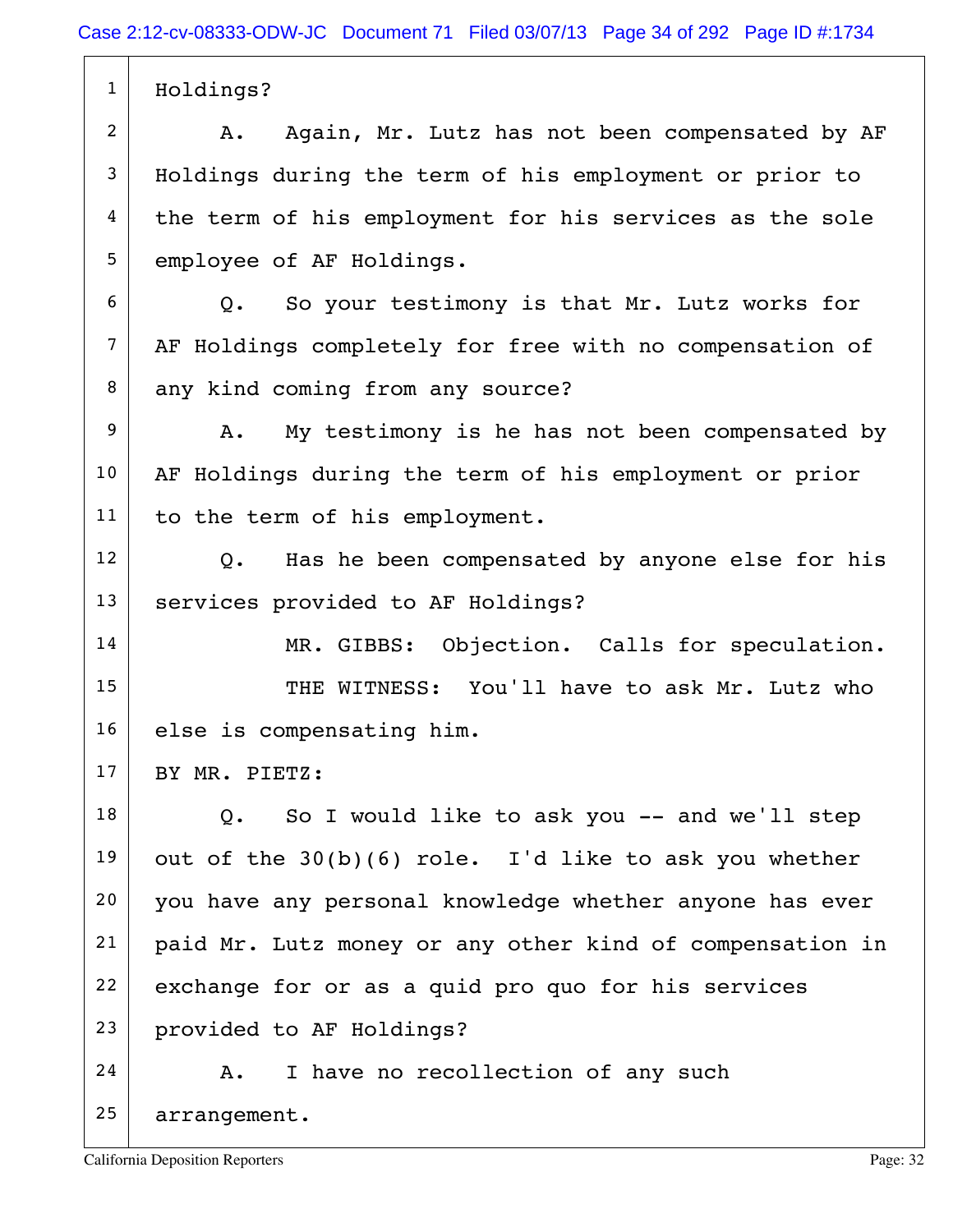| $\mathbf{1}$     | Q. How about the company. Is the company, AF             |
|------------------|----------------------------------------------------------|
| $\overline{a}$   | Holdings, aware of any other person or entity who        |
| 3                | compensates Mr. Lutz in exchange for his services        |
| 4                | provided to AF Holdings?                                 |
| 5                | MR. GIBBS: Objection. Vaque. You're talking              |
| 6                | about the company. What are you talking about?           |
| $\overline{7}$   | MR. PIETZ: I'm talking about AF Holdings.                |
| 8                | THE WITNESS: Could you repeat that, please?              |
| $\boldsymbol{9}$ | BY MR. PIETZ:                                            |
| 10               | Q. Testifying now on behalf of AF Holdings.<br>Does      |
| 11               | AF Holdings have any knowledge of any payments made to   |
| 12               | Mr. Lutz by parties other than AF Holdings in connection |
| 13               | with his employment at AF Holdings?                      |
| 14               | I quess as the corporate representative for AF<br>Α.     |
| 15               | Holdings appearing here today to testify as to the       |
| 16               | topics listed in this notice of deposition, I have -- in |
| 17               | my preparation for the various topics listed in this     |
| 18               | notice of deposition, I did not come across any          |
| 19               | information along those lines.                           |
| 20               | Did you investigate whether Mr. Lutz is paid<br>Q.       |
| 21               | by any person or entity other than AF Holdings in        |
| 22               | connection with his services to AF Holdings?             |
| 23               | MR. GIBBS: Objection. That's was not                     |
| 24               | required --                                              |
| 25               | THE WITNESS: I investigated the noticed                  |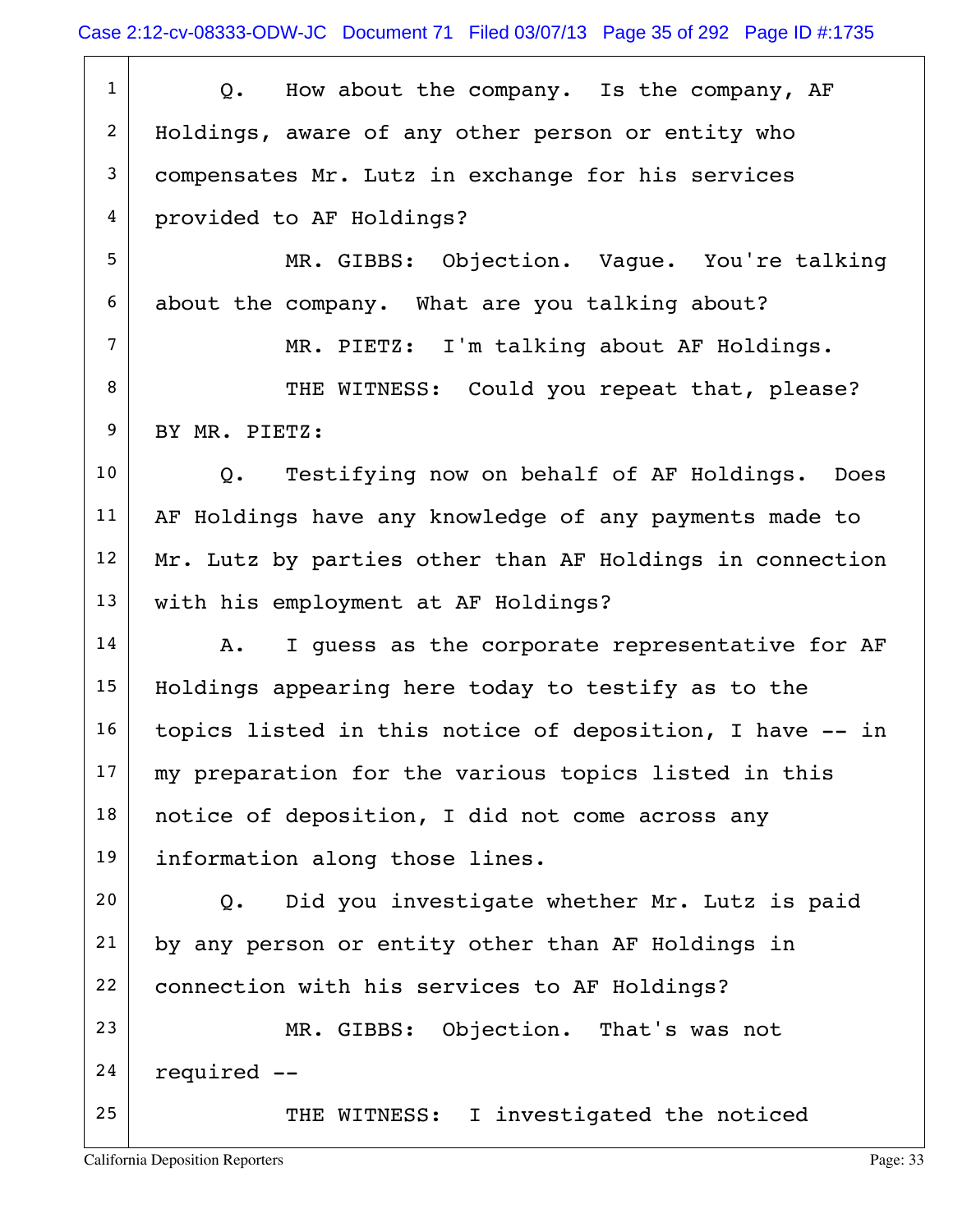$1$  topics, but I can't see a notice of  $-$ - or a noticed 2 topic that contains anything along those lines. I  $3$  investigated the identify and terms for Mr. Lutz's 4 employment and I've already testified that Mr. Lutz was 5 not compensated by AF Holdings during the term of his 6 employment or preceding the terms of his employment. 7 BY MR. PIETZ:

8 Q. Listening to your answer very carefully, I'm 9 just going to tell you what it sounds like to me. It 10 | sounds like you're leaving open an exception, if you 11 will, that perhaps there could be some other person or  $12$  entity that compensates Mr. Lutz in connection with his 13 | services to AF Holdings.

14 I just want to be very clear that you're  $15$  saying that Mr. Lutz is not compensated by anybody 16 within the knowledge of AF Holdings and you personally, 17 both, in connection with his services to AF Holdings?

18 | A. Is that a question?

19 MR. GIBBS: It's compound.

20 THE WITNESS: What's the question? You 21 | started your question with I want to be very clear. 22 | BY MR. PIETZ:

 $23$  Q. Fair enough. I could be more clear. Let me  $24$  try asking it a different way. Is it the testimony of  $25$  AF Holdings that as far as AF Holdings is aware, after a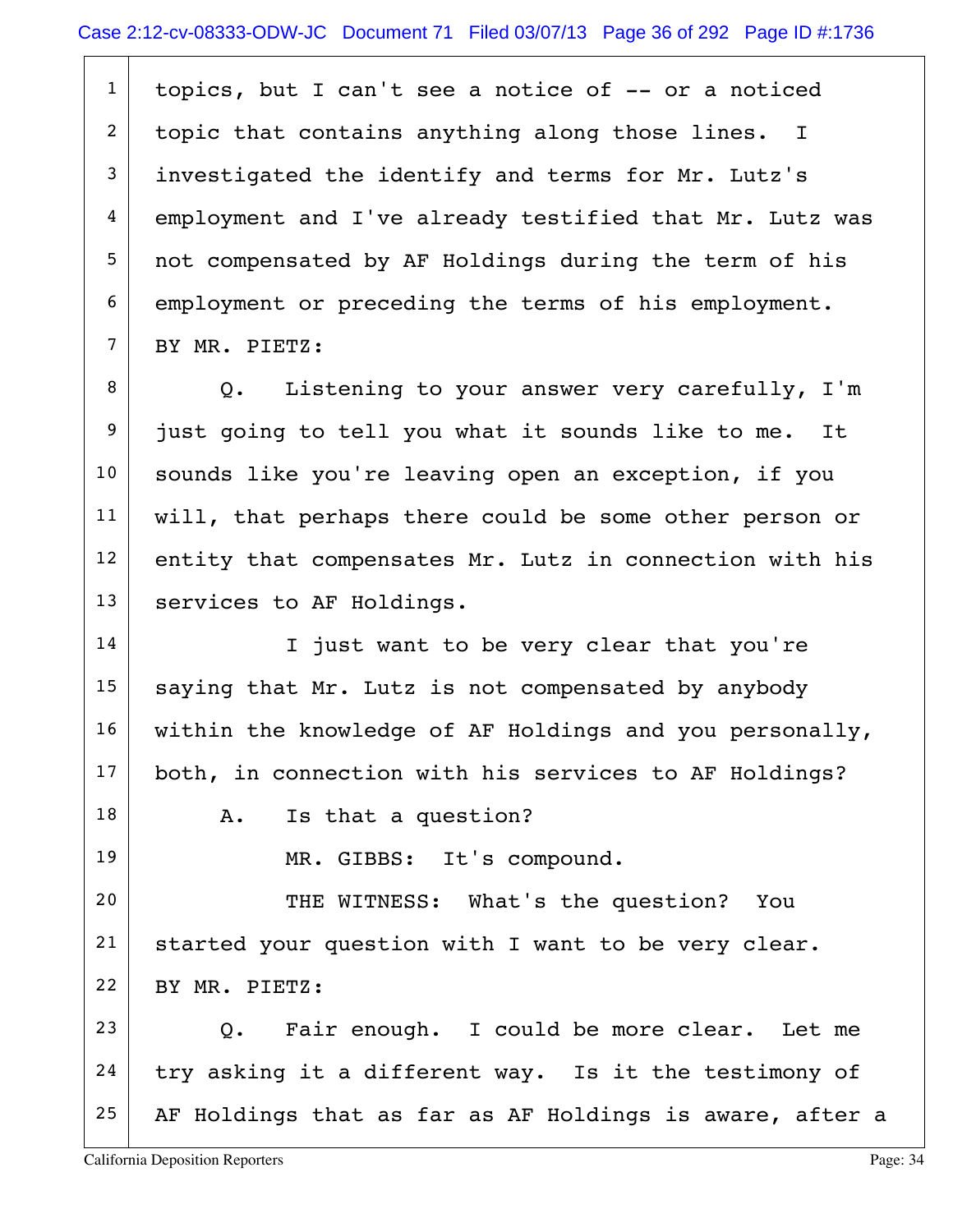1 reasonable investigation, Mr. Lutz has never received 2 any compensation from any source in connection with his 3 services to AF Holdings?

 $4$  A. It is the testimony of AF Holdings that during  $5$  the course of my investigation so I could come here  $6$  today and be prepared to discuss the topics that were 7 noticed up in this notice of deposition, that the 8 identity and terms of employment with -- the terms of 9 employment with respect to Mr. Lutz by AF Holdings, that  $10$  I conducted my due diligence and investigation so that I 11 could come here and testify on the topic, that I could  $12$  not find any documents that would suggest that Mr. Lutz  $13$  was -- or in fact, Mr. Lutz -- in my discussion with Mr.  $14$  Lutz  $-$  that he is not compensated by AF Holdings in 15 connection -- or he has not been compensated by AF 16 Holdings in connection with his employment with AF 17 Holdings.

 $18$  Q. I'll note for the record the deponent appears 19 to be reading from a document, which I believe is the 20 deposition notice, but it contains some handwritten 21 | notes on there; is that correct?

 $23$  Q. Could you clarify what page it is that you 24 were just referring to in answering that last question? 25 A. Page 3.

 $22$   $A.$  You're welcome to have it.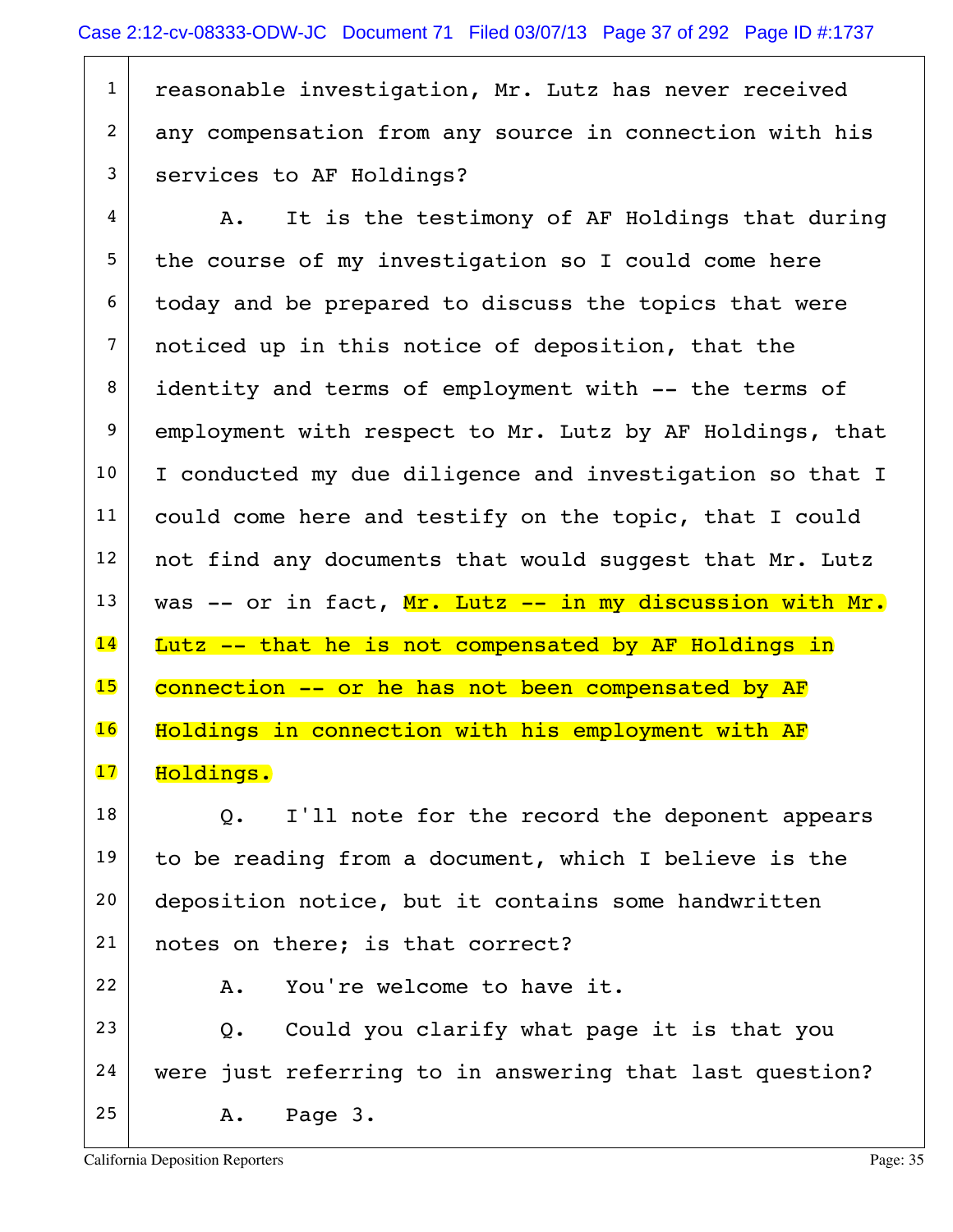| $\mathbf{1}$    | Q. We'll take copies of that afterwards.                                   |
|-----------------|----------------------------------------------------------------------------|
| $\overline{2}$  | MR. PIETZ: Might I suggest we take a                                       |
| 3               | five-minute break. Is anybody else amenable to that?                       |
| 4               | MR. GIBBS: That's fine by me. Is that all                                  |
| 5               | right with you?                                                            |
| 6               | THE WITNESS: I prefer to keep going, but if                                |
| $7\phantom{.0}$ | you quys want to take a break.                                             |
| 8               | MR. PIETZ: We'll take five. I think it will                                |
| 9               | help streamline the proceedings. We can go off the                         |
| 10 <sub>1</sub> | record.                                                                    |
| 11              | (Off the record at 10:38 a.m. and back                                     |
| 12              | on the record at 10:44 p.m.)                                               |
| 13              | FURTHER EXAMINATION BY MR. RANALLO                                         |
| 14              | You previously testified -- correct me if I'm<br>$\overline{\mathsf{Q}}$ . |
| 15              | wrong -- that AF Holdings is owned wholly by a trust; is                   |
| 16              | that correct?                                                              |
| 17              | A.<br>That's correct.                                                      |
| 18              | Has that always been the case?<br>$\overline{Q}$ .                         |
| 19              | MR. GIBBS: Objection. It's not one of the                                  |
| 20 <sub>o</sub> | noticed topics.                                                            |
| 21              | THE WITNESS: I'm just trying to recall. Yes,                               |
| 22              | I believe so.                                                              |
| 23              | BY MR. RANALLO:                                                            |
| 24              | It's always been owned by a trust?<br>$\overline{\mathsf{Q}}$ .            |
| 25              | Yes.<br>${\bf A}$ .                                                        |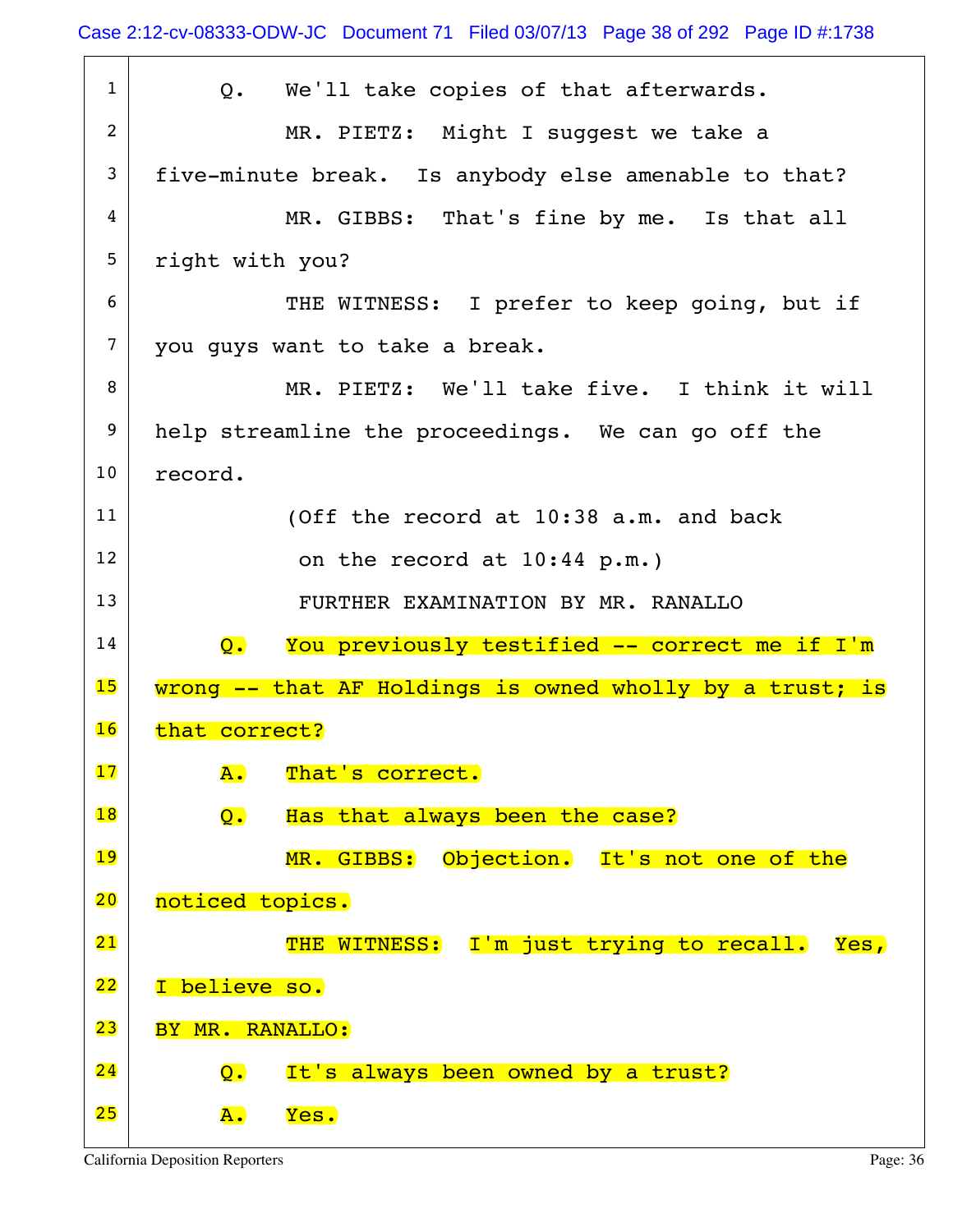1 Q. And that trust, where is that organized? 2 A. I do not know where the trust is organized. 3 FURTHER EXAMINATION BY MR. PIETZ 4 MR. PIETZ: Sorry. Let's stick on that for a 5 moment. You're telling me that AF Holdings, the 6 company, doesn't know where the trust that it owns is 7 organized? 8 MR. GIBBS: Objection. Misstates testimony. 9 THE WITNESS: I would just refer back to the 10 | noticed topics and note that the fact that the noticed 11 topics do not include the -- 12 MR. PIETZ: I'll stop you right there. 13 THE WITNESS: -- the organizations of -- I'm 14 in the middle of answering the question that you asked  $15$  me. If I'm going to be here today and give testimony,  $16$  you have to listen to my questions -- or if you ask a 17 question, you have to listen my answers and you have to  $18$  let me answer fully, otherwise you wouldn't want to have  $19$  an inaccurate record or have it not reflect the truth 20 and the facts. 21 BY MR. PIETZ:  $22$  Q. In any event, the reason I was stopping you is  $23$  that it sounded to me like you were off on a 24 nonresponsive topic and I'll ask the question for a you  $25$  a different way.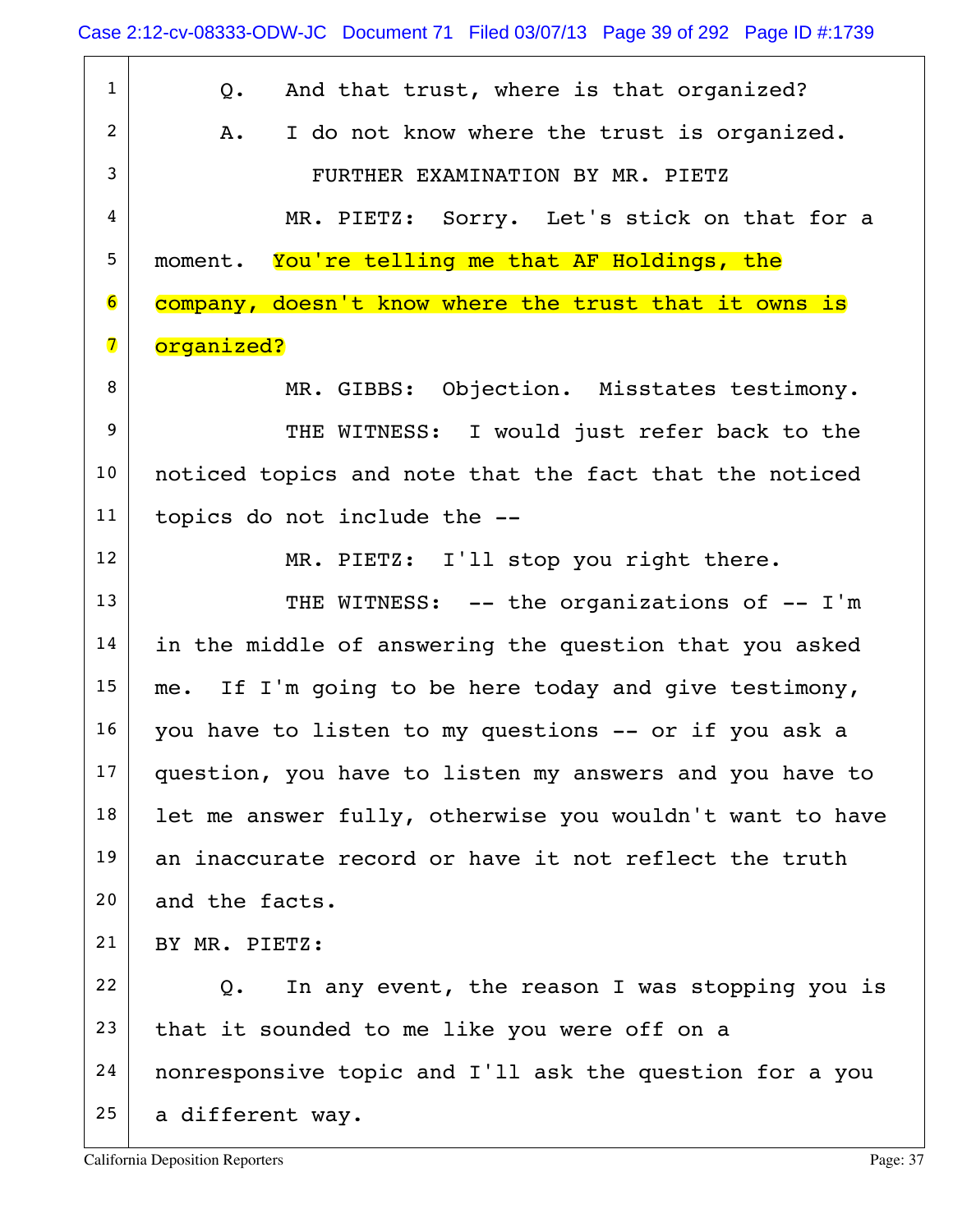1 | A. Well, first I'd like to answer the question  $2$  that you asked, but if you'd like to withdraw the  $3$  question and ask me a different question, that's  $-$  4 MR. PIETZ: Okay. I'll tell you what. I'm 5 going to ask the reporter to please read back the last 6 question. 7 (Record read as requested.) 8 THE WITNESS: And my answer to that question 9 is in reviewing the list of noticed topics, I do not see  $10$  a topic that relates to the organization or the domicile  $11$  or anything along those lines of the  $-$ - I guess domicile 12 | organization of any parent company. 13 Further -- and I'm not speaking on behalf of 14 | AF Holdings here. I'm speaking personally. I'm not a  $15$  trust lawyer, but I wasn't aware the trusts were 16 formally organized. 17 MR. PIETZ: I'm going to move to strike that  $18$  entire answer as nonresponsive and refer the deponent to 19 subject matter 6, which includes as a topic, AF Holdings 20 corporate structure. 21 BY MR. PIETZ: 22  $\vert$  Q. You testified here earlier today that AF  $23$  Holdings is owned by a trust. What I'm asking you is 24 what trust? Where is it located?  $25$  A. I will refer you to topic of No. 6 and note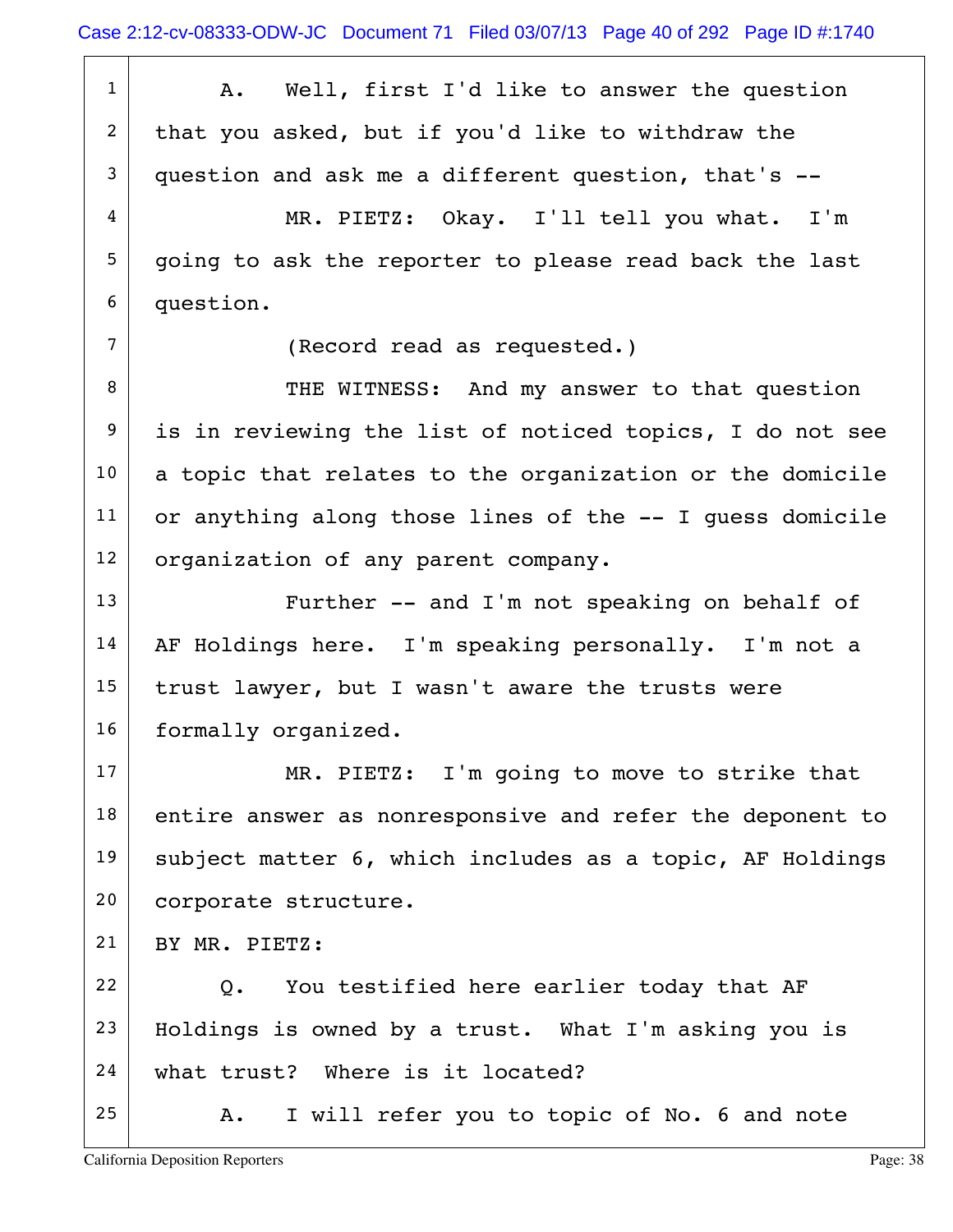| $\mathbf{1}$     | the fact, for the record, that AF Holdings corporate     |
|------------------|----------------------------------------------------------|
| $\overline{2}$   | structure is a limited liability company organized under |
| 3                | the laws of the Federation of St. Kitts & Nevis.         |
| 4                | The corporate structure of AF Holdings owner,            |
| 5                | I do not see on Topic 6. Further, I would, again, note   |
| 6                | that I'm not even aware if trusts are organized in the   |
| $\overline{7}$   | sense that a limited liability company is organized or a |
| 8                | corporation is organized, so there may not even be an    |
| $\boldsymbol{9}$ | answer to your question.                                 |
| 10               | Q. So in my experience most trusts name at least         |
| 11               | one beneficial owner, but I believe you testified        |
| 12               | earlier today that the trust that owns AF Holdings has   |
| 13               | no beneficial owners; is that correct?                   |
| 14               | The trust that owns AF Holdings is an<br>${\bf A}$ .     |
| 15               | undefined beneficiary trust. I would suggest that your   |
| 16               |                                                          |
|                  | experience is not complete when it comes to trusts.      |
| 17               | Perhaps you can enlighten me. What is a<br>Q.            |
| 18               | undefined beneficiary trust? Allow me to be more         |
| 19               | specific. Can you explain to me what is the undefined    |
| 20               | beneficiary trust that owns AF Holdings?                 |
| 21               | MR. GIBBS: Objection. Outside the topics.                |
| 22               | THE WITNESS: I don't understand your                     |
| 23               | question.                                                |
| 24               | BY MR. PIETZ:                                            |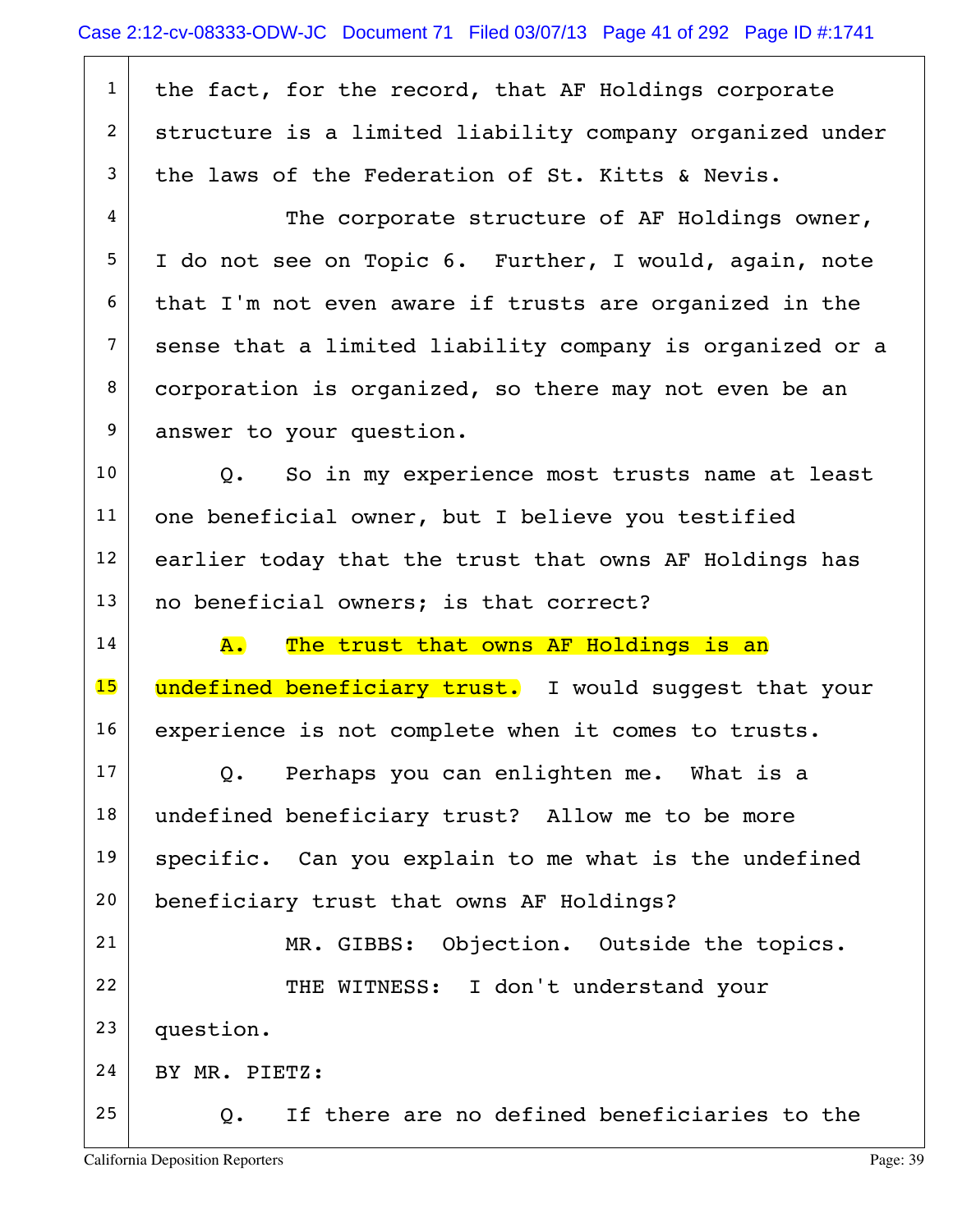$1$  trust that owns AF Holdings who are true beneficial 2 | owners of that trust? 3 MR. GIBBS: Objection. Confusing question.  $4 \mid$  Go ahead and answer if you can. 5 THE WITNESS: I'm sorry. Can you please 6 repeat the question?  $7$  BY MR. PIETZ:  $8$   $\vert$  0. Who are the beneficial owners of the trust who 9 | owns AF Holdings? 10 MR. GIBBS: Objection. Asked and answered. 11 THE WITNESS: There are no defined 12 | beneficiaries to my knowledge. 13 BY MR. PIETZ:  $14$  O. How about undefined beneficiaries? 15 MR. GIBBS: Objection. Can you clarify what 16 an undefined beneficiary is?  $17$  BY MR. PIETZ:  $18$  O. Go ahead and answer. 19 | A. I guess I don't understand the question.  $20$  Q. Suppose AF Holdings recognized a million 21 dollars in tax revenue, who would have a right to claim  $22$  a piece of that revenue in connection with the trust 23 that owns AF Holdings? 24 MR. GIBBS: Objection. It's speculatory. 25 | MR. PIETZ: It's a hypothetical.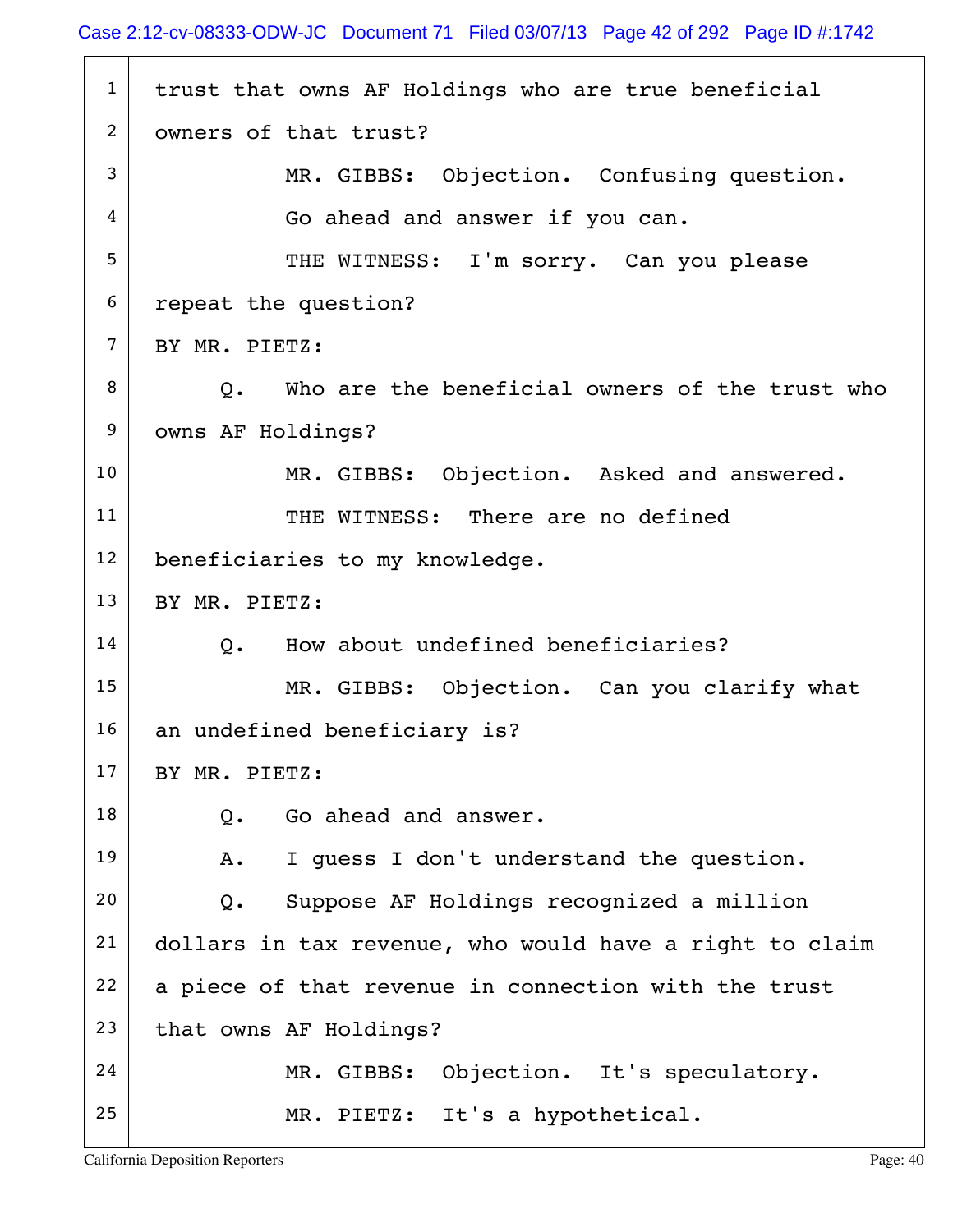| $\mathbf{1}$            | You can answer.                                                 |
|-------------------------|-----------------------------------------------------------------|
| $\overline{2}$          | THE WITNESS: At this point we're getting well                   |
| 3                       | beyond these noticed topics and you're asking me to             |
| $\overline{\mathbf{4}}$ | speculate as to the innerworkings of a trust that has --        |
| 5                       | that has not nothing to do with AF Holdings other than          |
| $\overline{\mathbf{6}}$ | being its owner.                                                |
| $\overline{7}$          | FURTHER EXAMINATION BY MR. RANALLO                              |
| 8                       | In this case did you have to file any<br>$Q_{\bullet}$          |
| 9                       | statement identifying whether AF Holdings had any               |
| 10                      | apparent corporations or owners that owned more than            |
| 11                      | 10 percent of its stock?                                        |
| 12                      | I don't know.<br>A.                                             |
| 13                      | Is it your testimony that this trust owns more<br>$Q_{\bullet}$ |
| 14                      | than 10 percent of AF Holdings' stock?                          |
| 15                      | AF Holdings is owned in whole by the trust.<br>A.               |
| 16                      | FURTHER EXAMINATION BY MR. PIETZ                                |
| 17                      | Who organized the trust? Who created the<br>Q.                  |
| 18                      | trust?                                                          |
| 19                      | The trust was created by the -- organized by<br>Α.              |
| 20                      | the same individual who incorporated AF Holdings.               |
| 21                      | Is that Aisha --<br>Q.                                          |
| 22                      | Sargeant.<br>Α.                                                 |
| 23                      | Who asked Ms. Sargeant to organize the trust<br>Q.              |
| 24                      | that owns AF Holdings?                                          |
| 25                      | MR. GIBBS: This is outside of the noticed                       |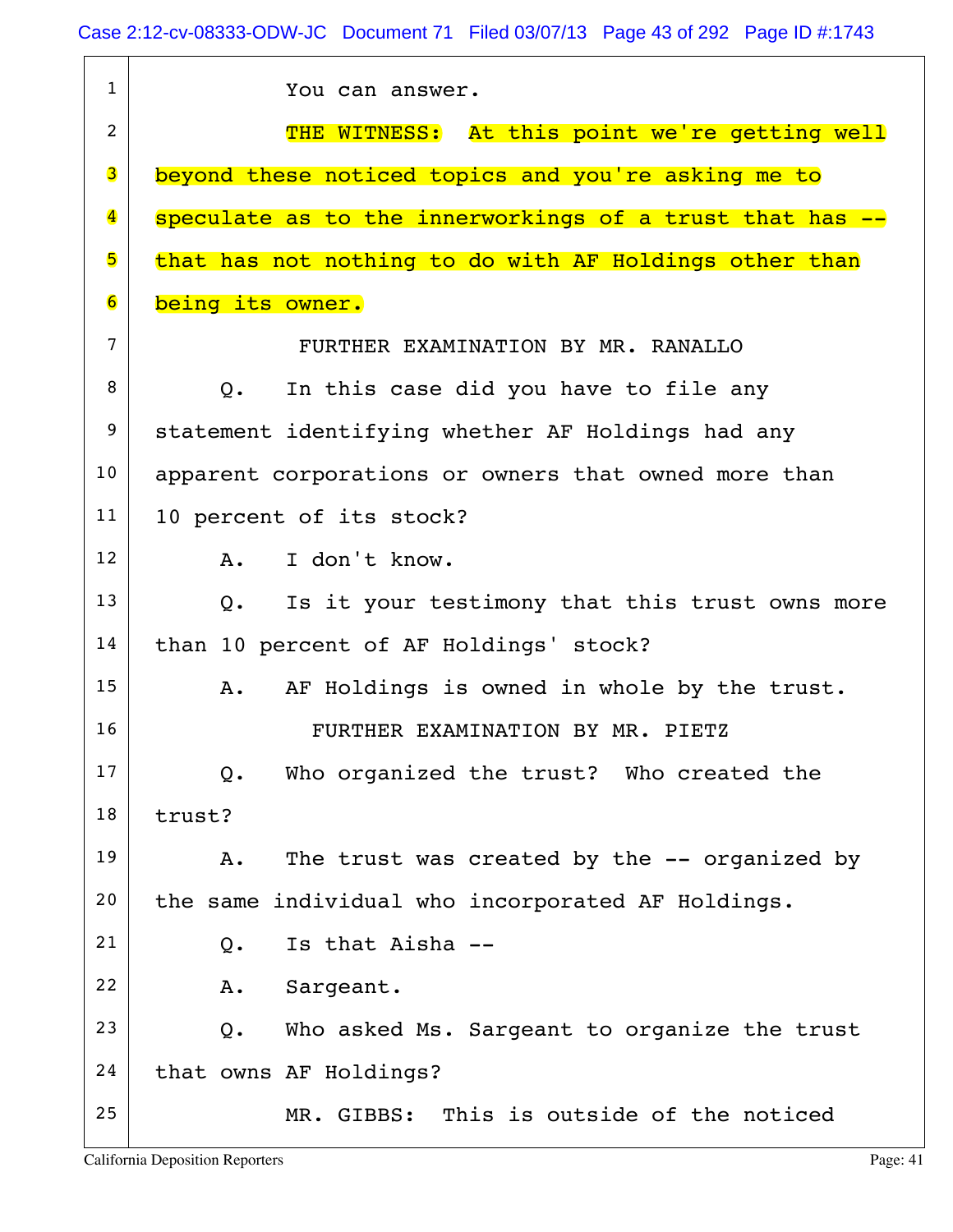Case 2:12-cv-08333-ODW-JC Document 71 Filed 03/07/13 Page 44 of 292 Page ID #:1744

| $\mathbf{1}$   | topics. Objection.                                     |
|----------------|--------------------------------------------------------|
| $\overline{2}$ | BY MR. PIETZ:                                          |
| 3              | Q.<br>You can answer.                                  |
| 4              | I couldn't tell you. It's outside the scope<br>A.      |
| 5              | of the noticed topics.                                 |
| 6              | Is there a document pursuant to which the<br>Q.        |
| $\overline{7}$ | trust was organized?                                   |
| 8              | Once, again, this is outside the scope of the<br>Α.    |
| 9              | noticed topics. This isn't something I prepared to     |
| 10             | answer.                                                |
| 11             | MR. PIETZ: Move to strike the last answer as           |
| 12             | nonresponsive.                                         |
| 13             | BY MR. PIETZ:                                          |
| 14             | Trust are generally created through some kind<br>Q.    |
| 15             | of a document establishing that a trust is there by    |
| 16             | being created. Is there a trust document for the trust |
| 17             | that owns AF Holdings?                                 |
| 18             | Is that a statement or a question?<br>Α.               |
| 19             | It's a question.<br>Q.                                 |
| 20             | So what is the question?<br>Α.                         |
| 21             | MR. PIETZ: Madam reporter, could you read the          |
| 22             | last question back?                                    |
| 23             | (Record read as requested.)                            |
| 24             | MR. GIBBS: Objection. Assume facts and also            |
| 25             | a compound question.                                   |
|                |                                                        |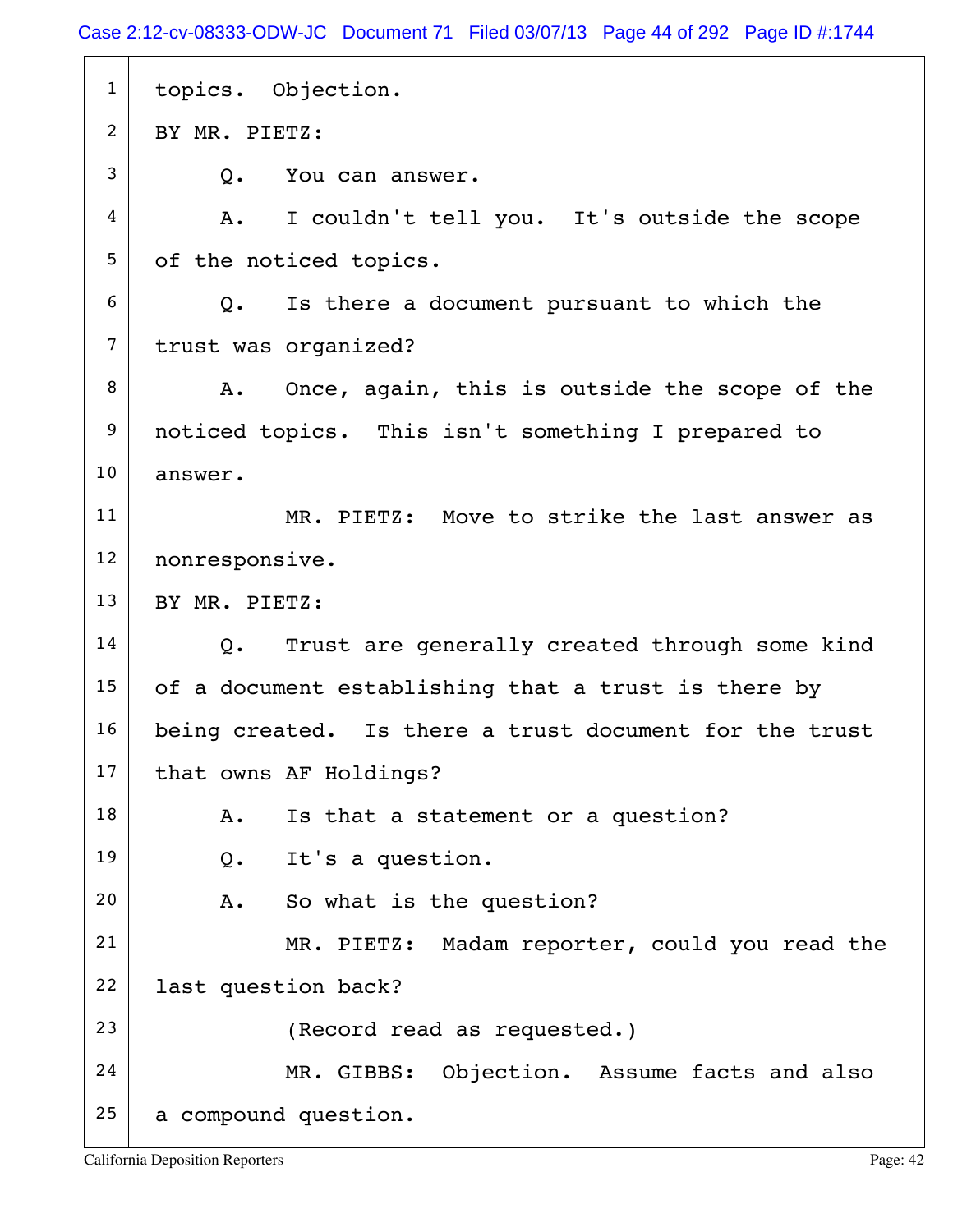1 THE WITNESS: Once, again, this is outside the  $2$  scope of the noticed topics. I have not personally 3 reviewed a trust document.

 $4$  MR. PIETZ: Move to strike the answer as 5 nonresponsive. I'm going to also note for the record  $6$  that you're here today, sir, as the deponent. It's your 7 attorney's job representing you to note whether or not  $8$  there is an objection about whether my questions are 9 outside the scope of the deposition. Do us a favor and 10 cut that out of your answer and then just either answer 11 | it or you can -- or your attorney can instruct you not  $12$  to answer.

13 MR. GIBBS: Mr. Pietz, he doesn't have to 14 listen to that instruction.

15 MR. PIETZ: Well, in any event, all I'm saying is that whether or not there's a legal objection typically is an issue for the attorney. You're here today as a  $30(b)(6)$  fact witness for AF Holdings, not as 19 | the attorney for the matter so I just wanted to remind you of that.

21 MR. GIBBS: Mr. Pietz, I believe what he's  $22$  saying to you is that he's prepped on these specific  $23$  topics and so if they're outside of his scope in 24 prepping that they might affect his ability in answering  $25$  the question that you're asking.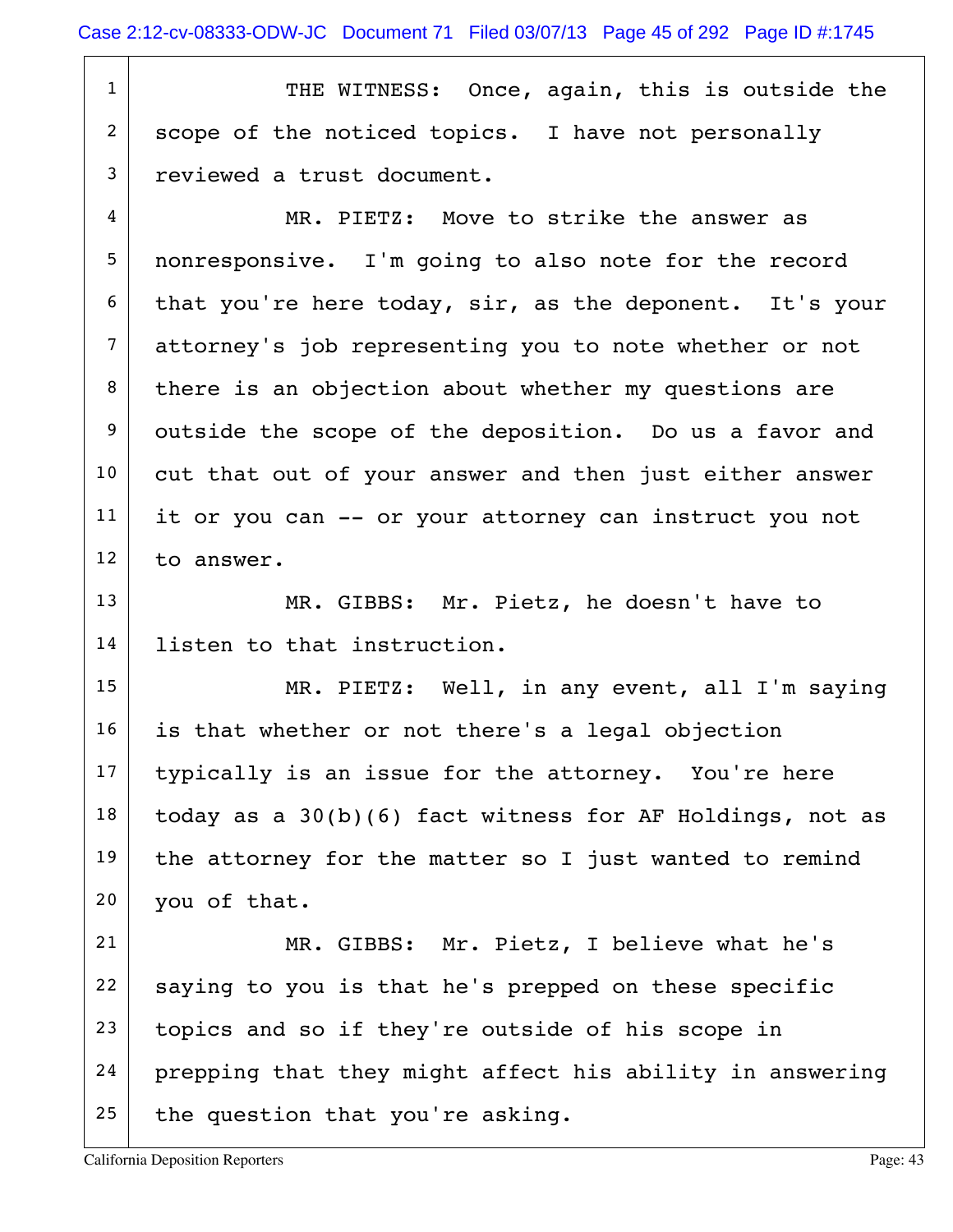| $\mathbf{1}$   | MR. PIETZ: Fair enough. Let's come back to                         |
|----------------|--------------------------------------------------------------------|
| $\overline{c}$ | this question though. We're not done with it and it                |
| 3              | seems pretty important to me.                                      |
| 4              | BY MR. PIETZ:                                                      |
| 5              | When Aisha Sargeant organized the trust that<br>Q.                 |
| 6              | owns AF Holdings, did she reduce anything to paper in              |
| $\overline{7}$ | connection with forming that trust?                                |
| 8              | You would have to ask her.<br>Α.                                   |
| 9              | I'm asking AF Holdings, the corporation,<br>Q.                     |
| 10             | whether there are any documents whatsoever that relate             |
| 11             | or memorialize the formation of the trust that owns AF             |
| 12             | Holdings?                                                          |
| 13             | MR. GIBBS: Objection. Outside the noticed                          |
| 14             | topics.                                                            |
| 15             | BY MR. PIETZ:                                                      |
| 16             | Q.<br>You can answer.                                              |
| 17             | Again, I did not come here prepared today to<br>Α.                 |
| 18             | talk about issues outside the noticed topics and so I              |
| 19             | have personal knowledge or did not prepare to answer               |
| 20             | questions about trusts.                                            |
| 21             | So you said that you have no personal<br>$\overline{\mathsf{Q}}$ . |
| 22             | knowledge. What I'm asking is on behalf AF Holdings                |
| 23             | testifying about its corporate structure which you                 |
| 24             | testified here today that the corporate structure is --            |
| 25             | that AF Holdings, LLC is wholly owned by a trust. I'm              |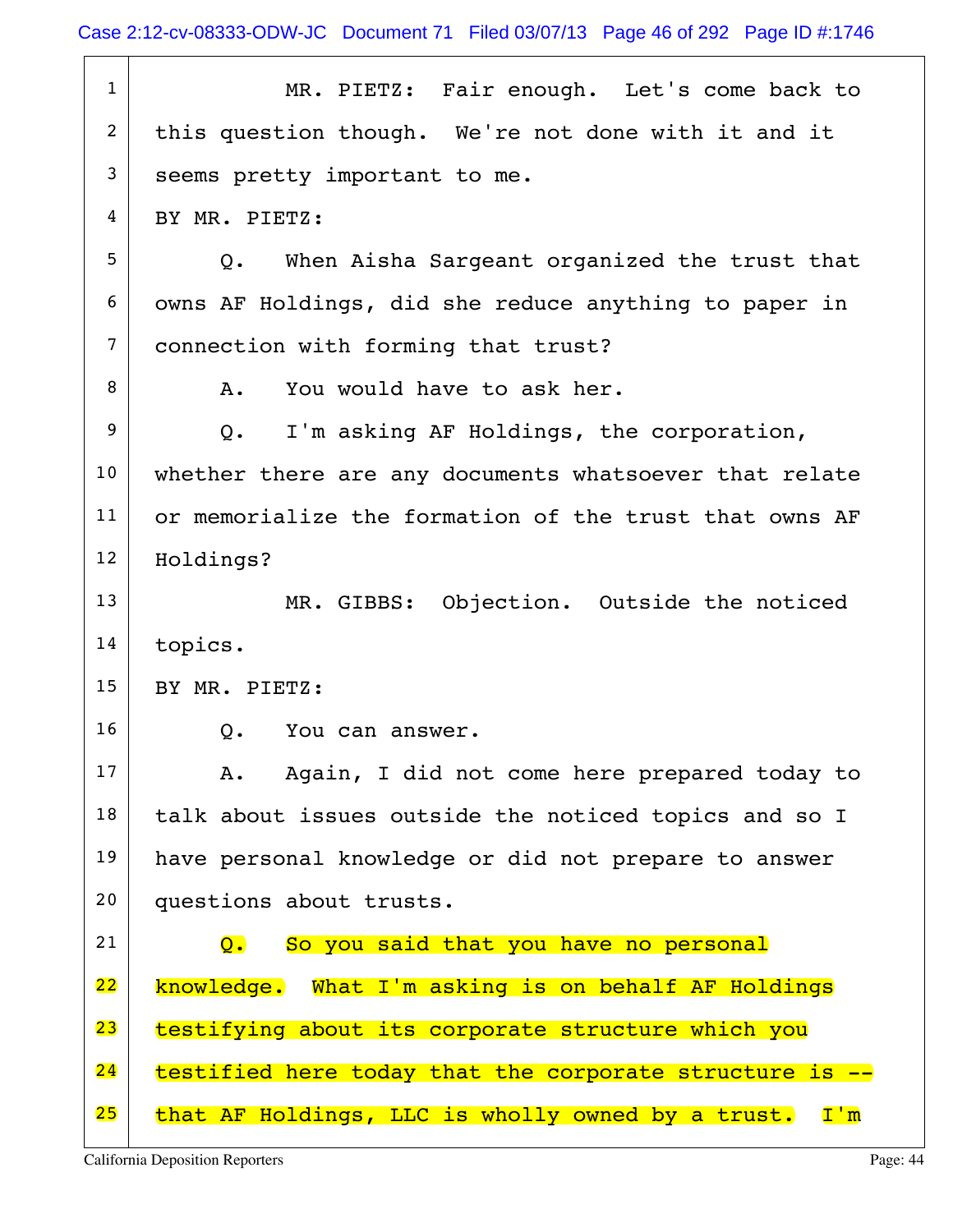| $\mathbf{1}$            | asking you as the corporate representative for AF           |
|-------------------------|-------------------------------------------------------------|
| $\overline{\mathbf{2}}$ | Holdings is there a document memorializing that trust?      |
| 3                       | MR. GIBBS: Objection. Compound question.                    |
| $\overline{\mathbf{4}}$ | THE WITNESS: As the corporate representative                |
| 5                       | with respect to these noticed topics, AF Holdings has no    |
| 6                       | testimony regarding that issue.                             |
| $\overline{7}$          | BY MR. PIETZ:                                               |
| 8                       | So is your testimony here that AF Holdings<br>$Q_{\bullet}$ |
| 9                       | does not know whether there is a document memorializing     |
| 10                      | the trust that owns AF Holdings?                            |
| 11                      | MR. GIBBS: Objection. Misstates the                         |
| 12                      | testimony.                                                  |
| 13                      | BY MR. PIETZ:                                               |
| 14                      | It was a question. You can answer.<br>Q.                    |
| 15                      | My testimony is that as the corporate<br>Α.                 |
| 16                      | representative for AF Holdings I cannot offer any           |
| 17                      | testimony that's just that far outside of the scope of      |
| 18                      | the topics that are noticed. I can't speak for AF           |
| 19                      | Holdings, whether it has this knowledge because I was       |
| 20                      | not noticed that I would have to give testimony in that     |
| 21                      | regard.                                                     |
| 22                      | MR. PIETZ: ** I just ask the court reporter                 |
| 23                      | to note the previous exchange so that we can potentially    |
| 24                      | get some court intervention to compel a $30(b)(6)$          |
| 25                      | corporate answer on the question of whether or not trust    |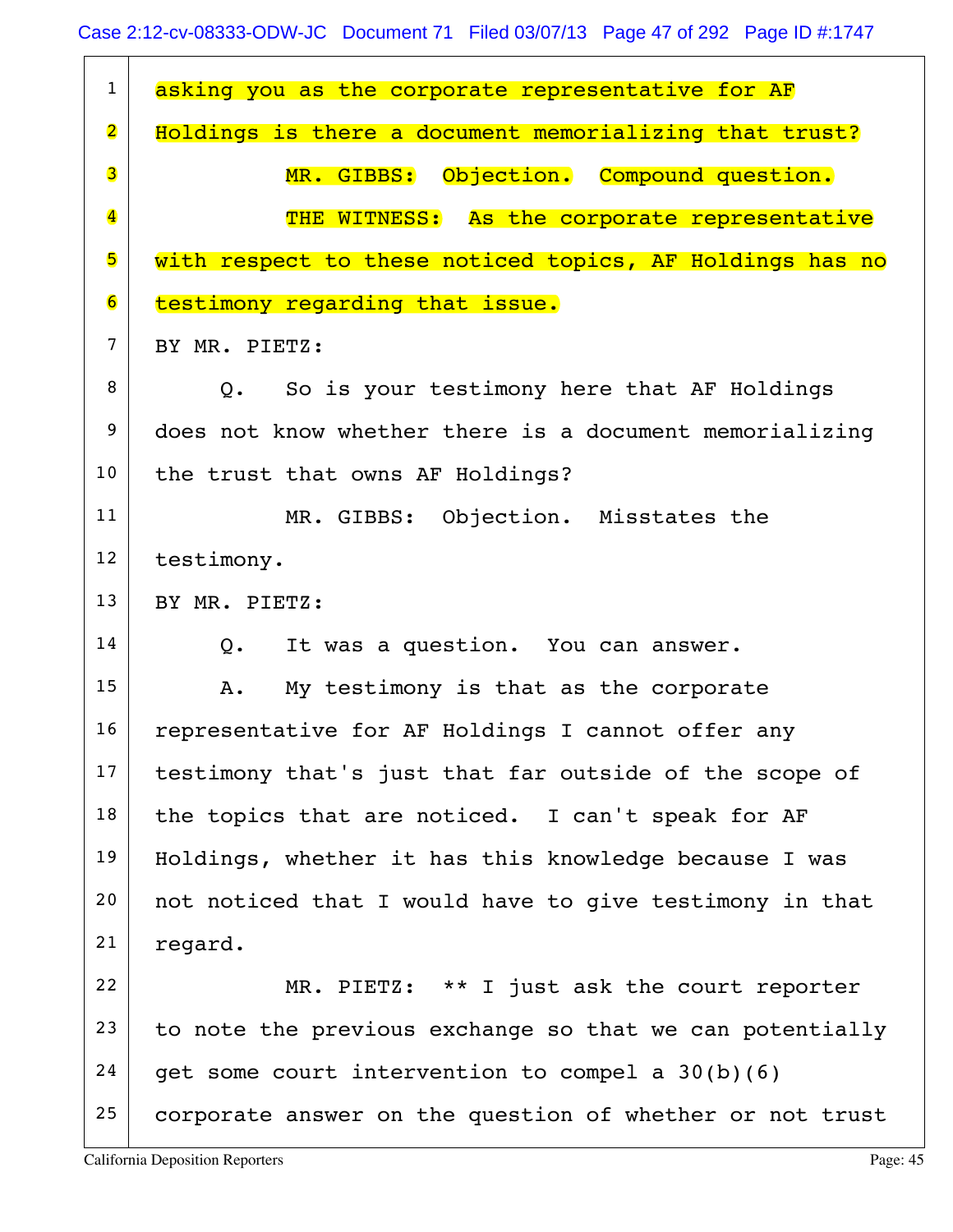| $\mathbf{1}$   | documents exit for the AF Holdings deposition.                            |
|----------------|---------------------------------------------------------------------------|
| $\overline{2}$ | I'm going to turn it to over to Mr. Ranallo.                              |
| 3              | FURTHER EXAMINATION BY MR. RANALLO                                        |
| 4              | Q. You previously testified this trust is the                             |
| 5              | sole owner of AF Holdings; is that correct?                               |
| 6              | That's correct.<br>A.                                                     |
| $\overline{7}$ | Q. And has been since the beginning of AF                                 |
| 8              | Holdings; is that correct?                                                |
| 9              | A.<br>Yes, that's correct.                                                |
| 10             | Does this trust have a name?<br>Q.                                        |
| $\mathbf{11}$  | ${\bf A}$ .<br>If it does have a name, I don't know what it               |
| 12             | is.                                                                       |
| 13             | This trust is not named Salt Marsh; is that<br>$Q_{\bullet}$              |
| 14             | true?                                                                     |
| 15             | MR. GIBBS: Objection. It's assuming facts                                 |
| 16             | not in testimony.                                                         |
| 17             | MR. RANALLO: He just actually said that he                                |
| 18             | $doesn't --$                                                              |
| 19             | MR. GIBBS: But you're talking specifically                                |
| 20             | about Salt Marsh.                                                         |
| 21             | BY MR. RANALLO:                                                           |
| 22             | In this case on July 20th, 2012, AF Holdings<br>$\overline{\mathsf{O}}$ . |
| 23             | through their counsel filed an EER certification                          |
| 24             | identifying Salt Marsh as its owner. That seems to                        |
| 25             | contradict your testimony today, does it not?                             |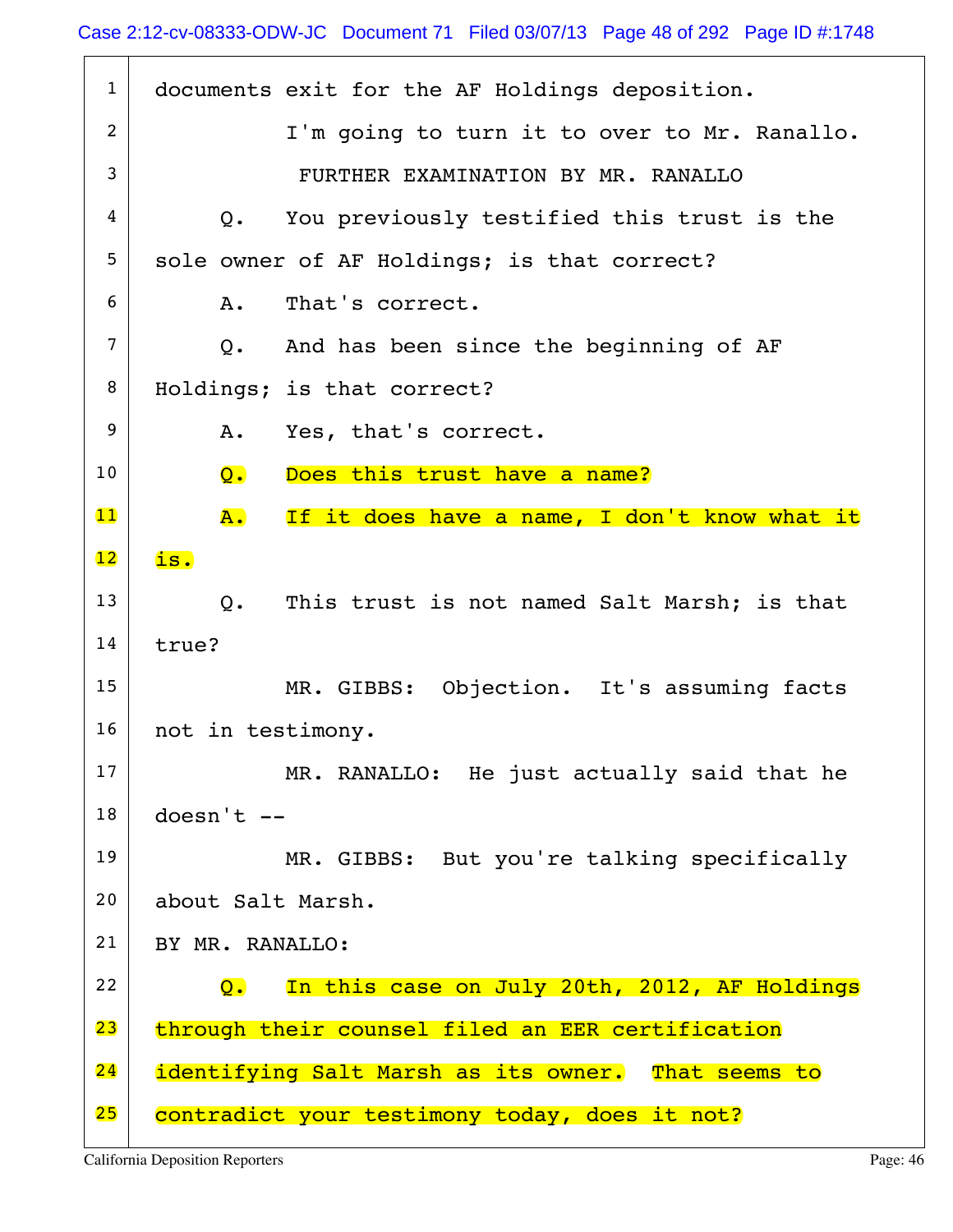| $\mathbf{1}$            | No.<br><b>A.</b>                                                |
|-------------------------|-----------------------------------------------------------------|
| $\overline{\mathbf{2}}$ | So Salt Marsh is an owner of AF Holdings?<br>$Q_{\bullet}$      |
| 3                       | My testimony was that I don't know what the<br>A.               |
| $\overline{\mathbf{4}}$ | exact name of the trust is. If the name of the trust is         |
| 5                       | Salt Marsh, then Salt Marsh is the owner. If the name           |
| $\overline{6}$          | of the trust is not Salt Marsh, then --                         |
| $\overline{7}$          | Let me ask you this then. Because this ADR<br>$Q_{\bullet}$     |
| 8                       | certification requires a human being to read something.         |
| 9                       | A trust can't read something; is that true?                     |
| 10                      | $I'm not --$<br>Α.                                              |
| 11                      | MR. GIBBS: I'm not an expert on --                              |
| 12                      | THE WITNESS: I'll take your word for it.                        |
| 13                      | BY MR. RANALLO:                                                 |
| 14                      | So on July 20th you filed something indicating<br>$Q_{\bullet}$ |
| 15                      | that Salt Marsh had read the handbook. Salt Marsh as AF         |
| 16                      | Holdings owner had read the handbook entitled, Dispute          |
| 17                      | Resolution Procedures in the Northern District of               |
| 18                      | California. You just testified that the sole owner is a         |
| 19                      | trust; is that correct?                                         |
| 20                      | MR. GIBBS: Objection. Compound question.                        |
| 21                      | THE WITNESS: To the extent your question is                     |
| 22                      | whether the owner of AF Holdings is a trust, then yes,          |
| 23                      | the owner of AF Holdings is a trust.                            |
| 24                      | BY MR. RANALLO:                                                 |
| 25                      | If -- AF Holdings previously identified Salt<br>Q.              |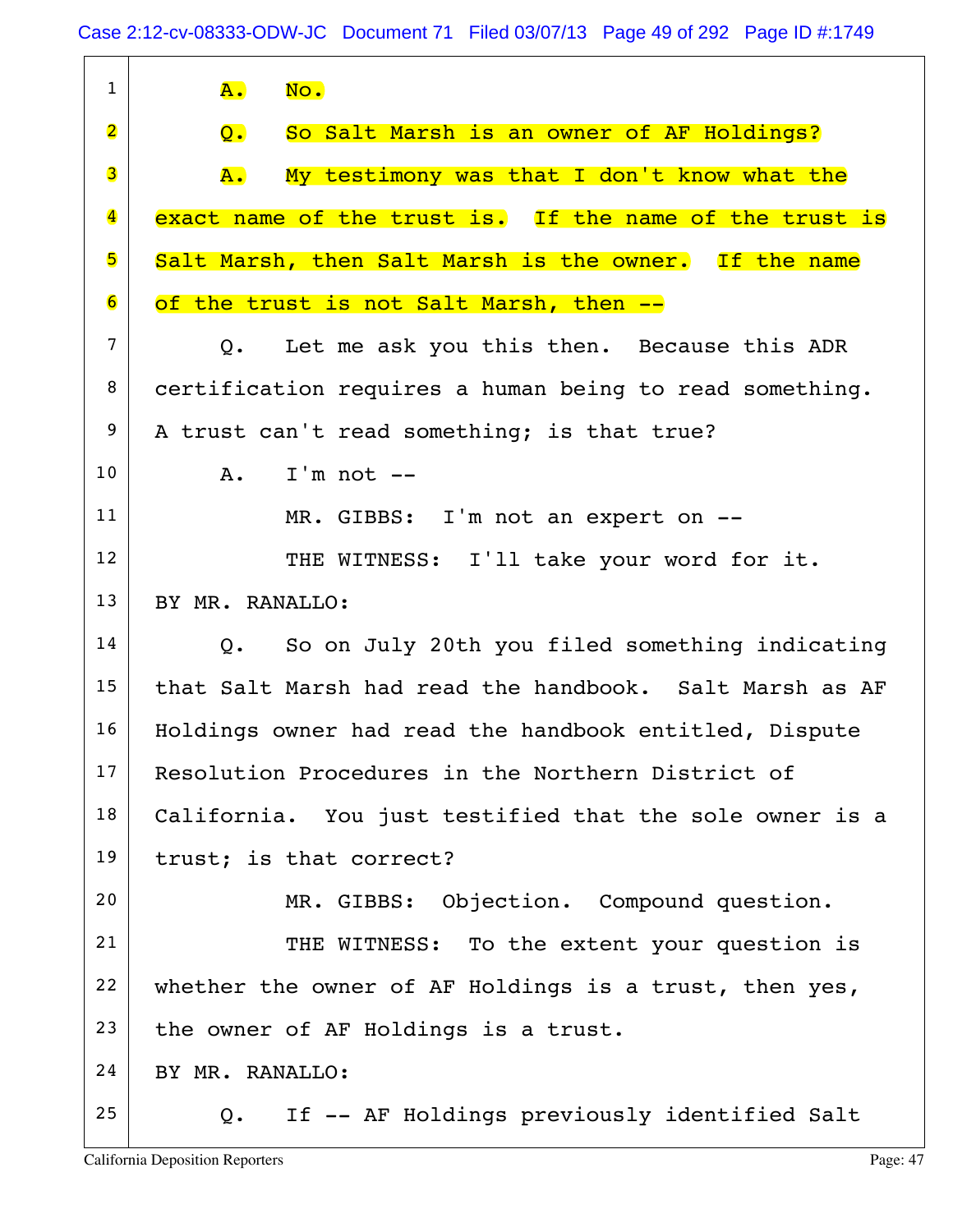| $\mathbf{1}$   | Marsh as its owner; is that correct?                     |
|----------------|----------------------------------------------------------|
| 2              | MR. GIBBS: What are you referring to? This               |
| 3              | is outside -- also outside of the noticed topics.        |
| 4              | BY MR. RANALLO:                                          |
| 5              | Q. AF Holdings corporate structure -- No. 6 --           |
| 6              | including past and present officers, director, members,  |
| $\overline{7}$ | managers and all other beneficial owners or individuals  |
| 8              | with a pecuniary interest. An owner, right, Salt Marsh   |
| 9              | was identified on July 20 by AF Holdings as an owner; is |
| 10             | that correct?                                            |
| 11             | You're asking me if Salt Marsh was identified<br>Α.      |
| 12             | by AF Holdings as an owner on July 20th, 2012. If        |
| 13             | you're telling me that's in a document filed with the    |
| 14             | court, I'll take your word for it.                       |
| 15             | Q. Would you agree that that contradicts your            |
| 16             | statement that the sole owner of AF Holdings is, in      |
| 17             | fact, a trust?                                           |
| 18             | No.<br>Α.                                                |
| 19             | So is it your testimony that the sole owner of<br>Q.     |
| 20             | AF Holdings is a trust and AF Holdings is owned by Salt  |
| 21             | Marsh?                                                   |
| 22             | MR. GIBBS: Objection. Misstates the                      |
| 23             | testimony. Objection. Compound.                          |
| 24             | BY MR. RANALLO:                                          |
| 25             | I'm asking if he is saying both of these<br>Q.           |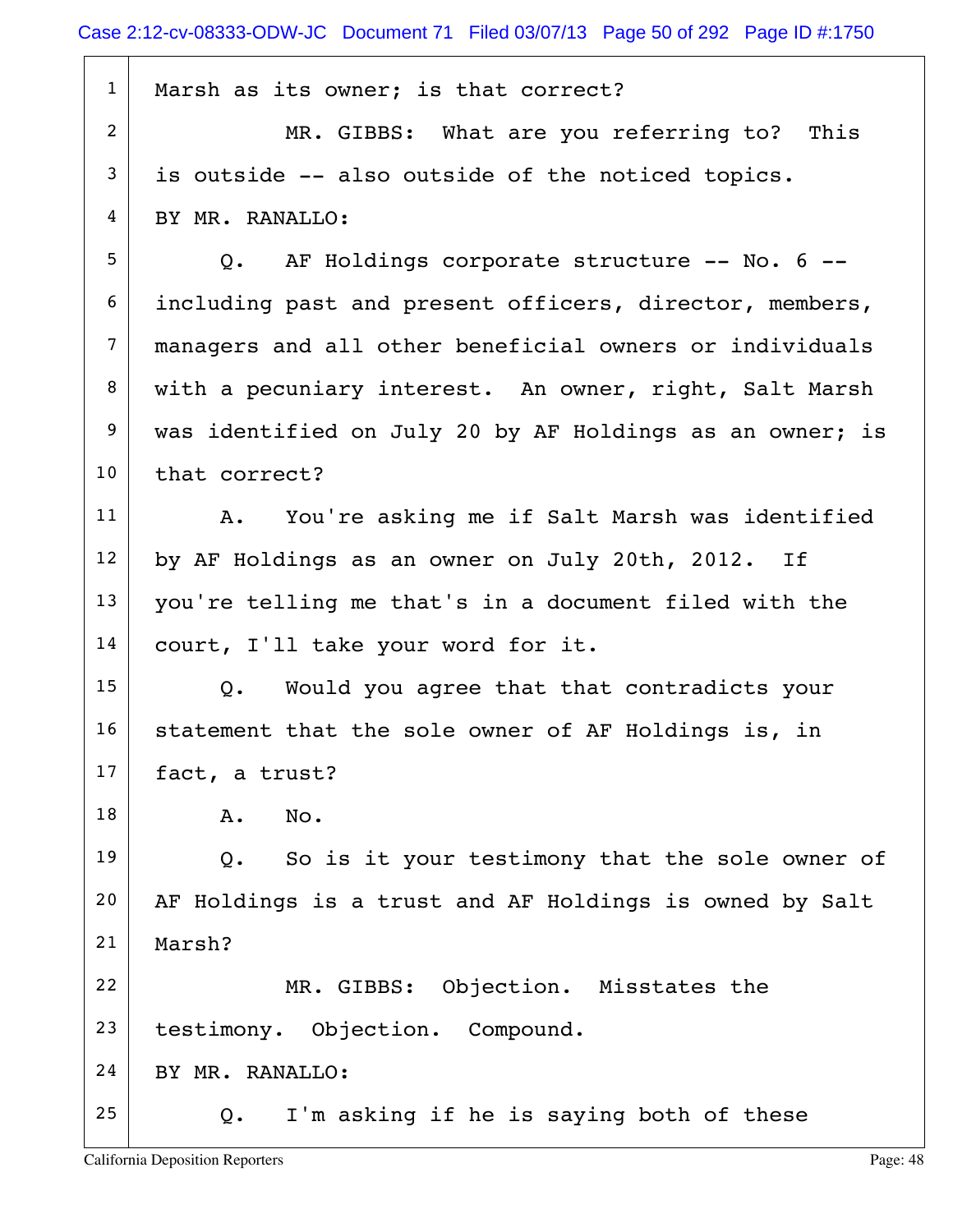1 things are true. 2 A. Once, again, my testimony is that AF Holdings  $3$  is owned by a trust and whether the name of the trust on  $4$  the date in question was Salt Marsh or not, I'm saying I 5 just don't know what the name of the trust was on that  $6$  date.  $7$  Q. I'm asking a slightly different question, 8 because this identifies an individual person Salt Marsh 9 as an AF Holdings owner, okay? 10 MR. GIBBS: Objection. Assuming facts not on 11 the record. 12 MR. RANALLO: Let's take a quick break and I'm  $13$  going to print  $-$ 14 MR. PIETZ: I'm going to represent that the 15 documents are on the way. Let's go ahead and continue. 16 BY MR. RANALLO: 17 Q. So to your knowledge, as AF Holdings' 18 corporate representative -- was Salt Marsh an individual 19 human being named Salt Marsh, ever an owner of AF 20 Holdings? 21 A. Again, my testimony is that AF Holdings for 22 its existence has been owned by a trust. I just don't 23 happen to know what the name of the trust is.  $24$  Q. Assuming Salt Marsh is a human being, what  $25$  we'll go ahead and do here, since you testified that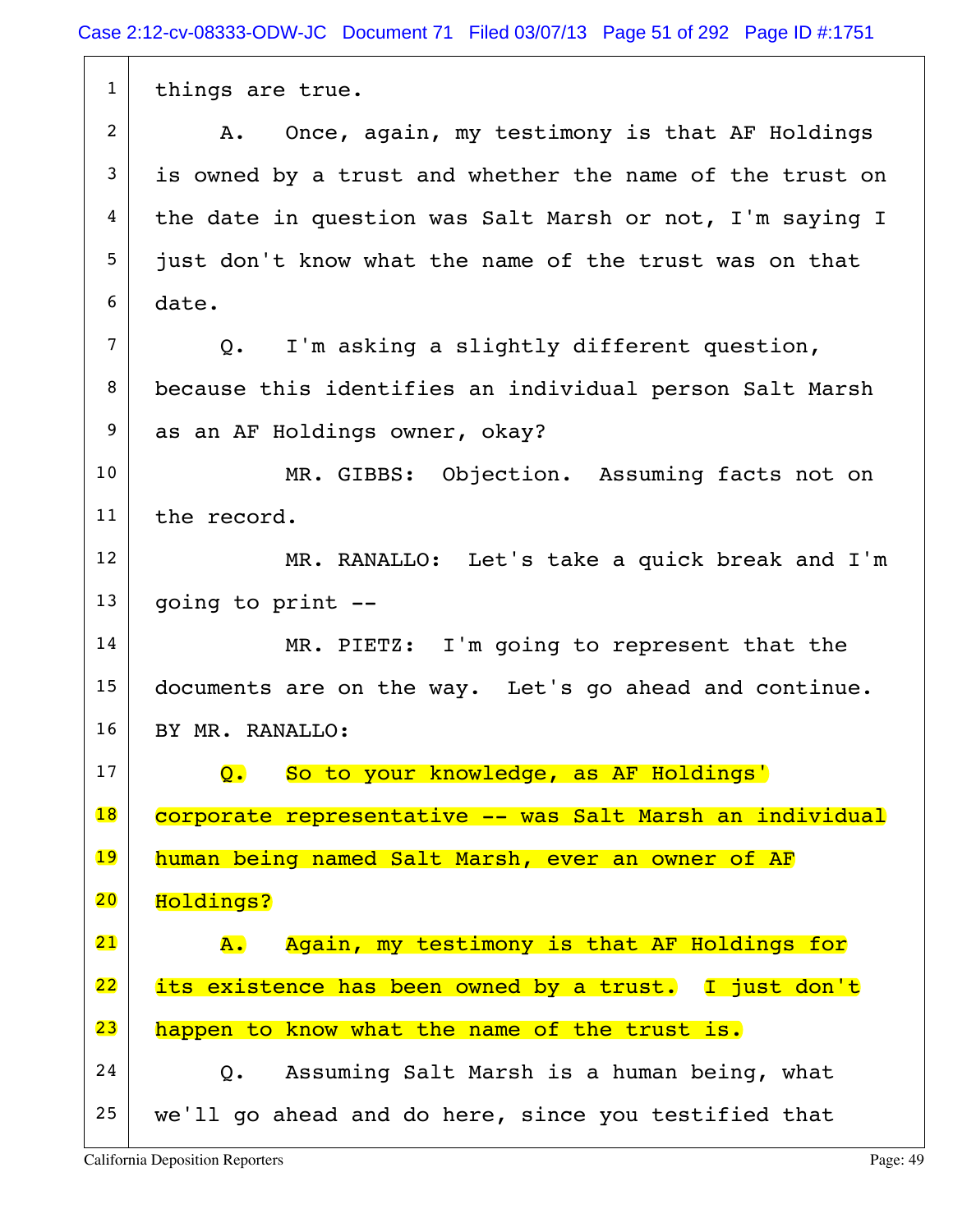$1$  Salt Marsh read the handbook entitled, Dispute  $2$  Resolutions -- or previously filed a document stating  $3$  that. Assuming Salt Marsh is a human being, is it your 4 testimony that he is an owner of AF Holdings? 5 MR. GIBBS: Objection. Assumes facts. 6 THE WITNESS: The question is a little bit 7 convoluted, can you please -- 8 | BY MR. RANALLO: 9 Q. Is a human being at any point in AF Holdings' 10 history -- let me start that over. At any time was AF 11 Holdings owned by a human being named Salt Marsh?  $\overline{12}$   $\overline{A}$ . No.  $13$  Q. And so if AF Holdings had previously filed 14 | something in this case indicating that it was owned by 15 an individual named Salt Marsh, that would be false; is 16 that correct?  $17$  A. I guess I'm not sure what the legal analysis  $18$  on that would be. To the extent a trust is considered 19 an individual for the purposes of filing, then I don't  $20$  know.  $21$  Q. I don't think that answered the question at  $22$  all.  $23$  MR. GIBBS: There's a situation where a trust  $24$  can be part of the lawsuit. It can be an entity. 25 MR. RANALLO: That's a speaking objection.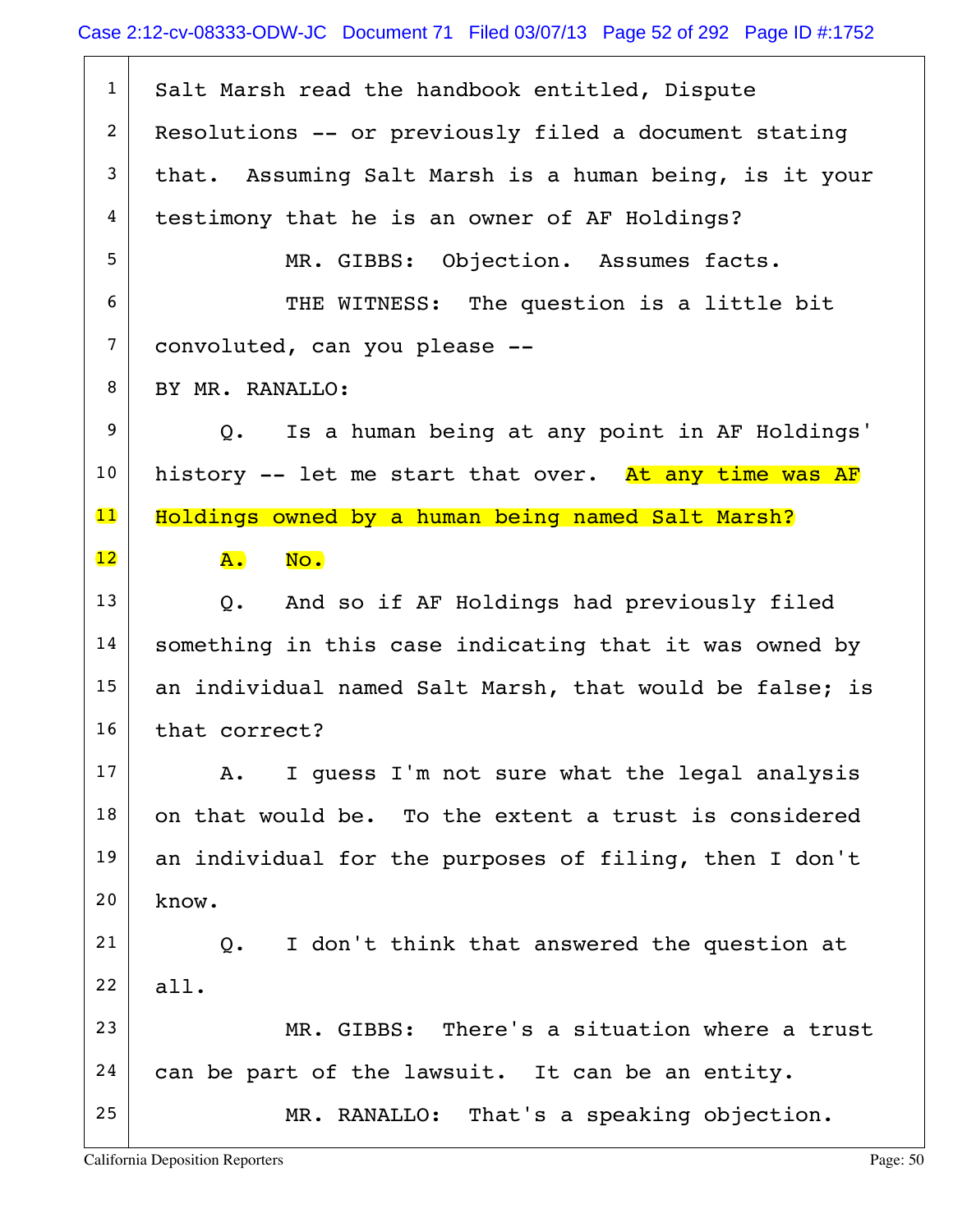| $\mathbf{1}$             | I'm going to ask this again.                               |
|--------------------------|------------------------------------------------------------|
| 2                        | BY MR. RANALLO:                                            |
| 3                        | Q. On July 20th, AF Holdings filed a document in           |
| 4                        | this case noting that someone named Salt Marsh had read    |
| 5                        | the handbook entitled Dispute Resolution Procedures.       |
| 6                        | They identified this person as an owner.                   |
| 7                        | Is it your position that a human being named<br>Α.         |
| 8                        | Salt Marsh was AF Holdings owner on July 20th?             |
| 9                        | MR. GIBBS: Objection. Outside the scope.                   |
| 10                       | MR. RANALLO: It absolutely is not. No. 6,                  |
| 11                       | Mr. Gibbs.                                                 |
| 12                       | Go ahead and answer.                                       |
| 13                       | THE WITNESS: My position is that -- or my                  |
| 14                       | testimony on behalf AF Holdings is that on the date in     |
| 15                       | question -- I believe you said it was July 20th, 2012?     |
| 16                       | That is correct.<br>Q.                                     |
| 17                       | AF Holdings was owned by a trust. Whether the<br><b>A.</b> |
| $\overline{\mathbf{18}}$ | trust was named Salt Marsh at that time or not is          |
| 19                       | outside the scope of my knowledge and whether or not the   |
| 20                       | particular document you're referring to requires a         |
| 21                       | person, an individual, a trust, someone acting on behalf   |
| 22                       | of those entities or what have you, I don't know.          |
| 23                       | MR. PIETZ: I'm going to mark this for the                  |
| 24                       | record. I think were on 101; is that correct, madam        |
| 25                       | court reporter? Here is a copy for the court reporter      |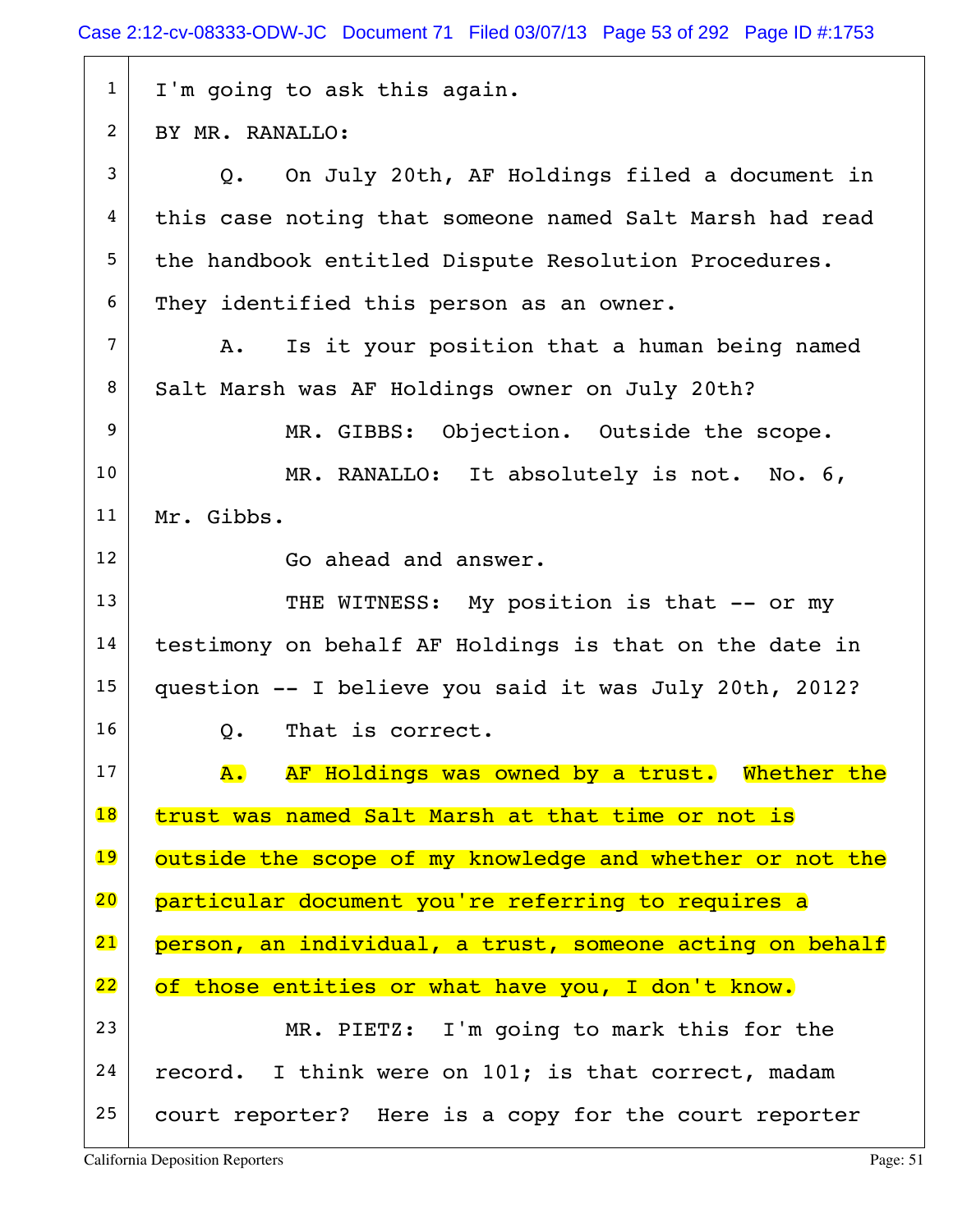| $\mathbf{1}$   | and I have copy for you guys as well.                    |
|----------------|----------------------------------------------------------|
| 2              | (Whereupon Defendants' Exhibit No. 101                   |
| 3              | was marked for identification.)                          |
| 4              | MR. PIETZ: I would like to note for the                  |
| 5              | record -- and I'm giving the witness a copy of the ADR   |
| 6              | Certification by Parties and Counsel filed in civil      |
| $\overline{7}$ | action 12-cv-2396 in the Northern District of California |
| 8              | ECF No. 8. I think we marked this as Exhibit 101.        |
| 9              | FURTHER EXAMINATION BY MR. PIETZ                         |
| 10             | Q. Will you please refer to the second to last           |
| 11             | signature -- the second signature up from the bottom and |
| 12             | read what it says there on the slash S line.             |
| 13             | Salt Marsh, AF Holdings owner.<br>Α.                     |
| 14             | So your testimony is that a person named Salt<br>Q.      |
| 15             | Marsh signed this document on behalf the AF Holdings?    |
| 16             | MR. GIBBS: Objection. Misstates the                      |
| 17             | testimony. Can you restate the question, please.         |
| 18             | BY MR. PIETZ:                                            |
| 19             | Is it your testimony that a person named Salt<br>Q.      |
| 20             | Marsh signed this document on behalf of AF Holdings as   |
| 21             | its owner?                                               |
| 22             | MR. GIBBS: Same objection.                               |
| 23             | THE WITNESS: I quess I can't offer any                   |
| 24             | testimony with respect to this document because this     |
| 25             | document was not one of the noticed topics of the        |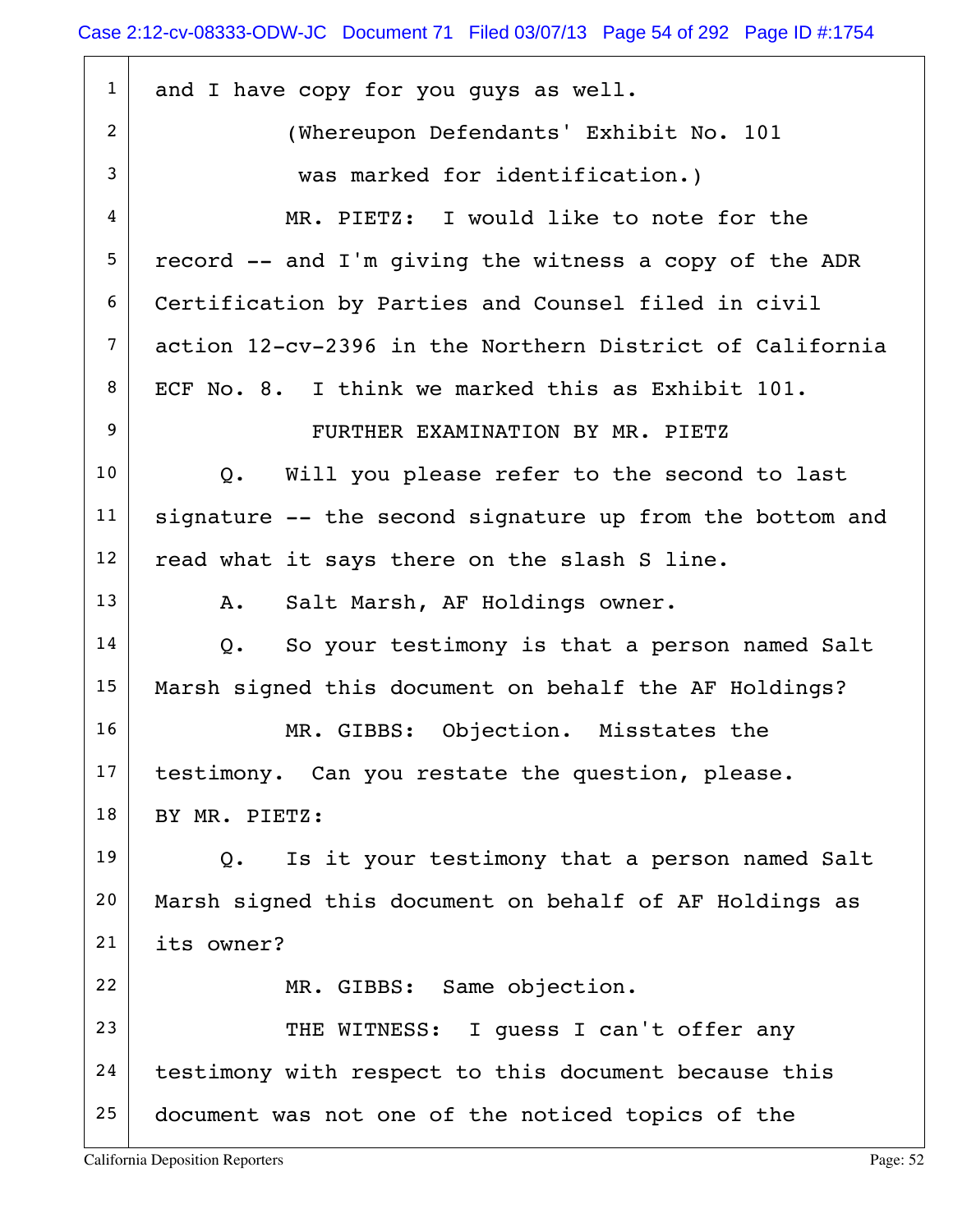$1 \mid 30(b)(6)$  notice and had you noticed it, I would have 2 been glad to inquire with the company as to 3 circumstances of the signature here and what the 4 thinking was when it was signed and whatnot.

5 | T can speculate as to the circumstances of the  $6$  signature now. Again, this is just speculation  $-$ -

 $7$  Q. Then let's go ahead and stop you. No need for 8 | speculation. It's not worth a darn here in a 9 deposition. Let me ask you a very simple question and 10 I'm hoping for a simple answer. Is Salt Marsh the owner 11 of AF Holdings?

 $12$  A. The owner of AF Holdings is a trust. The name  $13$  of the -- the specific name of the trust, if it's Salt 14 | Marsh, then yes, Salt Marsh is the owner of AF Holdings.  $15$  If it's something else -- let me finish -- if the name 16 of the trust is something else, then no, Salt Marsh 17 | would not be the owner of AF Holdings, but if Salt Marsh  $18$  is the name of the trust on July 20, 2012, then, yes, 19 Salt Marsh is the owner of AF Holdings.

 $20$  Q. So your testimony then on behalf of AF 21 Holdings is that you are not sure if the name of the 22 trust that owns AF Holdings is Salt Marsh or not? 23 MR. GIBBS: Objection. That's not what he

24 | said. He's not testifying for AF Holdings.

25 THE WITNESS: Because we're so far outside the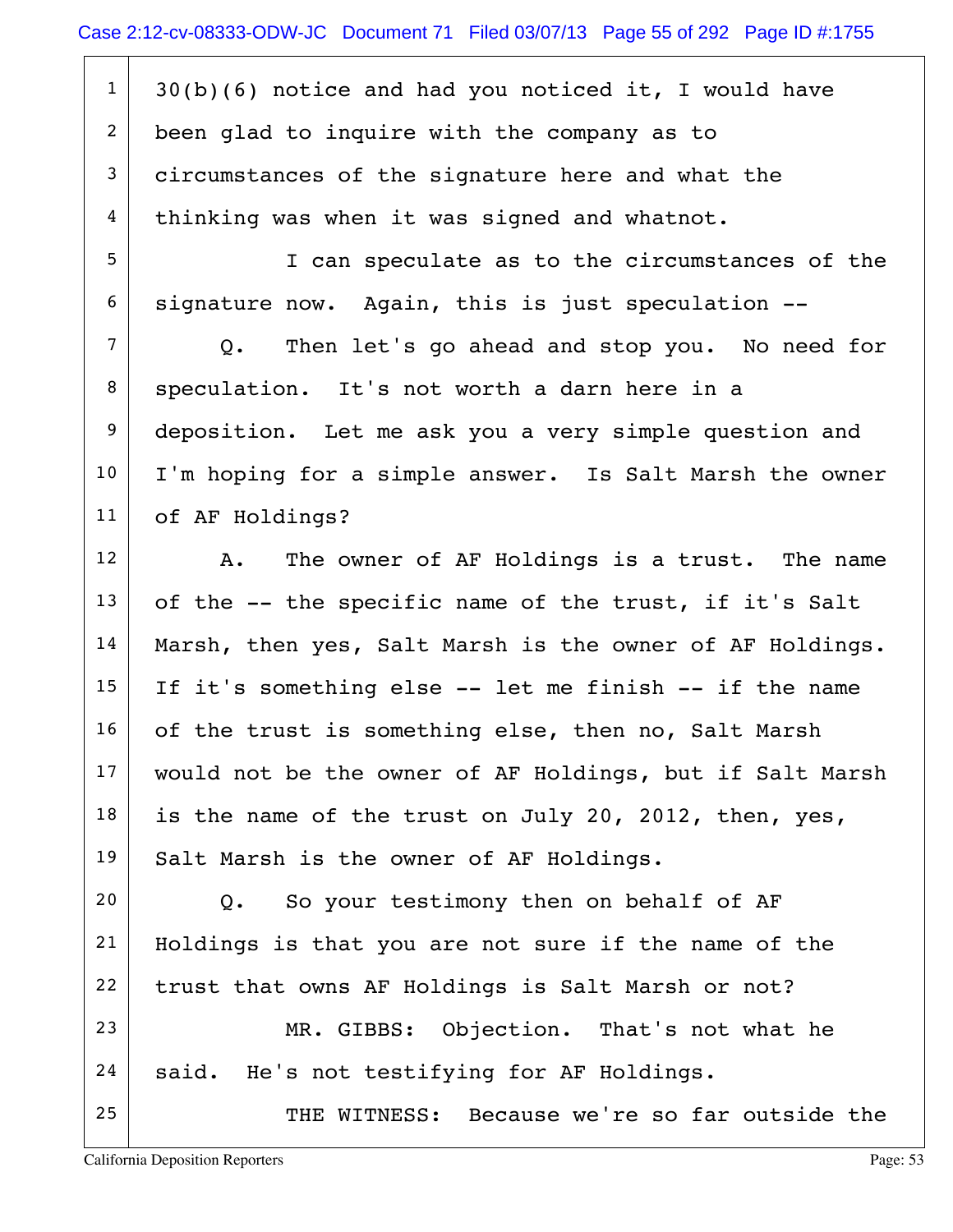$1$  scope of the noticed topics, it is  $-$ -2 MR. RANALLO: Mr. Hansmeier, could you read 3 notice Topic 6 for us? 4 MR. GIBBS: Mr. Ranallo, could you please stop 5 interrupting people. 6 THE WITNESS: I was in the middle of my 7 answer. 8 MR. RANALLO: Go ahead and finish then. 9 THE WITNESS: Could you please repeat the 10 question. 11 (Record read as requested.) 12 MR. GIBBS: Again, my same objection from 13 before. 14 THE WITNESS: This is pretty simple. I'm not 15 trying to be difficult. All I'm saying is that I just 16 don't happen to know what the name of the trust was on  $17$  the particular date in question. 18 | FURTHER EXAMINATION BY MR. PIETZ  $19$  Q. Has the name of the trust changed over time?  $20$  A. I couldn't tell you what the name of the trust 21 was when it was formed. I couldn't tell you if the name  $22$  of the trust has changed over time. What I do know is  $23$  AF Holdings' corporate structure, it's a limited 24 | liability company organized under the laws of 25 Federation  $-$  laws of the Federation of St. Kitts &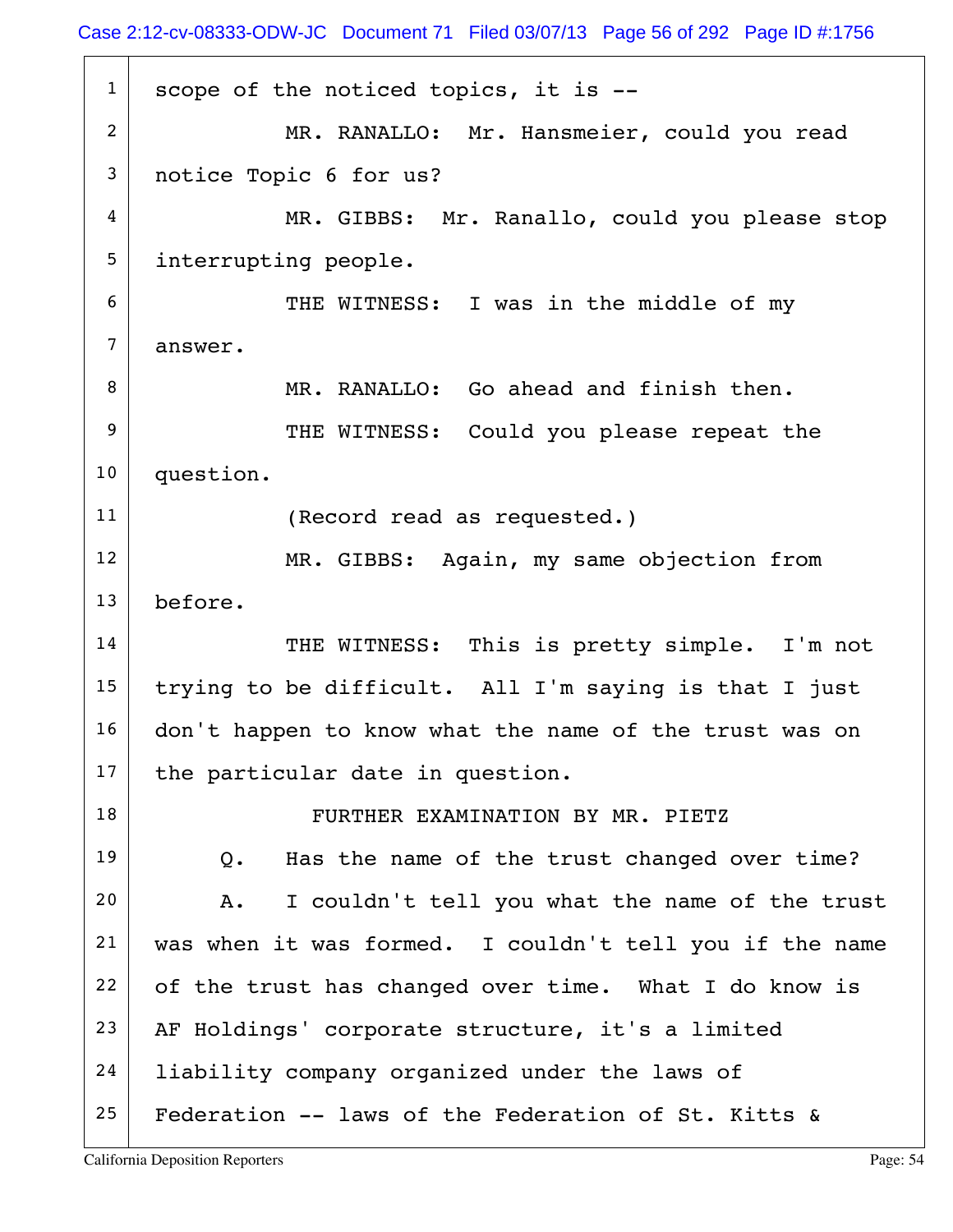| $\mathbf{1}$            | Nevis and the ownership interests are held in trust.                         |
|-------------------------|------------------------------------------------------------------------------|
| $\overline{2}$          | But your testimony as AF Holdings corporate<br>$\mathsf{O}$ . $\blacksquare$ |
| 3                       | representative who has been subpoenaed to appear and                         |
| $\overline{\mathbf{4}}$ | testify on the noticed topics, which include as No. 6,                       |
| 5                       | AF Holdings' corporate structure, your testimony is that                     |
| $\overline{6}$          | as the corporate representative for AF Holdings, you do                      |
| $\overline{\mathbf{z}}$ | not know the name of the trust that owns AF Holdings?                        |
| 8                       | MR. GIBBS: Objection. Same objection.<br>It                                  |
| 9                       | falls outside of the noticed topic.                                          |
| 10                      | MR. PIETZ: Duly noted.                                                       |
| 11                      | You can answer.                                                              |
| 12                      | THE WITNESS: Yes. My testimony is that in                                    |
| 13                      | preparing for this deposition, I did not expect the name                     |
| 14                      | of the trust to fall within the scope of this. I did                         |
| 15                      | not review the history of the name of the trust.                             |
| 16                      | BY MR. PIETZ:                                                                |
| 17                      | So did you make any inquiry whatever about the<br>$Q_{\bullet}$              |
|                         |                                                                              |
| 18                      | trust that owns AF Holdings?                                                 |
| 19                      | Yes, I did make inquiries about the trust that<br>Α.                         |
| 20                      | owns AF Holdings.                                                            |
| 21                      | What were these inquiries?<br>Q.                                             |
| 22                      | Well, my first inquire was what the corporate<br>Α.                          |
| 23                      | structure is of AF Holdings. I was then informed                             |
| 24                      | that $--$                                                                    |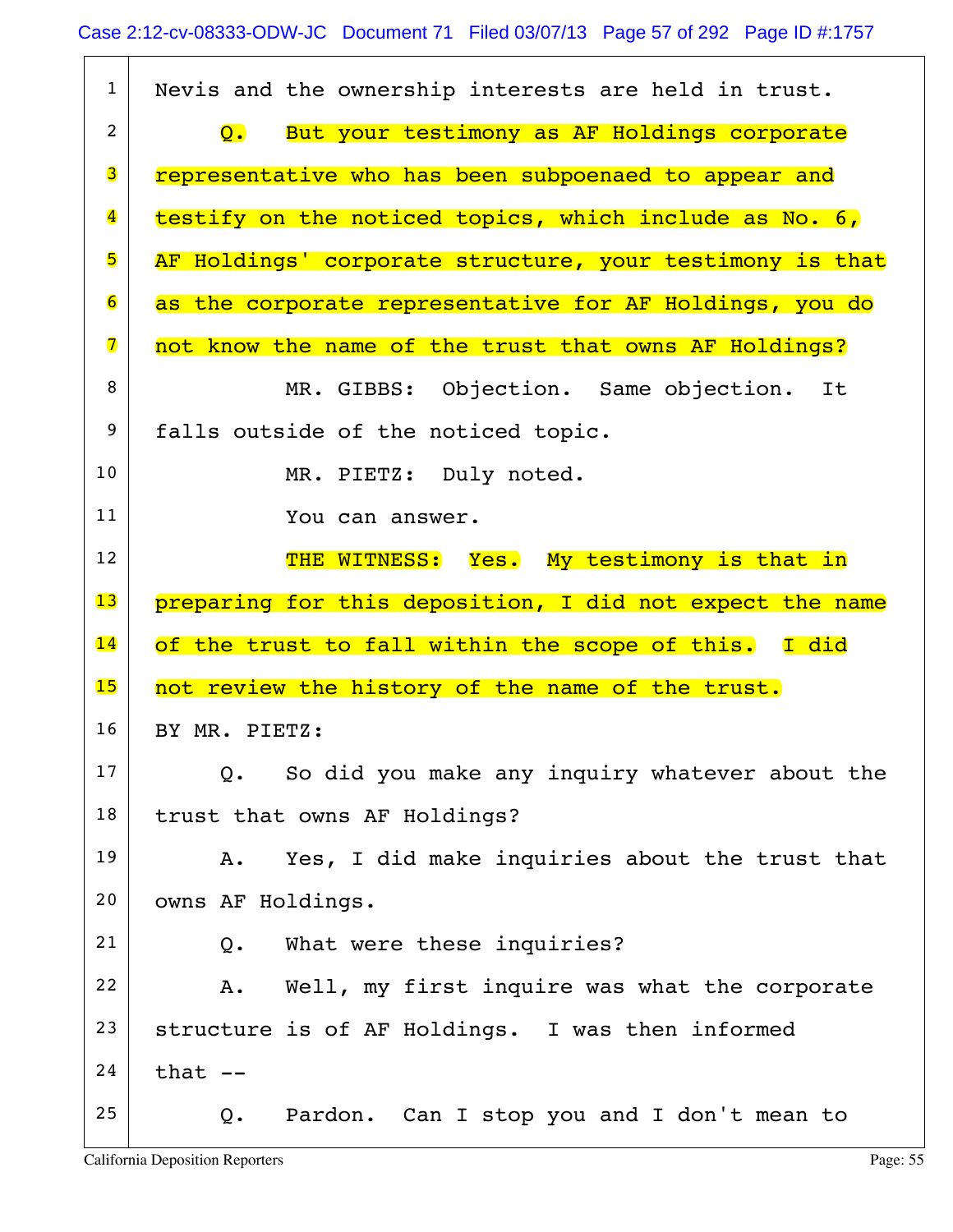1 interrupt. Who informed you?  $2$  A. Mr. Lutz. 3 O. Continue. 4 A. And he informed me that the membership 5 interest of AF Holdings are held in trust and then I  $6$  asked  $-$  following down to No. 6  $-$  who are the 7 beneficial owners of the trust and Mr. Lutz informed me  $8$  that the trust did not have defined beneficiaries.  $9$  Q. Was that the extent of your inquiry about the 10 AF Holdings? 11 | A. With respect to the trust, yes.  $12$  Q. What other inquiry did you make about the 13 | ownership of AF Holdings? Pardon me. Strike that.  $14$  Before we go to that question. 15 When did you have this conversation with 16 Mr. Lutz about the ownership structure of AF Holdings?  $17$  A. I can't recall the specific date in which I 18 discussed this matter with Mr. Lutz. It was in 19 preparation for this deposition, so it would have been 20 sometime between the date of the notice and today.  $21$  Q. Was it a telephone conversation? Did you  $22$  speak with Mr. Lutz in person?  $23$  A. Again, I can't recall whether this particular 24 conversation took place in person or via the telephone.  $25$  Q. If it was a conversation that took place in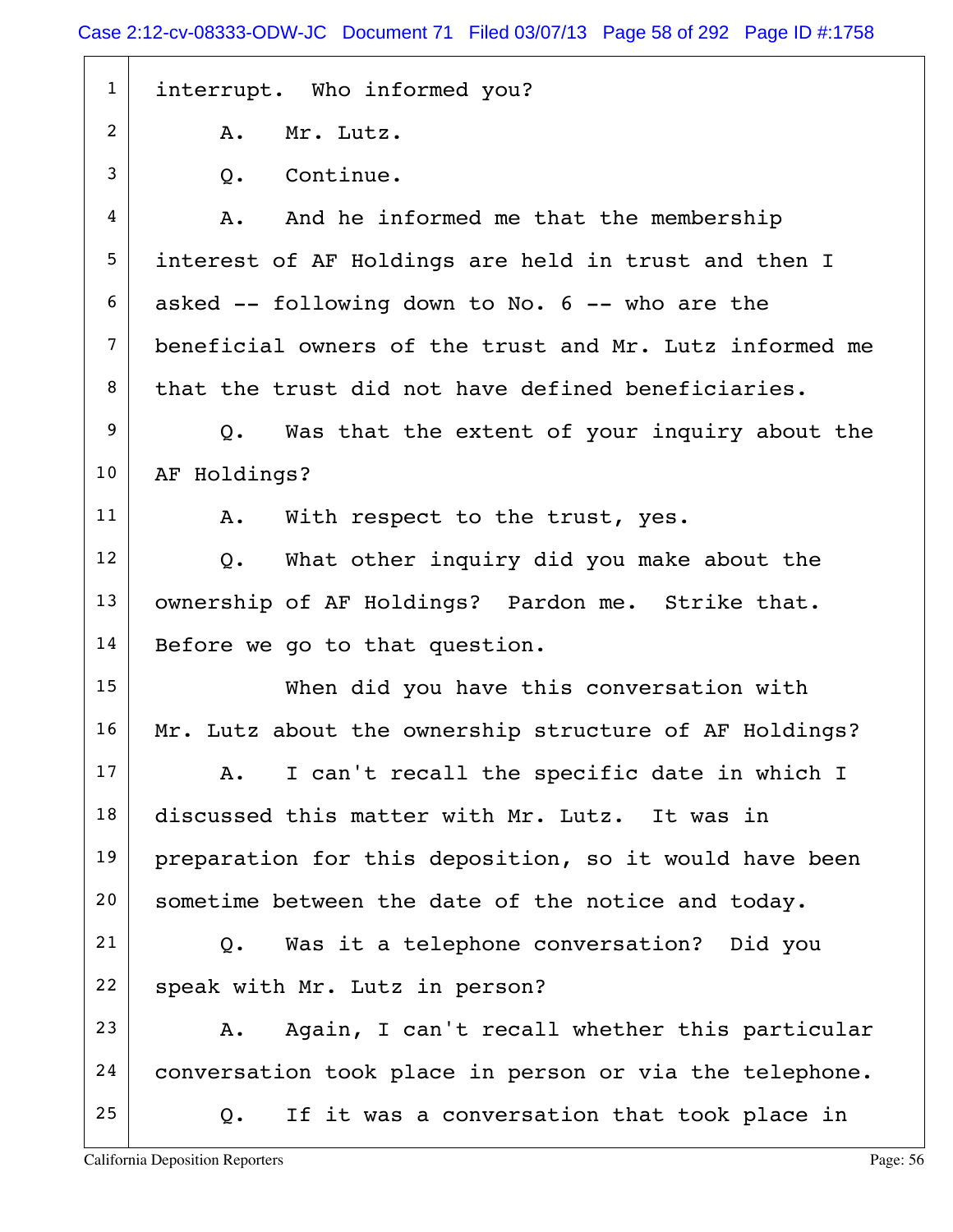Case 2:12-cv-08333-ODW-JC Document 71 Filed 03/07/13 Page 59 of 292 Page ID #:1759

| $\mathbf{1}$   | person, where did it occur?                                   |
|----------------|---------------------------------------------------------------|
| $\overline{2}$ | If it was a conversation that took place in<br>A.             |
| 3              | person, it would have occurred in Las Vegas, Nevada.          |
| 4              | If it was a conversation that occurred in<br>$\overline{Q}$ . |
| 5              | person in Las Vegas, Nevada, when was that?                   |
| 6              | MR. GIBBS: Objection. Assuming facts.                         |
| $\overline{7}$ | THE WITNESS: It would have been, I would say                  |
| 8              | mid January.                                                  |
| 9              | BY MR. PIETZ:                                                 |
| 10             | Mid January. So there was a face-to-face<br>Q.                |
| 11             | meeting between you and Mr. Lutz in Las Vegas, Nevada in      |
| 12             | mid January at which you discussed preparing for this         |
| 13             | deposition; is that correct?                                  |
| 14             | Well, I guess the purpose of the meeting was<br>A.            |
| 15             | not exclusively to prepare for the deposition. The            |
| 16             | purpose of the meeting was simple -- we would have            |
| 17             | discussed items that are included on this list.               |
| 18             | What other items did you discuss?<br>Q.                       |
| 19             | I can't recall the specific contents of a<br>Α.               |
| 20             | given conversation in mid January with Mr. Lutz.              |
| 21             | Was anybody else in attendance in that meeting<br>Q.          |
| 22             | other than you and Mr. Lutz?                                  |
| 23             | For this -- if we're talking about these<br>Α.                |
| 24             | items, it would have been me and Mr. Lutz.                    |
| 25             | Was anybody else in that meeting in connection<br>Q.          |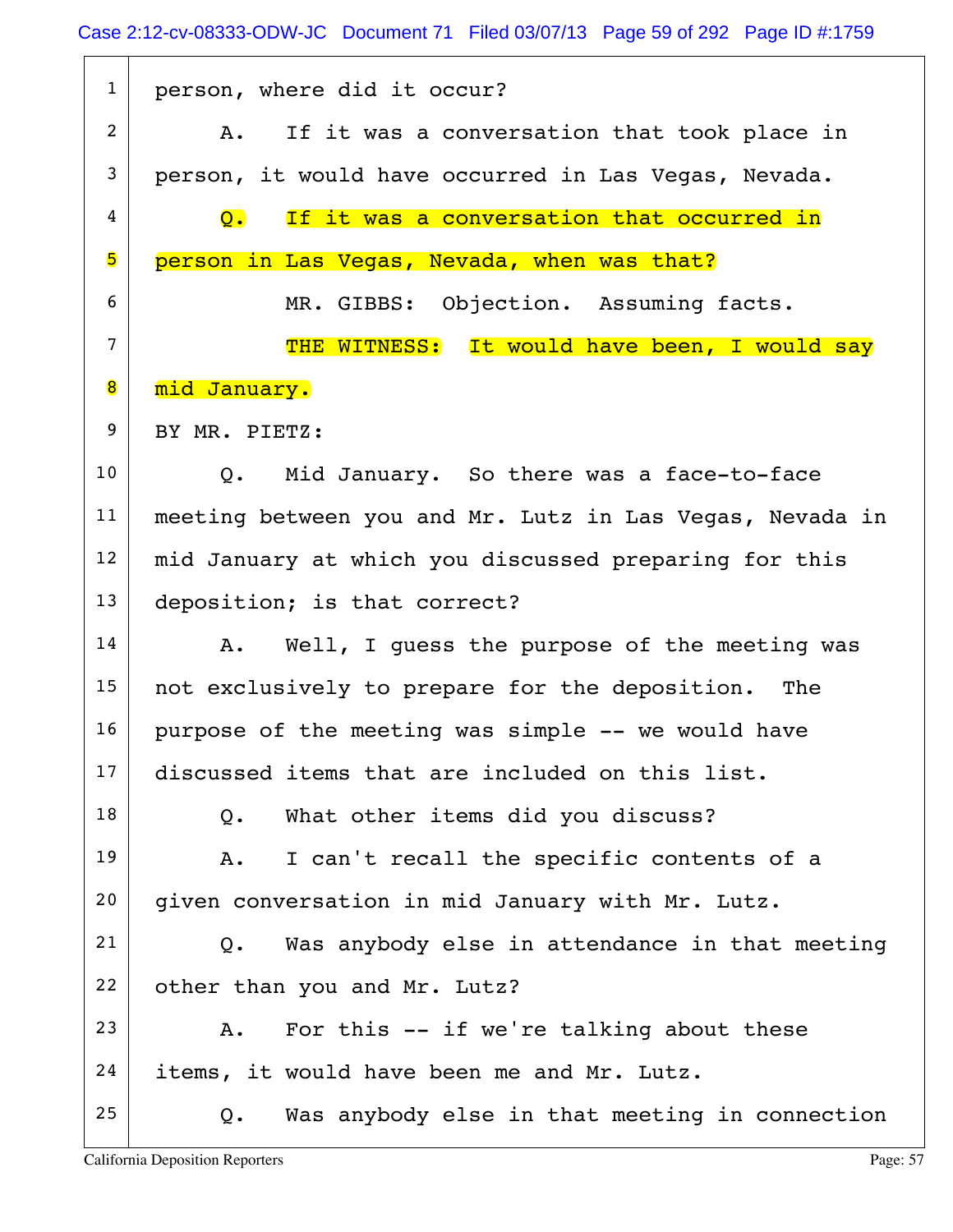1 with talking about other topics?

2 A. Not that I recall.

 $3$  Q. So returning to my question that I struck a  $4 \mid$  moment ago. Was that one conversation with Mr. Lutz, 5 whether it occurred in person or over the phone, the 6 extent of your inquiry about the ownership of AF 7 | Holdings?

8 A. No. I would not say so. I talked with 9 Mr. Lutz on several occasions, whether it's in person or  $10$  over the telephone, regarding these items generally. I 11 | can't say that my conversation with Mr. Lutz regarding  $12$  the corporate structure was confined to a single 13 conversation or whether it was over the course of 14 several conversations.

15 Q. Was Mr. Lutz the only source for your 16 knowledge about the corporate ownership of AF Holdings?

 $17$  A. I quess I can't recall specifically whether he  $18$  would have been the only source of my knowledge 19 regarding corporate structure or not.

 $20$  Q. So your answer is you don't know?

 A. No, my answer is I don't recall specifically 22 whether Mr. Lutz was a sole source of my information regarding AF Holdings corporate structure or whether anyone else may have also contributed to my knowledge. I would say that Mr. Lutz was my primary source of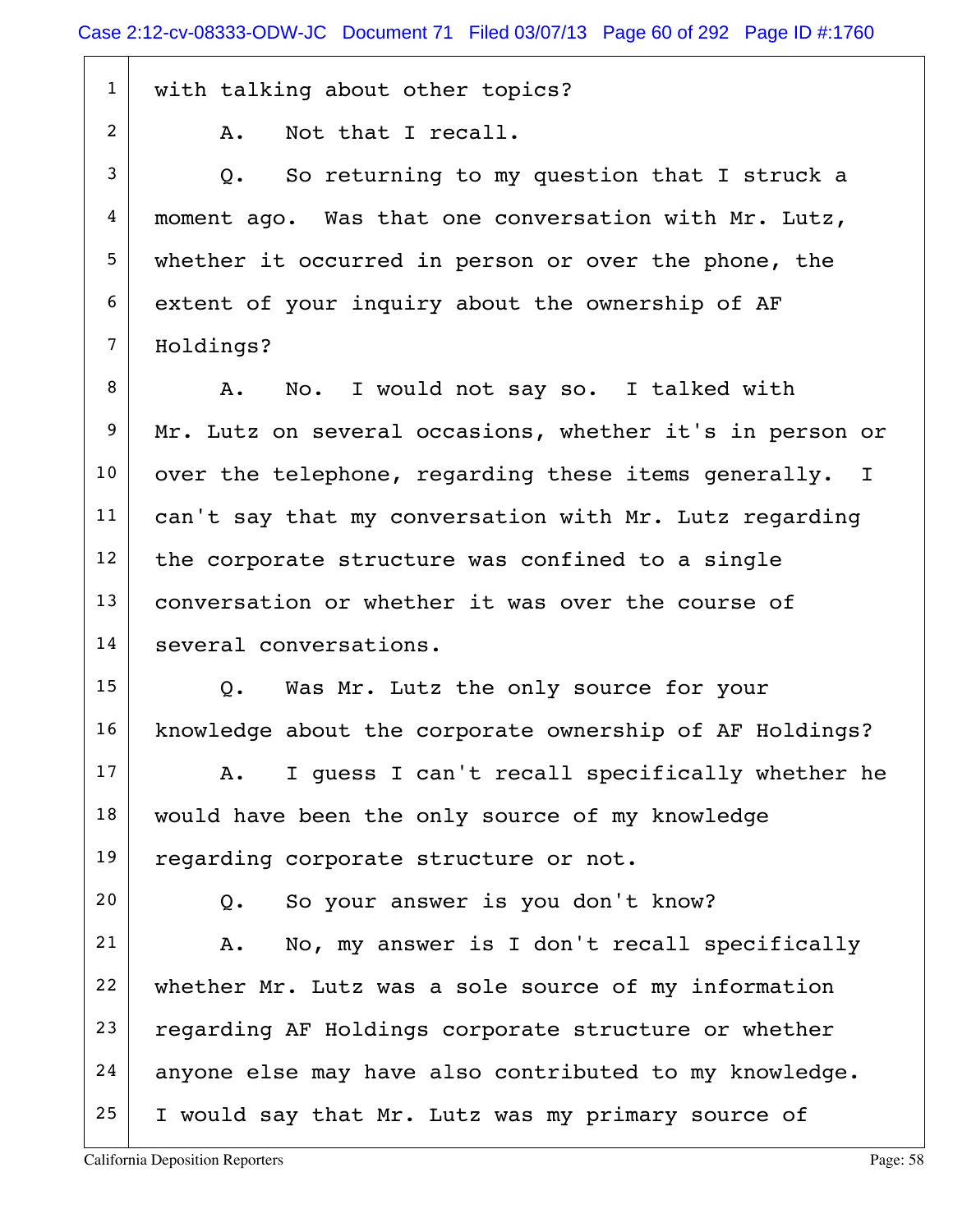1 information regarding AF Holdings' corporate structure.  $2$  Q. If we assume for a moment that you did have 3 other sources than Mr. Lutz, what were those sources? 4 MR. GIBBS: Objection. Calls for speculation. 5 THE WITNESS: Well, for example, as I refresh  $6$  my recollection, I would say that documents, for  $7$  example, would be another source. 8 O. What documents?  $9$  A. I could provide a few examples of documents. 10 For example the articles of organization of AF Holdings. 11 Q. Any other documents?  $12$  A. And the other various documents related to 13 corporate formation.  $14$  O. What are those various documents? 15 | A. Well, I couldn't give you an exhaustive list  $16$  sitting here right now, but I could give as an example,  $17$  the certificate of formation.  $18$  Q. So there is an articles of incorporation and a 19 certificate of formation for AF Holdings; is that 20 correct? 21 | A. That's my recollection, yes.  $22$  Q. Who currently has custody of those documents?  $23$   $\vert$  A. I could not tell you who currently has custody 24 of those document.  $25$  Q. But you have reviewed them, correct?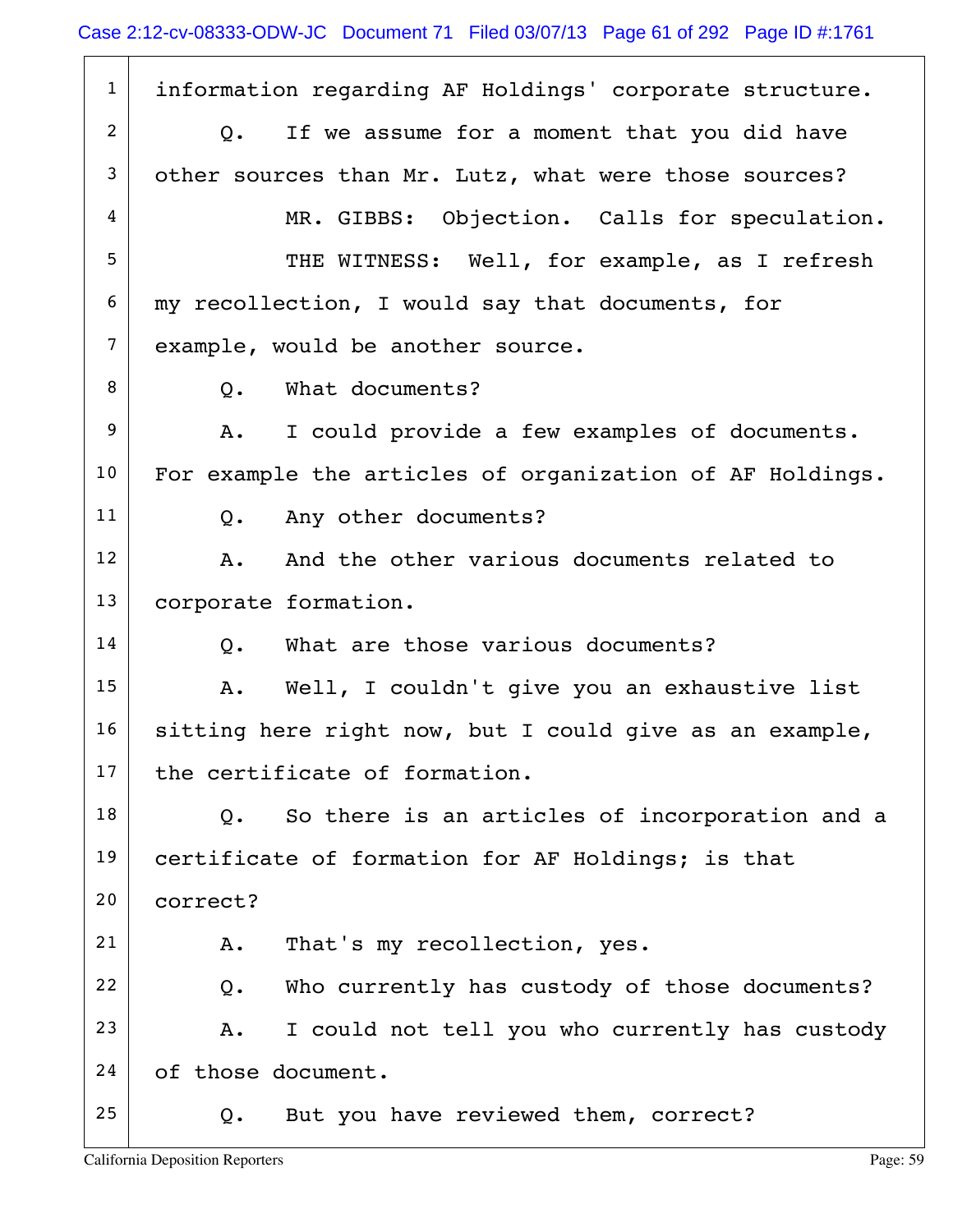1 1 A. I have reviewed them.

 $2$  Q. Are there any other documents you reviewed  $3$  that relate to the corporate structure of AF Holdings?

 $4$   $\vert$  A. These are the two that come most predominately  $5$  to mind. There may have been other documents that I 6 can't recall as I'm sitting here right now.

 $7$  Q. And the two documents that we just discussed, 8 were those filed with any kind of governmental agency 9 such as Nevis?

10 | A. Well, the documents in question -- my 11 recollection of the documents is that one of the  $12$  documents was -- had a seal that was issued by Nevis, so  $13$  it's not filed with the -- they provide it to you. The  $14$  articles of organization  $-$  I know that traditionally 15 articles of organization are filed with governmental 16 authorities and I have no reason to believe that these  $17$  weren't also filed. Although the exact copies, of  $18$  course, weren't filed, they were filed  $-$  they may have 19 been signed by the relevant authorities.

 $20$  Q. Do you still have copies of the specific 21 documents that you reviewed?

22 A. Personally?

 $23$  Q. Yes.

 $24$  A. I don't believe I personally have the copies 25 anymore.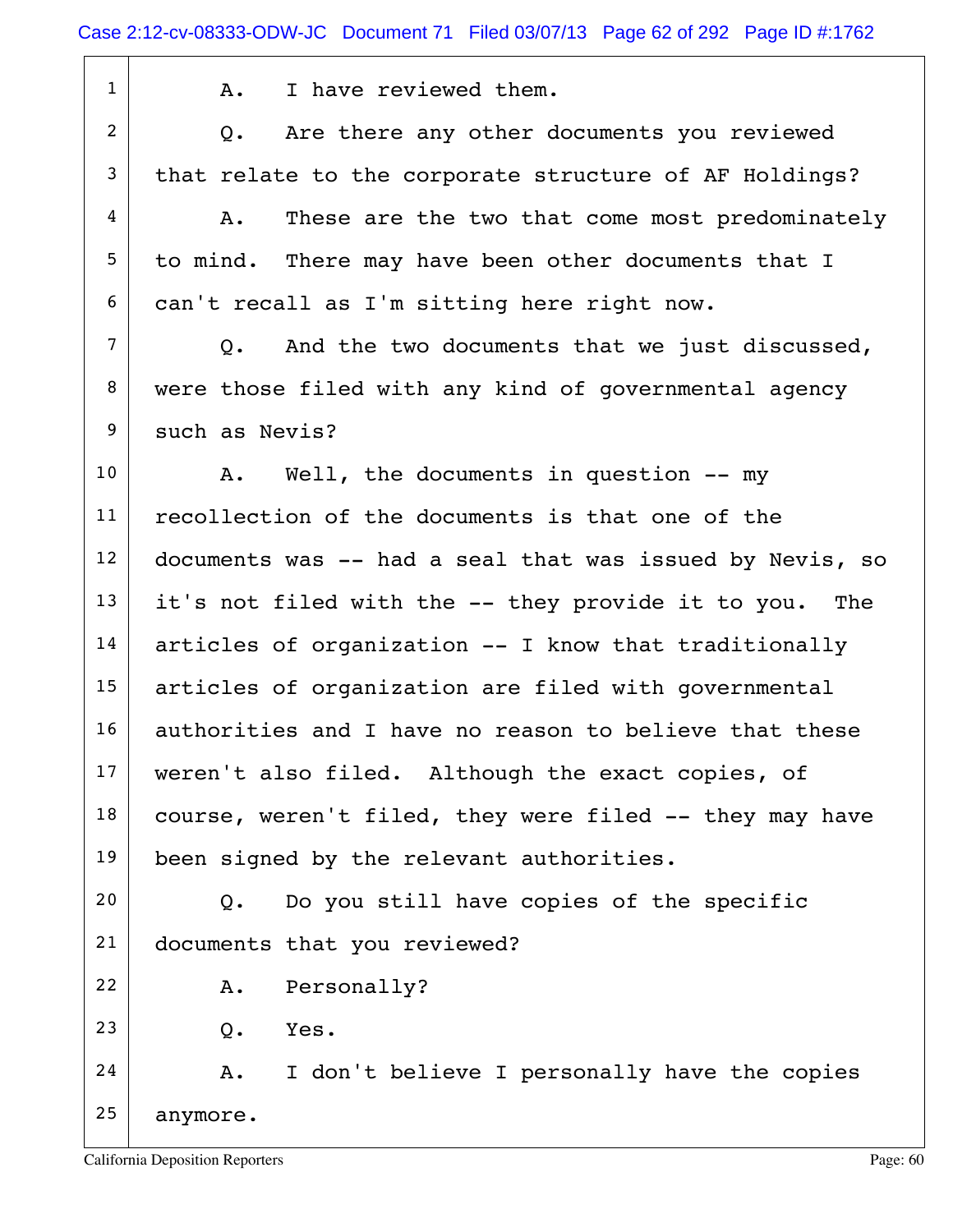$1$  Q. Do you have them in your e-mail?  $2$  A. I do not.  $3$  Q. So you had paper copies?  $4 \mid$  A. Yeah, I reviewed them in paper. 5 Q. Who gave them to you?  $6$  A. They were mailed by Mr. Lutz.  $7$  O. So aside from conversations with Mr. Lutz and 8 reviewing two documents, have you done anything else to 9 investigate the corporate formation of AF Holdings? 10 | A. Well, again, I did not testify that I reviewed 11 only two documents. I gave examples of two documents  $12$  that I did review.  $13$  Q. Hold on a second. Are you saying now that 14 you're sure you did review both of these documents in 15 | preparation for this deposition, because I thought 16 before you'd said you weren't sure whether you reviewed  $17$  anything, but that if you had, it might be these two 18 documents. I just want to make sure we're clear. Can 19 you clarify for me, please? 20 A. To be clear I think my testimony was that as 21 we were going through this and I was recalling my 22 preparation that I recalled additional documents that I  $23$  had reviewed and I gave examples of two of those 24 documents and I stated there were other document, I 25 wouldn't know what to call them and I was not trying to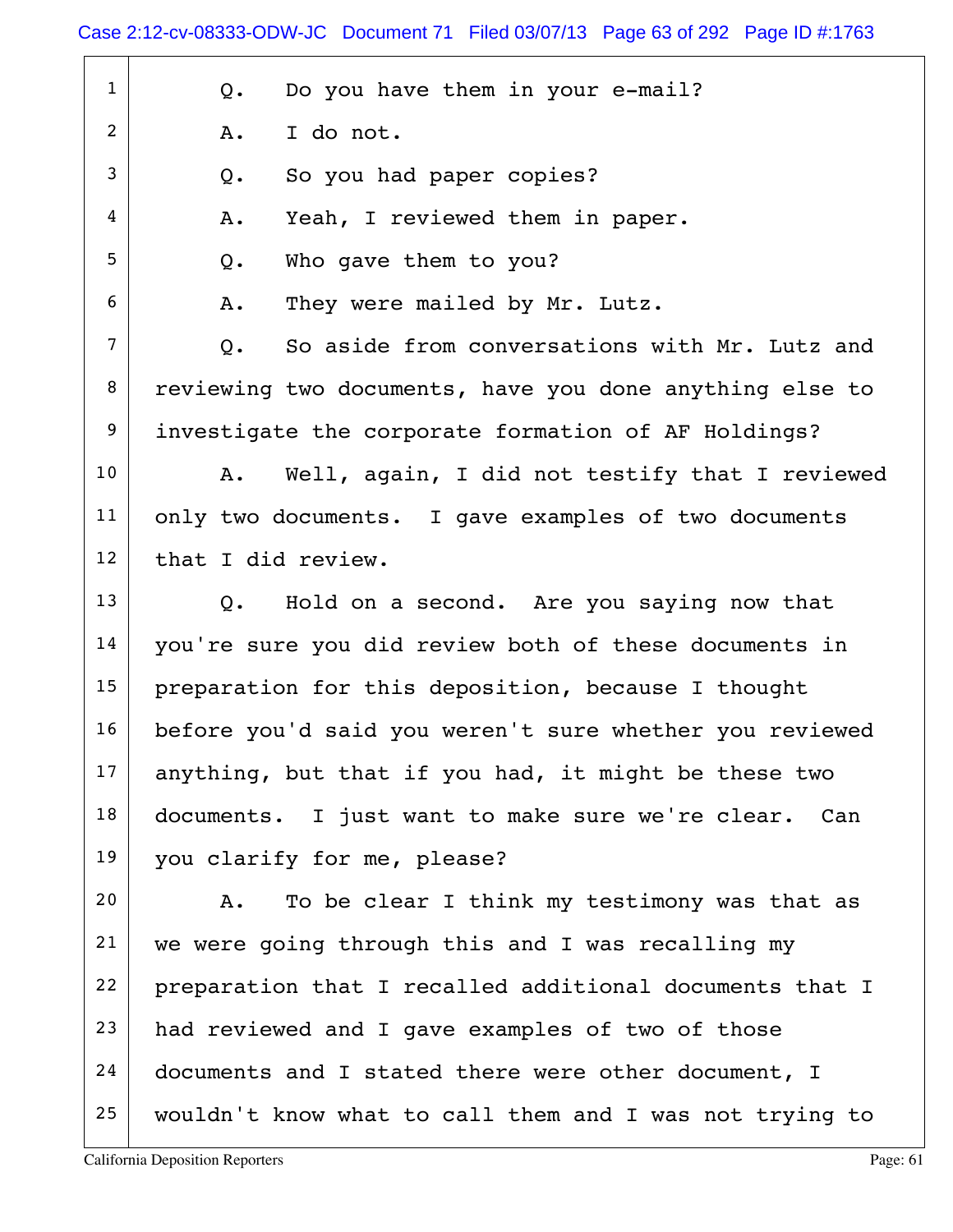$1$  insinuate that the two documents that I reviewed was the 2 exhaustive list that I reviewed.  $3$  Q. Let's get to the exhaustive list. What are 4 the other documents you reviewed with respect to the 5 | ownership of AF Holdings?  $6$  A. Well, just to restate what I just said. I 7 can't recall exhaustively every single document that I 8 reviewed. I remember specifically those two documents, 9 the certificate of formation and the articles of  $10$  organization. Obviously, when you create a company 11 | there are a variety of documents that are generated.  $12$  I'm not a corporate lawyer. I don't know the names of 13 each of those documents.  $14$  O. So when Mr. Lutz mailed those documents to 15 you, were they accompanied by other documents? 16 MR. GIBBS: Objection. Outside the noticed 17 topics. 18 | BY MR. PIETZ:  $19$  Q. Let me rephrase. When Mr. Lutz mailed you the 20 two documents that you testified here today that you 21 | reviewed, were these two documents accompanied by other 22 documents? 23 MR. GIBBS: Objection. Outside of the noticed 24 topics. 25 THE WITNESS: I think the assumption here is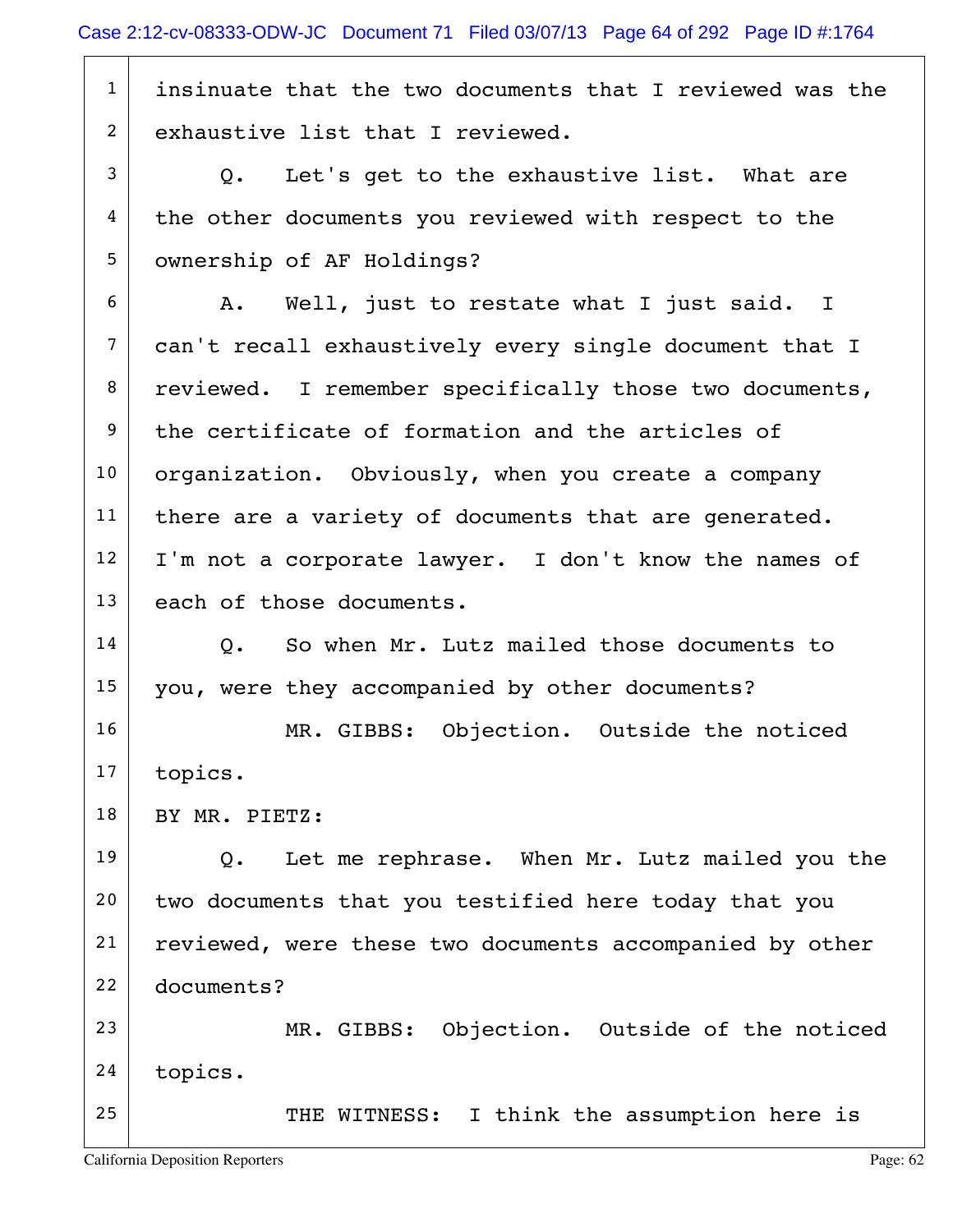| $\mathbf{1}$   | that he just mailed me one package of documents and that |
|----------------|----------------------------------------------------------|
| $\overline{2}$ | was it. I received -- you know, I received a mailing of  |
| 3              | some documents. Were those the only two documents in     |
| 4              | there, I don't recall what was in the specific mailing.  |
| 5              | I reviewed documents when I saw him in Las Vegas. And    |
| 6              | so, you know, the exact timing and which documents were  |
| $\overline{7}$ | in which package and which documents were referred to at |
| 8              | what time, that's a pretty complex timeline that I       |
| 9              | couldn't restate.                                        |
| 10             | How many packages were there?<br>Q.                      |
| 11             | My recollection is that there was -- there<br>Α.         |
| 12             | were one or two packages.                                |
| 13             | Q. Can you recall any of the other documents that        |
| 14             | you reviewed other than the two we have already          |
| 15             | discussed today? Can you describe and identify those     |
| 16             | for me right now, please?                                |
| 17             | MR. GIBBS: Objection. Outside the scope of               |
| 18             | the notice of deposition topics.                         |
| 19             | THE WITNESS: I can provide an example of one             |
| 20             | It was a document that listed Aisha Sargeant as<br>more. |
| 21             | the organizer.                                           |
| 22             | BY MR. PIETZ:                                            |
| 23             | And what was that document?<br>Q.                        |
| 24             | It was a document. I don't know what the name<br>Α.      |
| 25             | or the title of the document would have been.            |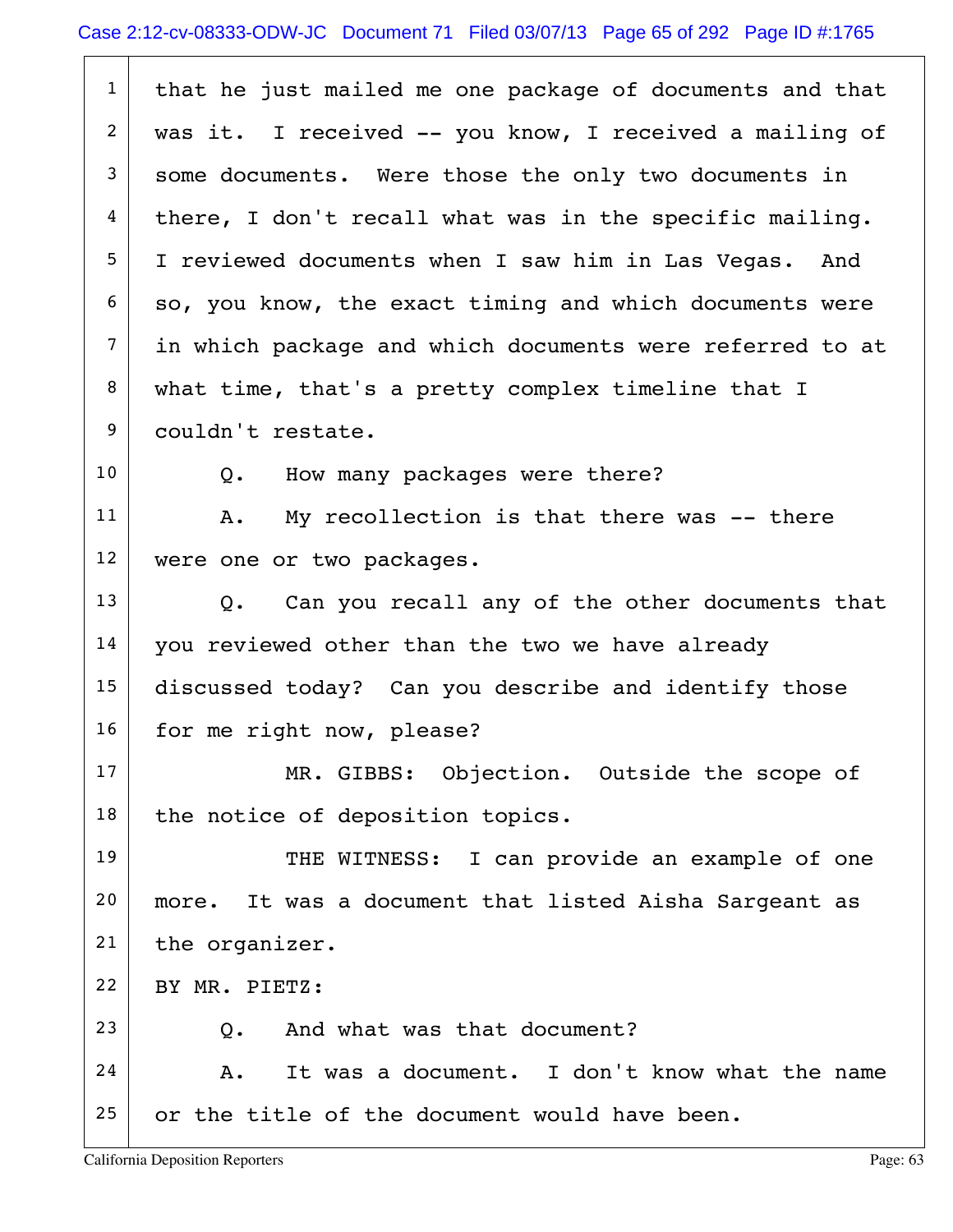| $\mathbf{1}$   | Approximately how long was it, how many pages?<br>Q.    |
|----------------|---------------------------------------------------------|
| $\overline{2}$ | I believe it was one or two pages.<br>Α.                |
| 3              | Fair enough. Are there any other documents<br>$Q$ .     |
| 4              | that you reviewed or was it just those three?           |
| 5              | I'm certain I reviewed other documents. I<br>A.         |
| 6              | could not recall the nature and the text and the length |
| $\overline{7}$ | and the time I reviewed them, for the many documents.   |
| 8              | If any of those occur to me during the course of the    |
| 9              | deposition here today, I'll be glad to supplement my    |
| 10             | testimony.                                              |
| 11             | Q. Fair enough. All of the documents that you           |
| 12             | reviewed, did those come from Mr. Lutz?                 |
| 13             | MR. GIBBS: Objection. Outside the notice.               |
| 14             | THE WITNESS: Yes. To best of my                         |
| 15             | recollection.                                           |
| 16             | BY MR. PIETZ:                                           |
| 17             | So in your conversations with Mr. Lutz and in<br>Q.     |
| 18             | your review of documents, was there any information     |
| 19             | about the trust that owns AF Holdings at all?           |
| 20             | MR. GIBBS: Objection. Outside the noticed               |
| 21             | topics.                                                 |
| 22             | THE WITNESS: Well, yes. The information                 |
| 23             | about the trust was that it owned AF Holdings and there |
| 24             | were not defined beneficiaries.                         |
| 25             | 111                                                     |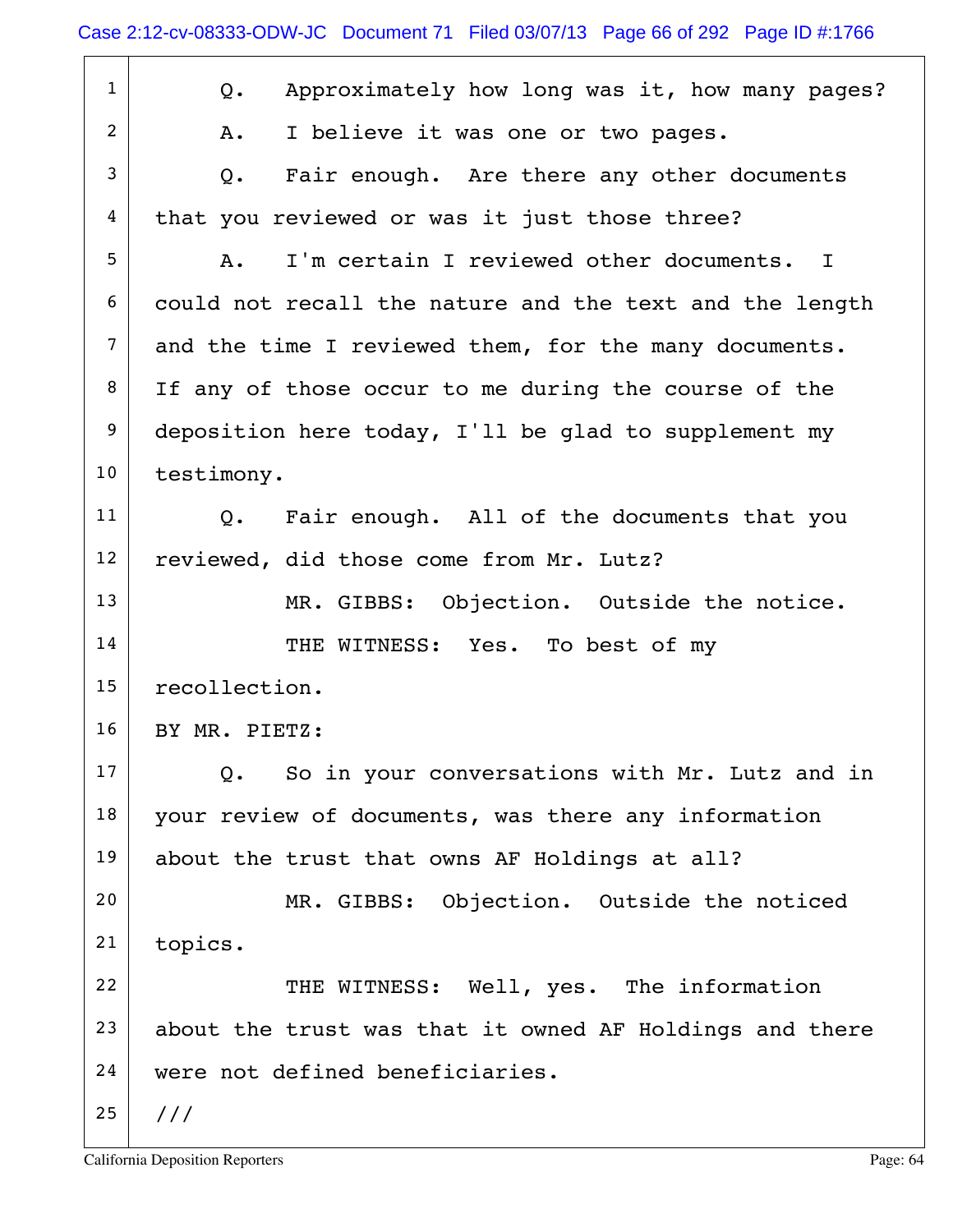1 BY MR. PIETZ: 2 Q. That was information from your conversation 3 with Mr. Lutz, correct? 4 A. That's my recollection.  $5$  Q. And in your conversation neither -- strike  $6$  that. 7 Neither in your conversation with Mr. Lutz nor  $8$  in any of the documents that you reviewed was there 9 anything on the topic of who owns the trust that owns AF 10 | Holdings?  $11$  A. Once again  $-$ 12 MR. GIBBS: Objection. Not in the noticed 13 topics. 14 THE WITNESS: Trust -- well, once again, 15 Mr. Lutz  $--$  my preparation for the deposition revealed  $16$  that the trust does not have  $-$  or it's an undefined 17 beneficiary trust. I'm not sure what you mean by owner 18 of a trust. 19 BY MR. PIETZ: 20  $\Box$   $\Box$  Other than the fact that there is a trust, the 21 | name of which you do not know, and that the trust is an 22 undefined beneficiary trust, did your investigation of 23 the corporate structure of AF Holdings yield any other 24 details at all about the trust that owns AF Holdings? 25 | MR. GIBBS: Objection. Misstates testimony.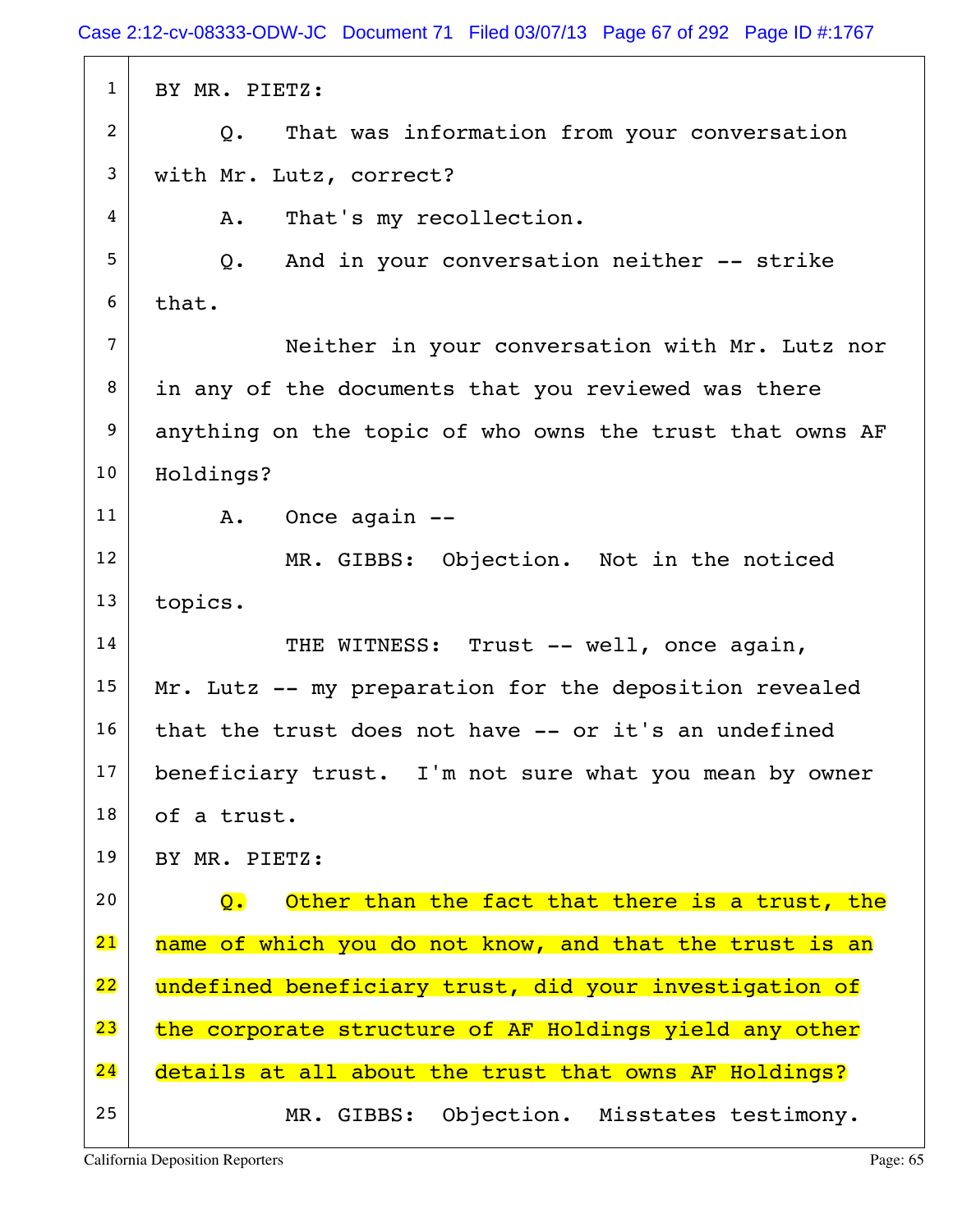| $\mathbf{1}$    | Objection. Outside the notice of the deposition topics.         |
|-----------------|-----------------------------------------------------------------|
| 2               | THE WITNESS: Those are the two main points                      |
| 3               | that I learned during my investigation of the trust.            |
| 4               | BY MR. PIETZ:                                                   |
| 5               | Other than main points is there any other<br>$\mathbf{Q}$ .     |
| 6               | information at all, any other detail or anything at all         |
| 7               | that you learned about the trust that owns AF Holdings          |
| 8               | other those two pieces of information?                          |
| 9               | MR. GIBBS: Same objection. Notice -- not in                     |
| 10              | the notice of deposition topics.                                |
| 11              | THE WITNESS: I guess nothing that I can                         |
| $\overline{12}$ | recall as I sit here right now. Although, perhaps a             |
| 13              | question on the specific topic might jog my memory.             |
| 14              | MR. PIETZ: Fair enough. We'll move on. I'd                      |
| 15              | like to mark --                                                 |
| 16              | FURTHER EXAMINATION BY MR. RANALLO                              |
| 17              | Let me quickly ask you about the beneficiaries<br>$Q_{\bullet}$ |
| 18              | of this trust. You said there's undefined                       |
| 19              | beneficiaries; is that true?                                    |
| 20              | A.<br>Yes.                                                      |
| 21              | Q. So who controls the trust?                                   |
| 22              | MR. GIBBS: Objection. Not in the notice of                      |
| 23              | topics for this deposition.                                     |
| 24              | THE WITNESS: I guess during my investigation                    |
| 25              | of AF Holdings corporate structure, I did not inquire           |
|                 |                                                                 |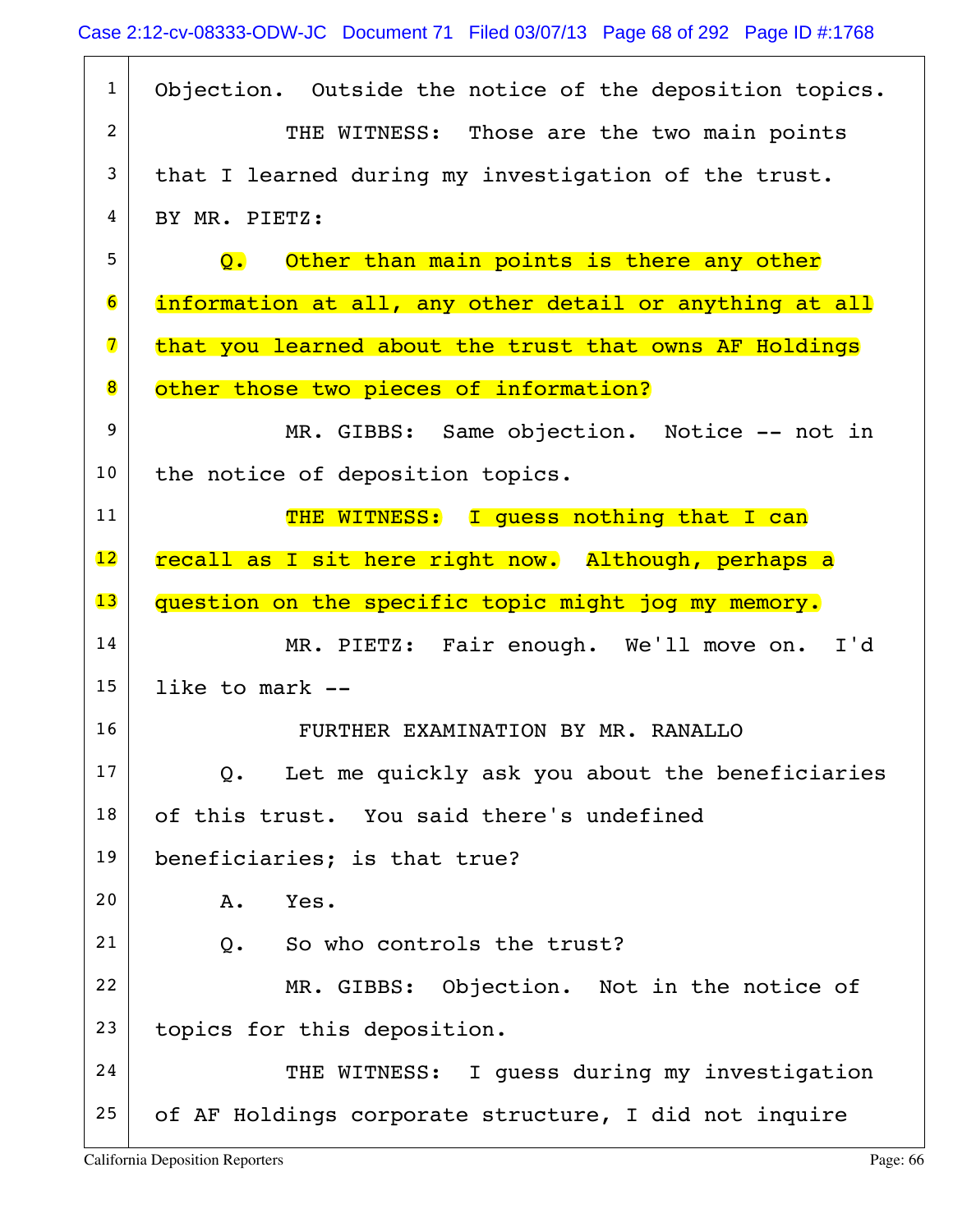Case 2:12-cv-08333-ODW-JC Document 71 Filed 03/07/13 Page 69 of 292 Page ID #:1769

 $1$  into who controls  $-$ - whatever that means  $-$ - the trust.  $2$  BY MR. RANALLO:  $3$  Q. What do you understand a beneficial owner to 4 mean? 5 MR. GIBBS: Objection. It calls for a legal 6 conclusion. 7 MR. RANALLO: I'm asking for his 8 understanding. 9 THE WITNESS: I don't have an understanding of 10 what a beneficial owner means. 11 BY MR. RANALLO:  $12$  O. You don't know what the words beneficial 13 owners mean? 14 MR. GIBBS: Objection. Misstates testimony. 15 BY MR. RANALLO: 16 | Q. During your preparation for this deposition 17 you saw the words beneficial owners on the notice of 18 deposition; is that true? 19 A. Yes.  $20$  Q. And what did you take them to mean?  $21$   $\overline{A}$ . I take the phrase beneficial owner as used in 22 this notice of deposition as someone who directly or 23 indirectly has some sort of interest in the company.  $24$  Q. So the individuals who control the trust, 25 would you consider them beneficial owners of AF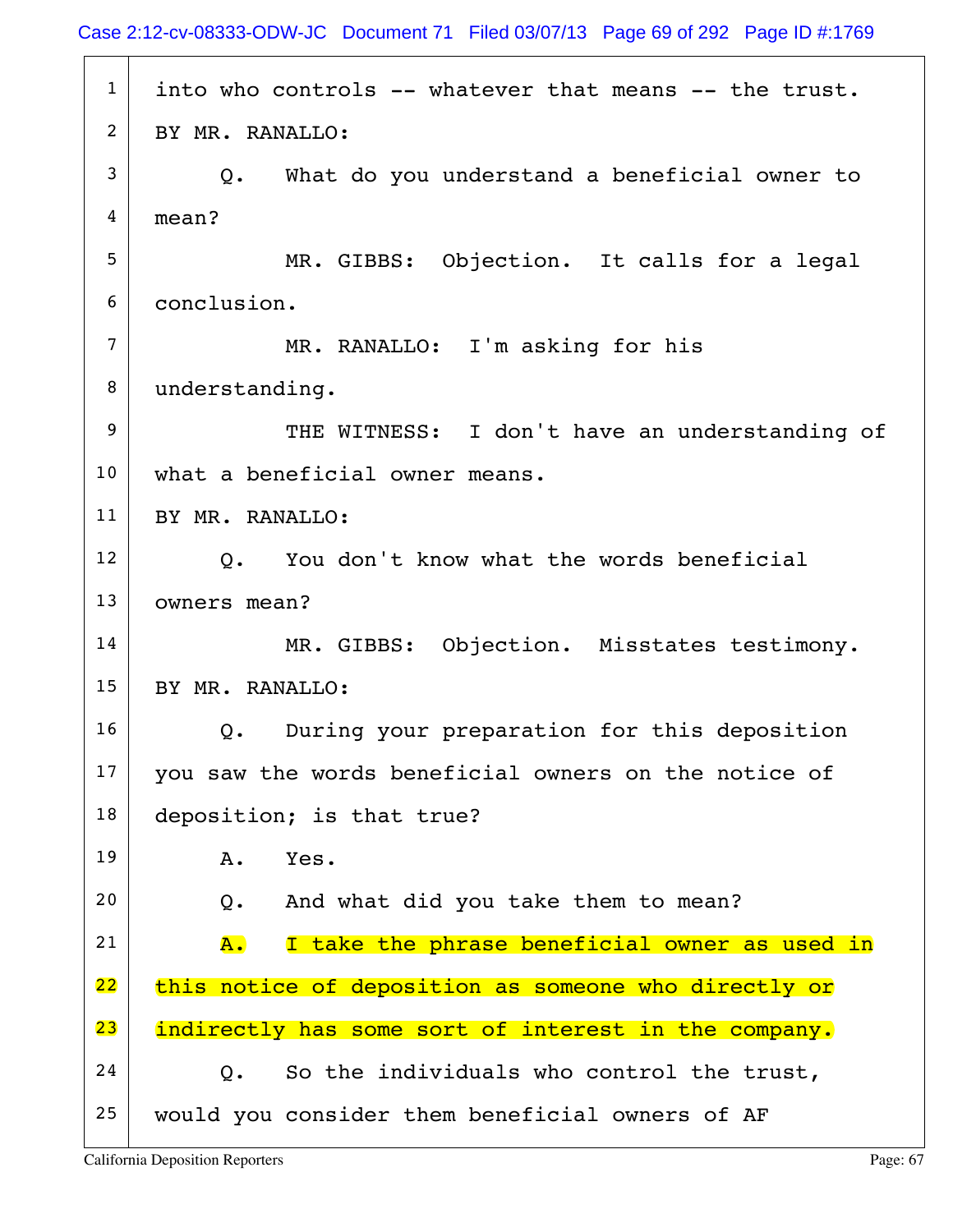1 Holdings? 2 MR. GIBBS: Objection. Misstates prior 3 testimony. 4 THE WITNESS: I would not say they are 5 beneficial owners of AF Holdings. 6 FURTHER EXAMINATION BY MR. PIETZ  $7$  BY MR. PIETZ:  $8$  Q. Who is the trustee of the trust that owns AF 9 Holdings? 10 MR. GIBBS: Objection. Asked and answered.  $11$  Q. You can answer it. It's a different question. 12 Now I want to know not about the beneficial owners but 13 about the trustee. 14 MR. GIBBS: Objection. Not in the scope of  $15$  the questions -- not in the scope of the noticed topics 16 for the deposition.  $17$  BY MR. PIETZ: 18 O. You can answer.  $19$   $\overline{A}$ . I do not know the identity of the trustee of 20 the trust that owns AF Holdings. 21  $\sim$  Q. Who is settler of the trust that owns AF 22 Holdings? 23 MR. GIBBS: Objection. Not in the notice of 24 the deposition topics.  $25$  THE WITNESS: What is a settler?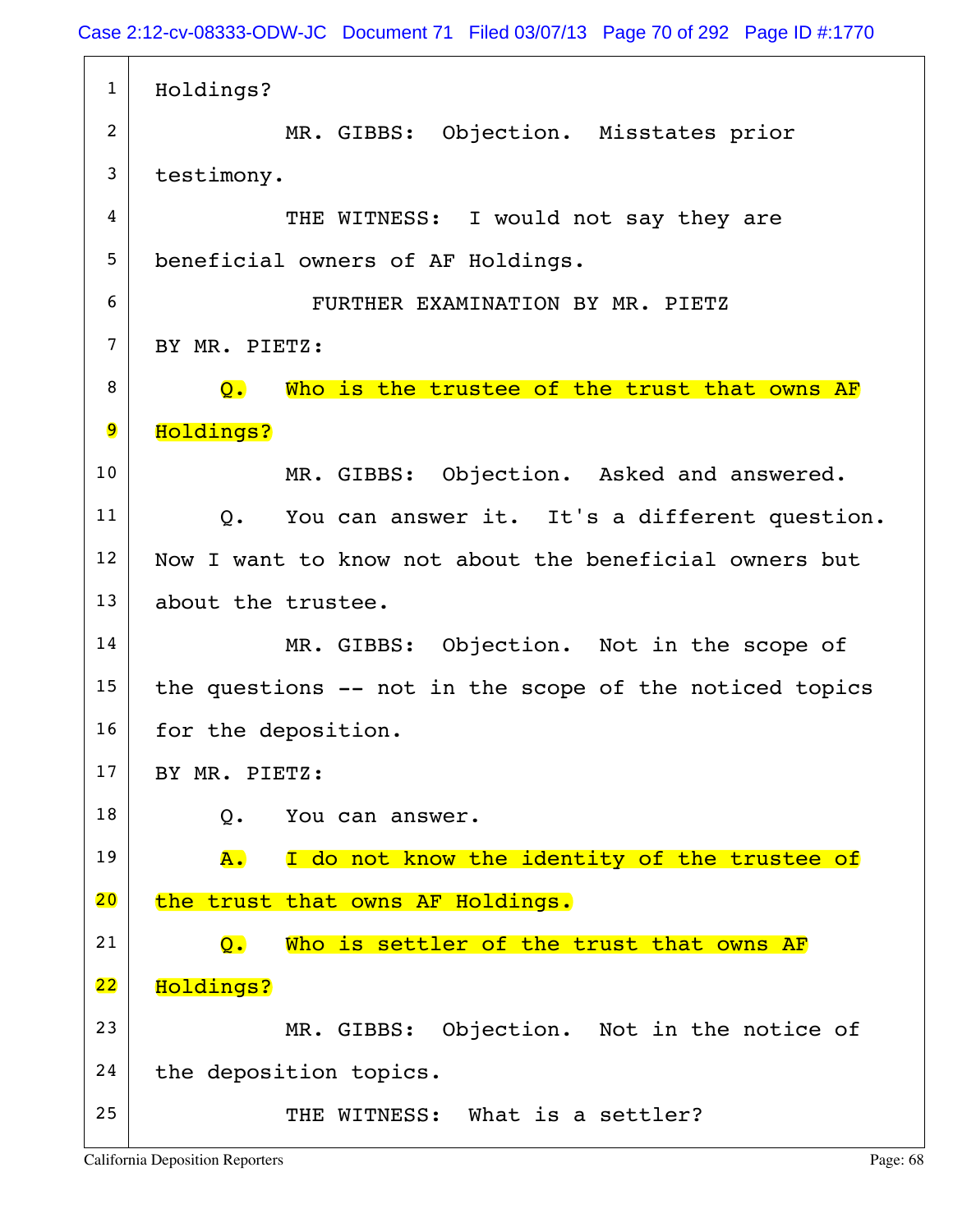1 BY MR. PIETZ:  $2$  Q. It's, I believe, somebody who helps form a  $3$  trust and may be responsible  $-$  I'm not entirely sure. 4 | However, I'm looking at information on the Internet that 5 trusts in Nevis have a settler, a beneficiary and  $6$  trustee, so I'm asking you as the corporate  $7$  representative of AF Holdings, whether the trust that  $8$  owns AF Holdings has a settler  $-$  for the court reporter  $9$  that's S-E-T-T-L-E-R. 10 MR. GIBBS: Objection. Not in the notice of 11 deposition topics. You're asking for a legal definition 12 of something. 13 THE WITNESS: I quess I still don't understand  $14$  what the settler is. Does it have any information about 15 what functions they would perform? 16 BY MR. PIETZ:  $17$  Q. Frankly, I'm going to be perfectly honest.  $18$  I'm not sure what a settler is with respect to a trust 19 either, so maybe it's not an appropriate question 20 because neither of us are sure what we're talking about. 21 | Let me ask it a different way. If somebody 22 wanted to terminate the trust that owns AF Holdings, who 23 would have the authority to do so? 24 MR. GIBBS: Objection. Outside of the scope 25 of noticed deposition topics.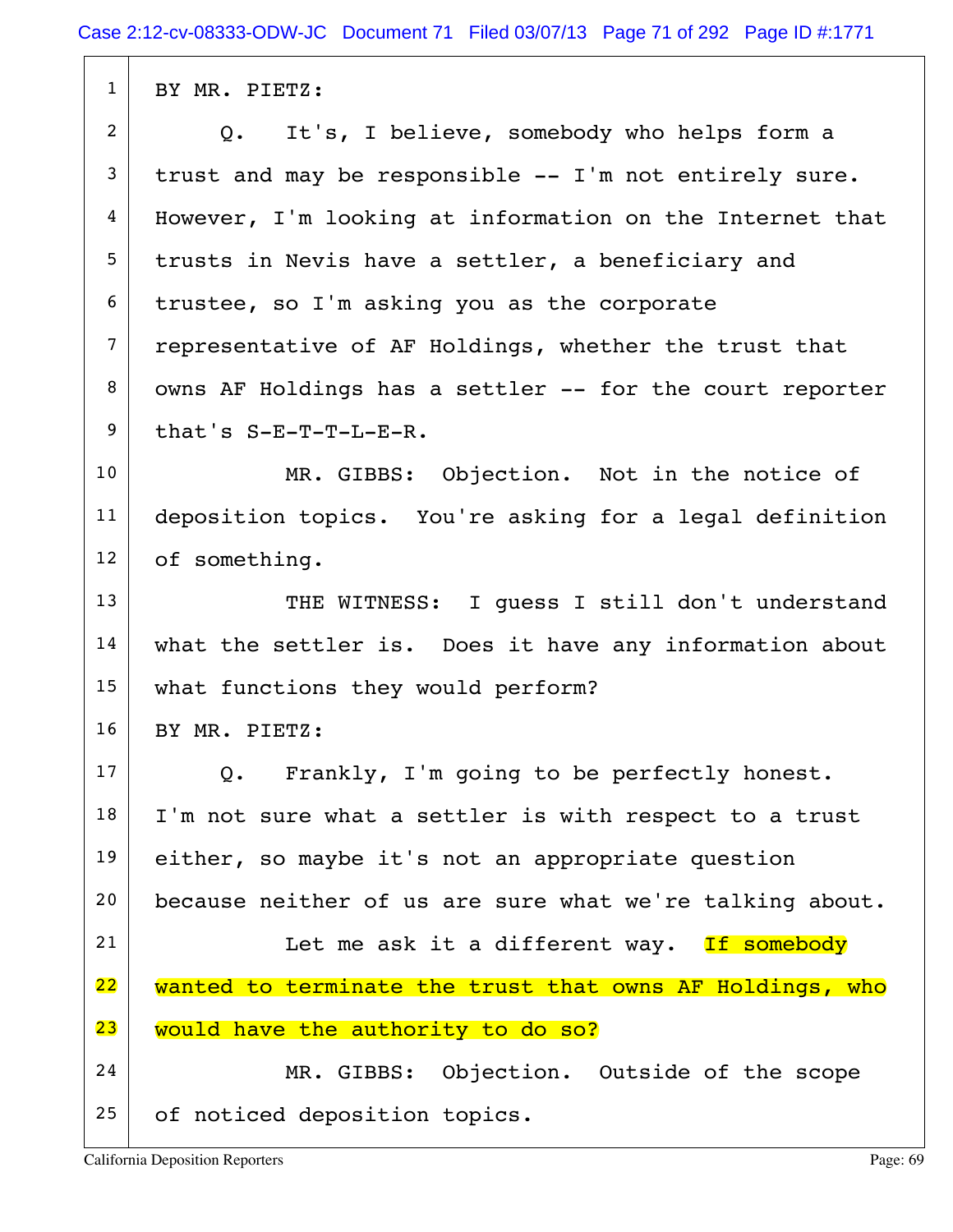Case 2:12-cv-08333-ODW-JC Document 71 Filed 03/07/13 Page 72 of 292 Page ID #:1772

| $\mathbf{1}$            | THE WITNESS: I would assume that you would                     |
|-------------------------|----------------------------------------------------------------|
| $\overline{\mathbf{2}}$ | have to look at the terms of the trust. I don't know           |
| 3                       | what the terms of the trust or who is empowered to do          |
| $\overline{\mathbf{4}}$ | that.                                                          |
| 5                       | BY MR. PIETZ:                                                  |
| 6                       | How would one look at the terms of the trust?<br>$Q$ .         |
| $\overline{7}$          | MR. GIBBS: Objection. Outside the notice of                    |
| 8                       | topics for the deposition.                                     |
| 9                       | THE WITNESS: I don't know how someone would                    |
| 10                      | look at the trust.                                             |
| 11                      | BY MR. PIETZ:                                                  |
| 12                      | But there are terms of the trust, correct?<br>$Q_{\bullet}$    |
| 13                      | MR. GIBBS: Objection. Outside the notice and                   |
| 14                      | also assumes facts.                                            |
| 15                      | THE WITNESS: I can only speculate. As you                      |
| 16                      | stated earlier trusts are generally reduced to a written       |
| 17                      | document. Was that done in this case? I did not review         |
| 18                      | the trust documents, so I don't know how you would             |
| 19                      | determine who has the authority to do anything with the        |
| 20                      | trust. I assume it would be based on the terms.                |
| 21                      | BY MR. PIETZ:                                                  |
| 22                      | So I think you're saying that there are trust<br>$Q_{\bullet}$ |
| 23                      | documents out there, but that you haven't reviewed them;       |
| 24                      | is that correct?                                               |
| 25                      | MR. GIBBS: Objection. Calls for speculation.                   |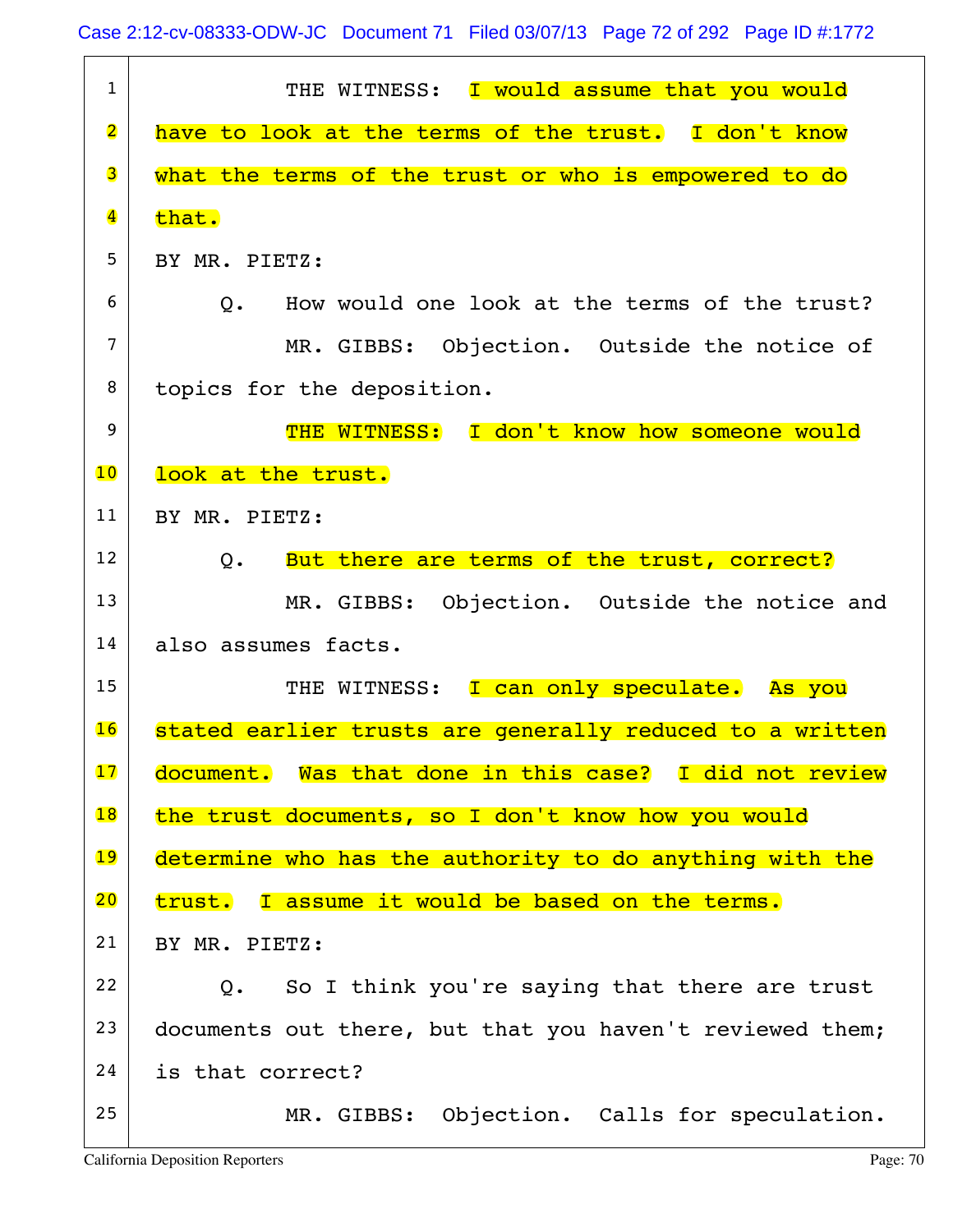| $\mathbf{1}$            | Objection. Not in the notice of topics for the               |
|-------------------------|--------------------------------------------------------------|
| $\overline{2}$          | deposition.                                                  |
| 3                       | THE WITNESS: I can only speculate whether or                 |
| $\overline{\mathbf{4}}$ | not there are trust documents.                               |
| 5                       | BY MR. PIETZ:                                                |
| 6                       | Q. Returning to the question. Who caused the                 |
| $\overline{7}$          | trust that owns AF Holdings to be formed other than          |
| 8                       | Aisha Sargeant?                                              |
| 9                       | MR. GIBBS: Objection --                                      |
| 10                      | BY MR. PIETZ:                                                |
| 11                      | Strike that. Let me ask it a different way.<br>$Q_{\bullet}$ |
| 12                      | Who asked Ms. Sargeant or paid Ms. Sargeant to form the      |
| 13                      | trust that owns AF Holdings?                                 |
| 14                      | MR. GIBBS: Objection. Outside the notice of                  |
| 15                      | topics for this deposition.                                  |
| 16                      | THE WITNESS: I do not know who paid                          |
| 17                      | Ms. Sargeant to form the trust.                              |
| 18                      | BY MR. PIETZ:                                                |
| 19                      | Just to clarify. I'm asking not for your<br>$Q_{\bullet}$    |
| 20                      | personal knowledge, but for the knowledge of AF              |
| 21                      | Holdings.                                                    |
| 22                      | MR. GIBBS: Objection. Outside the notice of                  |
| 23                      | topics for this deposition.                                  |
| 24                      | MR. PIETZ: Duly noted. You can answer.                       |
| 25                      | THE WITNESS: In the course of preparing for                  |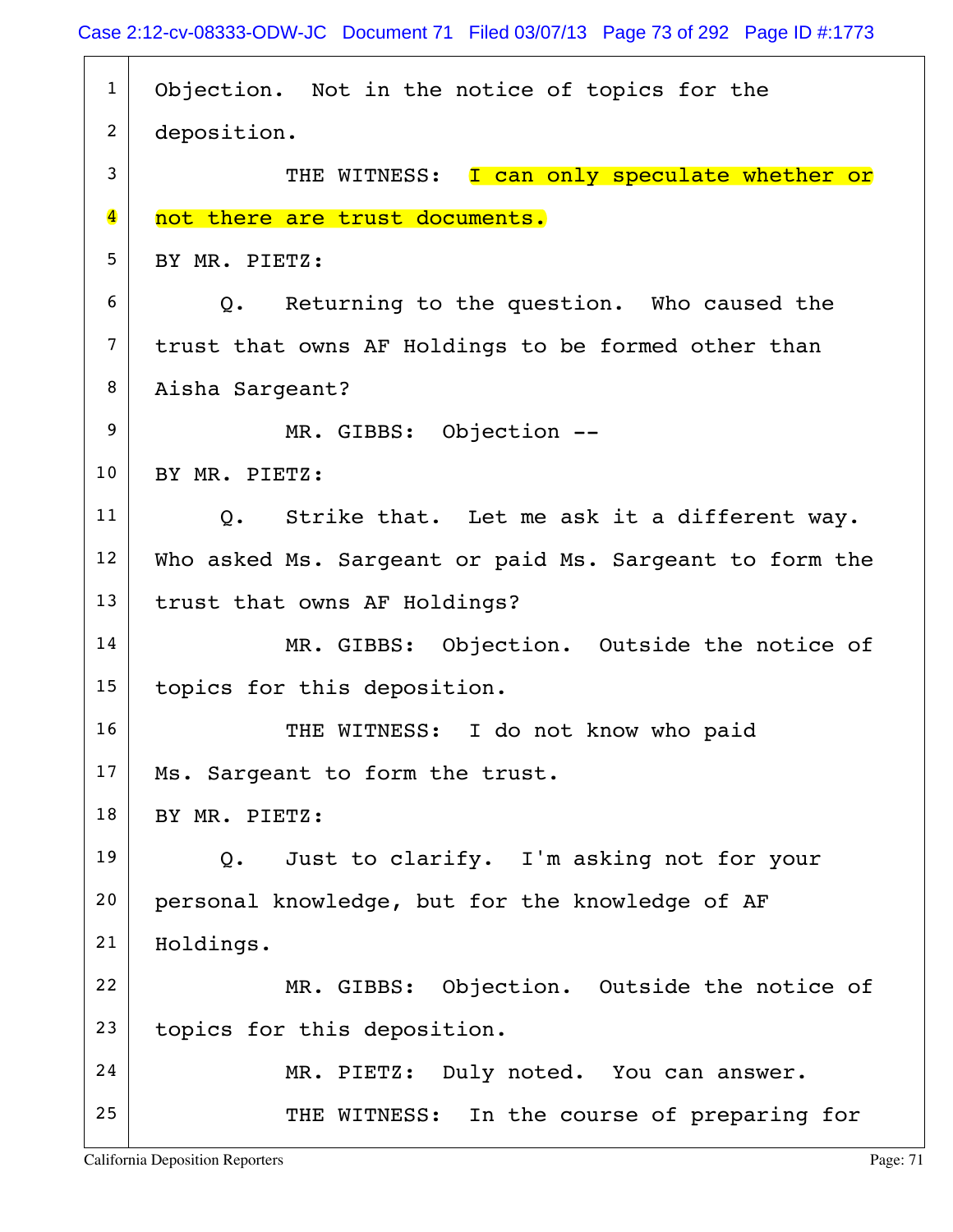1 | this deposition I did not see any questions regarding 2 payment to the person who formed the trust that owns AF  $3$  Holdings and so I -- on behalf of -- AF Holdings has  $4 \mid$  no -- could only speculate in relation to these noticed 5 topics.

6 MR. GIBBS: Let's stop for one second because  $7$  these questions are all outside the noticed topics. If 8 you can point to a place where they are, then maybe we 9 can be better informed in terms of what you guys are  $10$  asking, but if they're outside the noticed topics, he 11 | can't speak about that. He can only speculate.

12 MR. PIETZ: I respectfully disagree, but in  $13$  any event that's not something that we need to get into  $14$  on the record right now. We can worry about that 15 afterwards. This is discovery. If you want to move to 16 exclude stuff later, you're welcome to do so.

17 MR. GIBBS: Understood. I'm just saying that  $18$  if there is some sort of topic that you can refer us  $19$  to  $-$ 

20 MR. PIETZ: There's several, including No. 6  $21$  and there's another one, but I'll have to get that to 22 you later.

23 MR. GIBBS: For the record we don't believe  $24$  No. 6 covers that.

25 MR. PIETZ: Fair enough. Duly noted. Let's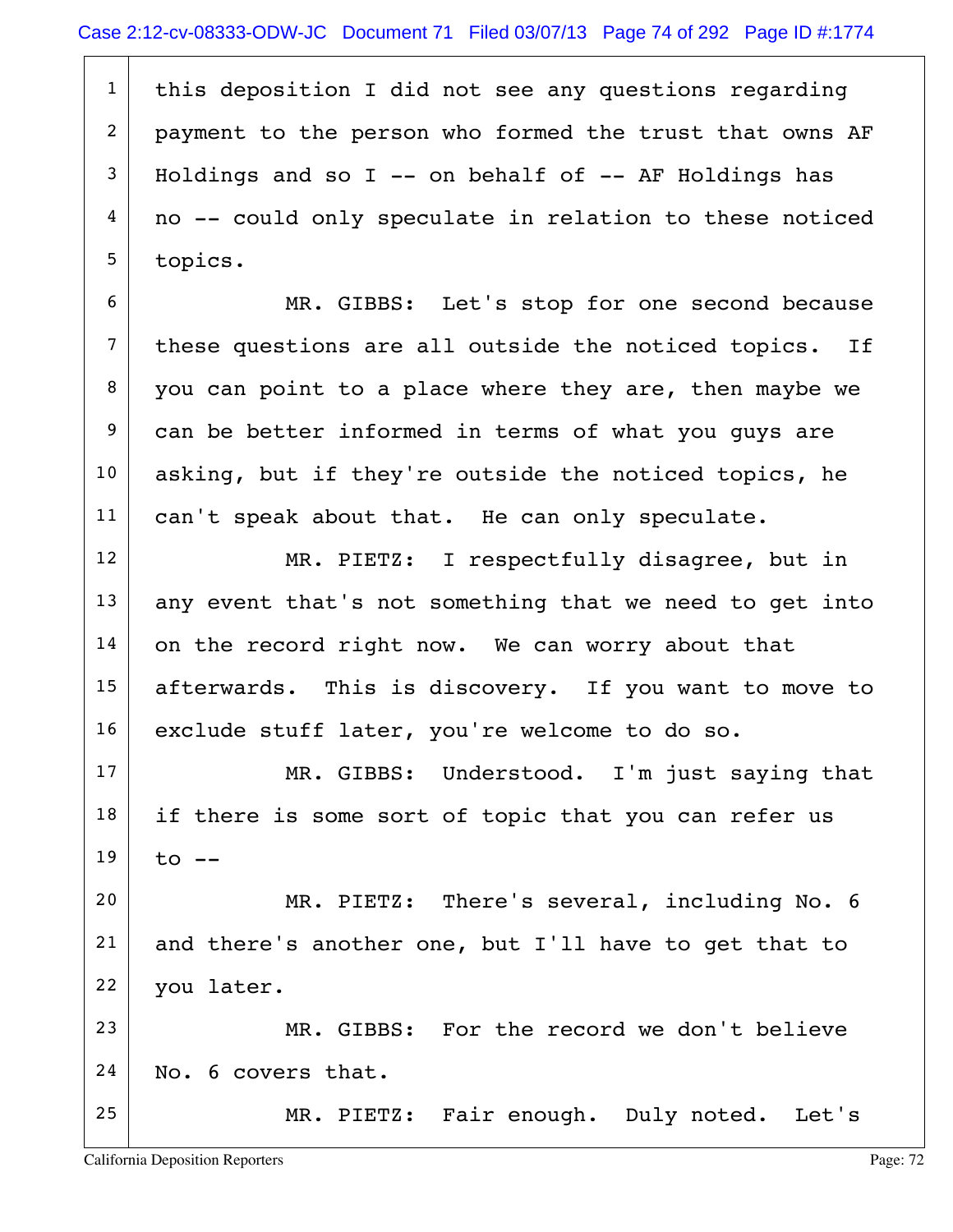| $\mathbf{1}$   | move on to AF Holdings.                                        |
|----------------|----------------------------------------------------------------|
| 2              | BY MR. PIETZ:                                                  |
| 3              | Who caused AF Holdings to be formed?<br>Q.                     |
| 4              | Ms. Sargeant.<br>Α.                                            |
| 5              | And who paid or asked Ms. Sargeant to form AF<br>$Q_{\bullet}$ |
| 6              | Holdings? In other words, who is the organizer or              |
| $\overline{7}$ | incorporator of AF Holdings other than Ms. Sargeant?           |
| 8              | Well, Ms. Sargeant I believe was the organizer<br>Α.           |
| 9              | and incorporator of AF Holdings.                               |
| 10             | Q. Who asked her to do that?                                   |
| 11             | MR. GIBBS: Objection. Outside the noticed                      |
| 12             | topics for this deposition.                                    |
| 13             | THE WITNESS: Can you ask the question again                    |
| 14             | just to make sure I answer it precisely.                       |
| 15             | (Record read as requested.)                                    |
| 16             | BY MR. PIETZ:                                                  |
| 17             | Let me rephrase. I'm assuming -- and I'll ask<br>Q.            |
| 18             | you to follow along with me on this assumption -- that         |
| 19             | somebody paid Ms. Sargeant some kind of money to form AF       |
| 20             | Holdings on the island of Nevis. Who did that?<br>Who          |
| 21             | paid her the money to form AF Holdings?                        |
| 22             | MR. GIBBS: Objection. Calls for speculation.                   |
| 23             | Objection. Outside the notice of deposition topics.            |
| 24             | THE WITNESS: The reason I'm hesitating is                      |
| 25             | because I don't know the exact, you know, trail of             |
|                |                                                                |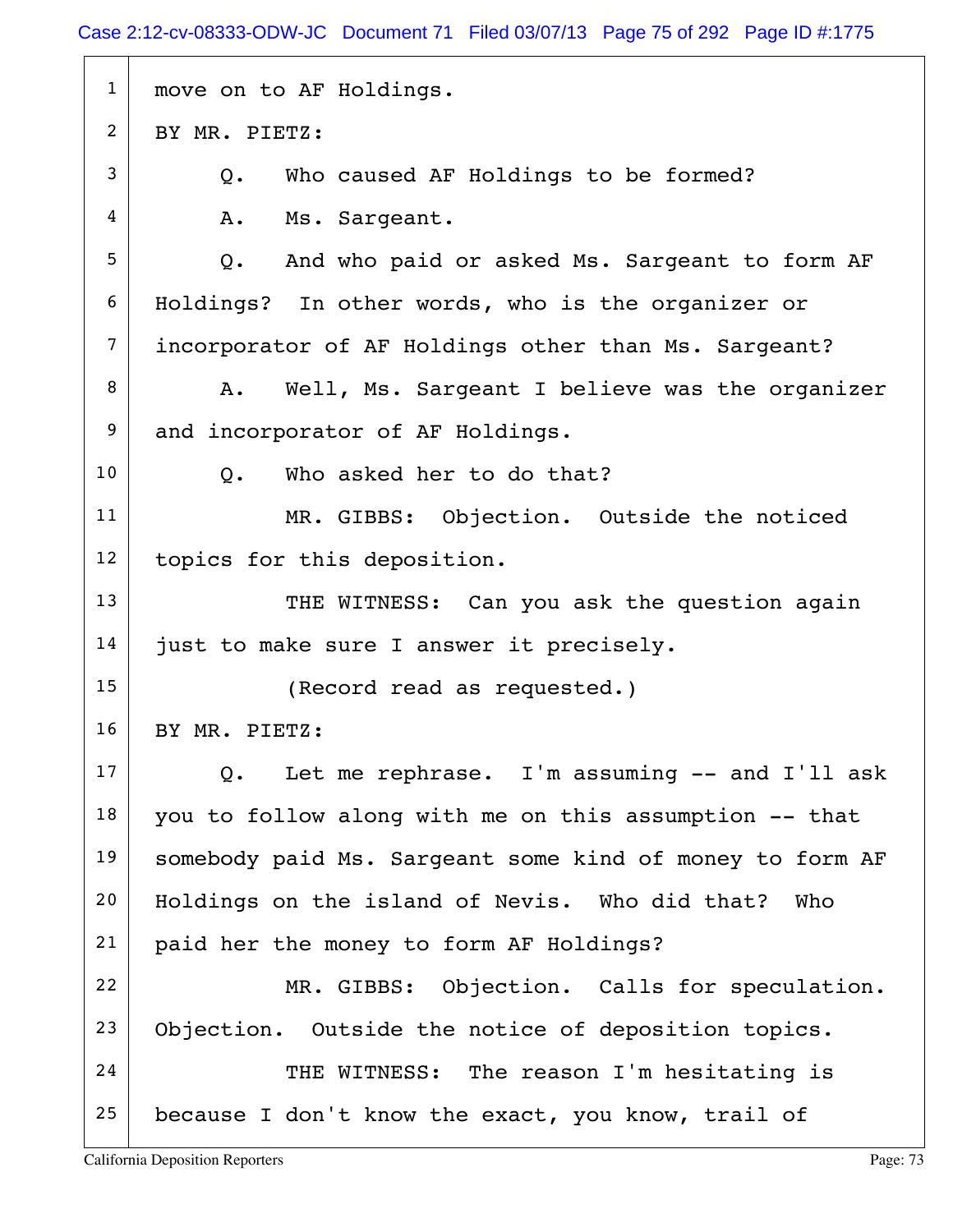| $\mathbf{1}$     | individuals that ultimately resulted in Ms. Sargeant    |
|------------------|---------------------------------------------------------|
| $\overline{2}$   | forming AF Holdings, but she would have done so         |
| 3                | ultimately through the direction of Mr. Lutz.           |
| 4                | BY MR. PIETZ:                                           |
| 5                | So Mr. Lutz was responsible for asking<br>Q.            |
| 6                | Ms. Sargeant to form AF Holdings; is that correct?      |
| 7                | Yes.<br><b>A.</b>                                       |
| 8                | Now, you mentioned a trail of other<br>Q.               |
| $\boldsymbol{9}$ | individuals who may have been involved. Who was on that |
| 10               | trail of individuals who were also involved?            |
| 11               | MR. GIBBS: Objection. Asked and answered.               |
| 12               | He said he didn't know.                                 |
| 13               | THE WITNESS: The so-called trail of                     |
| 14               | individuals, I probably couldn't identify every single  |
| 15               | person on that trail, but Mr. Lutz would have delegated |
| 16               | this matter to a company that Ms. Sargeant works for,   |
| 17               | which I believe the name is Trust Services Limited.     |
| 18               | BY MR. PIETZ:                                           |
| 19               | And is that based on the island of Nevis?<br>$Q$ .      |
| 20               | I don't know where they're based out of, Trust<br>Α.    |
| 21               | Services Limited.                                       |
| 22               | Did anybody instruct Mr. Lutz to form AF<br>Q.          |
| 23               | Holdings?                                               |
| 24               | MR. GIBBS: Objection. Calls for speculation             |
| 25               | and objection outside of notice of topics of the        |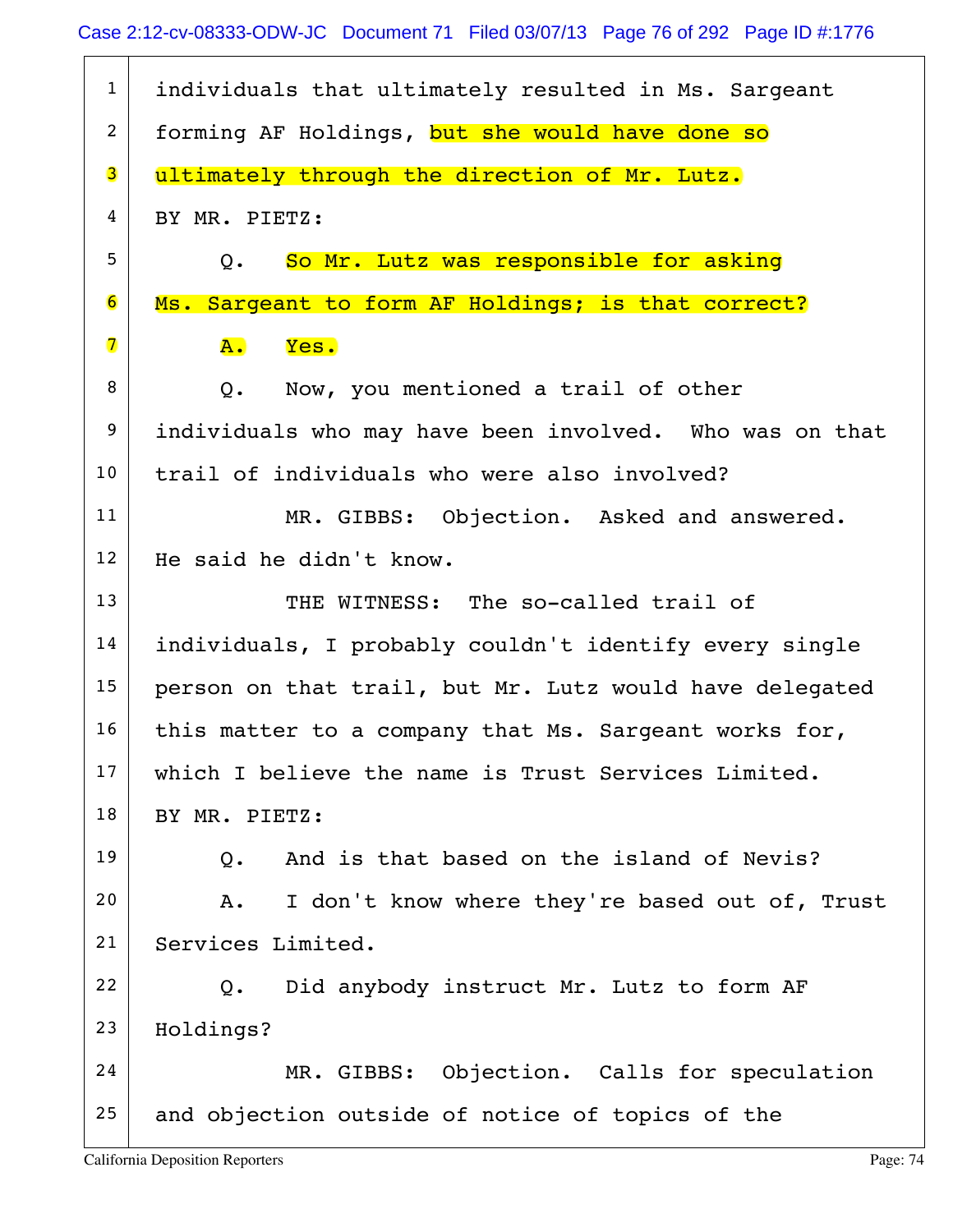Case 2:12-cv-08333-ODW-JC Document 71 Filed 03/07/13 Page 77 of 292 Page ID #:1777

| $\mathbf{1}$   | deposition.                                               |
|----------------|-----------------------------------------------------------|
| $\overline{2}$ | BY MR. PIETZ:                                             |
| 3              | $Q$ .<br>You can answer.                                  |
| 4              | A. Not that I'm aware of. And it's also AF                |
| 5              | Holdings' position that Mr. Lutz was not instructed by a  |
| 6              | third party to form AF Holdings.                          |
| $\overline{7}$ | If someone wanted to terminate the existence<br>Q.        |
| 8              | of AF Holdings, who would have the authority to do so?    |
| 9              | MR. GIBBS: Objection. Again, not in the                   |
| 10             | notice of topics. Objection. Calls for speculation.       |
| 11             | THE WITNESS: Well, I'm not an expert in the               |
| 12             | corporate law of the Federation of St. Kitts & Nevis.     |
| 13             | That being said I would speculate that --                 |
| 14             | Hold on a second.<br>Q.                                   |
| 15             | I'm not done answering my question. Either<br>Α.          |
| 16             | the owner or $--$ I quess I would have to review the      |
| 17             | articles of organization to determine whether Mr. Lutz    |
| 18             | possess the authority to cause a termination.             |
| 19             | Who is the $-$ - I believe it's a trust; is that<br>$Q$ . |
| 20             | correct?                                                  |
| 21             | Yes.<br>Α.                                                |
| 22             | We have been through that. Are there any<br>Q.            |
| 23             | members of AF Holdings other than the trust?              |
| 24             | No.<br>Α.                                                 |
| 25             | Is there a manager of AF Holdings?<br>Q.                  |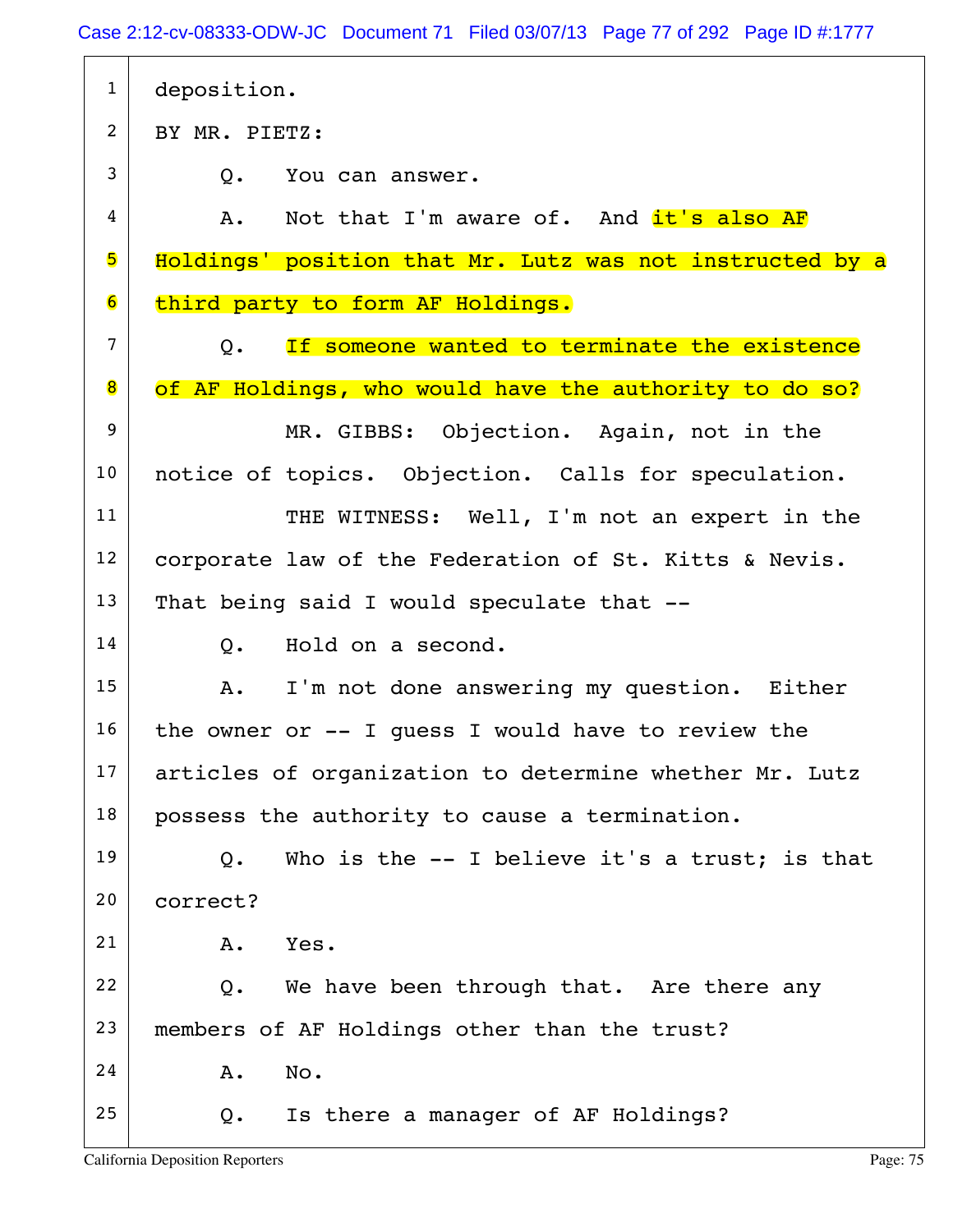1 A. No. That is the formal title that Mr. Lutz  $2 \mid \text{holds.}$  $3$  Q. So he's both the sole employee and the manager 4 of AF Holdings; is that correct? 5 A. That's correct. I should clarify my earlier 6 testimony regarding employee status. He's the manager. 7 Q. So he's not an employee. He's the manager of 8 the AF Holdings, is what we're saying now?  $9$  A. Again, it's  $-1$  don't know what the precise 10 | legal distinctions are, but for all practical purposes 11 he's the manager.  $12$  | Q. Fair enough. Are there any other officers of 13 AF Holdings that hold titles like CEO, president, 14 treasurer, secretary other than Mr. Lutz? 15 A. No.  $16$  Q. So is it your testimony that Mr. Lutz would be  $17$  the only person who had authority to terminate the 18 existence of AF Holdings, LLC? 19 MR. GIBBS: Objection. Misstates testimony. 20 Objection. Not in the noticed topics for the 21 deposition. 22 THE WITNESS: Again, my testimony regarding  $23$  the individuals with the authority to terminate AF  $24$  Holdings is that I would have to review very carefully  $25$  AF Holdings articles of organization to determine who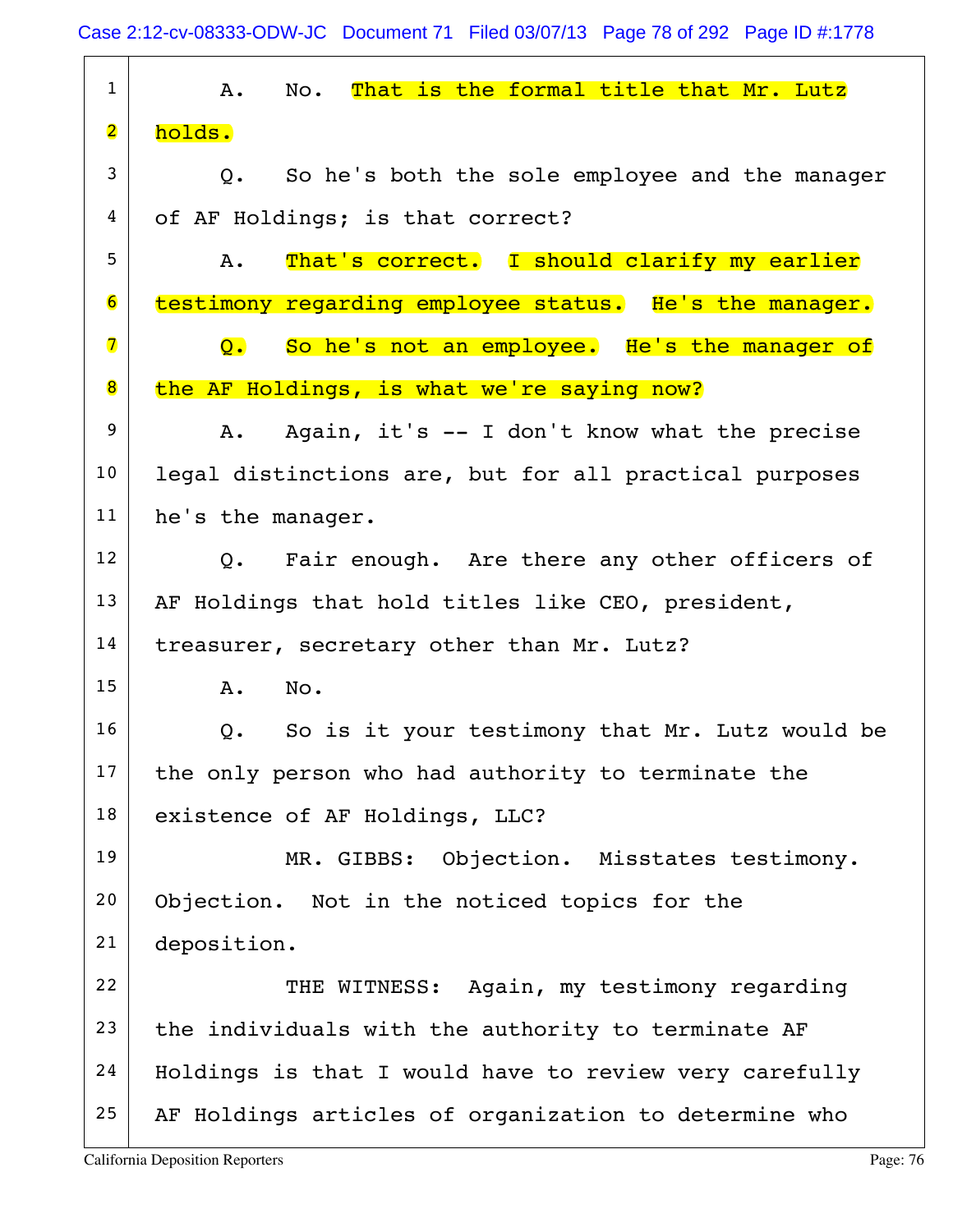$1$  does possess the authority. Ostensibly the owners have 2 the authority to terminate AF Holdings and whether or  $3$  not the articles also provide Mr. Lutz with the  $4$  authority to terminate AF Holdings is something that can 5 only be determined by careful reference to the articles 6 | of organization.  $7$  BY MR. PIETZ:  $8$  Q. So a moment ago you said the owners have the 9 authority to terminate the trust. Don't you mean owner, 10 | which is the trust? Sorry. Let me rephrase. 11 | A moment ago you said that the owners have 12 authority to terminate AF Holdings. Did you mean owner 13 because the owner is the trust, right?  $14$  A. The owner of AF Holdings is a trust. 15 | Q. Okay. And are there owners of the trust? 16 A. When I used owners before I was referring more  $17$  generally to the principle that owners have the  $18$  authority to terminate the company, not to indicate that 19 | AF Holdings had more than one owner. 20 THE REPORTER: Can we take a break? I need to 21 use the restroom. 22 MR. PIETZ: Sure. 23  $\vert$  (Off the record at 11:41 a.m. and back  $24$  on the record at  $11:48$  a.m.) 25 MR. PIETZ: Back on the record of the 30(b)(6)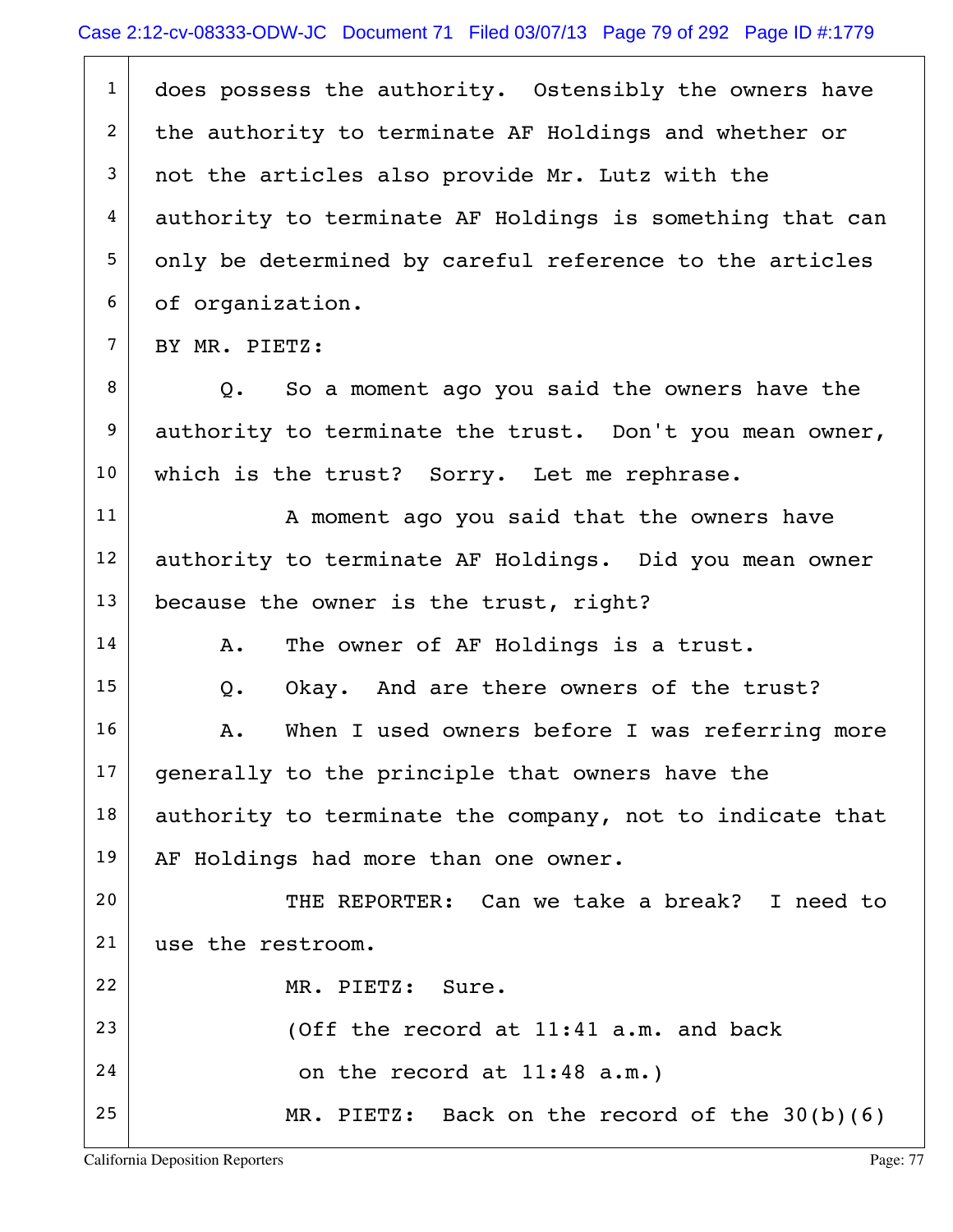| $\mathbf{1}$   | deposition of AF Holdings. I'd like to mark this as       |
|----------------|-----------------------------------------------------------|
| $\overline{2}$ | Exhibit 102.                                              |
| 3              | (Whereupon Defendants' Exhibit No. 102                    |
| 4              | was marked for identification.)                           |
| 5              | BY MR. PIETZ:                                             |
| 6              | Q. Mr. Hansmeier, this is similar to another              |
| $\overline{7}$ | document that we discussed today. It is an ADR            |
| 8              | Certification by Parties and Counsel. This one filed in   |
| 9              | the Northern District of California No 11-C-3335.         |
| 10             | Mr. Hansmeier, could you read me what it says             |
| 11             | on line 19 and we'll finish through to where it ends on   |
| 12             | line 20, please                                           |
| 13             | MR. GIBBS: Objection. This is not part of                 |
| 14             | the notice of deposition topics. Objection. Not even      |
| 15             | part of this case.                                        |
| 16             | THE WITNESS: Pursuant to Civil L.R. 16-8(b)               |
| 17             | and ADR $L.R. 3-5(b)$ , each of the undersigned certifies |
| 18             | that he or she has.                                       |
| 19             | And then in Paragraph 1 it says read the<br>Q.            |
| 20             | handbook entitled, Dispute Resolution Procedures. And     |
| 21             | then there are two signature lines, including one that    |
| 22             | says slash s Salt Marsh, AF Holdings owner.               |
| 23             | I would like to ask you, again, is Salt Marsh             |
| 24             | a he or a she. Meaning, is Salt Marsh a natural person?   |
| 25             | MR. GIBBS: Objection. Asked and answered.                 |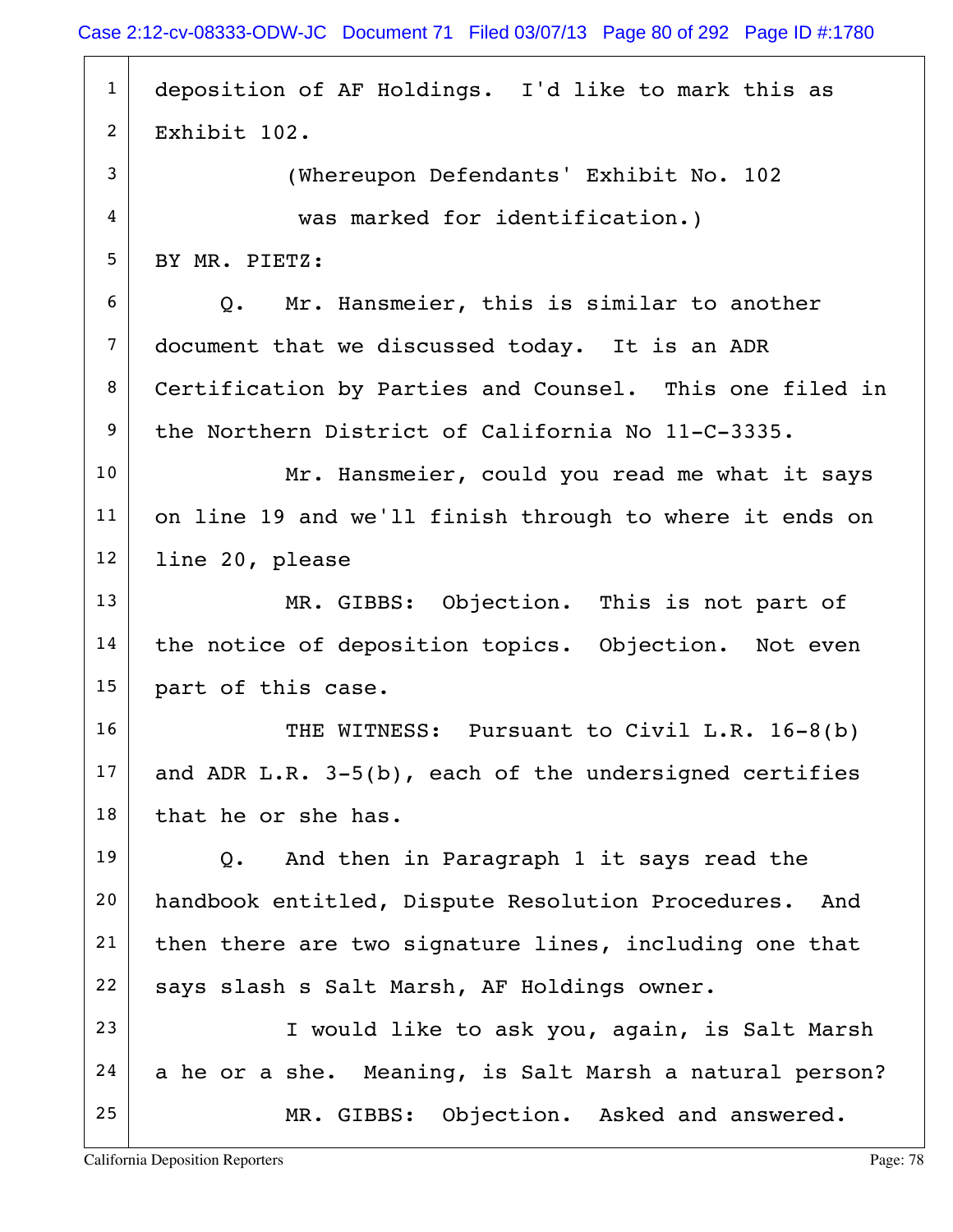| $\mathbf{1}$   | Objection. Outside of notice of deposition topics.       |
|----------------|----------------------------------------------------------|
| 2              | THE WITNESS: The only information I can glean            |
| 3              | about Salt Marsh from this document is that Salt Marsh   |
| 4              | has been identified as AF Holdings owner.                |
| 5              | BY MR. PIETZ:                                            |
| 6              | Q. Does AF Holdings know who signed this on              |
| $\overline{7}$ | behalf of Salt Marsh or who gave the filer permission to |
| 8              | use the name Salt Marsh?                                 |
| 9              | MR. GIBBS: Objection. Outside the notice of              |
| 10             | deposition topics.                                       |
| 11             | THE WITNESS: I didn't speak to anyone                    |
| 12             | regarding this filing.                                   |
| 13             | FURTHER EXAMINATION BY MR. RANALLO                       |
| 14             | Q. When you spoke with Mr. Lutz about the                |
| 15             | ownership of AF Holdings, did he ever indicate that a    |
| 16             | human being named Salt Marsh has any ownership interest  |
| 17             | in AF Holdings?                                          |
| 18             | He indicated that a trust owns AF Holdings.<br>Α.        |
| 19             | So no human beings own AF Holdings; is that<br>Q.        |
| 20             | true?                                                    |
| 21             | Again, a trust owns AF Holdings.<br>Α.                   |
| 22             | And a trust is not an actual person; is that<br>Q.       |
| 23             | correct?                                                 |
| 24             | MR. GIBBS: Objection. Calls for speculation.             |
| 25             | THE WITNESS: I don't know what the definition            |
|                |                                                          |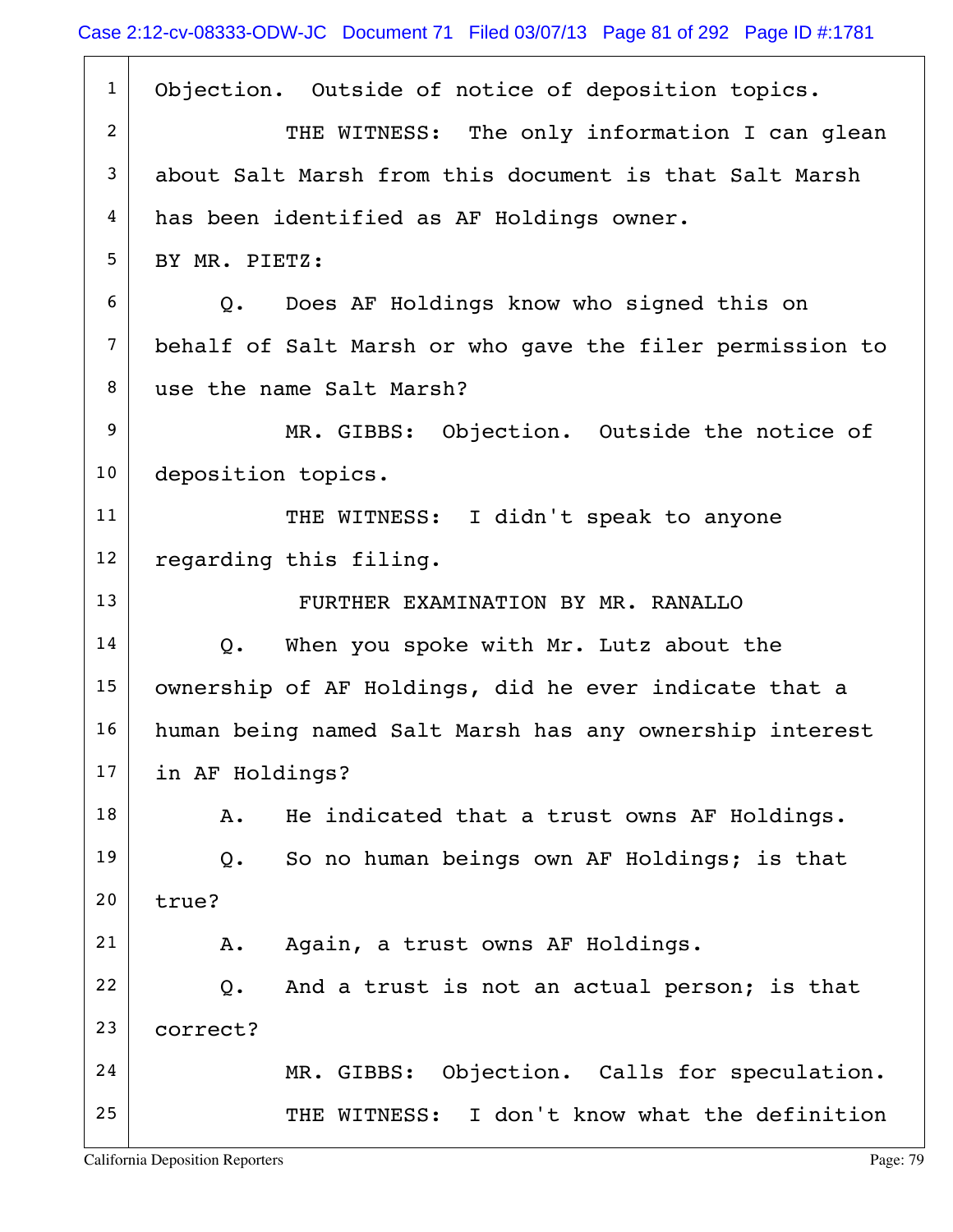| $\mathbf{1}$   | of a natural person is under the law.                    |
|----------------|----------------------------------------------------------|
| $\overline{2}$ | BY MR. RANALLO:                                          |
| 3              | Q. A natural person is a human being, okay, a            |
| 4              | living, breathing human being. Does AF Holdings have     |
| 5              | any owners that are living and breathing human beings?   |
| 6              | No. AF Holdings has an owner that's a trust.<br>Α.       |
| $\overline{7}$ | MR. RANALLO: Okay.                                       |
| 8              | MR. PIETZ: Fair enough.                                  |
| 9              | FURTHER EXAMINATION BY MR. PIETZ                         |
| 10             | Moving on. We've heard a lot today that your<br>$Q$ .    |
| 11             | knowledge about the ownership of AF Holdings is based on |
| 12             | conversations with Mr. Lutz. Is it your view that        |
| 13             | Mr. Lutz is more knowledgeable about AF Holdings than    |
| 14             | you are?                                                 |
| 15             | MR. GIBBS: Objection. Calls for speculation.             |
| 16             | BY MR. PIETZ:                                            |
| 17             | Strike that. Let me ask it a different way.<br>Q.        |
| 18             | How come we're not hearing from Mr. Lutz today?          |
| 19             | MR. GIBBS: Objection. You know the rules of              |
| 20             | a PMK?                                                   |
| 21             | BY MR. PIETZ:                                            |
| 22             | You can answer.<br>Q.                                    |
| 23             | I quess you'd have to ask Mr. Lutz.<br>Α.                |
| 24             | Fair enough. I would like to return to<br>Q.             |
| 25             | something we talked about earlier this morning. I        |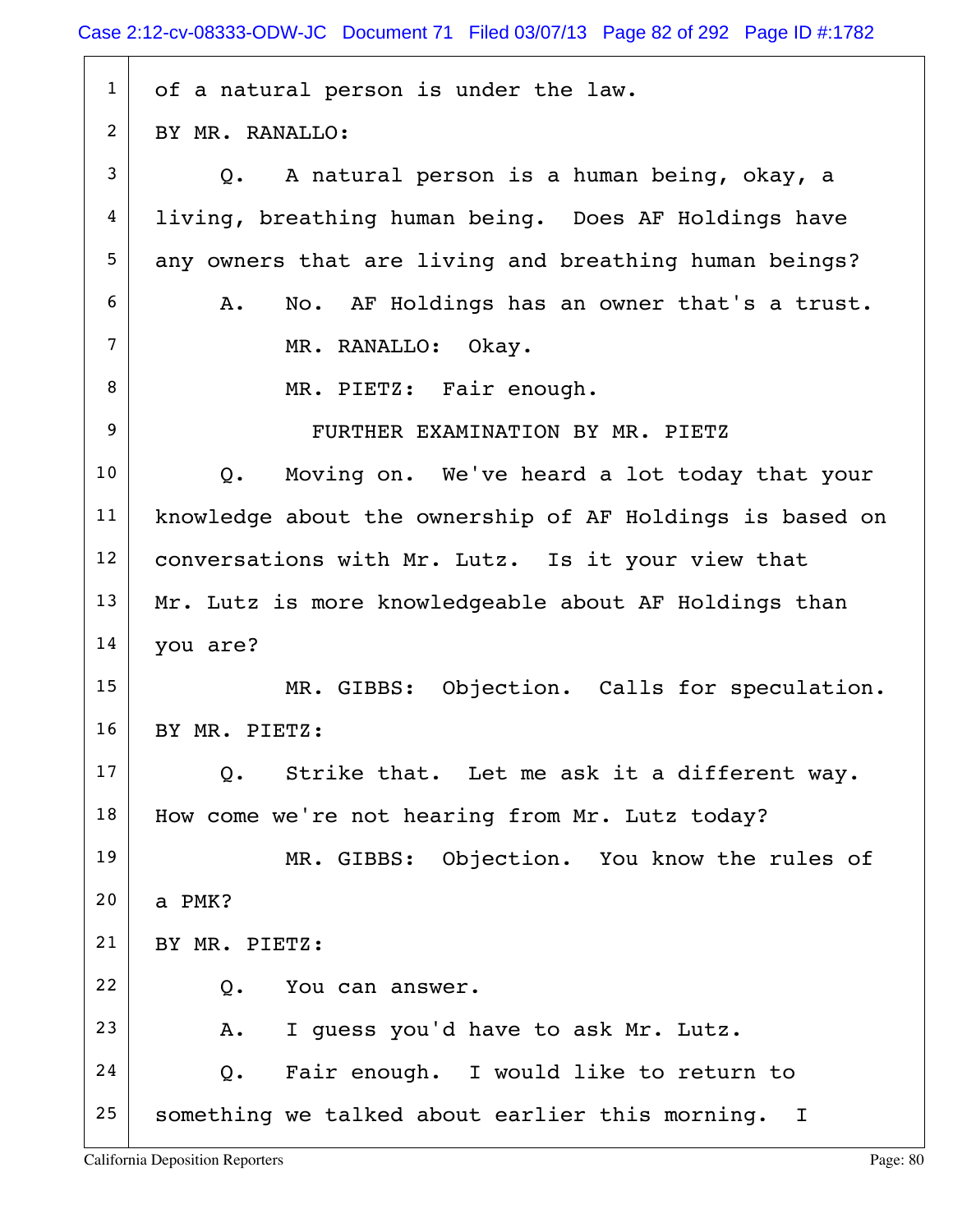| $\mathbf{1}$            | believe you said -- and correct me if I'm wrong -- that         |
|-------------------------|-----------------------------------------------------------------|
| $\overline{\mathbf{2}}$ | AF Holdings has never recognized any revenue, that              |
| 3                       | instead AF Holdings' settlement proceeds are paid into          |
| $\overline{\mathbf{4}}$ | attorney trust accounts and that that money is then used        |
| 5                       | on litigation expenses in other litigation; is that             |
| $\overline{6}$          | correct?                                                        |
| 7                       | MR. GIBBS: Objection. Misstates testimony --                    |
| 8                       | prior testimony.                                                |
| 9                       | THE WITNESS: Yeah, well I mean, I quess I'll                    |
| 10                      | restate my answer from before. My answer from before            |
| 11                      | was that any proceeds of settlements generated aren't           |
| 12                      | distributed to AF Holdings, but are instead used to             |
|                         |                                                                 |
| 13                      | either pay for previously incurred expenses or held by          |
| 14                      | the attorneys to pay for future litigation expenses.            |
| 15                      | BY MR. PIETZ:                                                   |
| 16                      | So if a John Doe defendant mails in a check or<br>$Q_{\bullet}$ |
| 17                      | makes a credit card payment to settle a lawsuit with AF         |
| 18                      | Holdings, where is that money initially deposited?              |
| 19                      | MR. GIBBS: Objection. Calls for speculation.                    |
| 20                      | THE WITNESS: Are you asking for a specific                      |
| 21                      | bank or are you asking for --                                   |
| 22                      | BY MR. PIETZ:                                                   |
| 23                      | Sure. Let's start with a bank.<br>Q.                            |
| 24                      | I don't know what bank it gets deposited in.<br>Α.              |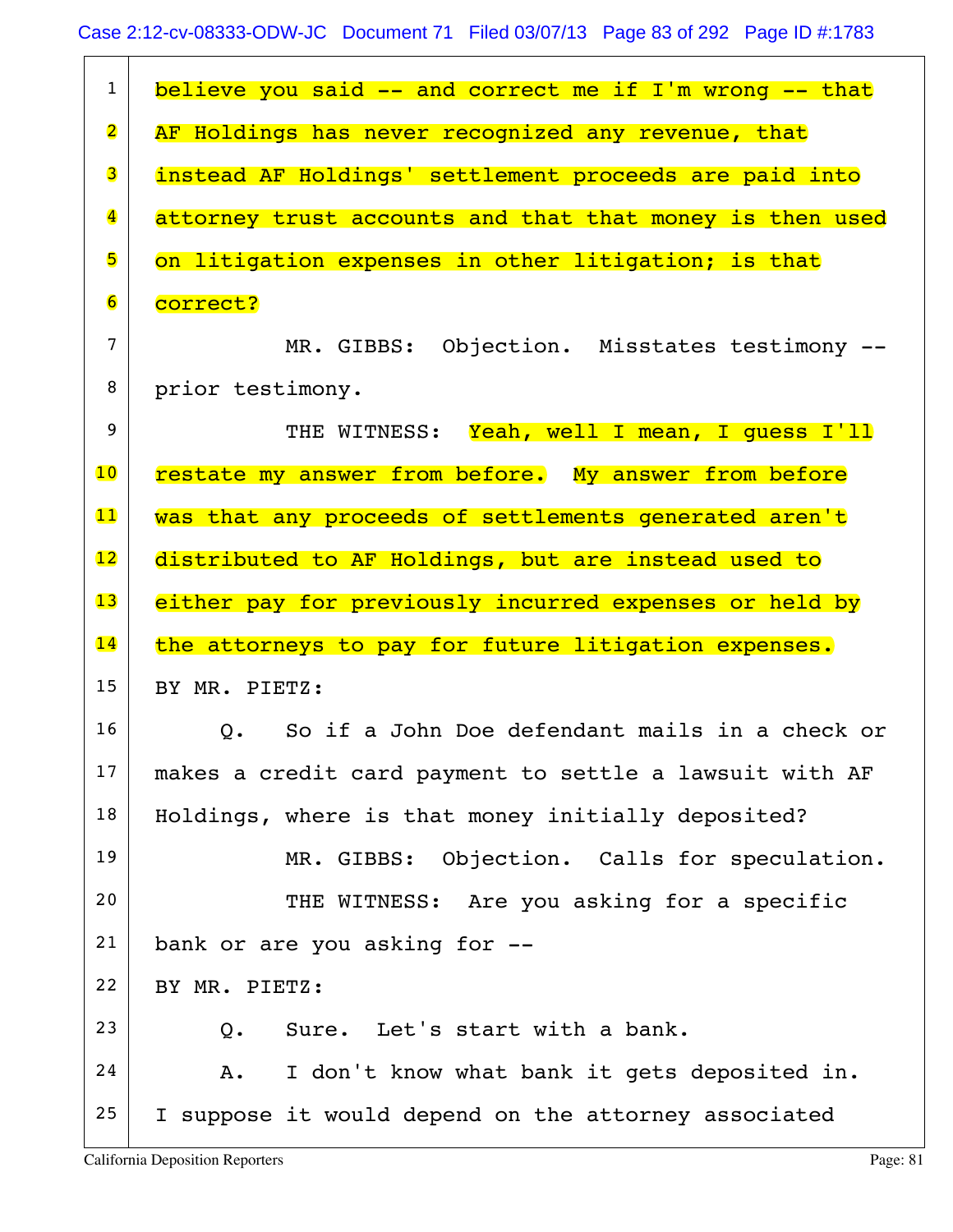| $\mathbf{1}$   | with the case.                                          |
|----------------|---------------------------------------------------------|
| $\overline{2}$ | So is it your testimony then that if the check<br>Q.    |
| $\mathfrak{Z}$ | comes, it would be deposited in the trust account for   |
| 4              | the attorney who is counsel of record in that case for  |
| 5              | the plaintiff, AF Holdings; is that correct?            |
| 6              | MR. GIBBS: Objection. Misstates testimony.              |
| $\overline{7}$ | THE WITNESS: As a general principle, yes.               |
| 8              | BY MR. PIETZ:                                           |
| 9              | Q. What are the accounts where AF Holdings' money       |
| 10             | is maintained, each of them?                            |
| 11             | MR. GIBBS: Objection. Not in the noticed                |
| 12             | topics for the deposition. Objection. Calls for         |
| 13             | speculation. Asked and answered.                        |
| 14             | MR. PIETZ: The objection is duly noted. I               |
| 15             | would refer the deponent to Topics No. 10, 11 and --    |
| 16             | MR. RANALLO: 11, 12.                                    |
| 17             | MR. PIETZ: And ask that the deponent answer.            |
| 18             | MR. GIBBS: Same objection in terms of the               |
| 19             | actual banks. You're asking him about the banks.        |
| 20             | THE WITNESS: Are you asking for account                 |
| 21             | numbers?                                                |
| 22             | BY MR. PIETZ:                                           |
| 23             | No, I'm not asking for account numbers.<br>Q.           |
| 24             | Although, we'll get to that. What I would like to know  |
| 25             | is a list of each account where AF Holdings' settlement |

 $\overline{ }$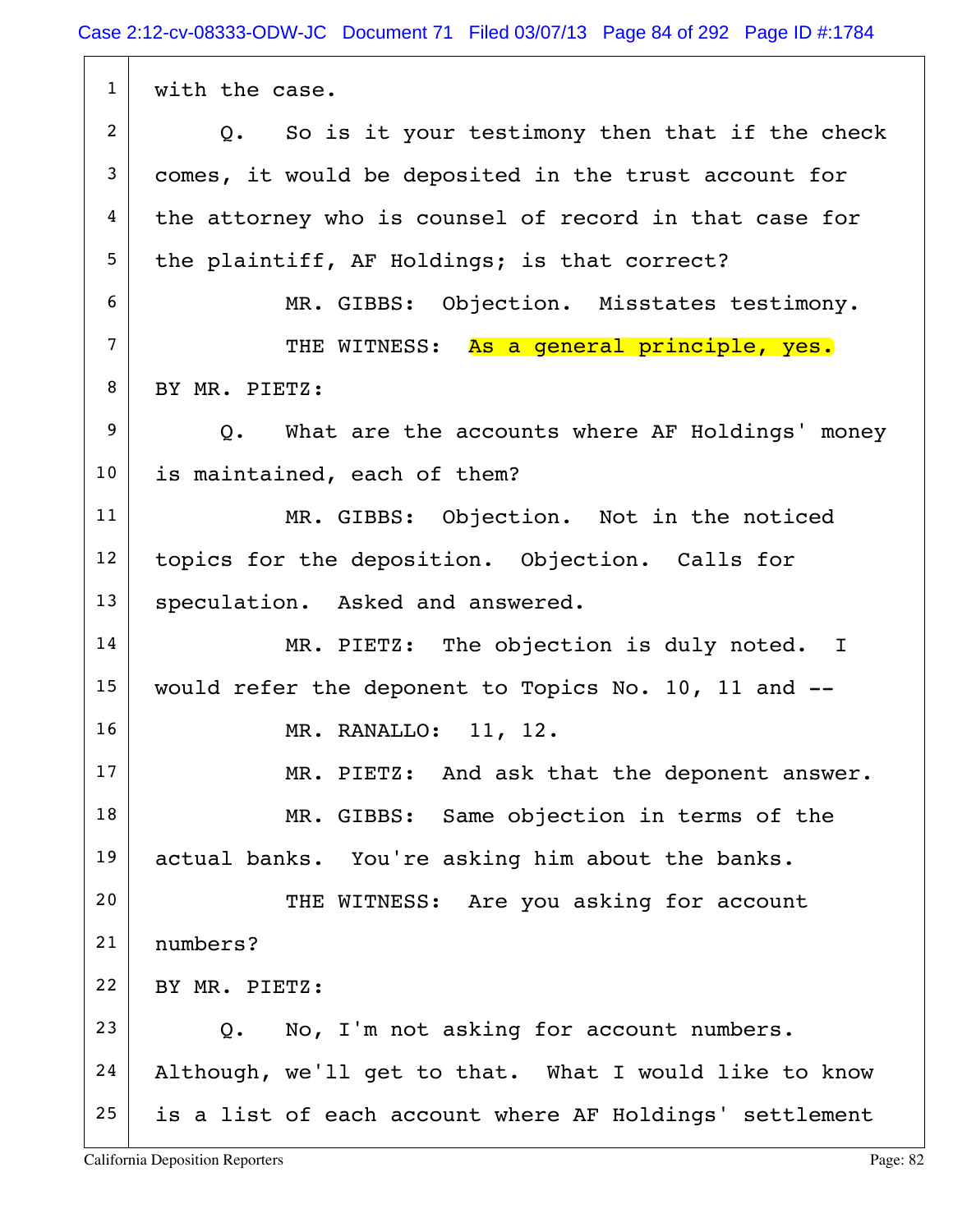$1$  proceeds are deposited. And why don't we start with the 2 | name of the attorney who owns that account, so a list of 3 names of attorneys who deposit AF Holdings' proceeds 4 into their attorney-client trust accounts.

5 MR. GIBBS: Objection. Not on the notice of 6 deposition topics. 10, 11 are not covering those.

 $7$  MR. PIETZ: I disagree. The deponent can 8 answer.

9 THE WITNESS: I don't think it's humanly  $10$  possible for anyone to commit to memory a list of  $-1$ 11 | can't even speculate how many attorneys have worked on 12 AF Holdings cases over the course of its existence and  $13$  then also to commit to memory the account names 14 associated with those attorneys and then as you alluded  $15$  to the account numbers associated with those bank 16 | accounts. I don't know if that's humanly possible.

17 I can give you the general principles and the  $18$  general quidelines that state that if a settlement comes 19 in for, you know, let's say a John Doe lawsuit, having 20 settled with Mr. Navasca, for example, then the money  $21$  would go to the attorney, their trust account, and then  $22$  would be -- would stay there, because frankly the scope  $23$  of the infringement is so significant that there's still  $24$  a lot of fight left to stop people from pirating the 25 | works subject to AF Holdings' copyrights.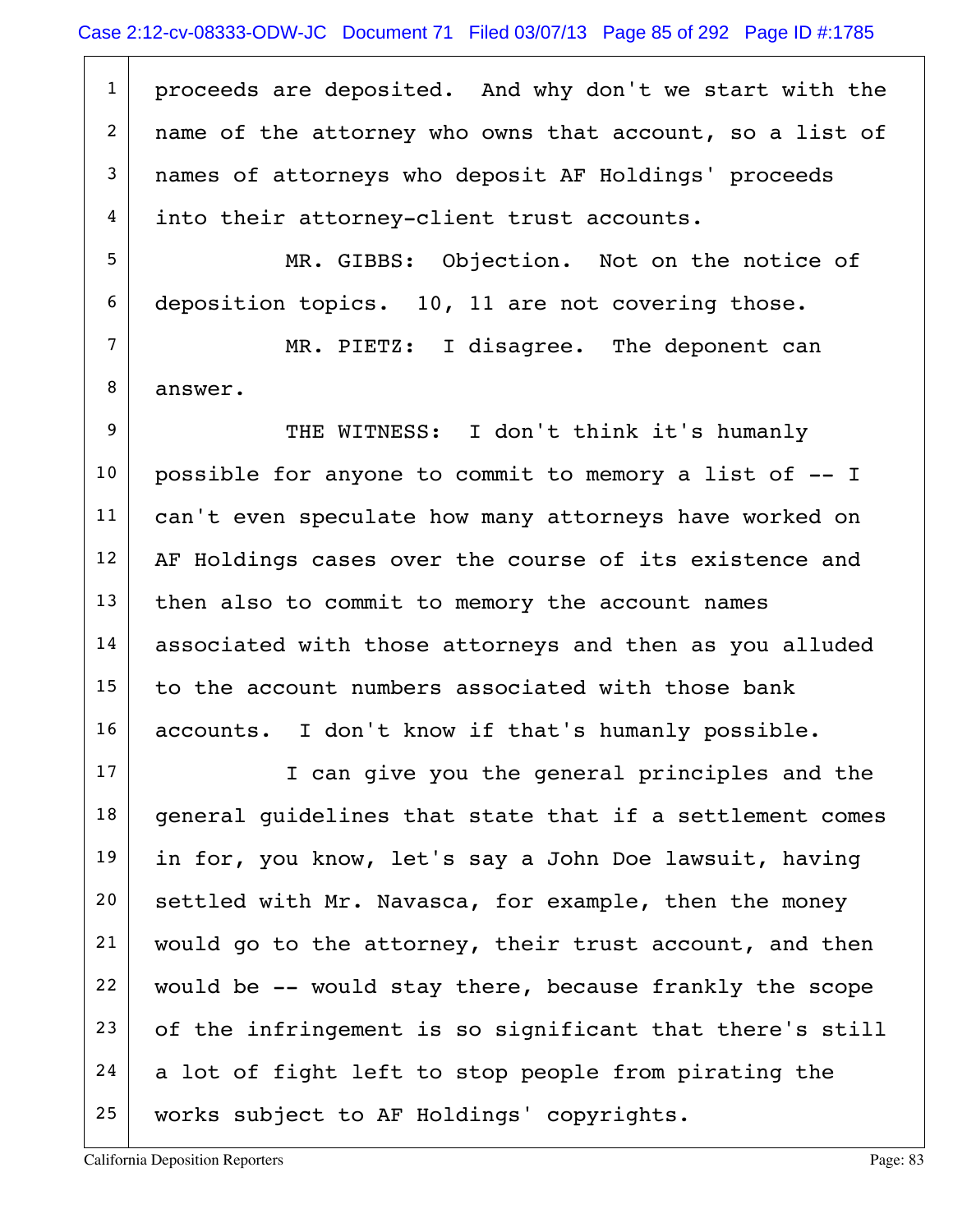| $\mathbf{1}$   | Q. Mr. Hansmeier, I appreciate the general gist          |
|----------------|----------------------------------------------------------|
| $\overline{2}$ | of what it is that you told me. I'm asking for           |
| 3              | specifics. I would like the list of each attorney that   |
| 4              | has a client trust account where AF Holdings' settlement |
| 5              | proceeds have been deposited. I'm not asking for the     |
| 6              | account number and I'm not asking for you to speculate.  |
| $\overline{7}$ | What I'm asking is, as a $30(b)(6)$ witness for the AF   |
| 8              | Holdings entity, name me the accounts where AF Holdings' |
| 9              | proceeds have been deposited.                            |
| 10             | MR. GIBBS: Objection. This is not one of the             |
| 11             | noticed topics, period.                                  |
| 12             | MR. PIETZ: Are you instructing him not to                |
| 13             | answer?                                                  |
| 14             | MR. GIBBS: No, I'm just telling you.                     |
| 15             | MR. RANALLO: AF Holdings revenues derived                |
| 16             | from BitTorrent copyright --                             |
| 17             | MR. GIBBS: Since when does that point out --             |
| 18             | MR. RANALLO: -- including the distribution of            |
| 19             | said revenues by AF Holdings and the identity of the     |
| 20             | recipient.                                               |
| 21             | MR. PIETZ: Guys, we've got to make a record              |
| 22             | here. We don't need to get into all of this. If you're   |
| 23             | not instructing him not to answer, then answer the       |
| 24             | question.                                                |
| 25             | THE WITNESS: Well, in response to your                   |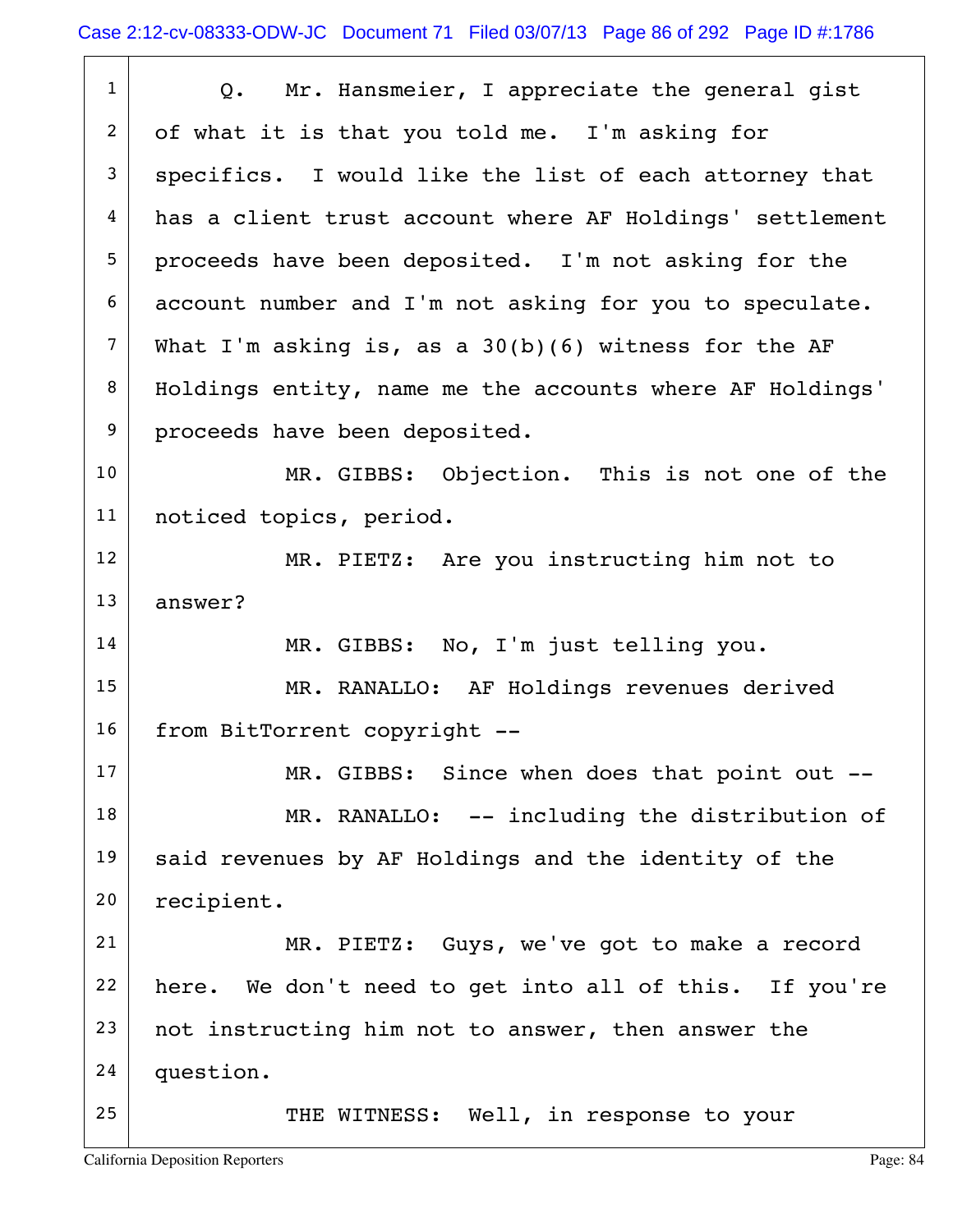| $\mathbf{1}$   | question, I would say that if you wanted a list of bank      |
|----------------|--------------------------------------------------------------|
| $\overline{2}$ | accounts, such as a specific and almost encyclopedic         |
| $\mathbf{3}$   | list of information, I would have put that topic very        |
| 4              | specifically on your notice of deposition topics, so I       |
| 5              | could have spent the day or two days or three days           |
| 6              | required to memorize a list of bank accounts and             |
| $\overline{7}$ | attorney names and so forth and so on.                       |
| 8              | I would note that the attorneys that represent               |
| 9              | AF Holdings are all listed on the public record. It's        |
| 10             | very easy to find out and secondly, each of those            |
| 11             | attorneys can be presumed to have trust accounts, as         |
| 12             | attorneys do, associated with their practices and so the     |
| 13             | list of the attorneys, although I can't recite each one      |
| 14             | from memory, from top to bottom, is very easily              |
| 15             | determined and you can then go from the attorney to          |
| 16             | their trust account.                                         |
| 17             | EXAMINATION BY MR. RANALLO                                   |
| 18             | Let me ask you this. When AF Holdings sends<br>$Q_{\bullet}$ |
| 19             | out their initial settlement letter with the payment         |
| 20             | authorization form, that payment authorization form has      |
| 21             | a Chicago, Illinois address; is that correct, regardless     |
| 22             | of whether the case itself is?                               |
| 23             | MR. GIBBS: Objection. Compound question.                     |
| 24             | THE WITNESS: Can you restate the question,                   |
| 25             | please?                                                      |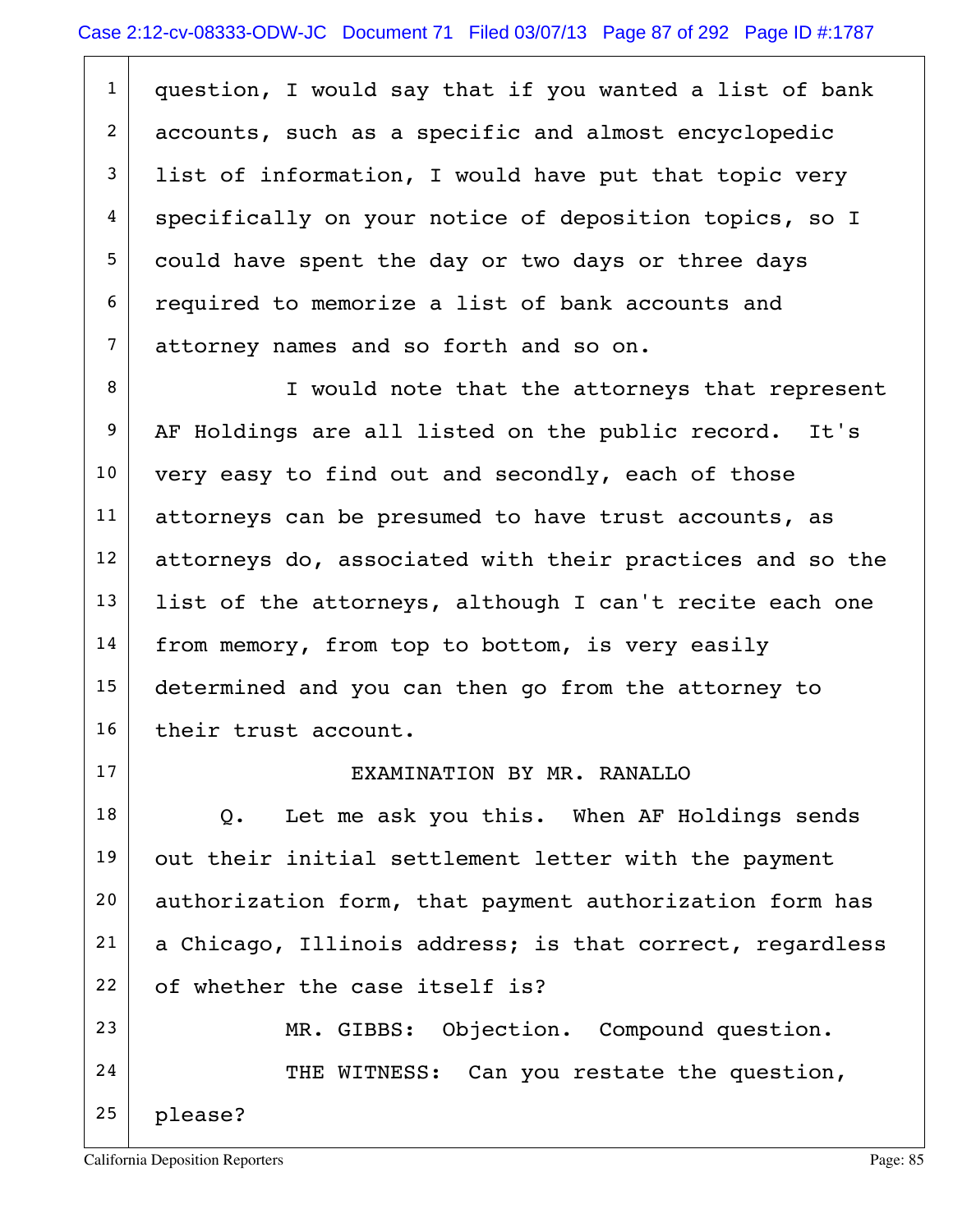| $\mathbf{1}$   | BY MR. RANALLO:                                          |
|----------------|----------------------------------------------------------|
| $\overline{2}$ | When AF Holdings sends out settlement letters<br>Q.      |
| 3              | with the request for payment authorization, the person   |
| 4              | returns it with payment, all of those payments           |
| 5              | regardless of the case go to one place in Illinois; is   |
| 6              | that correct?                                            |
| $\overline{7}$ | A.<br>No.                                                |
| 8              | Q. And so if Mr. Navasca in this case received a         |
| 9              | settlement letter from AF Holdings, would it have        |
| 10             | directed him to make a payment to Mr. Gibbs?             |
| 11             | Well, if you have a copy of the letter that he<br>A.     |
| 12             | received, I would just reference the letter.             |
| 13             | I'm asking you. You just described how this<br>Q.        |
| 14             | process works and I want -- now in this specific case to |
| 15             | see if it would be like that in this case.               |
| 16             | I can only speculate and say that if --<br>A.            |
| 17             | MR. PIETZ: Can I interrupt for a second? You             |
| 18             | said speculate a number of times today. I just want to   |
| 19             | make sure that we're clear -- because we didn't cover    |
| 20             | this in the admonitions -- that we're not asking you to  |
| 21             | speculate today. Do you understand the difference        |
| 22             | between speculation and an estimate? We are interested   |
| 23             | in your best estimate. Do you understand the difference  |
| 24             | between speculating and estimates?                       |
| 25             | Let me give you an example, because I think              |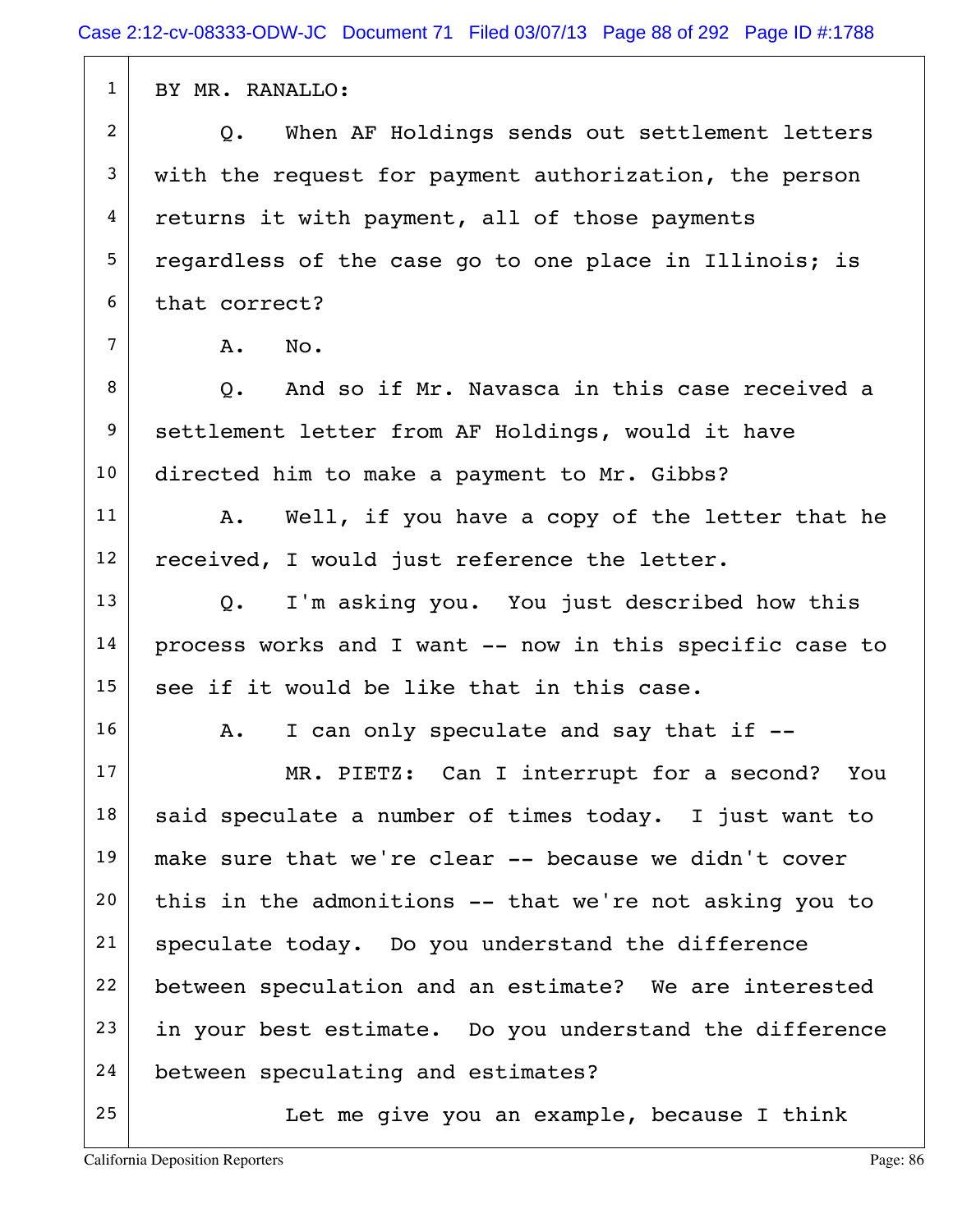1 it's fairly instructive. If I was to ask you to tell 2 me, based on memory, how much money you have in your 3 wallet, you might be able to make an estimate to the 4 amount of money that you have in your wallet. If I was  $5$  to ask you to tell me how much money I have in my  $6$  wallet, that would be speculation. Just to make sure we  $7$  are clear. We're not asking you to speculate here  $8$  today. I'm sorry to interrupt, but I felt that we  $9$  should cover that. In any event, let's return to the 10 questions. 11 THE WITNESS: Sure. Could you repeat the 12 question, please? 13 BY MR. RANALLO:  $14$  Q. Yes. You previously said that each attorney  $15$  that has appeared on behalf of AF Holdings maintains a  $16$  trust account; is that true?  $17$  A. In my best estimate attorneys who practice  $18$  law, who collect revenues on behalf of clients maintain 19 trust accounts, yes.  $20$  Q. I'm asking for attorneys that collect revenues 21 on behalf of AF Holdings, your company?

22 MR. GIBBS: Objection. Calls for speculation. 23 BY MR. RANALLO:

 $24$  Q. Do they maintain individual trust accounts? 25 MR. GIBBS: Objection. Calls for speculation.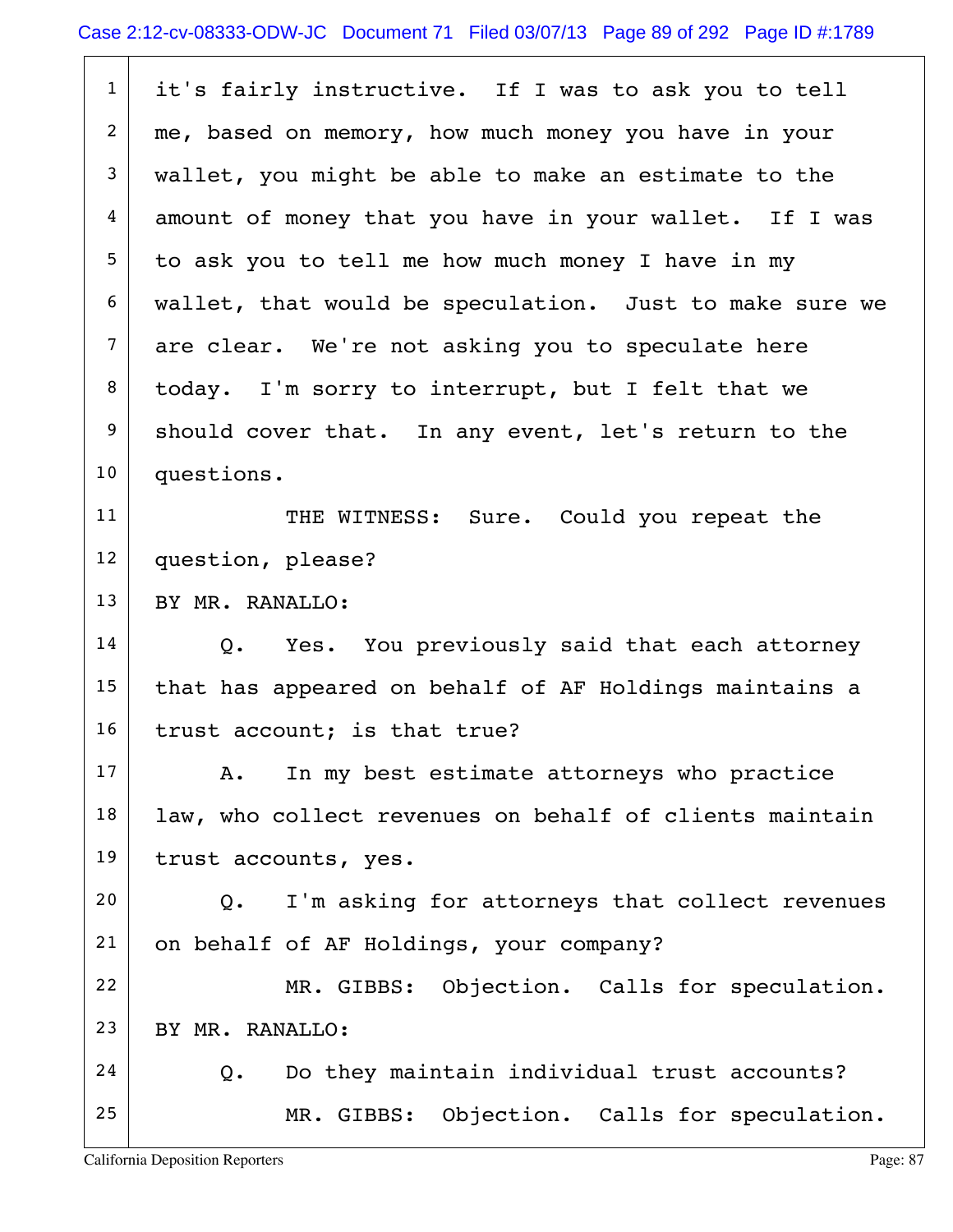| $\mathbf 1$              | THE WITNESS: I have not reviewed the specific            |
|--------------------------|----------------------------------------------------------|
| 2                        | bank structures of the attorneys who represent AF        |
| 3                        | Holdings.                                                |
| 4                        | FURTHER EXAMINATION BY MR. PIETZ                         |
| 5                        | Let me ask the question a different way. When<br>0.      |
| $6\phantom{.}6$          | proceeds from AF Holdings' settlements come in, are they |
| 7                        | initially deposited in accounts associated with Prenda   |
| 8                        | Law and then distributed to the attorneys or are the     |
| 9                        | proceeds deposited directly into the trust accounts for  |
| 10 <sub>o</sub>          | the local counsel?                                       |
| 11                       | MR. GIBBS: Objection. Not within the notice              |
| 12                       | of the deposition topics.                                |
| 13                       | MR. PIETZ: You can answer.                               |
| 14                       | THE WITNESS: I believe there's -- that's                 |
| 15                       | handled on a case-by-case basis. For some attorneys it   |
| 16                       | goes directly into their trust accounts and for other    |
| 17                       | attorneys it goes into accounts associated with Prenda   |
| $\overline{\mathbf{18}}$ | $\overline{\mathtt{Law}}$ .                              |
| 19                       | BY MR. PIETZ:                                            |
| 20                       | What attorneys does it go directly into their<br>Q.      |
| 21                       | trust accounts?                                          |
| 22                       | MR. GIBBS: Not one of the noticed topics of              |
| 23                       | the deposition. Objection. Calls for speculation.        |
| 24                       | THE WITNESS: Again, this is, you know, on a              |
| 25                       | case-by-case basis that I'm trying to recall. One easy   |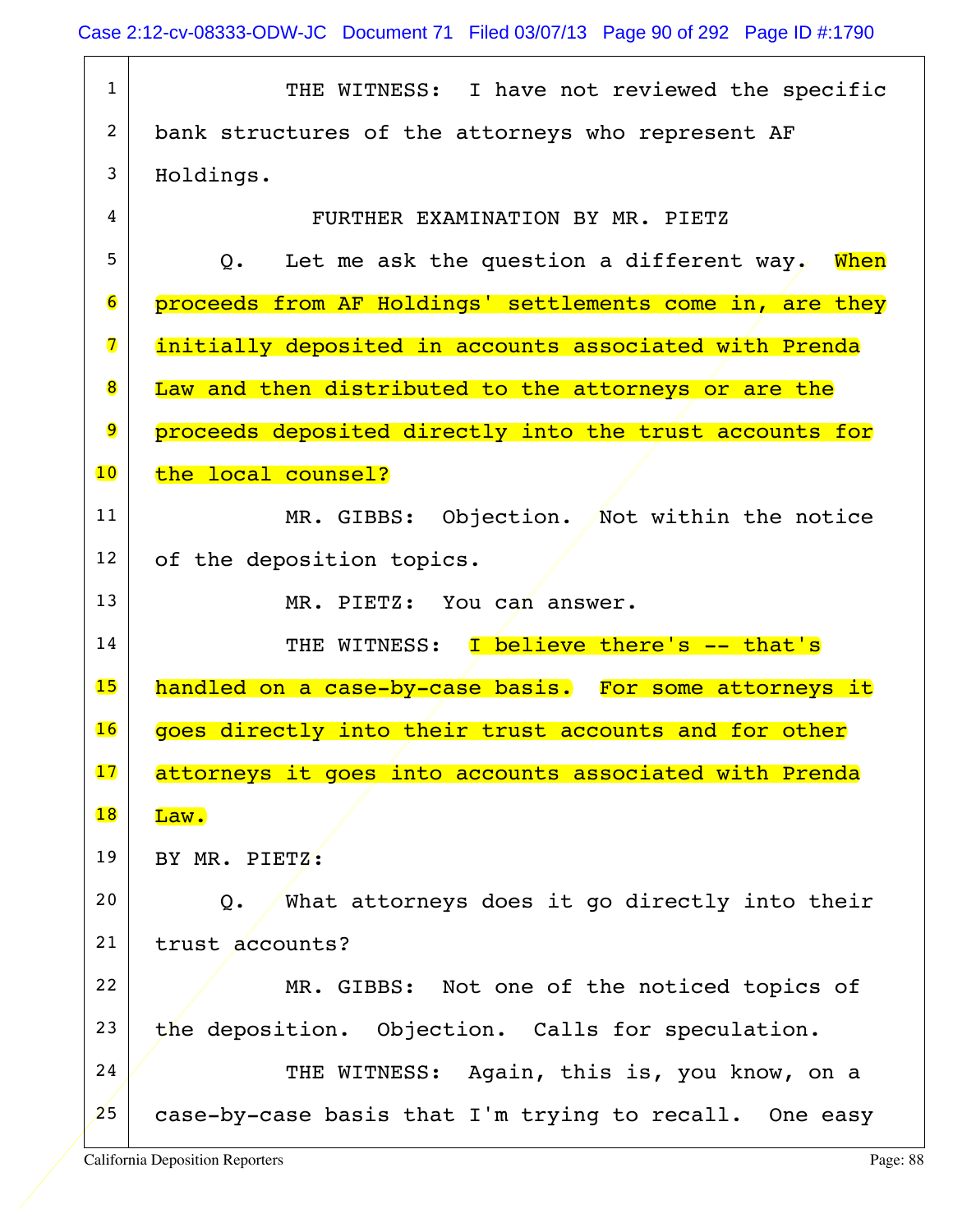| $\mathbf{1}$            | example would be the Anti-Piracy Law Group maintains     |
|-------------------------|----------------------------------------------------------|
| $\overline{\mathbf{2}}$ | their own trust accounts separate and independent from   |
| 3                       | the Prenda Law.                                          |
| 4                       | BY MR. PIETZ:                                            |
| 5                       | Q. Let me be clear. What I'm interested in are           |
| 6                       | names of the attorneys here in response to this next     |
| $\overline{7}$          | question. Names of the attorneys, not account numbers.   |
| 8                       | What attorneys receive AF Holdings' settlement proceeds  |
| 9                       | directly into their trust accounts?                      |
| 10                      | -- Again<br>A.                                           |
| 11                      | MR. GIBBS: Objection. Outside the scope of               |
| 12                      | the deposition notice. Also, we're kind of into the air  |
| 13                      | of privilege possibly.                                   |
| 14                      | MR. PIETZ: I disagree. Are you instructing               |
| 15                      | him not to answer?                                       |
| 16                      | MR. GIBBS: No. Just a warning.                           |
| 17                      | MR. PIETZ: Continue.                                     |
| 18                      | THE WITNESS: I don't believe that we have                |
| 19                      | attorneys who represent us who maintain trusts accounts  |
| 20                      | in their own name versus in the name of a law firm. I    |
| 21                      | could be wrong. It comes down to the mechanics, so       |
| 22                      | whether individual attorneys within a firm maintain      |
| 23                      | trust accounts in their own name -- if I understand your |
| 24                      | question correctly -- because you're looking for         |
| 25                      | attorneys and not law firms; is that correct?            |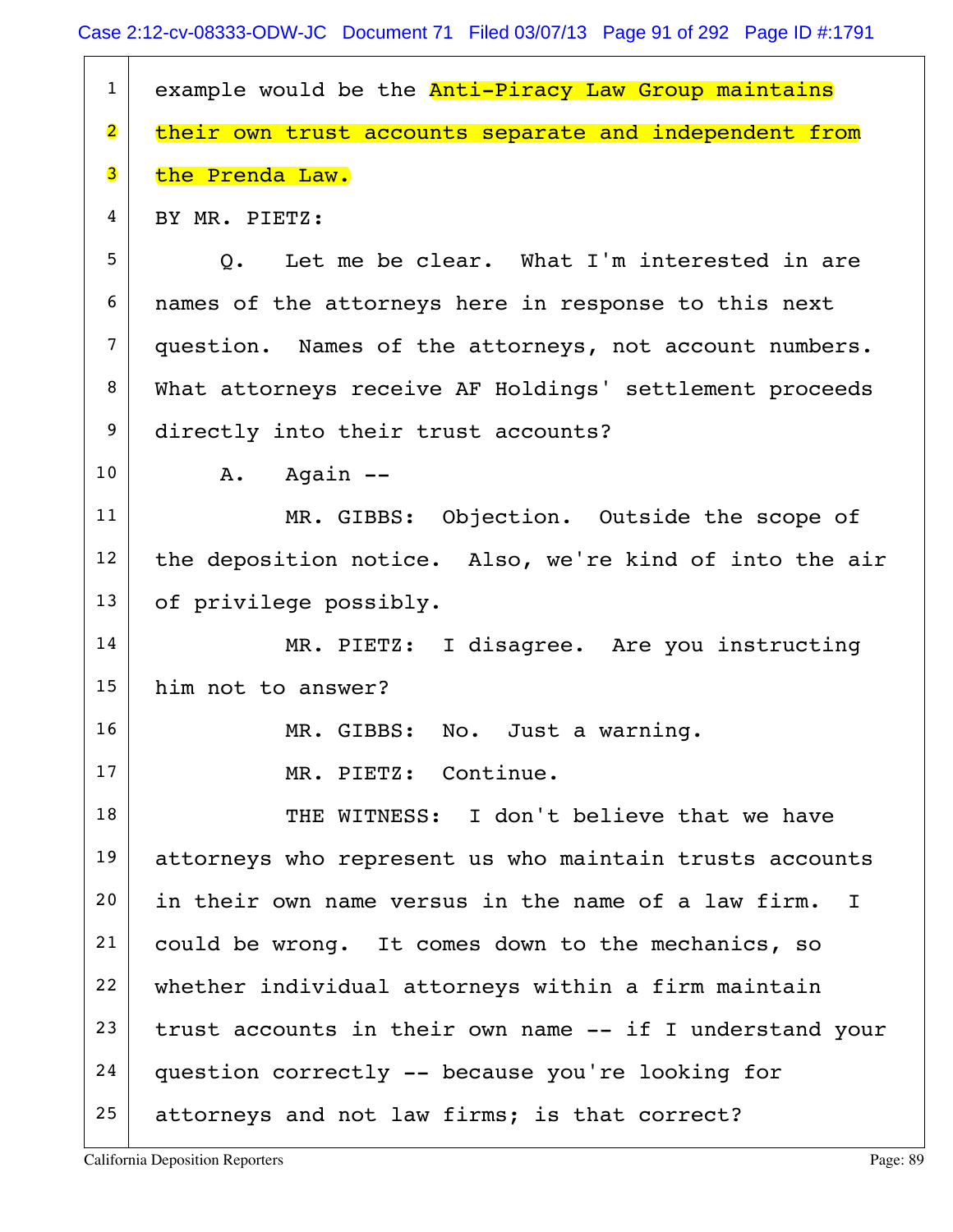| $\mathbf{1}$    | BY MR. PIETZ:                                                   |
|-----------------|-----------------------------------------------------------------|
| $\overline{2}$  | I'm looking for names of attorneys, so whether<br>$Q_{\bullet}$ |
| 3               | the trust account is in the attorney's name or in the           |
| 4               | name of that attorney's firm. What I'm interested in is         |
| 5               | a list of names of attorneys who are recipients,                |
| 6               | directly, meaning the money is paid into their trust            |
| $\overline{7}$  | accounts of AF Holdings' settlement proceeds.                   |
| 8               | MR. GIBBS: Objection. Calls for speculation.                    |
| 9               | Also, what are you talking about? Where is this money           |
| 10              | coming from?                                                    |
| 11              | MR. PIETZ: AF Holdings' settlement proceeds.                    |
| 12              | Go ahead and answer the question                                |
| 13              | THE WITNESS: I'm not aware of any attorney                      |
|                 |                                                                 |
| $\overline{14}$ | who directly receives, in a trust account held by that          |
| 15              | attorney, settlement proceeds of AF Holdings.                   |
| 16              | BY MR. PIETZ:                                                   |
| 17              | Q. How do they indirectly receive the money then?               |
| 18              | Well, a given attorney doesn't indirectly or<br>Α.              |
| 19              | directly receive settlement proceeds. The firm's trust          |
| 20              | account gives the settlement proceeds.                          |
| 21              | Let's ask for names of the firms then, if<br>Q.                 |
| 22              | that's the way you would like to do this. Please state          |
| 23              | the name of each firm that directly receives settlement         |
| 24              | proceeds into its trust account, or if the firm is a            |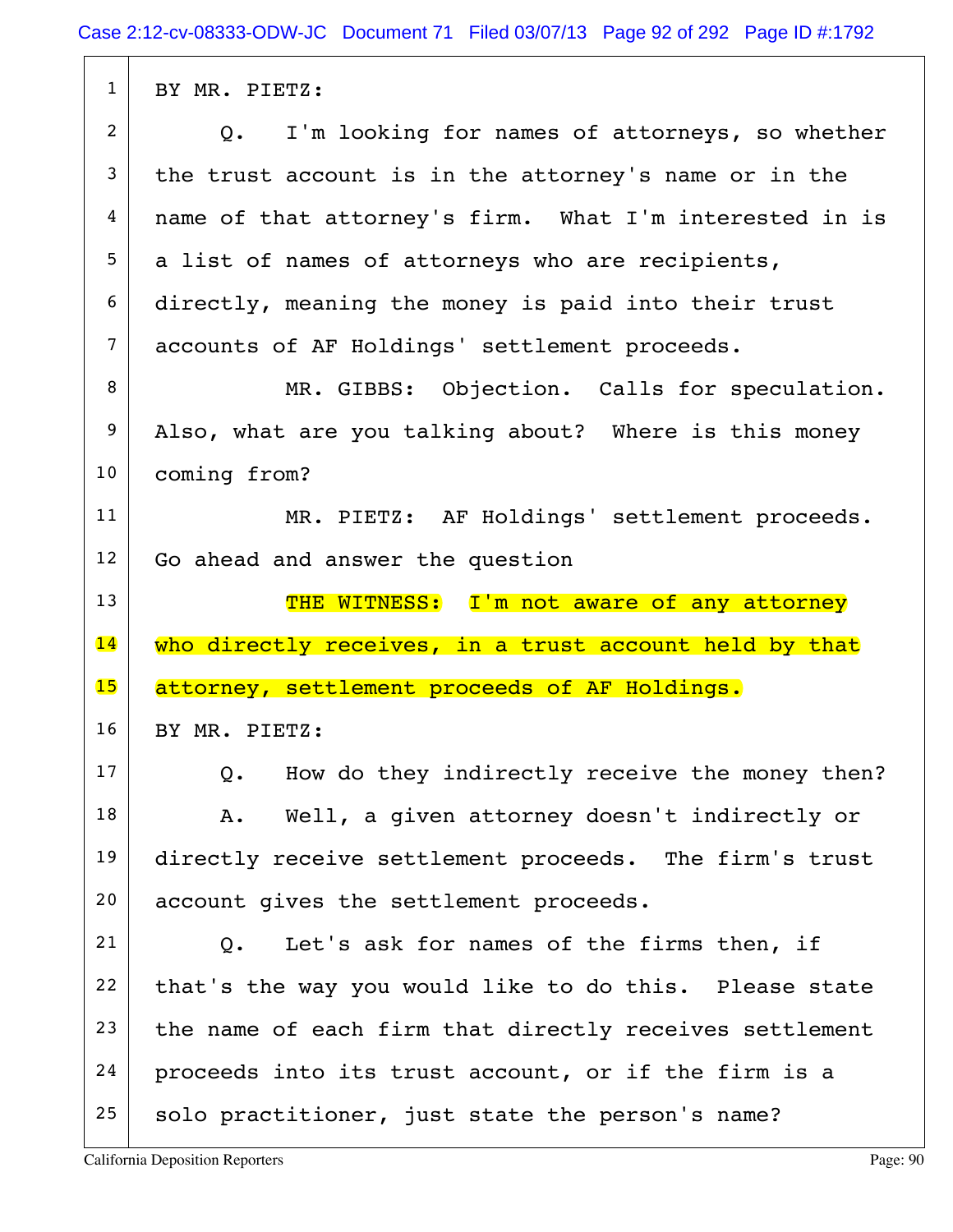1 MR. GIBBS: Objection. What scope are we 2 talking about? Are we talking about just over 2012 or  $3$  since the formation? What are we talking about here in 4 terms of the scope in time? 5 MR. PIETZ: Since the formation of AF 6 Holdings. 7 THE WITNESS: Well, I'm not certain that I'll  $8$  be able to provide a comprehensive list of every 9 attorney or every law firm or bank account that any 10 single dollar and any single settlement proceeds in an 11 | AF Holdings case has been put into, but I can provide,  $12$  you know, some names. For example, Prenda Law, would be 13 one firm that AF Holdings' settlement proceeds have been 14 put into. Anti-Piracy Law Group would be a second one. 15 | I believe that AF Holdings' settlement proceeds have 16 been put into accounts held by a firm called Anderson & 17 Associates. 18 | BY MR. PIETZ: 19 Q. Any others? 20 A. Beyond that that I would be speculating as to 21 whether the money is directly forwarded to Prenda Law or  $22$  if it's first passed through the trust accounts of the 23 counsel in any given jurisdiction.  $24$  O. How about the law firm of Steele Hansmeier. 25 Were AF Holdings' litigation proceeds ever paid directly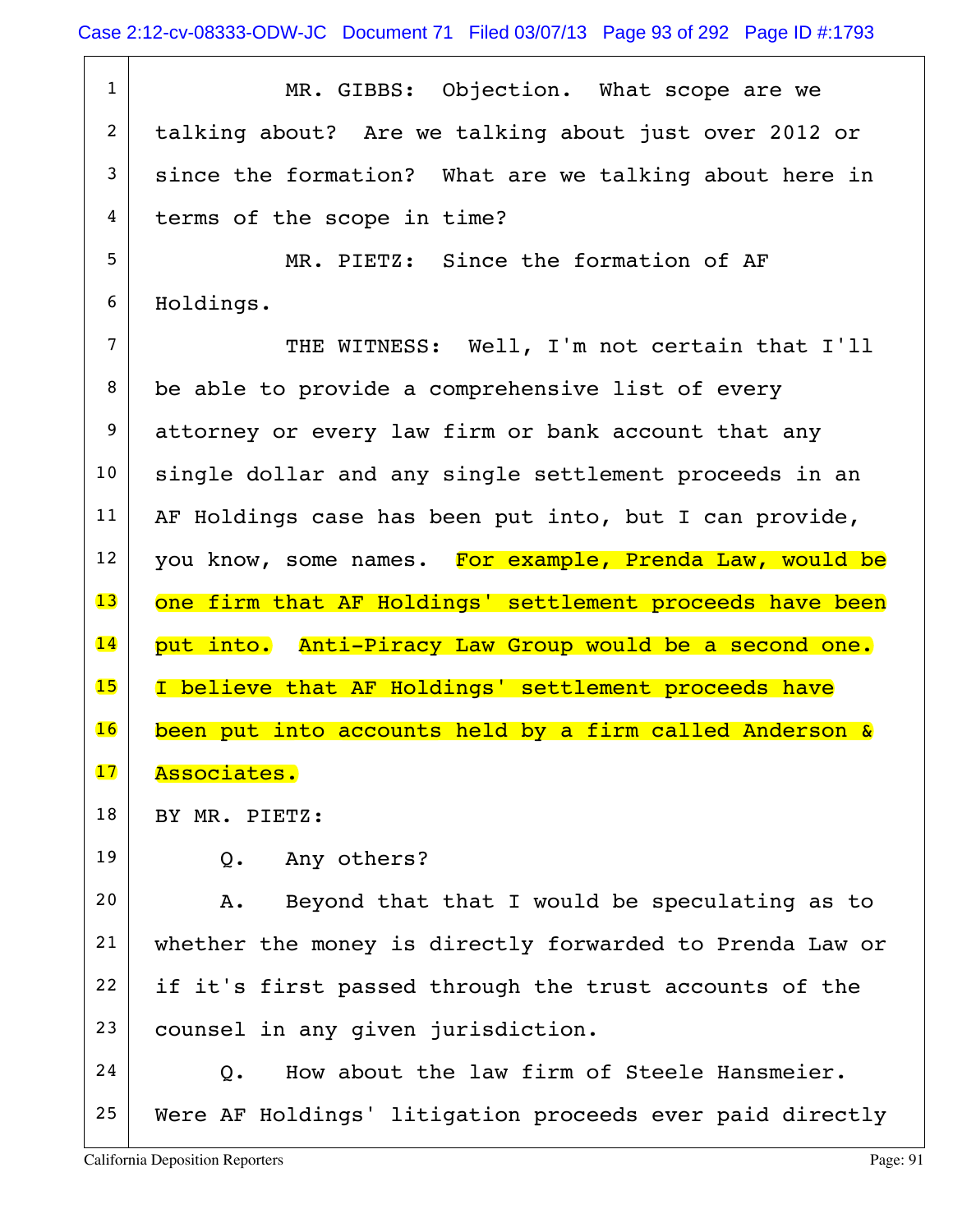| $\mathbf{1}$    | into the trust account of the law firm of Steele         |
|-----------------|----------------------------------------------------------|
| 2               | Hansmeier?                                               |
| 3               | MR. GIBBS: Objection. Outside the scope of               |
| 4               | the noticed topics.                                      |
| 5               | THE WITNESS: If -- I can't recall the exact              |
| 6               | timing of AF Holdings or the sale of Steele Hansmeier,   |
| $7\overline{ }$ | Steele Hansmeier to Prenda Law, but if we were           |
| 8               | representing AF Holdings during that time, then it would |
| 9               | have gone into the trust account for Steele Hansmeier.   |
| 10              | BY MR. PIETZ:                                            |
| 11              | Q. Who are the attorneys associated with or the          |
| 12              | partners in the Anti-Piracy Law Group?                   |
| 13              | You'd have to ask them.<br>A.                            |
| 14              | I'm asking AF Holdings, which has just<br>Q.             |
| 15              | testified that its settlement proceeds are paid directly |
| 16              | into the trust account of Anti-Piracy Law Group. Is it   |
| 17              | the corporate response then that it's not sure who is in |
| 18              | charge of those funds?                                   |
| 19              | MR. GIBBS: Objection. Misstates testimony.               |
| 20              | Objection. Not in the notice of deposition topics.       |
| 21              | THE WITNESS: The attorney who represents AF              |
| 22              | Holdings through the Anti-Piracy Law Group is Paul       |
| 23              | Duffy.                                                   |
| 24              | BY MR. PIETZ:                                            |
| 25              | Are there any other attorneys connected to the<br>Q.     |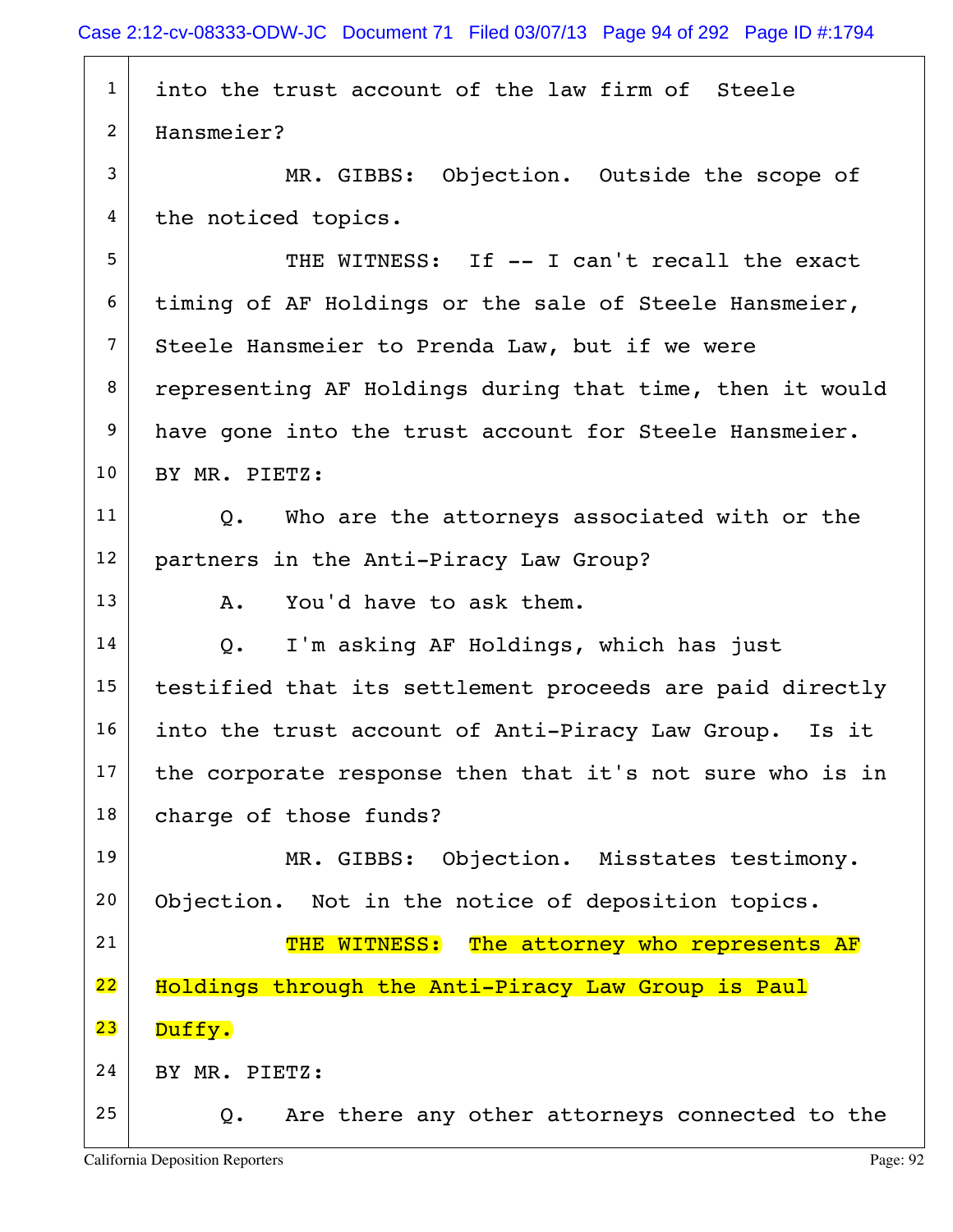| $\mathbf{1}$            | Anti-Piracy Law Group?                                            |
|-------------------------|-------------------------------------------------------------------|
| $\overline{2}$          | Paul Duffy is the attorney who represents AF<br>A.                |
| 3                       | Holdings and if there are other attorneys at the                  |
| 4                       | Anti-Piracy Law Group or other counsel, we're only aware          |
| 5                       | of Mr. Duffy.                                                     |
| 6                       | What about John L. Steele, your former law<br>$\mathbf{Q}$ .      |
| $\overline{\mathbf{z}}$ | partner. Are AF Holdings' settlement proceeds paid into           |
| 8                       | any trust account in which he has an interest?                    |
| 9                       | MR. GIBBS: Objection. Not one of the noticed                      |
| 10                      | topics. Objection. Calls for speculation.                         |
| 11                      | THE WITNESS: Well, you made the point before                      |
| 12                      | about Steele Hansmeier. So to the extent that he had an           |
| 13                      | interest in that trust account, then yes. Beyond the              |
| 14                      | scope of Steele Hansmeier, no.                                    |
| 15                      | BY MR. PIETZ:                                                     |
| 16                      | So Mr. Steele does not have any right or<br>$\mathsf{Q}$ .        |
| 17                      | interest in the trust accounts for Prenda Law, for the            |
| 18                      | Anti-Piracy Law Group or for Anderson & Associates; is            |
| 19                      | that correct?                                                     |
| 20                      | MR. GIBBS: Objection. Way outside the notice                      |
| 21                      | of deposition topics.                                             |
| 22                      | BY MR. PIETZ:                                                     |
| 23                      | Please answer.<br>$Q$ .                                           |
| 24                      | From AF Holdings' knowledge, no.<br>A.                            |
| 25                      | How about yourself personally, Mr. Hansmeier.<br>$\overline{Q}$ . |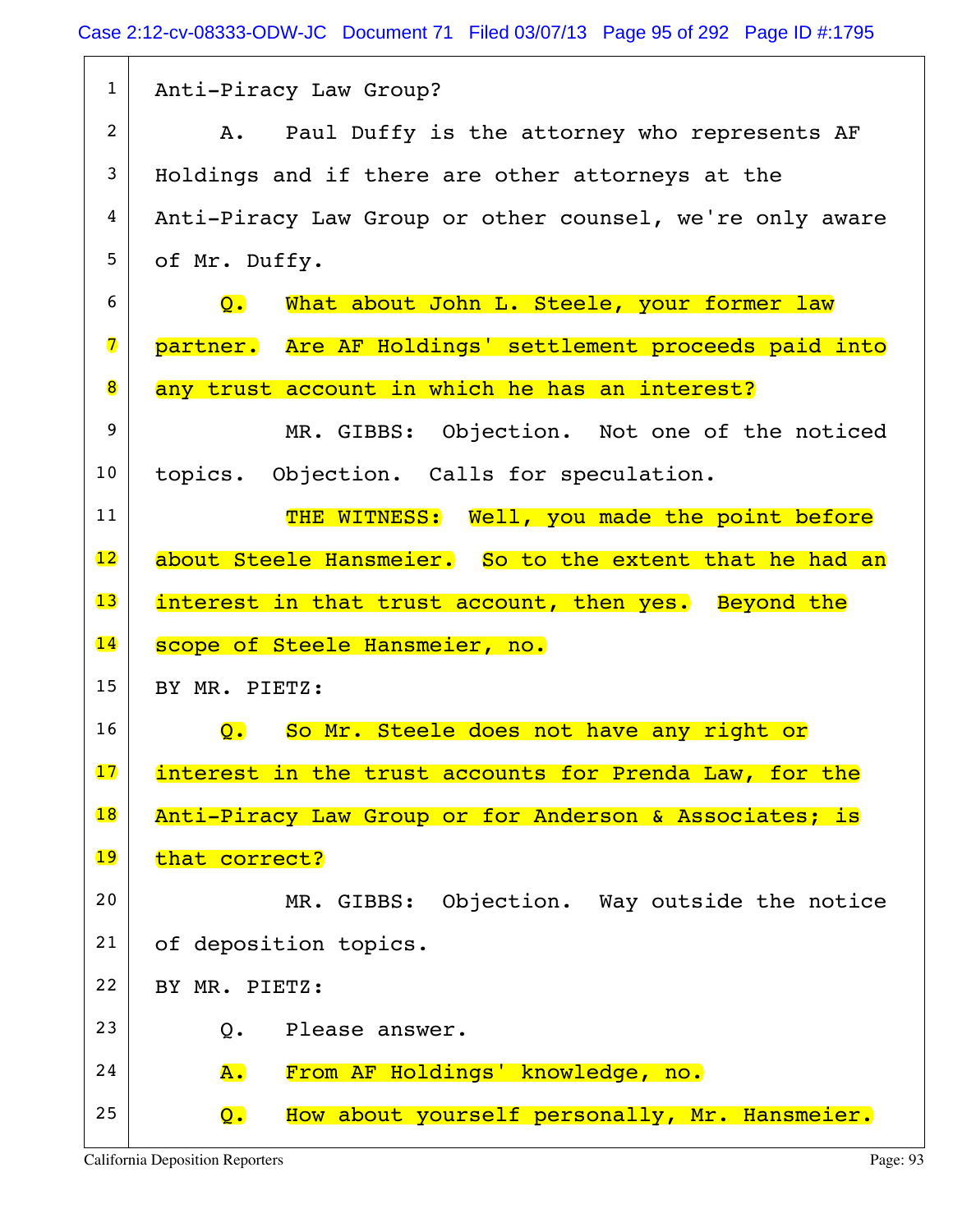| $\mathbf{1}$            | Do you have authority or an interest in the Prenda trust   |
|-------------------------|------------------------------------------------------------|
| $\overline{\mathbf{2}}$ | account?                                                   |
| 3                       | A.<br>No.                                                  |
| $\overline{\mathbf{4}}$ | How about the Anti-Piracy Law Group, do you<br>Q.          |
| 5                       | personally have authority or an interest in that trust     |
| $\overline{6}$          | account?                                                   |
| 7                       | No.<br>${\tt A.}$                                          |
| 8                       | How about Anderson & Associates?<br>$\overline{Q}$ .       |
| 9                       | A.<br>No.                                                  |
| 10                      | How about the Alpha Law Firm, LLC?<br>Q.                   |
| 11                      | Yes.<br>Α.                                                 |
| 12                      | Does Alpha Law Firm, LLC, represent AF<br>$\overline{Q}$ . |
| 13                      | Holdings?                                                  |
| 14                      | It represents AF Holdings in, I would say four<br>A.       |
| 15                      | or five cases, currently pending in the District of        |
| 16                      | Minnesota.                                                 |
| 17                      | Does the Alpha Law Firm represent Guava, LLC?<br>Q.        |
| 18                      | MR. GIBBS: Objection. That's outside the                   |
| 19                      | deposition noticed topics.                                 |
| 20                      | BY MR. PIETZ:                                              |
| 21                      | Are there any other law firms that have trust<br>Q.        |
| 22                      | accounts where AF Holdings' settlement proceeds are paid   |
| 23                      | directly into the trust account for that law firm or       |
| 24                      | sole practitioners or is it just those three, Prenda,      |
| 25                      | Anti-Piracy Law Group and Anderson & Associates?           |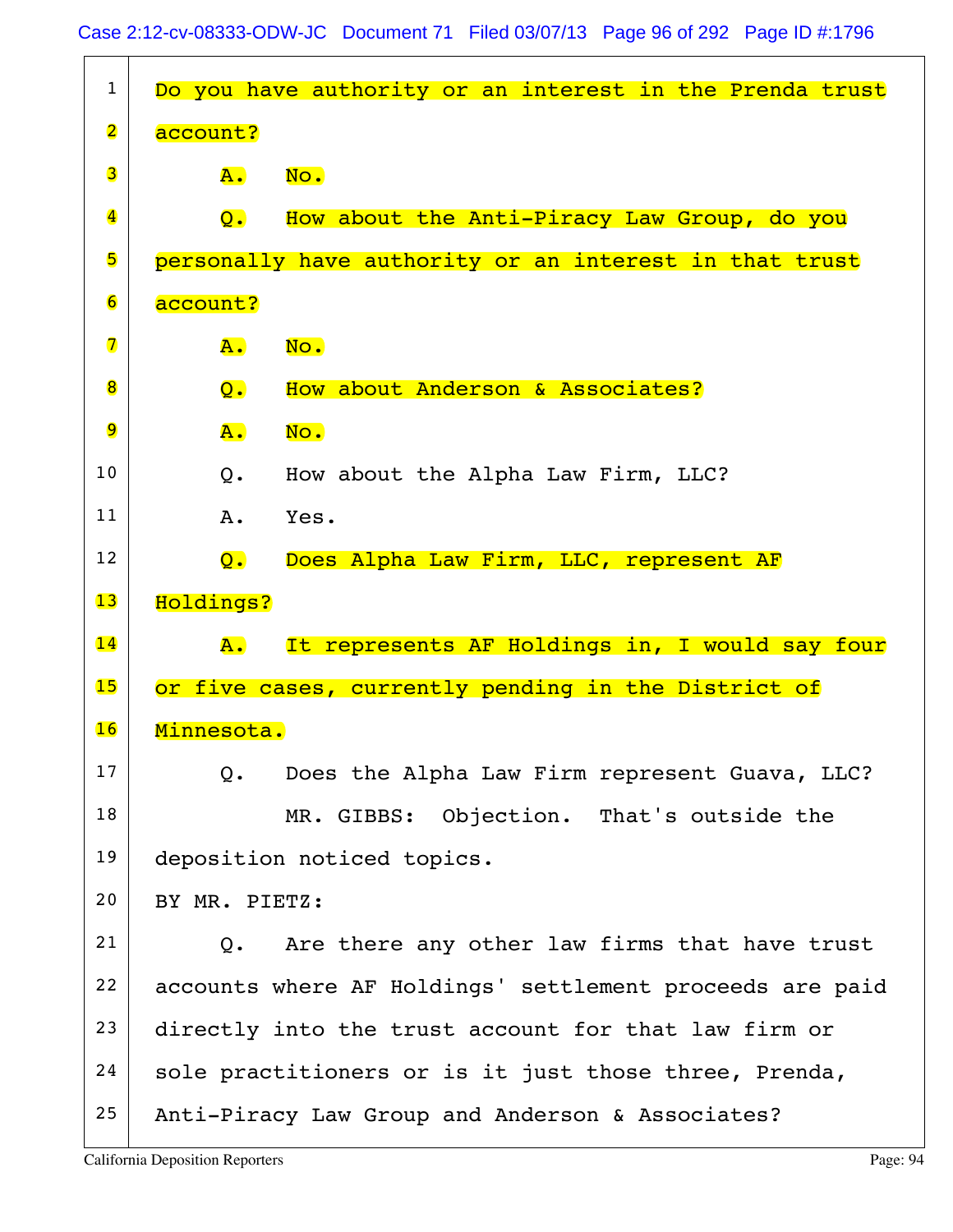| $\mathbf{1}$            | MR. GIBBS: Objection. Compound question.                            |
|-------------------------|---------------------------------------------------------------------|
| 2                       | THE WITNESS: As I testified before, I'm not                         |
| 3                       | familiar with the exact mechanisms by which the money               |
| $\overline{\mathbf{4}}$ | goes from one account to another. Those -- to best of               |
| 5                       | my knowledge those are the ones.                                    |
| 6                       |                                                                     |
|                         | BY MR. PIETZ:                                                       |
| $\overline{7}$          | You just testified that Alpha Law Firm<br>$\overline{\mathsf{Q}}$ . |
| 8                       | represents AF Holdings. Has AF Holdings collected any               |
| 9                       | settlement proceeds in the cases where Alpha Law Firm is            |
| 10                      | counsel of record?                                                  |
| 11                      | MR. GIBBS: Objection. Outside the scope of                          |
| 12                      | the topics in the notice of deposition.                             |
| 13                      | THE WITNESS: Yes.                                                   |
| 14                      | BY MR. PIETZ:                                                       |
| 15                      | And when AF Holdings collected those<br>Q.                          |
| 16                      | settlement proceeds, were they paid directly into the               |
| 17                      | Alpha Law Firm?                                                     |
| 18                      | ${\bf A}$ .<br>No.                                                  |
| 19                      | How did Alpha Law Firm receive the money?<br>$Q_{\bullet}$          |
| 20                      | <b>A</b> .<br>The Alpha Law Firm did not receive the money.         |
| 21                      | Who received the money?<br>Q.                                       |
| 22                      | The proceeds were directed to the Prenda Law<br>$\overline{A}$ .    |
| 23                      | trust account.                                                      |
| 24                      | So to be clear. When Alpha Law Firm settles<br>Q.                   |
| 25                      |                                                                     |
|                         | AF Holdings cases, the proceeds are paid to the Prenda              |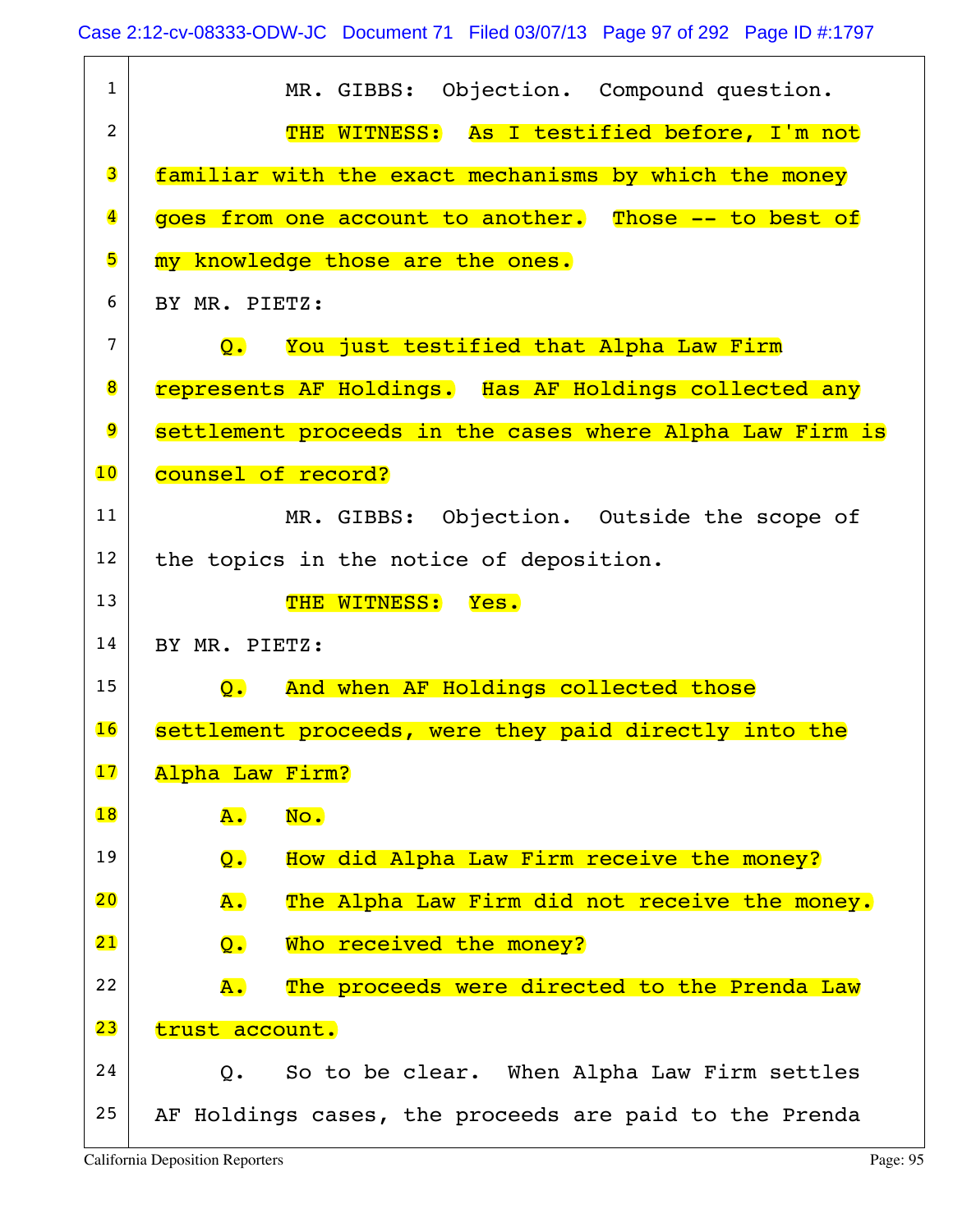| $\mathbf{1}$            | Law Firm, not to the Alpha Law Firm; is that correct?           |
|-------------------------|-----------------------------------------------------------------|
| $\overline{\mathbf{2}}$ | They are deposited into the Prenda Law trust<br><b>A.</b>       |
| 3                       | account, yeah.                                                  |
| 4                       | So what if Alpha Law Firm or yourself needs<br>$\overline{Q}$ . |
| 5                       | those proceeds to file further litigation, how do you           |
| $\overline{6}$          | access the funds?                                               |
| 7                       | MR. GIBBS: Objection. Calls for speculation.                    |
| 8                       | Objection. Outside the notice of deposition topics.             |
| 9                       | THE WITNESS: I don't understand the question.                   |
| 10                      | BY MR. PIETZ:                                                   |
| 11                      | I believe you testified earlier that<br>$\mathsf{Q}$ .          |
| $\overline{12}$         | settlements of AF Holdings' proceeds are paid into a            |
| 13                      | trust account, so that the money can be used by                 |
| 14                      | attorneys in conducting litigation, whether it's paying         |
| 15                      | past expenses or paying ISPs to turn over the names.            |
| 16                      | You just testified that you've settled AF Holdings'             |
| 17                      | cases on behalf of Alpha Law Firm and that the                  |
| 18                      | settlement proceeds in those cases were deposited into          |
| 19                      | Prenda Law's trust account. So if Alpha Law Firm needs          |
| 20                      | to access those funds to file new lawsuits on behalf of         |
| 21                      | AF Holdings or pay litigation expenses for AF Holdings,         |
| 22                      | how does Alpha Law Firm access the funds?                       |
| 23                      | MR. GIBBS: Objection. Outside the notice of                     |
| 24                      | deposition topics.                                              |
| 25                      | THE WITNESS: So you're saying in the future                     |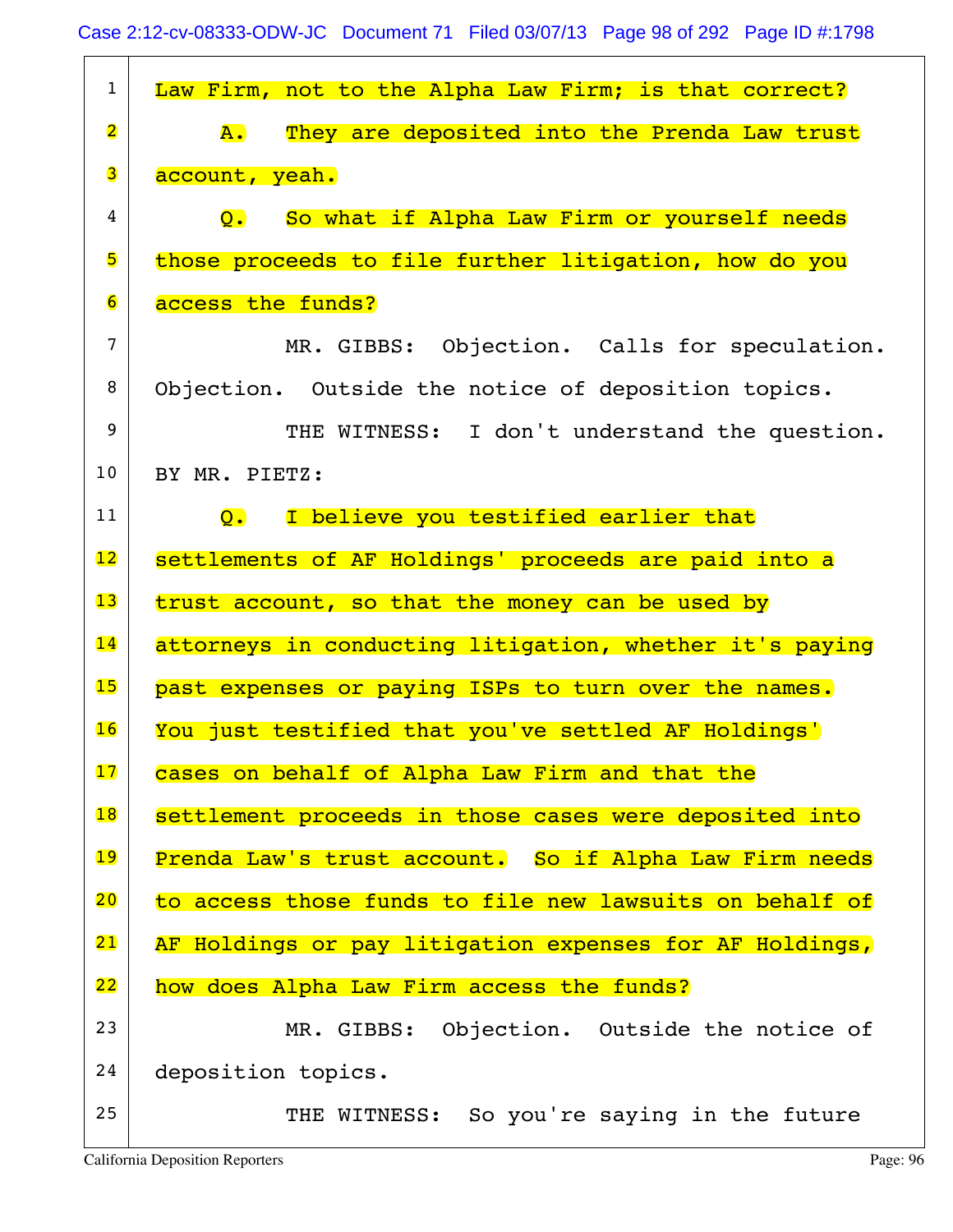| $\mathbf{1}$            | if Alpha Law Firm filed cases on behalf of AF Holdings,  |
|-------------------------|----------------------------------------------------------|
| 2                       | how would we get the money?                              |
| 3                       | No. Let's try it again. I believe you<br>Q.              |
| $\overline{\mathbf{4}}$ | testified earlier that AF Holdings' settlement proceeds  |
| 5                       | are paid into law firm trust accounts, so that the       |
| $\overline{6}$          | lawyers litigating AF Holdings cases can use the         |
| 7                       | proceeds to spend on expenses incurred in connection     |
| 8                       | with the litigation, like paying ISPs for their time in  |
| $\overline{9}$          | responding to subpoenas. Now, you just testified a       |
| 10                      | moment ago that AF Holdings has indeed settled cases     |
| 11                      | where counsel of record is the Alpha Law Firm and that   |
| 12                      | those settlement proceeds were paid into the trust       |
| 13                      | account of Prenda, not Alpha Law Firm.                   |
| 14                      | So my question for you is if Alpha Law Firm              |
| 15                      | was going to use the settlement proceeds to further      |
| 16                      |                                                          |
|                         | litigation on behalf of AF Holdings, how would it access |
| 17                      | the settlement proceeds that have been deposited into    |
| 18                      | the Prenda trust account?                                |
| 19                      | MR. GIBBS: Objection. Compound question.                 |
| 20                      | THE WITNESS: Just so I understand the                    |
| 21                      | question. You're asking if we were to file cases going   |
| 22                      | forward for AF Holdings, how would we get access to the  |
| 23                      | funds to pay for those expenses?                         |
| 24                      | BY MR. PIETZ:                                            |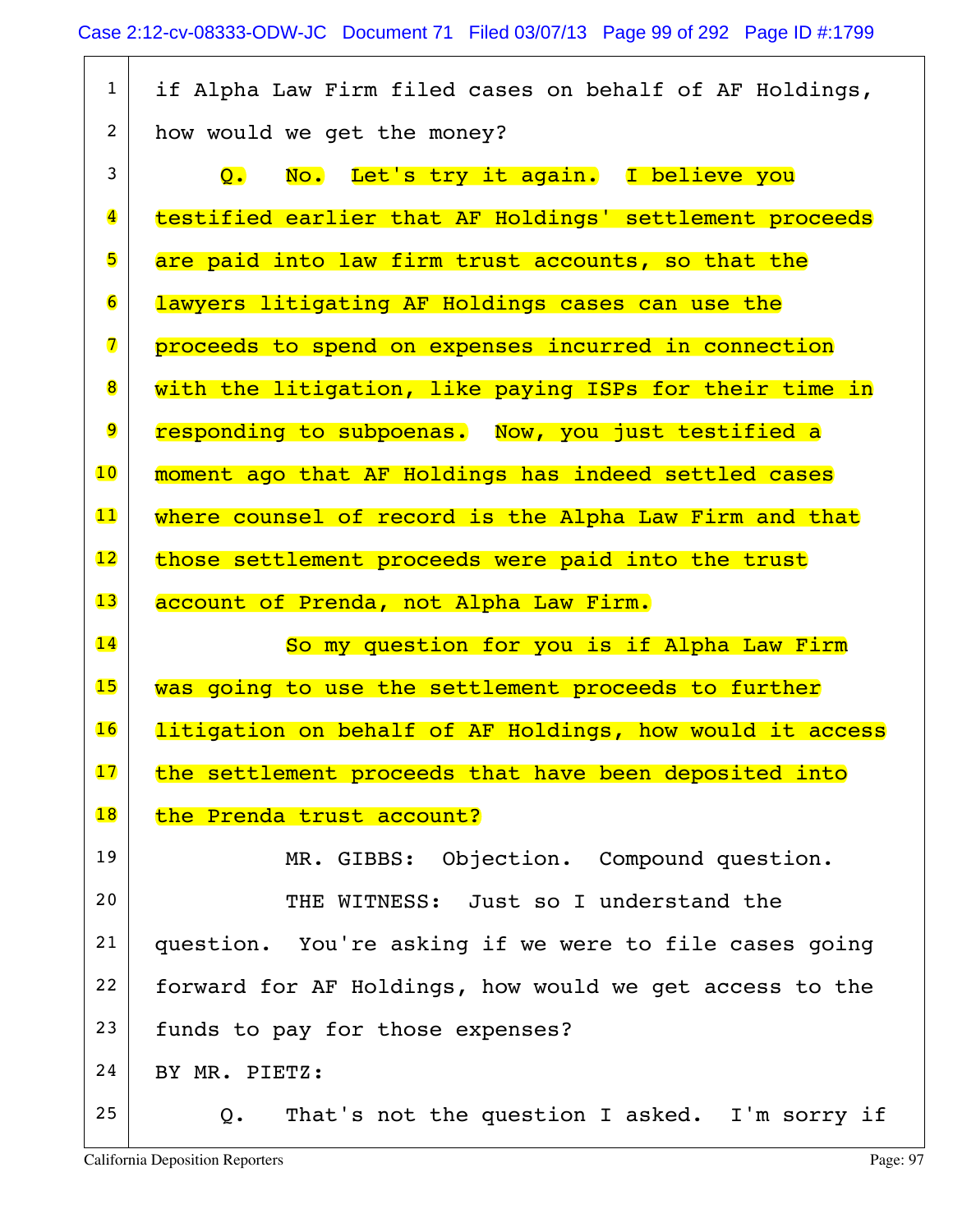1 it's confusing. 2 A. I understand the lead up to the question.  $3$  It's just the last part of it that I'm having trouble 4 getting my head around.  $5$  Q. Fair enough. Let me ask it a different way. 6 In the cases that Alpha Law Firm have settled for AF 7 Holdings, where the proceeds were deposited into the 8 Prenda trust account, has Alpha Law Firm ever withdrawn 9 those proceeds to use in connection with other AF 10 | Holdings' litigation? 11 MR. GIBBS: Objection. Compound. Objection. 12 Not in the notice of deposition topics. 13 THE WITNESS: Alpha Law Firm has not withdrawn 14 money from a trust account owned and operated by Prenda. 15 BY MR. PIETZ: 16 | Q. Has Prenda sent Alpha Law Firm a check?  $17$  A. I think the point you're trying to get is how  $18$  do we cover litigation expenses on behalf of AF Holdings 19 if the money isn't going to into Alpha Law Firm, but is 20 instead going into Prenda. So the answer to your  $21$  question, if that's your question, is that would we ask  $22$  for reimbursement from Prenda for a certain  $-$  for the  $23$  litigation expenses, for example, filing fees, or if  $24$  there's ISPs bills or whatever else.  $25$  Q. How would that reimbursement come? Do you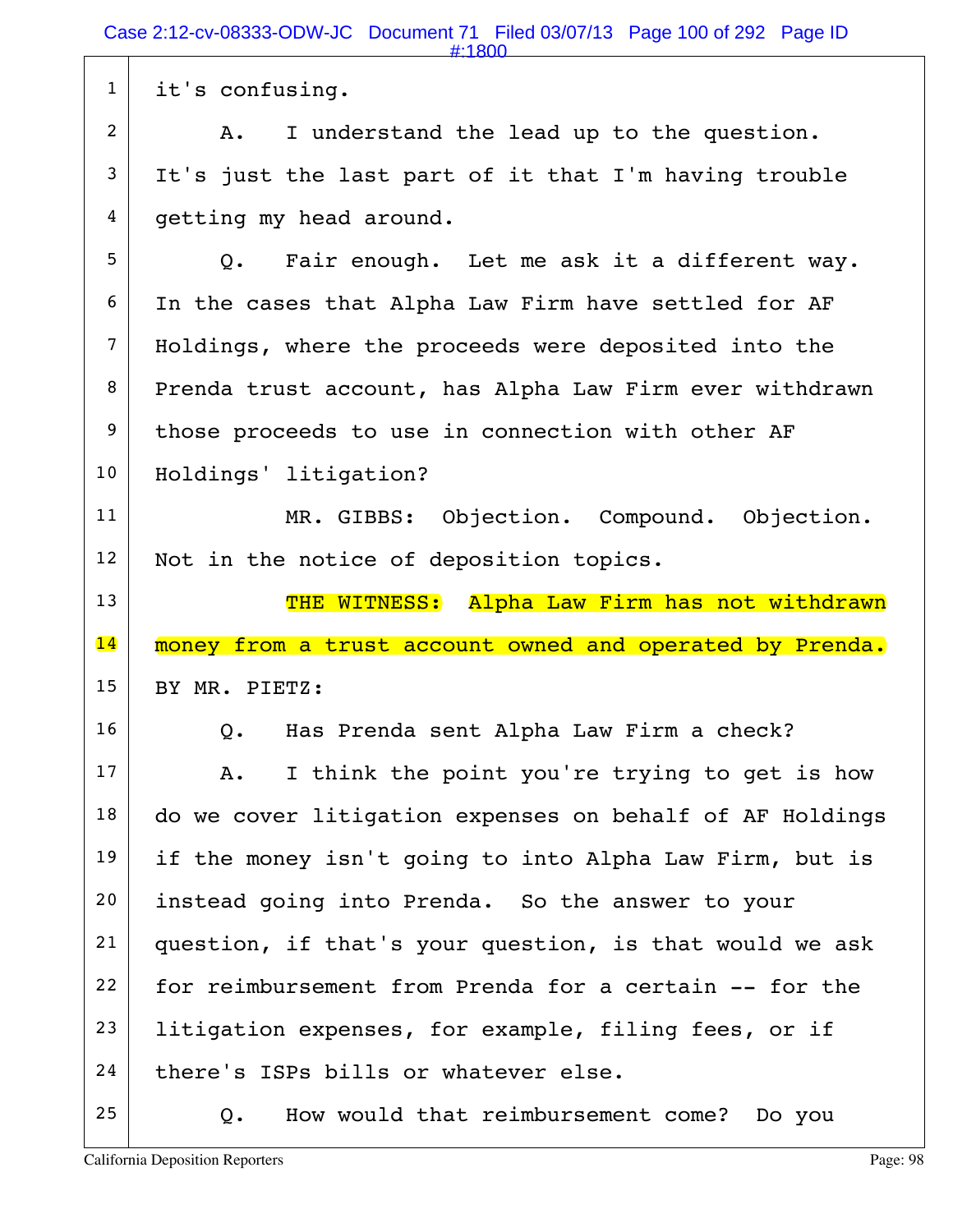|                          | #:1801                                                                  |
|--------------------------|-------------------------------------------------------------------------|
| $\mathbf{1}$             | invoice Prenda Law? And when I say you, I'm asking                      |
| $\overline{c}$           | about Alpha Law Firm.                                                   |
| 3                        | MR. GIBBS: Objection. Outside the scope of                              |
| 4                        | the noticed topics.                                                     |
| 5                        | THE WITNESS: I should clarify. I'm not                                  |
| $\overline{\mathbf{6}}$  | speaking on behalf of AF Holdings right now. I'm just                   |
| $\overline{\mathbf{z}}$  | speaking on behalf of myself. Typically, it would be --                 |
| 8                        | we would ask Prenda for reimbursement and they would                    |
| 9                        | provide the reimbursement.                                              |
| 10                       | BY MR. PIETZ:                                                           |
| 11                       | How would you ask for reimbursements is my<br>$\overline{\mathsf{O}}$ . |
| $\overline{\mathbf{12}}$ | more specific question?                                                 |
|                          |                                                                         |
| 13                       | Generally would we ask the bookkeeper.<br>A.                            |
| 14                       | Who is the bookkeeper?<br>$Q$ .                                         |
| 15                       | Someone by the first name of Cathy.<br>Α.                               |
| 16                       | Do you know Cathy's last name?<br>Q.                                    |
| 17                       | I don't.<br>A.                                                          |
| 18                       | Where is she located?<br>Q.                                             |
| 19                       | She's located in Las Vegas, Nevada.<br>Α.                               |
| 20                       | When you would ask her, how would you ask her?<br>$Q_{\bullet}$         |
| 21                       | Is it an e-mail? Is it an invoice?                                      |
| 22                       | MR. GIBBS: Objection. Outside the notice of                             |
| 23                       | deposition topics.                                                      |
| 24                       | THE WITNESS: You're asking me to recall basic                           |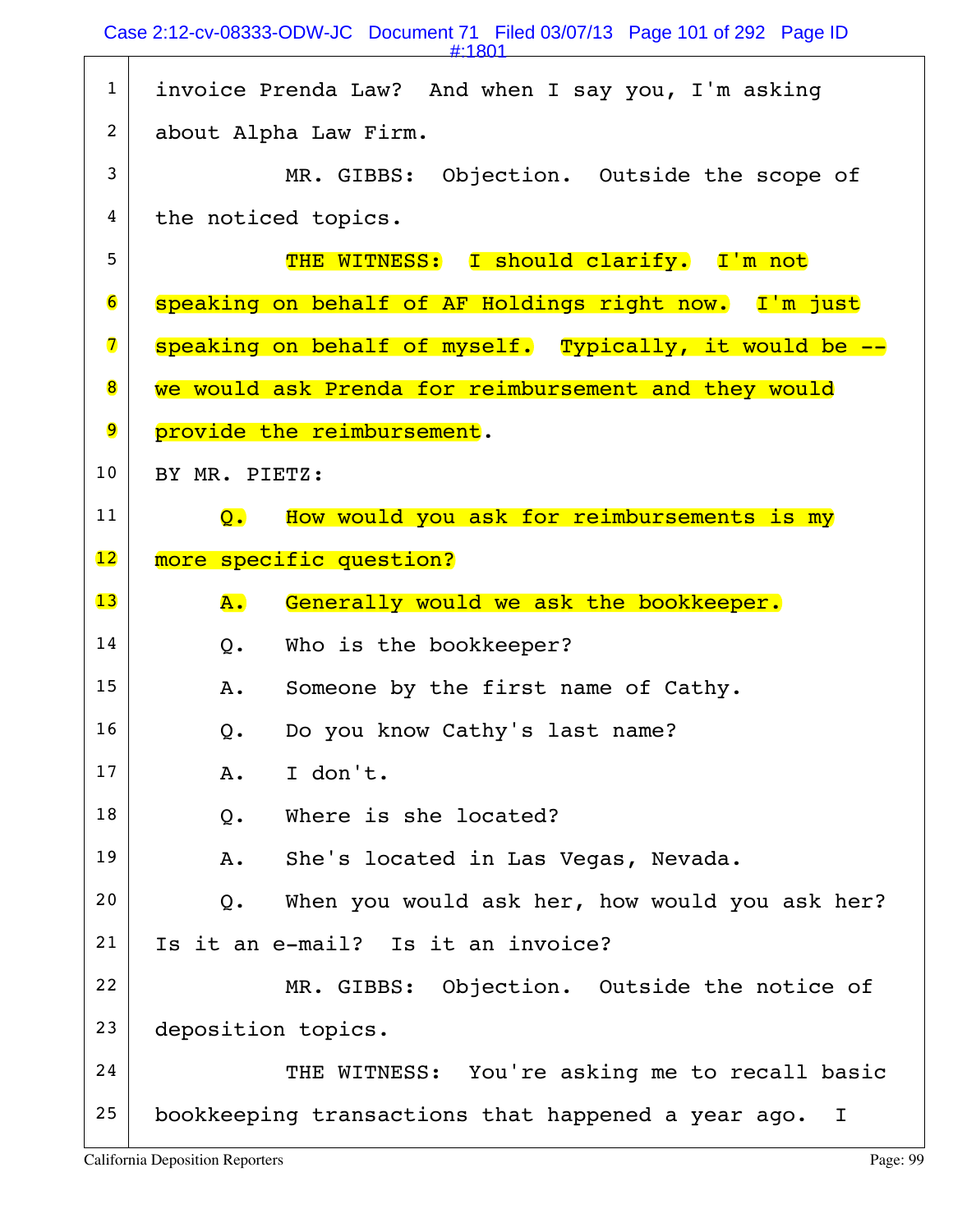|                 | Case 2.12 by 00000 OD W 3C DOCUMENT T Theo 00/07/10 T age 102 of 202 T age iD<br>$\pm 1802$ |
|-----------------|---------------------------------------------------------------------------------------------|
| $\mathbf{1}$    | would have to review my records to figure out the exact                                     |
| $\overline{2}$  | method of reimbursement requests.                                                           |
| 3               | BY MR. PIETZ:                                                                               |
| 4               | In any event, let me ask a slightly different<br>Q.                                         |
| 5               | question because my interest is not so much in how Alpha                                    |
| 6               | Law Firm is reimbursed for litigation expenses. Rather                                      |
| $\overline{7}$  | my interest is what happens to AF Holdings' settlement                                      |
| 8               | proceeds after they're paid by John Doe defendant. So                                       |
| 9               | for the cases that Alpha Law Firm has settled for AF                                        |
| $\overline{10}$ | Holdings, where the money was paid to Prenda Law, not                                       |
| 11              | Alpha Law, what happened to that money? Is it still                                         |
| $\overline{12}$ | sitting in Prenda Law's trust account?                                                      |
| 13              | MR. GIBBS: Objection. Compound question.                                                    |
| 14              | Outside the notice of deposition topics.                                                    |
| 15              | THE WITNESS: Well, the money that was                                                       |
| 16              | deposited into Prenda's trust account would either be                                       |
| 17              | used to pay for litigation expenses or still be there.                                      |
| 18              | BY MR. PIETZ:                                                                               |
| 19              | Are you not sure where your client's<br>$\overline{Q}$ .                                    |
| 20              | settlement proceeds are or what's happened to it?                                           |
| 21              | Are you asking me as AF Holdings corporate<br>Α.                                            |
| 22              | representative or me personally?                                                            |
| 23              | I'm asking you personally and on behalf of the<br>Q.                                        |

## 24 Alpha Law Firm.

25 MR. GIBBS: So this is something  $--$  objection.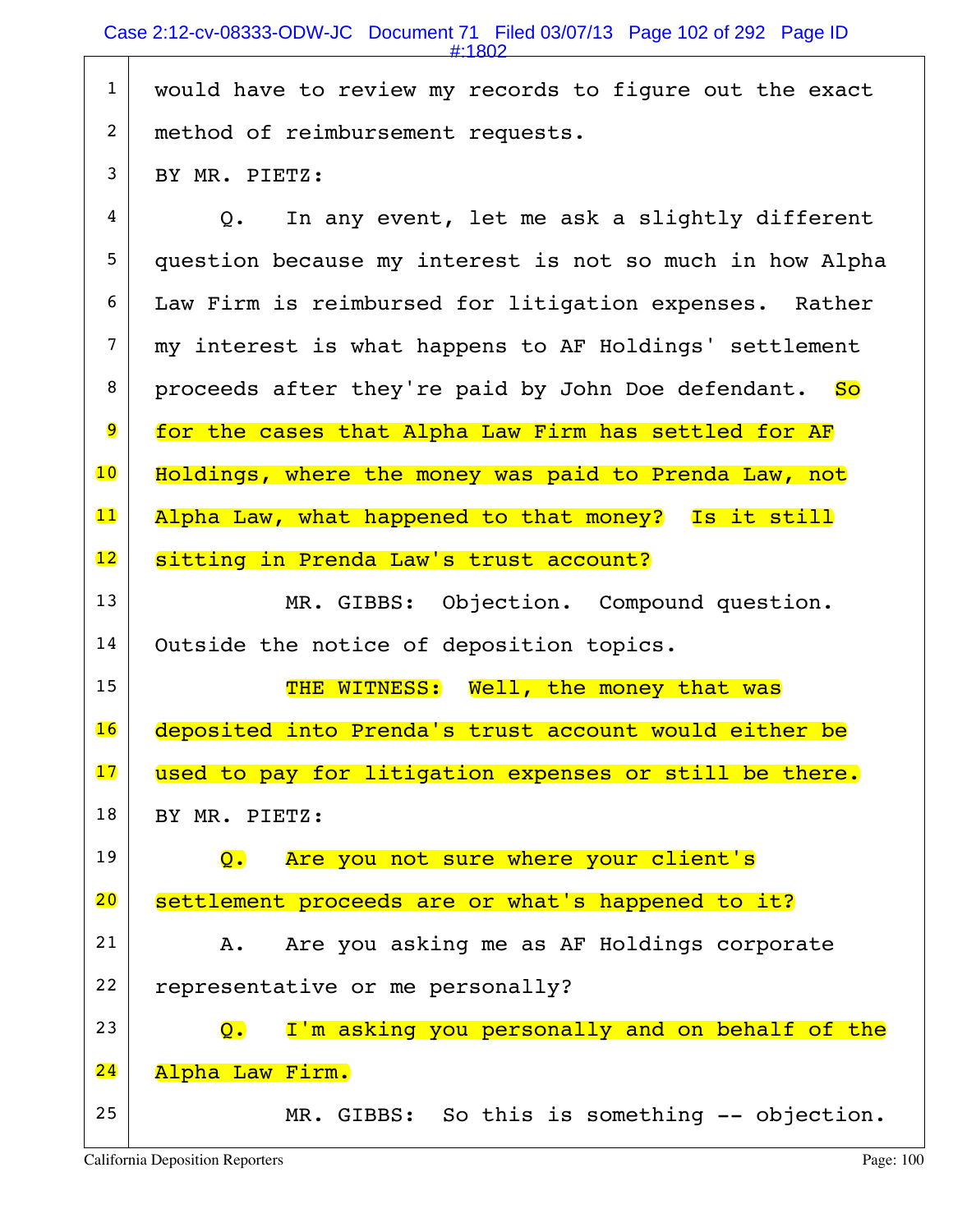Case 2:12-cv-08333-ODW-JC Document 71 Filed 03/07/13 Page 103 of 292 Page ID

|                | #:1803                                                          |
|----------------|-----------------------------------------------------------------|
| $\mathbf{1}$   | Outside the notice of deposition.                               |
| 2              | MR. PIETZ: I'm going to ask it the other way                    |
| 3              | next, but you can go ahead and answer.                          |
| 4              | THE WITNESS: I'm aware that the proceeds are                    |
| 5              | deposited into the Prenda Law trust account.                    |
| 6              | BY MR. PIETZ:                                                   |
| $\overline{7}$ | Q. And where do the proceeds go from there, what                |
| 8              | happens to them?                                                |
| 9              | I would give the same answer again, which is<br>А.              |
| 10             | they are either used to -- now, speaking from AF                |
| 11             | Holdings' prospective, they would be used to either pay         |
| 12             | for litigation expenses or they would be used or the            |
| 13             | proceeds would remain in trust.                                 |
| 14             | Do you have an obligation to make sure that<br>$\mathsf{Q}$ .   |
| 15             | your client, AF Holdings, receives settlement proceeds,         |
| 16             | don't you have an ethical obligation to do that as an           |
| 17             | attorney?                                                       |
| 18             | Are you asking me as an attorney?<br>Α.                         |
| 19             | I'm asking you as attorney for Alpha Law Firm.<br>$Q$ .         |
| 20             | MR. GIBBS: Objection. Outside the notice of                     |
| 21             | deposition. Also assuming facts not in evidence.                |
| 22             | THE WITNESS: Well, I can say as an attorney I                   |
| 23             | have no concern over how the proceeds are handled.              |
| 24             | BY MR. PIETZ:                                                   |
| 25             | So how does AF Holdings get the money from the<br>$Q_{\bullet}$ |
|                |                                                                 |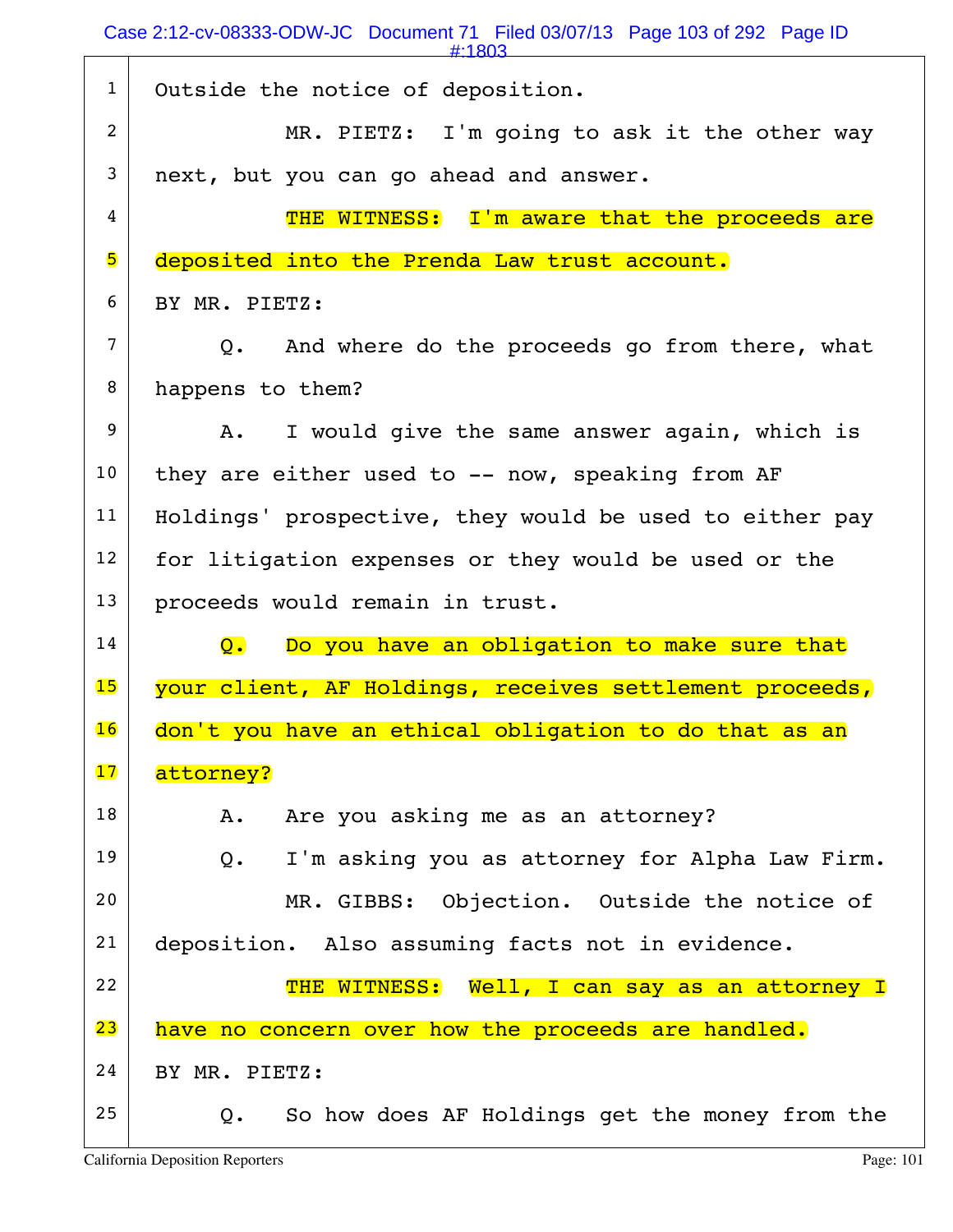Case 2:12-cv-08333-ODW-JC Document 71 Filed 03/07/13 Page 104 of 292 Page ID

| и.<br>$\mathbf{o}$ |  |
|--------------------|--|
|                    |  |

| $\mathbf{1}$            | Alpha Law Firm, AF Holdings cases?                          |
|-------------------------|-------------------------------------------------------------|
| 2                       | MR. GIBBS: Objection. Misstates testimony.                  |
| 3                       | Objection. Outside the notice of deposition topics.         |
| 4                       | THE WITNESS: Once again, when there's a                     |
| 5                       | settlement in an AF Holdings case, where Alpha Law Firm     |
| $\overline{6}$          | is the law firm of record, the settlement proceeds are      |
| $\overline{\mathbf{z}}$ | deposited into the trust account at Prenda Law.             |
| 8                       | BY MR. PIETZ:                                               |
| 9                       | Do you have written consent from anyone at AF<br>Q.         |
| 10                      | Holdings agreeing to this procedure?                        |
| 11                      | MR. GIBBS: Objection. Outside the notice of                 |
| 12                      | deposition topics.                                          |
|                         |                                                             |
| 13                      | MR. PIETZ: Go ahead and answer.                             |
| 14                      | THE WITNESS: I guess I would have to review                 |
| 15                      | my records of correspondence with AF Holdings.              |
| 16                      | BY MR. PIETZ:                                               |
| 17                      | Did you ever discuss this arrangement with<br>$Q_{\bullet}$ |
| 18                      | Mr. Lutz?                                                   |
| 19                      | I would have to review my records.<br>Α.                    |
| 20                      | MR. GIBBS: Objection. Outside the notice of                 |
| 21                      | deposition topics.                                          |
| 22                      | BY MR. PIETZ:                                               |
| 23                      | Well, let me ask this now in your capacity,<br>Q.           |
| 24                      | not as the attorney for Alpha Law Firm, but in your         |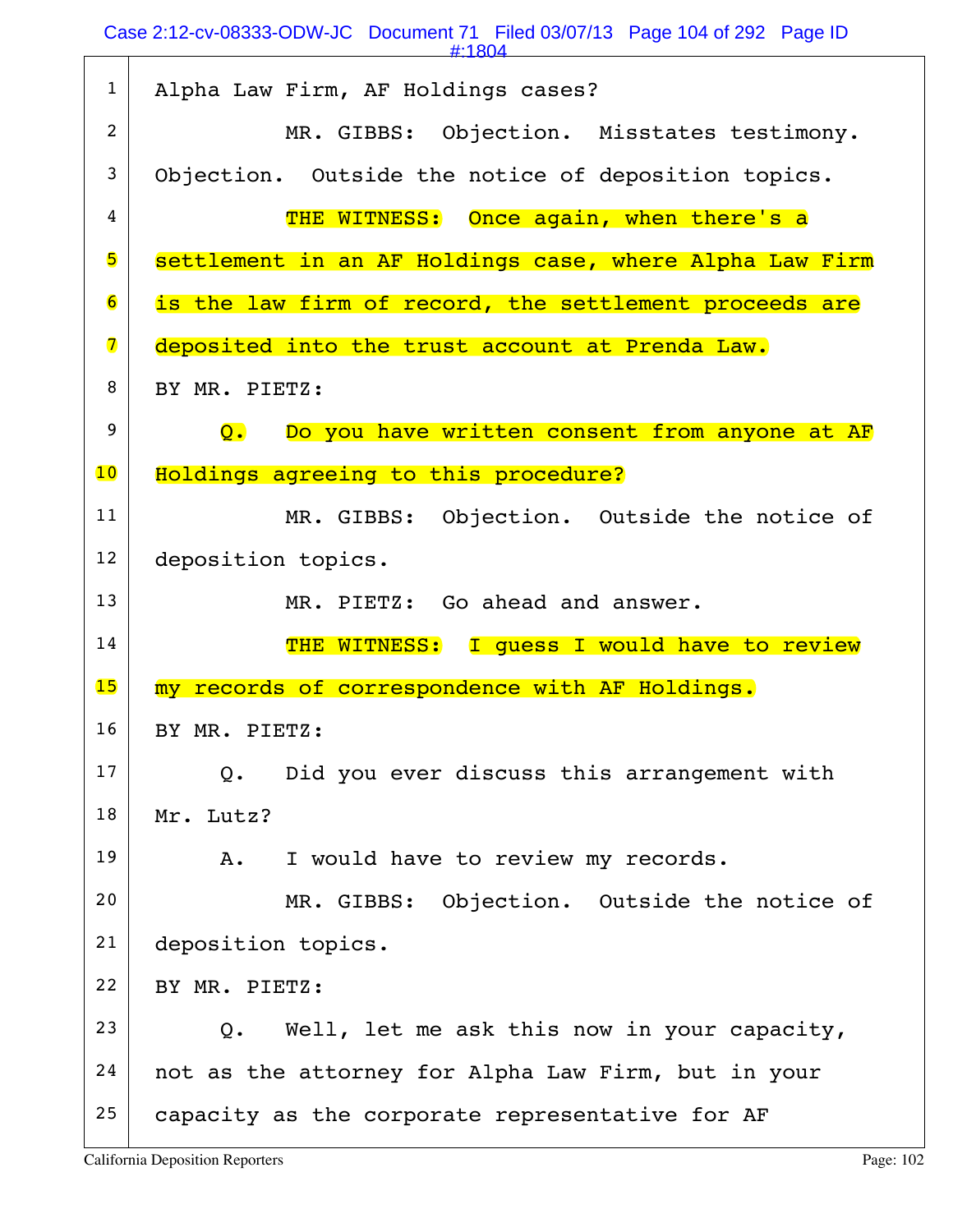|                         | #:1805                                                   |
|-------------------------|----------------------------------------------------------|
| $\mathbf{1}$            | Holdings. Has AF Holdings ever agreed to allow           |
| $\overline{\mathbf{2}}$ | settlement proceeds collected by one law firm to be      |
| 3                       | deposited into a trust account for an entirely different |
| $\overline{\mathbf{4}}$ | law firm?                                                |
| 5                       | MR. GIBBS: Objection. Outside the notice of              |
| 6                       | deposition. Objection. You're basically stating          |
| $\overline{7}$          | something as if it is a fact.                            |
| 8                       | MR. PIETZ: Go ahead and answer, please.                  |
| 9                       | THE WITNESS: Could you please restate the                |
| 10                      | question?                                                |
| 11                      | MR. PIETZ: Madam court reporter, could you               |
| 12                      | read that one back?                                      |
| 13                      | (Record read as requested.)                              |
| 14                      | MR. GIBBS: Objection. Vague and ambiguous.               |
| 15                      | Outside the notice of deposition topics.                 |
| 16                      | THE WITNESS: Yes.                                        |
| 17                      | BY MR. PIETZ:                                            |
| 18                      | Please elaborate.<br>Q.                                  |
| 19                      | Is that a question?<br>Α.                                |
| 20                      | Can you elaborate?<br>$Q$ .                              |
| 21                      | Would you please ask me a specific question.<br>Α.       |
| 22                      | How has AF Holdings provided consent to the<br>$Q$ .     |
| 23                      | procedure that we just described?                        |
| 24                      | I would have to review documents and records<br>$A$ .    |
| 25                      | of AF Holdings regarding consent.                        |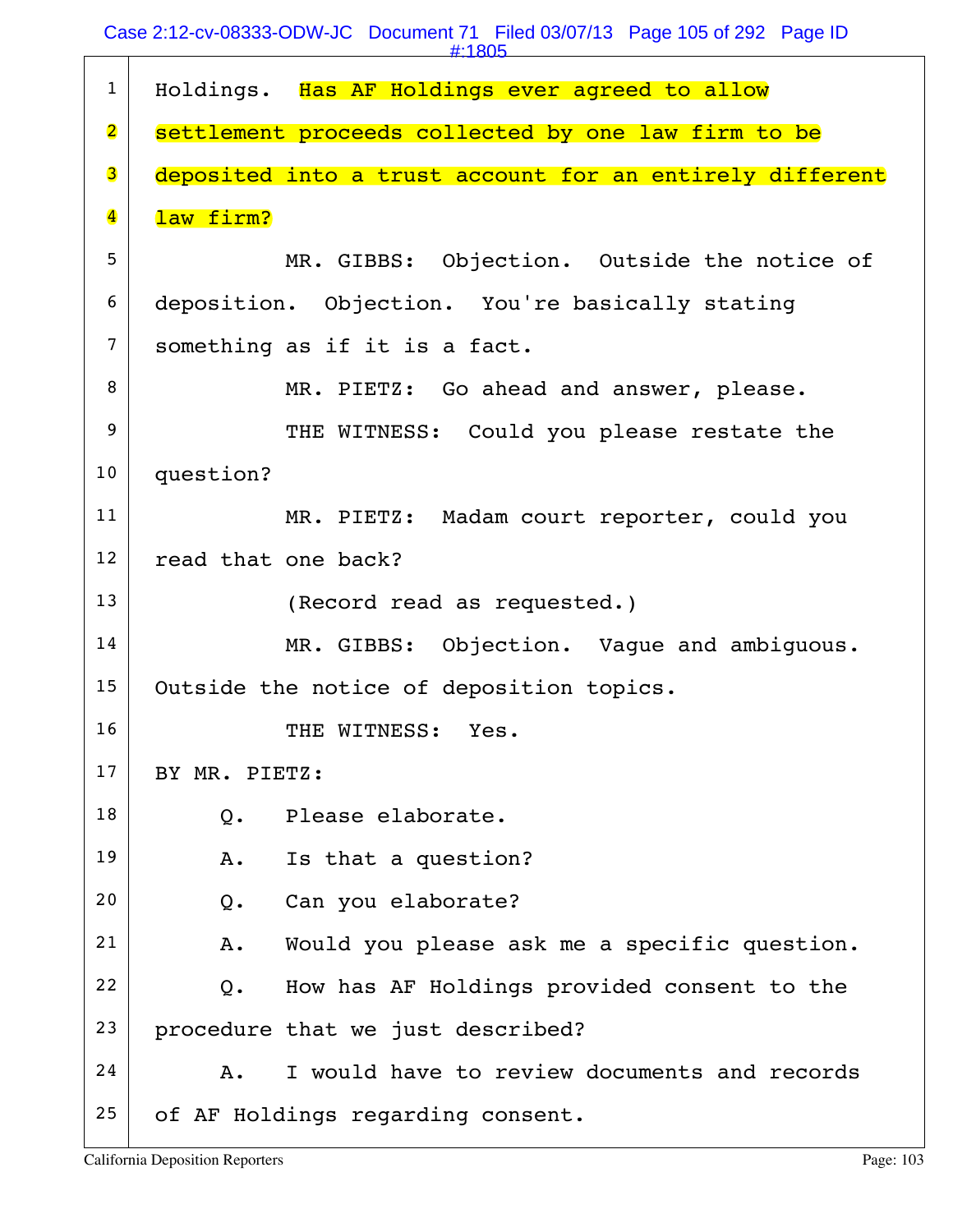|                | #:1806                                                  |
|----------------|---------------------------------------------------------|
| $\mathbf{1}$   | But you haven't done that in preparation for<br>Q.      |
| $\overline{2}$ | this lawsuit today?                                     |
| 3              | MR. GIBBS: Objection. Outside the notice of             |
| 4              | deposition topics.                                      |
| 5              | THE WITNESS: My review of documents in                  |
| 6              | preparation for the noticed topics did not include a    |
| $\overline{7}$ | review of consent or whatever you referred to in terms  |
| 8              | of different lines of authority.                        |
| 9              | BY MR. PIETZ:                                           |
| 10             | So as the corporate representative for AF<br>Q.         |
| 11             | Holdings, the corporation -- I should say limited       |
| 12             | liability company -- has no concern whatsoever with the |
| 13             | fact that settlement proceeds payable on an Alpha Law   |
| 14             | case are paid into the Prenda Law Firm's trust account? |
| 15             | As far as AF Holdings is concerned, one is just as good |
| 16             | as the other?                                           |
| 17             | MR. GIBBS: Objection. Misstates testimony.              |
| 18             | Objection. Outside the notice of deposition topics.     |
| 19             | THE WITNESS: I can't speak to AF Holdings'              |
| 20             | arbitrary concerns.                                     |
| 21             | EXAMINATION BY MR. RANALLO                              |
| 22             | Let me ask you this. You said AF Holdings.<br>$Q$ .     |
| 23             | BitTorrent settlement proceeds are 100 percent directed |
| 24             | towards cost or future litigation; is that true?        |
| 25             | No. I think what I said was that the proceeds<br>Α.     |
|                |                                                         |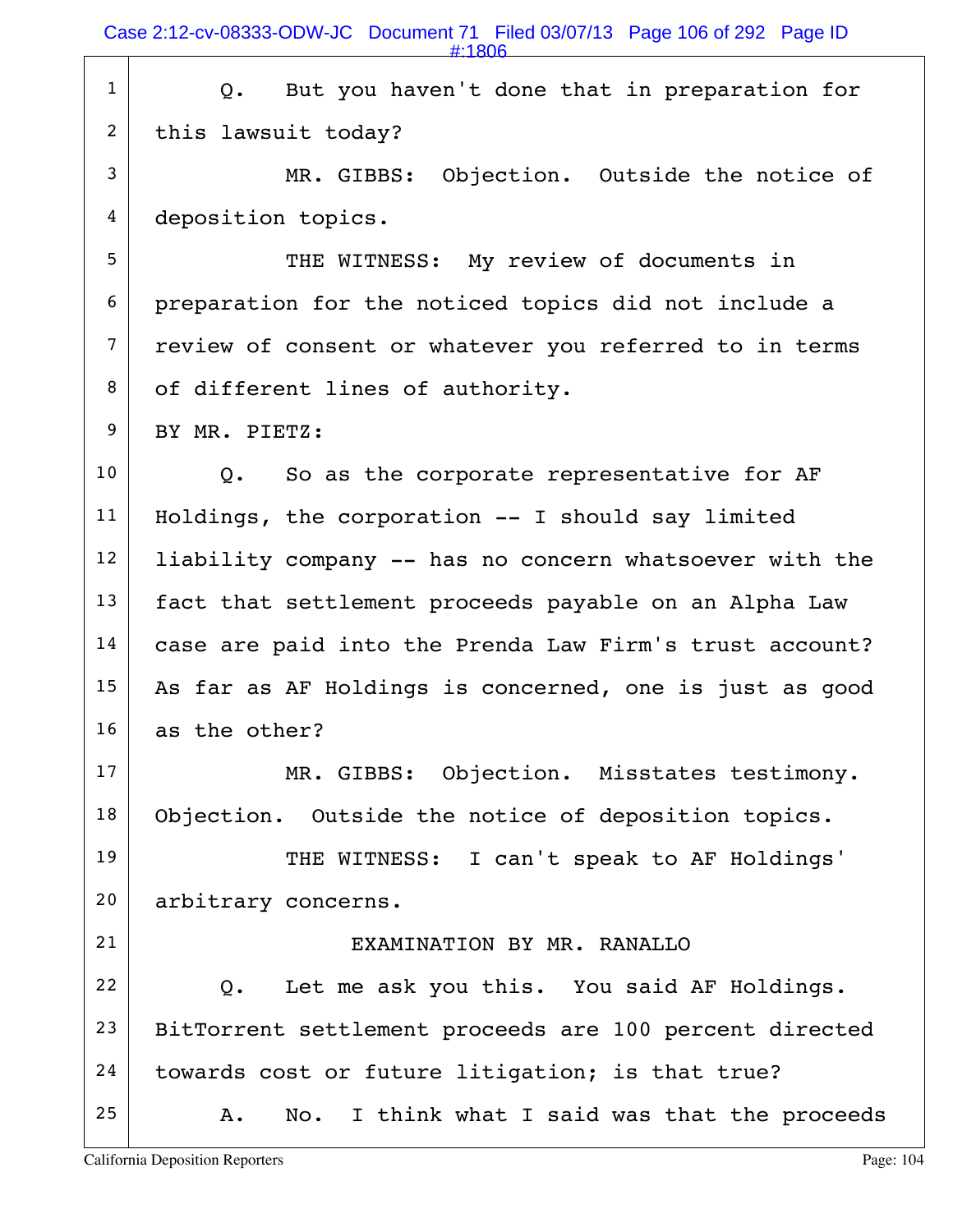|                | #:1807                                                           |
|----------------|------------------------------------------------------------------|
| $\mathbf{1}$   | of AF Holding/BitTorrent settlements are to cover --             |
| $\overline{2}$ | well, to cover litigation expenses or to cover future            |
| 3              | litigation expenses.                                             |
| 4              | Okay. So does AF Holdings anticipate filing<br>Q.                |
| 5              | lawsuits forever?                                                |
| 6              | MR. GIBBS: Objection. Calls for speculation.                     |
| $\overline{7}$ | BY MR. RANALLO:                                                  |
| 8              | Q. Does AF Holdings anticipate filing further                    |
| 9              | lawsuits past today?                                             |
| 10             | Yes.<br>Α.                                                       |
| 11             | Does AF Holdings plan on spending 100 percent<br>$Q_{\bullet}$   |
| 12             | of the money in trust on future lawsuits or past costs?          |
| 13             | Well, AF Holdings plans on spending money on<br>Α.               |
| 14             | lawsuits to the extent that this epidemic scale of               |
| 15             | piracy continues.                                                |
| 16             | So let's say that, you know, for whatever<br>Q.                  |
| 17             | reason the piracy problems go away and this money is             |
| 18             | left in attorney/client trust accounts, how does AF              |
| 19             | Holdings get that money?                                         |
| 20             | MR. GIBBS: Objection. Calls for speculation.                     |
| 21             | Based on an assumption. I mean, come on.                         |
| 22             | BY MR. RANALLO:                                                  |
| 23             | Does AF Holdings have any authority to force<br>$\overline{Q}$ . |
| 24             | these attorneys to give them money, the money that               |
| 25             | belongs to them from their settlement proceeds?                  |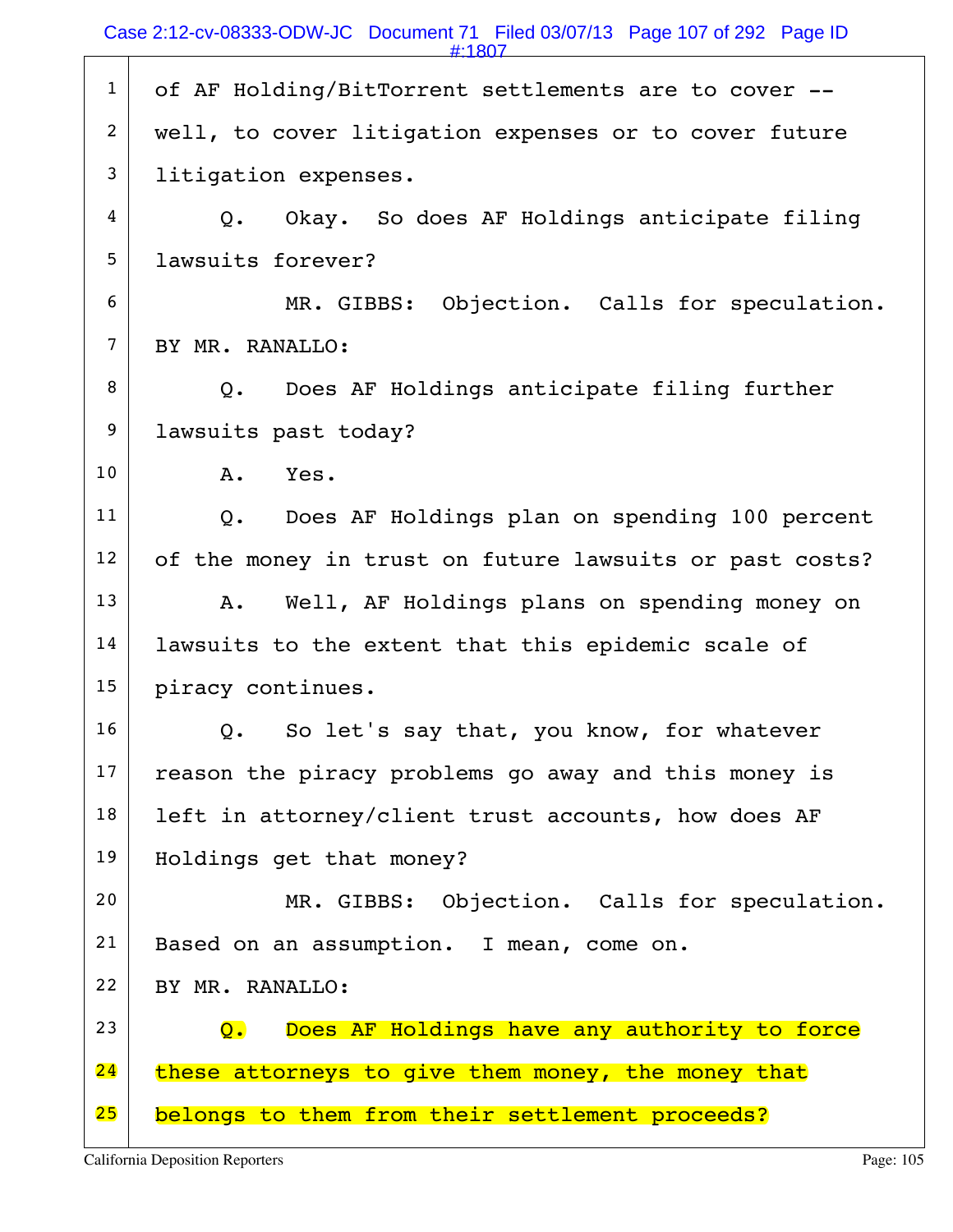Case 2:12-cv-08333-ODW-JC Document 71 Filed 03/07/13 Page 108 of 292 Page ID

#:1808

| $\mathbf{1}$             | MR. GIBBS: Objection. Calls for speculation.                     |
|--------------------------|------------------------------------------------------------------|
| 2                        | Objection. Outside the noticed topics for the                    |
| 3                        | deposition.                                                      |
| 4                        | THE WITNESS: Yes.                                                |
| 5                        | BY MR. RANALLO:                                                  |
| 6                        | Q. And where would those proceeds go?                            |
| 7                        | MR. GIBBS: Objection. Calls for speculation.                     |
| 8                        | Objection. Outside the deposition topics noticed for             |
| 9                        | this deposition.                                                 |
| 10                       | THE WITNESS: I can say that it hasn't yet, so                    |
| 11                       | I would not be prepared to speculate where the money             |
| $\overline{12}$          | would go in that event.                                          |
|                          |                                                                  |
| 13                       | FURTHER EXAMINATION BY MR. PIETZ                                 |
| 14                       | Mr. Hansmeier, just to clarify. When you say<br>$\overline{Q}$ . |
| 15                       | it hasn't happened yet, does that mean there has never           |
| 16                       | been a distribution out of money held in trust for AF            |
| 17                       | Holdings by its various attorneys, that has gone to              |
| $\overline{\textbf{18}}$ | anything other than the litigation expense; is that              |
| 19                       | correct?                                                         |
| 20                       | THE WITNESS: Yes, that's correct.<br>The                         |
| 21                       | purpose of the litigation isn't to generate money for AF         |
| 22                       | Holdings. The purpose of the litigation is to generate           |
| 23                       | a deterrent effect in stealing its copyrighted works.            |
| 24                       | BY MR. PIETZ:                                                    |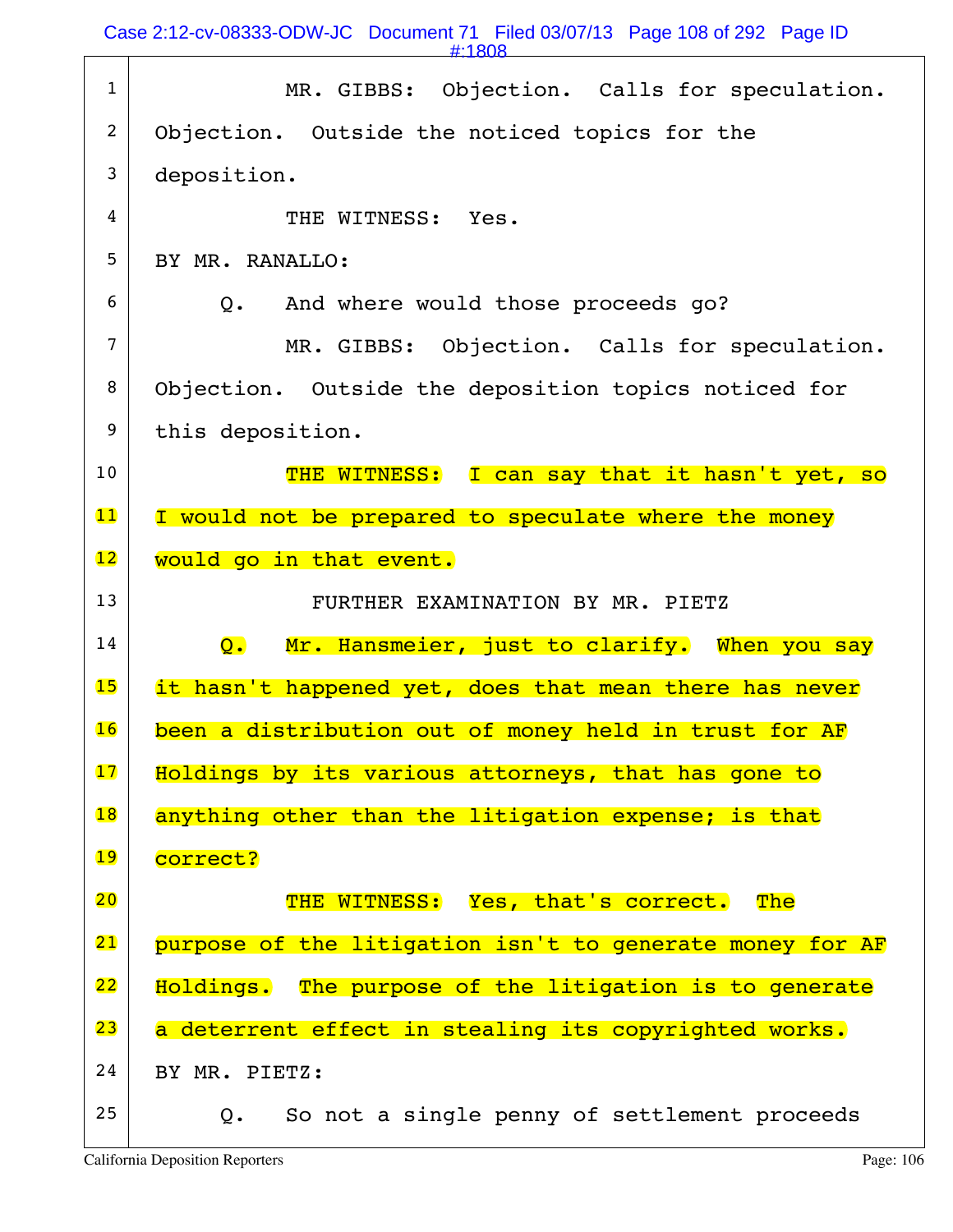1 | paid into a trust account for AF Holdings various 2 attorneys has ever been transferred to the attorneys who  $3$  are working on those case? 4 MR. GIBBS: Objection. Misstates testimony. 5 Objection. Calls for speculation. Objection. Outside  $6$  the notice of deposition topics. 7 THE WITNESS: Can you say the question again. 8 BY MR. PIETZ:  $9$  Q. I think you said that the purpose of the 10 | litigation is not to make money. It's just to increase 11 | the value of AF Holdings' copyrights. 12 A. Correct.  $13$  Q. I believe you testified that the money is 14 | simply deposited into trusts for the attorneys who  $15$  represent AF Holdings where it remains until it is 16 expended on litigation-related expenses; is that 17 correct? 18 MR. GIBBS: Objection. Misstates testimony. 19 THE WITNESS: I didn't follow everything you  $20$  said, but the general point that the money has not been 21 distributed to AF Holdings is correct.  $22$  BY MR. PIETZ:  $23$   $Q_i$  So what about distributions to AF Holdings' 24 attorneys. When we were talking about 25 litigation-related expense, in your view, does that #:1809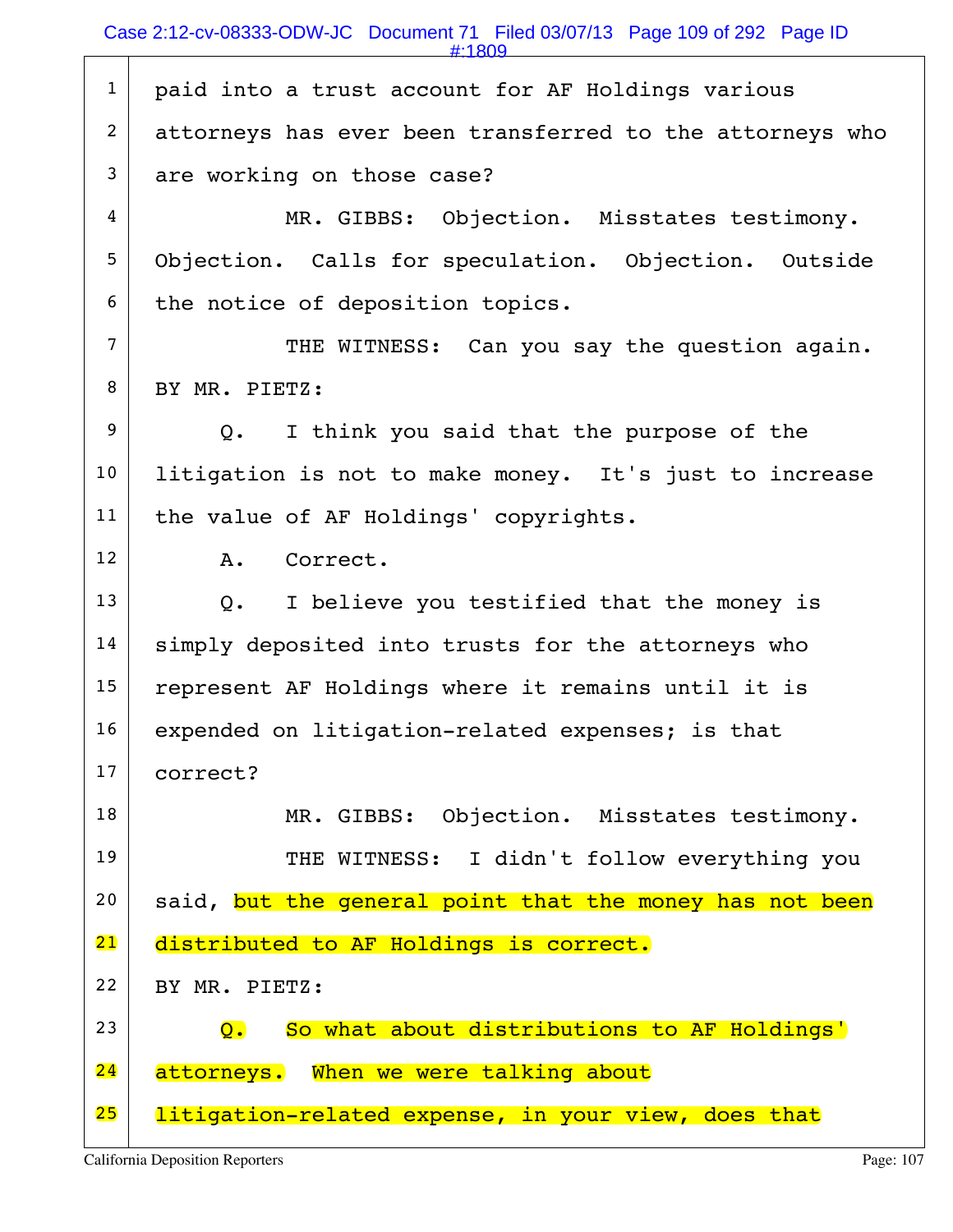Case 2:12-cv-08333-ODW-JC Document 71 Filed 03/07/13 Page 110 of 292 Page ID

|                         | #:1810                                                   |
|-------------------------|----------------------------------------------------------|
| $\mathbf{1}$            | include expenses paid to AF Holdings' attorneys for the  |
| $\overline{\mathbf{2}}$ | work that they have done on AF Holdings cases?           |
| 3                       | Yes.<br>${\bf A}$ .                                      |
| $\overline{\mathbf{4}}$ | Q.<br>So how much money has AF Holdings paid to its      |
| 5                       | attorneys in connection with the copyrighted work that's |
| 6                       | at issue in this lawsuit?                                |
| $\overline{7}$          | MR. GIBBS: Objection. Outside the notice of              |
| 8                       | deposition topics.                                       |
| 9                       | MR. PIETZ: I disagree.                                   |
| 10                      | MR. GIBBS: Objection. Calls for speculation.             |
| 11                      | You're asking for a specific amount of money, you know,  |
| 12                      | down to the cent, so you're asking him to guess?         |
| 13                      | MR. PIETZ: No.                                           |
| 14                      | MR. RANALLO: We're ask him to testify about              |
| 15                      | No. 10, pretty much exactly what it says.                |
| 16                      | THE WITNESS: Well, as I'm sure you can                   |
| 17                      | appreciate, the attorneys don't track this information   |
| 18                      | with respect to a particular work. They do it with       |
| 19                      | respect to litigation, because -- and so No. 10 asks for |
| 20                      | copyright litigation related to the work, which I trust  |
| 21                      | refers back to the work "Popular Demand" and that number |
| 22                      | is not determinable.                                     |
| 23                      | BY MR. PIETZ:                                            |
| 24                      | Let me move on to a slightly different topic.<br>Q.      |
| 25                      | The money that AF Holdings pays to its attorneys for     |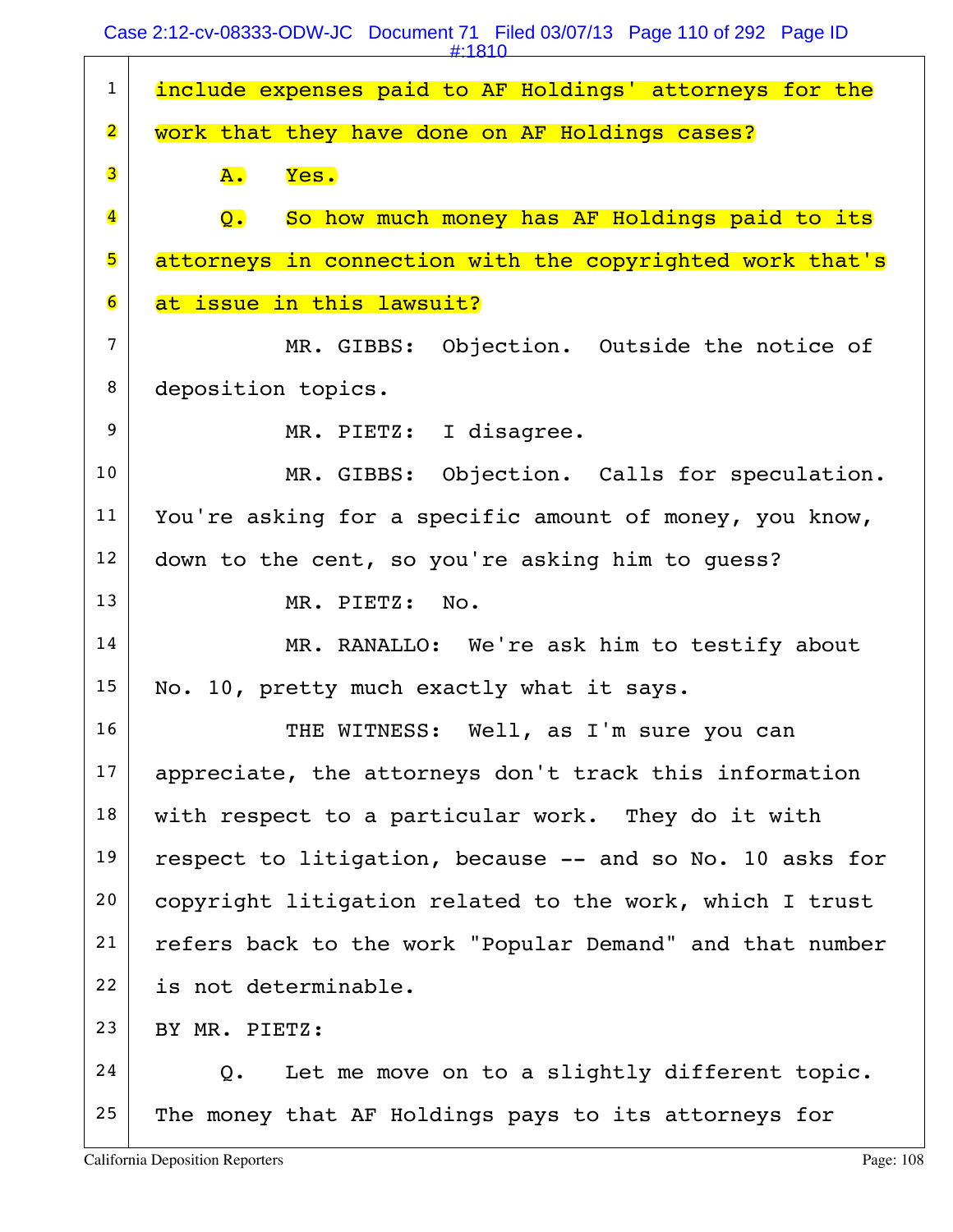#:1811

1 | work they've done on AF Holdings' litigation, how is 2 that accounted for? Is there an invoice? Is it billed  $3$  hourly? Is it a contingent fee? Is it a flat fee? 4 Please explain how that works.  $5$  A. The compensation arrangements with respect to 6 attorneys -- 7 MR. GIBBS: Objection. Is this one of the 8 | noticed topics? 9 MR. PIETZ: It is. 10 MR. GIBBS: Which number. 11 MR. PIETZ: Ten among other. Go ahead and 12 answer. 13 MR. GIBBS: I disagree. Objection. Outside  $14$  the noticed deposition topics. 15 | MR. PIETZ: Duly noted. 16 THE WITNESS: So with respect to the 17 distributions to various attorneys with respect to the 18 | work "Popular Demand". Again, it's just now how the, 19 you know, the accounting is done or how bookkeeping is  $20$  done. 21 BY MR. PIETZ:  $22$  Q. I believe you're answering my second to last  $23$  question. What I asked you more recently was, how are 24 the payments from AF Holdings' trust accounts to AF 25 Holdings' various attorneys accounted for? Is it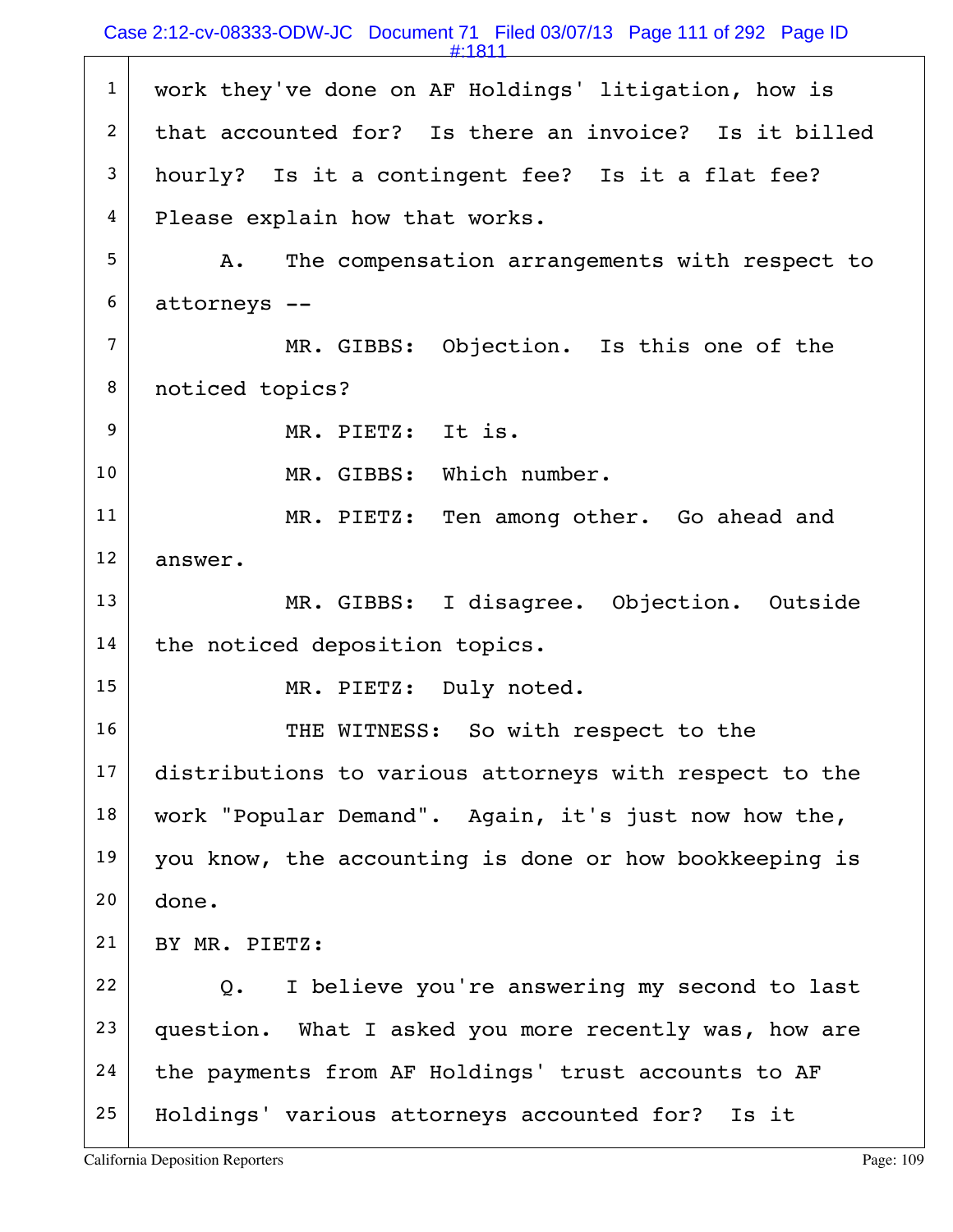#:1812

| $\mathbf{1}$   | through invoices? Is it a contingent fee arrangements?   |
|----------------|----------------------------------------------------------|
| $\overline{2}$ | Is it a flat fee? I'm asking how the payments that are   |
| 3              | transferred made from AF Holdings' trust accounts to the |
| 4              | attorneys who run that trust account, how is that        |
| 5              | accounted for?                                           |
| 6              | MR. GIBBS: Objection. Compound question.                 |
| $\overline{7}$ | THE WITNESS: Are you asking for a bookkeeping            |
| 8              | answer or are you asking for --                          |
| 9              | BY MR. PIETZ:                                            |
| 10             | Q. Let's take it one step at a time. The                 |
| 11             | attorneys who do work for AF Holdings, do they charge AF |
| 12             | Holdings on an hourly basis? And let me clarify when I   |
| 13             | say do work. I mean, with respect to AF Holdings'        |
| 14             | copyright litigation.                                    |
| 15             | MR. GIBBS: Objection. Not part of the                    |
| 16             | noticed deposition topics.                               |
| 17             | THE WITNESS: I'm trying to refresh my                    |
| 18             | recollection as much as possible. I do think that this   |
| 19             | is outside the scope of the noticed topics, but I'll do  |
| 20             | my best to give some information in this area.           |
| 21             | My understanding is that on behalf of the                |
| 22             | company, to the extent that I was able to tangentially   |
| 23             | review these topics, is that most attorneys are paid or  |
| 24             | compensated on a contingency fee basis.                  |
| 25             | BY MR. PIETZ:                                            |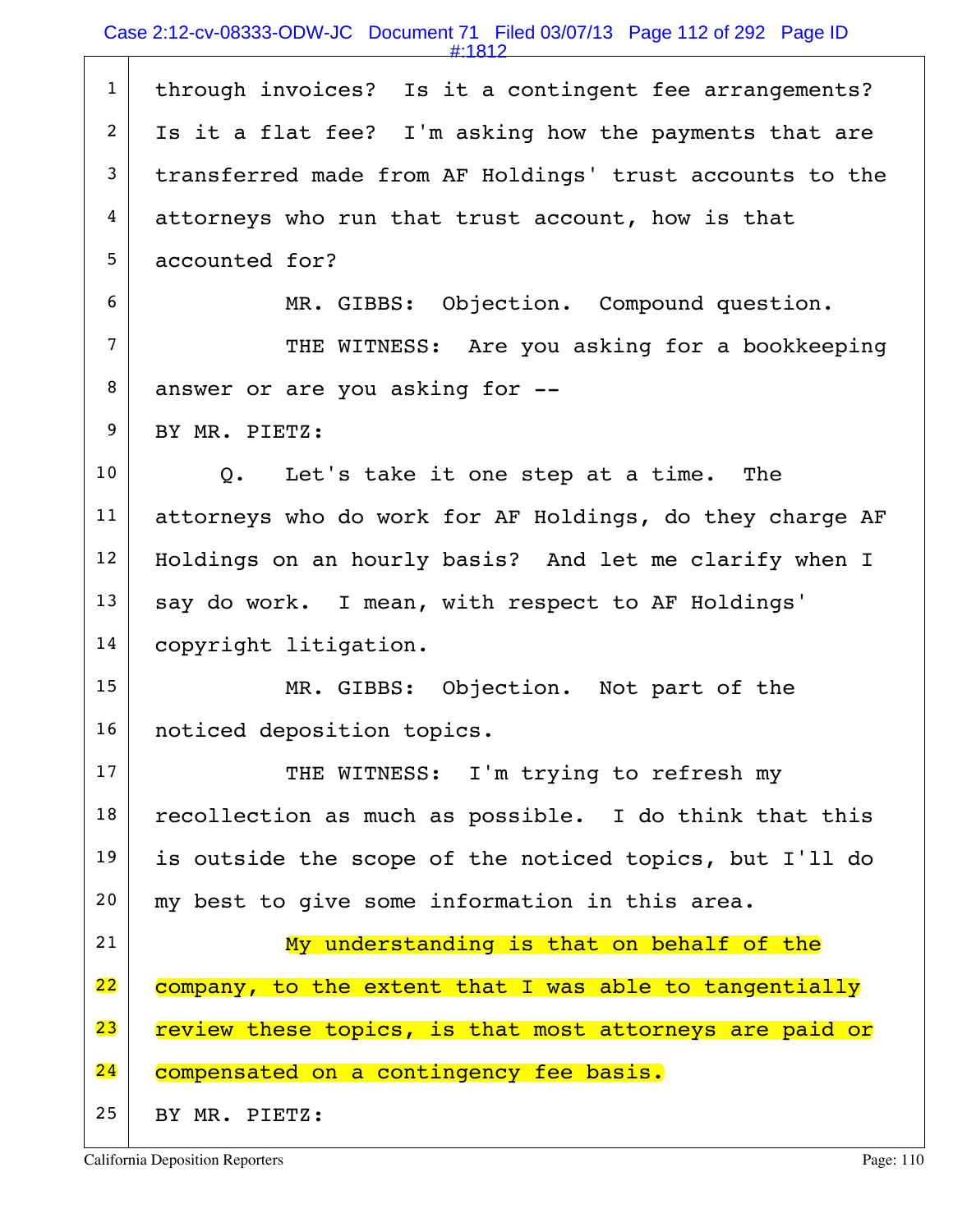$1$  Q. And what is the contingency fee basis?  $2$  A. Well, a contingency fee basis is where they  $3$  receive a percentage of a settlement.  $4$  Q. What's the percentage? 5 MR. GIBBS: Objection. Outside the notice of 6 deposition topics. 7 THE WITNESS: I couldn't tell you the precise 8 percentages. 9 BY MR. PIETZ:  $10$  Q. Can you give me a range? 11 MR. GIBBS: Objection. Calls for speculation. 12 Objection. Outside the notice of deposition topics. 13 You don't want him to speculate, correct? 14 MR. PIETZ: I would like to him to answer the 15 question. 16 | THE WITNESS: I'm trying to refresh my 17 recollection. 18 | BY MR. PIETZ: 19  $\Box$  Q. Mr. Hansmeier, you are both the corporate 20 representative for AF Holdings and an attorney who 21 represents AF Holdings in copyright litigations matters 22 with respect to your Alpha Law Firm; isn't that correct? 23  $\sim$   $\lambda$ . I'm the corporate representative for AF 24 Holdings with respect to the topics that were noticed up 25 for today's deposition and I'm also an attorney for who Case 2:12-cv-08333-ODW-JC Document 71 Filed 03/07/13 Page 113 of 292 Page ID #:1813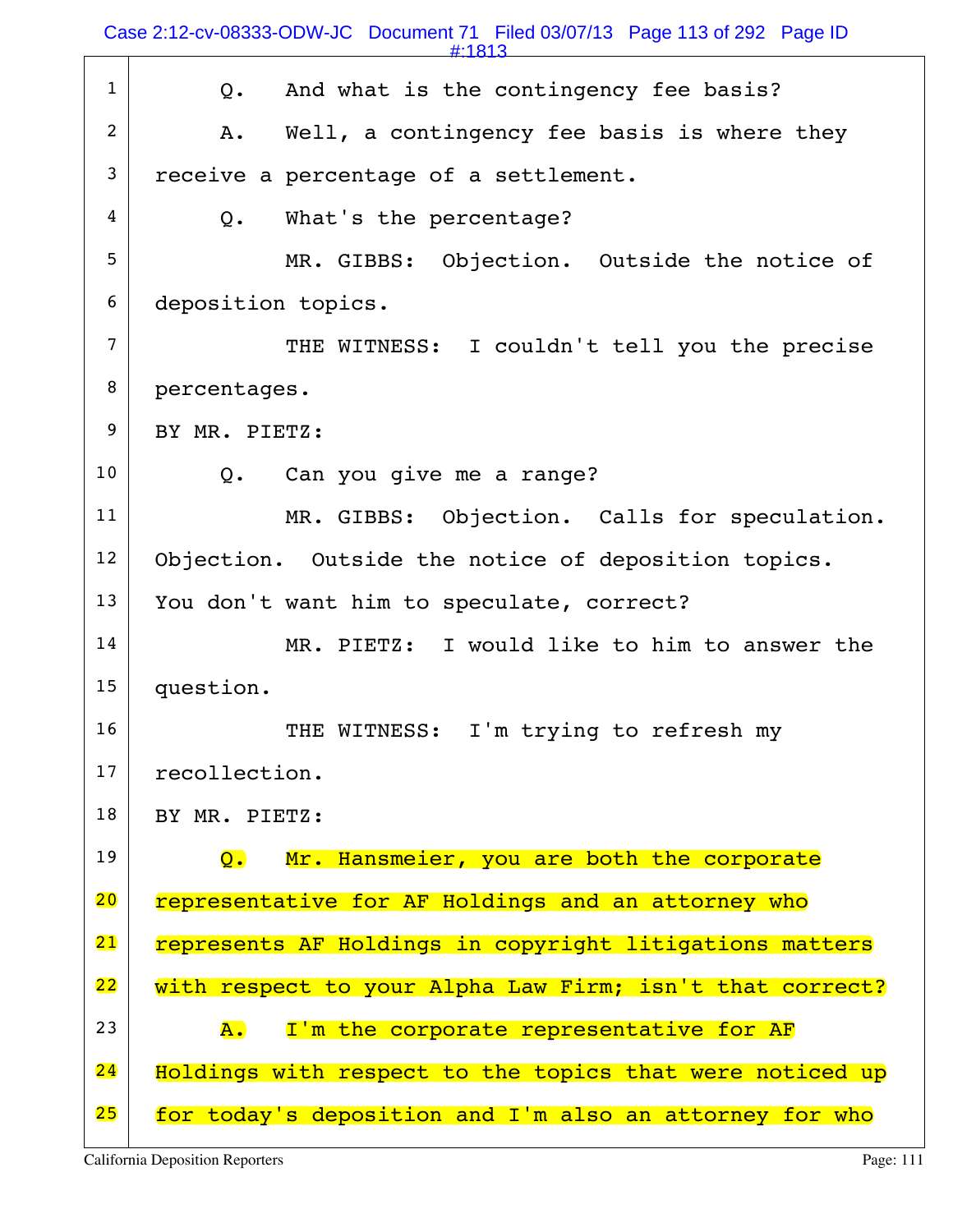|          | AF Holdings on the cases pending in Minnesota, yes.        |
|----------|------------------------------------------------------------|
| $2 \mid$ | Q. And you're telling me that you're having                |
|          | 3 difficulty recollecting how it is that you were paid for |
|          | 4 this work.                                               |

5 A. No. What I'm telling you is that I'm having 6 difficulty recollecting the range of contingency fee 7 arrangements nationwide among the dozens, if not several 8 dozen, of attorneys who have worked on AF Holdings'  $9$  matters in the past, in light of the fact that the topic  $10$  of  $-$ - the range of contingency fee payments for AF 11 | Holdings' attorneys was not a notice topic, not even 12 very tangentially related to a noticed topic listed for  $13$  the -- how do you say it -- today's deposition.

 14 I can tell you in the matters for Alpha Law 15 Firm, I can testify as to that issue. The fee 16 arrangement was that Alpha Law Firm did not receive 17 compensation or did not receive a contingency fee for 18 those cases.

 $19$  Q. But other attorneys who work for AF Holdings 20 do receive contingent fees; is that correct?

21 A. Yes, that is correct.  $22$  Q. So is Alpha Law Firm paid on an hourly basis? 23 A. Alpha Law Firm did not receive compensation 24 for its efforts in connection with the Minnesota AF 25 Holdings' cases.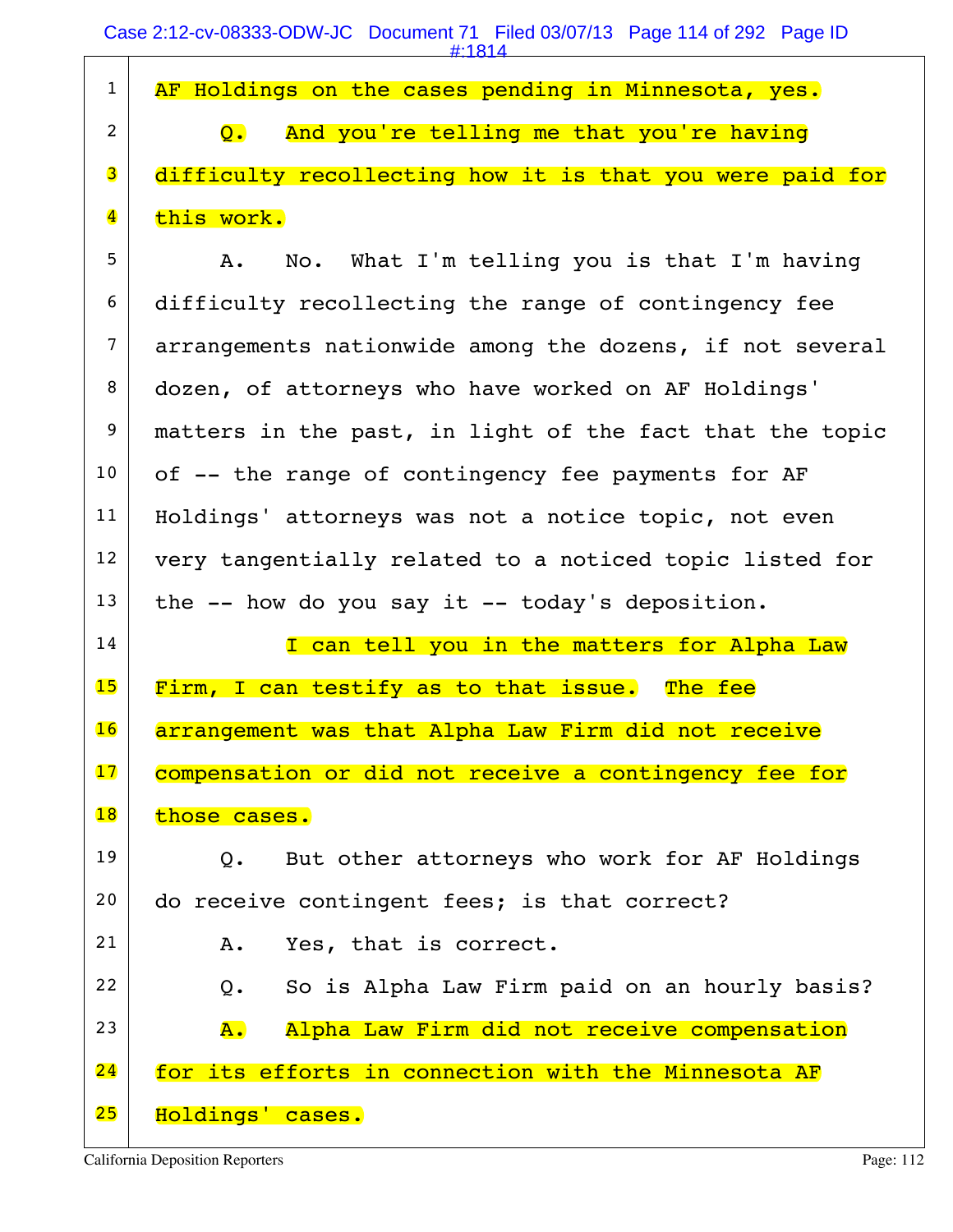Case 2:12-cv-08333-ODW-JC Document 71 Filed 03/07/13 Page 115 of 292 Page ID

#:1815

| $\mathbf{1}$            | Did Alpha Law Firm take these cases pro bono?<br>Q.      |
|-------------------------|----------------------------------------------------------|
| 2                       | Alpha Law Firm did not receive compensation<br>Α.        |
| 3                       | for the cases filed on behalf of AF Holdings in          |
| 4                       | Minnesota.                                               |
| 5                       | No compensation of any kind?<br>Q.                       |
| $\overline{\mathbf{6}}$ | A.<br>That's correct.                                    |
| $\overline{7}$          | MR. GIBBS: Objection. Asked and answered.                |
| 8                       | BY MR. PIETZ:                                            |
| $\boldsymbol{9}$        | Okay. Now, how about speaking in your<br>Q.              |
| 10                      | capacity as the corporate representative for AF Holdings |
| 11                      | and recognizing that perhaps the relationship between    |
| 12                      | Alpha Law Firm and AF Holdings is different from most of |
| 13                      | the other relationships between AF Holdings and its      |
| 14                      | attorneys, please explain how the payments from AF       |
| 15                      | Holdings' trust accounts are paid to the attorneys who   |
| 16                      | handle AF Holdings' copyright infringement matters?      |
| 17                      | MR. GIBBS: Objection. Compound question.                 |
| 18                      | THE WITNESS: Well, if -- your question                   |
| 19                      | includes a premise, which I don't think is correct.      |
| 20                      | BY MR. PIETZ:                                            |
| 21                      | Let me strike it then. What is the -- what is<br>Q.      |
| 22                      | the range of contingent fee agreements that AF Holdings  |
| 23                      | uses with respect to its attorneys who prosecute         |
| 24                      | copyright infringement matters --                        |
| 25                      | So using Alpha Law Firm as a low end, it would<br>Α.     |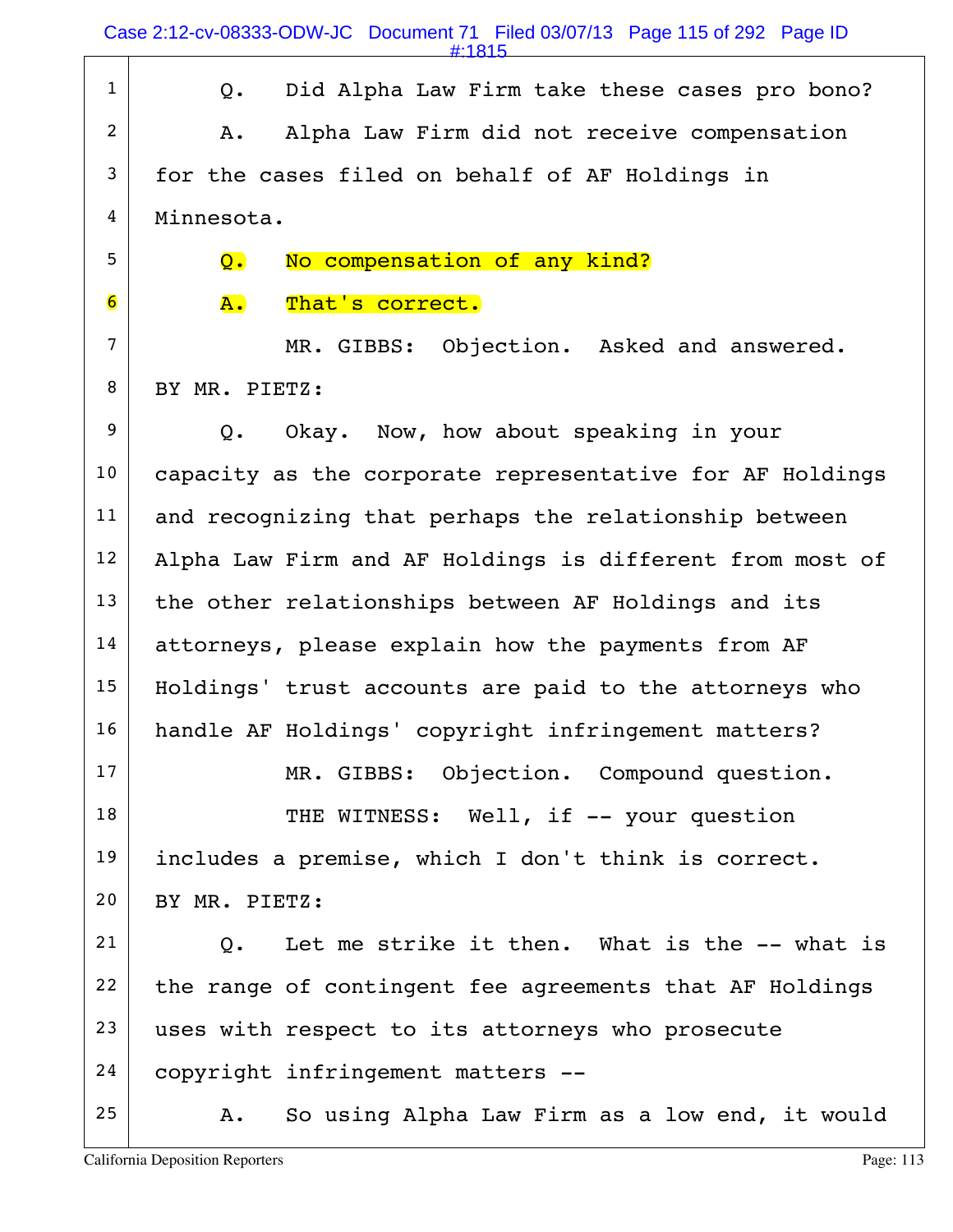| $\mathbf{1}$   | be zero.                                                 |
|----------------|----------------------------------------------------------|
| $\overline{2}$ | Okay. I'm not asking about Alpha Law Firm,<br>Q.         |
| 3              | because you said it's different and it hasn't received   |
| 4              | any money.                                               |
| 5              | I didn't say it's different. I said Alpha Law<br>A.      |
| 6              | Firm is not compensated for its work with AF Holdings.   |
| $\overline{7}$ | Is that true of the other law firms that<br>Q.           |
| 8              | represent AF Holdings, none of them receive any money?   |
| 9              | MR. GIBBS: Objection. Calls for speculation.             |
| 10             | THE WITNESS: Again, you're asking me to                  |
| 11             | estimate or speculate with respect to matters that       |
| 12             | weren't noticed up for the deposition. That being said,  |
| 13             | I would say that the range -- based on my best           |
| 14             | recollection of this matter, I would say the range is    |
| 15             | generally -- or the amount of compensation for attorneys |
| 16             | on an a contingency fee basis is generally in the range  |
| 17             | of 33 -- or in the ballpark of 33 percent.               |
| 18             | BY MR. PIETZ:                                            |
| 19             | If Paul Duffy settles a case on behalf of AF<br>Q.       |
| 20             | Holdings through the Anti-Piracy Law Group, what         |
| 21             | percentage of the proceeds is Paul Duffy entitled to?    |
| 22             | MR. GIBBS: Objection. Out the notice of                  |
| 23             | deposition topics. Objection. Speculation.               |
| 24             | THE WITNESS: I can't -- I don't know what                |
| 25             | precise percentage Paul Duffy is paid.                   |
|                |                                                          |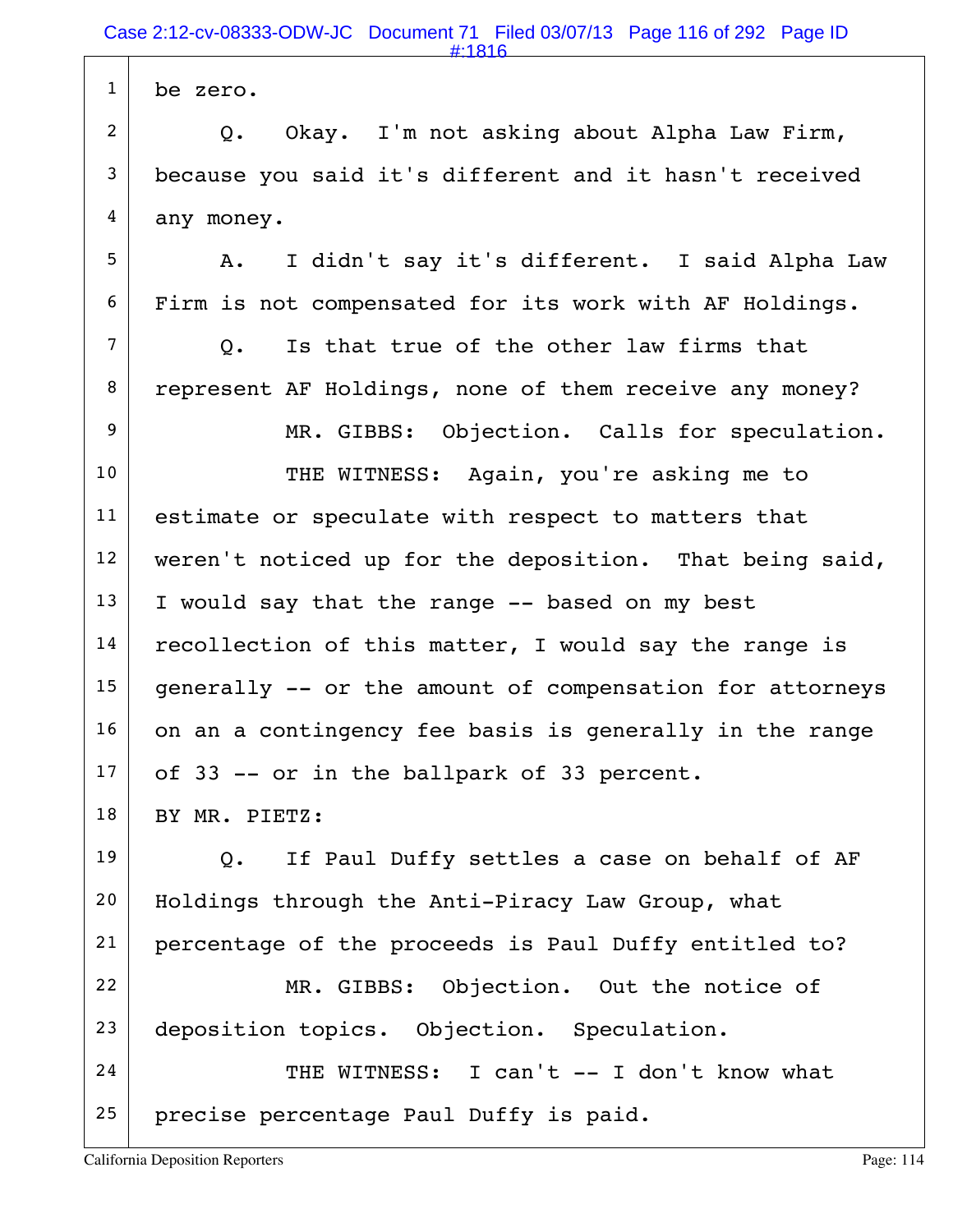|                | #:1817                                                   |
|----------------|----------------------------------------------------------|
| $\mathbf{1}$   | BY MR. PIETZ:                                            |
| $\overline{c}$ | Can you give me a ballpark?<br>Q.                        |
| 3              | MR. GIBBS: Objection --                                  |
| 4              | BY MR. PIETZ:                                            |
| 5              | Can you give me an estimate?<br>$Q$ .                    |
| 6              | I can speculate that's it's in the ballpark of<br>A.     |
| $\overline{7}$ | a third.                                                 |
| 8              | It's not higher than a third?<br>Q.                      |
| 9              | MR. GIBBS: Objection. He just said it was                |
| 10             | within the ballpark, which means higher or lower.        |
| 11             | BY MR. PIETZ:                                            |
| 12             | Let me clarify. Is it possible that Mr. Duffy<br>Q.      |
| 13             | is paid a contingent fee higher than 33 1/3 percent?     |
| 14             | Again, you're asking me to speculate.<br>Α.              |
| 15             | Anything is possible.                                    |
| 16             | I'm asking you to answer on behalf of AF<br>Q.           |
| 17             | Holdings.                                                |
| 18             | I'm answering on behalf of AF Holdings that<br>Α.        |
| 19             | you asked is it possible, of course, AF Holdings -- when |
| 20             | you ask about -- when you couch questions in terms of    |
| 21             | possibilities, yes, it's possible.                       |
| 22             | Does AF Holdings have a written fee agreement<br>Q.      |
| 23             | with Paul Duffy of the Alpha Law Firm?                   |
| 24             | MR. GIBBS: Objection. Outside the scope of               |
| 25             | the noticed deposition topics.                           |
|                |                                                          |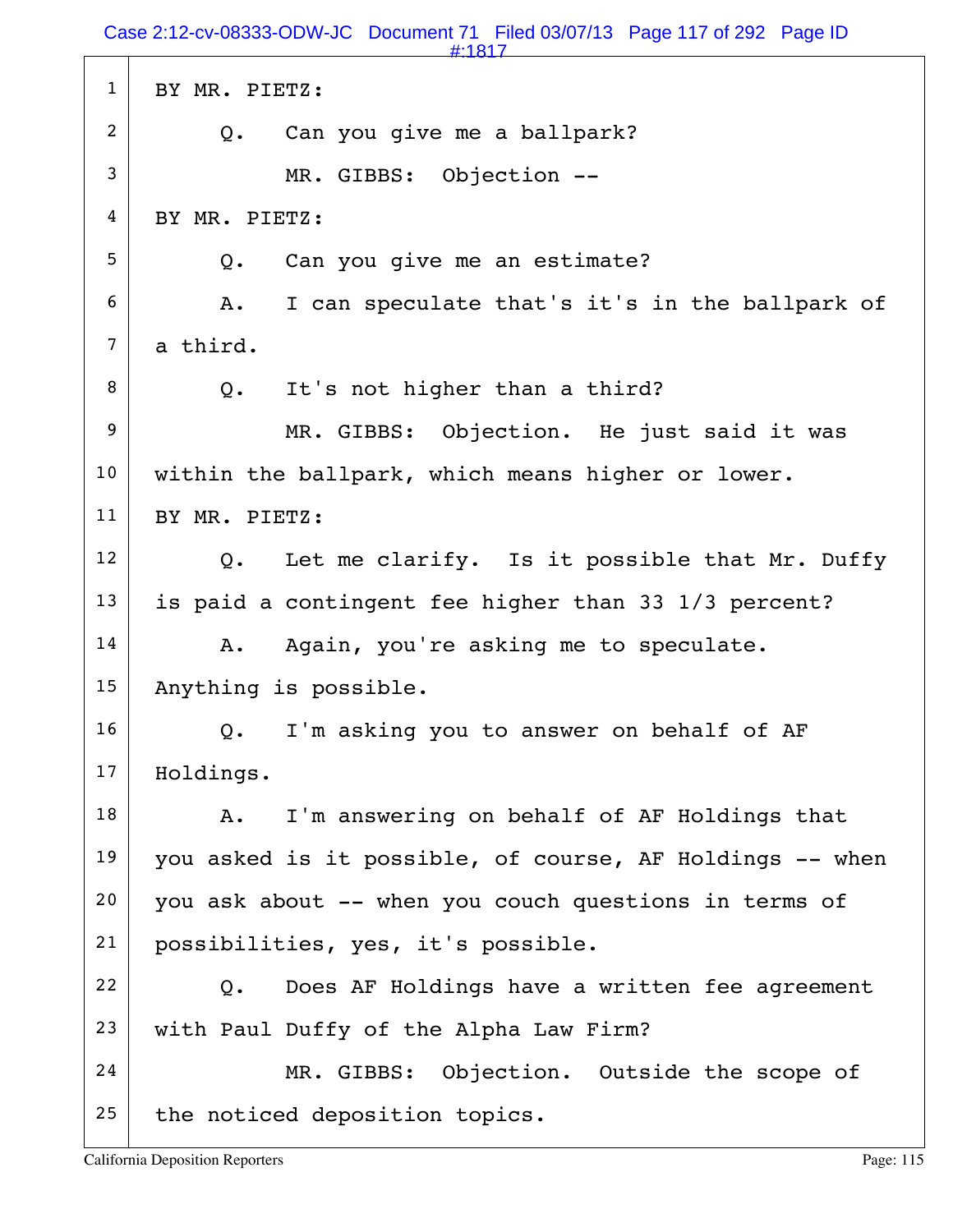Case 2:12-cv-08333-ODW-JC Document 71 Filed 03/07/13 Page 118 of 292 Page ID

#:1818

1 THE WITNESS: Again, that's outside the scope 2 of the notice of deposition topics, so I did not review  $3$  the various fee agreements. 4 BY MR. PIETZ: 5 Q. Is it your testimony that AF Holdings is not  $6$  sure if it has a fee agreement with its attorney, Paul 7 Duffy? 8 MR. GIBBS: Objection. Misstates testimony. 9 THE WITNESS: It's my testimony that the fee 10 | agreements with respect to the various attorneys 11 | representing AF Holdings was not incorporated directly  $12$  or tangentially to the noticed topics.  $13$  Q. I disagree with that assertion, but I'll ask 14 | you one final time. I don't mean to belabor the point.  $15$  I'm asking AF Holdings now. Is there a written fee 16 | agreement between AF Holdings and Paul Duffy? 17 MR. GIBBS: Objection. 18 THE WITNESS: I guess I would incorporate the 19 answer I previously gave to the exact question. 20 MR. PIETZ: Move to strike the deponent's last 21 two answers as nonresponsive. 22 | Let me read one more thing. One of the notice  $23$  topics today was -- we were -- we put you on notice that  $24$  we wanted to inquire into the, quote, the identities of  $25$  the recipients, unquote, of AF Holdings' revenues from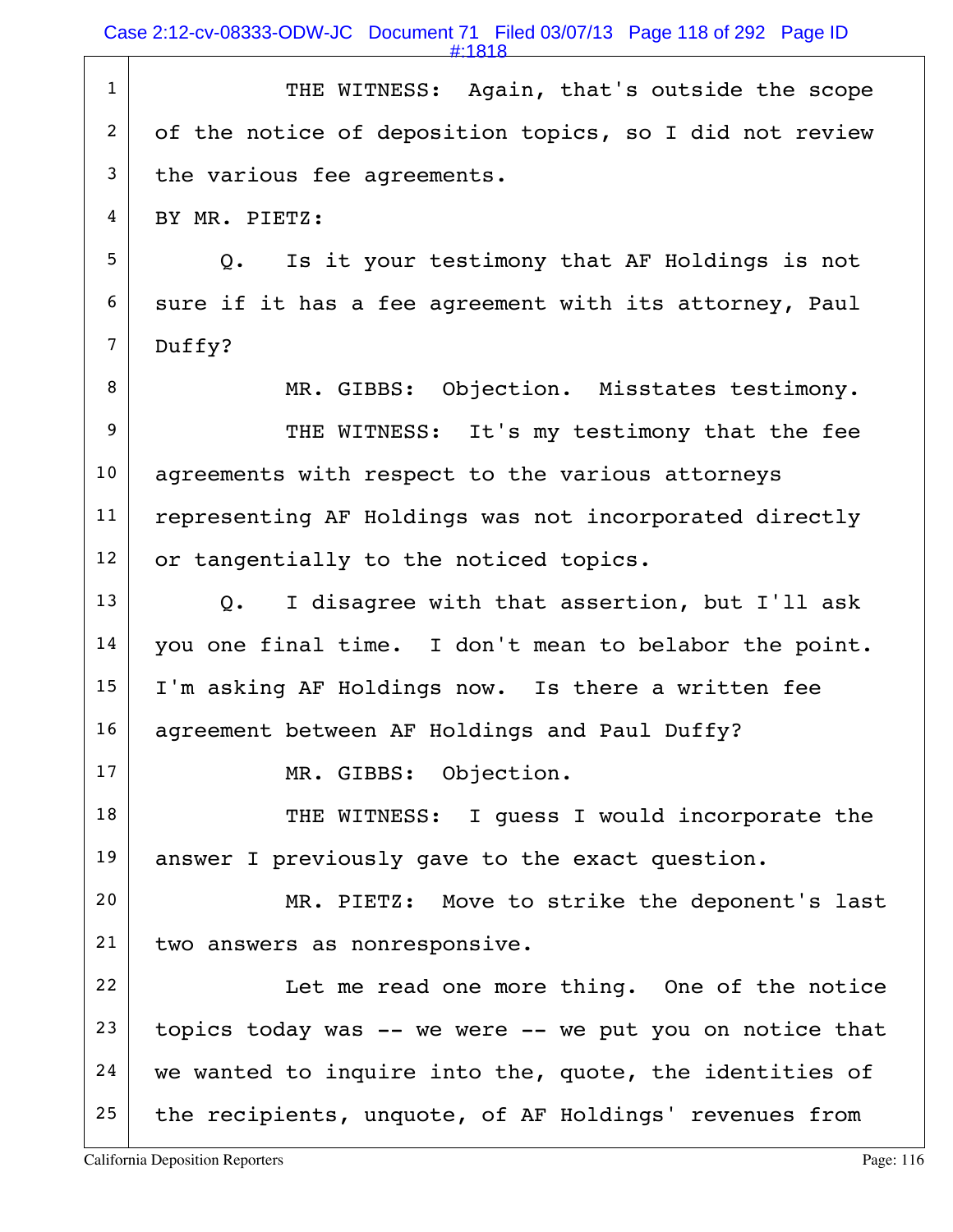|                | #:1819                                                   |
|----------------|----------------------------------------------------------|
| $\mathbf{1}$   | BitTorrent copyright litigation.                         |
| $\overline{c}$ | Related to the work.<br>Α.                               |
| 3              | -- related to the work in question. Wouldn't<br>Q.       |
| 4              | you agree that Mr. Duffy, with a contingent fee interest |
| 5              | in the outcome of the litigation would qualify as a      |
| 6              | recipient of the proceeds from BitTorrent copyright      |
| $\overline{7}$ | litigation?                                              |
| 8              | Sure and we have identified him.<br>Α.                   |
| 9              | But what you can't do is clarify the exact<br>Q.         |
| 10             | basis upon which the revenue is paid. So it may be       |
| 11             | something in the ballpark of a third, but you aren't     |
| 12             | certain --                                               |
| 13             | MR. GIBBS: Objection. Misstates prior                    |
| 14             | testimony and objection. Outside the notice of the       |
| 15             | deposition topics --                                     |
| 16             | THE REPORTER: Please hold on.                            |
| 17             | THE WITNESS: Could you please restate the                |
| 18             | question?                                                |
| 19             | BY MR. PIETZ:                                            |
| 20             | Let me start over. How about this case. Does<br>0.       |
| 21             | AF Holdings have a written contingent fee agreement?     |
| 22             | MR. GIBBS: Objection. Outside of the notice              |
| 23             | deposition topics.                                       |
| 24             | BY MR. PIETZ:                                            |
| 25             | Go ahead and answer.<br>Q.                               |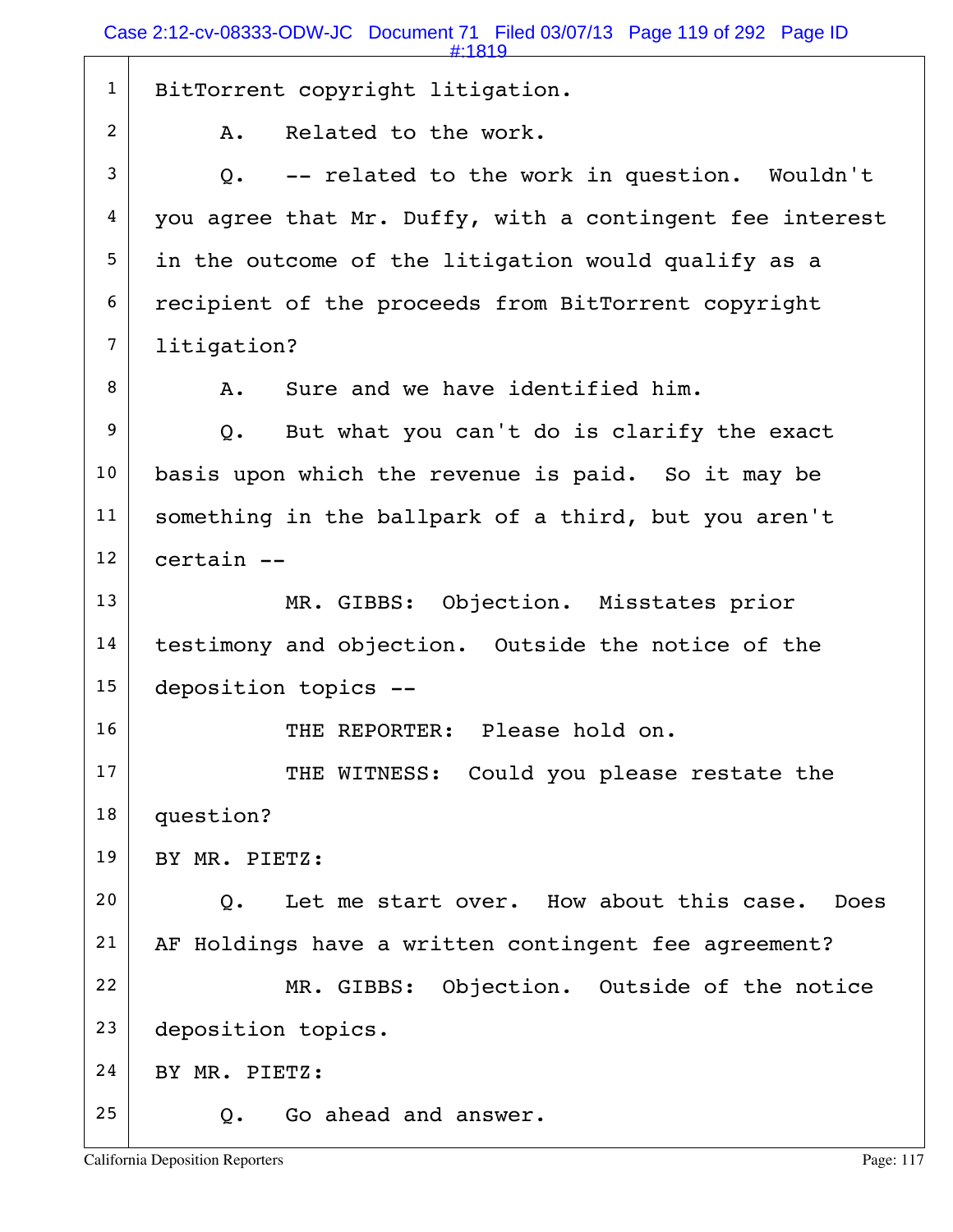Case 2:12-cv-08333-ODW-JC Document 71 Filed 03/07/13 Page 120 of 292 Page ID

#:1820

1 THE WITNESS: Well, this case hasn't generated 2 any revenues yet so it didn't specifically occur to me  $3$  to review arrangements with the attorneys in cases that 4 haven't generated any revenue.  $5$  Q. So in other AF Holdings' copyright litigations 6 cases where Mr. Gibbs has obtained settlements for AF 7 Holdings, wouldn't you agree that Mr. Gibbs is an 8 ultimate recipient of AF Holdings' settlement proceeds 9 by virtue of a contingent fee arrangement? 10 MR. GIBBS: Objection. Outside the notice of  $11$  deposition topics. This is a constant theme here. 12 | A. Wouldn't I agree to what? 13 (Record read as requested.) 14 MR. GIBBS: Objection. To the extent that 15 we're not even talking about the same case here, right? 16 Do you have any cases in mind we're talking about here 17 or just generally? 18 MR. PIETZ: I'm sure I can come up with some.  $19$  I would like the deponent to answer the question.  $20$  A. So the question is if Mr. Gibbs received 21 proceeds from a settlement, would he be -- would he be 22 an ultimate recipient of the proceeds?  $23$  Q. My question more simply states, wouldn't you 24 agree that Mr. Gibbs is a recipient of AF Holdings' 25 | settlement proceeds?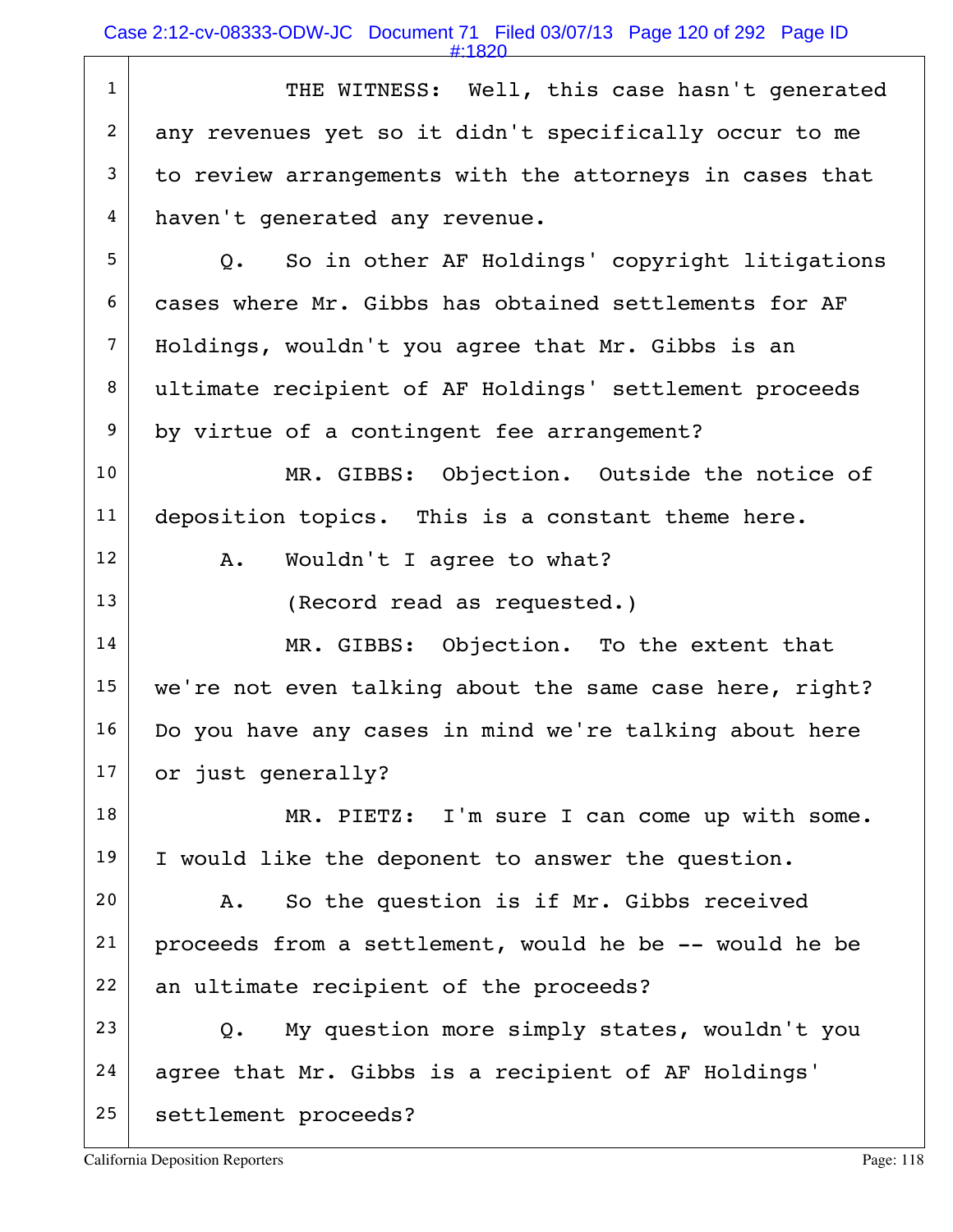Case 2:12-cv-08333-ODW-JC Document 71 Filed 03/07/13 Page 121 of 292 Page ID

#:1821

| $\mathbf{1}$   | MR. GIBBS: Objection. Out the notice of                     |
|----------------|-------------------------------------------------------------|
| $\overline{2}$ | deposition topics and you're also asking him for a          |
| 3              | definition here that he doesn't necessarily have.           |
| 4              | BY MR. PIETZ:                                               |
| 5              | Go ahead and answer.<br>Q.                                  |
| 6              | I quess I'm pretty confused by the question.<br>Α.          |
| $\overline{7}$ | It would depend on how Mr. Gibbs is compensated.            |
| 8              | How is Mr. Gibbs compensated?<br>Q.                         |
| 9              | MR. GIBBS: Objection. Outside the notice of                 |
| 10             | deposition topics.                                          |
| 11             | BY MR. PIETZ:                                               |
| 12             | In this case if Mr. Gibbs were to obtain a<br>$Q_{\bullet}$ |
| 13             | settlement from the defendant, what contingent fee          |
| 14             | percentage would he be given?                               |
| 15             | MR. GIBBS: Objection. Outside the notice of                 |
| 16             | deposition topics. Again we're going over the themes        |
| 17             | that aren't in the topics here.                             |
| 18             | MR. RANALLO: Mr. Gibbs, we're aware that's                  |
| 19             | your position. Our position is that --                      |
| 20             | MR. GIBBS: We're belaboring something here                  |
| 21             | that is really just becoming an annoyance and we're         |
| 22             | asking the same sorts of questions. This structure is       |
| 23             | what he studied, you understand that, to come to this       |
| 24             | deposition that's a requirement of the $30(b)(6)6$ .        |
| 25             | MR. PIETZ: Mr. Gibbs, we don't have to get                  |

California Deposition Reporters **Page: 119** Page: 119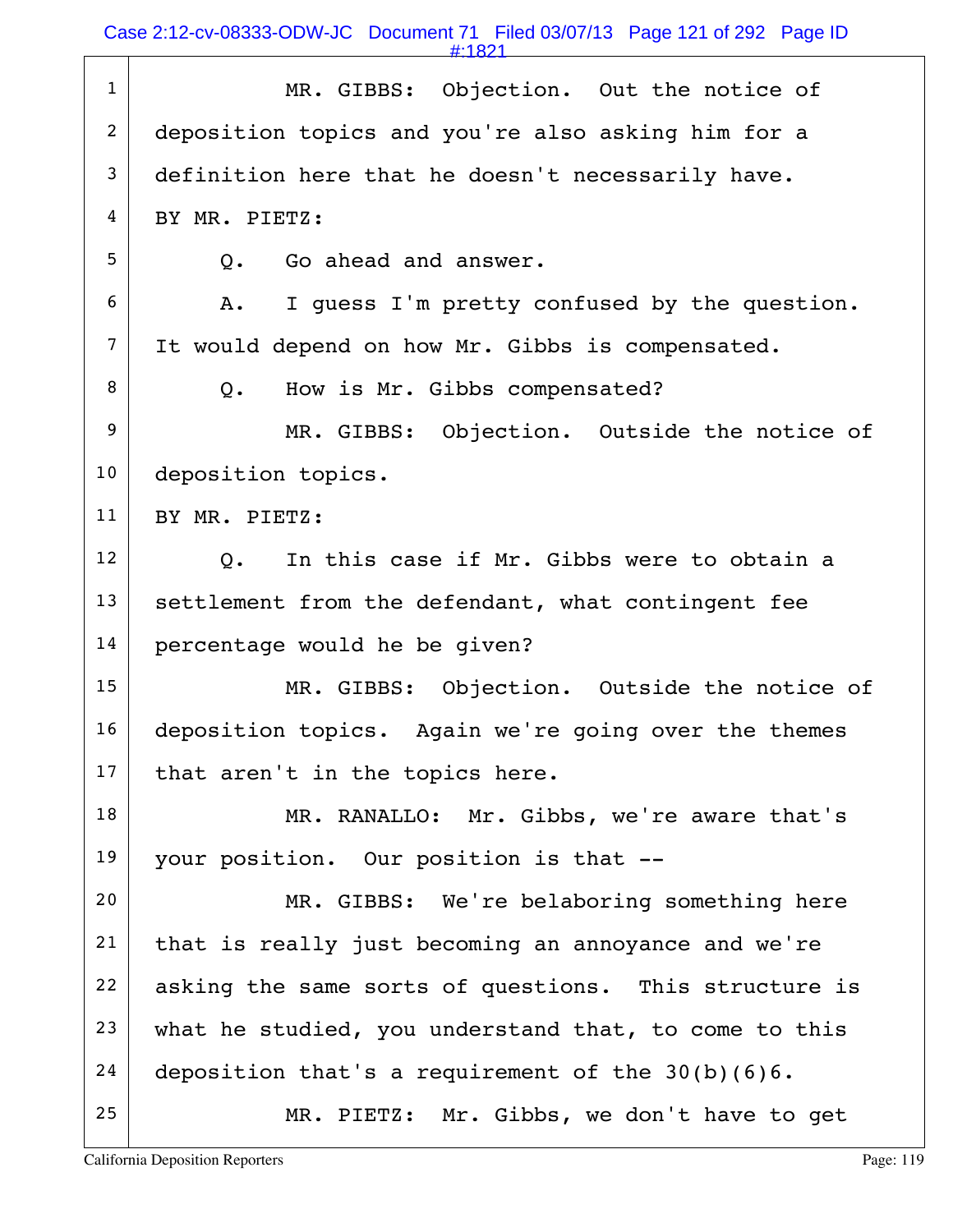| . .<br>c |  |
|----------|--|
|          |  |

| $\mathbf{1}$   | into a bunch of a colloquy on the record. We can talk            |
|----------------|------------------------------------------------------------------|
| 2              | about it afterwards. What I'd like right now is for the          |
| $\mathfrak{Z}$ | deponent to simply answer the question.                          |
| 4              | THE WITNESS: Well, to the noticed topic of                       |
| 5              | would Mr. Gibbs be someone who would receive                     |
| 6              | revenue if a settlement was reached in this case, I              |
| $\overline{7}$ | believe the answer is yes.                                       |
| 8              | BY MR. PIETZ:                                                    |
| 9              | Q. And what percentage of the revenue would                      |
| 10             | Mr. Gibbs keep?                                                  |
| 11             | I can't answer that question specifically.<br>A.                 |
| 12             | I am going to note -- I'm going to object to<br>Q.               |
| 13             | the last answer as nonresponsive. ** Madam court                 |
| 14             | reporter, would you also be so kind to note this part of         |
| 15             | the transcript so that we can refer to it later                  |
| 16             | MR. GIBBS: What do we have in terms of what's                    |
| 17             | left.                                                            |
| 18             | MR. PIETZ: It's going to be a full-day                           |
| 19             | deposition. It's 12:45 now. I say we break for lunch.            |
| 20             | Should we come back at 1:45 o'clock?                             |
| 21             | (Off the record at 12:48 p.m. and back                           |
| 22             | on the record at $1:52$ p.m.)                                    |
| 23             | BY MR. PIETZ:                                                    |
| 24             | Back on the record in the $30(b)(6)$ deposition<br>$Q_{\bullet}$ |
| 25             | of AF Holdings. Mr. Hansmeier, I will refer you to the           |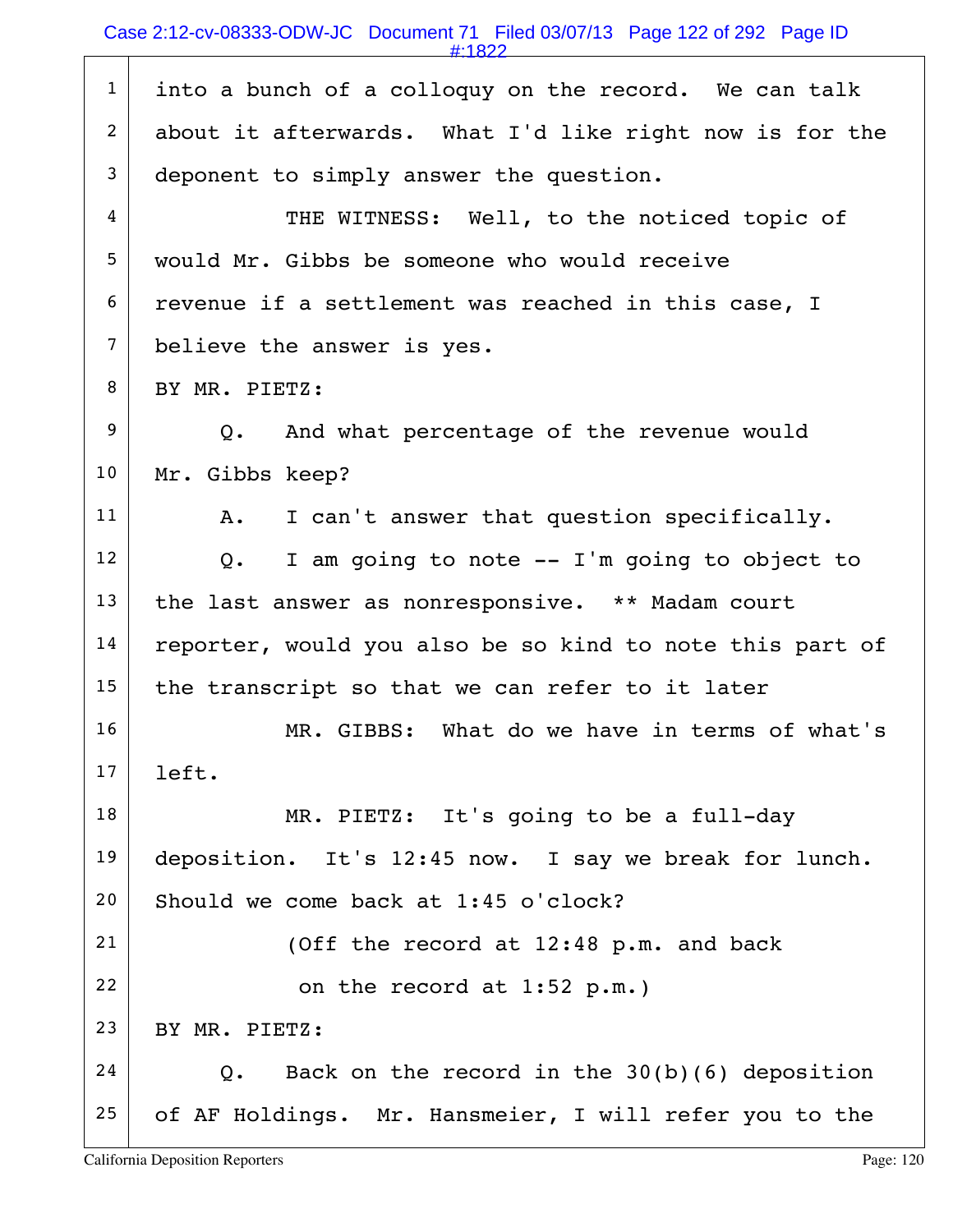## Case 2:12-cv-08333-ODW-JC Document 71 Filed 03/07/13 Page 123 of 292 Page ID

#:1823

| $\mathbf{1}$             | deposition notice that accompanied the subpoena bringing |
|--------------------------|----------------------------------------------------------|
| $\overline{2}$           | you here today. I believe it's marked as Exhibit 100.    |
| 3                        | Attached thereto as Exhibit A is a copyright assignment  |
| 4                        | agreement. Could you turn to the second page of the      |
| 5                        | copyright assignment agreement. There on the bottom      |
| 6                        | right, can you read me what it says there on the         |
| $\overline{7}$           | signature line, please?                                  |
| 8                        | It says Alan Cooper on behalf of assignee, AF<br>A.      |
| 9                        | Holdings, LLC.                                           |
| 10                       | Who is Alan Cooper?<br>$Q_{\bullet}$                     |
| 11                       | Alan Cooper is an individual who was<br>А.               |
| 12                       | designated as a corporate representative of AF Holdings, |
|                          |                                                          |
| 13                       | LLC. The circumstances that led to Mr. Cooper's          |
| 14                       | designation as a corporate representative to acknowledge |
| 15                       | the copyright assignment agreement on behalf of AF       |
| 16                       | Holdings, LLC, is that Mark Lutz -- we're backing up a   |
| 17                       | little bit. AF Holdings makes use of corporate           |
| $\overline{\mathbf{18}}$ | representatives, the reason for that is that obviously   |
| 19                       | you guys know that there's a lot of people out there who |
| 20                       | don't like what we're doing, specifically to people who  |
| 21                       | have infringed on works and want to retaliate against    |
| 22                       | people who are enforcing copyrights.                     |
| 23                       | Now, some people who infringe on works aren't            |
| 24                       | of a very serious, morally corrupt manner, but some of   |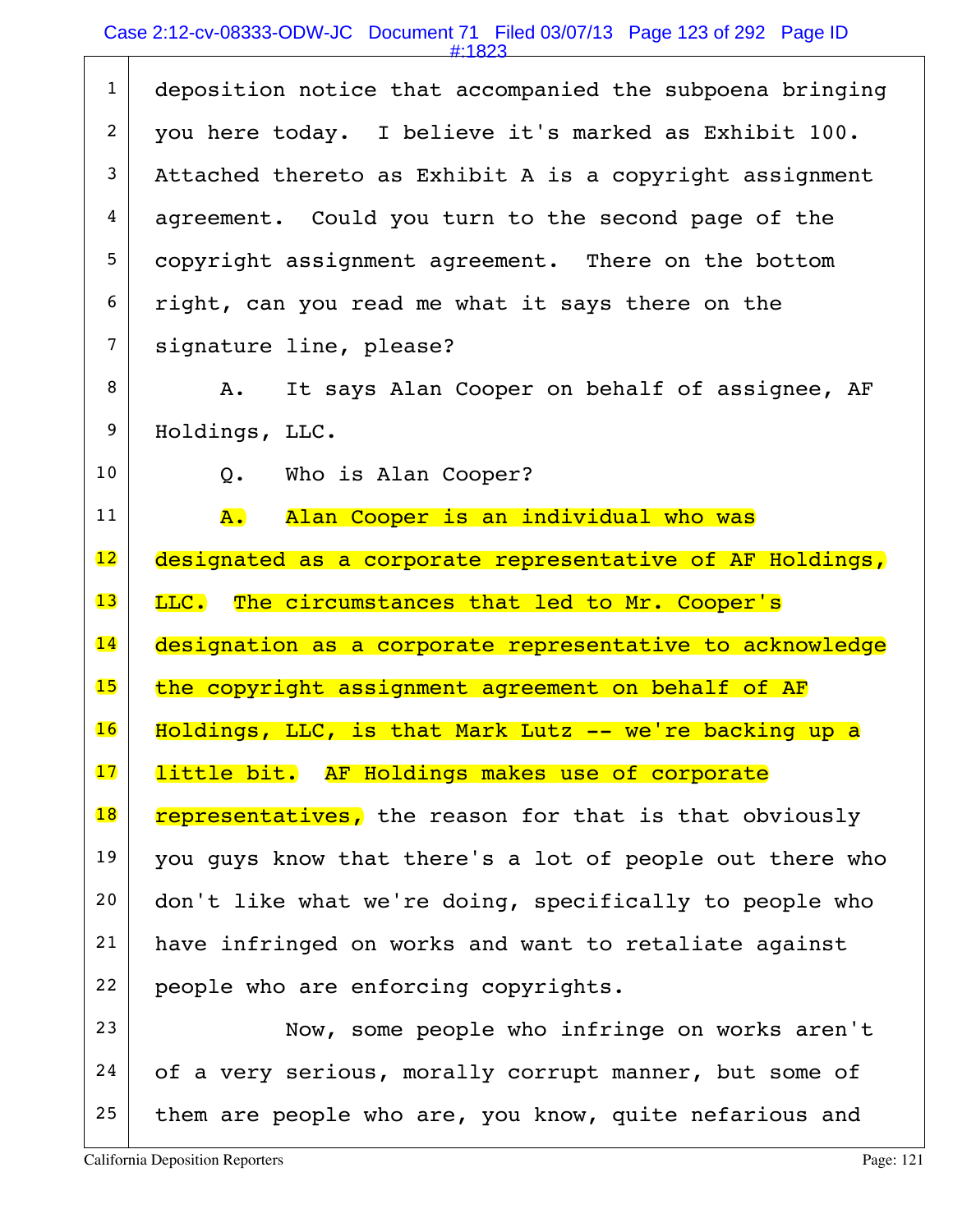|                         | #:1824                                                   |
|-------------------------|----------------------------------------------------------|
| $\mathbf{1}$            | who are quite capable of committing quite a bit of harm. |
| $\overline{2}$          | AF Holdings makes use of corporate                       |
| 3                       | representatives to help prevent the -- I quess the       |
| $\overline{\mathbf{4}}$ | officer, Mark Lutz, himself, from being targeted by      |
| 5                       | these individuals. The manner in which Mr. Cooper was    |
| 6                       | designated as a corporate representative was Marks Lutz  |
| 7                       | asked attorney John Steele to arrange for a corporate    |
| 8                       | representative to acknowledge the assignment agreement   |
| 9                       | on behalf of AF Holdings. Mr. Steele did so and          |
| 10                      | returned the assignment agreement to AF Holdings bearing |
| 11                      | the signature of Mr. Alan Cooper.                        |
| 12                      | When this whole $--$ I quess the first time we           |
| 13                      | heard about any form of controversy with respect to --   |
| 14                      | the first time AF Holdings heard about any form          |
| 15                      | controversy with respect to the assignment agreement was |
| 16                      | when an attorney named Paul Godfread, G-O-D-F-R-E-A-D,   |
| 17                      | contacted AF Holdings and said that -- I can't remember  |
| 18                      | the exact text of the e-mail, but something to the       |
| 19                      | effect of he's representing someone named Alan Cooper    |
| 20                      | and they're concerned that Alan Cooper is being held out |
| 21                      | as AF Holdings CEO.                                      |
| 22                      | And so when that occurred, we -- or AF                   |
| 23                      | Holdings and Mark Lutz specifically, he asked, you know, |
| 24                      | what is the exposure of AF Holdings here and there were  |
| 25                      | two specific concerns. One specific concern was the      |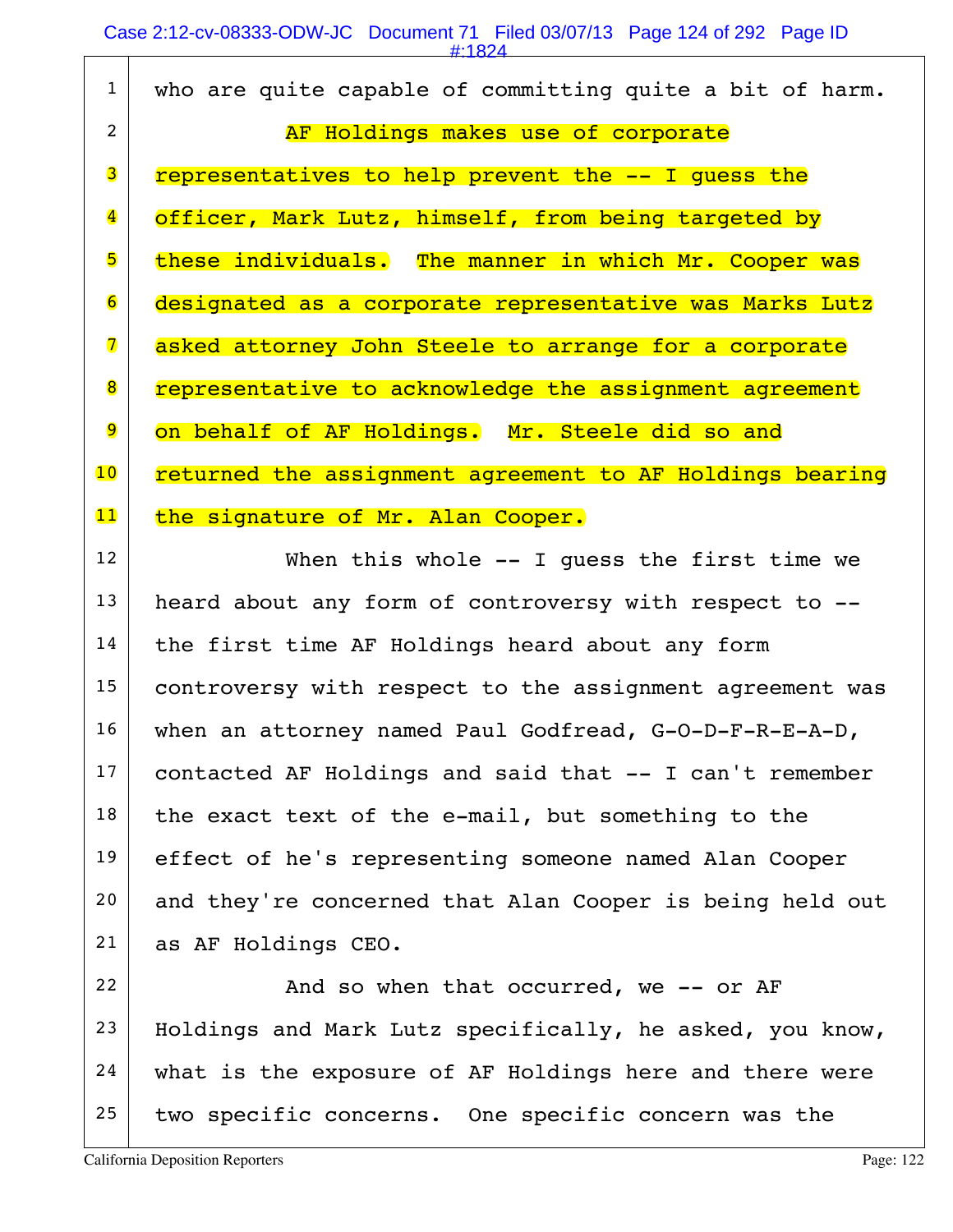# Case 2:12-cv-08333-ODW-JC Document 71 Filed 03/07/13 Page 125 of 292 Page ID

| $\mathbf{1}$    | issue of fraud. Namely, that if AF Holdings is           |
|-----------------|----------------------------------------------------------|
| $\overline{2}$  | distributing agreements that have someone's signature on |
| 3               | it, but he didn't sign it or somehow his identity was    |
| 4               | coopted, then obviously that's something that AF         |
| 5               | Holdings would have to -- once it became aware of that   |
| 6               | issue -- stop doing -- shut it down and make sure it     |
| $\overline{7}$  | didn't happen anymore, because obviously there's no      |
| 8               | reason to distribute an assignment or any agreement      |
| 9               | bearing someone's signature if there was a forgery or    |
| $\overline{10}$ | some sort of fraudulent action involved in that sense.   |
| 11              | And so to address that issue AF Holdings --              |
| $\overline{12}$ | well, spoke to Mr. Steele -- Mark Lutz spoke to          |
|                 |                                                          |
| 13              | Mr. Steele and said, Well, I understand that there's an  |
| 14              | issue with this Alan Cooper and asked Mr. Steele         |
| 15              | point-blank, Is the signature a forgery. Mr. Steele      |
| 16              | said the signature is not forgery. And he asked him, Is  |
| 17              | the -- is this signature authentic. Mr. Steele says,     |
| 18              | yes, the signature is authentic. Based on Mr. Steele's   |
| 19              | representation, we have no reason to believe from what   |
| 20              | Mr. Steele said, at least, that the signature is a       |
| 21              | forgery or there's some sort fraud going on with respect |
| 22              | to the signature.                                        |
| 23              | Then AF Holdings reached out to Paul Godfread            |
| 24              | and said what, you know, evidence do you have of some    |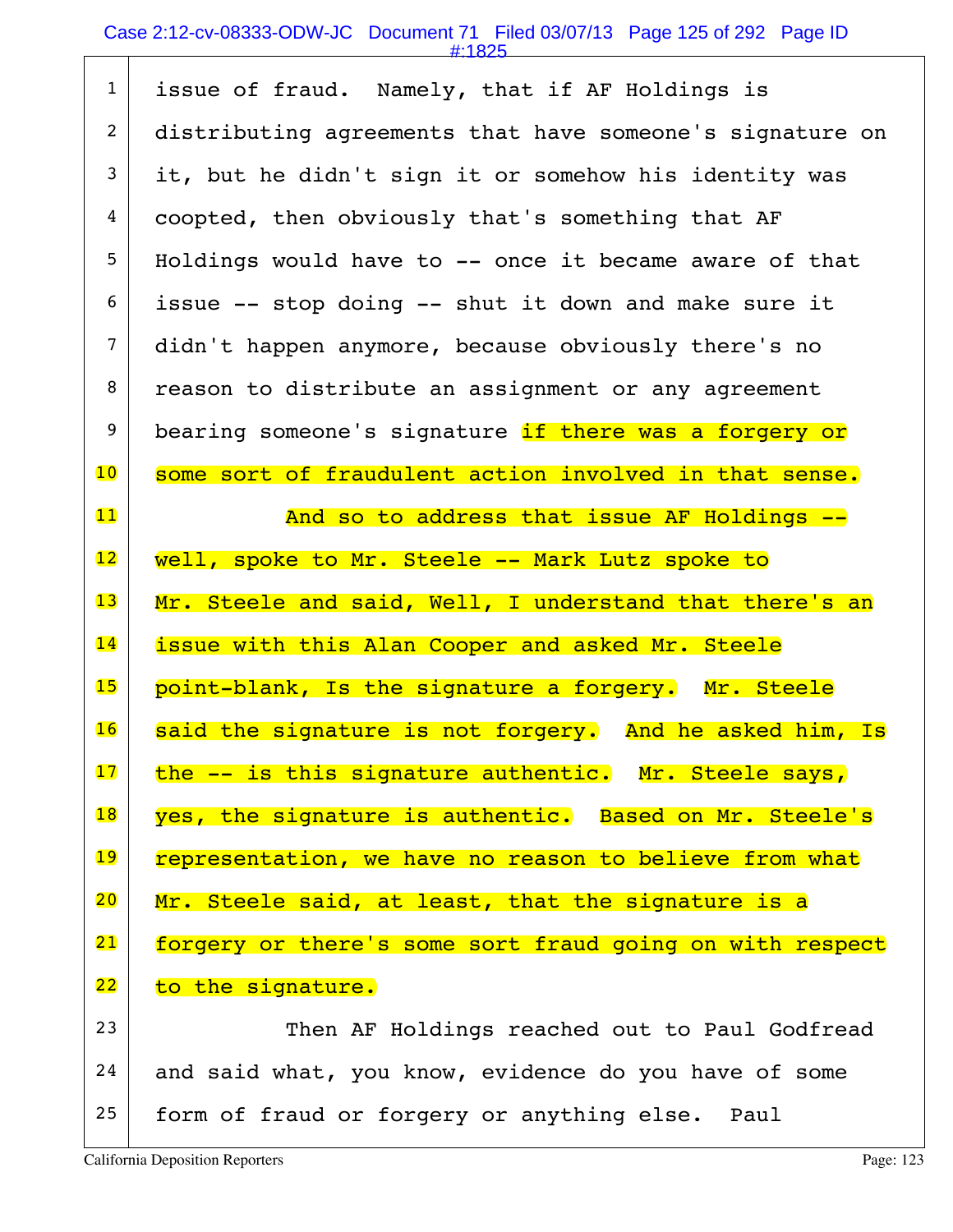### Case 2:12-cv-08333-ODW-JC Document 71 Filed 03/07/13 Page 126 of 292 Page ID

#:1826

| $\mathbf{1}$    | Godfread did not -- was not responsive. We further --    |
|-----------------|----------------------------------------------------------|
| $\overline{2}$  | Mr. Steele further reached out to Paul Godfread and said |
| $\mathfrak{Z}$  | what can AF Holdings do to give your client the          |
| 4               | assurances that we're not holding him out as somehow     |
| 5               | being the CEO of AF Holdings. And again Paul Godfread    |
| 6               | was nonresponsive. And so based on Mr. Steele's          |
| 7               | representations that everything is authentic and Paul    |
| 8               | Godfread's -- well, I guess, failure to give any         |
| 9               | information regarding his client, plus this letter that  |
| 10              | he filed that simply says that his client is being held  |
| 11              | out as the CEO of AF Holdings, we concluded that at      |
| $\overline{12}$ | least at this time there's not any evidence to support   |
|                 |                                                          |
| 13              | some sort of concern of fraud or some sort of concern of |
| 14              | a forged or inauthentic signature. And, of course, we    |
| 15              | can't speak to Mr. Cooper directly because he's, of      |
| 16              | course, represented by attorney Paul Godfread.           |
| 17              | You know the second concern that was raised by           |
| 18              | Mr. Godfread's inquiry was the issue of standing.        |
| 19              | Namely, that if the worst case scenario played out and   |
| 20              | the signature was inauthentic, would that somehow affect |
| 21              | our standing to proceed forward with cases. When I say   |
| 22              | our, I mean AF Holdings. We looked at two different      |
| 23              | things. The first thing we looked at was the copyright   |
| 24              | act itself, which says, of course, that the formal       |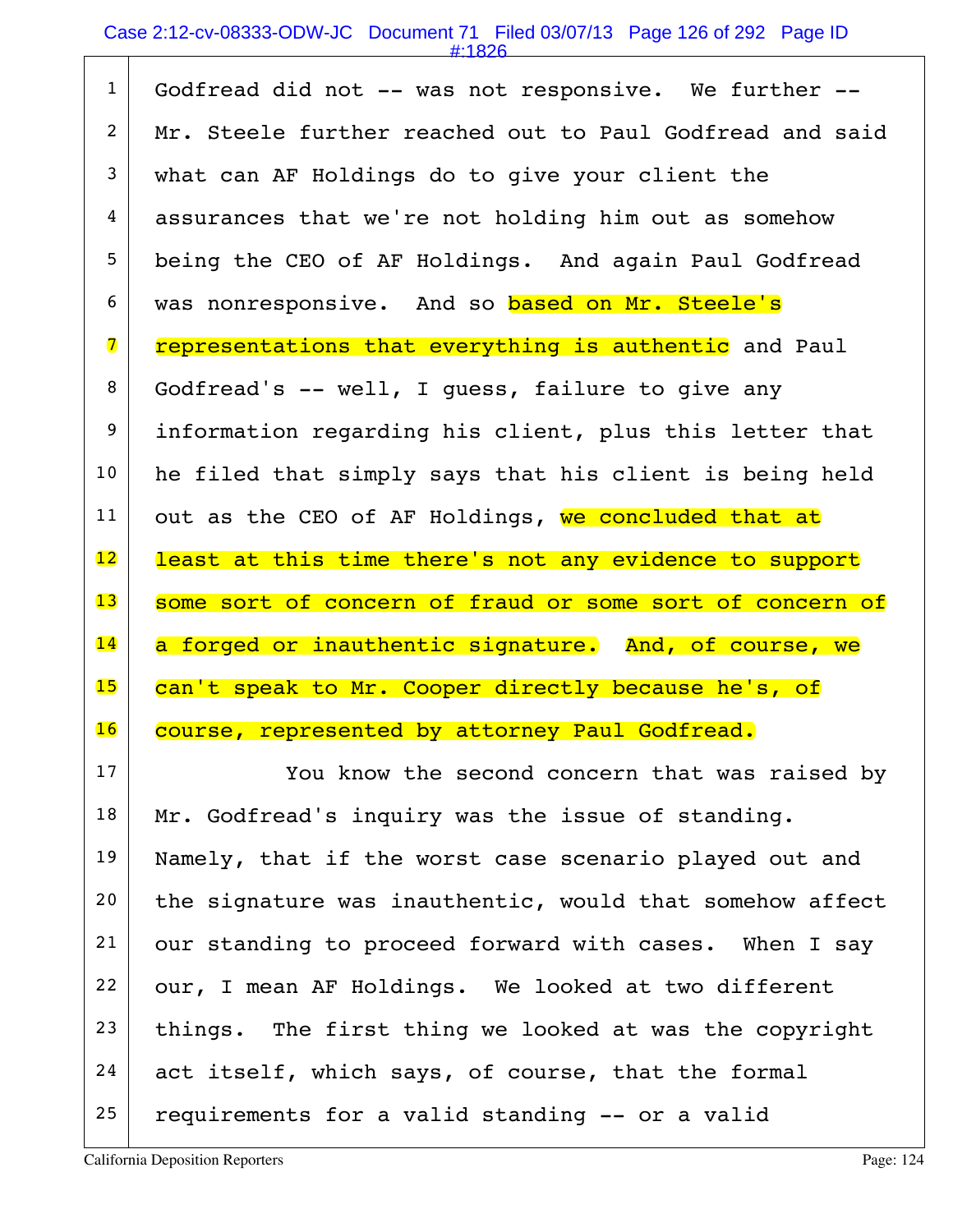#### Case 2:12-cv-08333-ODW-JC Document 71 Filed 03/07/13 Page 127 of 292 Page ID

#:1827

| $\mathbf{1}$   | assignment agreement are a written document, one, and    |
|----------------|----------------------------------------------------------|
| $\overline{2}$ | then that it's signed by the assignor. So to give        |
| 3              | ourselves close comfort with respect to the issue of     |
| $\overline{4}$ | standing, we contacted the assignor, because obviously   |
| 5              | the assignor -- Alan Cooper would be signing on behalf   |
| 6              | of the assignee, of course. And so we contacted the      |
| $\overline{7}$ | assignor Raymond Rogers and asked him, you know, there's |
| 8              | this concern about Alan Cooper and who is Alan Cooper    |
| 9              | and is his signature authentic or is his signature not   |
| 10             | authentic, but can you confirm for us that you, in fact, |
| 11             | did sign this and you believe that the assignment is     |
| 12             | effective and as far as you're concerned AF Holdings is  |
| 13             | the owner of the copyright in question, in both this     |
| 14             | case and of course the other copyright that Raymond      |
| 15             | Rogers was involved in assigning to AF Holdings. And he  |
| 16             | did confirm that. He said, yes, I do believe that this   |
| 17             | agreement is authentic. I entered into it voluntarily.   |
| 18             | My signature is not forged. Everything is fine from our  |
| 19             | end.                                                     |

20 And so that gave us comfort. We also reviewed 21 | Ninth Circuit case law, specifically the case of  $-$ -22 Cohen is in the title where the Ninth Circuit reviewing, 23 you know, section 204 of the Copyright Act concluded  $24$  that, Well, as long as you have a writing and it's  $25$  signed by the assignor, you have standing.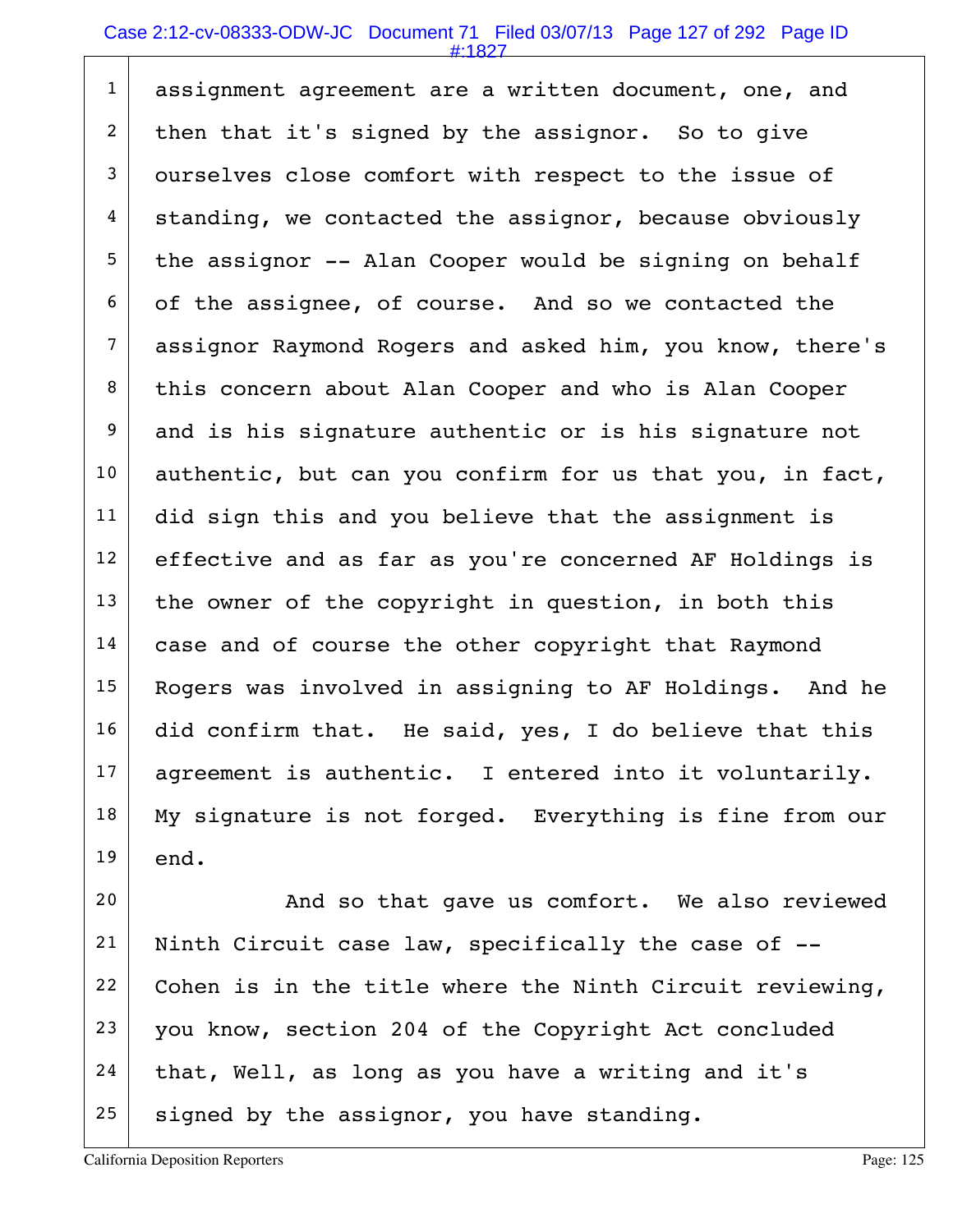#### Case 2:12-cv-08333-ODW-JC Document 71 Filed 03/07/13 Page 128 of 292 Page ID

#:1828

1 and then I quess the next action AF Holdings 2 is planning on taking to remove any doubt that the  $3$  assignment was and continues to be effective as between  $4 \mid$  AF Holdings and Heartbreaker, I guess, vice versa, is  $5$  they're preparing a ratification of the agreement, so  $6$  that without any Alan Cooper whatsoever that both the 7 Heartbreaker entities and then AF Holdings will confirm  $8$  that the assignment is intended to be effective through 9 the ratification.

 $10$  Q. Thank you for that very thorough answer. 11 Although you're jumping ahead a little bit to some 12 issues that I'm sure will come up eventually. I would  $13$  like to come back to the more simple issue though of 14 just identifying who is this Alan Cooper that signed on 15 | here. Is the Alan Cooper whose signature on here the 16 | same Alan Cooper who's represented by attorney Paul 17 Godfread?

18 | A. Well, first of all, I don't know who attorney 19 Godfread represents and who he doesn't represent. If 20 you're talking about the guy who's in Minnesota and was 21 John Steele's former caretaker, all I can say is that AF 22 Holdings -- the only person who knows who this Alan 23 Cooper is is John Steele and we asked Mr. Steele, is  $24$  this the same guy, is this not the same guy, is there 25 another Alan Cooper and Mr. Steele declined to respond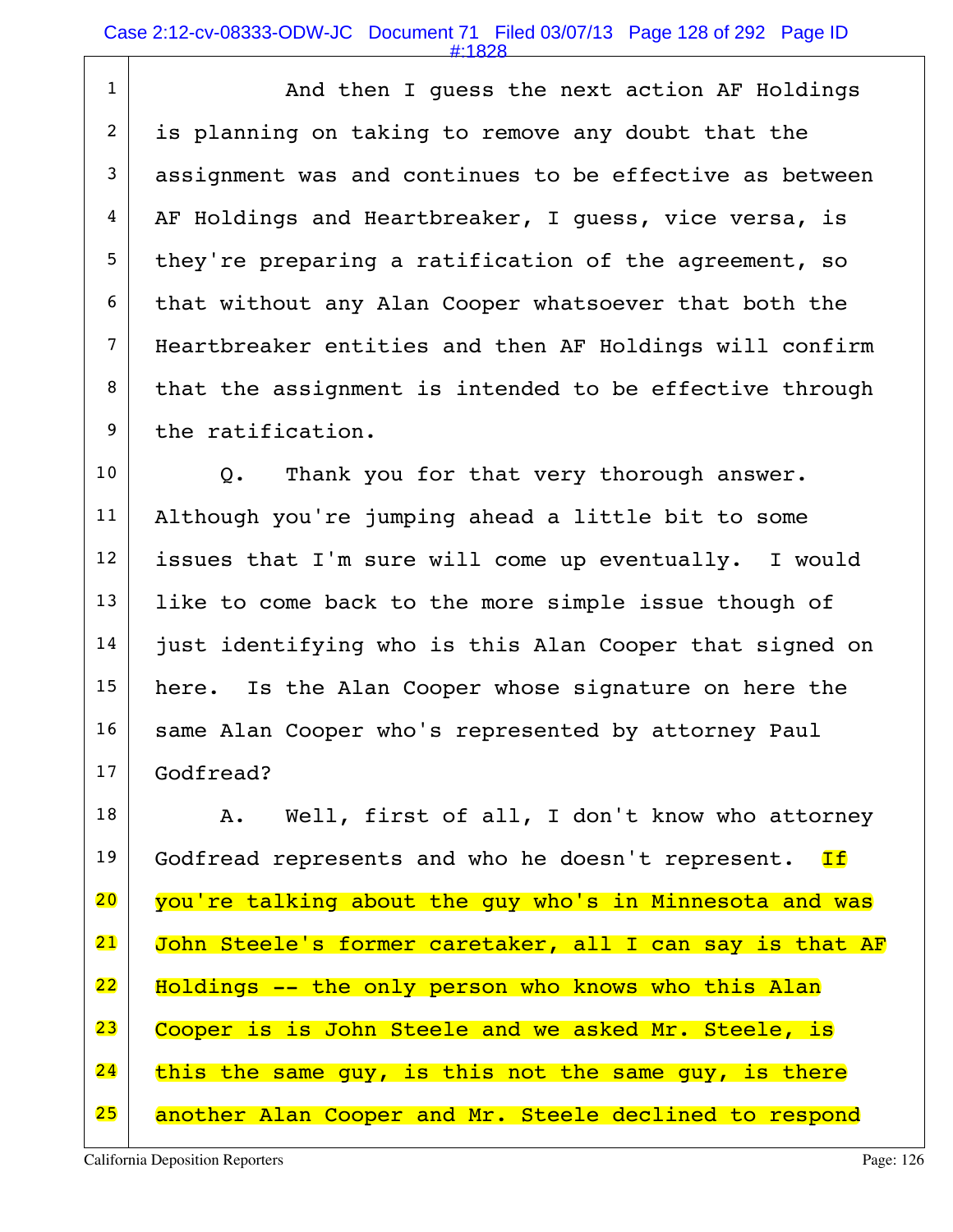Case 2:12-cv-08333-ODW-JC Document 71 Filed 03/07/13 Page 129 of 292 Page ID

|                         | #:1829                                                                   |
|-------------------------|--------------------------------------------------------------------------|
| $\mathbf{1}$            | on the basis that Mr. Cooper has sued Mr. Steele and                     |
| $\overline{\mathbf{2}}$ | they're actively involved in litigation.                                 |
| 3                       | I believe you testified today throughout the<br>Q.                       |
| 4                       | entire duration of AF Holdings duration -- AF Holdings                   |
| 5                       | existence the only employee member, officer manager, the                 |
| 6                       | person wearing all the hats and the only person who has                  |
| $\overline{7}$          | ever had any official capacity with AF Holdings is Mark                  |
| 8                       | Lutz; isn't that correct?                                                |
| 9                       | I testified that Mr. Lutz is the sole<br>Α.                              |
| 10                      | manager/employee of AF holdings, correct.                                |
| 11                      | And there's no other manager or employees<br>$\overline{\mathsf{O}}$ .   |
| $\overline{12}$         | right through to this present day; is that correct?                      |
| 13                      | A.<br>That's correct.                                                    |
| 14                      | Mr. Lutz has been the only one. So this begs<br>$\overline{Q}$ .         |
| 15                      | the question was John Steele ever an owner, manager or                   |
| 16                      | employee of AF Holdings?                                                 |
| 17                      | No.<br><b>A.</b>                                                         |
| 18                      | So why then did AF Holdings rely upon John<br>$\overline{\mathsf{Q}}$ .  |
| 19                      | Steele to sign documents on AF Holdings' behalf?                         |
| 20                      | What document are you referring to that he<br>Α.                         |
| 21                      | signed on AF Holdings' behalf?                                           |
| 22                      | Let me rephrase. Why is AF Holdings relying<br>$\overline{\mathsf{Q}}$ . |
| 23                      | on John Steele to arrange for signatures on documents                    |
| 24                      | that are being signed on AF Holdings' behalf?                            |
| 25                      | MR. GIBBS: Objection. Calls for speculation.                             |
|                         |                                                                          |

California Deposition Reporters **Page: 127** Page: 127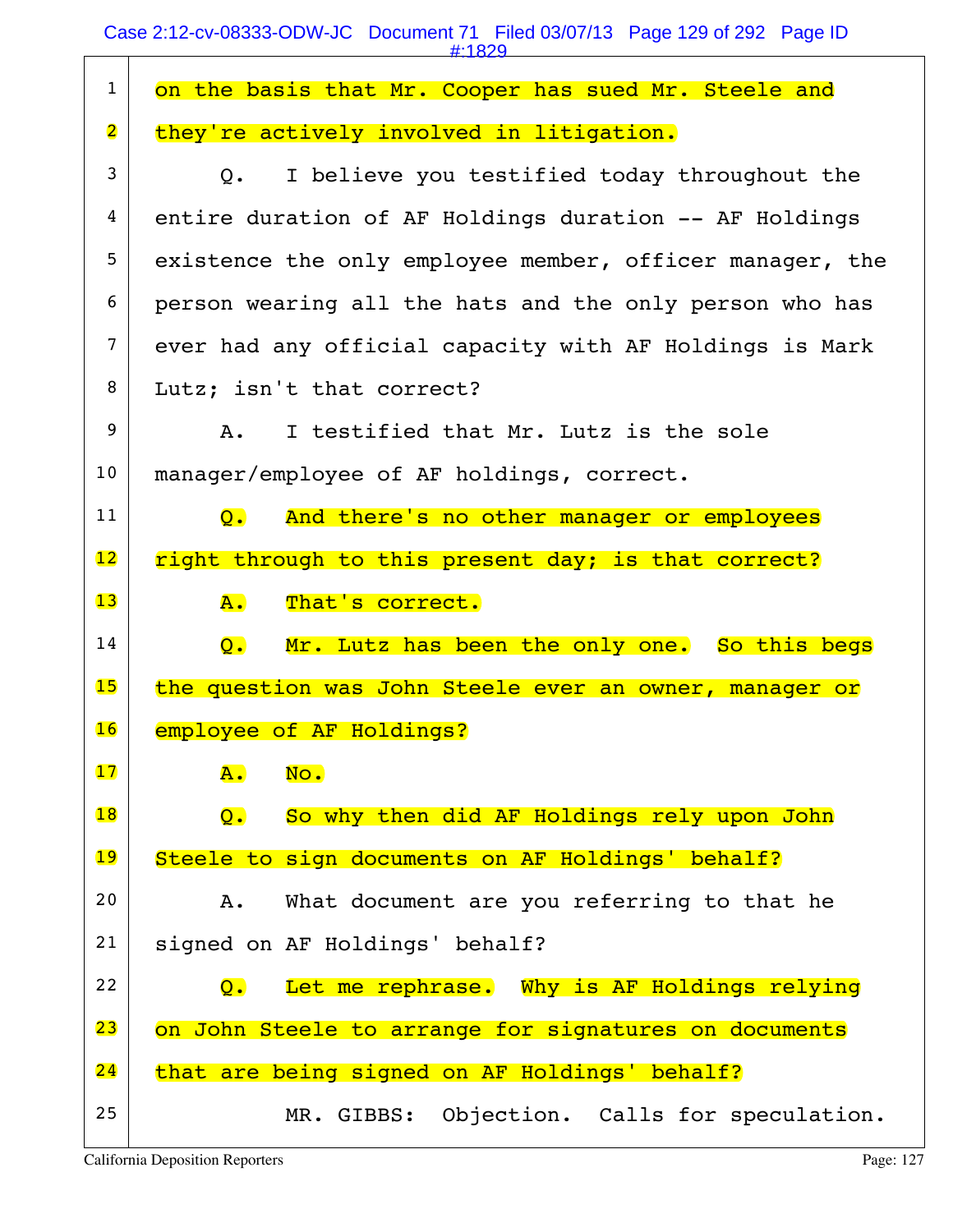#:1830

| $\mathbf{1}$             | THE WITNESS: Well, it would be speculation as                      |
|--------------------------|--------------------------------------------------------------------|
| $\overline{2}$           | to why AF Holdings took one action or another. I would             |
| 3                        | say that, for example, you know, Mr. Lutz is an                    |
| 4                        | individual. There are a certain number hours in a day              |
| 5                        | and for him to accomplish everything he's going to                 |
| 6                        | accomplish in any given day, or for anyone in any                  |
| $\overline{7}$           | capacity in any business, you rely on third parties to             |
| 8                        | aid you to accomplish various tasks.                               |
| 9                        | For example, the -- Mr. Lutz relied on me                          |
| $\overline{\mathbf{10}}$ | personally to arrange for the signature of Raymond                 |
| $\mathbf{11}$            | Rogers. And the reason he did that was because he                  |
| 12                       | needed me to help him out in that task.                            |
| 13                       | So am I to understand correctly then that with<br>$\overline{Q}$ . |
| 14                       | respect that AF Holdings litigation, you and Mr. Steele            |
| 15                       | are both taking orders from Mr. Lutz; is that correct?             |
| 16                       | MR. GIBBS: Objection. Misstates the prior                          |
| 17                       | testimony.                                                         |
| 18                       | BY MR. PIETZ:                                                      |
| 19                       | He's your client, so on the issues --<br>Q.                        |
| 20                       | Mr. Lutz or AF Holdings?<br>Α.                                     |
| 21                       | Mr. Lutz is the client representative of AF<br>Q.                  |
| 22                       | Holdings, so you, in your capacity as an attorney, and             |
| 23                       | Mr. Steele in his capacity as an attorney, are doing               |
|                          |                                                                    |
| 24                       | what Mr. Lutz tells you to do; is that correct?                    |
| 25                       | MR. GIBBS: Objection. Misstates testimony.                         |

California Deposition Reporters **Page: 128** 

 $\sqrt{ }$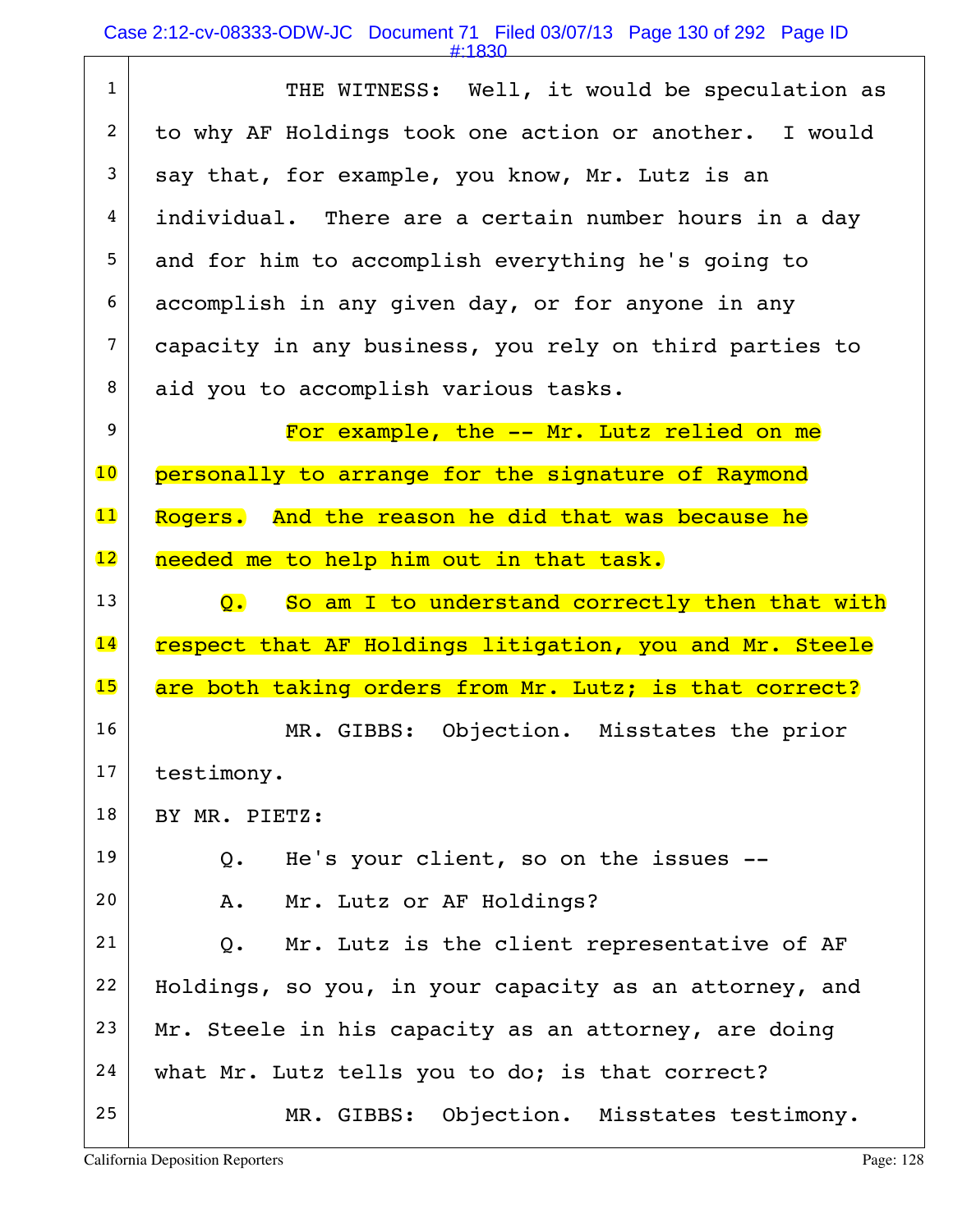1 I just don't like the characterization. Do whatever you  $2$  want to do.  $3$  BY MR. PIETZ:  $4 \mid$  0. Go ahead.  $5$  A. I am not sure what you mean by we do what he 6 tells me to do.  $7$  Q. If Mr. Lutz says settle a case, you as counsel 8 for the Alpha Law Firm, settle the case.  $9$   $A.$  Yes.  $10$  Q. If Mr. Lutz says arrange to have this document 11 signed, you arrange to have the document signed; is that 12 correct?  $13$  A. It depends on what document.  $14$  Q. Well, for example, this copyright assignment 15 | agreement that we're looking at as Exhibit A. Mr. Lutz  $16$  told you to arrange to have it signed by Raymond Rogers  $17$  and you did that because Mr. Lutz is essentially the  $18$  client and your boss and you do what he tells you to do, 19 correct? 20 MR. GIBBS: Objection. Compound question. 21 BY MR. PIETZ:  $22$  Q. Can you explain why that is not correct? 23 | A. Well, Mr. Lutz is not my client. AF Holdings  $24$  is the client of Alpha Law Firm in certain matters.  $25$  When Mr. Lutz asked me to help facilitate that signature #:1831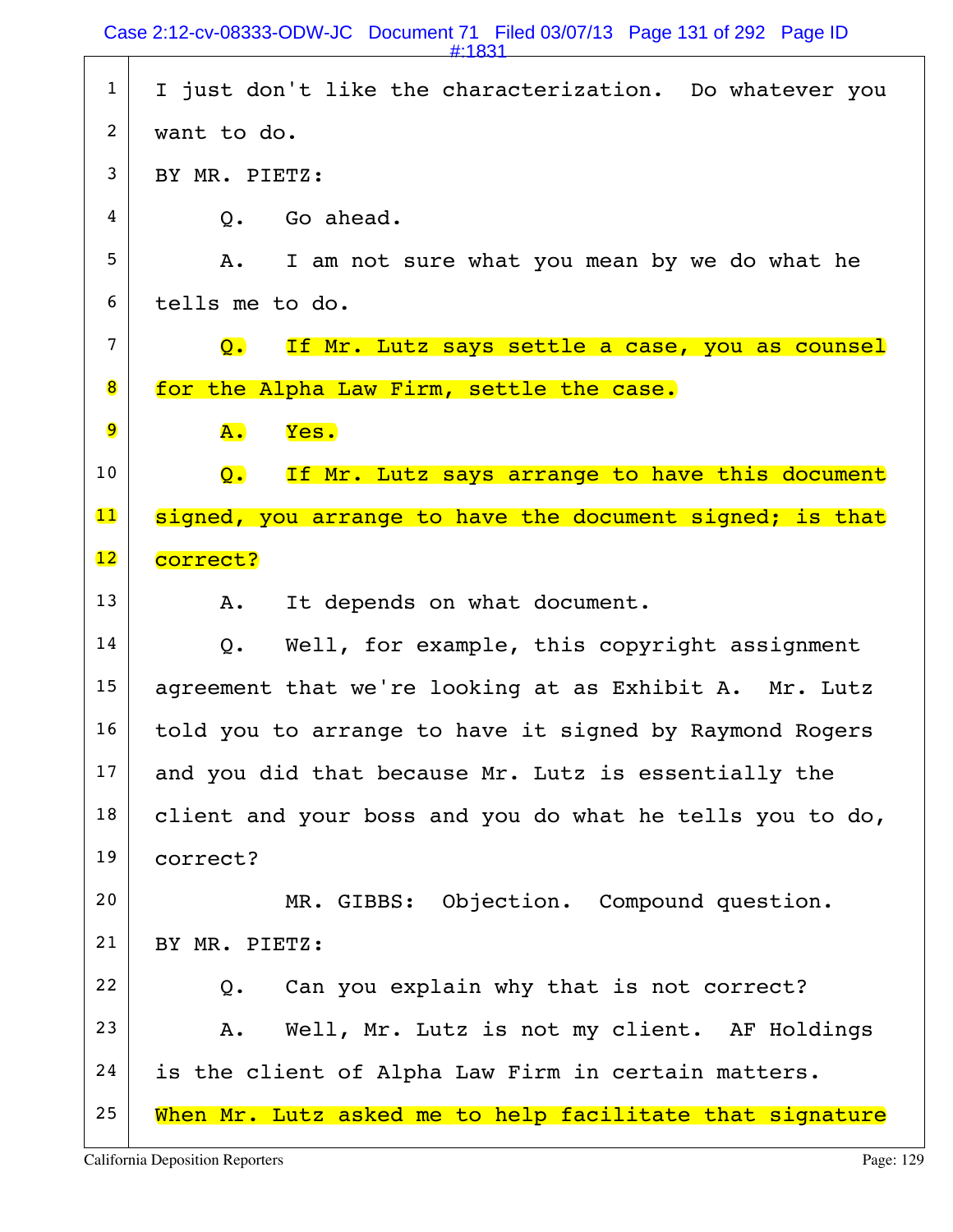Case 2:12-cv-08333-ODW-JC Document 71 Filed 03/07/13 Page 132 of 292 Page ID

|                         | $\pm 1832$                                              |
|-------------------------|---------------------------------------------------------|
| $\mathbf{1}$            | as a logistical matter, I don't recall having -- you    |
| $\overline{\mathbf{2}}$ | know, acting in the capacity of an attorney. I was just |
| 3                       | assisting him facilitate it.                            |
| 4                       | Did you ever work for Prenda Law, Inc.?<br>Q.           |
| 5                       | Α.<br>No.                                               |
| 6                       | You were never attorney of record with Prenda<br>Q.     |
| $\overline{7}$          | Law, Inc.? You were never of counsel there?             |
| 8                       | I quess I'd have to go back over the various<br>A.      |
| 9                       | appearances that I filed. I don't recall anything       |
| 10                      | specifically. Does that mean that there's not one on    |
| 11                      | record somewhere, I can't say with exact certainty.     |
| 12                      | Q. Was Mr. Lutz employed as a paralegal at Steele       |
| 13                      | Hansmeier?                                              |
| 14                      | MR. GIBBS: Objection. It's outside the scope            |
| 15                      | of the deposition noticed topics.                       |
| 16                      | THE WITNESS: Mr. Lutz was for a time employed           |
| 17                      | with Steele Hansmeier, yes. What his exact title was, I |
| 18                      | don't recall.                                           |
| 19                      | BY MR. PIETZ:                                           |
| 20                      | While he was employed at Steele Hansmeier you<br>Q.     |
| 21                      | were his boss, correct?                                 |
| 22                      | I would not agree with that characterization.<br>Α.     |
| 23                      | The reason I wouldn't agree with that characterization  |
| 24                      | is because he worked directly under Mr. Steele.         |
| 25                      | So Mr. Steele was Mr. Lutz's boss at Steele<br>Q.       |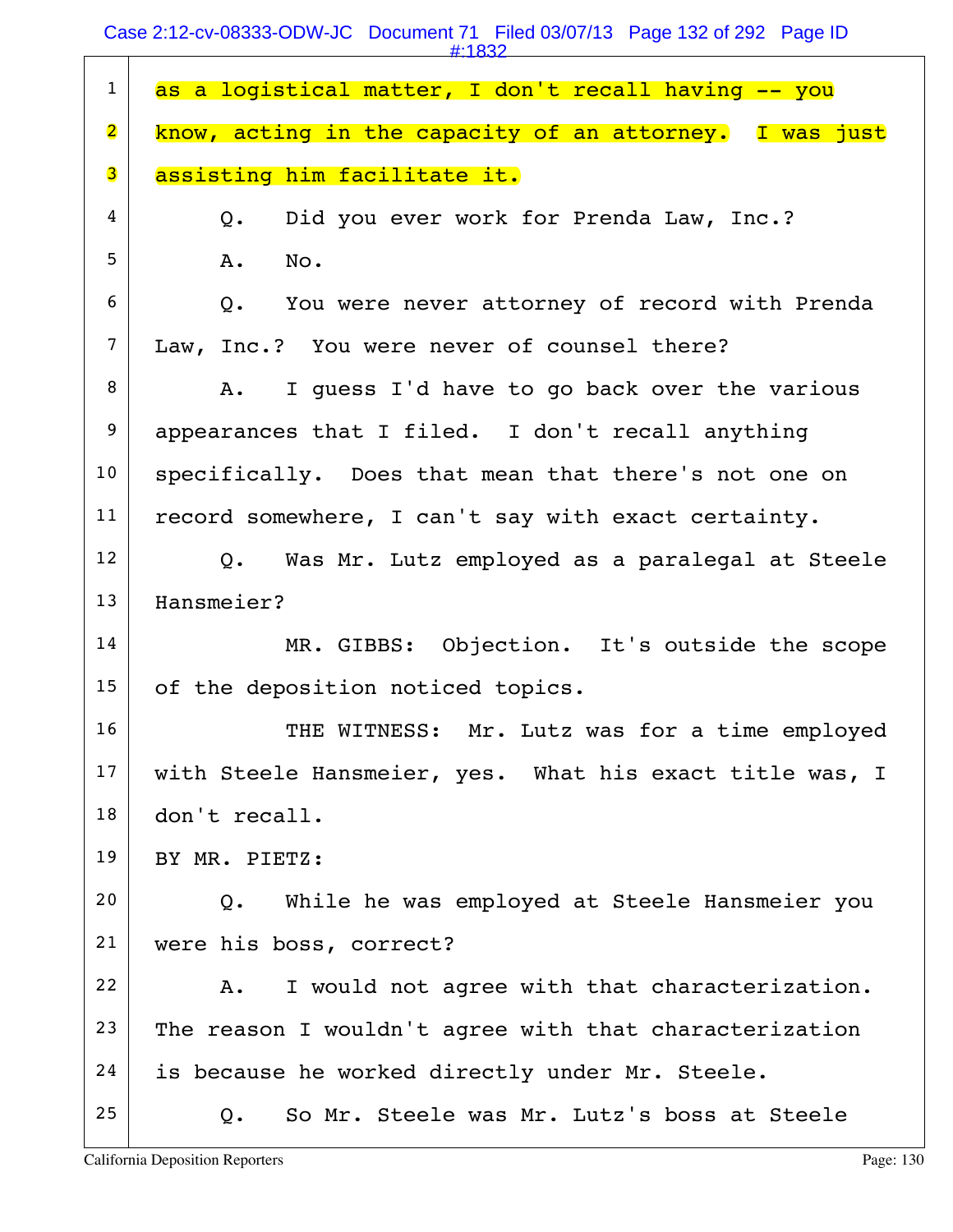|                | #:1833                                                      |
|----------------|-------------------------------------------------------------|
| $\mathbf{1}$   | Hansmeier; is that correct?                                 |
| $\overline{2}$ | Yes. Mr. Lutz reported to Mr. Steele in his<br>${\bf A}$ .  |
| 3              | capacity of working for Steele Hansmeier.                   |
| 4              | And what did Mr. Lutz do for Mr. Steele at<br>$Q_{\bullet}$ |
| 5              | Steele Hansmeier?                                           |
| 6              | MR. GIBBS: Objection. Calls for speculation.                |
| $\overline{7}$ | THE WITNESS: I would -- you'd have to ask                   |
| 8              | Mr. Steele what specific duties Mr. Lutz performed.         |
| 9              | BY MR. PIETZ:                                               |
| 10             | Q. Let me ask this question. I'm asking for your            |
| 11             | personal knowledge, not the knowledge of AF Holdings.       |
| 12             | You were the other named partner on the masthead. What      |
| 13             | kind of tasks did Mr. Lutz perform at your law firm?        |
| 14             | Mr. Lutz did not perform any tasks directly<br>Α.           |
| 15             | for me. He performed tasks for Mr. Steele.                  |
| 16             | What kind of tasks did he perform?<br>Q.                    |
| 17             | Again, you'd have to ask what kind of tasks<br>Α.           |
| 18             | Mr. Lutz performed for Mr. Steele.                          |
| 19             | Would it be fair to characterize them as<br>Q.              |
| 20             | paralegal-level tasks?                                      |
| 21             | I don't know if you could characterize them or<br>Α.        |
| 22             | not because first you'd have to identify what they are.     |
| 23             | And you have absolutely no idea what Mr. Lutz<br>$Q$ .      |
| 24             | did for Mr. Steele while working at your law firm; is       |
| 25             | that correct?                                               |
|                |                                                             |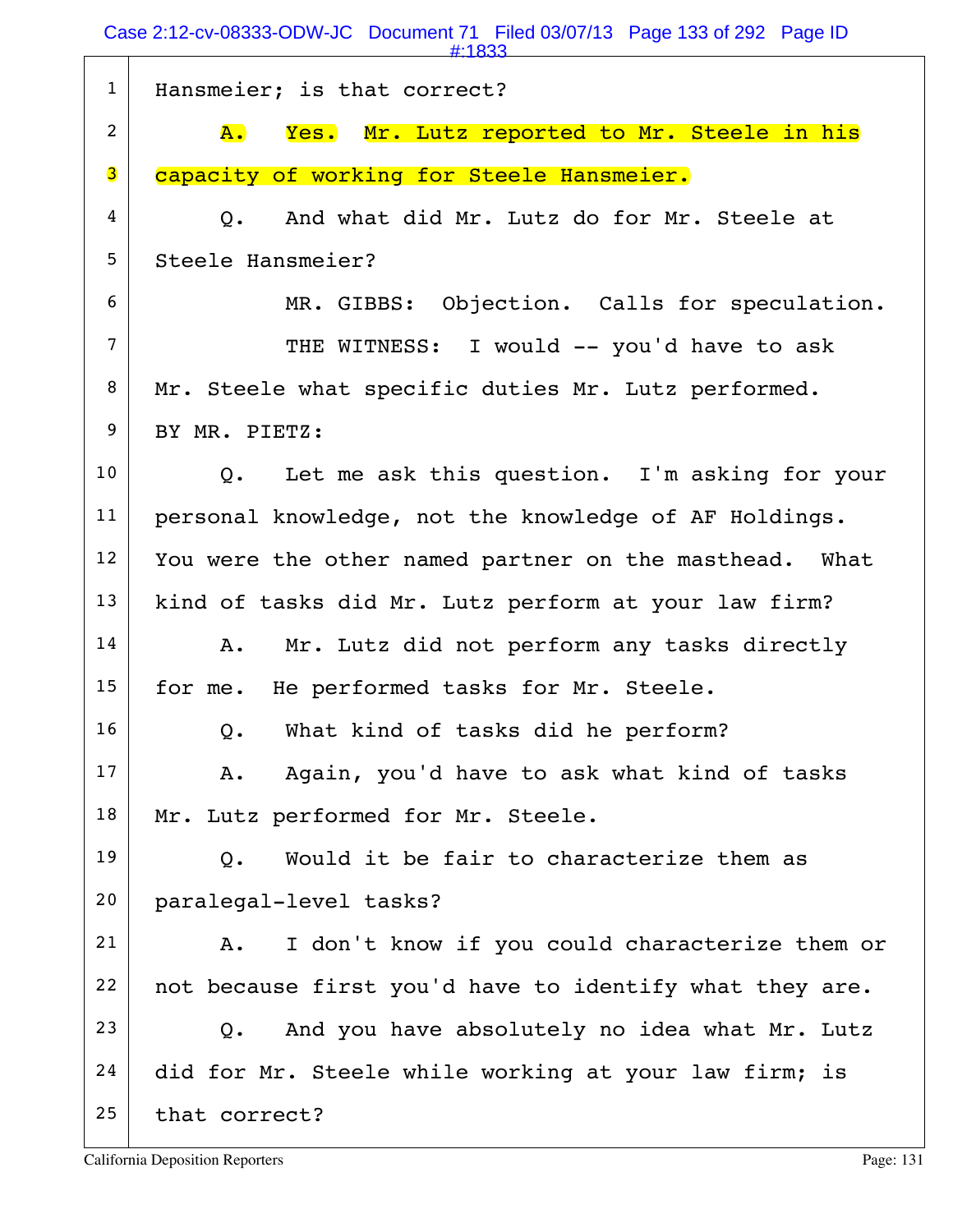| $\mathbf{1}$   | Yes. Mr. Lutz did not perform any tasks for<br>Α.       |
|----------------|---------------------------------------------------------|
| $\overline{2}$ | me. He performed tasks for Mr. Steele.                  |
| 3              | And you're not sure if it was paralegal work<br>Q.      |
| 4              | or secretarial work or you have no idea what kind of    |
| 5              | work it was Mr. Lutz did for Mr. Steele; is that        |
| 6              | correct?                                                |
| $\overline{7}$ | MR. GIBBS: Objection. Misstates testimony.              |
| 8              | Calls for speculation.                                  |
| 9              | THE WITNESS: It would be correct to say that            |
| 10             | Mr. Lutz worked for Mr. Steele. He worked performing    |
| 11             | tasks for Mr. Steele and reported to Mr. Steele. I did  |
| 12             | not delegate any work to Mr. Lutz, so I could not tell  |
| 13             | you what he was doing on a day-to-day basis.            |
| 14             | BY MR. PIETZ:                                           |
| 15             | Did you ever sign Mr. Lutzs' paychecks?<br>Q.           |
| 16             | No.<br>Α.                                               |
| 17             | MR. PIETZ: I would like to mark into the                |
| 18             | record Exhibit 103.                                     |
| 19             | (Whereupon Defendants' Exhibit No. 103                  |
| 20             | was marked for identification.)                         |
| 21             | BY MR. PIETZ:                                           |
| 22             | So having now marked 103, which is a Motion<br>Q.       |
| 23             | for Withdrawal and Substitution of Counsel filed in the |
| 24             | Northern District, California case 4221, ECF No. 22.    |
| 25             | Mr. Hansmeier, I'll ask you to turn to the              |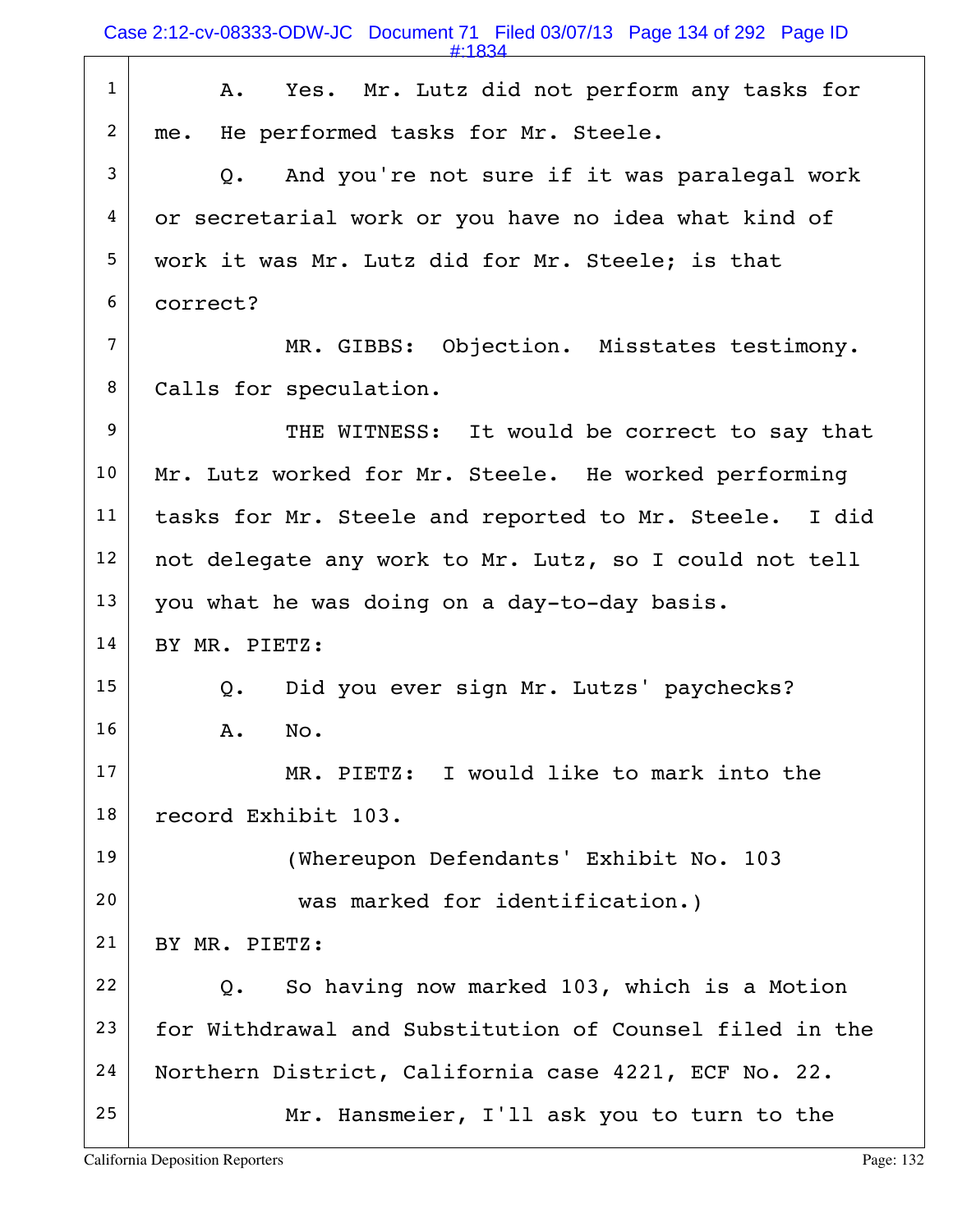### Case 2:12-cv-08333-ODW-JC Document 71 Filed 03/07/13 Page 135 of 292 Page ID

#:1835

| $\mathbf{1}$            | second page of this document. Can you read me what it         |
|-------------------------|---------------------------------------------------------------|
| $\overline{2}$          | says on the bottom signature line there, who signed and       |
| 3                       | in what capacity.                                             |
| 4                       | There's three signature on the bottom.<br>Α.                  |
| 5                       | The very bottom one on the left?<br>Q.                        |
| 6                       | Brent Gibbs, in-house counsel, AF Holdings,<br><b>A</b> .     |
| $\overline{\mathbf{z}}$ | LLC.                                                          |
| 8                       | I believe you testified a moment ago that<br>$\overline{Q}$ . |
| 9                       | throughout the entire duration of AF Holdings, the only       |
| $\overline{10}$         | employee or officer -- the person wearing all of the          |
| 11                      | hats was Mark Lutz.                                           |
| 12                      | Uh-huh.<br>${\tt A.}$                                         |
| 13                      | Based on this document that appears to be<br>$\overline{Q}$ . |
| 14                      | incorrect because isn't Mr. Gibbs now in-house counsel        |
| 15                      | for AF Holdings?                                              |
| 16                      | No. I think it's -- I don't know why it's<br>$\mathbf{A}$ .   |
| 17                      | here. I don't think it's --                                   |
| 18                      | So Mr. Gibbs is not in-house counsel for AF<br>Q.             |
| 19                      | Holdings?                                                     |
| 20                      | <b>A.</b><br>That's correct.                                  |
| 21                      | MR. PIETZ: Well, shoot. I'm just going to                     |
| 22                      | ask you, Mr. Gibbs. Did you prepare and sign this             |
| 23                      | document?                                                     |
| 24                      | MR. GIBBS: It's not my deposition. I'm not                    |
| 25                      | quite sure why I would be answering questions.                |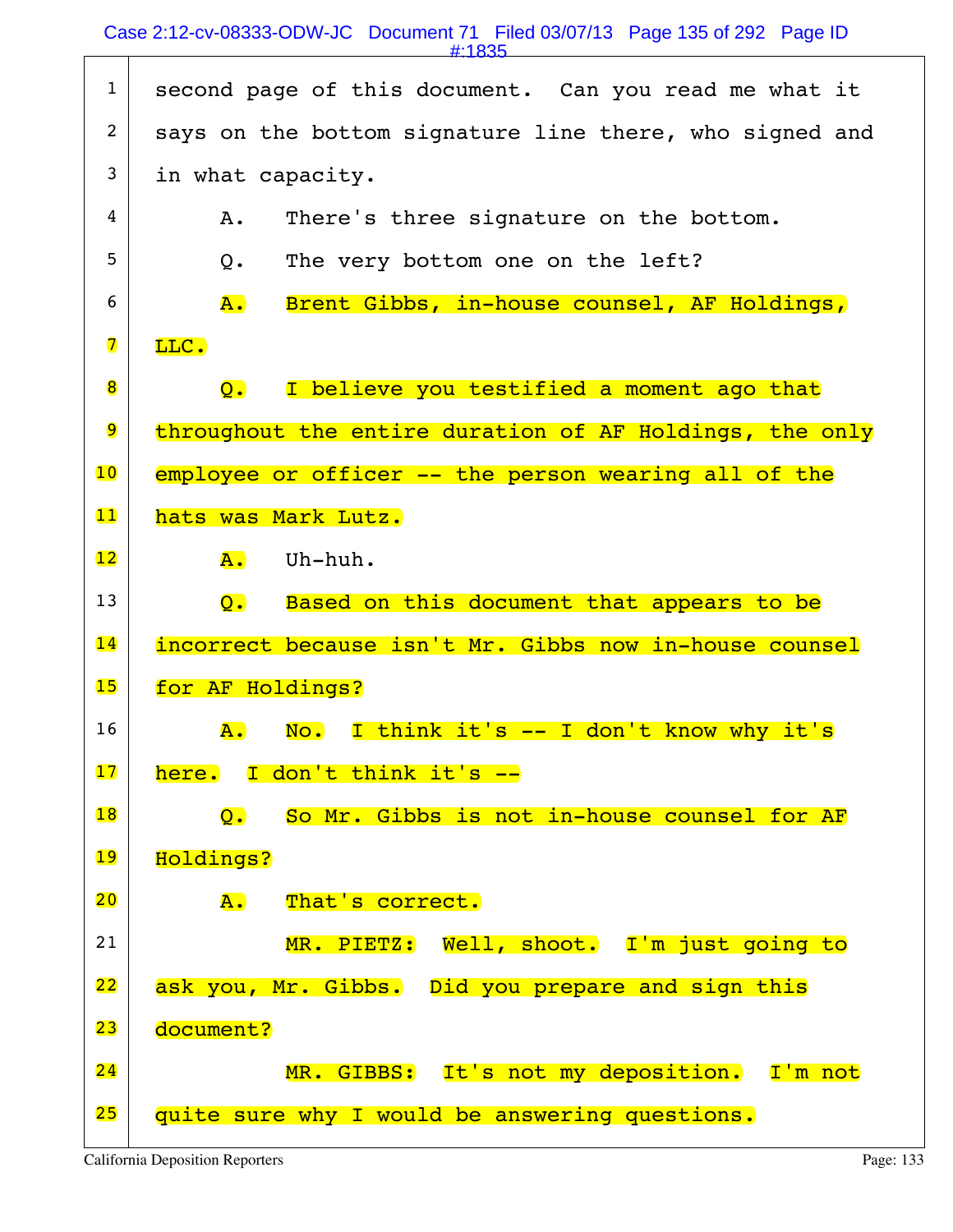Case 2:12-cv-08333-ODW-JC Document 71 Filed 03/07/13 Page 136 of 292 Page ID

| . .<br><b>Contract Contract Contract Contract Contract Contract Contract Contract Contract Contract Contract Contract Co</b> |  |
|------------------------------------------------------------------------------------------------------------------------------|--|
|                                                                                                                              |  |

|                         | <u>4.1050 +</u>                                              |
|-------------------------|--------------------------------------------------------------|
| $\mathbf{1}$            | MR. PIETZ: Well, there's an E-file document                  |
| $\overline{\mathbf{2}}$ | here with your signature on it that says you're in-house     |
| 3                       | for AF Holdings. I thought I'd give you the opportunity      |
| $\overline{\mathbf{4}}$ | as a courtesy to clarify for the record.                     |
| 5                       | MR. GIBBS:<br>Okay.                                          |
| $\overline{6}$          | MR. PIETZ: You're not going to address it?                   |
| $\overline{\mathbf{z}}$ | MR. GIBBS: I don't think I need to address                   |
| 8                       | it.                                                          |
| 9                       | BY MR. PIETZ:                                                |
| 10                      | Is there anybody else who currently has the<br>$Q_{\bullet}$ |
| 11                      | position of in-house counsel for AF Holdings?                |
| 12                      | No.<br>A.                                                    |
| 13                      | Q.<br>Who are the current employees of the Alpha Law         |
| 14                      | Firm?                                                        |
| 15                      | Current employees of the Alpha Law Firm --<br>Α.             |
| 16                      | MR. GIBBS: Objection. Outside the notice of                  |
| 17                      | deposition.                                                  |
| 18                      | BY MR. PIETZ:                                                |
| 19                      | Speaking from your personal knowledge, not on<br>Q.          |
| 20                      | behalf of AF Holdings.                                       |
| 21                      | Alpha Law Firm doesn't have any employees.<br>Α.             |
| 22                      | I'm the manager.                                             |
| 23                      | What licensed attorneys do work for Alpha Law<br>Q.          |
| 24                      | Firm?                                                        |
| 25                      | I do work for Alpha Law Firm.<br>Α.                          |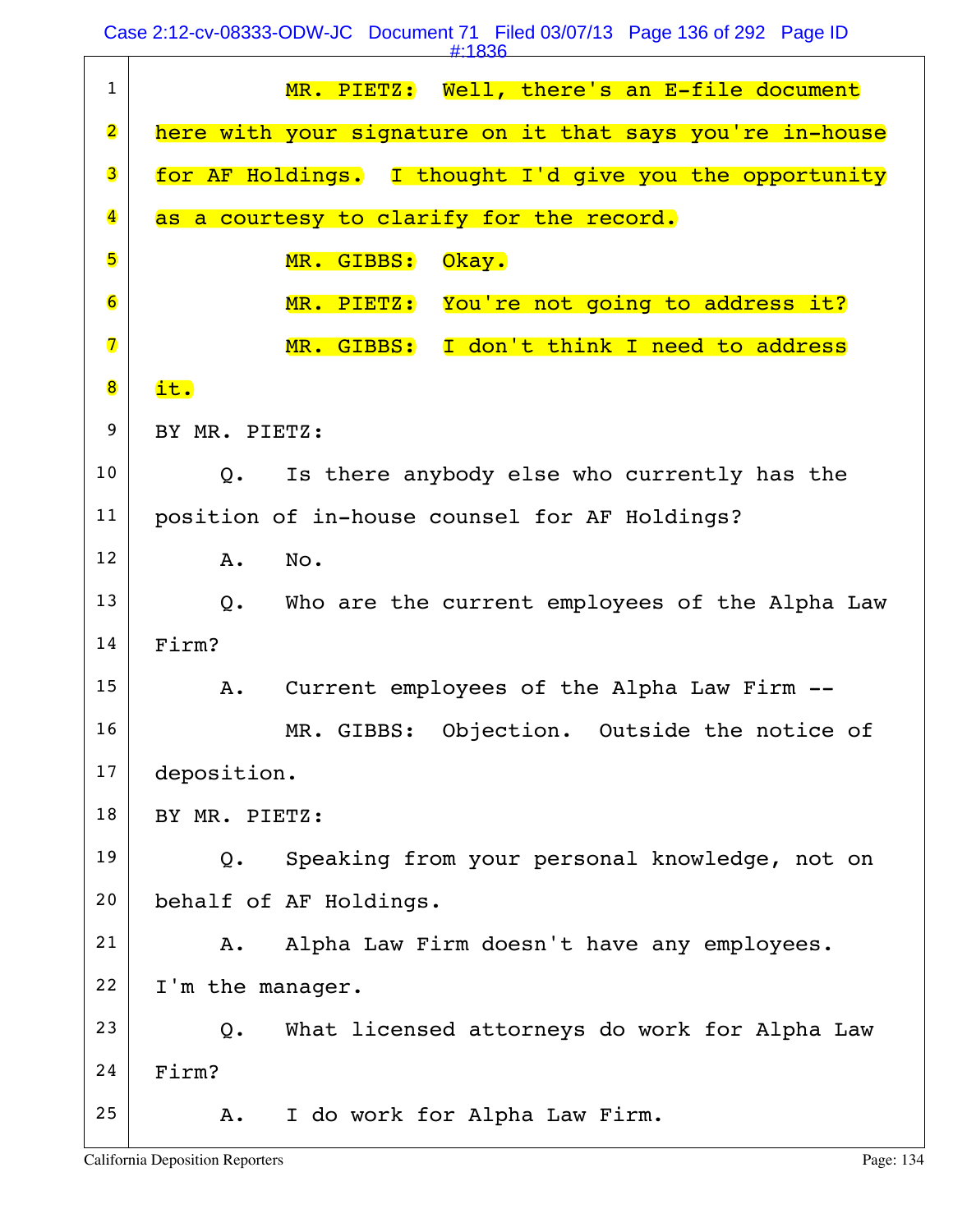|                | #:1837                                                   |
|----------------|----------------------------------------------------------|
| $\mathbf{1}$   | What other attorneys?<br>Q.                              |
| 2              | If you want me to give you a list of any<br>Α.           |
| 3              | attorney in history who have done work at Alpha Law      |
| 4              | Firm, I'd have to go back and review my records.         |
| 5              | How about Michael Dugas, does he do work for<br>Q.       |
| 6              | Alpha Law Firm?                                          |
| $\overline{7}$ | I believe he has performed work for Alpha Law<br>Α.      |
| 8              | Firm, but again I'd had to check my records.             |
| 9              | How about his wife, has she also performed<br>Q.         |
| 10             | work for the Alpha Law Firm?                             |
| 11             | I do not believe so, but again I'd have to go<br>Α.      |
| 12             | back and check my records.                               |
| 13             | Did Michael Dugas previously work at the<br>Q.           |
| 14             | Prenda Law Firm?                                         |
| 15             | I would have to go review the employment<br>Α.           |
| 16             | records of the Prenda Law Firm.                          |
| 17             | Didn't you hire Mr. Dugas?<br>$Q$ .                      |
| 18             | For who?<br>Α.                                           |
| 19             | For Alpha Law Firm.<br>Q.                                |
| 20             | He's performed work on behalf of Alpha Law<br>Α.         |
| 21             | Firm, but he's not a paid employee of Alpha Law Firm.    |
| 22             | So when you engaged him to perform work for<br>$Q$ .     |
| 23             | Alpha Law Firm, did you review a resume and note that he |
| 24             | previously worked for Prenda Law Firm?                   |
| 25             | I can't recall reviewing his resume.<br>Α.               |
|                |                                                          |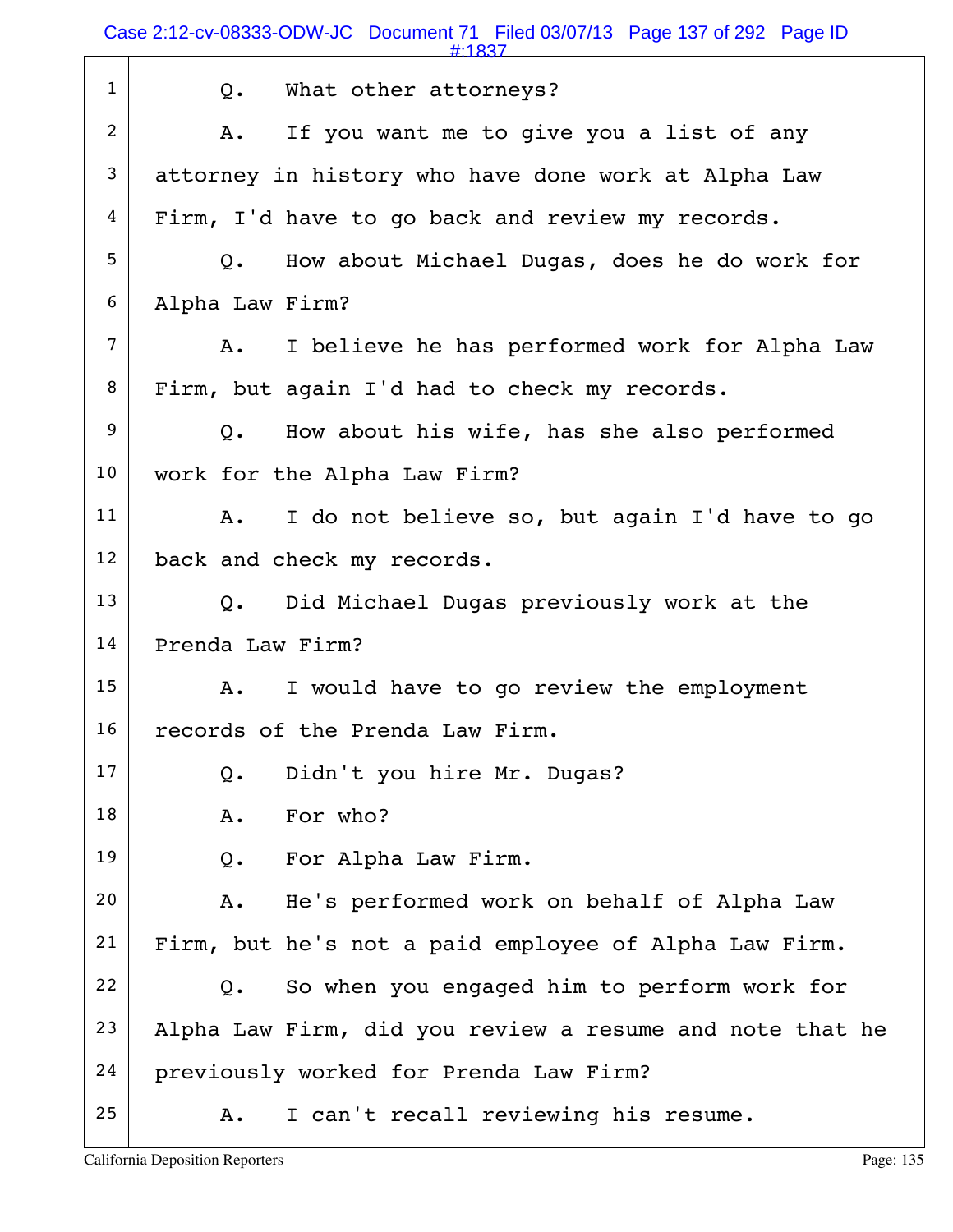Case 2:12-cv-08333-ODW-JC Document 71 Filed 03/07/13 Page 138 of 292 Page ID

 $1$  Q. Were you aware when you hired him, that he had 2 worked previously at the Prenda Law Firm?  $3$  A. I don't recall hiring him and I don't recall 4 reviewing his resume. 5 MR. GIBBS: Objection. Outside the notice of 6 deposition topics. 7 BY MR. PIETZ:  $8$  Q. So returning now to your capacity as corporate 9 representative for AF Holdings. To clarify, AF Holdings 10 position is that John Steele was responsible for 11 obtaining Alan Cooper's signature and whether or not the  $12$  signature is authentic is a question that only  $13$  Mr. Steele and presumably Mr. Cooper can answer and that  $14$  AF Holdings  $-$ 15 A. That is not our position. The position is  $16$  that whether or not -- the position is that 17 Mr. Steele's  $-$  the position of AF Holdings, I quess, is  $18$  not so far off of what you're saying. It's that 19 Mr. Steele arranged for the signature and that it's a 20 matter of open debate between Mr. Cooper and Mr. Steele 21 and any other third party regarding the signature and I  $22$  trust that the matter will be addressed in due course 23 with the litigation between Mr. Cooper and Mr. Steele.  $24$  Q. Other than the gentleman in Minnesota who is 25 represented by Attorney Godfread has AF Holdings ever #:1838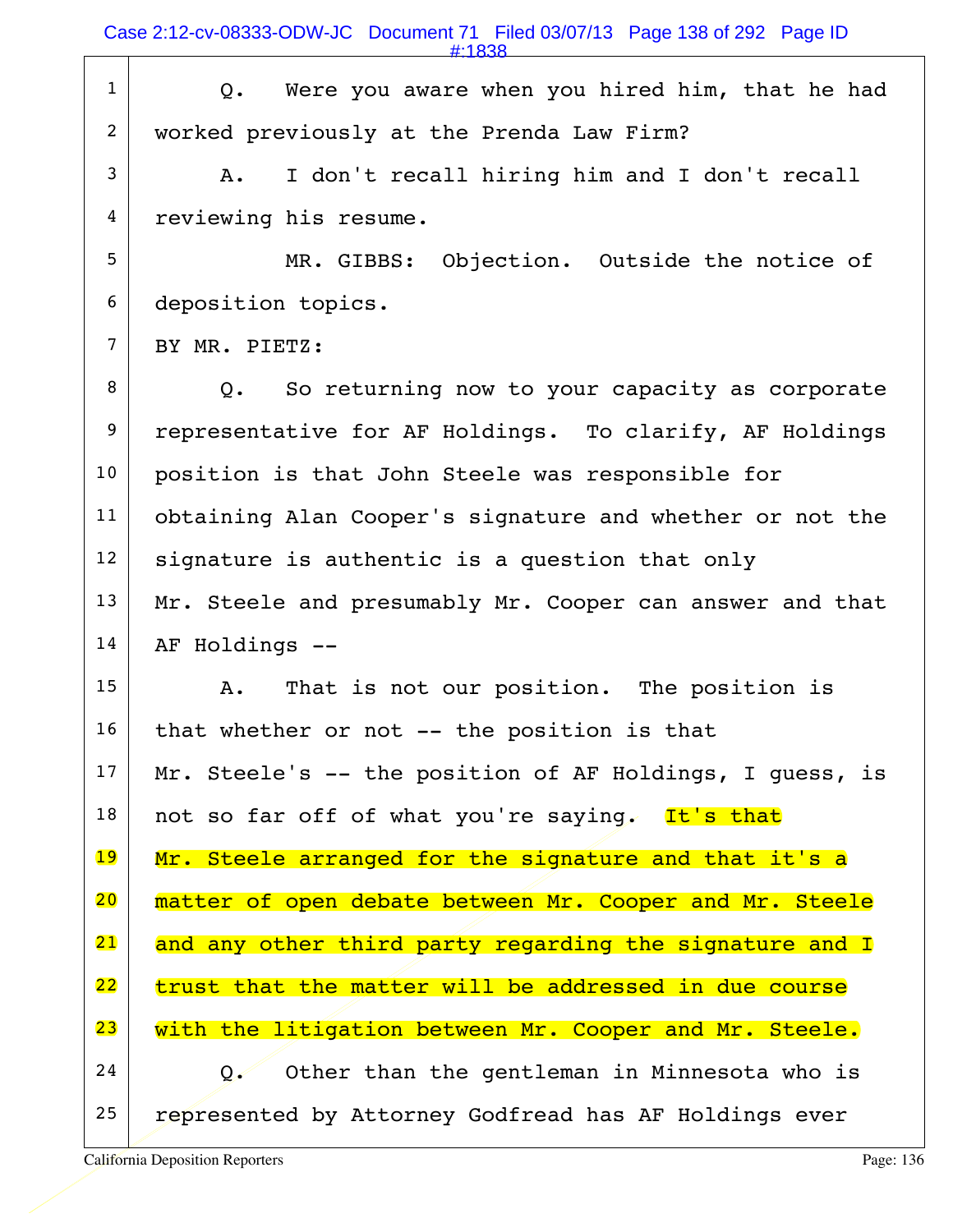|                         | #:1839                                                             |
|-------------------------|--------------------------------------------------------------------|
| $\mathbf{1}$            | engaged or has employed any other Alan Cooper?                     |
| $\overline{2}$          | AF Holdings has had one employee/manager since<br><b>A.</b>        |
| 3                       | its formation and that's Mark Lutz.                                |
| 4                       | FURTHER EXAMINATION BY MR. RANALLO                                 |
| 5                       | You mentioned that AF Holdings oftentimes gets<br>$\overline{Q}$ . |
| 6                       | corporate representatives, you called them, to do                  |
| $\overline{\mathbf{z}}$ | various things on behalf of the company; is that true?             |
| 8                       | I don't know if I used the word oftentimes but<br>A.               |
| 9                       | from time to time AF Holdings has done so, yes.                    |
| $\overline{10}$         | Are those people paid?<br>Q.                                       |
| 11                      | A.<br>No.                                                          |
| 12                      | And why would somebody be a corporate<br>Q.                        |
| 13                      | representative totally gratuitously for no compensation            |
| 14                      | and do something like this?                                        |
| 15                      | MR. GIBBS: Objection. Calls for speculation.                       |
| 16                      | BY MR. RANALLO:                                                    |
| 17                      | Let me ask you this. You said you have been<br>Q.                  |
| 18                      | corporate representative for them, why did you do it for           |
| 19                      | free?                                                              |
| 20                      | When did I say I was a corporate<br>Α.                             |
| 21                      | representative for them?                                           |
| 22                      | I believe you said that you were engaged to<br>Q.                  |
| 23                      | acquire the signature on this document; is that correct?           |
| 24                      | No, I didn't say I was engaged to -- in a<br>Α.                    |
| 25                      | legal capacity to acquire the signature for them.                  |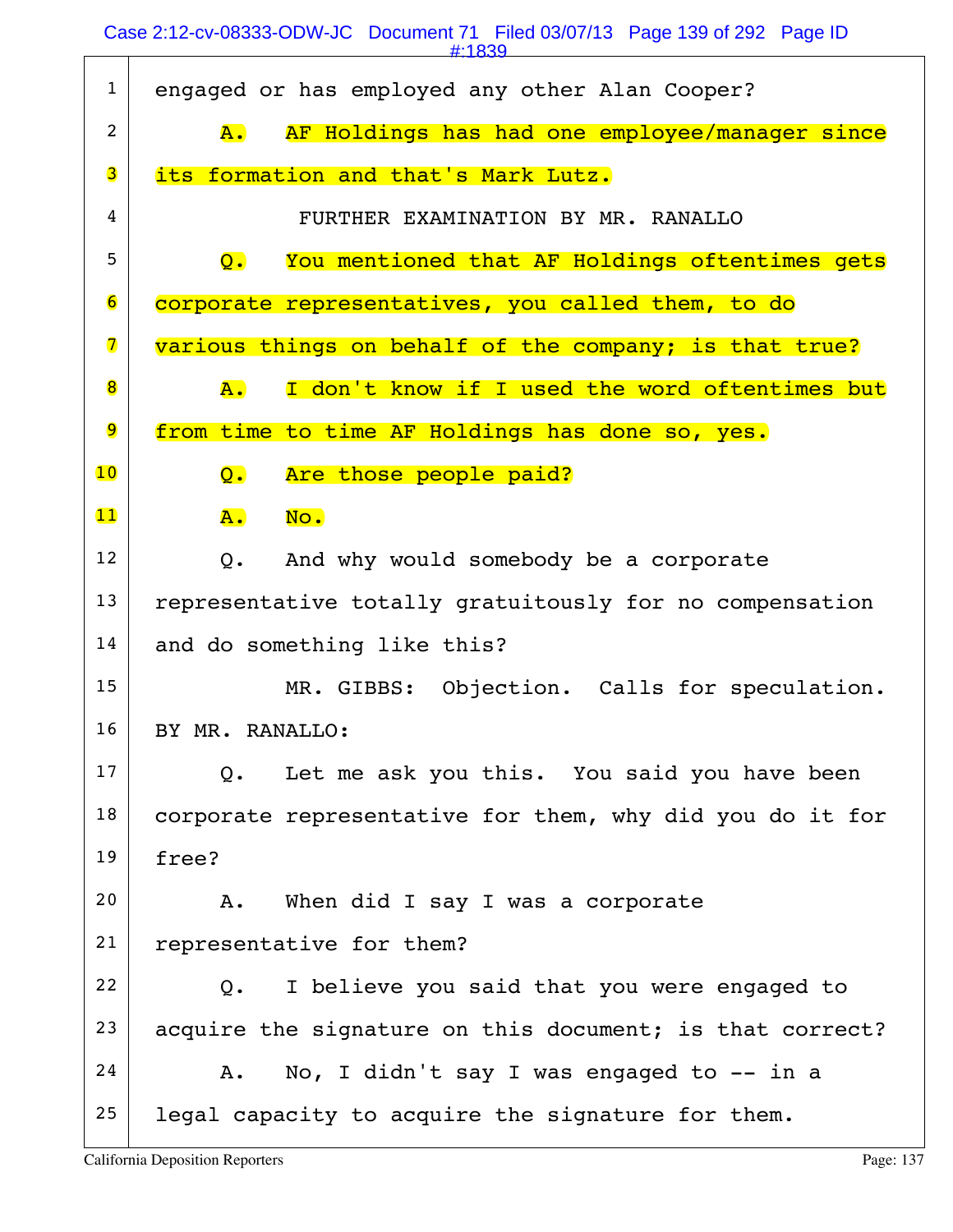#:1840

| $\mathbf{1}$   | So he just asked you as a friend?<br>Q.                  |
|----------------|----------------------------------------------------------|
| $\overline{2}$ | I would characterize it in that circumstance<br>Α.       |
| 3              | as asking for a favor, which I was happy to help him out |
| 4              | with.                                                    |
| 5              | And do you generally do these kind of favors<br>Q.       |
| 6              | for companies that you're not associated with in any     |
| $\overline{7}$ | capacity?                                                |
| 8              | I guess I don't know what you mean by these<br>Α.        |
| 9              | kind of favors.                                          |
| 10             | Q. Have you ever acquired any other signatures           |
| 11             | for any other company?                                   |
| 12             | In my entire time in being a lawyer?<br>Α.               |
| 13             | Q.<br>Yes.                                               |
| 14             | I suspect I have. Could I identify any<br>Α.             |
| 15             | specific instances as I sit here right now, I'm trying   |
| 16             | to refresh my recollection. Not as I sit here right      |
| 17             | If you ask as a general principal, do I perform<br>now.  |
| 18             | favors for other people, do I assist them without        |
| 19             | demanding compensation for every last task or whatever   |
| 20             | else I might aid them in as a courtesy, sure I           |
| 21             | perform -- I help people out.                            |
| 22             | In this case what did acquiring the signature<br>$Q$ .   |
| 23             | entail?                                                  |
| 24             | I contacted Mr. Rogers and --<br>Α.                      |
| 25             | Let me stop you for a minute. How did you<br>Q.          |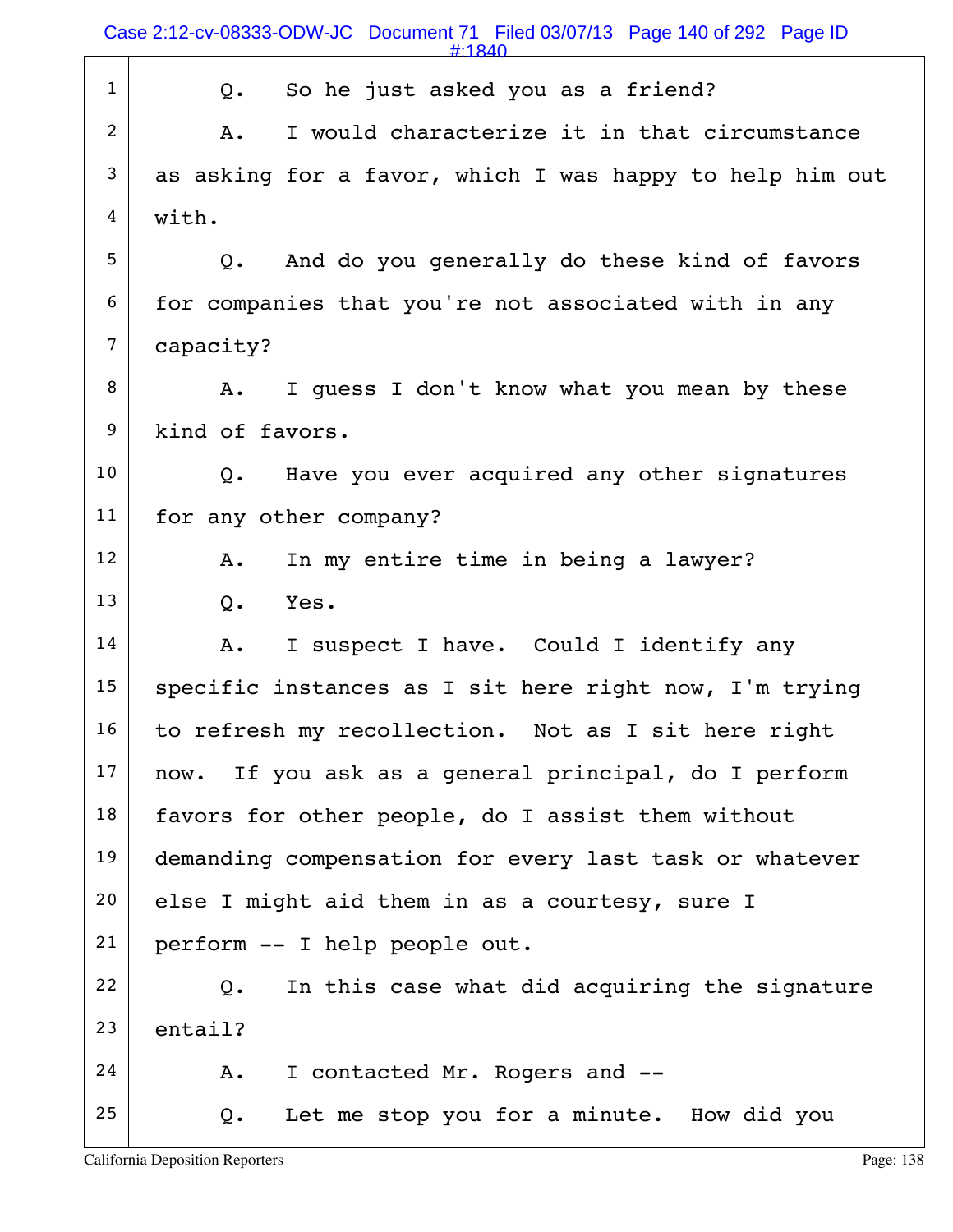Case 2:12-cv-08333-ODW-JC Document 71 Filed 03/07/13 Page 141 of 292 Page ID

|                | #:1841                                                  |
|----------------|---------------------------------------------------------|
| $\mathbf{1}$   | contact him?                                            |
| $\overline{2}$ | This is quite a while ago. To the best of my<br>A.      |
| 3              | recollection I would have contacted him by phone.       |
| 4              | MR. RANALLO: Okay.                                      |
| 5              | FURTHER EXAMINATION BY MR. PIETZ                        |
| 6              | How many copyright infringement lawsuits has<br>Q.      |
| $\overline{7}$ | AF Holdings filed since it's been established?          |
| 8              | I could not give you an exact number sitting<br>Α.      |
| 9              | here right now, but certainly that's a matter of public |
| 10             | record that could be easily ascertained by reference to |
| 11             | the public record.                                      |
| 12             | Would you say it's over 50 lawsuits?<br>Q.              |
| 13             | I would quess so, yes.<br>Α.                            |
| 14             | How many attorneys has AF Holdings engaged as<br>Q.     |
| 15             | counsel in these various cases?                         |
| 16             | Again, that's something outside the scope of<br>Α.      |
| 17             | the noticed topics, but it is a matter of public record |
| 18             | of how many attorneys we have retained over the course  |
| 19             | of our corporate existence, but I couldn't give you a   |
| 20             | precise number.                                         |
| 21             | Would you say it's approximately 20 attorneys,<br>Q.    |
| 22             | maybe more?                                             |
| 23             | I'm just trying to think through all the<br>Α.          |
| 24             | various attorneys that --                               |
| 25             | My intent here isn't to pin you down to a<br>Q.         |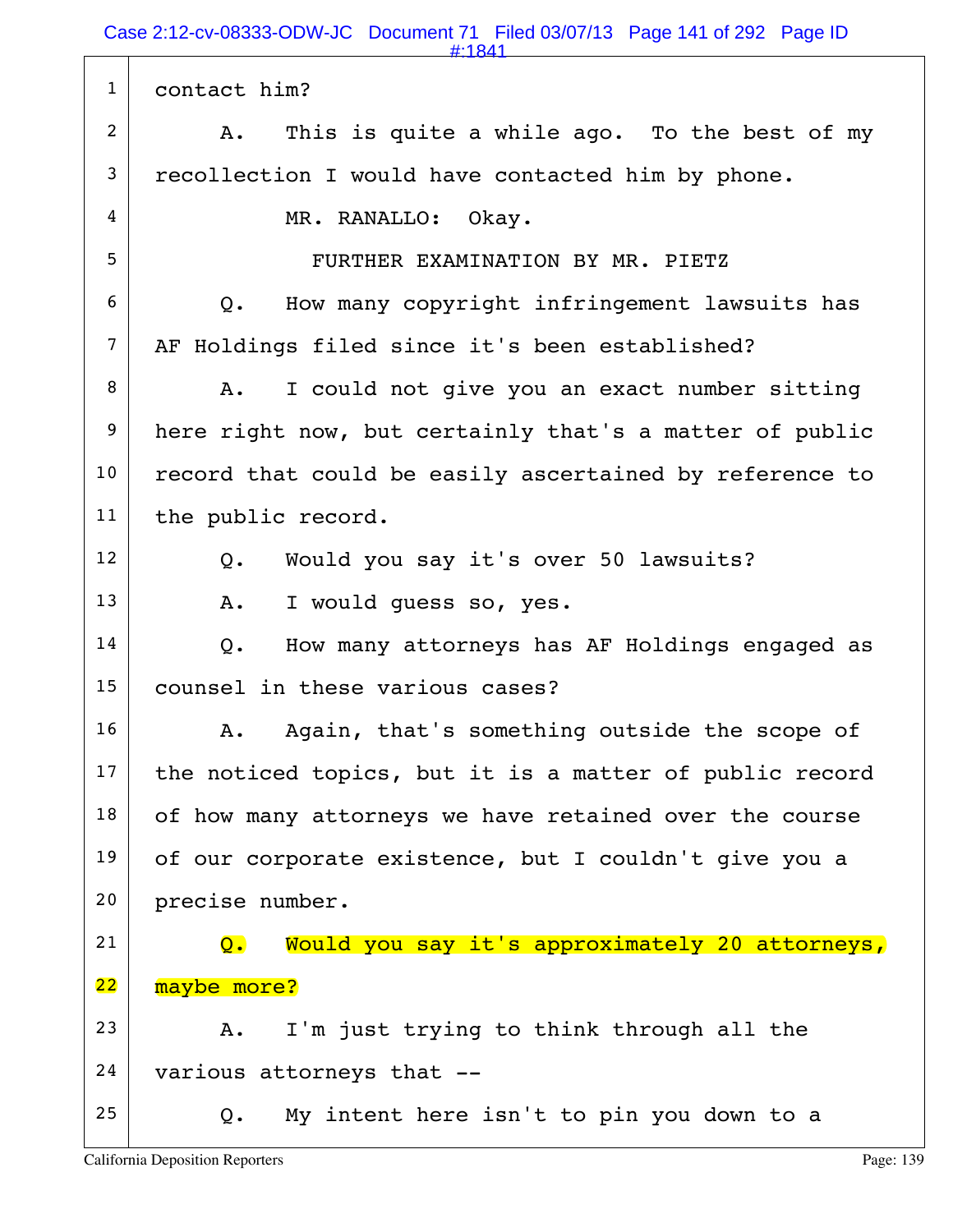#:1842

| $\mathbf{1}$ | specific number. Your best estimate as to range.                |
|--------------|-----------------------------------------------------------------|
| 2            | Sure. But I want to be able to give you an<br>A.                |
| 3            | accurate estimate so I have to think through all of the         |
| 4            | different attorneys at AF Holdings.                             |
| 5            | Could you think out loud for me?<br>Q.                          |
| 6            | A.<br>No.                                                       |
| 7            | Q. You can or you won't?                                        |
| 8            | MR. GIBBS: He doesn't need to.                                  |
| 9            | THE WITNESS: I quess your ballpark estimate                     |
| 10           | of 20 doesn't seem too far off the mark based on my gut         |
| 11           | reaction.                                                       |
| 12           | BY MR. PIETZ:                                                   |
|              |                                                                 |
| 13           | At least 50 cases, at least 20 attorneys and<br>$\mathsf{Q}$ .  |
| 14           | presumably every single one of these attorneys is taking        |
| 15           | instruction from Mark Lutz; is that correct?                    |
| 16           | I don't know.<br>A.                                             |
| 17           | I'm asking now as the corporate representative<br>$Q_{\bullet}$ |
| 18           | for AF Holdings. There are decisions in a lawsuit,              |
| 19           | which you very well know, that need to be made by a             |
| 20           | client. With respect to this fairly sizeable volume of          |
| 21           | litigation, is it your testimony that perhaps 20                |
| 22           | lawyers, in perhaps 50 different civil litigations, are         |
| 23           | all taking their marching orders from Mark Lutz; is that        |
| 24           | correct?                                                        |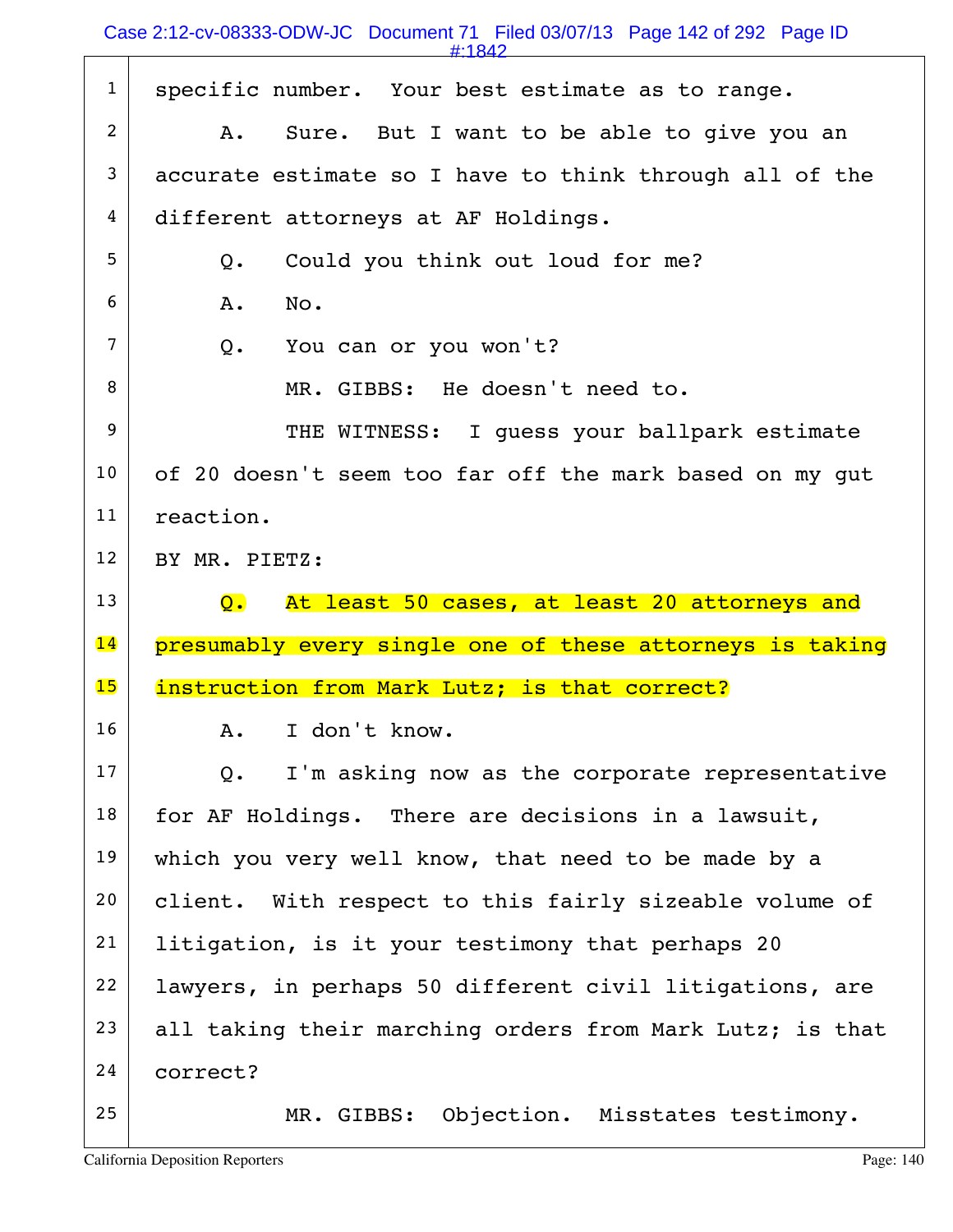|                | <u> #1045</u>                                            |
|----------------|----------------------------------------------------------|
| $\mathbf{1}$   | Objection. It's not in the deposition noticed topics.    |
| $\overline{2}$ | THE WITNESS: Well, I guess I can say that                |
| 3              | what I learned during the process of investigating the   |
| 4              | topics that were noticed for today and that is Mark Lutz |
| 5              | is the sole -- the manager, the person with the decision |
| $\overline{6}$ | for litigation decisions at AF Holdings and whether he   |
| 7              | speaks directly or indirectly with the attorneys around  |
| 8              | the nation who have filed lawsuits against the           |
| 9              | infringers of AF Holdings' copyrighted works, it would   |
| 10             | naturally fall that, yes, directly or indirectly that    |
| $\mathbf{11}$  | the marching orders come from Mark Lutz.                 |
| 12             | Is Mark Lutz an attorney?<br>Q.                          |
| 13             | He's not an attorney.<br>Α.                              |
| 14             | Has ever been an attorney?<br>Q.                         |
| 15             | Not that I'm aware of.<br>Α.                             |
| 16             | How did Mark Lutz come to be the sole manager,<br>Q.     |
| 17             | officer, what have you of AF Holdings?                   |
| 18             | MR. GIBBS: Objection. Outside the notice of              |
| 19             | deposition topics. I think this has already been         |
| 20             | covered possibly. Objection. Asked and answered.         |
| 21             | THE WITNESS: He became the sole manager of AF            |
| 22             | Holdings when AF Holdings was formed and he was          |
| 23             | appointed to that role.                                  |
| 24             | MR. RANALLO: Who was he given that role by?              |
| 25             | THE WITNESS: It would have been the person I             |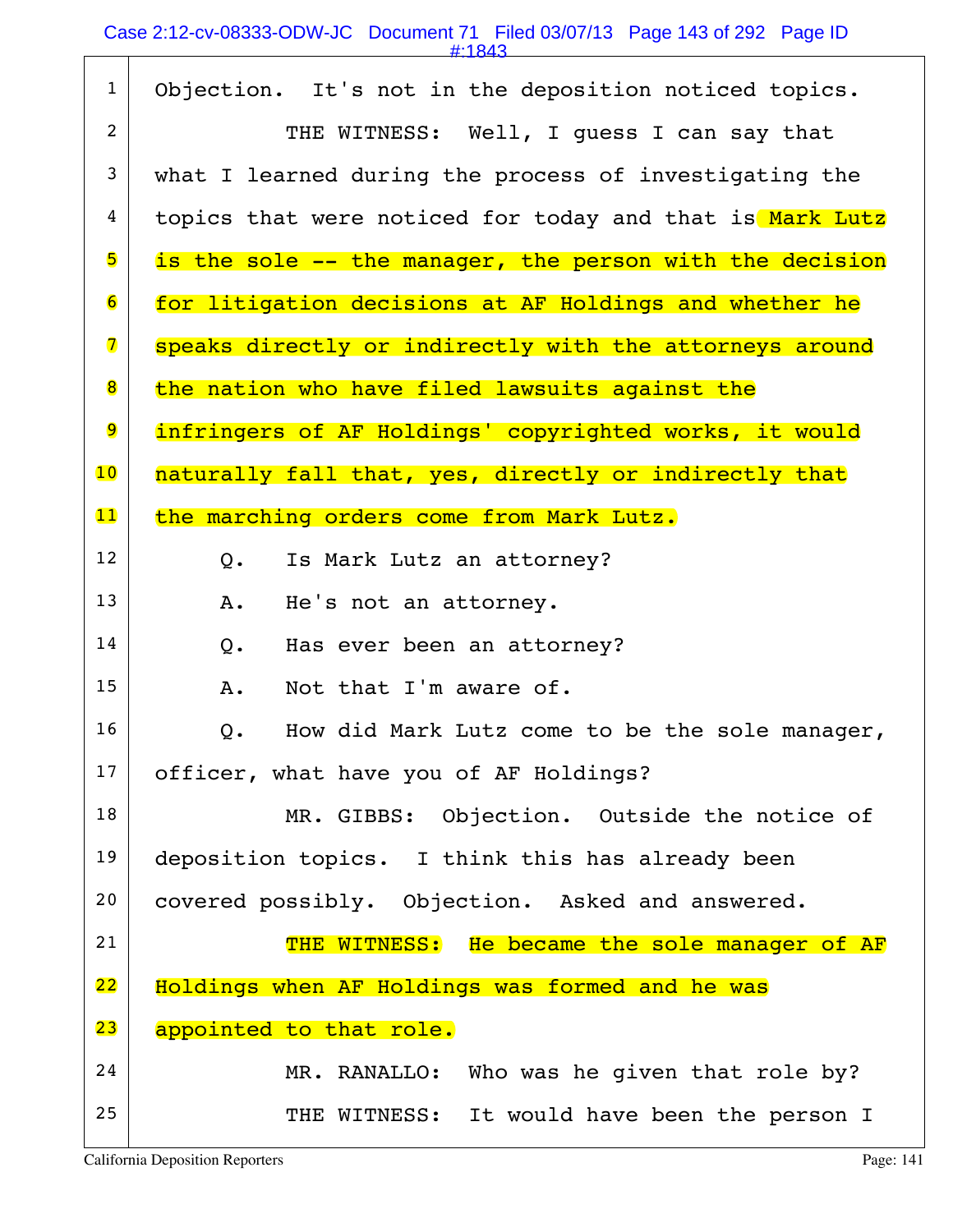Case 2:12-cv-08333-ODW-JC Document 71 Filed 03/07/13 Page 144 of 292 Page ID

|                         | #:1844                                                         |
|-------------------------|----------------------------------------------------------------|
| $\mathbf{1}$            | referenced, Aisha Sargeant.                                    |
| $\overline{c}$          | BY MR. PIETZ:                                                  |
| 3                       | So Ms. Sergeant was the one who designated<br>$\overline{Q}$ . |
| $\overline{\mathbf{4}}$ | Mr. Lutz as the manager of AF Holdings; is that correct.       |
| 5                       | I believe so, yes.<br>Α.                                       |
| 6                       | Was Ms. Sergeant following anyone's<br>Q.                      |
| $\overline{7}$          | instructions when she did that?                                |
| 8                       | I can only speculate at this point, but I<br>Α.                |
| 9                       | believe she would have been following Mr. Lutz's               |
| 10                      | instructions.                                                  |
| 11                      | So let me get this straight. Mr. Lutz worked<br>Q.             |
| 12                      | at your law firm performing paralegal level tasks for          |
| 13                      | John Steele and now when AF Holdings was formed, all of        |
| 14                      | a sudden, he's the sole manager of an enterprise               |
| 15                      | overseeing dozen of cases and at least 20 lawyers in           |
| 16                      | various jurisdictions around the country. Does that            |
| 17                      | seem a little bit odd to you?                                  |
| 18                      | MR. GIBBS: Objection. Argumentative.                           |
| 19                      | THE WITNESS: I don't think there's an                          |
| 20                      | accurate factual statement in what you said.                   |
| 21                      | BY MR. PIETZ:                                                  |
| 22                      | So returning to these corporate<br>Q.                          |
| 23                      | representatives. Have there been any other corporate           |
| 24                      | representatives other than Alan Cooper, Mark Lutz for AF       |
| 25                      | Holdings?                                                      |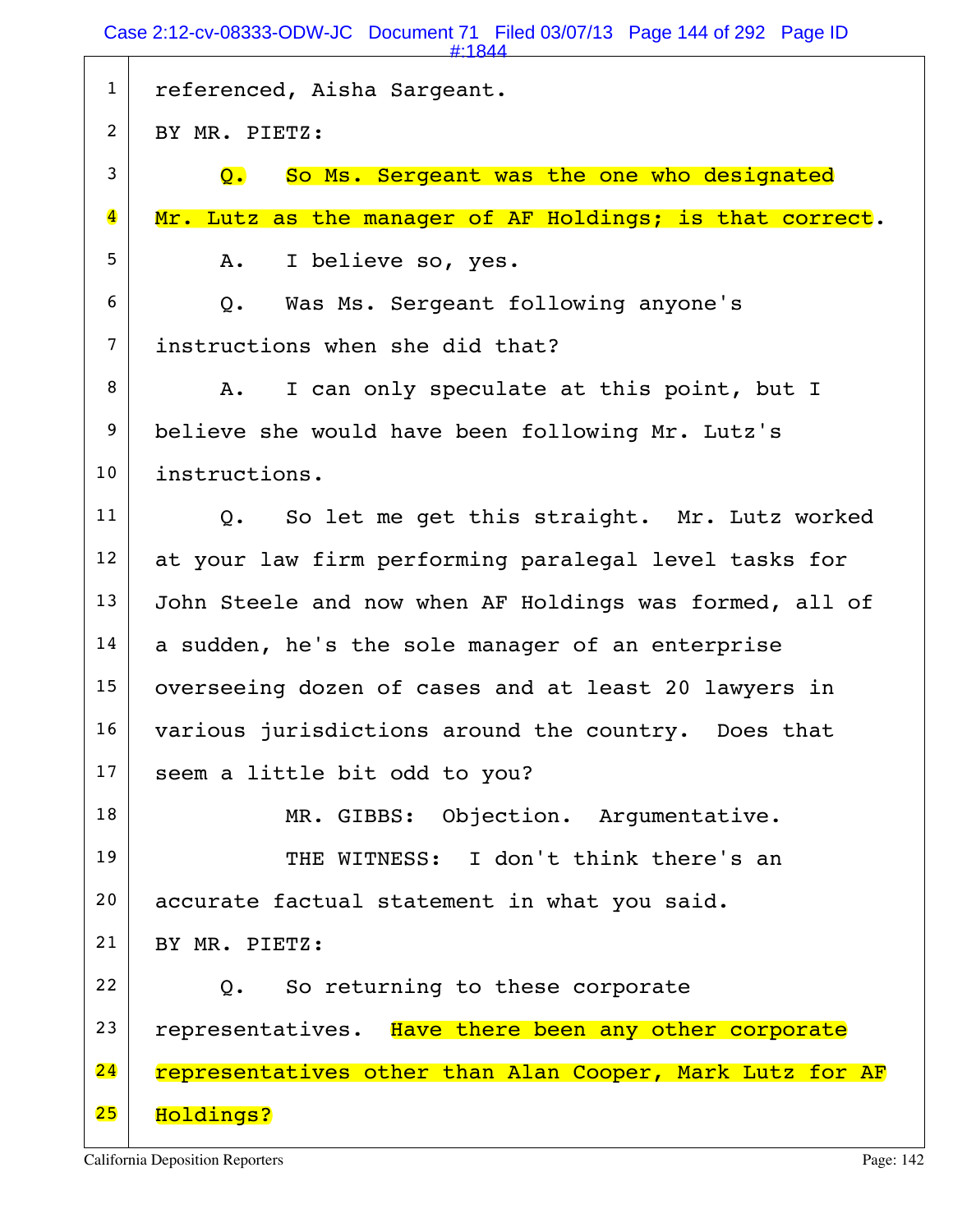Case 2:12-cv-08333-ODW-JC Document 71 Filed 03/07/13 Page 145 of 292 Page ID

| $\mathbf{1}$   | I can think one of other corporate<br>A.                      |  |  |  |
|----------------|---------------------------------------------------------------|--|--|--|
| $\overline{2}$ | representative.                                               |  |  |  |
| 3              | And who is that?<br>Q.                                        |  |  |  |
| 4              | And that would Anthony Saltmarsh.<br>A.                       |  |  |  |
| 5              | Where does Mr. Saltmarsh reside?<br>$Q$ .                     |  |  |  |
| 6              | I don't know where Mr. Saltmarsh resides.<br>Α.               |  |  |  |
| $\overline{7}$ | Was Mr. Saltmarsh ever compensated for acting<br>Q.           |  |  |  |
| 8              | as a corporate representative for AF Holdings?                |  |  |  |
| 9              | Not that I'm aware of.<br>A.                                  |  |  |  |
| 10             | Exhibit 101 and 102. Those are both the ADRs<br>$Q_{\bullet}$ |  |  |  |
| 11             | that are signed by Salt Marsh. I believe you testified        |  |  |  |
| 12             | you thought that that might be of the name the trust          |  |  |  |
| 13             | that owns AF Holdings. Could that be a misspelling of         |  |  |  |
| 14             | Anthony Saltmarsh?                                            |  |  |  |
| 15             | The only thing I can say about these documents<br>Α.          |  |  |  |
| 16             | is that if you wanted me to come prepared to testify          |  |  |  |
| 17             | about them, you may have included them as exhibits to         |  |  |  |
| 18             | the notice or supplement the notice with the documents.       |  |  |  |
| 19             | You're asking me is it possible that Salt Marsh as            |  |  |  |
| 20             | spelled on here is a misspelling of the name Anthony          |  |  |  |
| 21             | Saltmarsh?                                                    |  |  |  |
| 22             | Perhaps an alias would be a better word for<br>Q.             |  |  |  |
| 23             | it.                                                           |  |  |  |
| 24             | Or an alias for Salt Marsh. I'm a bit<br><b>A.</b>            |  |  |  |
| 25             | skeptical of that theory because it says AF Holdings          |  |  |  |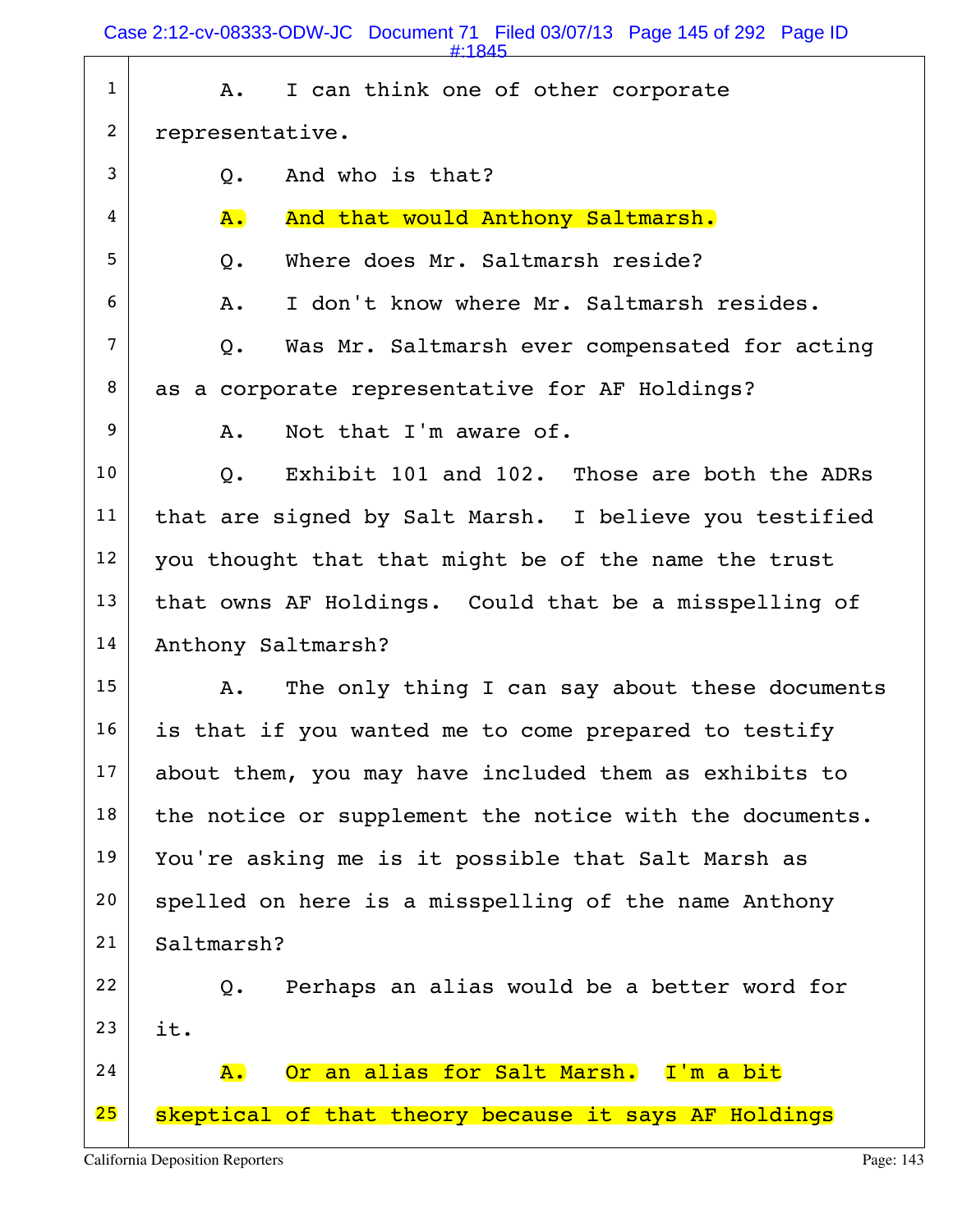| $\mathbf 1$             | owner and Anthony Saltmarsh is not an owner of AF             |  |  |  |
|-------------------------|---------------------------------------------------------------|--|--|--|
| $\overline{\mathbf{2}}$ | Holdings.                                                     |  |  |  |
| 3                       | Is there a corporate representative who has<br>$\mathsf{O}$ . |  |  |  |
| 4                       | worked for AF Holdings before by the name of Anthony          |  |  |  |
| 5                       | Saltmarsh?                                                    |  |  |  |
| 6                       | No.<br>A.                                                     |  |  |  |
| $\overline{7}$          | Where did I go wrong?<br>$Q$ .                                |  |  |  |
| 8                       | Working for AF Holdings. To the extent that<br>Α.             |  |  |  |
| 9                       | implies employment or a managerial capacity.                  |  |  |  |
| 10                      | When did you first meet John Steele?<br>$Q$ .                 |  |  |  |
| 11                      | I personally first meet John Steele in law<br>Α.              |  |  |  |
| 12                      | school.                                                       |  |  |  |
| 13                      | Approximately what year?<br>$Q$ .                             |  |  |  |
| 14                      | 2005.<br>A.                                                   |  |  |  |
| 15                      | Were you in the same class?<br>Q.                             |  |  |  |
| 16                      | Are you referring to the graduating year?<br>Α.               |  |  |  |
| 17                      | Yes.<br>Q.                                                    |  |  |  |
| 18                      | Yes.<br>Α.                                                    |  |  |  |
| 19                      | 2005 when you both started law school?<br>Q.                  |  |  |  |
| 20                      | I believe so, yes.<br>Α.                                      |  |  |  |
| 21                      | Have you ever met John Steele's sister Jamie?<br>$Q$ .        |  |  |  |
| 22                      | He has two sisters. I've met one of them. I<br>Α.             |  |  |  |
| 23                      | don't remember if her name is Jamie.                          |  |  |  |
| 24                      | Are you aware that John Steele's sister Jamie<br>Q.           |  |  |  |
| 25                      | Steele lives -- has shared residence with Anthony             |  |  |  |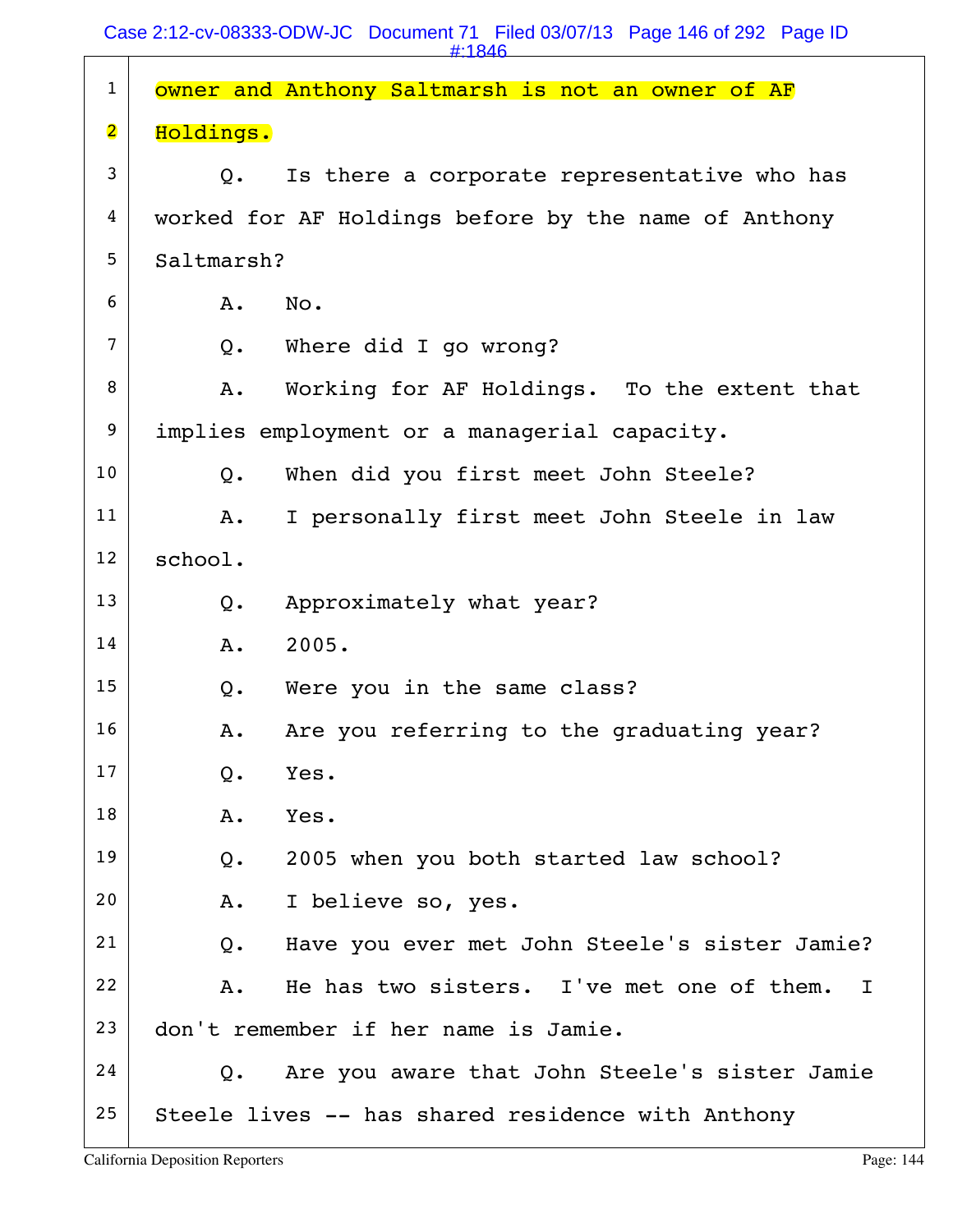1 Saltmarsh? 2 A. I do not know not who she's lived with in the  $3$  past.  $4$   $\vert$  Q. Was Mr. Steele responsible for procuring the 5 signature on Exhibits 101 and 102?  $6$  A. I did not have occasion to ask Mr. Steele 7 about these exhibits. They weren't noticed up for me to 8 be prepared to be discussed.  $9$  Q. Do you have any idea who did procure that 10 | signature that says Salt Marsh? 11 A. No.  $12$  Q. But to be very clear Anthony Saltmarsh is not 13 the owner of AF Holdings, correct? 14 A. That's correct.  $15$  Q. And he's never, in fact, been compensated by 16 AF Holdings, has never been an employee, member or a  $17$  manager. His only connection is that apparently his  $18$  name has been signed as corporate representative of AF 19 | Holdings; is that correct? 20 A. No. It's not correct. 21 Q. Where did I go wrong? 22 A. Could you repeat the question?  $23$  O. Strike that. We'll do it one at a time. 24 | Anthony Saltmarsh has never been a member of AF 25 Holdings? #:1847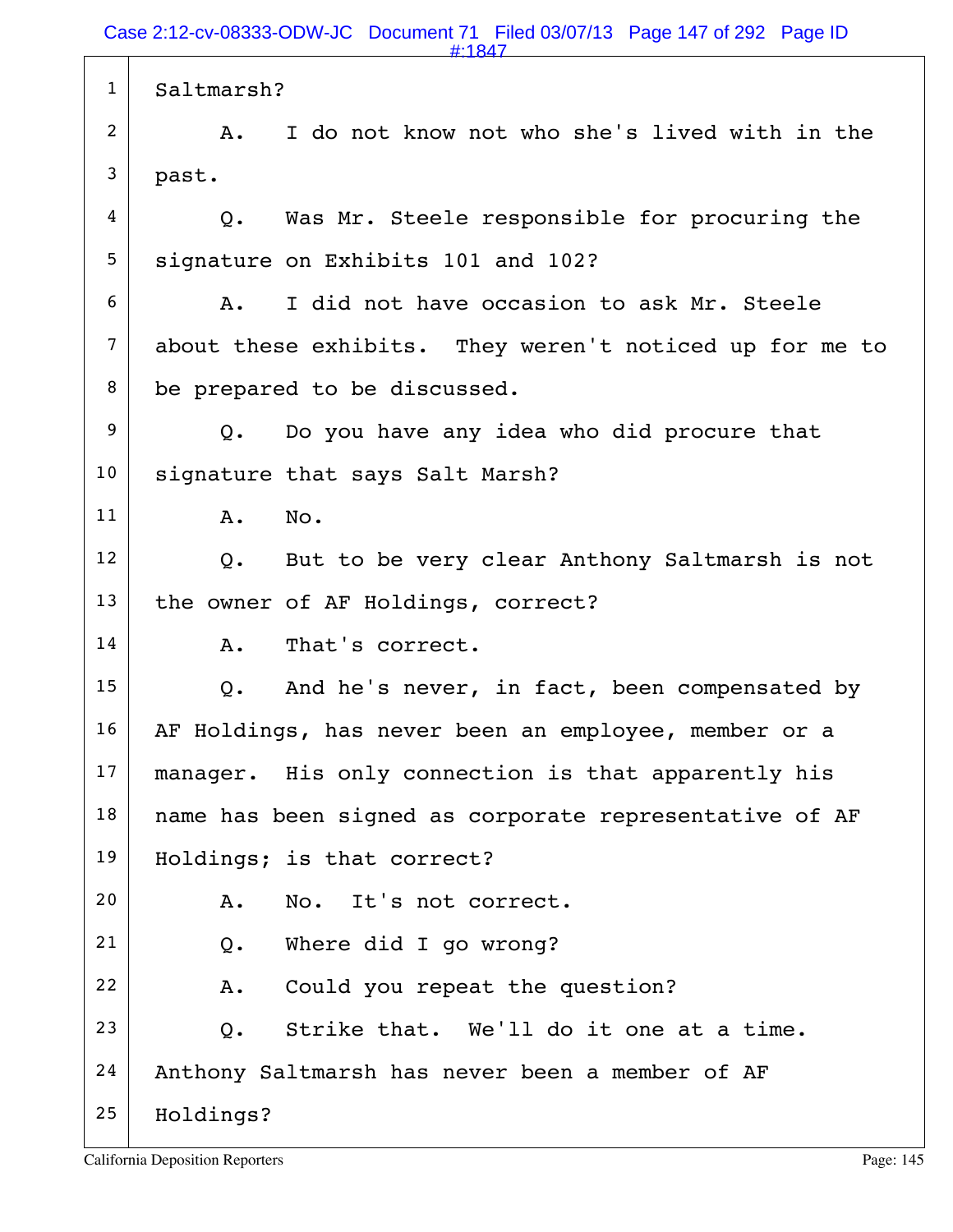|              | Case 2:12-cv-08333-ODW-JC Document 71 Filed 03/07/13 Page 148 of 292 Page ID<br>$\textbf{\texttt{#}}$ 1848 |  |  |  |
|--------------|------------------------------------------------------------------------------------------------------------|--|--|--|
| $\mathbf{1}$ | He is -- that's correct.<br>A.                                                                             |  |  |  |
| 2            | Never been a manager?<br>Q.                                                                                |  |  |  |
| 3            | That's correct.<br>A.                                                                                      |  |  |  |
| 4            | Never been a shareholder or a person with a<br>Q.                                                          |  |  |  |
| 5            | pecuniary interest in AF Holdings?                                                                         |  |  |  |
| 6            | That's correct.<br>Α.                                                                                      |  |  |  |
| 7            | And never been an employee or an agent of AF<br>Q.                                                         |  |  |  |
| 8            | Holdings?                                                                                                  |  |  |  |
| 9            | Well, to the extent of how you define agent, I<br>A.                                                       |  |  |  |
| 10           | believe he's served in a corporate representative                                                          |  |  |  |
| 11           | capacity for AF Holdings in the past.                                                                      |  |  |  |
| 12           | And in so doing who was it that deputized him<br>$Q_{\bullet}$                                             |  |  |  |
| 13           | as an agent of AF Holdings?                                                                                |  |  |  |
| 14           | Are you referring to a corporate<br>Α.                                                                     |  |  |  |
| 15           | representative?                                                                                            |  |  |  |
| 16           | $Q$ .<br>Right. In other words, who is it that decided                                                     |  |  |  |
| 17           | that Anthony Saltmarsh would be a corporate                                                                |  |  |  |
| 18           | representative of AF Holdings?                                                                             |  |  |  |
| 19           | I am not familiar with who deputized him to be<br>Α.                                                       |  |  |  |
| 20           | a corporate representative.                                                                                |  |  |  |
| 21           | I'm asking you now as the corporate<br>Q.                                                                  |  |  |  |
| 22           | representative AF Holdings yourself. Is it the                                                             |  |  |  |
| 23           | testimony of AF Holdings that it doesn't know how it is                                                    |  |  |  |
| 24           | that Anthony Saltmarsh was designated as a corporate                                                       |  |  |  |
| 25           | representative?                                                                                            |  |  |  |
|              |                                                                                                            |  |  |  |

California Deposition Reporters **Page: 146**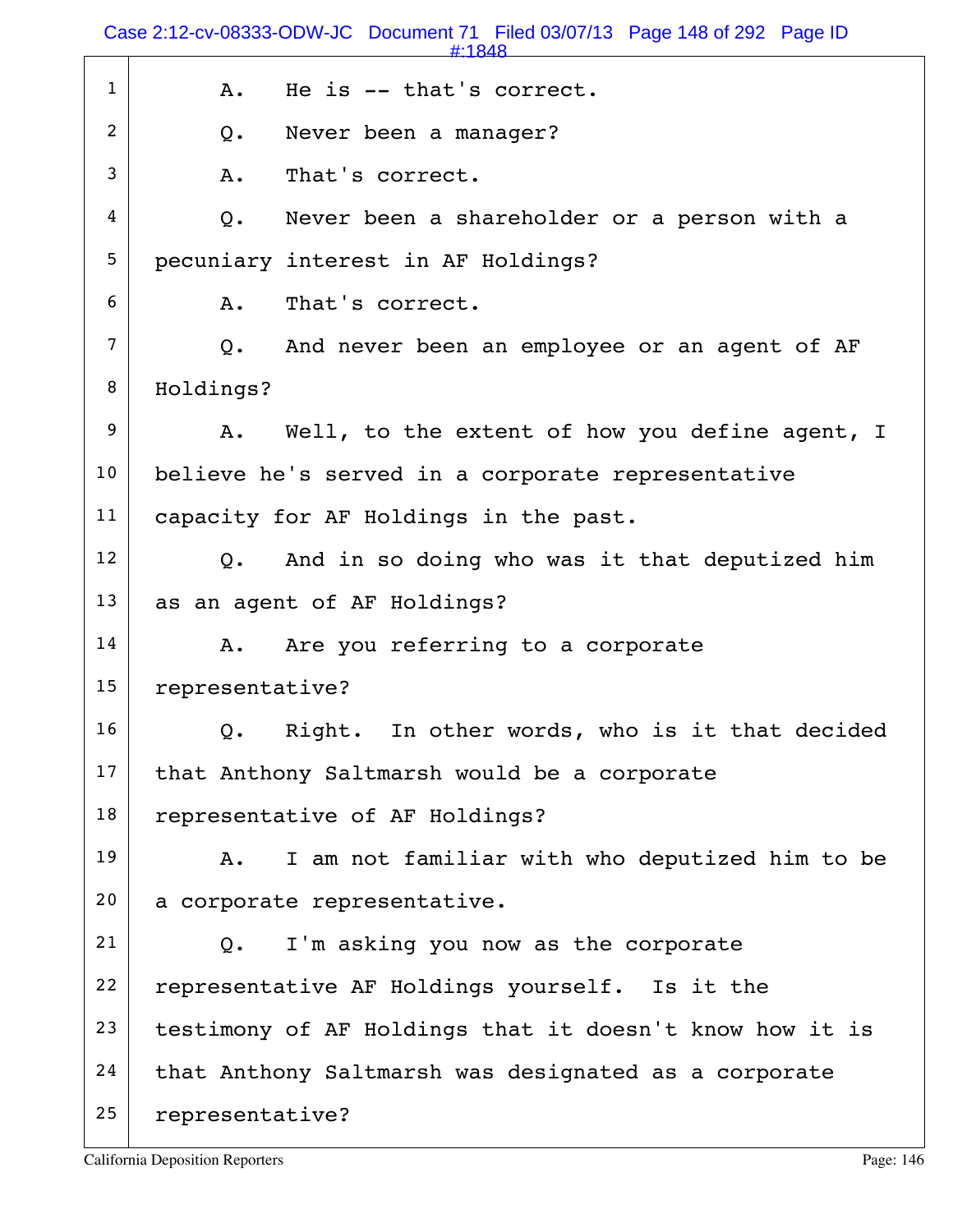Case 2:12-cv-08333-ODW-JC Document 71 Filed 03/07/13 Page 149 of 292 Page ID

#:1849

| $\mathbf{1}$   | I believe the circumstances were in the -- in<br>Α.      |  |  |  |
|----------------|----------------------------------------------------------|--|--|--|
| 2              | connection with the formation of AF Holdings there are   |  |  |  |
| 3              | various tasks that had to be performed and he acted as a |  |  |  |
| 4              | corporate representative in that connection.<br>My       |  |  |  |
| 5              | estimate is that Aisha Sargeant would have deputized him |  |  |  |
| 6              | in -- as a corporate representative around that time.    |  |  |  |
| $\overline{7}$ | How about Alan Cooper, who decided that Alan<br>Q.       |  |  |  |
| 8              | Cooper was authorized as a corporate representative of   |  |  |  |
| 9              | AF Holdings?                                             |  |  |  |
| 10             | Mark Lutz asked John Steele to find someone<br>Α.        |  |  |  |
| 11             | who would be willing to serve in the capacity as a       |  |  |  |
| 12             | corporate representative and so Mark Lutz made the       |  |  |  |
| 13             | decision.                                                |  |  |  |
| 14             | FURTHER EXAMINATION BY MR. RANALLO                       |  |  |  |
| 15             | Let's go ahead and take a look at paragraph<br>Q.        |  |  |  |
| 16             | two of the assignment agreement that's attached as       |  |  |  |
| 17             | Exhibit A. I'm specifically looking at 2C and 2D. So C   |  |  |  |
| 18             | says under representations and warranties. One of them   |  |  |  |
| 19             | is, The work in the intellectual property rights         |  |  |  |
| 20             | protecting them are free and clear of all encumbrances,  |  |  |  |
| 21             | including without limitation, security interests,        |  |  |  |
| 22             | licenses, liens, charges or other restrictions. Is that  |  |  |  |
| 23             | a true statement?                                        |  |  |  |
| 24             | So are you asking me in the capacity of AF<br>А.         |  |  |  |
| 25             | Holdings' corporate representative?                      |  |  |  |
|                |                                                          |  |  |  |

California Deposition Reporters **Page: 147** Page: 147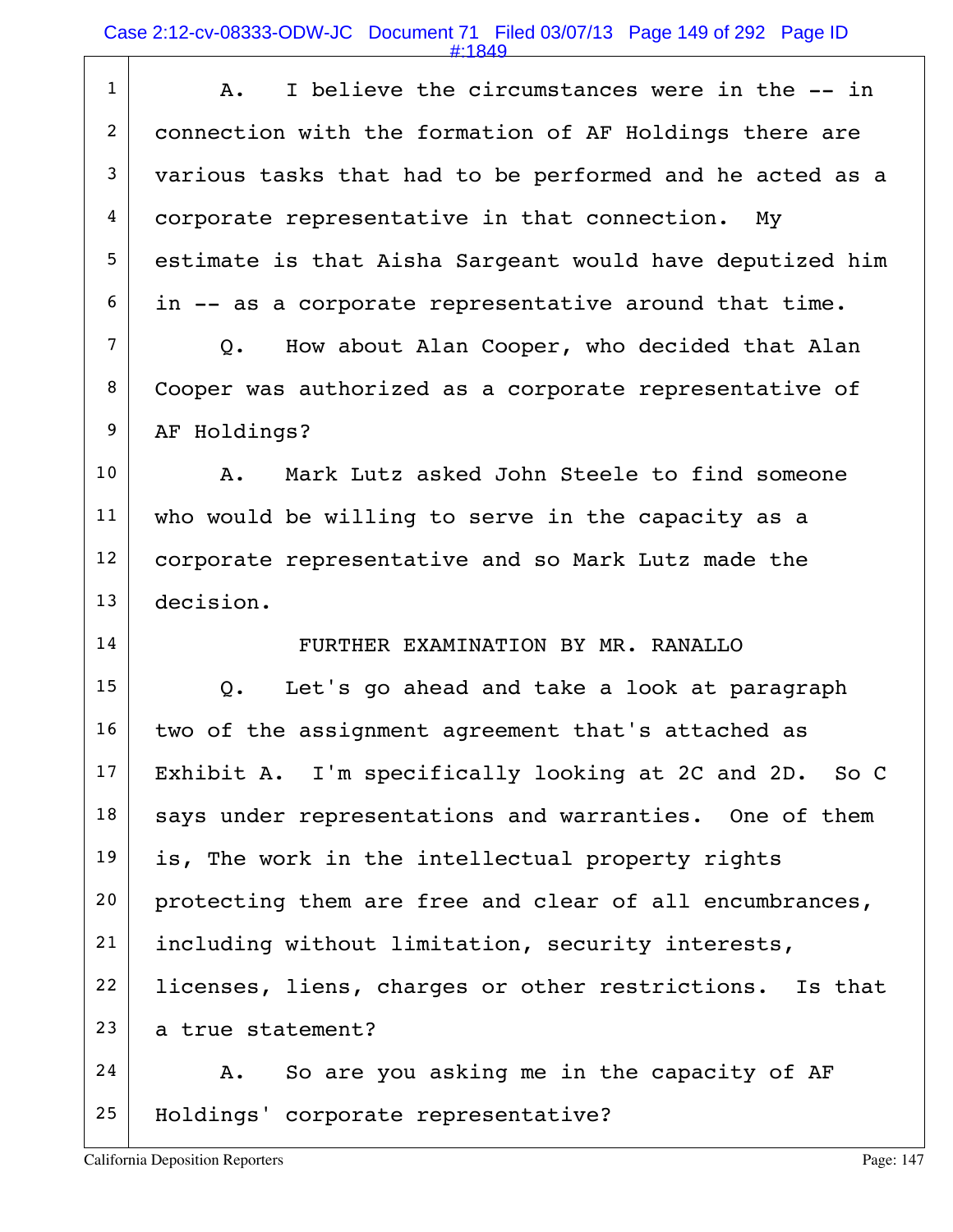| $\mathbf{1}$   | Q.<br>Yes.                                                |  |  |
|----------------|-----------------------------------------------------------|--|--|
| $\overline{c}$ | The company certainly hopes it's true. That's<br>Α.       |  |  |
| 3              | a representation that was made by the assignor to the     |  |  |
| 4              | copyright assignment agreement and we have no reason to   |  |  |
| 5              | believe it's not true.                                    |  |  |
| 6              | Q. Are you -- is AF Holdings aware of any                 |  |  |
| $\overline{7}$ | preexisting grants of rights from Heartbreaker            |  |  |
| 8              | Productions to any company whatsoever?                    |  |  |
| 9              | No. Again, Heartbreaker made a representation<br>Α.       |  |  |
| 10             | warranty that the -- it's free and clear of all           |  |  |
| 11             | encumbrances and we've never had any reason to doubt      |  |  |
| 12             | that statement.                                           |  |  |
| 13             | Do you know who represented Heartbreaker<br>$Q_{\bullet}$ |  |  |
| 14             | Productions in negotiating this agreement?                |  |  |
| 15             | No.<br>Α.                                                 |  |  |
| 16             | Do you know who represented AF Holdings in<br>Q.          |  |  |
| 17             | negotiating this agreement?                               |  |  |
| 18             | No.<br>Α.                                                 |  |  |
| 19             | FURTHER EXAMINATION BY MR. PIETZ                          |  |  |
| 20             | Didn't you say that you obtained the signature<br>Q.      |  |  |
| 21             | for the assignor on this agreement, though?               |  |  |
| 22             | Yes.<br>A.                                                |  |  |
| 23             | So you were involved in the negotiations of<br>Q.         |  |  |
| 24             | this agreement yourself, correct?                         |  |  |
| 25             | Well, you're aware that obtaining a signature<br>A.       |  |  |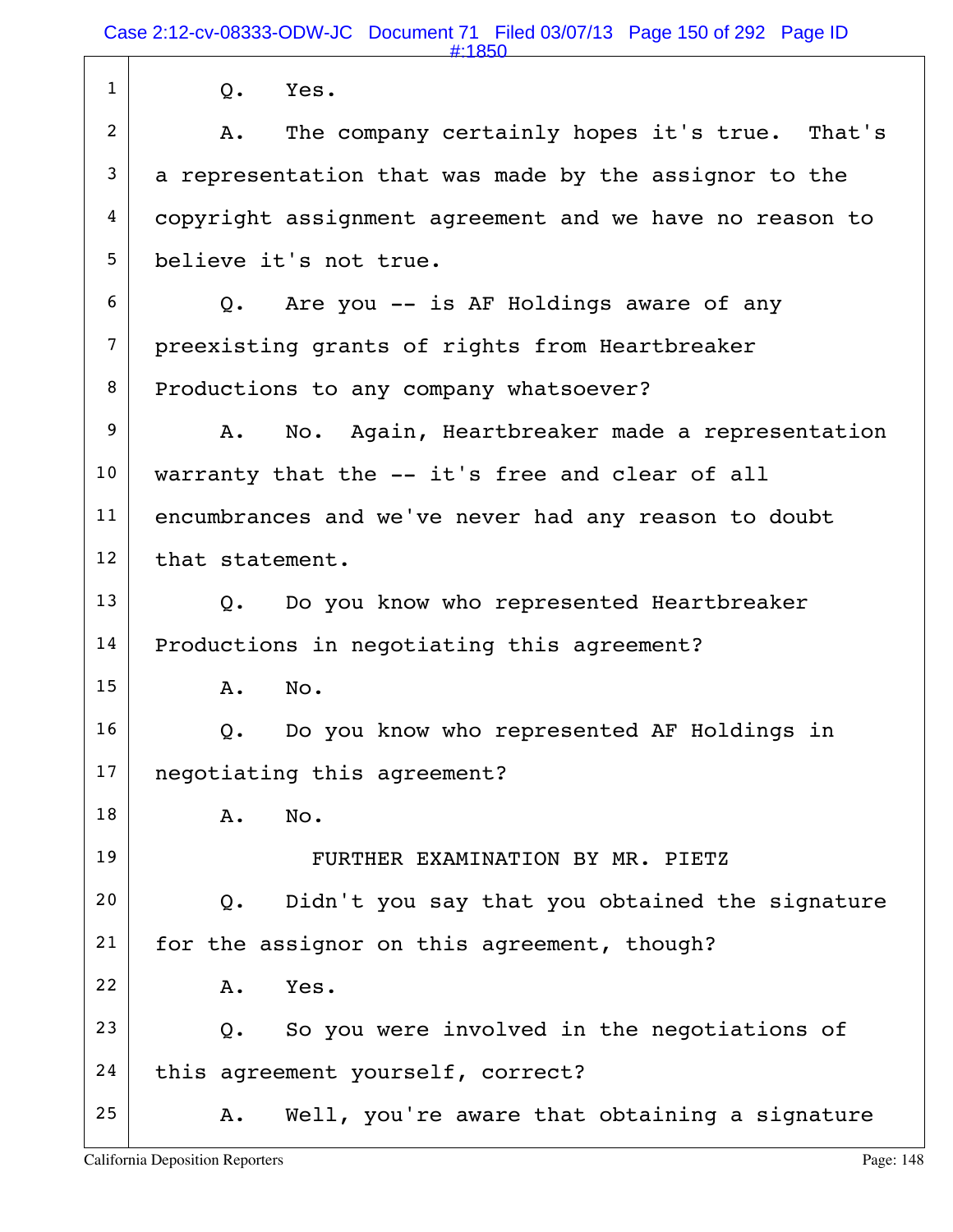| $\mathbf{1}$   | is not the same of negotiating a document?                   |
|----------------|--------------------------------------------------------------|
| $\overline{2}$ | Q. Well, you just testified that you don't know              |
| 3              | who negotiated the agreement, so what was your role in       |
| 4              | all of this? Why were you tasked with finding the            |
| 5              | signature?                                                   |
| 6              | Are you asking me to speculate why Mr. Lutz<br>A.            |
| $\overline{7}$ | asked me to procure the signature for him?                   |
| 8              | I'm asking based on your personal knowledge<br>$Q_{\bullet}$ |
| 9              | how did you become involved in the negotiation of this       |
| 10             | assignment agreement?                                        |
| 11             | MR. GIBBS: Objection. Asked and answered.                    |
| 12             | THE WITNESS: I guess I'm not sure why you                    |
| 13             | continue using the verb negotiation. You're the one          |
| 14             | using the verb negotiation. I said I did Mark Lutz the       |
| 15             | favor of arranging for Mr. Rogers signature.                 |
| 16             | BY MR. PIETZ:                                                |
| 17             | When you arranged for his signature that was<br>Q.           |
| 18             | it, I just I need your signature on this, pointed to the     |
| 19             | dotted line and he gave it to you and that was that?         |
| 20             | Yes.<br>Α.                                                   |
| 21             | You had no substantive discussions whatsoever<br>Q.          |
| 22             | with the representative of Heartbreaker Productions who      |
| 23             | signed this agreement?                                       |
| 24             | That's correct. I didn't negotiate terms or<br>Α.            |
| 25             | do anything along those lines.                               |
|                |                                                              |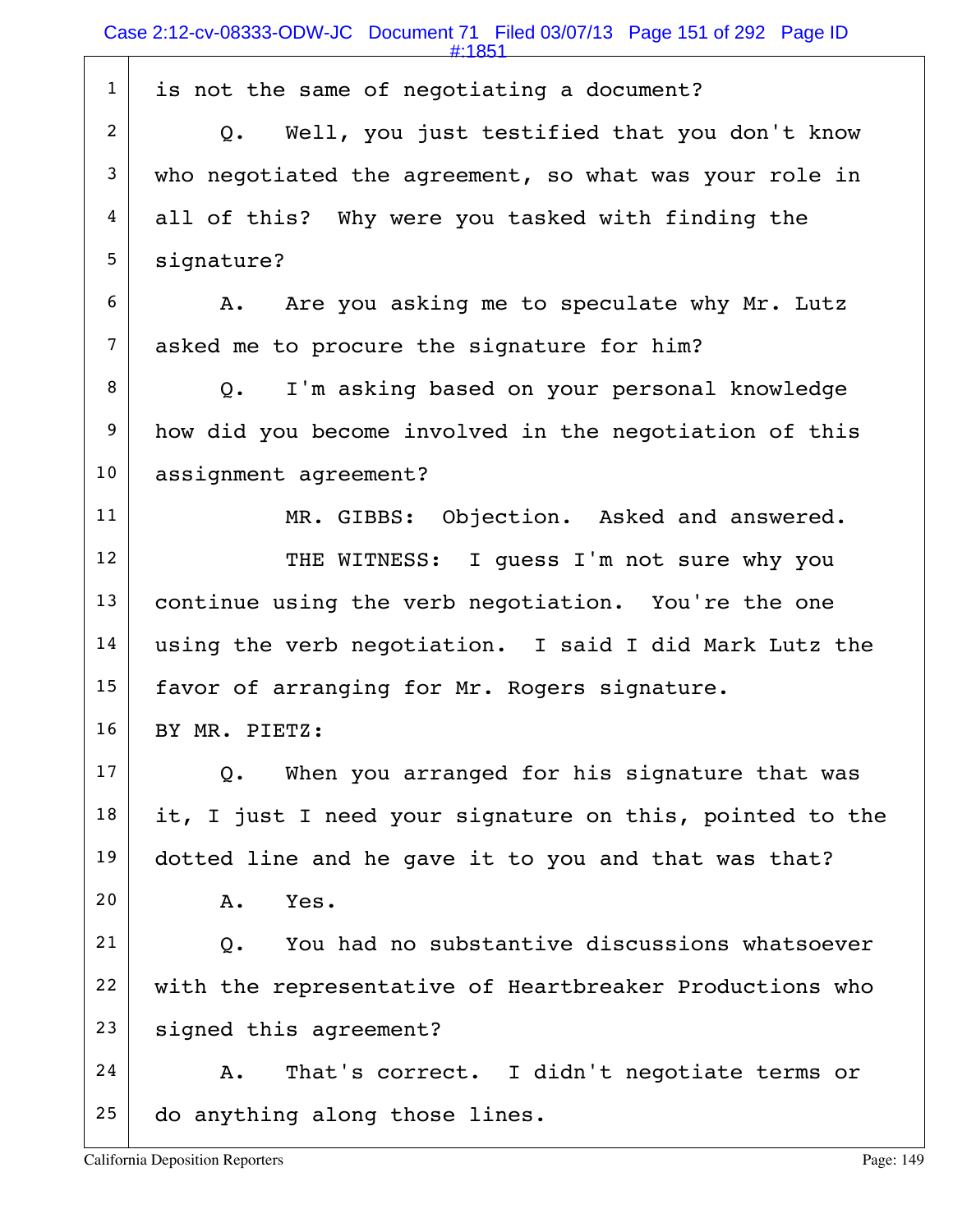$1$  Q. And corporate  $30(b)(6)$  testimony of AF 2 | Holdings is that it's not sure who negotiated this 3 agreement?  $4$  A. Well, I think before you asked me and maybe if 5 I misheard you, I misunderstood and I would correct my 6 testimony, that this would have been discussed between  $7$  Mr. Lutz and Mr. Rogers. 8 Q. Did Steele Hansmeier ever represent 9 Heartbreaker Productions? 10 A. I believe we may have represented them in a  $11$  case -- I guess I'd have to check my records. I don't  $12$  recall if we represented them or not.  $13$  Q. But you think Steele Hansmeier may have 14 represented Heartbreaker Productions? 15 MR. GIBBS: Objection. Calls for speculation. 16 THE WITNESS: I'd have to refresh my records  $17$  about  $-$ 18 MR. PIETZ: I'll mark for the record 19 Exhibit 104. I've only got this one copy, but I'll ask 20 to you refer to it. I have here Plaintiff's Notice of 21 Dismissal Without Prejudice of Remaining Doe Defendants 22 in Illinois, Northern District, No. 11-cv-2860-ECF23.  $23$  I'm going to turn to page two, hand this to the deponent  $24$  and ask him whether this refreshes his recollection. 25 (Whereupon Defendants' Exhibit No. 104 #:1852

California Deposition Reporters Page: 150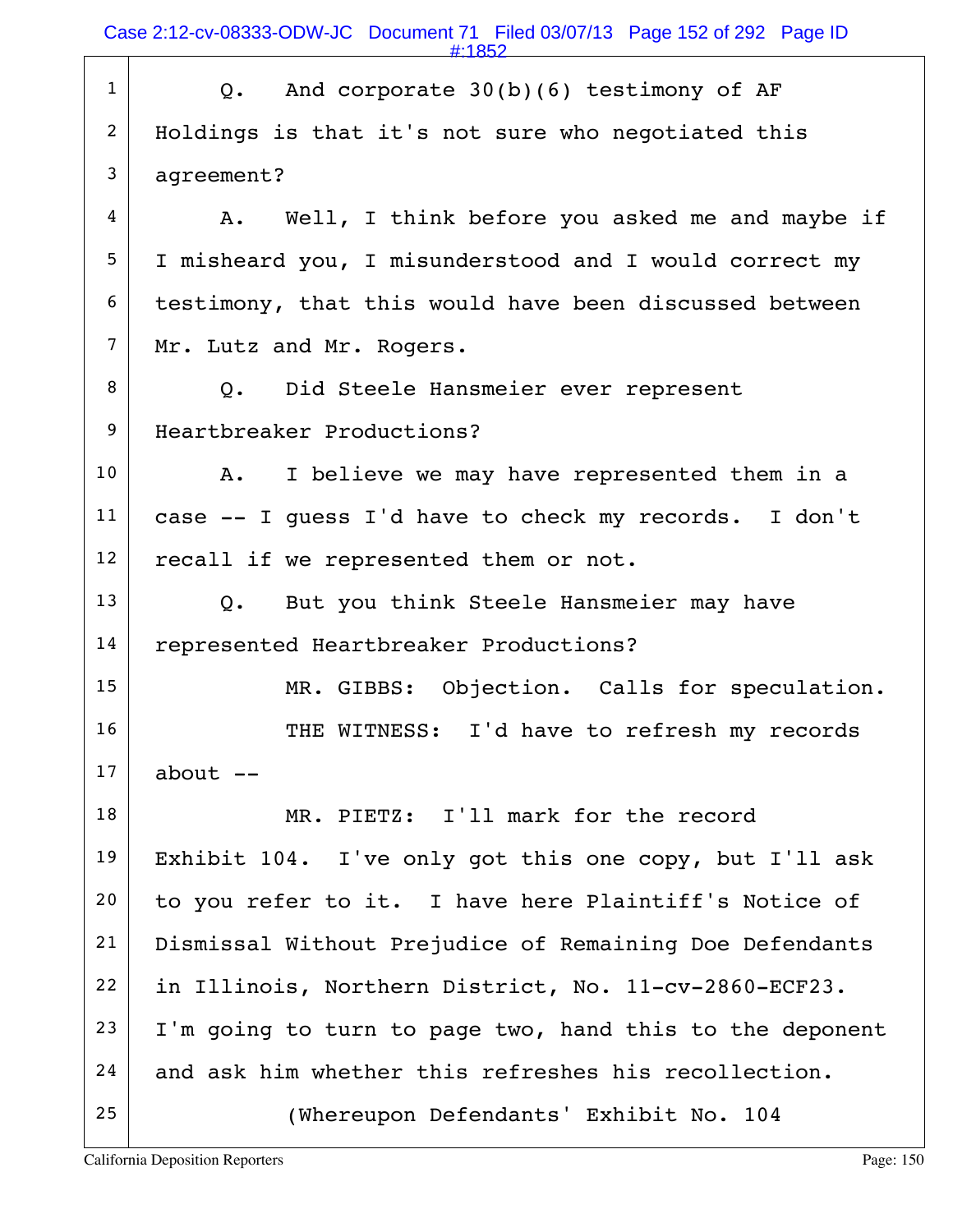Case 2:12-cv-08333-ODW-JC Document 71 Filed 03/07/13 Page 153 of 292 Page ID

| $\mathbf{1}$   | was marked for identification.)                            |  |  |  |
|----------------|------------------------------------------------------------|--|--|--|
| $\overline{2}$ | THE WITNESS: So this is Heartbreaker                       |  |  |  |
| 3              | Productions, Inc. So it appears that Steele Hansmeier      |  |  |  |
| 4              | did represent Heartbreaker Productions, Inc.               |  |  |  |
| 5              | BY MR. PIETZ:                                              |  |  |  |
| 6              | Q. So if I understand correctly, the important             |  |  |  |
| $\overline{7}$ | agreement that would become the foundation for numerous    |  |  |  |
| 8              | lawsuits when it was being negotiated was tasked to Mark   |  |  |  |
| 9              | Lutz, John Steele's former paralegal at your old law       |  |  |  |
| 10             | firm and Mr. Lutz negotiated the whole thing and you had   |  |  |  |
| 11             | nothing do with it; is that correct?                       |  |  |  |
| 12             | MR. GIBBS: Objection. Misstates testimony.                 |  |  |  |
| 13             | THE WITNESS: There's substantial shortcomings              |  |  |  |
| 14             | in here.                                                   |  |  |  |
| 15             | MR. GIBBS: Also it's a compound question.                  |  |  |  |
| 16             | Assumes facts not in the record.                           |  |  |  |
| 17             | THE WITNESS: I would say no that's not                     |  |  |  |
| 18             | correct. Several of the facts you stated in the course     |  |  |  |
| 19             | of your question were incorrect.                           |  |  |  |
| 20             | FURTHER EXAMINATION BY MR. RANALLO                         |  |  |  |
| 21             | So Mark Lutz negotiated this agreement on<br>$Q_{\bullet}$ |  |  |  |
| 22             | behalf of AF Holdings; is that correct?                    |  |  |  |
| 23             | MR. GIBBS: Objection. Asked and answered.                  |  |  |  |
| 24             | THE WITNESS: Mark Lutz would have been --                  |  |  |  |
| 25             | yeah, I believe that's correct. Mark Lutz was the lead     |  |  |  |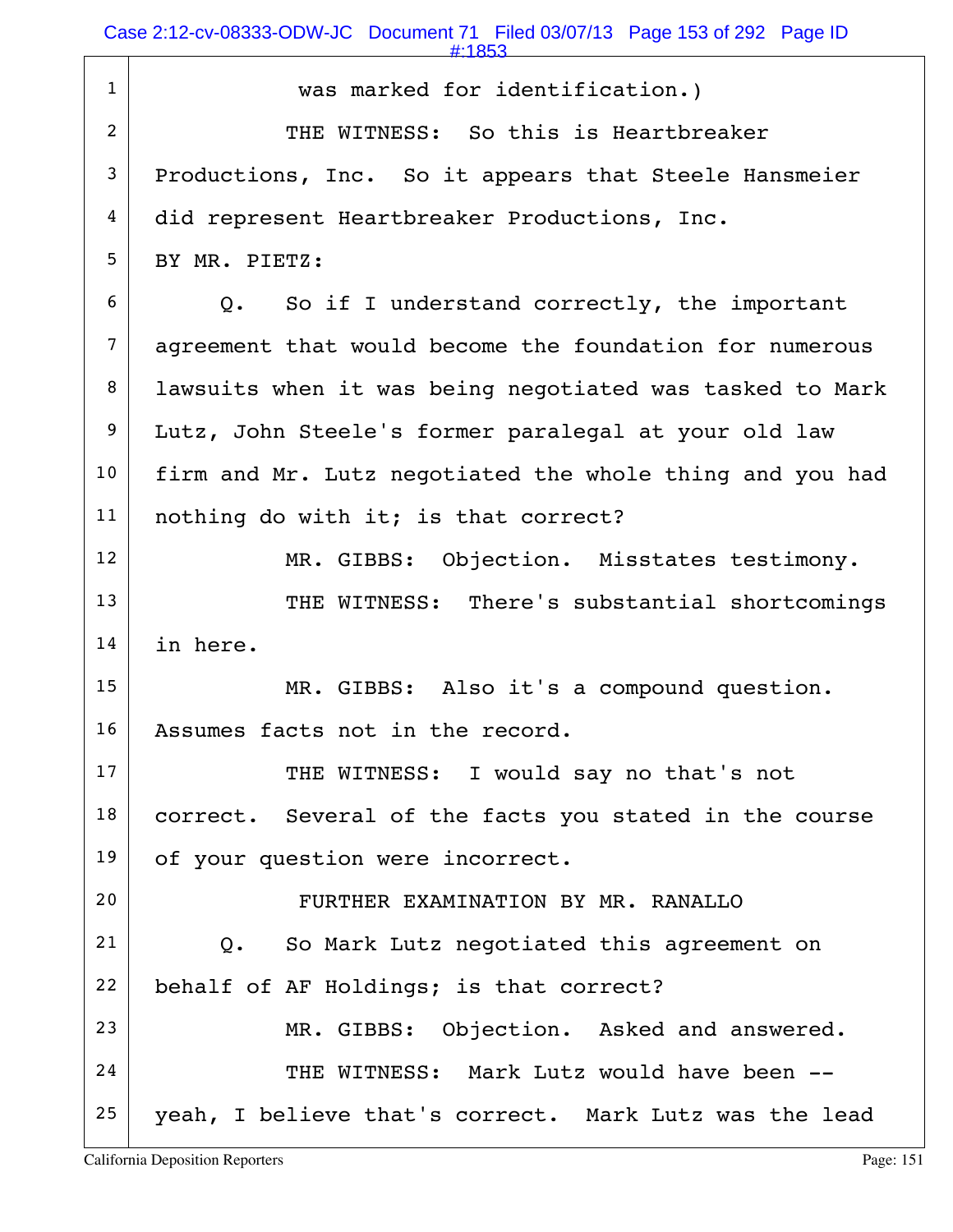| $\mathbf{1}$   | on securing the agreement from Heartbreaker Digital,            |  |  |  |
|----------------|-----------------------------------------------------------------|--|--|--|
| $\overline{2}$ | LLC.                                                            |  |  |  |
| 3              | BY MR. RANALLO:                                                 |  |  |  |
| 4              | Is that also true of the assignment for Sexual<br>$Q_{\bullet}$ |  |  |  |
| 5              | Obsessions, another AF Holdings film?                           |  |  |  |
| 6              | You would have to ask Mr. Lutz.<br>Α.                           |  |  |  |
| 7              | Okay. Let me ask you this. Who did Mark Lutz<br>Q.              |  |  |  |
| 8              | negotiate with?                                                 |  |  |  |
| 9              | I would -- well, Heartbreaker Digital, LLC.<br>Α.               |  |  |  |
| 10             | And who on behalf of Heartbreaker?<br>Q.                        |  |  |  |
| 11             | I would suspect it was Raymond Rogers.<br>A.                    |  |  |  |
| 12             | Personally and not an attorney?<br>Q.                           |  |  |  |
| 13             | I do not believe Heartbreaker Digital, LLC had<br>Α.            |  |  |  |
| 14             | an attorney in its negotiations.                                |  |  |  |
| 15             | And is that also true for the Sexual<br>Q.                      |  |  |  |
| 16             | Obsessions agreement, did -- let me rephrase. Did               |  |  |  |
| 17             | Steele Hansmeier represent Heartbreaker Productions in          |  |  |  |
| 18             | the negotiation for that assignment?                            |  |  |  |
| 19             | I don't have the assignment agreement in front<br>Α.            |  |  |  |
| 20             | I don't even know if Heartbreaker Productions is<br>of me.      |  |  |  |
| 21             | the assignor in that agreement.                                 |  |  |  |
| 22             | We'll get that one for you shortly. To the<br>Q.                |  |  |  |
| 23             | extent that Steele Hansmeier represented Heartbreaker           |  |  |  |
| 24             | Productions and you're a former partner at Steele               |  |  |  |
| 25             | Hansmeier, do you have any personal knowledge of Steele         |  |  |  |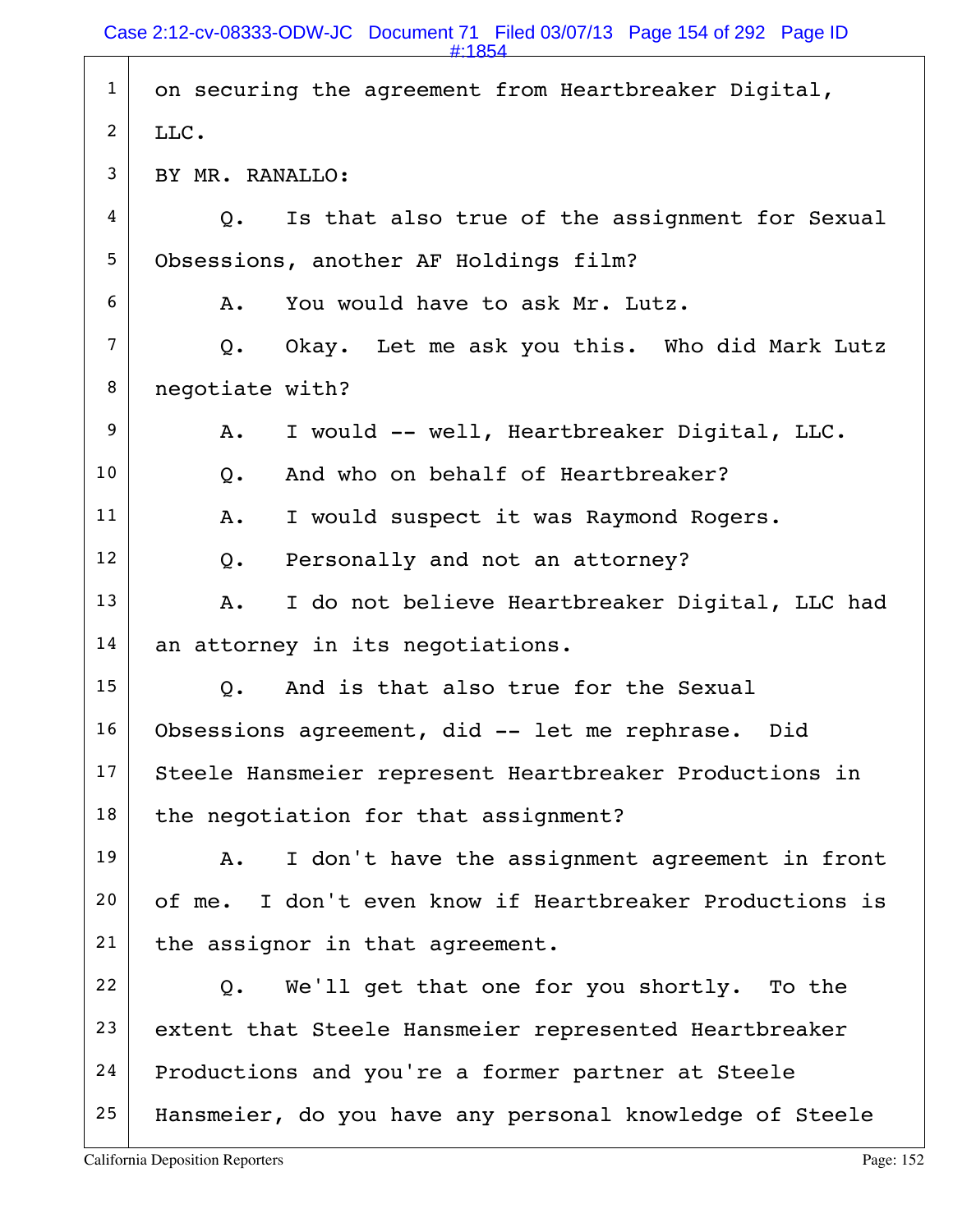1 | Hansmeier representing Heartbreaker Productions on that  $2$  side of this negotiation against Mark Lutz, the  $3$  paralegal, at Steele Hansmeier on the other side.

 4 A. You continually call Mark Lutz a paralegal. I 5 don't think I've testify that Mark Lutz is a paralegal. 6 You continually use Heartbreaker Productions, but the 7 assignor here is Heartbreaker Digital, LLC versus 8 | Heartbreaker Productions, Inc. And I think it's very 9 important to be precise when we're speaking about legal 10 entities and roles and so forth and so on to get these  $11$  right. So if you want to restate the question with more 12 accurate and more precise identities of parties, because  $13$  right now I'd have to say no that's not correct to 14 everything you say because everything you're premising 15 | your question on is incorrect.

 $16$  Q. Let's get back to this assignment agreement.  $17$  It's your understanding that there are no third parties  $18$  with any right to distribute this work; is that true?

19 | A. Which assignment agreement are we talking 20 about? Are we talking about Sexual Obsession or --

 $21$  Q. We're talking about the one in this case that 22 you have in front of you.

23 MR. PIETZ: Referring now to Exhibit A to the 24 deposition notice.

25 THE WITNESS: So this is with respect to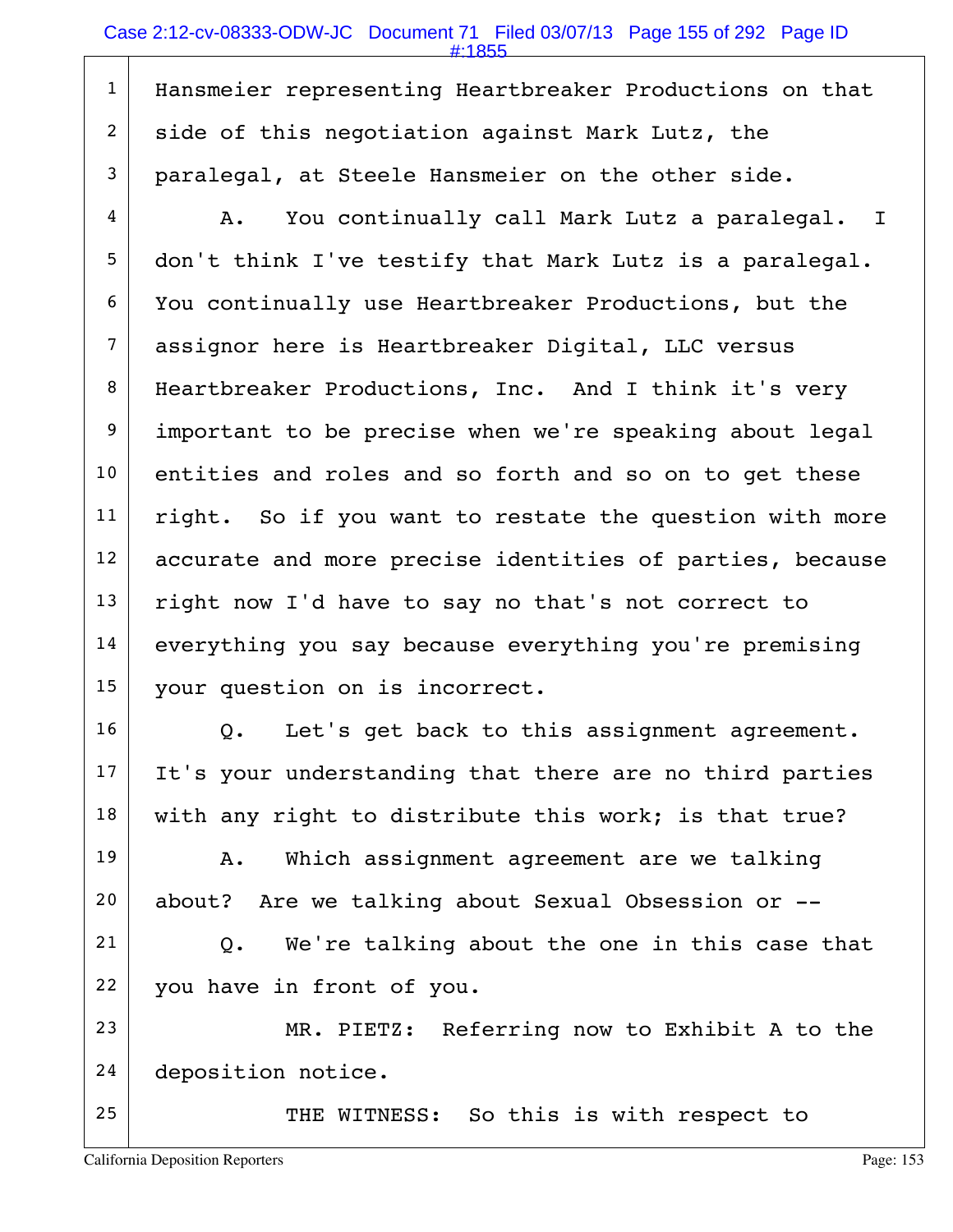|                | $\pm 1856$                                                |
|----------------|-----------------------------------------------------------|
| $\mathbf{1}$   | Popular Demand. The work title Popular Demand. Yes.       |
| $\overline{2}$ | AF Holdings is the sole copyright owner of Popular        |
| 3              | Demand.                                                   |
| 4              | BY MR. RANALLO:                                           |
| 5              | And no other entities have the right to<br>Q.             |
| 6              | distribute this movie; is that correct?                   |
| $\overline{7}$ | Right. AF Holdings is the sole owner of all<br>Α.         |
| 8              | of the rights associated with it, including rights of     |
| 9              | reproduction and distribution and everything else         |
| 10             | associated with it.                                       |
| 11             | And is this film distributed in any way?<br>$Q_{\bullet}$ |
| 12             | Well, certainly by the infringers. It was<br>Α.           |
| 13             | distributed I believe before we received the assignment   |
| 14             | I don't think it's distributed now currently.<br>to it.   |
| 15             | It's not distributed in any manner currently.<br>Q.       |
| 16             | Is that your testimony?                                   |
| 17             | Well, I can give you -- the testimony is that<br>A.       |
| 18             | we're not aware of any form of distribution that has      |
| 19             | taken place with respect to the work, except, of course,  |
| 20             | with respect to BitTorrent-based infringement, which is   |
| 21             | occurring across the world and --                         |
| 22             | Is it AF Holdings' position that if I wanted<br>Q.        |
| 23             | to purchase this film legitimately would there be any     |
| 24             | method for doing so?                                      |
| 25             | I suspect that before we received the<br>Α.               |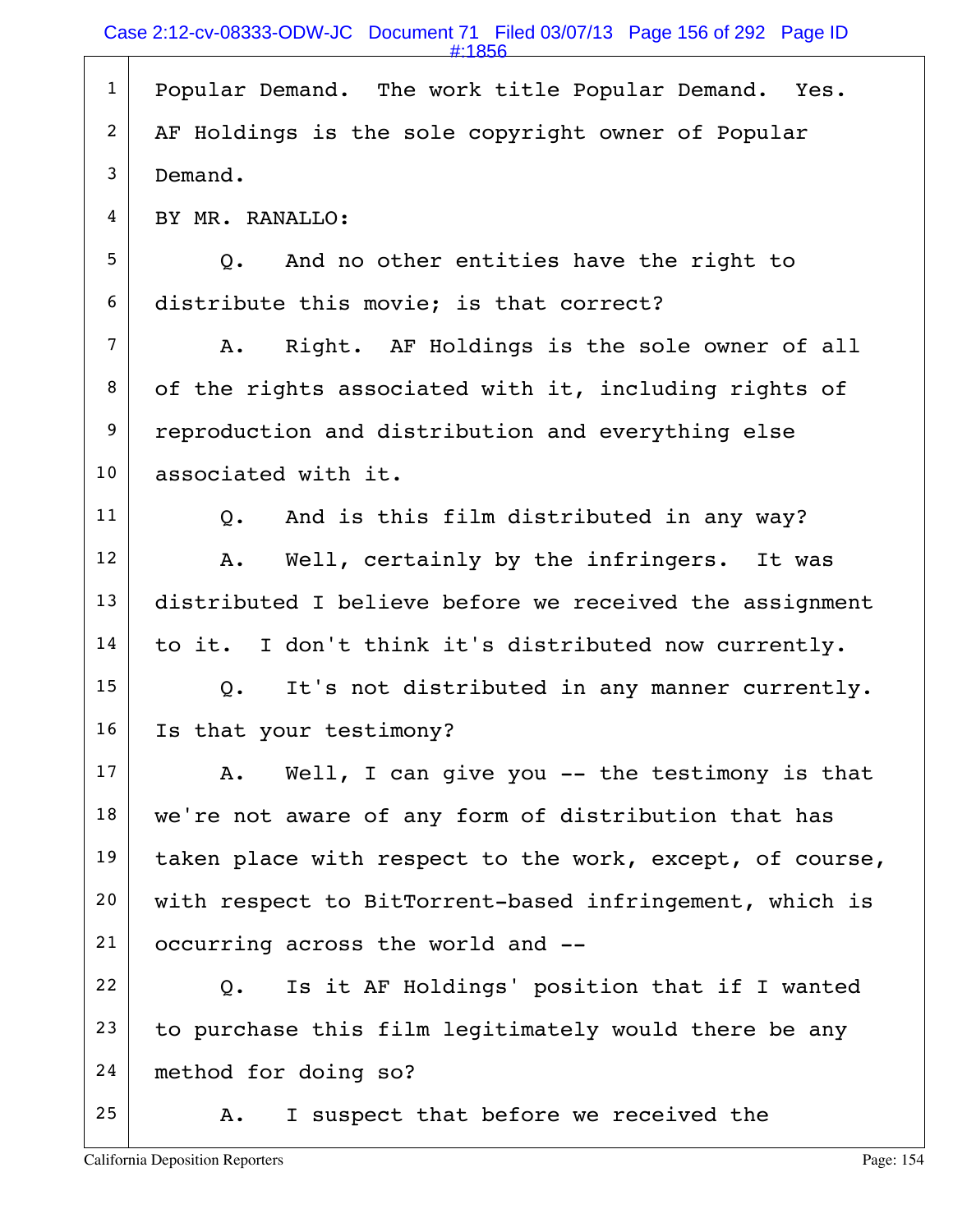## Case 2:12-cv-08333-ODW-JC Document 71 Filed 03/07/13 Page 157 of 292 Page ID

| $\mathbf{1}$   | assignment to it that it was being distributed, so there  |  |  |  |
|----------------|-----------------------------------------------------------|--|--|--|
| $\overline{2}$ | may be sites out there where you could buy it now.<br>You |  |  |  |
| $\mathfrak{Z}$ | certainly could buy it on the secondary market, because   |  |  |  |
| 4              | I think there's a principle under copyrights where if     |  |  |  |
| 5              | you buy it once then you can -- the first-sale doctrine.  |  |  |  |
| 6              |                                                           |  |  |  |
|                | And but frankly from AF Holdings' perspective the cost    |  |  |  |
| 7              | of doing a proper marketing campaign and doing a proper   |  |  |  |
| 8              | distribution campaign and the time and the effort and     |  |  |  |
| $\overline{9}$ | the capital investment required and everything along      |  |  |  |
| 10             | those lines, simply isn't worth it because virtually no   |  |  |  |
| 11             | one buys these DVDs, everyone just steals them.           |  |  |  |
| 12             | FURTHER EXAMINATION BY MR. PIETZ                          |  |  |  |
| 13             | I would like to clarify one thing about the<br>$Q$ .      |  |  |  |
| 14             | assignment that we're referring to right now, Exhibit A,  |  |  |  |
| 15             | on the deposition notice. The corporate testimony of AF   |  |  |  |
| 16             | Holdings is that John Steele played absolutely no role    |  |  |  |
| 17             | whatsoever in this agreement as an attorney and that the  |  |  |  |
| 18             | only role that Mr. Steele played in the execution of      |  |  |  |
| 19             | this agreement was in obtaining a signature from Alan     |  |  |  |
| 20             | Cooper; is that correct?                                  |  |  |  |
| 21             | Yes.<br>Α.                                                |  |  |  |
| 22             | So Mr. Steele was not representing<br>Q.                  |  |  |  |
| 23             | Heartbreaker Digital, LLC or AF Holdings when this deal   |  |  |  |
| 24             | was negotiated; is that correct?                          |  |  |  |
| 25             | Yes, that's correct. Mr. Steele was not an<br>Α.          |  |  |  |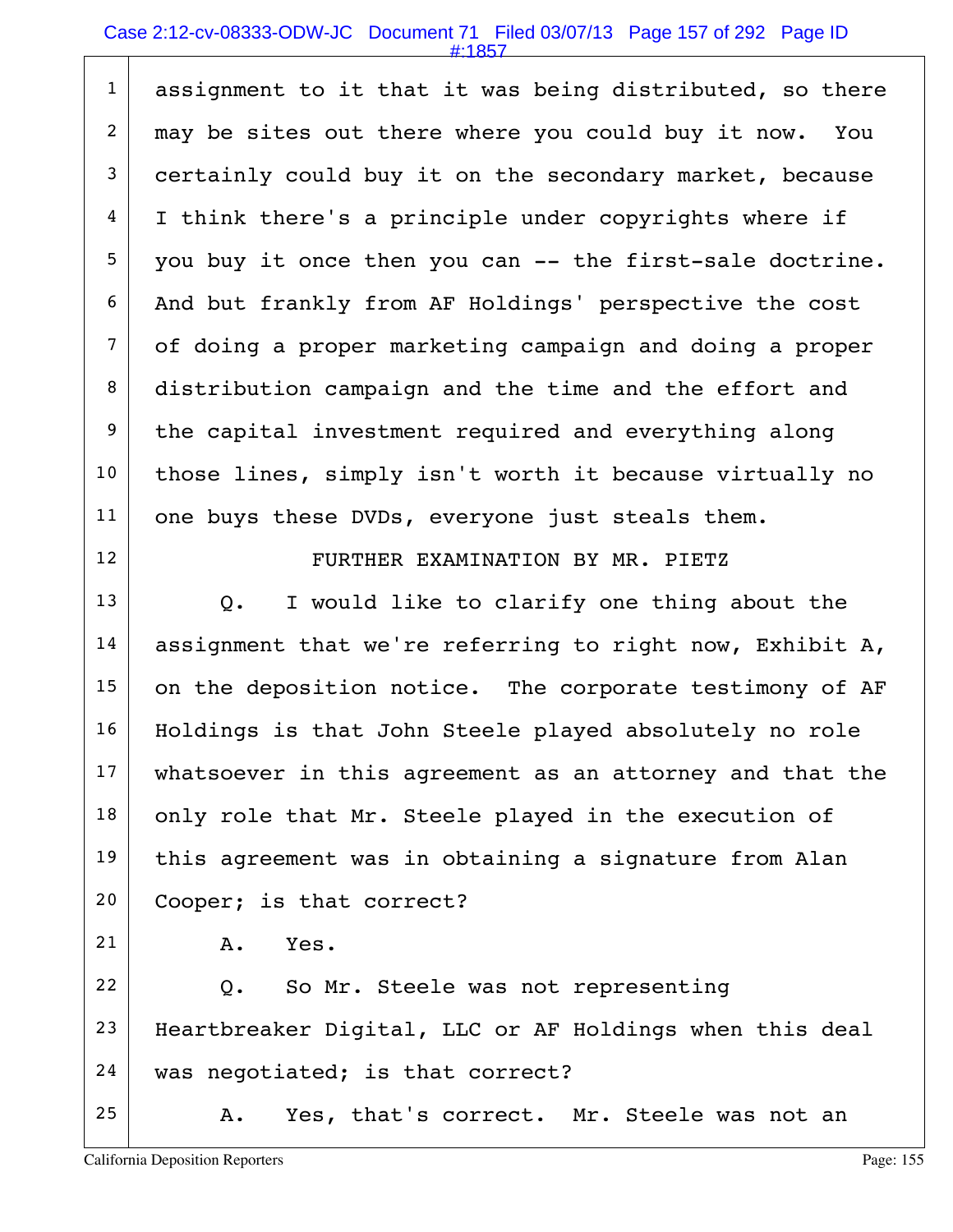1 attorney representing either party in the negotiation of 2 this agreement. 3 FURTHER EXAMINATION BY MR. RANALLO  $4$  |  $Q$ . Is AF Holdings aware whether this film is 5 available through gamelink.com?  $6$   $\sim$  A. We are not aware of whether it's available 7 through gamelink.com. What is GameLink first of all, I  $8 \mid$  quess?  $9$  O. It's a video distribution service. 10 | A. I'm not familiar with gamelink.com.  $11$  Q. But it is your testimony that AF Holdings has 12 | not licensed anyone to distribute this work 13 legitimately?  $14$  A. There's no license agreement beyond this 15 agreement right here (indicating). 16 Q. Those two pages are 100 percent of the 17 agreement between Heartbreaker Productions and AF 18 | Holdings regarding this work? 19 A. Yes.  $20$  Q. Is it AF Holdings' position that this film is 21 | not available for commercial purchase; is that true? 22 MR. PIETZ: Before we get too far afield,  $23$  let's go ahead and mark this as the next exhibit. 24 (Whereupon Defendants' Exhibit No. 105 25 | was marked for identification.) #:1858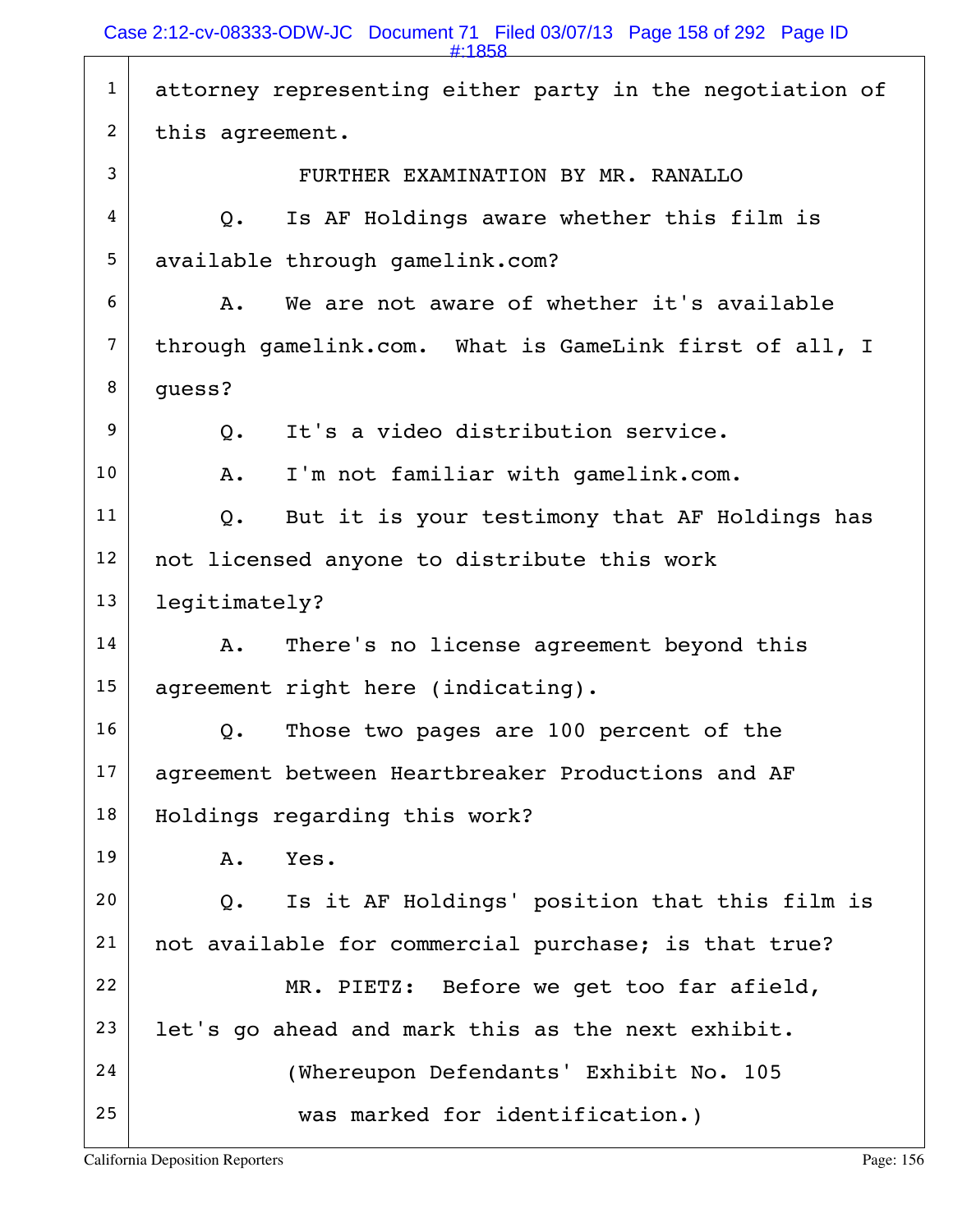| $\mathbf{1}$   | MR. RANALLO: Let's go ahead and mark this one            |  |  |  |
|----------------|----------------------------------------------------------|--|--|--|
| $\overline{2}$ | as 106.                                                  |  |  |  |
| 3              | (Whereupon Defendants' Exhibit No. 106                   |  |  |  |
| 4              | was marked for identification.)                          |  |  |  |
| 5              | BY MR. RANALLO:                                          |  |  |  |
| 6              | This is an article from -- let's see, AVN<br>Q.          |  |  |  |
| $\overline{7}$ | discussing the distribution of the Popular Demand.       |  |  |  |
| 8              | Could you read the highlighted section for me?           |  |  |  |
| 9              | Nina Mercedez performs the first double<br>Α.            |  |  |  |
| 10             | penetration scene of her career in the new Heartbreaker  |  |  |  |
| 11             | films movie, Nina Mercedez Popular Demand, that will be  |  |  |  |
| 12             | available July 27th from Exile Distribution.             |  |  |  |
| 13             | So after reading that, do you believe that<br>Q.         |  |  |  |
| 14             | Heartbreaker Productions has licensed other people to    |  |  |  |
| 15             | distribute this work?                                    |  |  |  |
| 16             | I can't speak on behalf of Heartbreaker<br>Α.            |  |  |  |
| 17             | Productions.                                             |  |  |  |
| 18             | After reading that, and as a corporate<br>Q.             |  |  |  |
| 19             | representative of AF Holdings that told me that AF       |  |  |  |
| 20             | Holdings has all the rights to distribute this work and  |  |  |  |
| 21             | no one else has any rights to distribute this work.      |  |  |  |
| 22             | Would you agree that the exhibit I just showed you tends |  |  |  |
| 23             | to contradict that?                                      |  |  |  |
| 24             | Well, I know from reading the blog sites that<br>Α.      |  |  |  |
| 25             | you two participate in that I shouldn't believe          |  |  |  |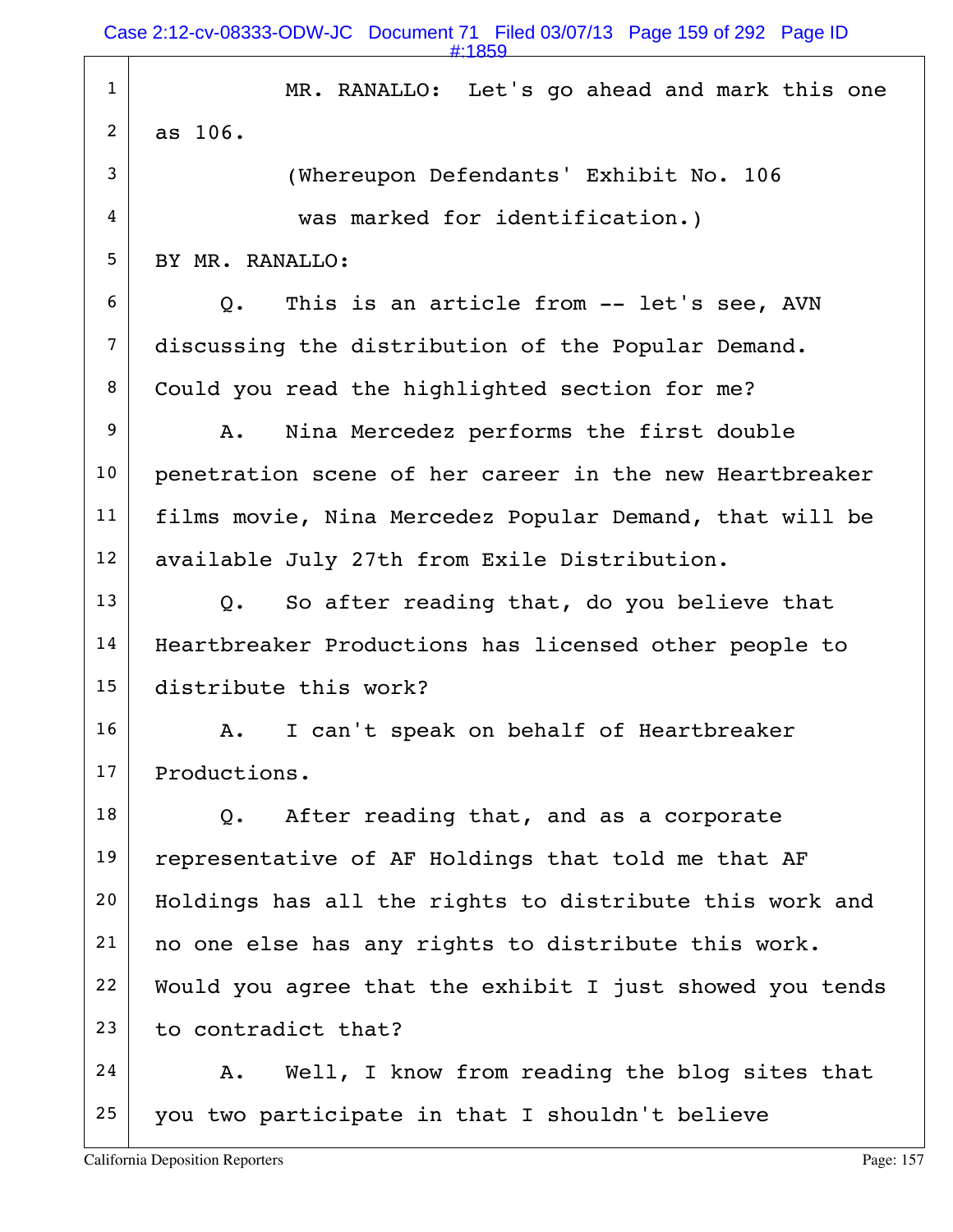1 everything I read on the Internet. 2 MR. PIETZ: That's nonresponsive. 3 | BY MR. RANALLO:  $4$  Q. Do you have any reason to believe that Exile 5 Distribution has a right to distribute this work, the 6 work that forms the basis of this suit?  $7$  A. I'll keep on referring back to this assignment 8 agreement. This is the only agreement with respect to 9 this copyrighted work.  $10$  Q. That exists in the world? You're saying that 11 | Heartbreaker Productions does not have an assignment 12 | agreement with Exile Distribution?  $13$  A. I don't know the agreements that Heartbreaker 14 Productions has with Exile.  $15$  Q. As far as AF Holdings knows, no one has the  $16$  right to distribute this legally; is that correct?  $17$  A. No, that's not correct. I already told you  $18$  before that under the first-sale doctrine, for example, 19 | someone could distribute their copy of it. 20  $\vert$  Q. Discounting the first-sale doctrine, 21 discounting secondary market. 22 A. That would be it. This is the only agreement  $23$  with respect to reproducing and distributing copyrighted 24 work at the heart of the agreement (indicating).  $25$  Q. In preparing for this deposition did you #:1860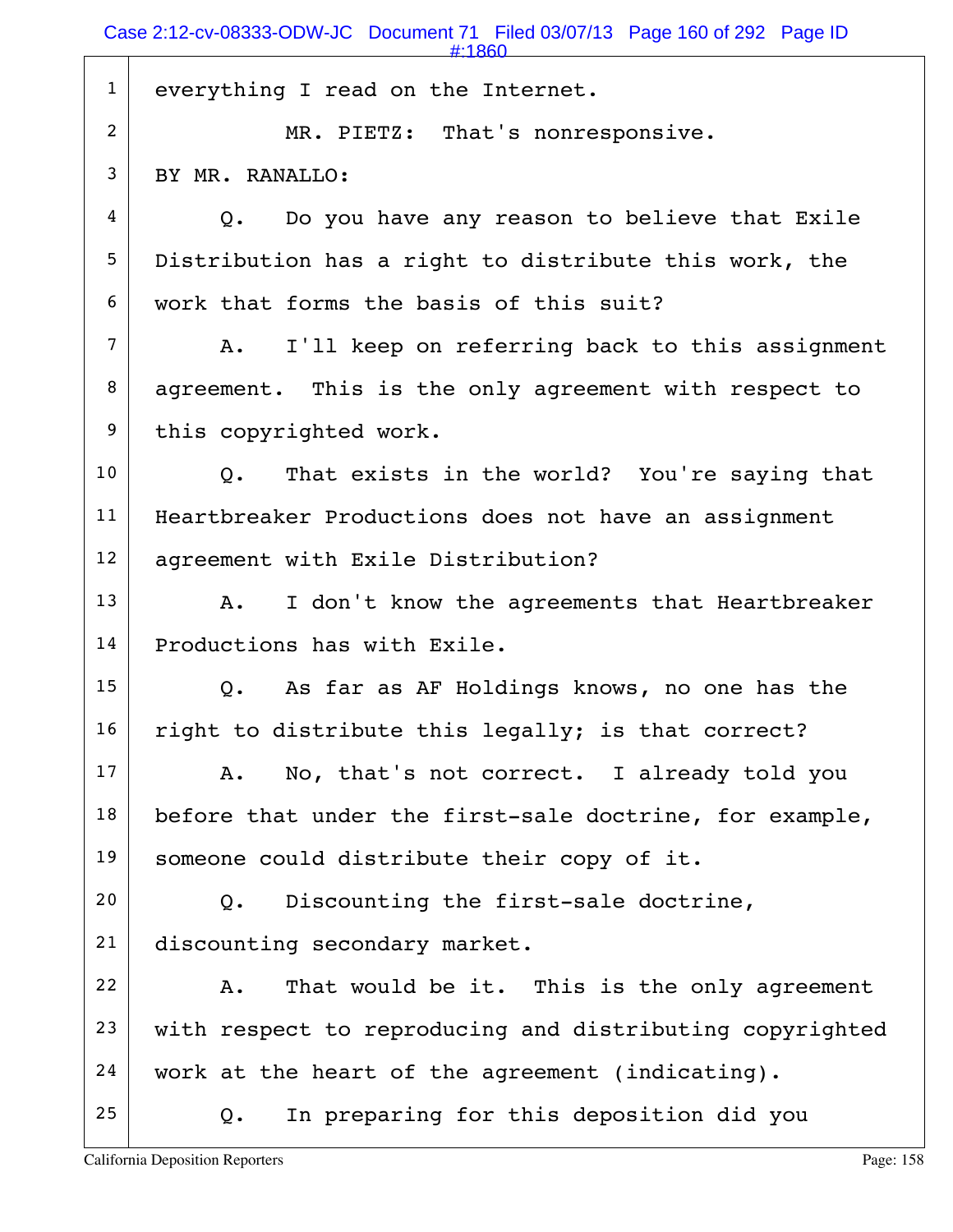1 investigate whether Heartbreaker Productions had 2 licensed this work to any third parties?

 $3$  A. Well, in preparing for this deposition I think  $4 \mid$  one of the noticed topics was -- I'll read it 5 | specifically. All licenses and assignment agreements 6 from AF Holdings to any nonparties. And there aren't  $7$  any. This is the only agreement that AF Holdings is 8 aware of with respect to the reproduction and 9 distribution of copyrighted work.

 Q. So even after you read that article that I just handed you that's Exhibit 105, is it still AF 12 | Holdings' position that those are the only agreements that they are aware of?

 A. That article doesn't mean anything to me. There's been nothing registered with the copyright office. There's no -- how do you say it -- no 17 challenges to the assignment agreement and the 18 | assignment agreement contains a representation of 19 warranty that this is the only  $-$  that is being conveyed full right, title and interest and we've had nothing to -- nothing formal. I mean, we've got some blog sites there or news articles saying one thing. We'd have to investigate the facts and circumstances of that further. Q. Do you intend to examine those facts and

25 circumstances, investigate those facts and circumstances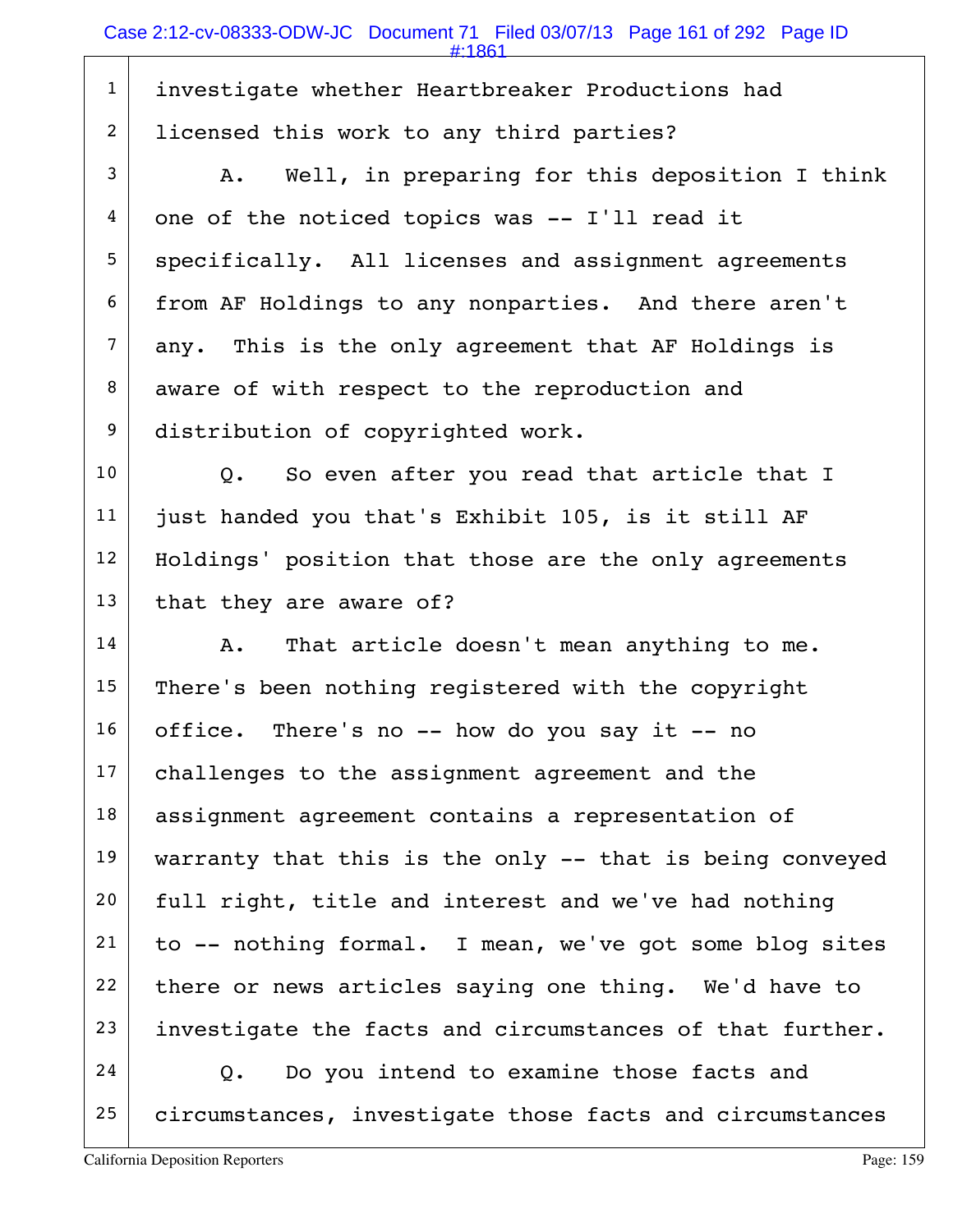1 | now that they have been brought to your attention?

2 A. Do I personally intend to do that or does AF 3 Holdings?

4 Q. AF Holdings?

5 A. I assume AF Holdings will examine the facts  $6$  and circumstances in those articles and see if they have  $7$  any factual basis.

 $8$  Q. In preparation for this deposition did you 9 ever look online or anywhere else to see if a copy of  $10$  this movie could be obtained legitimately?

11 | A. No, because that wasn't one of the noticed  $12$  topics. What I did do was inquire of Mr. Lutz to  $13$  determine whether or not there were any other  $-$ - whether  $14$  he had somehow I quess  $-$  I don't know what the phrase 15 would be -- sublicensed or granted a nonexclusive 16 | license or conveyed any sort of rights to any other  $17$  third party that was in the description of topics that  $18$  was noticed and I looked at the copyright office and 19 this is the only agreement that's on record with respect 20 to this copyrighted work.

21 No one else as far as I could find had done  $22$  any form of filings or whatever else, so it's AF 23 Holdings' position that this is the only agreement that 24 exists.

 $25$  Q. Let me refer to you No. 4 on the subject of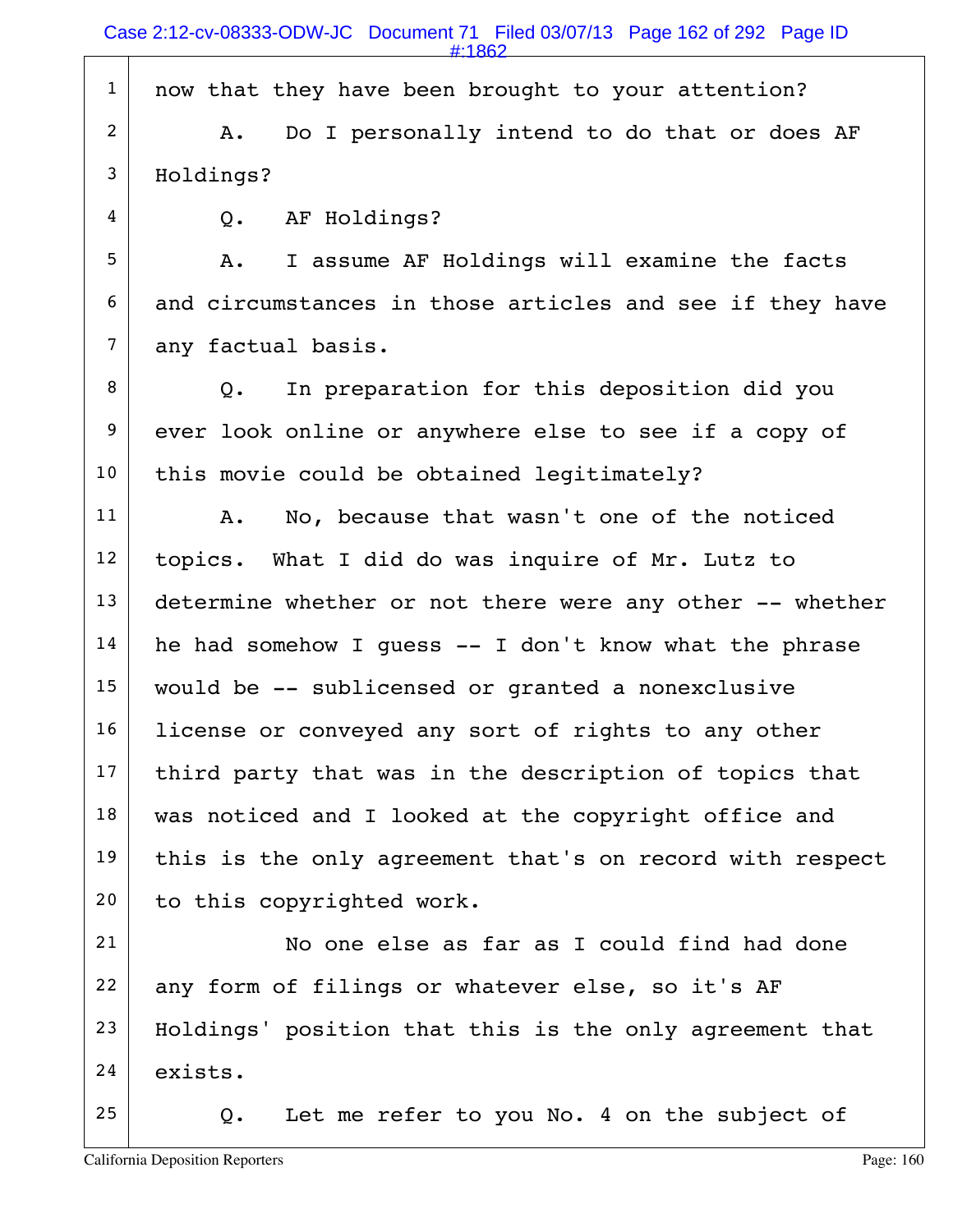1 examination, which asks about all license and assignment 2 agreements, and any other grants of rights, however 3 titled, from Heartbreaker Productions to any third 4 parties relating to the work. Did you investigate that 5 topic in preparation for this?

 $6$  A. Yeah. AF Holdings has no records of any form 7 of license or assignment agreements or any other grants 8 of rights from Heartbreaker to any third parties. And 9 further there's nothing in the copyright office when I  $10$  examined the record, which I'm sure you guys have,  $11$  regarding anyone else who is claiming a right or 12 interest in this copyrighted work.

 $13$  Q. AF Holdings isn't listed with the copyright  $14$  office, are they, in relation to this work?

 $15$  A. I'd have to go back and check the office  $16$  specifically. I believe they are, though.

 $17$  Q. And in what capacity?

 $18$  A. If they were listed with the copyright office, 19 they would be listed as the assignee of the copyright.

20 | FURTHER EXAMINATION BY MR. PIETZ

 Q. So it's your testimony that the assignment agreement that is attached as Exhibit A to the 23 deposition notice was filed with the copyright office? A. I guess I have no -- I can speak generally

 $25$  about the process of recording the assignment and then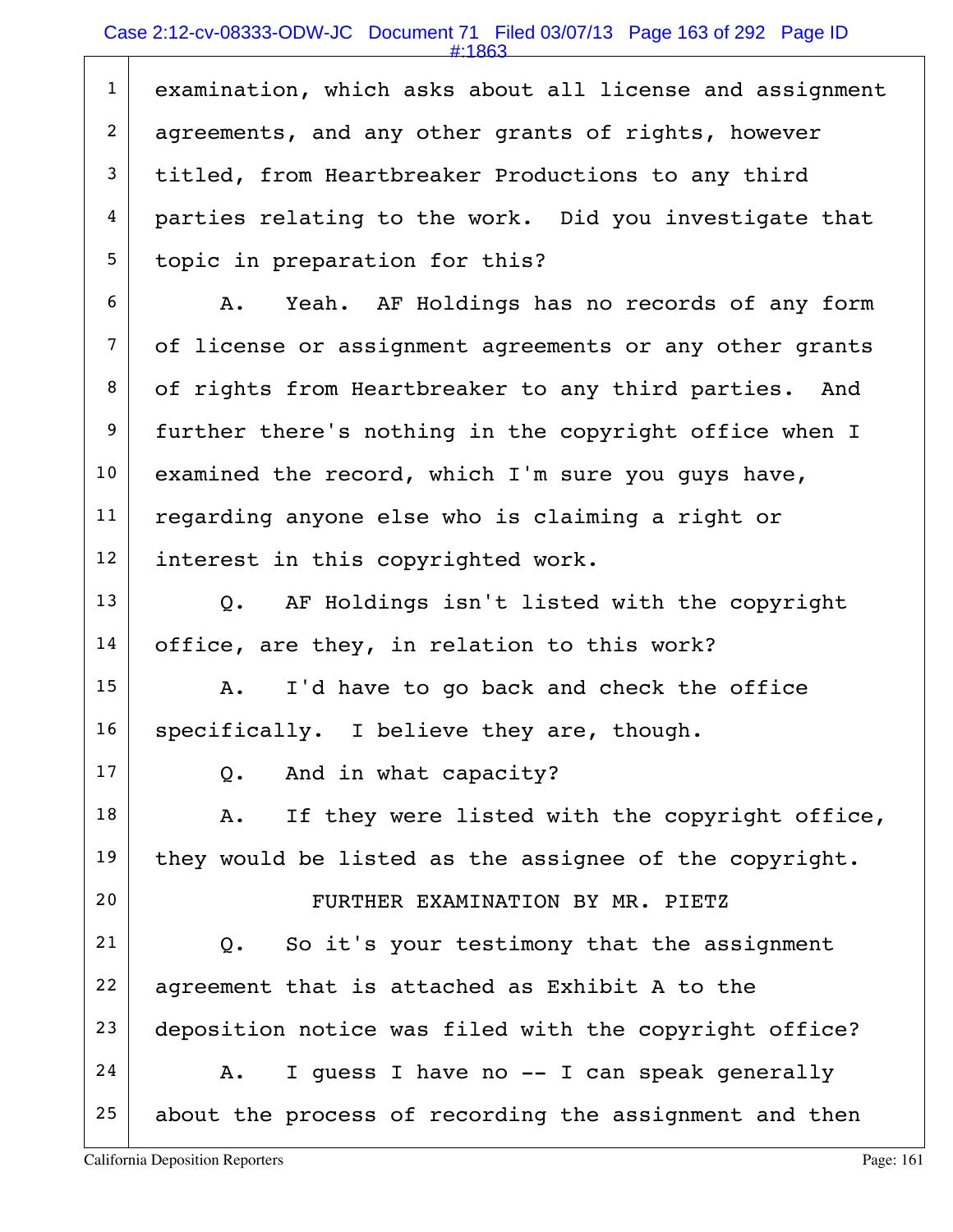## Case 2:12-cv-08333-ODW-JC Document 71 Filed 03/07/13 Page 164 of 292 Page ID

#:1864

|                |                   | #. LOD4                                                  |  |
|----------------|-------------------|----------------------------------------------------------|--|
| $\mathbf{1}$   |                   | answer your question more specifically from there. It's  |  |
| 2              |                   | my understanding that if you want to record an           |  |
| 3              |                   | assignment with the copyright office, there's one of two |  |
| 4              |                   | ways to do it. One way is to submit the original to the  |  |
| 5              |                   | copyright office, the original assignment agreement.     |  |
| 6              |                   | The other way is to have -- there's a form you fill out  |  |
| $\overline{7}$ |                   | reflecting the assignment. I don't know which one was    |  |
| 8              |                   | done in this circumstance.                               |  |
| 9              | $Q$ .             | Are you a shareholder in 6681 Forensics?                 |  |
| 10             | Α.                | No.                                                      |  |
| 11             | Q.                | Are you familiar with the company?                       |  |
| 12             | Α.                | Yes.                                                     |  |
| 13             | Q.                | Are you an officer in 6681 Forensics?                    |  |
| 14             | Α.                | No.                                                      |  |
| 15             | Q.                | Are you an employee of 6681 Forensics?                   |  |
| 16             | Α.                | No.                                                      |  |
| 17             | $Q$ .             | Have you ever received any kind of                       |  |
| 18             |                   | compensation of any sort from 6681 Forensics?            |  |
| 19             | Α.                | No.                                                      |  |
| 20             | Q.                | Do you maintain an e-mail at 6681 Forensics?             |  |
| 21             | A.                | I do have an e-mail address that has a 6681              |  |
| 22             | Forensics domain. |                                                          |  |
| 23             | Q.                | And why is that?                                         |  |
| 24             | Α.                | Why do I have an e-mail address with the 6681            |  |
| 25             | Forensics domain? |                                                          |  |
|                |                   |                                                          |  |

California Deposition Reporters **Page: 162**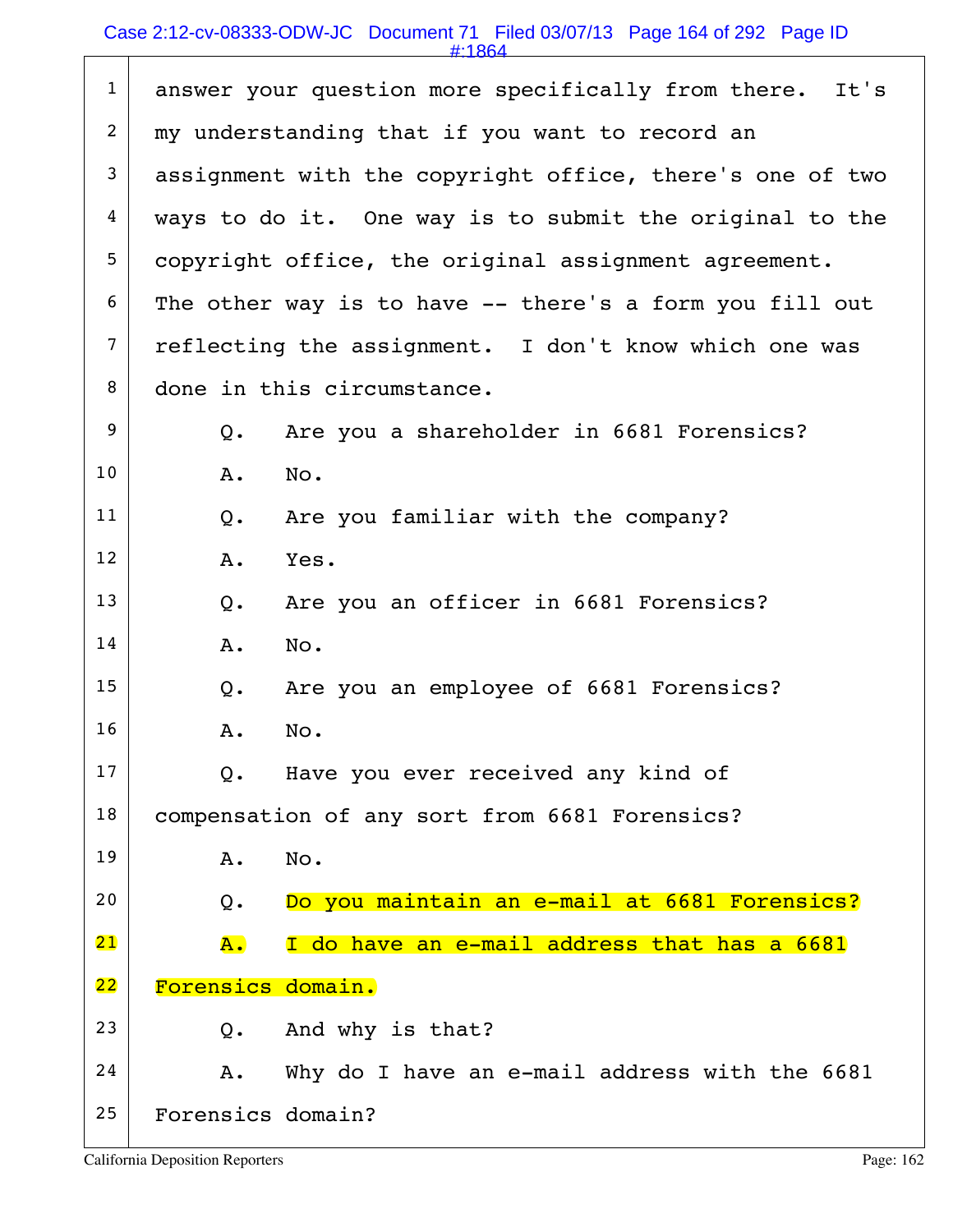Case 2:12-cv-08333-ODW-JC Document 71 Filed 03/07/13 Page 165 of 292 Page ID

|              | #:1865                                                         |
|--------------|----------------------------------------------------------------|
| $\mathbf{1}$ | Right.<br>$Q$ .                                                |
| 2            | The reason I have an e-mail with 6681<br>Α.                    |
| 3            | Forensics domain is that they gave me one when Alpha Law       |
| 4            | Firm was filing cases in Minnesota and they will               |
| 5            | transmit certain technical data to my address there.           |
| 6            | Who is they?<br>Q.                                             |
| 7            | 6681 Forensics.<br>A.                                          |
| 8            | Who are the shareholders in 6681 Forensics?<br>$Q$ .           |
| 9            | I don't know who the shareholders are in 6681<br>Α.            |
| 10           | Forensics.                                                     |
| 11           | AF Holdings is using 6681 Forensics services,<br>$Q_{\bullet}$ |
| 12           | correct?                                                       |
| 13           | Sure.<br>Α.                                                    |
| 14           | Is John Steele a shareholder of 6681<br>$Q_{\bullet}$          |
| 15           | Forensics?                                                     |
| 16           | Objection. Asked and answered.<br>MR. GIBBS:                   |
| 17           | THE WITNESS: I don't know who the                              |
| 18           | shareholders are in 6681 Forensic.                             |
| 19           | BY MR. PIETZ:                                                  |
| 20           | How about the officers? Is John Steele an<br>$\overline{O}$ .  |
| 21           | officer of 6681 Forensics?                                     |
| 22           | I quess AF Holdings does not know who the<br>Α.                |
| 23           | officers are in 6681 Forensics.                                |
| 24           | Do you personally know?<br>Q.                                  |
| 25           | I do not know either, personally.<br>Α.                        |
|              |                                                                |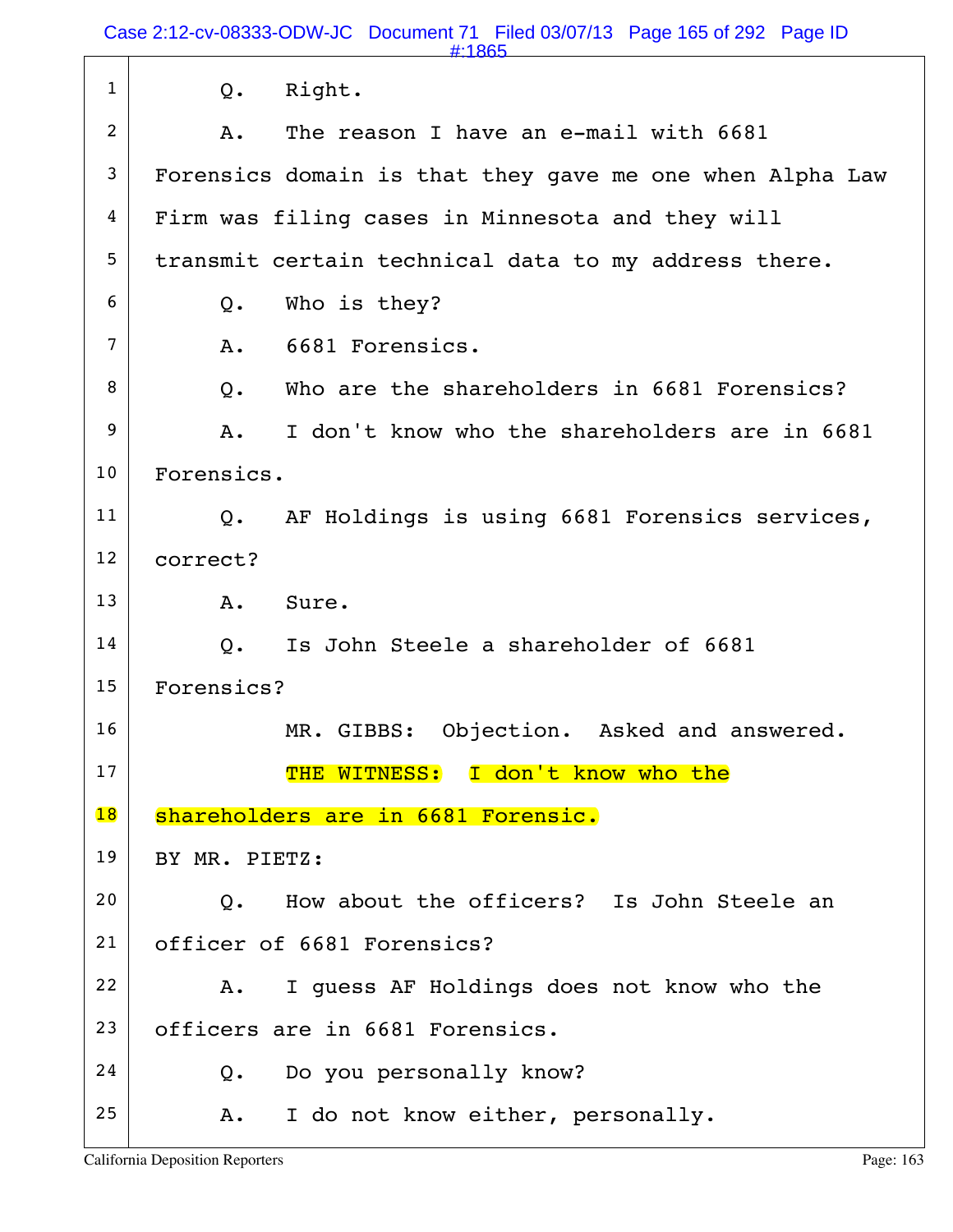Case 2:12-cv-08333-ODW-JC Document 71 Filed 03/07/13 Page 166 of 292 Page ID

#:1866

| $\mathbf{1}$    | When AF Holdings corresponds with 6681<br>Q.                  |
|-----------------|---------------------------------------------------------------|
| $\overline{c}$  | Forensics, who corresponds from the 6681 Forensics site?      |
| 3               | I don't believe that 6681 Forensics<br>A.                     |
| 4               | corresponds directly with AF Holdings.                        |
| 5               | I'm just going to note that that pretty much<br>$Q_{\bullet}$ |
| 6               | contradicts what you told me about two minutes ago when       |
| $\overline{7}$  | you were explaining your AF Holdings -- your 6681             |
| 8               | Forensics e-mail address. Are you sure you don't want         |
| 9               | to clarify your answer here?                                  |
| 10              | MR. GIBBS: I don't believe it does                            |
| 11              | contradict.                                                   |
| 12 <sup>2</sup> | THE WITNESS: Maybe we should have the                         |
| 13              | reporter read the information back. I don't think it          |
| 14              | does at all.                                                  |
| 15              | BY MR. PIETZ:                                                 |
| 16              | Have you ever -- maybe I'm misunderstanding<br>Q.             |
| 17              | here. Are you saying that Alpha Law Firm corresponds          |
| 18              | with 6681 Forensics, but AF Holdings doesn't?                 |
| 19              | Well, I think what you're not<br>Α.                           |
| 20              | understanding is -- the source of the confusion is the        |
| 21              | idea that -- if we're receiving technical reports in the      |
| 22              | capacity of filing a lawsuit on behalf of AF Holdings,        |
| 23              | those technical reports aren't necessarily being              |
| 24              | directed back to AF Holdings, they're being directed          |
| 25              | straight to counsel of record for use in the litigation.      |

California Deposition Reporters **Page: 164**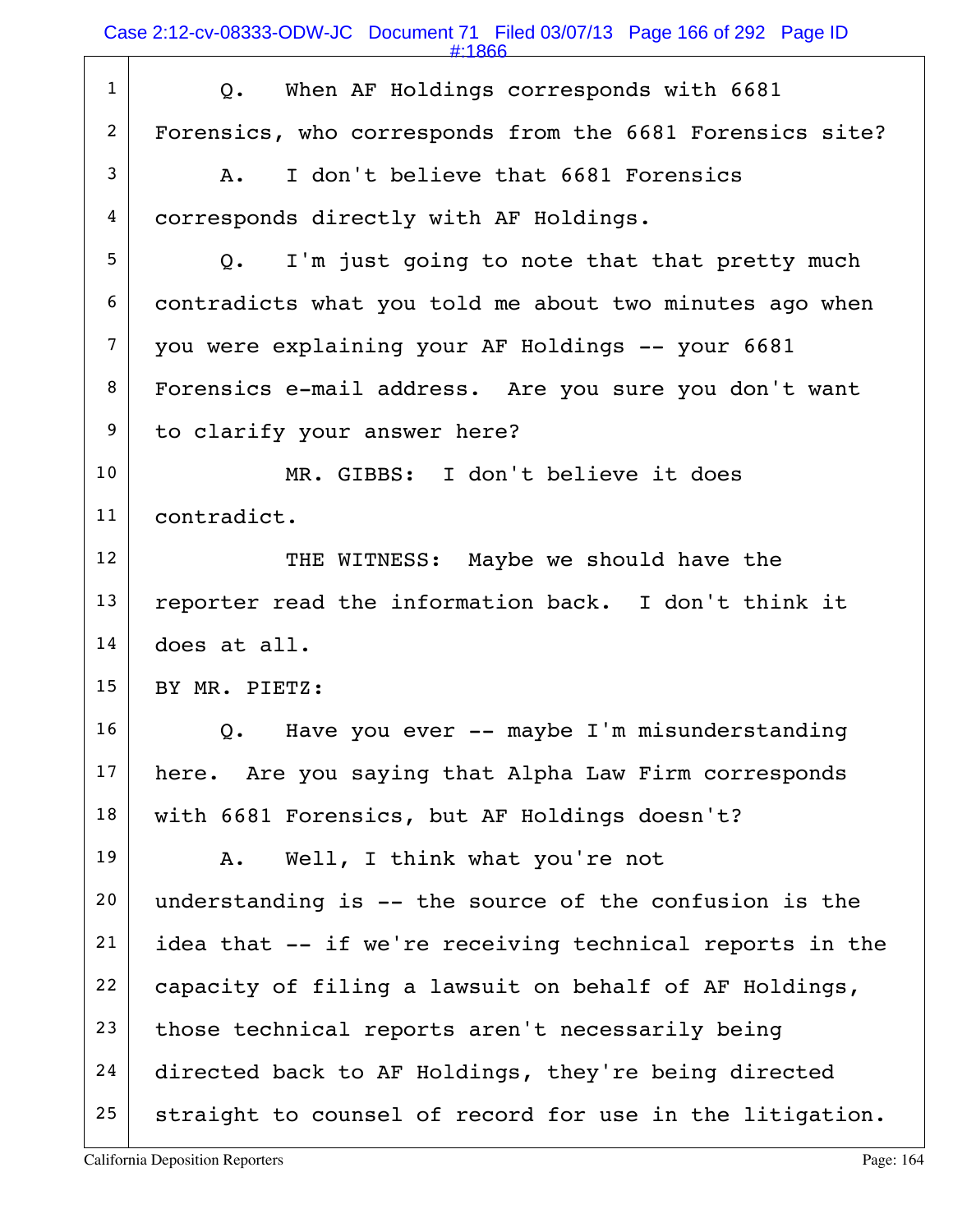#:1867

| $\mathbf{1}$   | FURTHER EXAMINATION BY MR. RANALLO                        |
|----------------|-----------------------------------------------------------|
| $\overline{c}$ | So the e-mails that you received at 6681<br>$Q_{\bullet}$ |
| 3              | Forensics, are those solely -- were those solely in       |
| $\overline{4}$ | regards to the Minnesota Alpha Law AF Holdings cases?     |
| 5              | I believe I received other e-mails at that<br>Α.          |
| 6              | address.                                                  |
| 7              | Is that an address that you regularly use?<br>Q.          |
| 8              | I quess I don't understand what you mean by<br>A.         |
| 9              | regularly.                                                |
| 10             | Did you receive e-mails at that e-mail address<br>Q.      |
| 11             | about any litigation matters that AF Holdings is not      |
| 12             | involved in?                                              |
| 13             | MR. GIBBS: Objection. Outside the notice of               |
| 14             | deposition topics.                                        |
| 15             | THE WITNESS: I'd have to go review what                   |
| 16             | e-mails I do and do not receive there. I know I get a     |
| 17             | lot of spam at that e-mail address.                       |
| 18             | FURTHER EXAMINATION BY MR. PIETZ                          |
| 19             | Have you ever received an e-mail from John<br>Q.          |
| 20             | Steele using the 6681 Forensics domain name?              |
| 21             | It's entirely possible, but I would have to go<br>Α.      |
| 22             | review what exact e-mail addresses I've received at that  |
| 23             | account versus another account and frankly whether        |
| 24             | there's some forwarding situations set up where it's --   |
| 25             | where we're trying to consolidate e-mails in a single     |
|                |                                                           |

California Deposition Reporters **Page: 165** Page: 165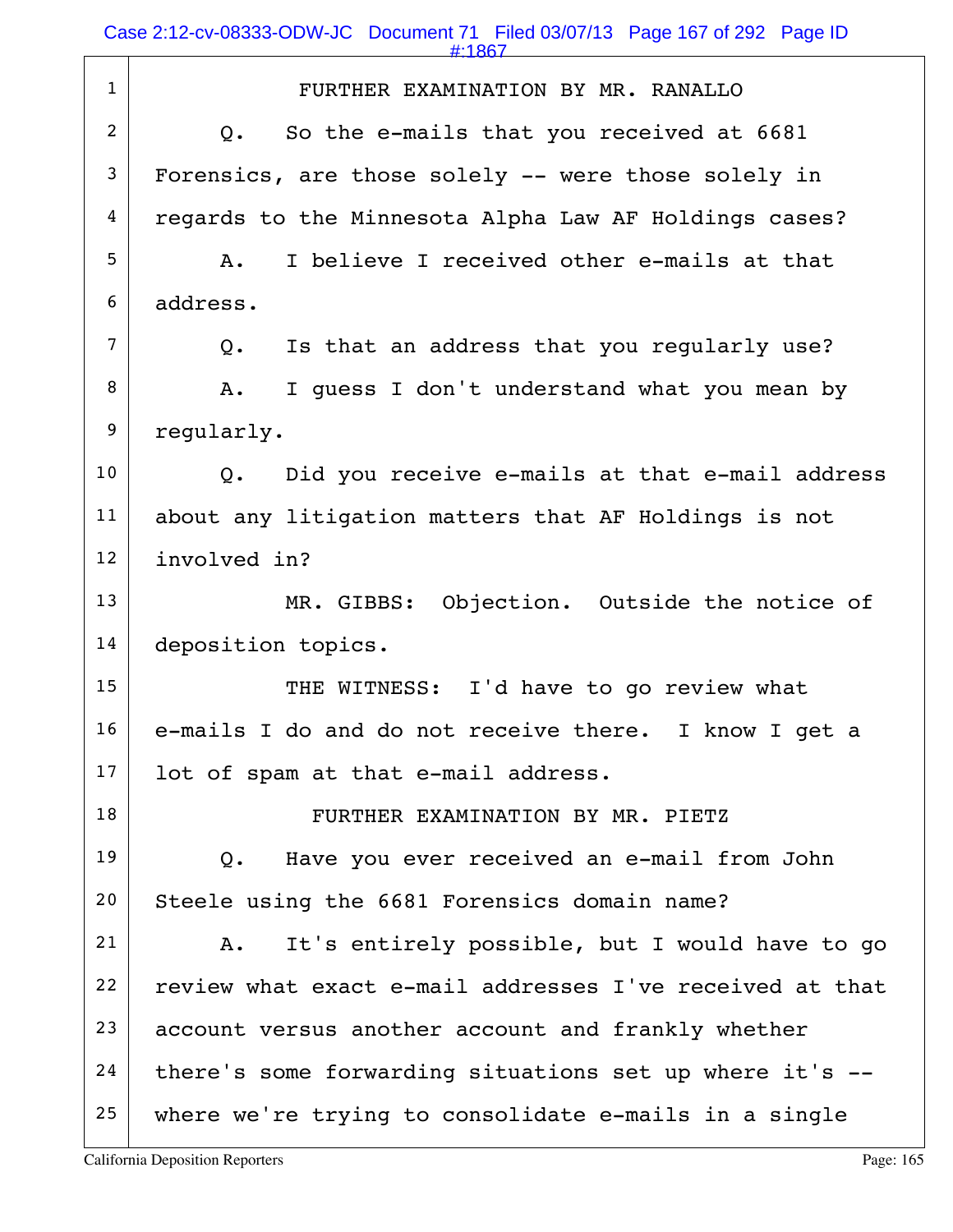Case 2:12-cv-08333-ODW-JC Document 71 Filed 03/07/13 Page 168 of 292 Page ID #:1868

| $\mathbf{1}$            | account.            |                                                         |
|-------------------------|---------------------|---------------------------------------------------------|
| 2                       | $\mathbf{Q}$ .      | How about your brother Peter Hansmeier, is he           |
| 3                       |                     | involved in 6681 Forensics?                             |
| $\overline{\mathbf{4}}$ | A.                  | Yes.                                                    |
| 5                       | Q.                  | What's his capacity?                                    |
| 6                       | ${\tt A.}$          | He's a technician for 6681 Forensics.                   |
| 7                       | Q.                  | Is he an owner of the company?                          |
| 8                       | $A$ .               | I don't know who the owners of 6681 Forensics           |
| 9                       | are.                |                                                         |
| 10                      | Q.                  | Personally speaking now, do you know whether            |
| 11                      |                     | your brother has an ownership interest in 6681          |
| 12                      | Forensics?          |                                                         |
| 13                      |                     | A. I do not.                                            |
| 14                      | Q.                  | Is your brother Peter Hansmeier -- speaking             |
| 15                      |                     | now on behalf of AF Holdings -- is your brother Peter   |
| 16                      |                     | Hansmeier an officer of 6681 Forensics?                 |
| 17                      | Α.                  | AF Holdings does not know who the officers in           |
| 18                      | 6681 Forensics are. |                                                         |
| 19                      | $Q_{\bullet}$       | So you're not sure whether your brother is an           |
| 20                      |                     | owner or an officer of 6681 Forensics; is that correct? |
| 21                      | Α.                  | That's correct.                                         |
| 22                      | $Q$ .               | You know he works there, but you're not                 |
| 23                      |                     | completely sure in what capacity; is that correct?      |
| 24                      | Α.                  | No. That's not right.                                   |
| 25                      | Q.                  | Where did I go wrong?                                   |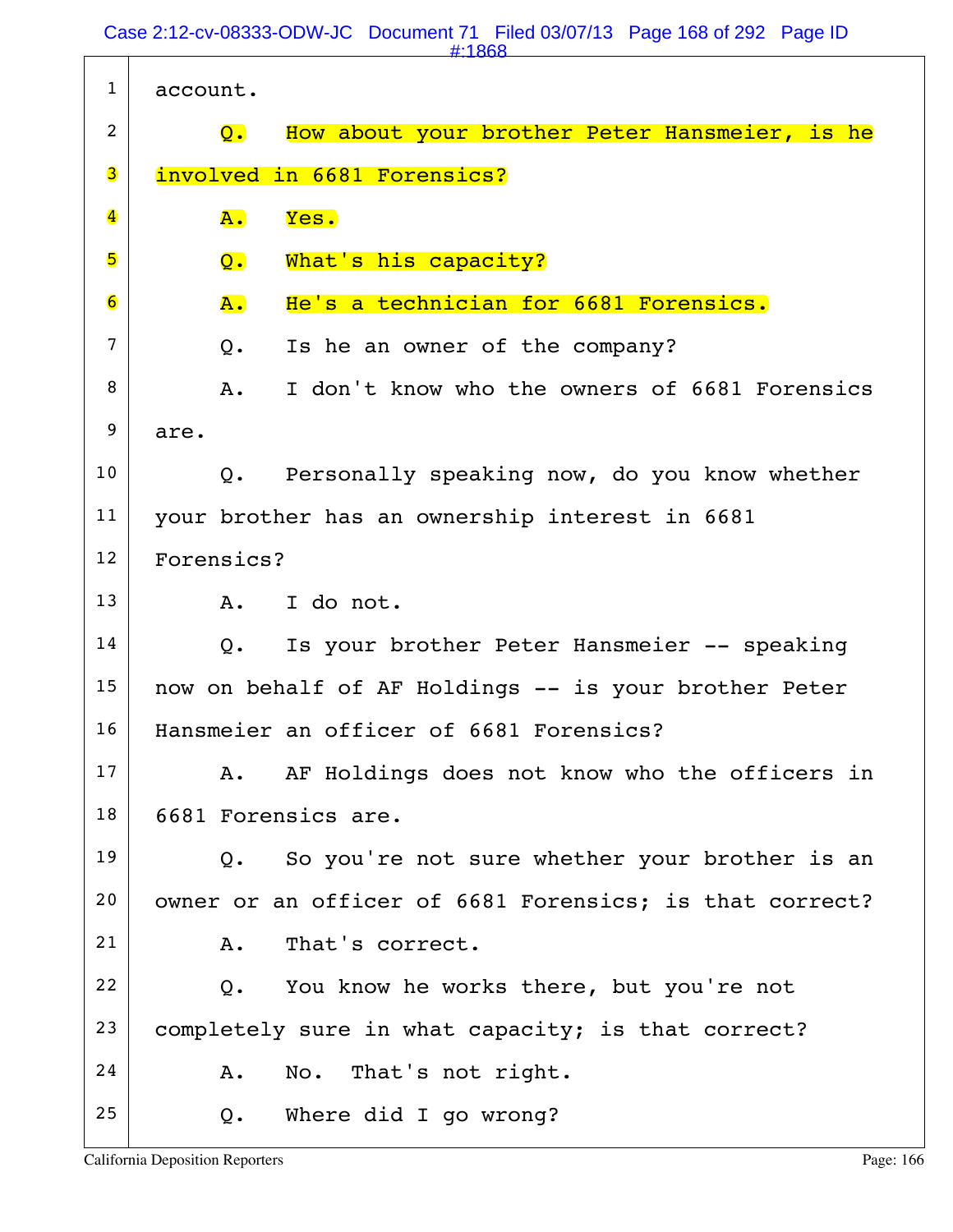Case 2:12-cv-08333-ODW-JC Document 71 Filed 03/07/13 Page 169 of 292 Page ID

#:1869

| $\mathbf{1}$   | I stated before that he's a technician at 6681<br>A.     |
|----------------|----------------------------------------------------------|
| $\overline{c}$ | Forensics. It's where you said, you know, he works       |
| 3              | there but you don't know in what capacity. I do know in  |
| 4              | what capacity. I know he's a technician.                 |
| 5              | How many other technicians are employed at<br>0.         |
| 6              | 6681 Forensics?                                          |
| 7              | I don't know.<br>A.                                      |
| 8              | Have you ever received correspondence from any<br>Q.     |
| 9              | other technicians other than your brother?               |
| 10             | From 6681 Forensics?<br>A.                               |
| 11             | Correct.<br>$Q_{\bullet}$                                |
| 12             | A.<br>No.                                                |
|                |                                                          |
| 13             | So as far as AF Holdings is concerned the only<br>Q.     |
| 14             | technicians at 6681 Forensics who have communicated with |
| 15             | AF Holdings are -- is your brother Peter Hansmeier?      |
| 16             | Right. But he doesn't communicated with AF<br><b>A.</b>  |
| 17             | Holdings as far as AF Holdings knows. He's communicated  |
| 18             | directly with the attorneys in the various matters.      |
| 19             | Which would include yourself in the Alpha Law<br>Q.      |
| 20             | cases where Alpha Law is representing AF Holdings; is    |
| 21             | that correct?                                            |
| 22             | That's correct.<br>Α.                                    |
| 23             | Was your brother -- does your brother do work<br>Q.      |
| 24             | for Steele Hansmeier?                                    |

Т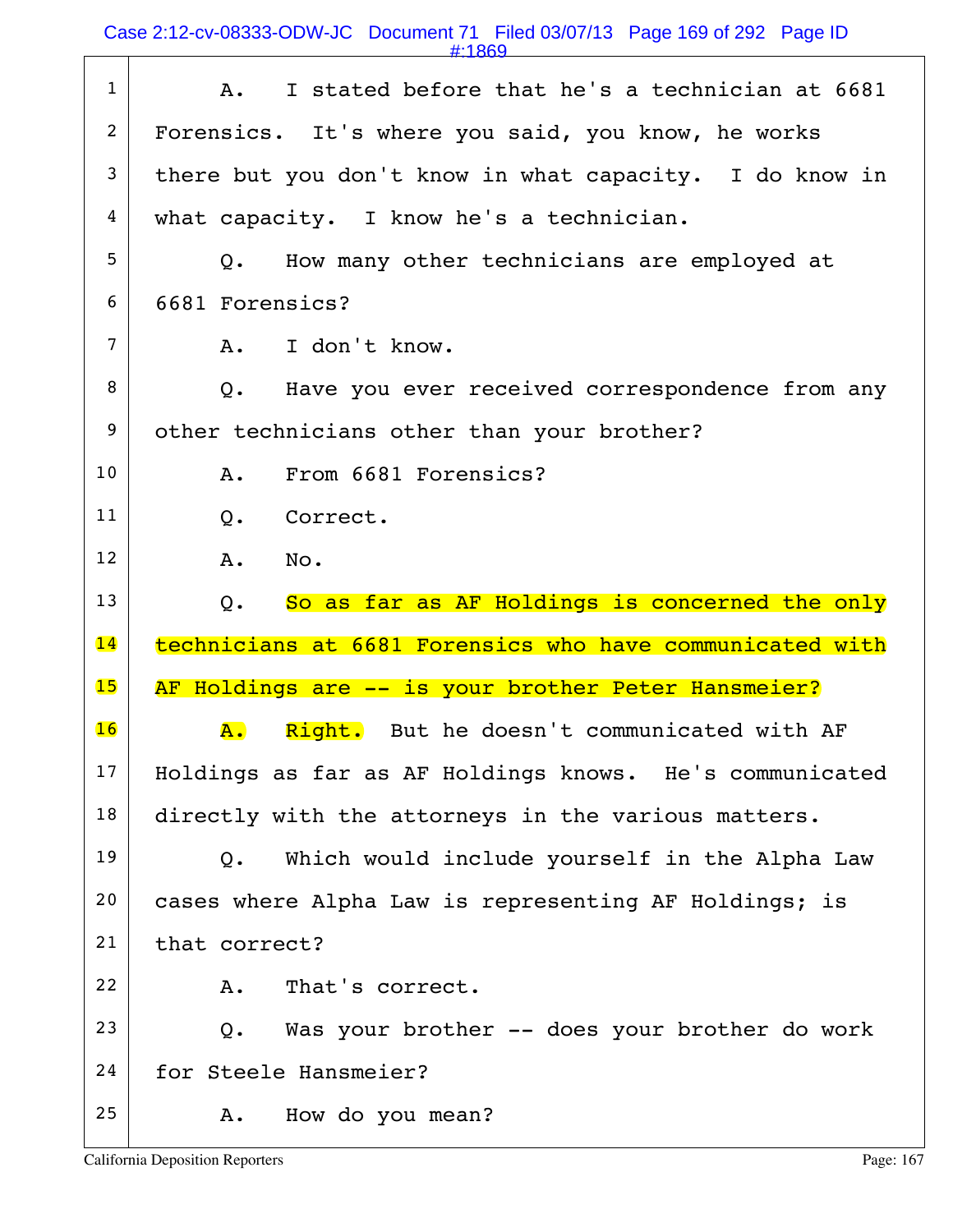Case 2:12-cv-08333-ODW-JC Document 71 Filed 03/07/13 Page 170 of 292 Page ID

|                | #:1870                                                      |
|----------------|-------------------------------------------------------------|
| $\mathbf{1}$   | Q. Did he perform a similar task at Steele                  |
| $\overline{2}$ | Hansmeier as a technician?                                  |
| 3              | I don't believe he was ever a technician at<br>Α.           |
| 4              | Steele Hansmeier.                                           |
| 5              | Q. He certainly signed many declarations of cases           |
| 6              | filed by Steele Hansmeier; is that correct?                 |
| $\overline{7}$ | A. Well, you'd have to show me the declaration              |
| 8              | that you're speaking of.                                    |
| 9              | Q. Well, I'm talking generally speaking now about           |
| 10             | declarations which were submitted by Steele Hansmeier       |
| 11             | attorneys in connection, generally, with a request for      |
| 12             | early discovery wherein Peter Hansmeier, under penalty      |
| 13             | of perjury, that he had logged various ISP addresses        |
| 14             | that are supposedly responsible for copyright               |
| 15             | infringement activities.                                    |
| 16             | MR. GIBBS: The issue you're saying is that --               |
| 17             | whether he worked for Steele Hansmeier, not that he         |
| 18             | didn't file these documents.                                |
| 19             | MR. PIETZ: Well, the last question was one                  |
| 20             | and this question is another.                               |
| 21             | MR. GIBBS: Objection. It's compound.                        |
| 22             | BY MR. PIETZ:                                               |
| 23             | So in any event. Steele Hansmeier utilized<br>$Q_{\bullet}$ |
| 24             | the services of your brother Peter Hansmeier in some        |
| 25             | capacity, correct?                                          |
|                |                                                             |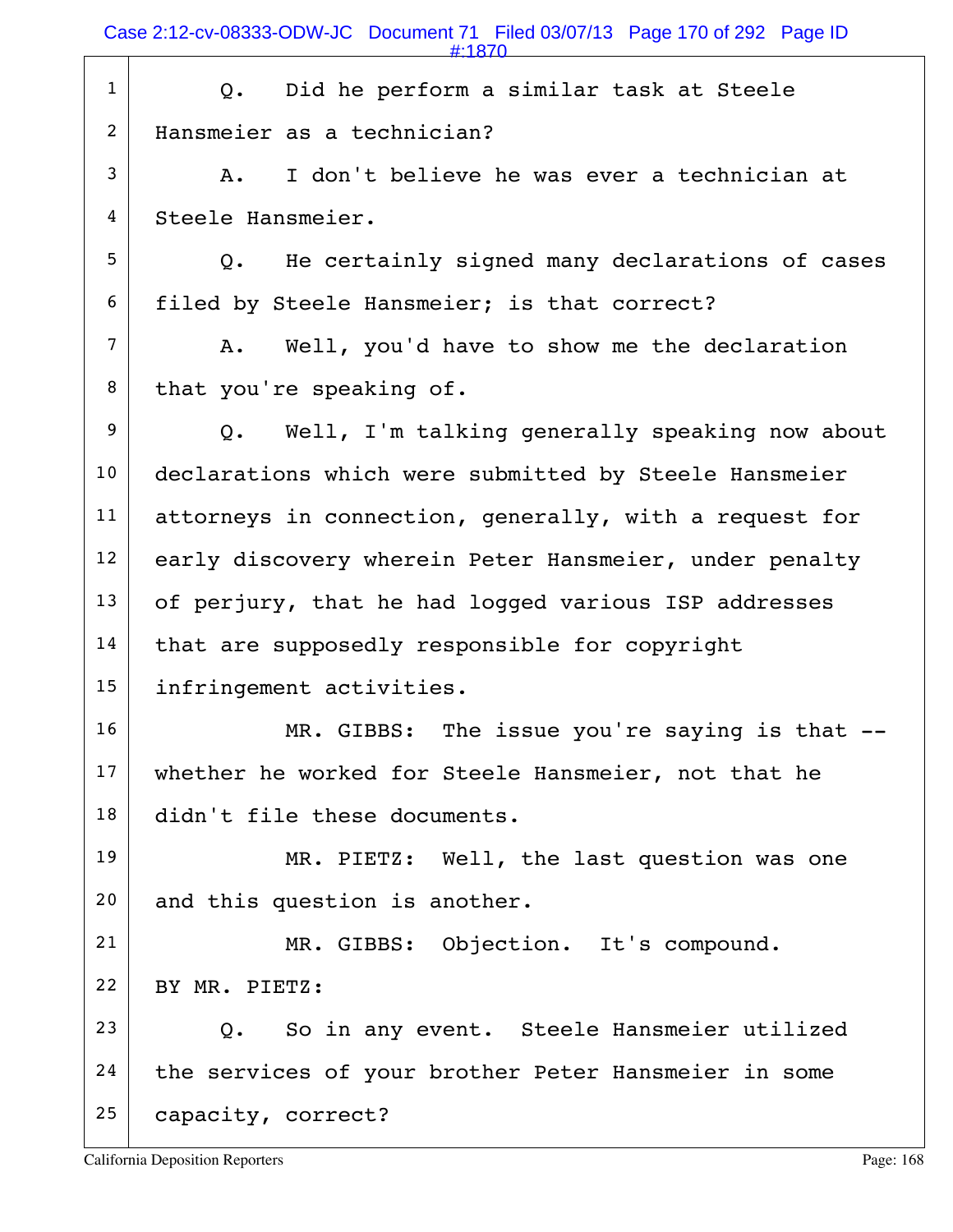$1$  A. He did -- he was a technician that performed 2 similar services -- 6681 Forensics, I believe he's a 3 technician for 6681 Forensics.  $4 \mid Q$ . But when you were a partner at Steele 5 Hansmeier, was your brother a technician at 6681 6 Forensics or was he with a different company at that  $7 \mid$  time?  $8$  A. I believe he was with 6681 Forensics. 9 Q. Not the Minnesota Copyright Group? 10 A. That's correct. 11 | Q. Has your brother ever worked for or been 12 | associated with the Minnesota Copyright Group -- pardon  $13$  me. Let me rephrase. I meant Media Copyright Group. 14 MR. GIBBS: Objection. Outside of the notice 15 of deposition topics. 16 THE WITNESS: I'd have to go back and review 17 my records for declarations and employment history of my 18 brother from almost two years ago now. 19 BY MR. PIETZ:  $20$  Q. So Steele Hansmeier filed AF Holdings cases 21 including some where your brother signed declarations.  $22$  I'm asking AF Holdings, who was your brother working for  $23$  at the time?  $24$  A. I believe it was 6681 Forensics.  $25$  Q. How about MCGIP Inc. Has your brother ever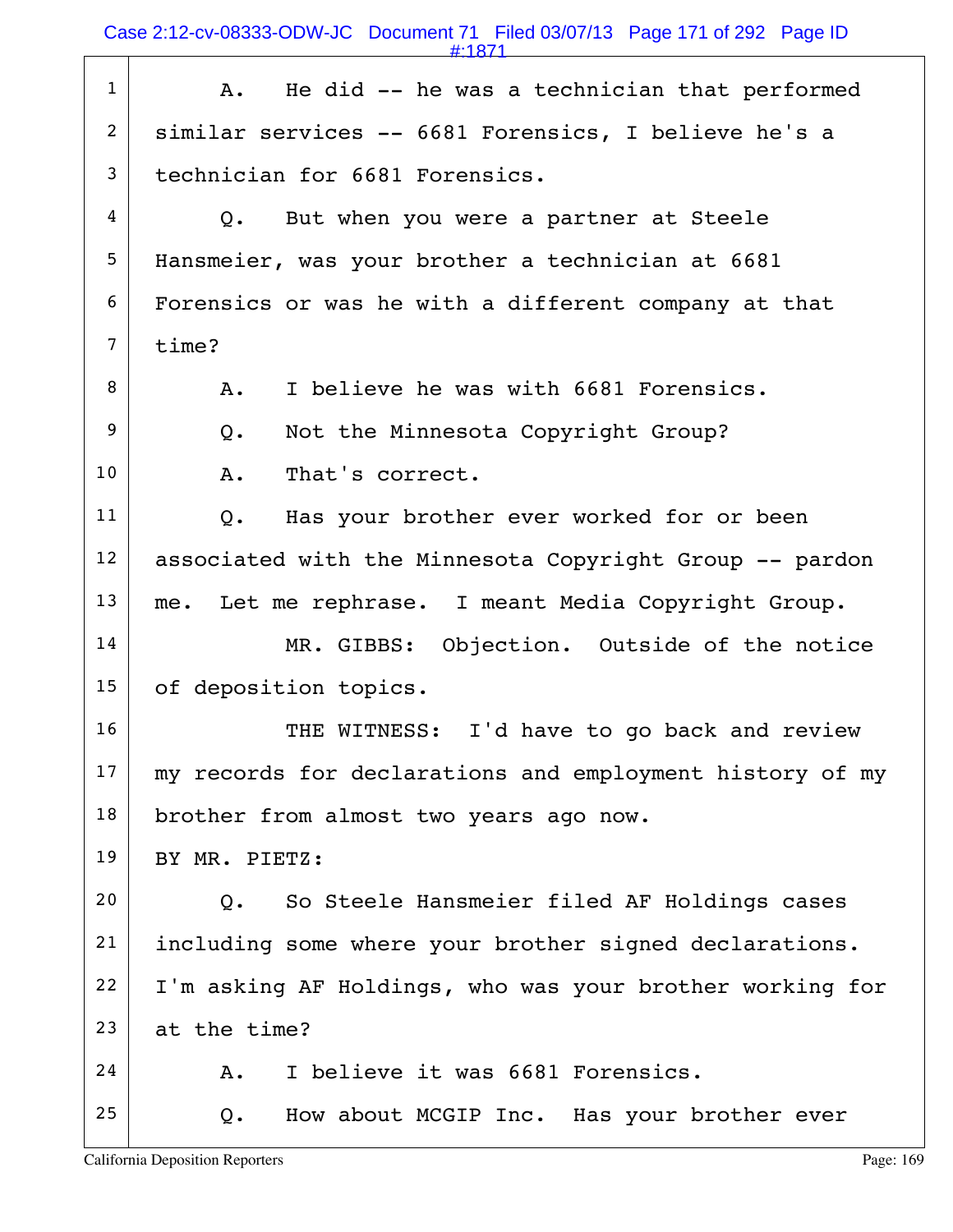Case 2:12-cv-08333-ODW-JC Document 71 Filed 03/07/13 Page 172 of 292 Page ID #:1872

| $\mathbf{1}$            | worked for them?                                                 |
|-------------------------|------------------------------------------------------------------|
| $\overline{2}$          | MR. GIBBS: Objection. Outside the scope of                       |
| 3                       | the deposition notice.                                           |
| 4                       | THE WITNESS: I don't know if my brother has                      |
| 5                       | ever worked for MCGIP Inc.                                       |
| 6                       | BY MR. PIETZ:                                                    |
| $\overline{\mathbf{7}}$ | Are you familiar with that company?<br>$\overline{\mathsf{Q}}$ . |
| 8                       | ${\bf A}$ .<br>No.                                               |
| 9                       | FURTHER EXAMINATION BY MR. RANALLO                               |
| 10                      | Are you aware of the existence of a<br>$Q$ .                     |
| 11                      | corporation or an LLC -- pardon me -- named Media                |
| 12                      | Copyright Group that was organized in Minnesota?                 |
| 13                      | MR. GIBBS: Objection. Outside the notice of                      |
| 14                      | deposition topics.                                               |
| 15                      | BY MR. RANALLO:                                                  |
| 16                      | Are you aware of the existence of a company<br>Q.                |
| 17                      | called Media Copyright Group, LLC, which was organized           |
| 18                      | in Minnesota?                                                    |
| 19                      | THE WITNESS:<br>Yes.                                             |
| 20                      | MR. GIBBS: Same objection.                                       |
| 21                      | BY MR. RANALLO:                                                  |
| 22                      | And did you have any role in that company?<br>Q.                 |
| 23                      | MR. GIBBS: Same objection.                                       |
| 24                      | THE WITNESS:<br>Yes.                                             |
| 25                      | 111                                                              |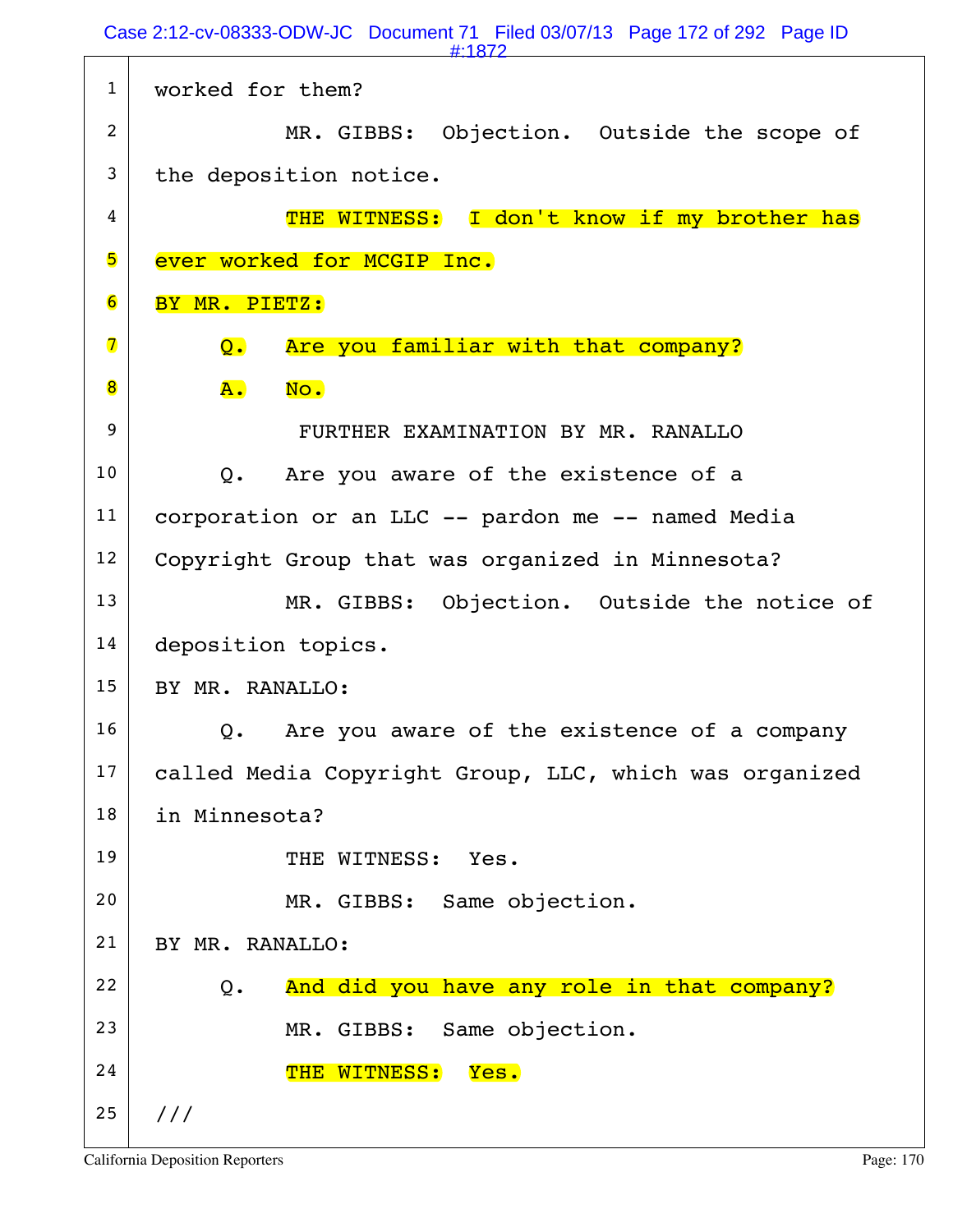1 BY MR. RANALLO: 2 Q. And what was your role?  $3$   $\overline{A}$ . I believe I was the organizer of the company. 4 And then in its very earliest inception I was a 5 technician there myself.  $6$  Q. Were you a member of Media Copyright Group? 7 MR. GIBBS: Again, outside the notice of 8 deposition topics. 9 THE WITNESS: I'm trying to think back to what 10 my formal capacity was with it and I'd have to go review 11 | the corporate records and determine whether I was ever 12 | formally recognized as a member or manager or whatever  $13$  the legal capacity. It's almost two years ago now. 14 | FURTHER EXAMINATION BY MR. PIETZ  $15$  Q. Is Media Copyright Group the same thing as 16 | MCGIP, LLC?  $17$   $A.$  No. 18 Q. Are you familiar with MCGIP, LLC?  $19$  A. I believe I was the organizer of MCGIP, but 20 | I'd have to check my records.  $21$  O. And what's the difference between the two 22 companies? What do they do?  $23$  | A. Media Copyright Group performed technical 24 | services. MCGIP I don't believe ever performed 25 technical services. Case 2:12-cv-08333-ODW-JC Document 71 Filed 03/07/13 Page 173 of 292 Page ID #:1873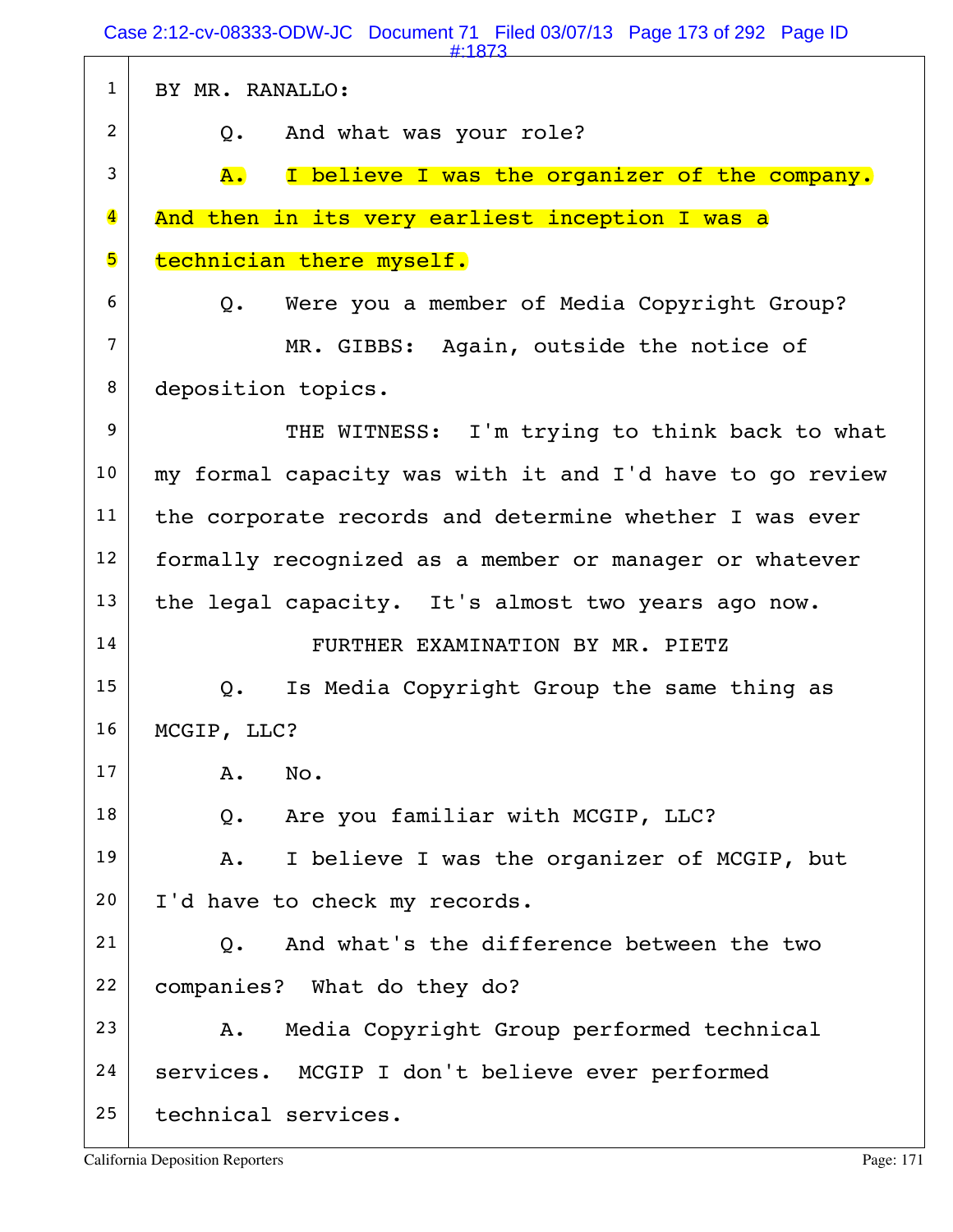Case 2:12-cv-08333-ODW-JC Document 71 Filed 03/07/13 Page 174 of 292 Page ID

| $\mathbf{1}$   | Media Copyright Group performed technical<br>Q.         |
|----------------|---------------------------------------------------------|
| $\overline{2}$ | services that were utilized by the Steele Hansmeier law |
| 3              | firm; is that right?                                    |
| 4              | I don't believe so, no.<br>Α.                           |
| 5              | So your employment or involvement --<br>Q.              |
| 6              | I should clarify that. I do believe that in<br>Α.       |
| $\overline{7}$ | cases filed by Steele Hansmeier, Media Copyright Group  |
| 8              | did perform services. Again, this almost two years ago. |
| 9              | I'd have to go back and refresh my recollection as to   |
| 10             | who -- one company performed services for almost two    |
| 11             | years ago.                                              |
| 12             | What are your brother's qualifications as a<br>Q.       |
| 13             | technical advisor or technical technician?              |
| 14             | You would have to ask my brother what his<br>A.         |
| 15             | qualifications are as a technician.                     |
| 16             | Did your brother attend high school?<br>Q.              |
| 17             | He attended high school.<br>Α.                          |
| 18             | Did he graduate?<br>Q.                                  |
| 19             | Yes.<br>Α.                                              |
| 20             | Did he attend college?<br>Q.                            |
| 21             | Yes, he attended college.<br>Α.                         |
| 22             | Did he graduate?<br>Q.                                  |
| 23             | Yes.<br>Α.                                              |
| 24             | What kind of degree does your brother have?<br>Q.       |
| 25             | I don't know the specific degree that my<br>Α.          |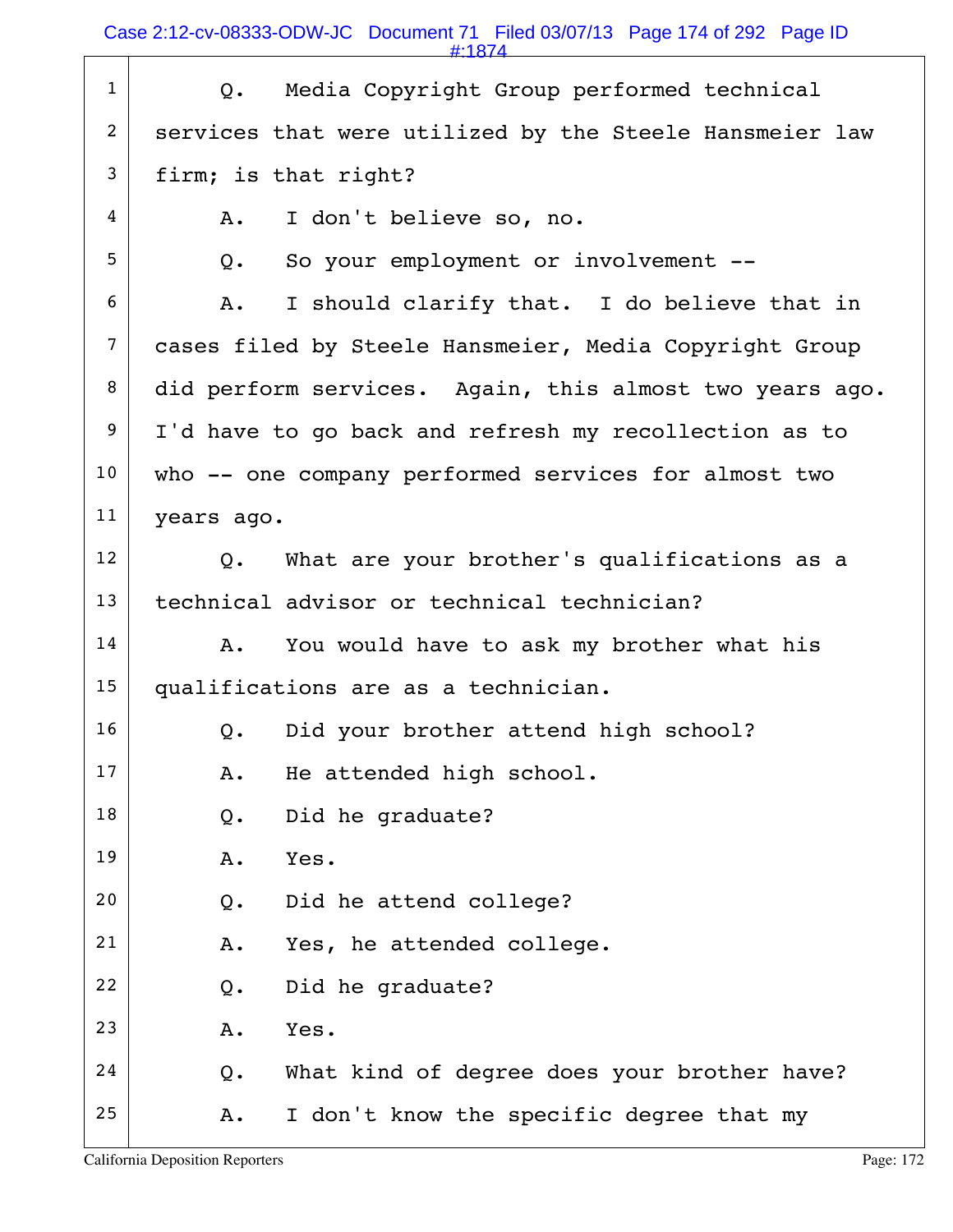1 brother got.  $2$  |  $\,$  0. Was it a Bachelor of Arts or a Bachelor of 3 Science?  $4$  MR. GIBBS: Objection. This is all outside  $5$  the notice of deposition topics. 6 THE WITNESS: If you want the education 7 history of my brother, you're going to have either 8 notice the topic up before the deposition or ask him 9 | yourself directly. 10 | BY MR. PIETZ: 11 | Q. Was it related to computers?  $12$  A. There's only so many ways that I can say that  $13$  I don't know what exact degree my brother has.  $14$  O. It's the word exact that troubles me. 15 | A. I don't know what degree my brother has. 16 O. Was it Liberal Arts?  $17$  A. I don't know what degree my brother has. 18 | FURTHER EXAMINATION BY MR. RANALLO  $19$  Q. Let me ask you this. You said that you were 20 previously a technician at Media Copyright Group? 21 A. Yes.  $22$  Q. What are your technical qualifications?  $23$   $\vert$  A. My education is I have a high school degree.  $24$  I have a Bachelor of Arts in Economics and I attended  $25$  law school. #:1875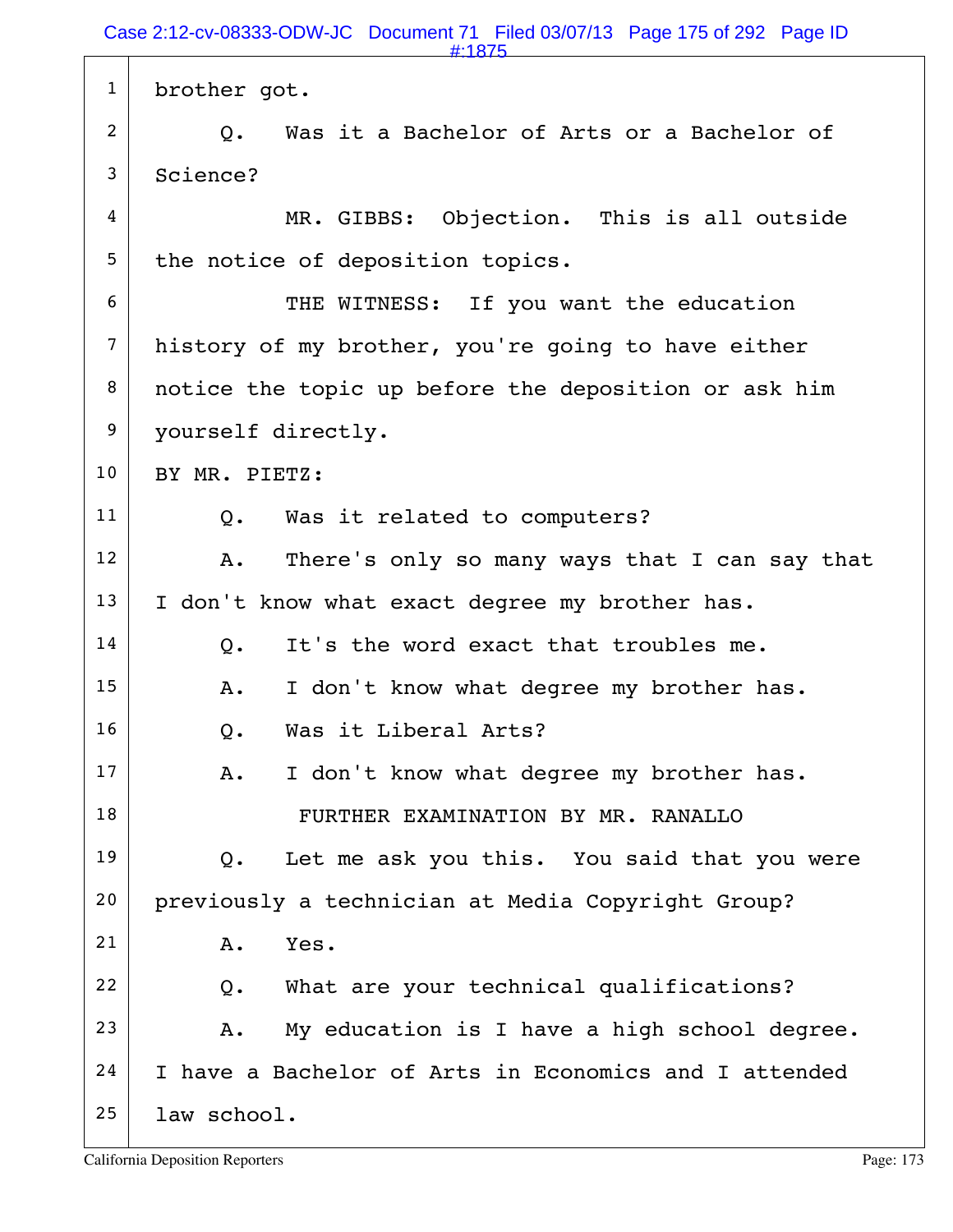|                | Case 2:12-cv-08333-ODW-JC Document 71 Filed 03/07/13 Page 176 of 292 Page ID<br>#:1876 |
|----------------|----------------------------------------------------------------------------------------|
| $\mathbf{1}$   | So you don't have any computer training?<br>Q.                                         |
| 2              | No. I don't agree with that statement.<br>Α.                                           |
| 3              | FURTHER EXAMINATION BY MR. PIETZ                                                       |
| 4              | What was your computer training?<br>Q.                                                 |
| 5              | I was trained to use the software that was<br>Α.                                       |
| 6              | developed for the purpose of catching infringers.                                      |
| $\overline{7}$ | Who trained you?<br>Q.                                                                 |
| 8              | The software company that produced the<br>Α.                                           |
| 9              | software.                                                                              |
| 10             | What were they called?<br>Q.                                                           |
| 11             | I can't recall their exact corporate name.<br>Α.<br>It                                 |
| 12             | was something along of the lines of Alena (phonetic) or                                |
| 13             | something like that.                                                                   |
| 14             | Where were they -- where was their place of<br>Q.                                      |
| 15             | business?                                                                              |
| 16             | Their place of business is in Minnesota.<br>Α.                                         |
| 17             | Was your brother trained to use the same<br>Q.                                         |
| 18             | software while at Media Copyright Group?                                               |
| 19             |                                                                                        |
|                | I would be speculating, but I suspect he<br>Α.                                         |
| 20             | received very similar training to what I received.                                     |
| 21             | Did your brother obtain any post graduate<br>$\overline{Q}$ .                          |
| 22             | college degrees in computers?                                                          |
| 23             | I don't believe so.<br>${\tt A.}$                                                      |
| 24             | Has your brother had any kind of formal<br>Q.                                          |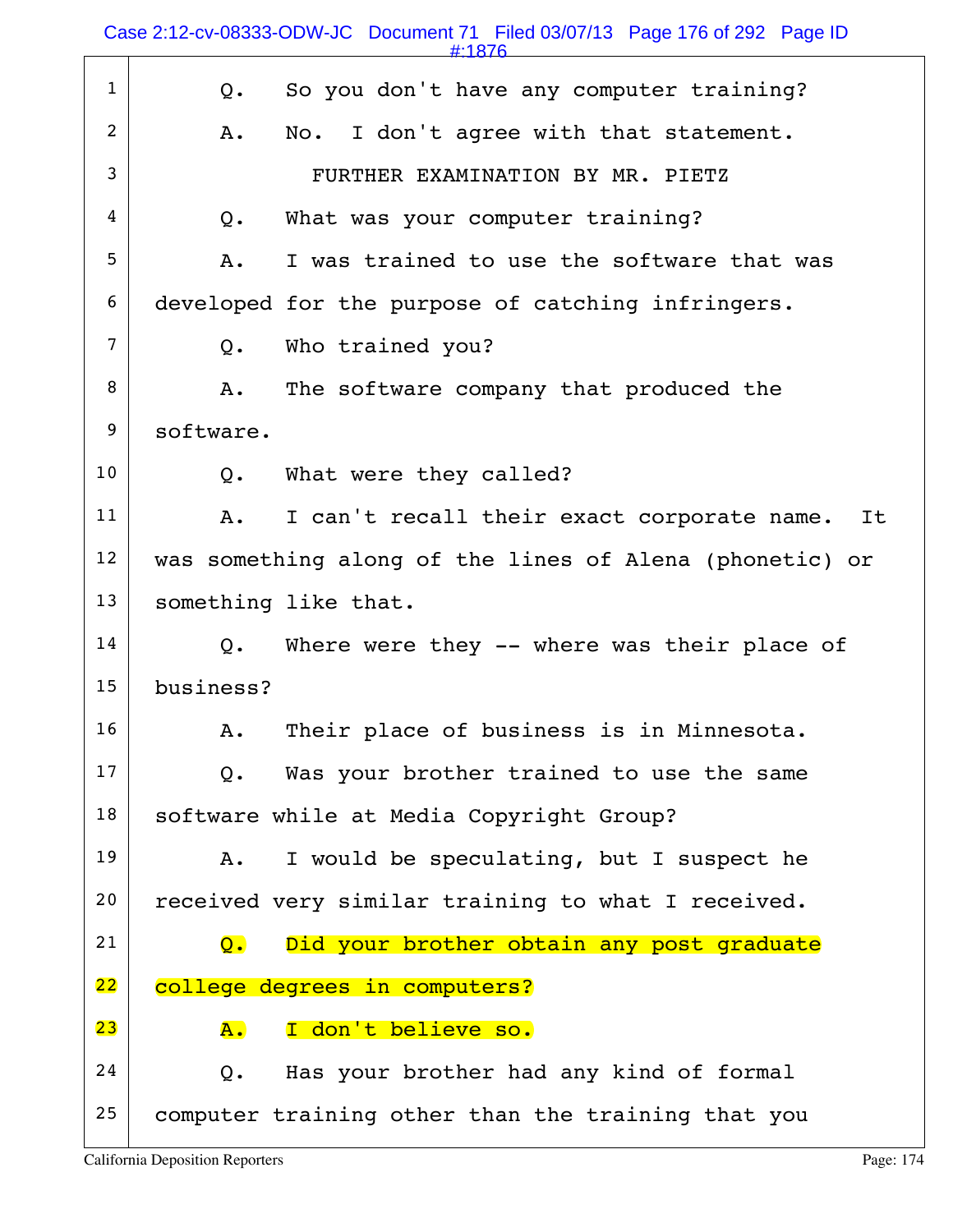1 received? 2 | A. Again, I don't know what classes he took or 3 didn't take in college and I can't speak to his, outside 4 of college, computer training. 5 Q. Did Steele Hansmeier ever get your brother 6 qualified as an computer expert in any litigation?  $7$  A. I'd have to go back and check the relevant 8 records. I can't think of anything off the top of my 9 head. We've had many cases.  $10$  Q. So the software that was developed by the  $11$  company  $-$  I think you said was Alena or something  $12$  similar  $-$  is that the software that Steele Hansmeier  $13$  used at the beginning when it started filing copyright 14 infringement lawsuits?  $15$   $\overline{A}$ . Steele Hansmeier has never used software. 16 O. How does to Steele Hansmeier record IP  $17$  addresses that are involved in copyright infringement 18 cases? 19 | A. Steele Hansmeier is a law firm. It doesn't do  $20$  the recording activities.  $21$  Q. What entity provided the recording activities 22 for Steele Hansmeier in the early cases?  $23$  A. Well, what do you mean by the early cases?  $24$  Q. I believe Steele Hansmeier started filing 25 copyright infringement cases on or around the second #:1877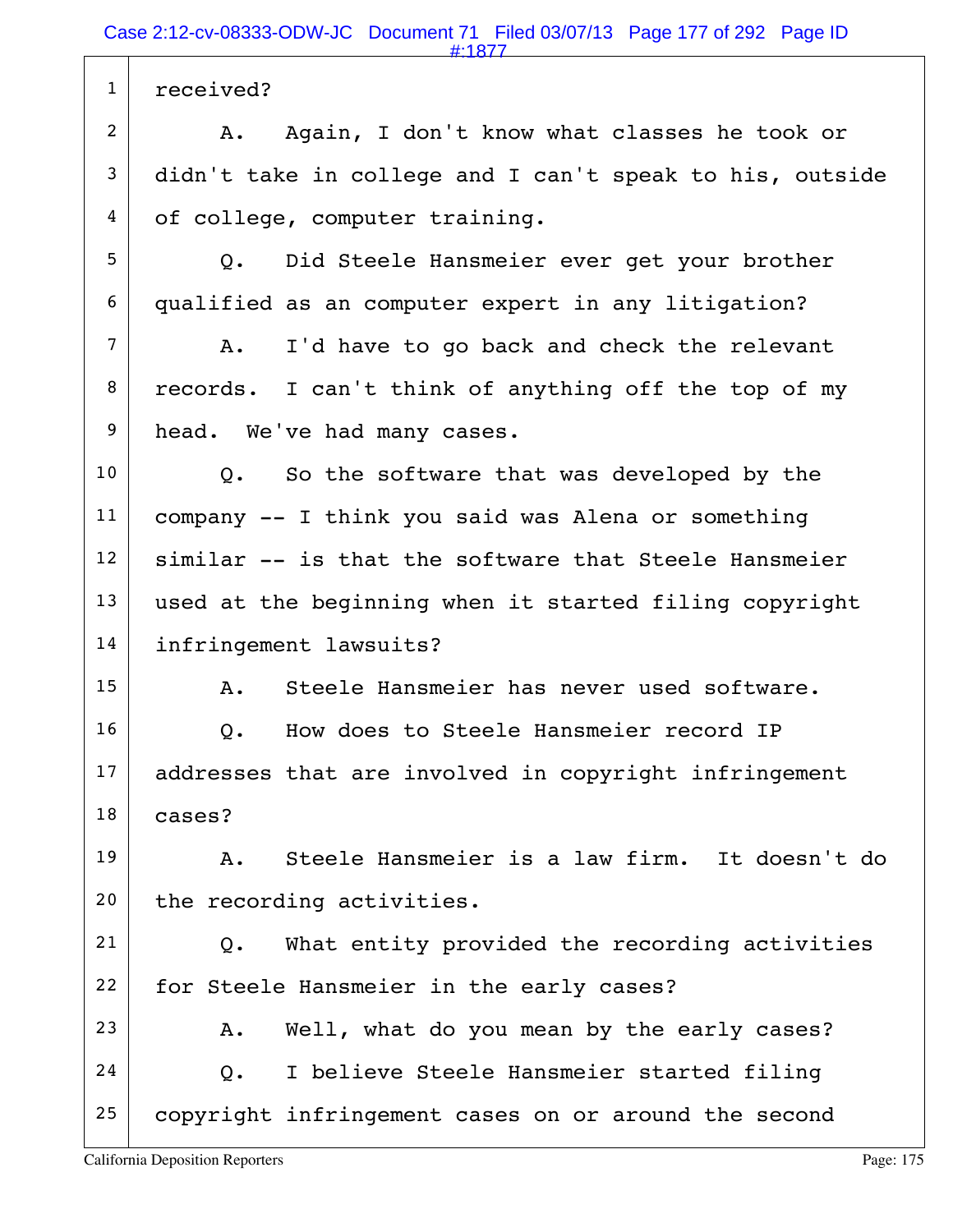1 half of 2011. So at the beginning what was the way that 2 Steele Hansmeier obtained IP address information?  $3$  A. So for cases filed after 2011 -- I mean, the  $4 \mid$  general point is that a third-party company provided the 5 IP address to Steele Hansmeier.  $6$  Q. What was the company?  $7$  A. It would have been either Media Copyright 8 Group or 6681 Forensics. 9 Q. Did Media Copyright Group use the software 10 that you were trained on? 11 A. Yes.  $12$  O. Does 6681 Forensics use that same software? 13 A. I do not know.  $14$  Q. I'm asking now on behalf of AF Holdings, which 15 files lawsuits based on the information gathered by 6681 16 Forensics. Is the testimony of AF Holdings that it 17 doesn't know what software 6681 Forensics uses?  $18$  A. You're asking me if we know what the precise 19 software they're using is? 20 MR. GIBBS: Objection. Outside the notice of 21 deposition topics. 22 THE WITNESS: Yeah, I think -- I think it's 23 very possible that they're doing it. I can't  $24$  specifically testify definitively to that.  $25$  /// #:1878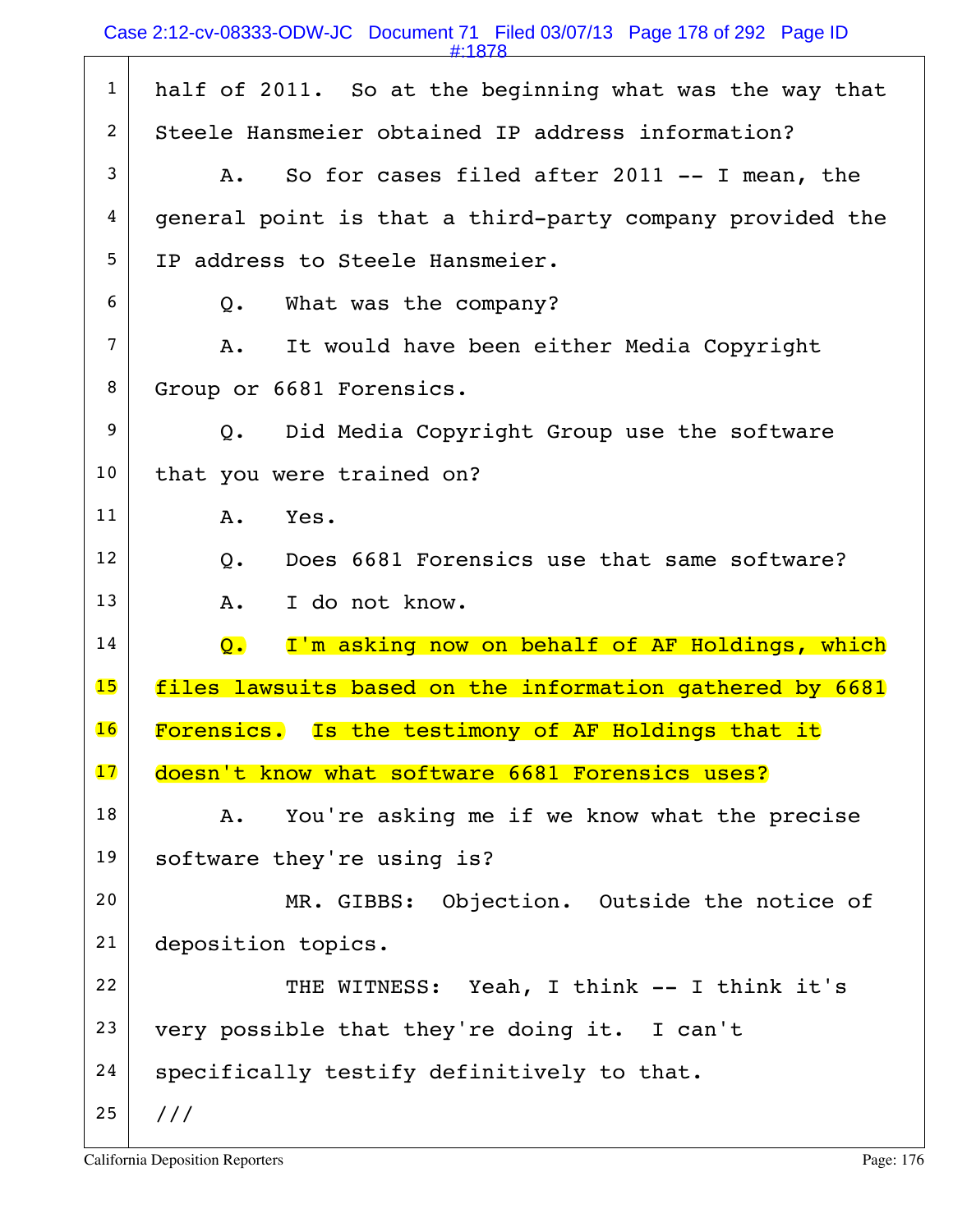| BY MR. PIETZ:                                                  |
|----------------------------------------------------------------|
| Why don't you tell me as much as you can.<br>Q.                |
| MR. GIBBS: Calls for speculation. Objection.                   |
| THE WITNESS: I would just say that the data                    |
| reports and -- this is me speaking personally through          |
| the capacity of Alpha Law Firm -- but the data reports         |
| and whatever else we receive are similar to the data           |
| reports that were generated by the other software, which       |
| leads me to believe that it's likely the same software.        |
| BY MR. PIETZ:                                                  |
| I'm asking in your corporate capacity, if you<br>$Q_{\bullet}$ |
| would. Is the testimony of AF Holdings that it's not           |
| quite sure exactly what the software is that's used?           |
| Well, it would be the testimony of AF Holdings<br>Α.           |
| that it's never been sure about any of the software            |
| that's been used. It's not -- for example, it's not            |
| something that Mark Lutz would be qualified to analyze         |
| or assess or anything else.                                    |
| Has there ever been a change in the software,<br>$Q_{\bullet}$ |
| such that you noticed the reports started looking              |
| different at one point?                                        |
| Personally or on behalf of AF Holdings?<br>Α.                  |
| Let me rephrase and strike that entirely.<br>Q.                |
| Has AF Holdings consistently used the same                     |
| software from 6681 Forensics?                                  |
|                                                                |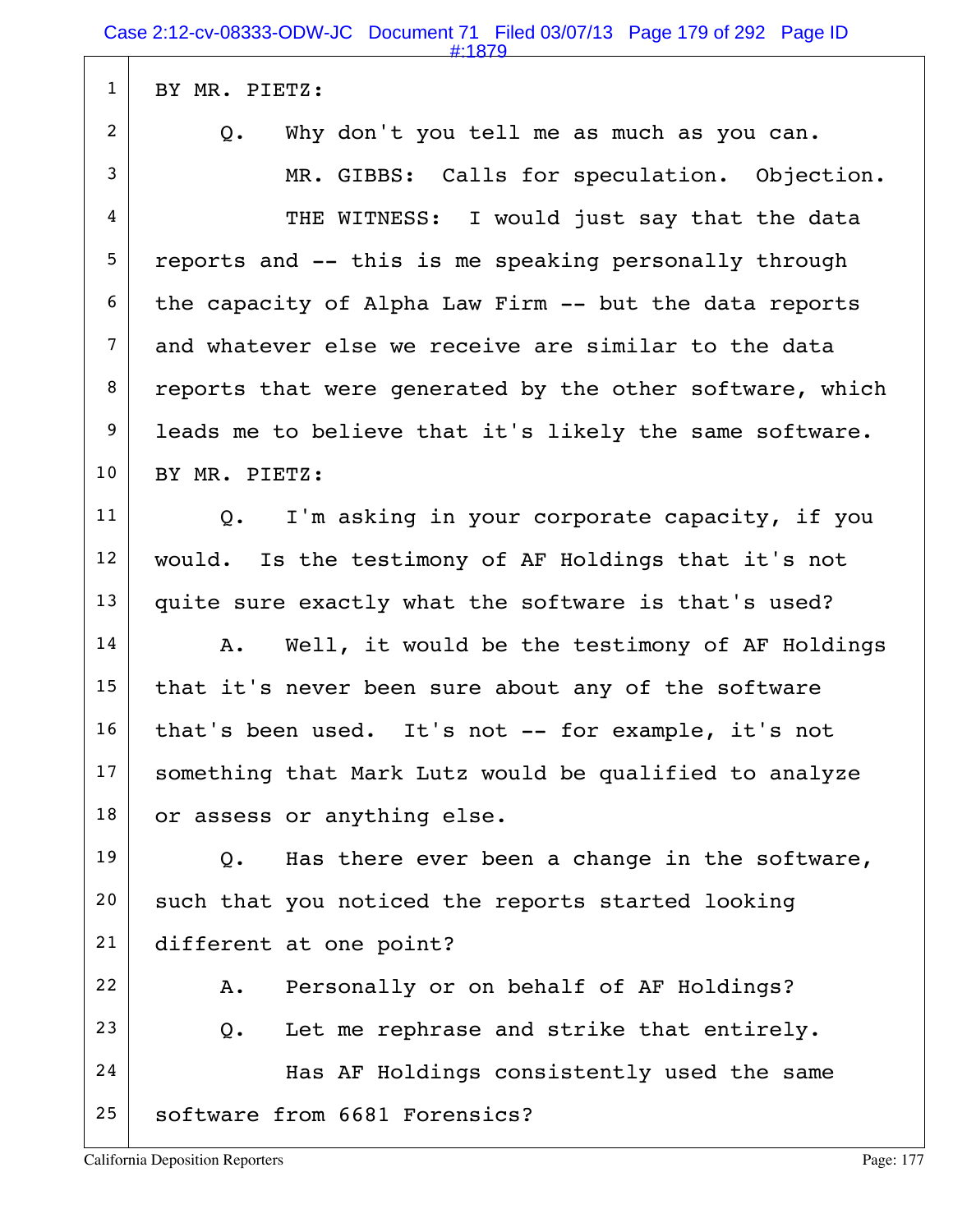Case 2:12-cv-08333-ODW-JC Document 71 Filed 03/07/13 Page 180 of 292 Page ID

 $1$  A. You have to be really precise. AF Holdings is 2 not using the software. It's the technical service 3 companies that are using the software.  $4$   $\sqrt{Q}$ . During the time that AF Holdings has engaged 5 6681 Forensics to provide technical services has it 6 always been the same software?  $7$  A. I quess the only thing I can say is that AF 8 Holdings is not aware of any changes in the software 9 used by 6681 Forensics.  $10$   $\vert$  0. What was the software used to record the IP  $11$  address at issue in the case that brings us here at 12 issue today? 13 MR. GIBBS: Objection. Outside the notice of 14 deposition topics. 15 THE WITNESS: Well, it was the software 16 deployed by 6681 Forensics. I'm not sure if it has a 17 formal name. 18 | BY MR. PIETZ: 19  $\vert$  Q. So here at the 30(b)(6) deposition of AF 20 Holdings, AF Holdings is still not sure and can't tell  $21$  Mr. Navasca the name of the software that was used to 22 allegedly record his IP address? 23 A. That's entirely incorrect. The testimony of  $24$  AF Holdings is that the software that was used to record #:1880

 $25$  Mr. Navasca's infringing activities was the software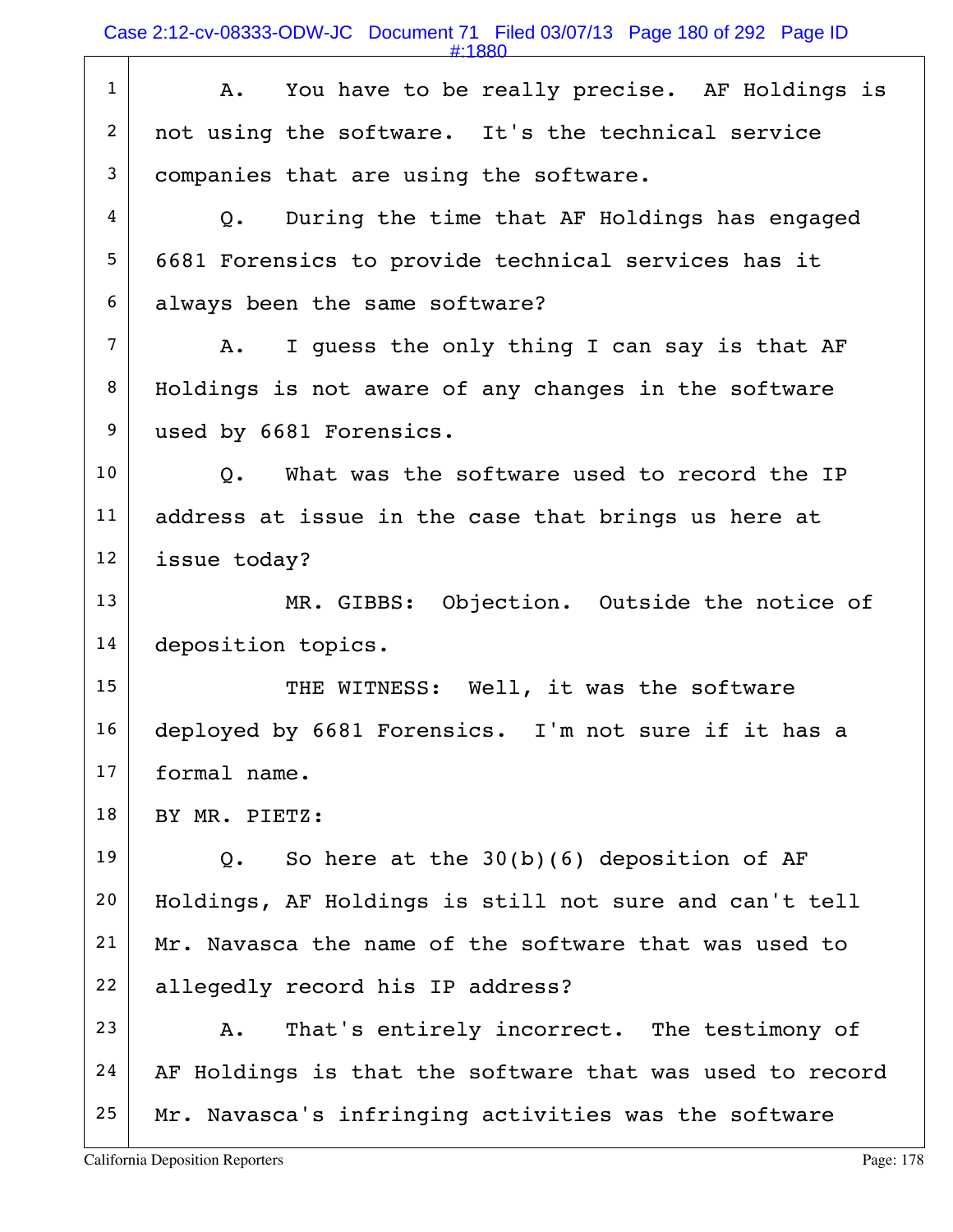Case 2:12-cv-08333-ODW-JC Document 71 Filed 03/07/13 Page 181 of 292 Page ID #:1881

1 used by 6681 Forensics.  $2$  Q. But other than the fact that the whole process  $3$  is outsourced to 6681 Forensics, AF Holdings essentially  $4 \mid$  has no idea how the IP address was recorded; is that 5 correct? 6 MR. GIBBS: Objection. Misstates testimony. 7 THE WITNESS: AF Holdings' knowledge regarding  $8$  the technical process by which Mr. Navasca infringing 9 activities were recorded, is that 6681 Forensics 10 | utilized software identifying Mr. Navasca and then 11 | records his IP address as being involved in infringing 12 activities. 13 BY MR. PIETZ: 14 **Q.** Did you make any inquiries of 6681 Forensics 15 about how the process works in preparation for this 16 deposition here today?  $17$  A. Well, I can speak on a general level about how  $18$  the process works.  $19$  Q. That's not the question.  $20$  A. Which topic are we talking about?  $21$  Q. Topic 14. Which I'll read for the record.  $22$  It's actually Topics 13 through 15, but I'll read 14 for  $23$  the record. Process by which AF Holdings determined  $24$  which IP addresses and subsequently individuals to sue,  $25$  including how Joe Navasca was chosen as the defendant in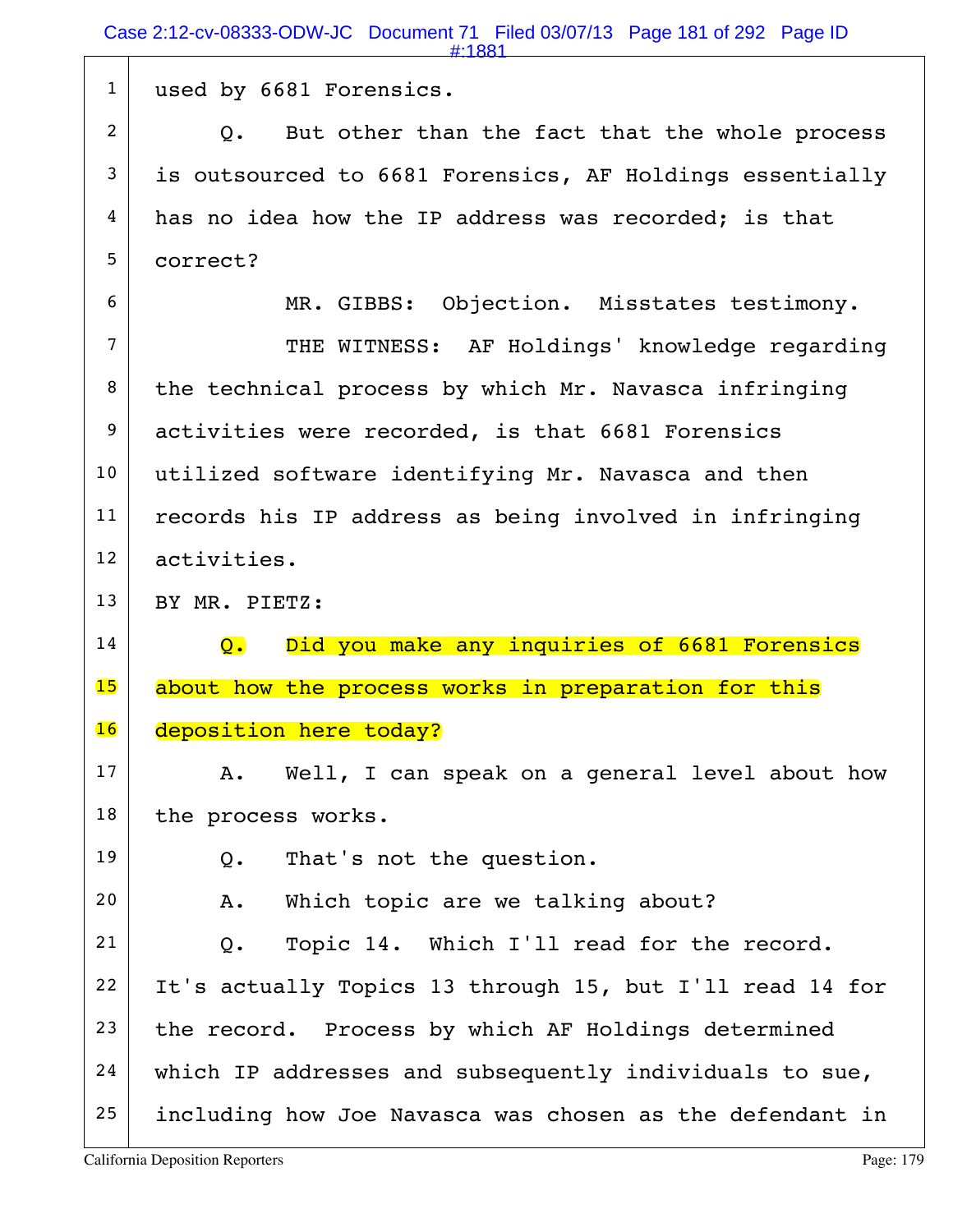1 | the instant action. 2 What I'm asking you for, sir, is some detail  $3$  about that process. So far all I've heard is that 6681 4 Forensics uses some kind of software, but you're not  $5$  sure what it is. Can you provide any detail beyond  $6$  that?  $7$  A. Could you give me a better idea of what you're 8 talking about detail beyond that. What is it in 9 reference to that you're looking for more detail?  $10$   $\vert$  0. The name of the software would be a terrific 11 start.  $12$  A. I'm not even sure if the software is even 13 | named. It's not commercial software that's -- or how do  $14$  I put it?  $15$  Q. Off the shelf. Is that the term you're 16 **looking for?**  17 A. It's not off the shelf. It's not like 18 Microsoft Windows. I don't know if there's a specific 19 name for it.  $20$  Q. Who developed the software? 21 | A. For one that's being used by 6681 Forensics or  $22$  the one that's used by Media Copyright Group?  $23$  Q. The one that was used to identify Mr. Navasca  $24$  as the defendant in this action.  $25$  A. I guess you'd have to ask 6681 Forensics who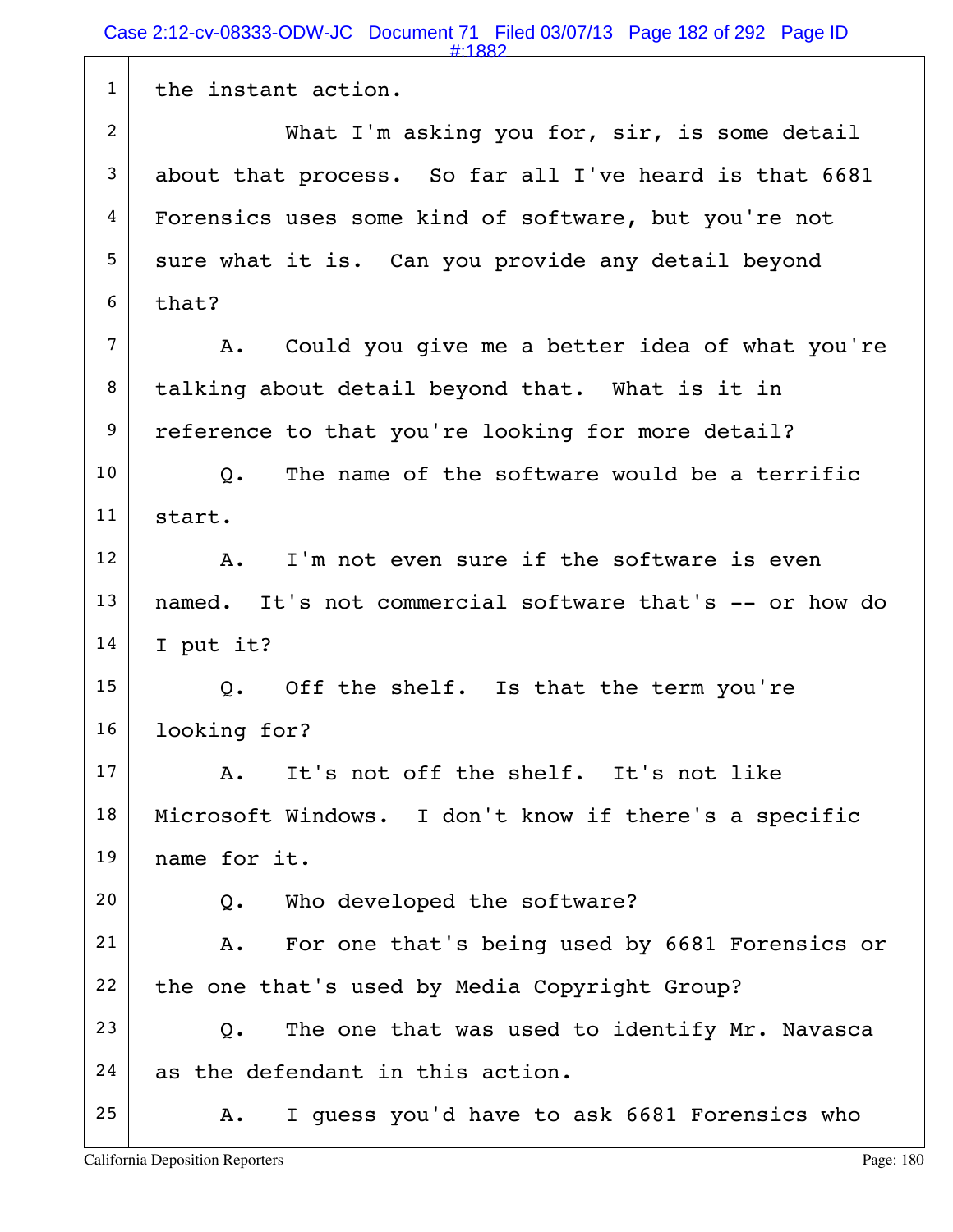## Case 2:12-cv-08333-ODW-JC Document 71 Filed 03/07/13 Page 183 of 292 Page ID

#:1883

1 specifically developed the software, based on what I 2 discussed with you before. The most logical quess would  $3$  be the same company that did the original software for 4 Media Copyright Group.  $5$  Q. So which is it, is it custom software designed 6 by 6681 Forensics is it the off-the-shelf software that 7 was designed by the company that provided the software 8 vou used? 9 A. Well, I think you're making the incorrect 10 | assumption that the original software from Media 11 | Copyright Group was off-the-shelf software. I'm not  $12$  sure that's been established.  $13$  Q. So the software that 6681 Forensics uses, is 14 it based on the Alena software?  $15$  A. Yes. My testimony before was that the data 16 reports and other information are very similar between 17 the two. My best quess would be the 6681 Forensics 18 software would be the same software that was utilized by 19 Media Copyright Group.  $20$  Q. But AF Holdings isn't actually sure today and 21 | can't provide a definitive answer to that question; is  $22$  that correct?  $23$   $\vert$  A. If it's the same software previously used by 24 another company? 25  $\vert$  Q. If the software that was used to identify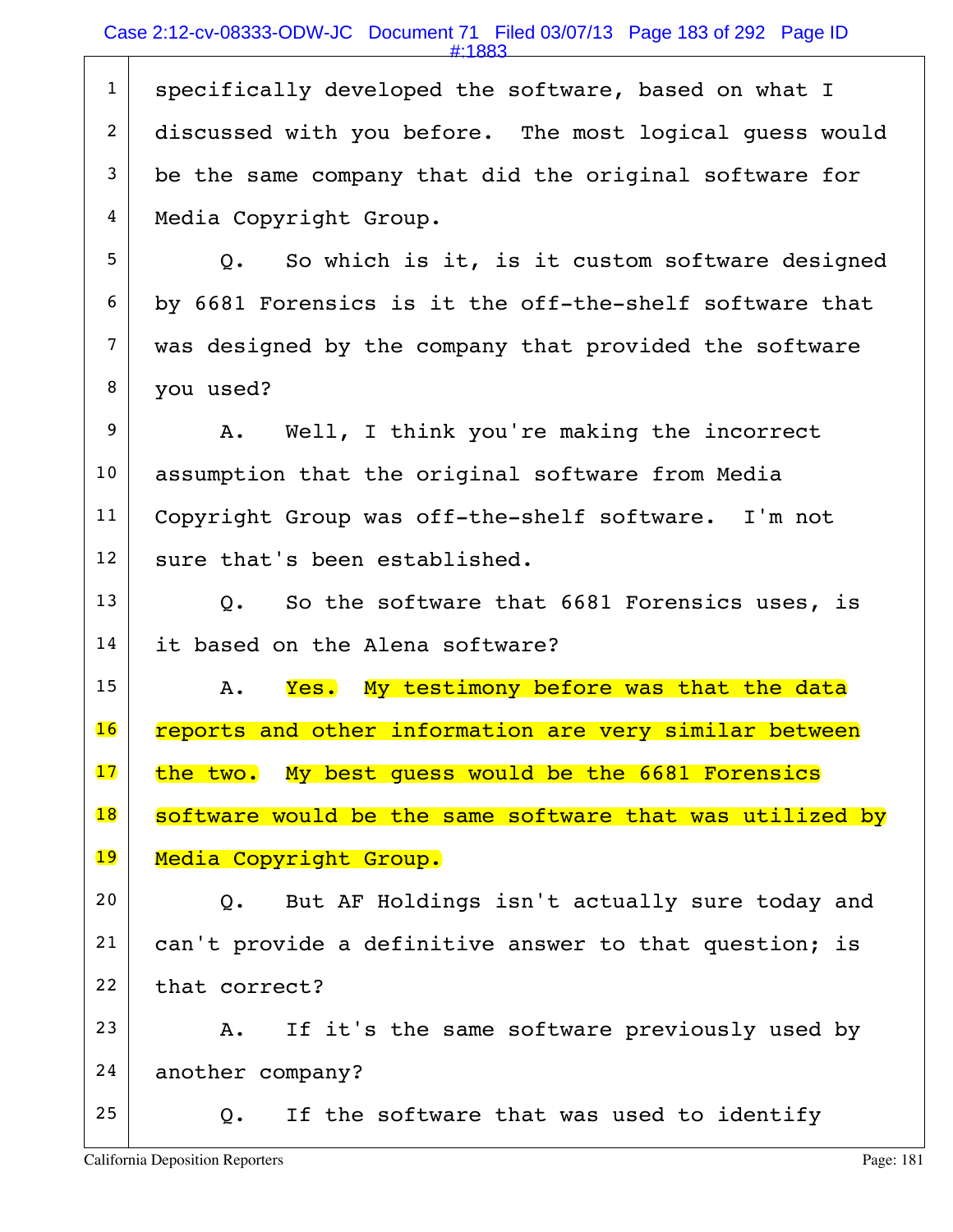$1$  Mr. Navasca as a defendant is based on the software 2 produced by Alena, whether it's customized, off the 3 shelf or what have you?

4 MR. GIBBS: Are you asking for his best 5 estimate at this point?

6 BY MR. PIETZ:

 $7$  Q. No. I'm asking for AF Holdings' testimony  $8$  about what software was used to identify Mr. Navasca as 9 the defendant.

10 | A. The difficulty with your question is there's 11 | no specific way to identify software. Well, you say  $12$  it's these -- how do you -- so if you're asking if it's  $13$  the same one as the one that was involved by this third 14 party company, I'm saying that AF Holdings' position 15 would be that it is very likely the same software. Can 16 we definitively determine the software or the version  $17$  or, you know, any of the other variety of technical 18 differences that would makes some software different in  $19$  even a slight manner then another piece of software, I 20 can't say I know specifically what version, whatever  $21$  else. That information would certainly be  $-$ - the 6681 22 Forensics, I would trust would be in  $-$ - how do you say  $23$  it -- possession of that information, but I think that  $24$  goes a little bit beyond the scope of what we reasonably 25 could have expected to know. If you wanted me to tell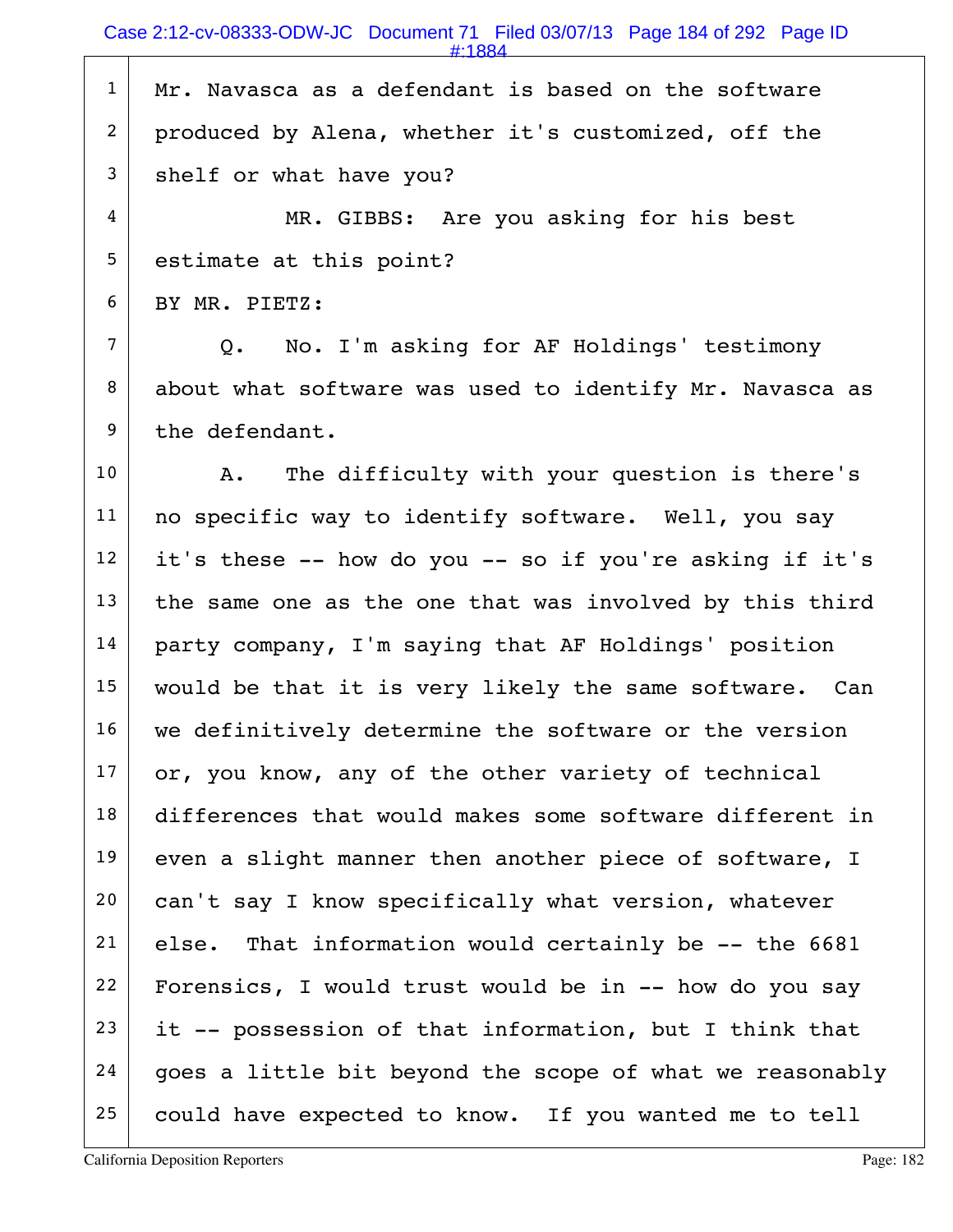1 you what version of the software that was used, it would 2 have been simple to notice that up. 3 I can tell you what the process is by which we 4 would determine what IP address we chose and we have 5 asked 6681 Forensics to really target -- specifically in  $6$  these 101 case -- some of the more serial infringers,  $7$  people who are really doing quite a bit of infringement. 8 | FURTHER EXAMINATION BY MR. RANALLO  $9$  Q. Let me ask you this. You said that you target  $10$  people who -- IP addresses that are doing quite a lot of 11 | infringement. Does AF Holdings have any records of the  $12$  IP address at issue in this case downloading other 13 films?  $14$  A. 6681 Forensics may have those records. If  $15$  Q. If AF Holdings -- $16$  A. I'm in the middle of my answer. You need to 17 let me finish.  $18$  O. Go ahead.  $19$  A. Well, I'd like to state for the record that 20 it's hard to get a full answer out when Attorney Ranallo 21 continues to interrupt me. 22 That's what 6681 Forensics was charged with.  $23$  I'm trying to refresh my recollection to determine 24 | whether Mr. Navasca was seen infringing on other works 25 in this particular action. #:1885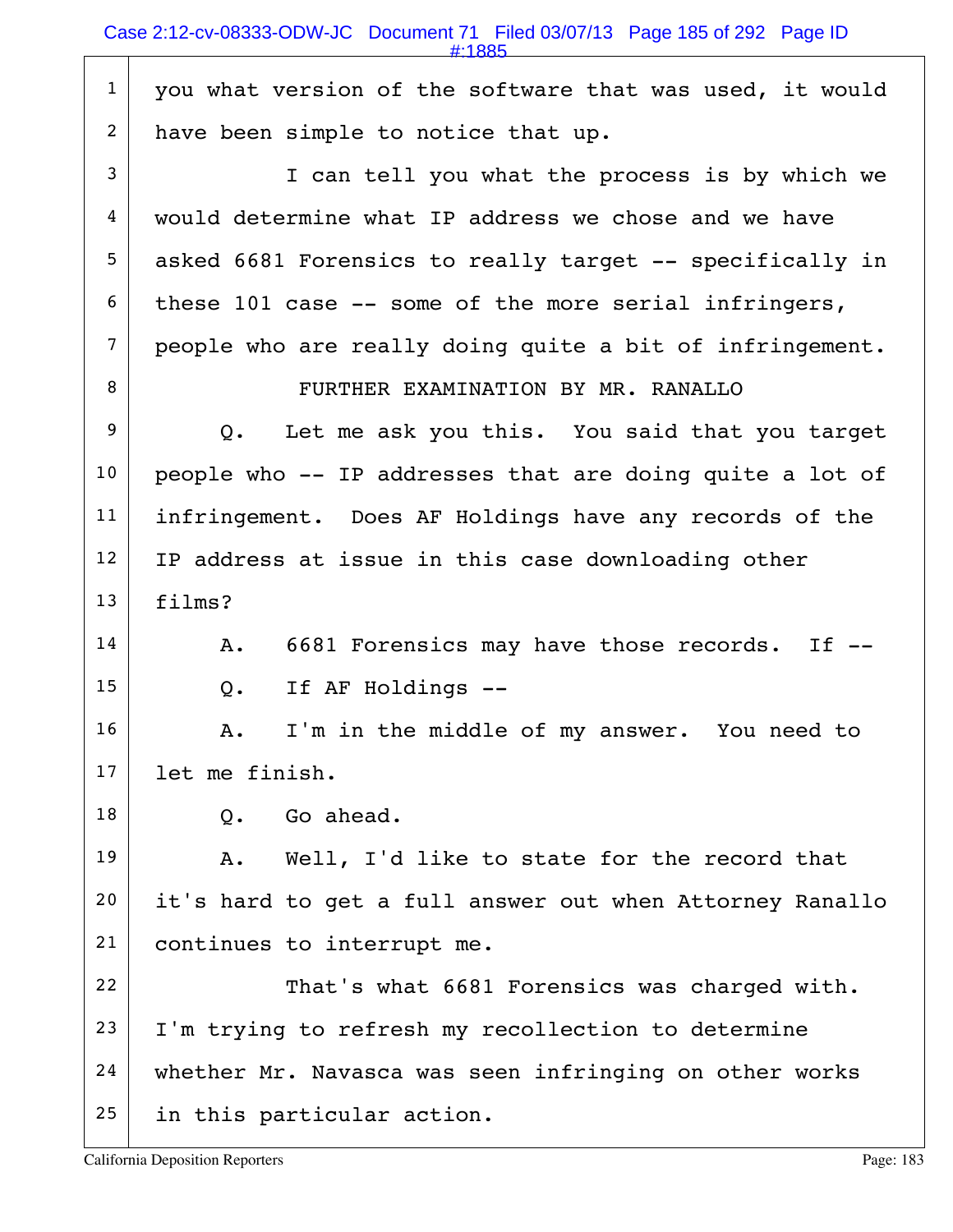## Case 2:12-cv-08333-ODW-JC Document 71 Filed 03/07/13 Page 186 of 292 Page ID

#:1886

| $\mathbf{1}$   | I can say this. Based on the instructions                   |
|----------------|-------------------------------------------------------------|
| $\overline{2}$ | that were provided to 6681 Forensics it would be AF         |
| 3              | Holdings' position that 6681 Forensics did identify         |
| 4              | Mr. Navasca as being associated -- or the IP associated     |
| 5              | with Mr. Navasca being associated with other infringing     |
| 6              | activities. Can I specifically identify which other         |
| $\overline{7}$ | files he was infringing, as I sit here right now, no I      |
| 8              | cannot. But I can say that was the -- that would be         |
| 9              | the -- the first goal with getting infringers is to take    |
| 10             | care of the people who are the worst infringers.            |
| 11             | So is it AF Holdings' position that<br>$Q_{\bullet}$        |
| 12             | individuals who are chosen for individual suits are         |
| 13             | likely associated with IP addresses that have downloaded    |
| 14             | large numbers of works.                                     |
| 15             | MR. GIBBS: Objection. Misstates prior                       |
| 16             | testimony. Objection. Compound question.                    |
| 17             | THE WITNESS: Can you restate the question?                  |
| 18             | BY MR. RANALLO:                                             |
| 19             | Is it AF Holdings' position that when they<br>$Q_{\bullet}$ |
| 20             | choose a defendant for these individual suits, they         |
| 21             | choose individuals who have infringed a large number of     |
| 22             | works?                                                      |
| 23             | A. Well, I think that's -- that lacks a certain             |
| 24             | nuance. There's two different ways to be a serial           |
| 25             | infringer, so to speak. One is to infringe upon a large     |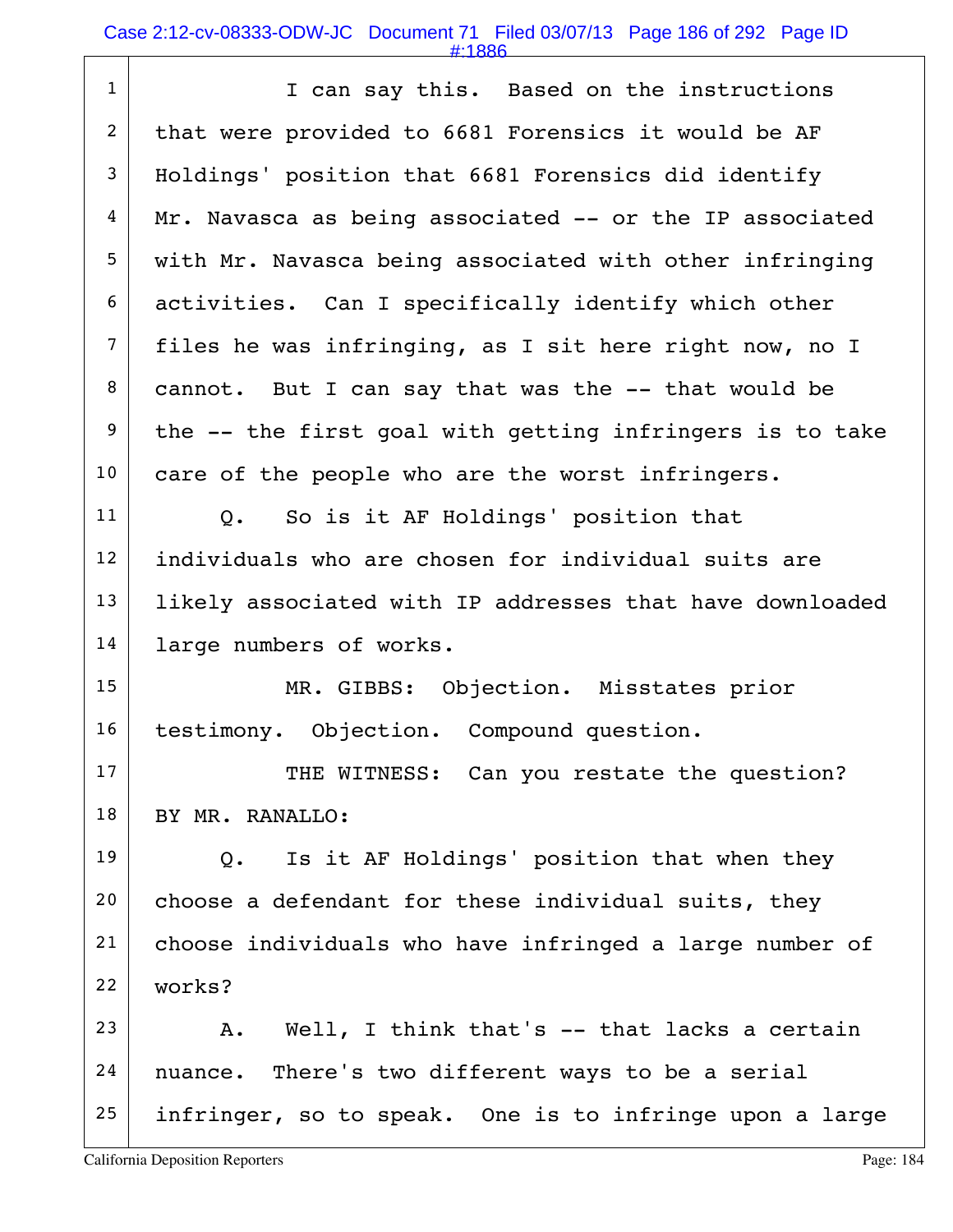## Case 2:12-cv-08333-ODW-JC Document 71 Filed 03/07/13 Page 187 of 292 Page ID

#:1887

1 | number of works and the other way is to maintain 2 infringing activities for an extended period of time  $3$  with respect to a given work. Just to use an example,  $4$  there are quite a few sites out there where the  $-$ - the  $5$  people who go on the sites, they're private sites, 6 private BitTorrent sites and they're dedicated to a  $7$  specific topic, such as -- obviously, there's a lot 8 dedicated specifically to adult content. And the people 9 who go on these sites, they have to maintain a certain 10 upload to download ratio. And in order to do that, that 11 means they have to continue making the work available  $12$  for an extended period of time after they've originally  $13$  taken it, because then they have to subsequently provide 14 | bandwidth liquidity to subsequent people who join the  $15$  site.

16 Someone who could be classified as a serial  $17$  infringer or someone who has really done a lot of harm  $18$  to someone is not only someone who has taken down a lot 19 of different works or, you know, downloaded every single  $20$  file for a given client, for example, downloading a 21 siterip, which is a compilation of all the works 22 associated with a given website or what have you.

 $23$  It could also be someone who is just a  $24$  almost a constant source for access to the file over an 25 extended period of time.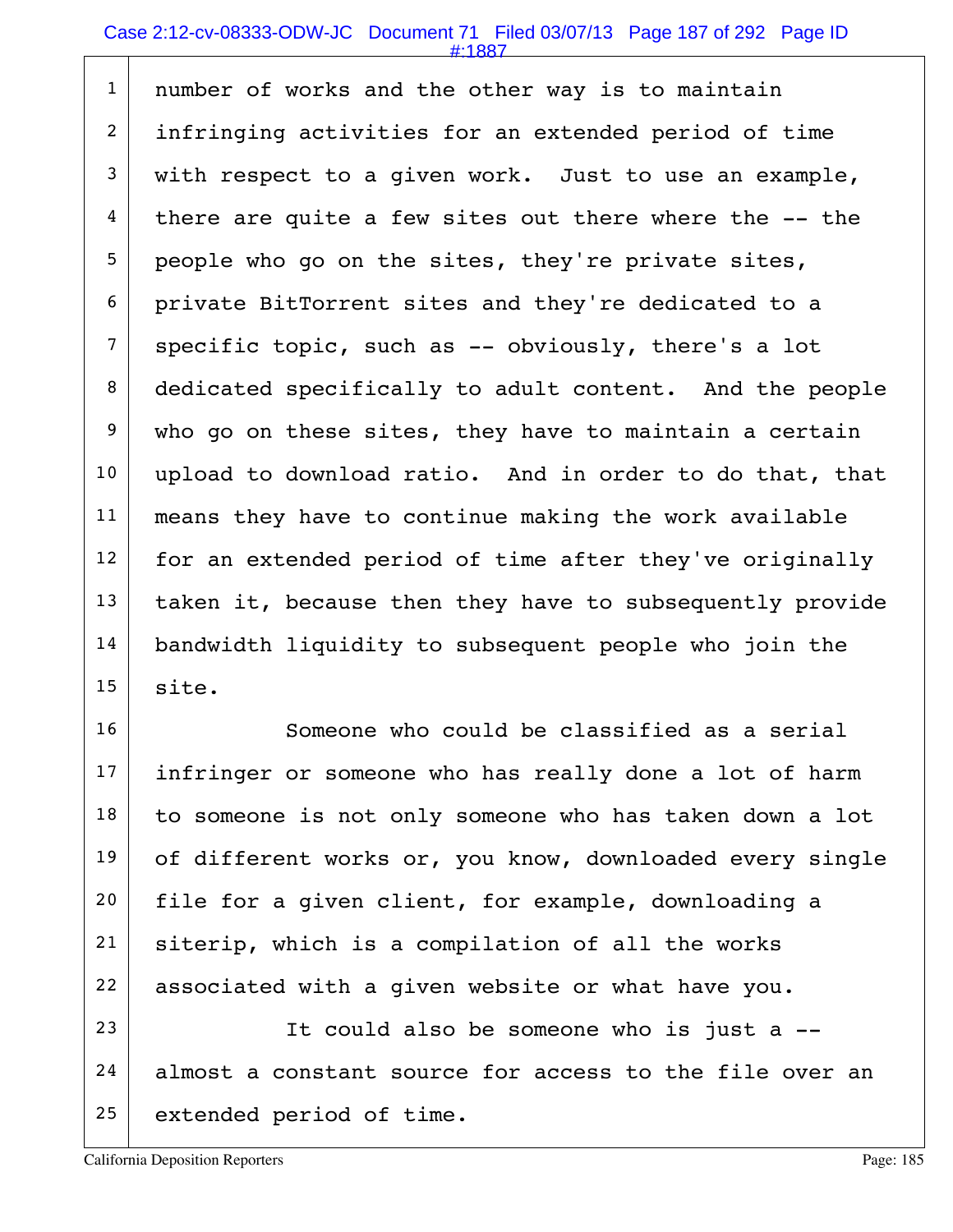Case 2:12-cv-08333-ODW-JC Document 71 Filed 03/07/13 Page 188 of 292 Page ID

#:1888

| $\mathbf{1}$   | THE WITNESS: Before you ask me your next                 |
|----------------|----------------------------------------------------------|
| $\overline{2}$ | question, I would like to take a bathroom break.         |
| 3              | MR. PIETZ: Yeah, no problem.                             |
| $\overline{4}$ | (Off the record at 3:21 p.m. and back on                 |
| 5              | the record at $3:25$ p.m.)                               |
| 6              | BY MR. RANALLO:                                          |
| $\overline{7}$ | Before the break we were discussing the<br>$Q_{\bullet}$ |
| 8              | process by which AF Holdings identifies particular       |
| 9              | infringers of its copyright. Let's take it a step        |
| 10             | beyond where we just were. Once you get an IP address,   |
| 11             | once AF Holdings gets an IP address, how does it         |
| 12             | determine which particular person is the infringer       |
| 13             | associated with that IP address?                         |
| 14             | I would make the general comment that it's<br>Α.         |
| 15             | important to distinguish between AF Holdings and its --  |
| 16             | shall we say its forensics experts and its attorneys.    |
| 17             | To a significant degree, AF Holdings delegates these     |
| 18             | matters to its attorney and to its, you know, technical  |
| 19             | services company to make these determinations.           |
| 20             | With respect to the specific question of how             |
| 21             | it goes from -- shall we say the account holder -- so    |
| 22             | you get the IP address and then you do the discovery.    |
| 23             | You get the account holder's name back and then the      |
| 24             | question is who at the household -- was it the account   |
| 25             | holder someone else at the household who used the IP     |
|                |                                                          |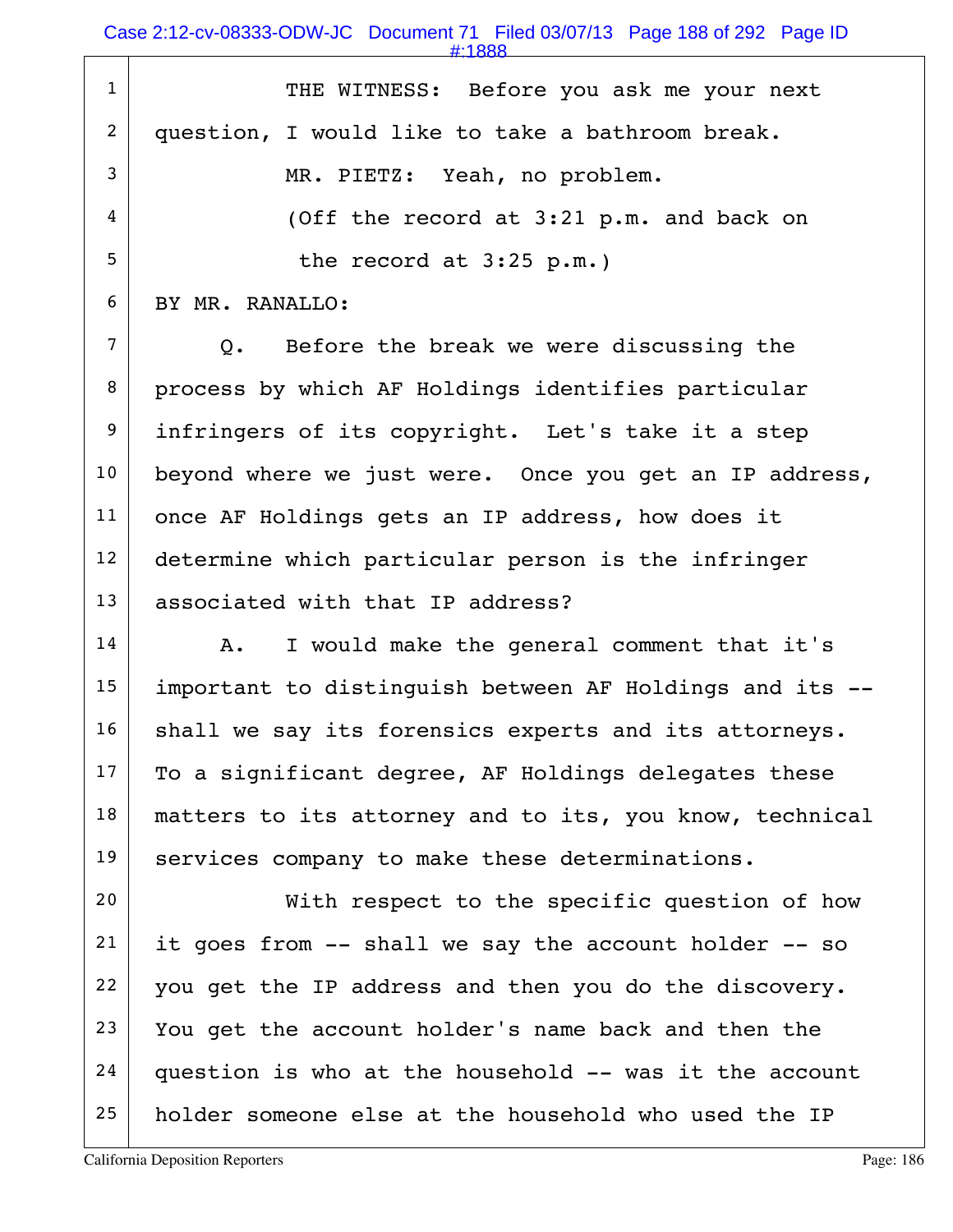1 address, which I think is your question, if I understand 2 it correctly, how do you determine who at the household 3 used the IP address.

 $4$  | Q. Once 6681 gets an IP address, I want you to go  $5$  through the whole process and let's start with the  $6$  subpoena to the IP address.

 $7$  A. So the first thing you do is you file the 8 | lawsuit. You've got an IP address that 6681 Forensics  $9$  says this guy has been involved in infringing in 10 whatever work has been identified in the complaint. You 11 | file the lawsuit. You seek early discovery from the 12 court, because you can't proceed forward with the case  $13$  until you figure out who the defendant is. The only way  $14$  to match an IP address and an identification is through  $15$  that process and then if the court grants leave to issue  $16$  the subpoena then you issue the subpoena to the ISP.

 I think in this case it was  $-$  I'm not sure what ISP it was. So then you issue the subpoena to the 19 | ISP and ship it off to the them and the ISP will then 20 perform a resolution of the IP address to a specific individual and then you get the individual's name back. Q. Do you get an individual's name back 100 percent of the time?  $24$  A. No.

 $25$  Q. And what percentage would you estimate comes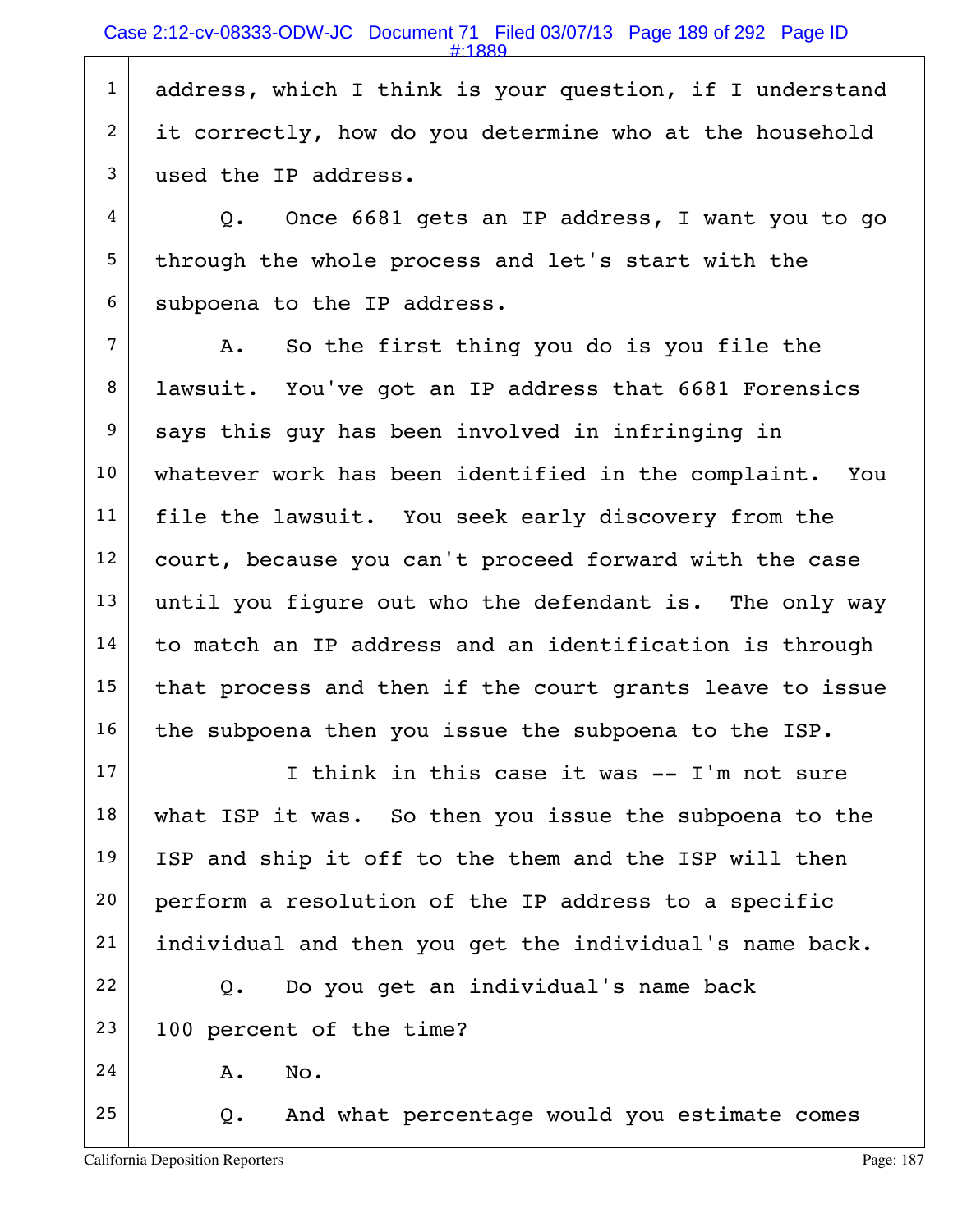1 back not resolved to any name? 2 A. I couldn't possibly begin to estimate. It 3 really varies.  $4$  Q. Let's try to get a rough idea. Are we talking  $5$  1 in 10 or closer to 1 in 100 or closer to 1 in a 1,000.  $6$  A. I would say 1 in a 1,000 is not correct. It's  $7$  too extreme in the scarcity. I suspect it would be 8 between 1 and 10 and 1 and 100, that's kind of a 9 ballpark estimate. 10 | Q. Some few percentage come back unresolved to 11 anybody, though? 12 A. Somewhere between 1 and 10 percent by that 13 ballpark estimate.  $14$  Q. What is the reason when they come back empty,  $15$  so to speak, what is the reason behind that?  $16$  A. The reason behind that is that  $-$  they really  $17$  don't give a reason. They just say could not locate  $18$  subscriber information. We have asked them about that 19 in the past, because we still have to pay for it, AF  $20$  Holdings does. They say sometimes it's because the  $-1$  $21$  can't recall the reason that they give. They just say  $22$  that there's no information available.  $23$  Q. Is it fair to say that the ISPs' recordkeeping  $24$  is not, let's say, 100 percent accurate with regard to 25 each IP address? #:1890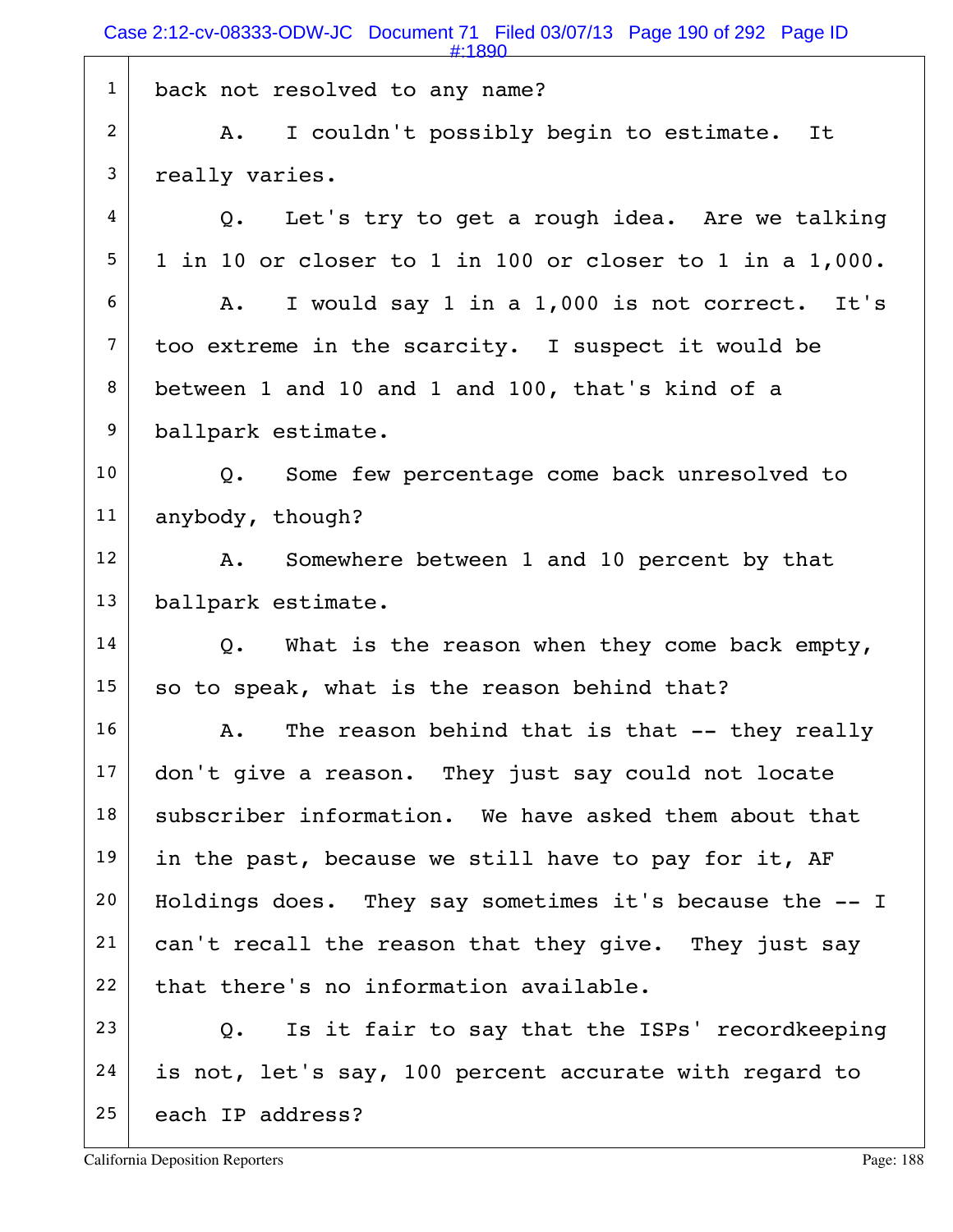| $\mathbf{1}$   | MR. GIBBS: Objection. Misstates testimony.                  |
|----------------|-------------------------------------------------------------|
| 2              | THE WITNESS: I would say they're world-class.               |
| 3              | If it's not 100 percent, it's got to be right there.        |
| 4              | BY MR. RANALLO:                                             |
| 5              | Q. Let's say -- I mean, in the cases where it               |
| 6              | resolves to no subscriber, is that because they attract     |
| $\overline{7}$ | the wrong IP address or because Comcast, for example,       |
| 8              | wasn't able to say who that IP address belonged to?         |
| 9              | I will say that Comcast or Verizon or Time<br>Α.            |
| 10             | Warner, whoever the ISP is, if they're not 100 percent      |
| 11             | on when they give that information out, they'll just say    |
| 12             | they can't do it. They are very careful. They're            |
| 13             | world-class.                                                |
| 14             | FURTHER EXAMINATION BY MR. PIETZ                            |
| 15             | Q. So Mr. Hansmeier, you're an attorney. You've             |
| 16             | been very involved in these cases. You're aware that        |
| 17             | there's a certain amount of controversy that goes along     |
| 18             | with these cases. Am I correct?                             |
| 19             | What do you mean?<br>Α.                                     |
| 20             | The issue I'm interested in -- which is an<br>$Q_{\bullet}$ |
| 21             | issue I'm sure Mr. Gibbs is well versed on, because it's    |
| 22             | a topic I know he's addressed several times. But the        |
| 23             | particular issue that I'm concerned with -- that I'm        |
| 24             | going to be asking AF Holdings to opine upon -- is the      |
| 25             | process by which plaintiffs in cases like these, so the     |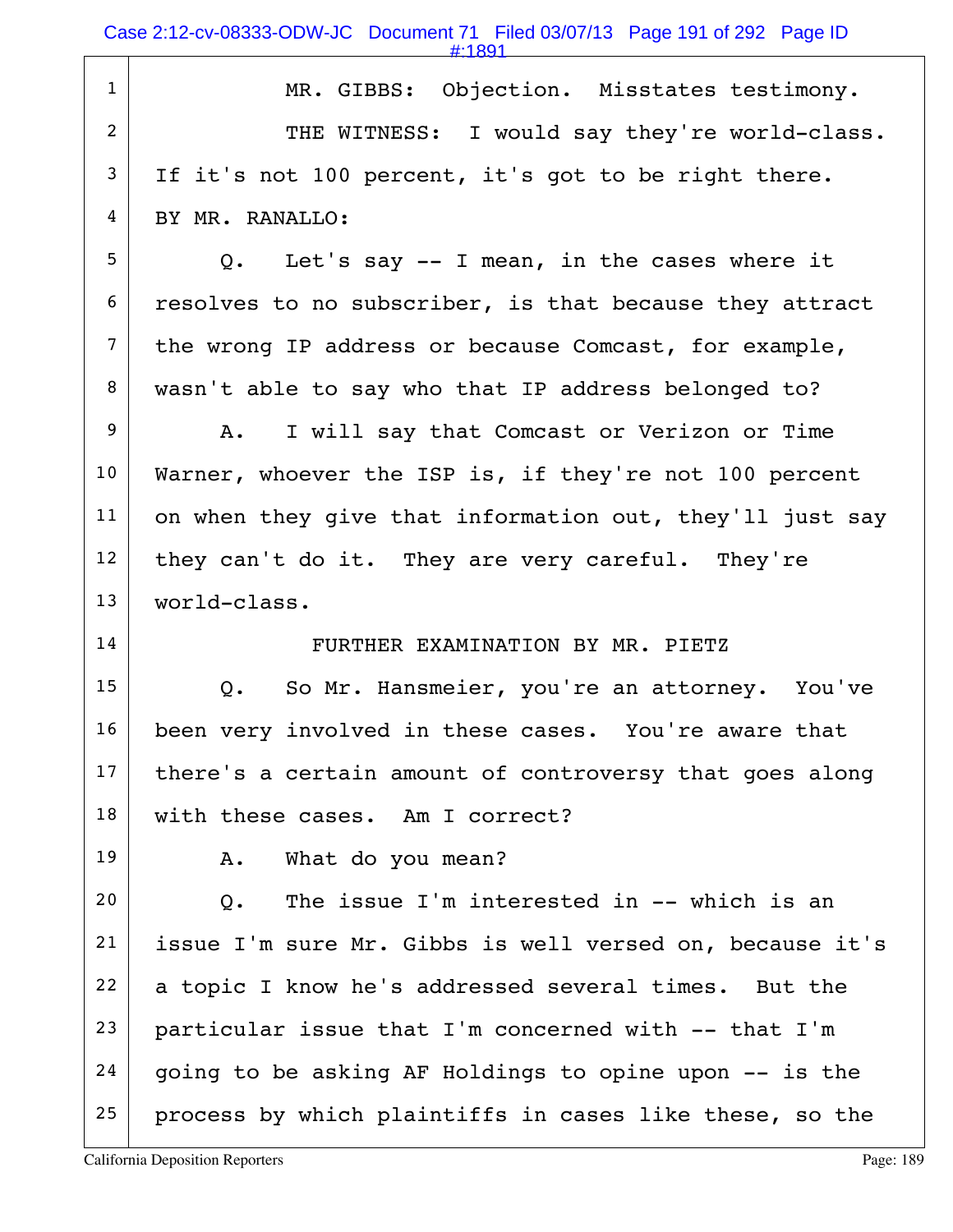#### Case 2:12-cv-08333-ODW-JC Document 71 Filed 03/07/13 Page 192 of 292 Page ID

#:1892

1 process by which AF Holdings alleges that an Internet 2 user, who has been identified as paying for an Internet account by his ISP, is identified as a John Doe defendant, who is guilty of alleged infringement. So I recognize that was kind of a mouthful, but let me  $-$ -that was just to sort of explain to you the topic.

7 Paragraph 22 of the first amended complaint in 8 this action states that Defendant and that's Defendant 9 with a big D, which refers to Joe Navasca, using IP 10 | address 69.109.216.238 without plaintiff's authorization  $11$  for license intentionally a downloaded a Torrent file, 12 in particular, plaintiff's video, purposefully loaded  $13$  that Torrent file into his BitTorrent file. In this  $14$  case uTorrent 2.2.1, entered a BitTorrent's forum, 15 particular to plaintiff's video and reproduced and 16 distributed the video to numerous third parties.

17 Here's my question. Beyond the fact that  $18$  Mr. Navasca was presumably identified by his ISP as 19 having paid for Internet service, what facts are there 20 to support that allegation in the complaint found on 21 paragraph 22?

 22 A. I believe that facts that form the basis of our investigation and the basis for naming Mr. Navasca in this case are set forth in our response to the  $-$ through his attorney Mr. Ranallo's for motion for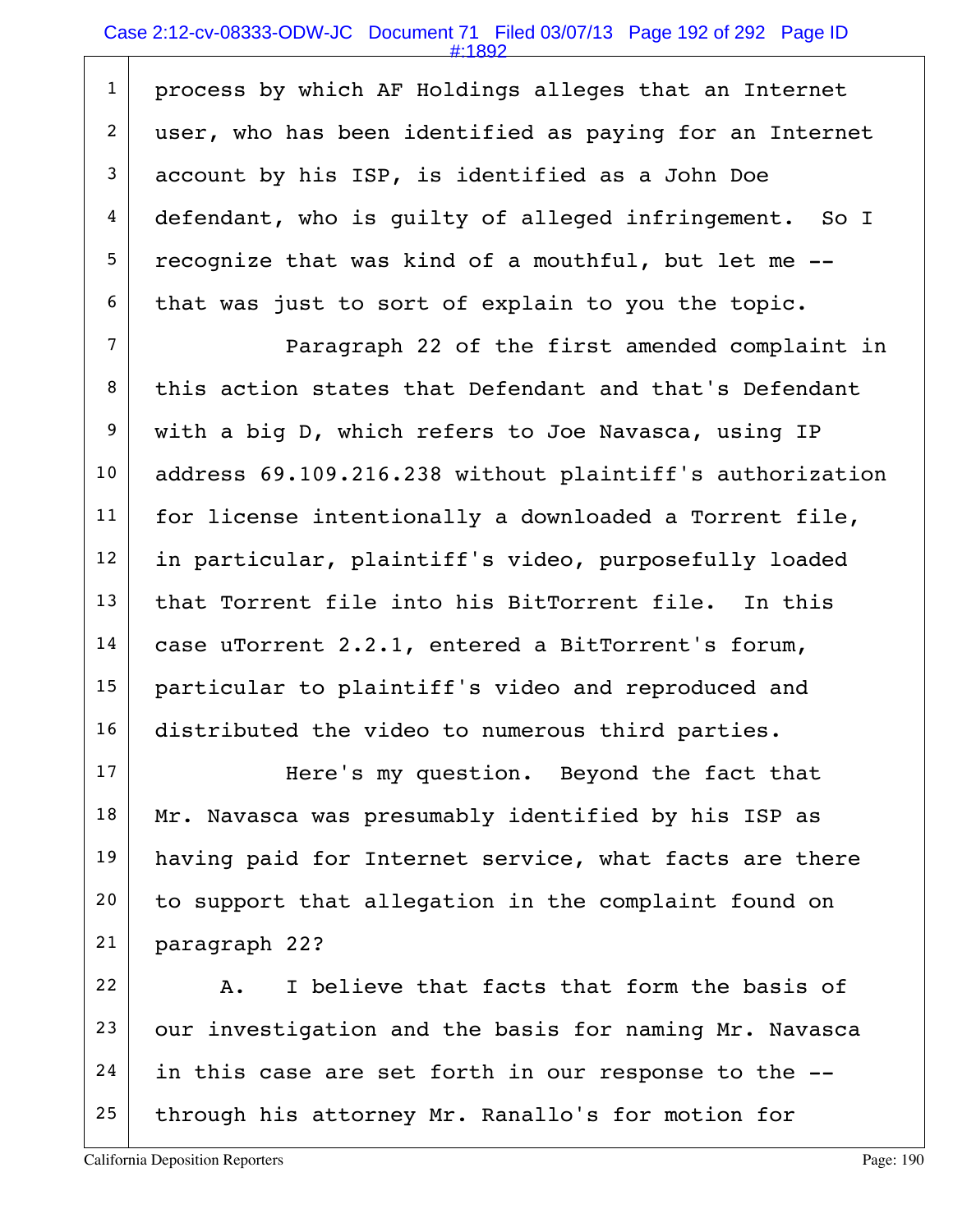|                | #:1893                                                  |
|----------------|---------------------------------------------------------|
| $\mathbf{1}$   | undertaking. If I had that in front of me, it could     |
| $\overline{2}$ | refresh my memory as to the exact facts that were used  |
| 3              | to determine that Mr. Navasca was the infringer.        |
| 4              | Q. Would AF Holdings agree that the mere fact           |
| 5              | that somebody happens to pay the Internet bill is not   |
| 6              | enough to justify naming and serving them with a        |
| $\overline{7}$ | complaint?                                              |
| 8              | I don't think AF Holdings has a particular<br>A.        |
| 9              | position on that issue. I can tell you that AF Holdings |
| 10             | generally does an investigation -- or the attorneys and |
| 11             | technical experts do an investigation beyond simply     |
| 12             | naming the subscriber.                                  |
| 13             | You represent AF Holdings as counsel of<br>Q.           |
| 14             | You're an attorney. What's your view on that<br>record. |
| 15             | question?                                               |
| 16             | Objection --<br>MR. GIBBS:                              |
| 17             | THE WITNESS: What is the question?                      |
| 18             | BY MR. PIETZ:                                           |
| 19             | The question of whether the mere fact that<br>Q.        |
| 20             | somebody pays the Internet bill is enough to justify    |
| 21             | naming and serving them in a complaint for copyright    |
| 22             | infringement?                                           |
| 23             | MR. GIBBS: Asking for opinion. You can                  |
| 24             | answer as an opinion.                                   |
| 25             | THE WITNESS: I guess my personal view on that           |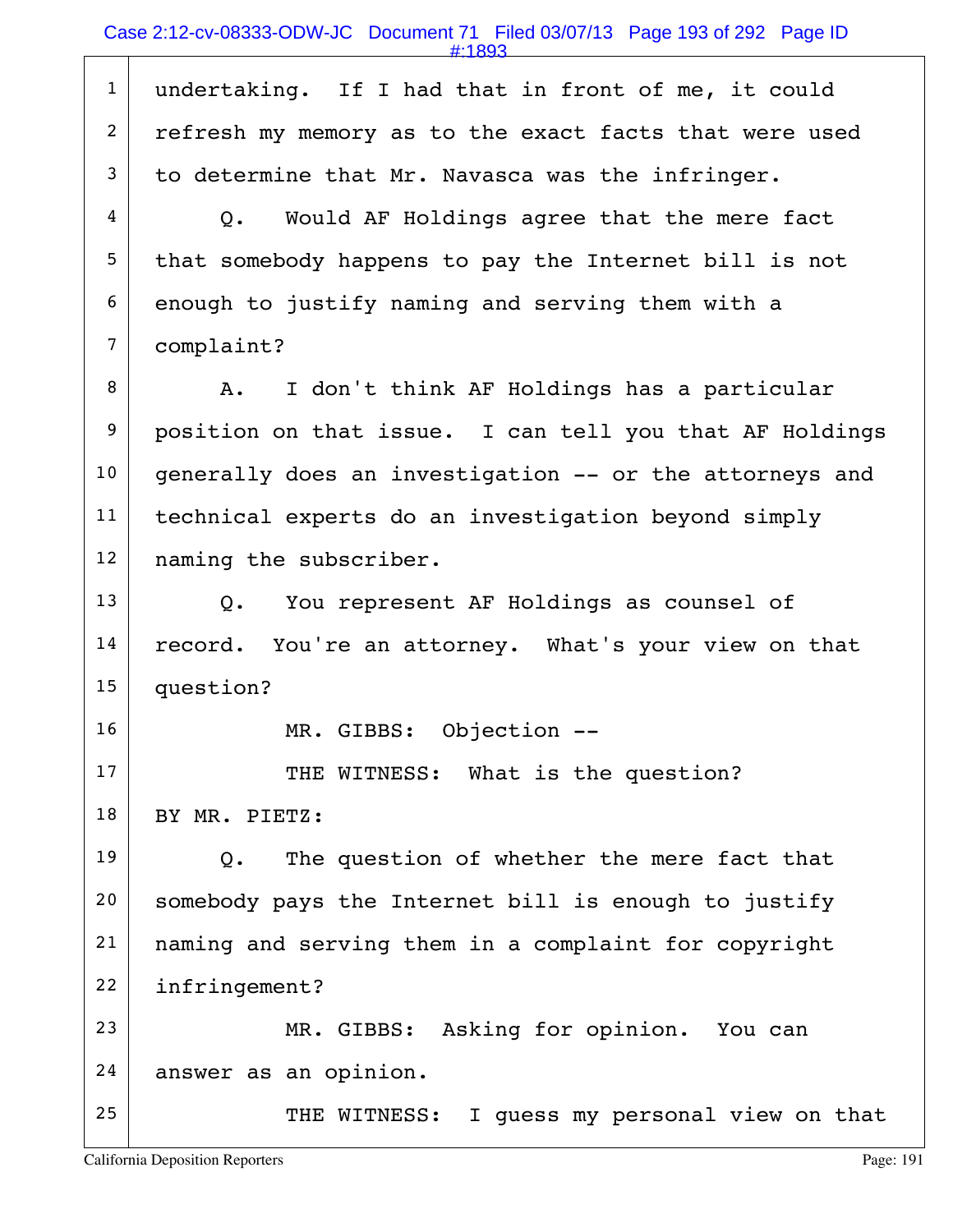#### Case 2:12-cv-08333-ODW-JC Document 71 Filed 03/07/13 Page 194 of 292 Page ID

#:1894

 $1$  issue is that  $-$  I quess I don't have a personal view on 2 the issue of whether that is sufficient under Rule 11 or  $3$  any applicable legal standard. Having their name back  $4$  as the infringer is enough to justify or is enough to 5 satisfy whatever legal requirement exists before naming  $6$  and serving someone with a complaint. Certainly the 7 fact that they're an account holder that's associated 8 with infringing activity would suggest that they have  $9$  some connection whether it's -- how do you say it --10 whether they're the direct infringer or whether they 11 | have provided the means or whether they had knowledge of 12 some form of infringement activity occurring over their 13 | IP address. So I don't know. I think that's an open 14 question that has yet to be definitively resolved at the 15 higher levels of the judicial system.

 $16$  0. So return to  $-$ 

 $17$  A. I'm not done. That being said, my personal 18 | approach is I will generally look for information above  $19$  and beyond just being named as the  $-$ - shall we say 20 account holder by the IPS.

21 One factor that one might look at includes, does the  $-$ - when you speak to the account holder, can they identify someone else who did it. And if the account holder says it wasn't me, it was my roommate and I'm willing to sign an affidavit, then that would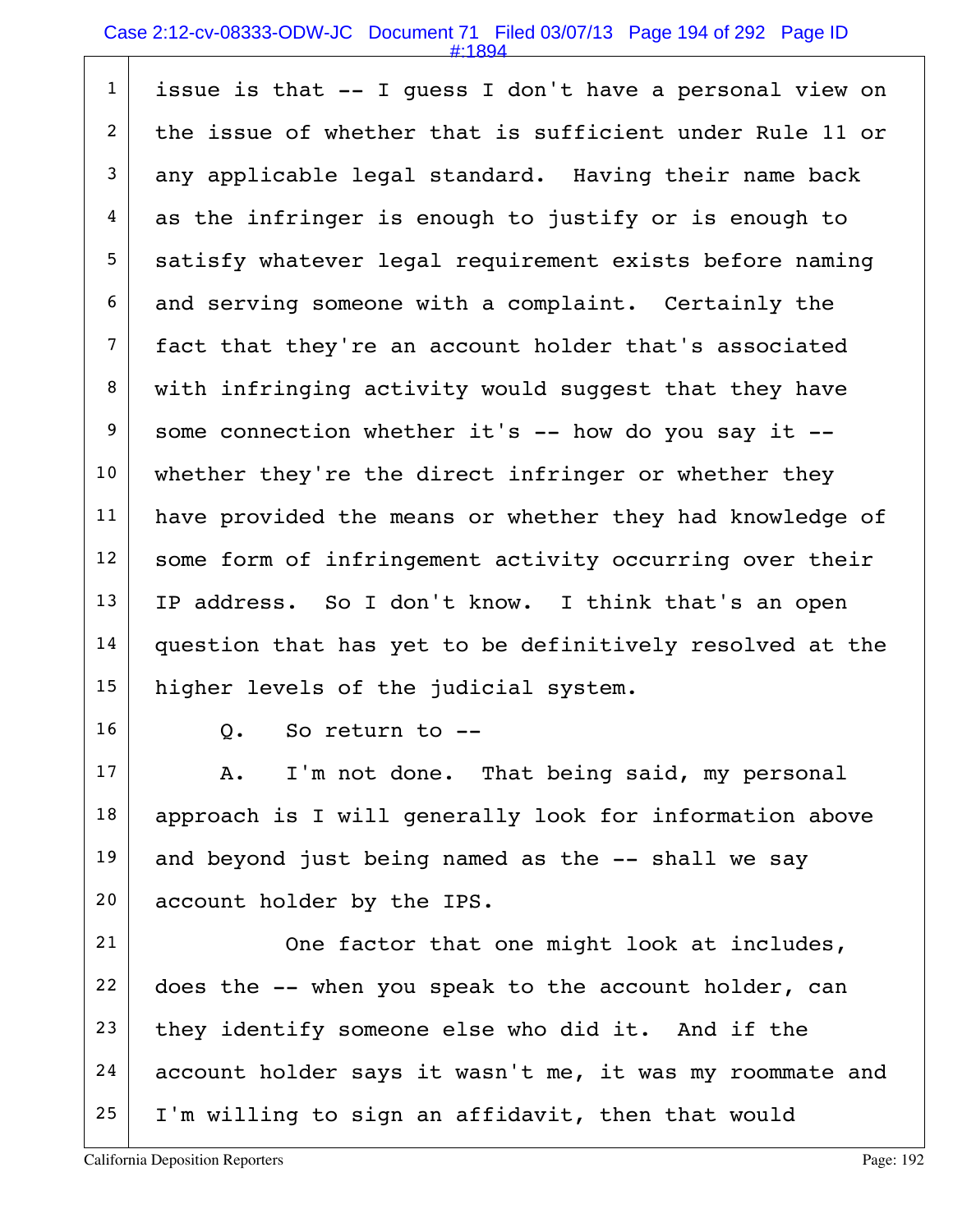1 probably be a better course of action, you know, to 2 continue to proceed forward against the roommate.  $3$  Q. So I'd like to return then to how AF Holdings  $4$  came to allege that Mr. Navasca, the defendant in this  $5$  case -- what facts is the allegation in Paragraph 22 6 based on?  $7$  A. Again, if someone has a copy of the response  $8$  to the motion for undertaking, I can refresh my 9 recollection as to the facts that --10 FURTHER EXAMINATION BY MR. RANALLO  $11$  Q. Let me ask you do this. In preparation for  $12$  this, did you do any research into the facts upon which  $13$  AF Holdings has based its identification of Joe Navasca 14 as the infringer?  $15$  A. Again, I reviewed the response for the motion  $16$  of undertaking. I believe that's set forth by a few 17 | facts. I just can't recall them out of recall after a 18 | long day of deposition. 19 | FURTHER EXAMINATION BY MR. PIETZ  $20$  Q. So is it AF Holdings' testimony that the only 21 facts that are relied upon in naming Mr. Navasca are the 22 ones recited in the undertaking motion opposition? 23 A. I would have to review the undertaking motion  $24$  very carefully before saying that those are the only  $25$  facts. #:1895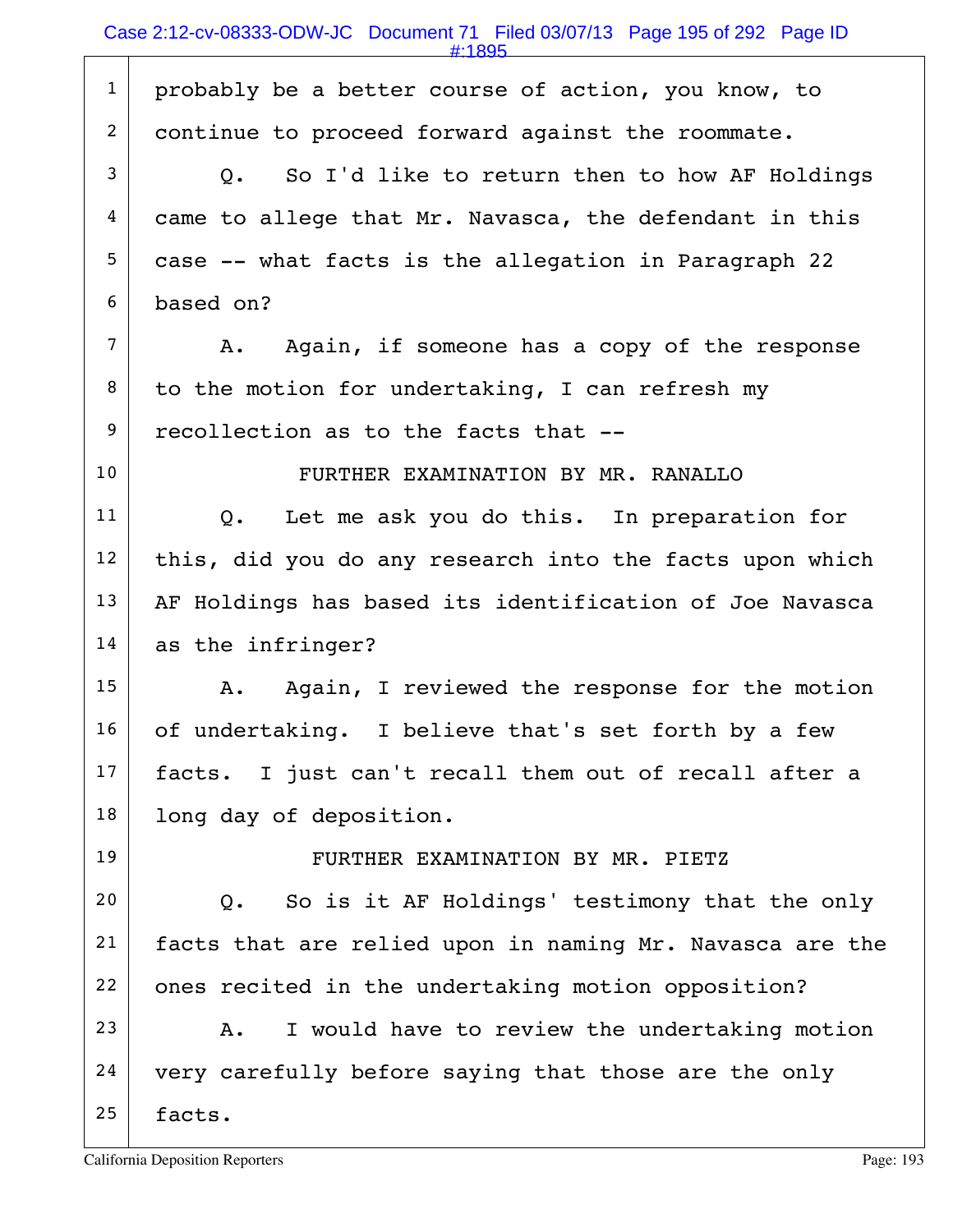Case 2:12-cv-08333-ODW-JC Document 71 Filed 03/07/13 Page 196 of 292 Page ID

#:1896

| $\mathbf{1}$    | MR. PIETZ: Let's take a five-minute break and                |
|-----------------|--------------------------------------------------------------|
| 2               | I'll ask you to do that, sir.                                |
| 3               | THE WITNESS: Does someone have a copy of it?                 |
| 4               | (Off the record at 3:37 p.m. and back on                     |
| 5               | the record at $3:40$ p.m.)                                   |
| 6               | FURTHER EXAMINATION BY MR. RANALLO                           |
| $\overline{7}$  | Let me go ahead and ask you this. Who at AF<br>$Q_{\bullet}$ |
| 8               | Holdings knows the facts underlying the identification       |
| 9               | of Joe Navasca as the infringer?                             |
| 10 <sub>1</sub> | A. Well, again, as I said before you got to be               |
| 11              | careful when you assume that, for example, Mark Lutz,        |
| 12 <sub>2</sub> | who is, you know, AF Holdings sole manager, member, what     |
| 13              | have you, is intimately familiar with the facts, for         |
| 14              | example this specific case. There are too many cases or      |
| 15              | too many -- he delegates these matters to his counsel,       |
| 16              | to his attorneys. Just like any CEO, the CEO of Ford or      |
| 17              | CEO of Facebook. I don't think Mark Zuckerberg is            |
| 18              | intimately familiar with the facts upon which every          |
| 19              | lawsuit that Facebook files prior to the filing of a         |
| 20              | lawsuit. It's not a very realistic way to run a              |
|                 |                                                              |
| 21              | business. But I'm sure like just Mark Zuckerberg, Mark       |
| 22              | Lutz delegates these matters to his attorneys and the        |
| 23              | independent contractors such as 6681 Forensics.              |
| 24              | In preparation for the deposition today, we                  |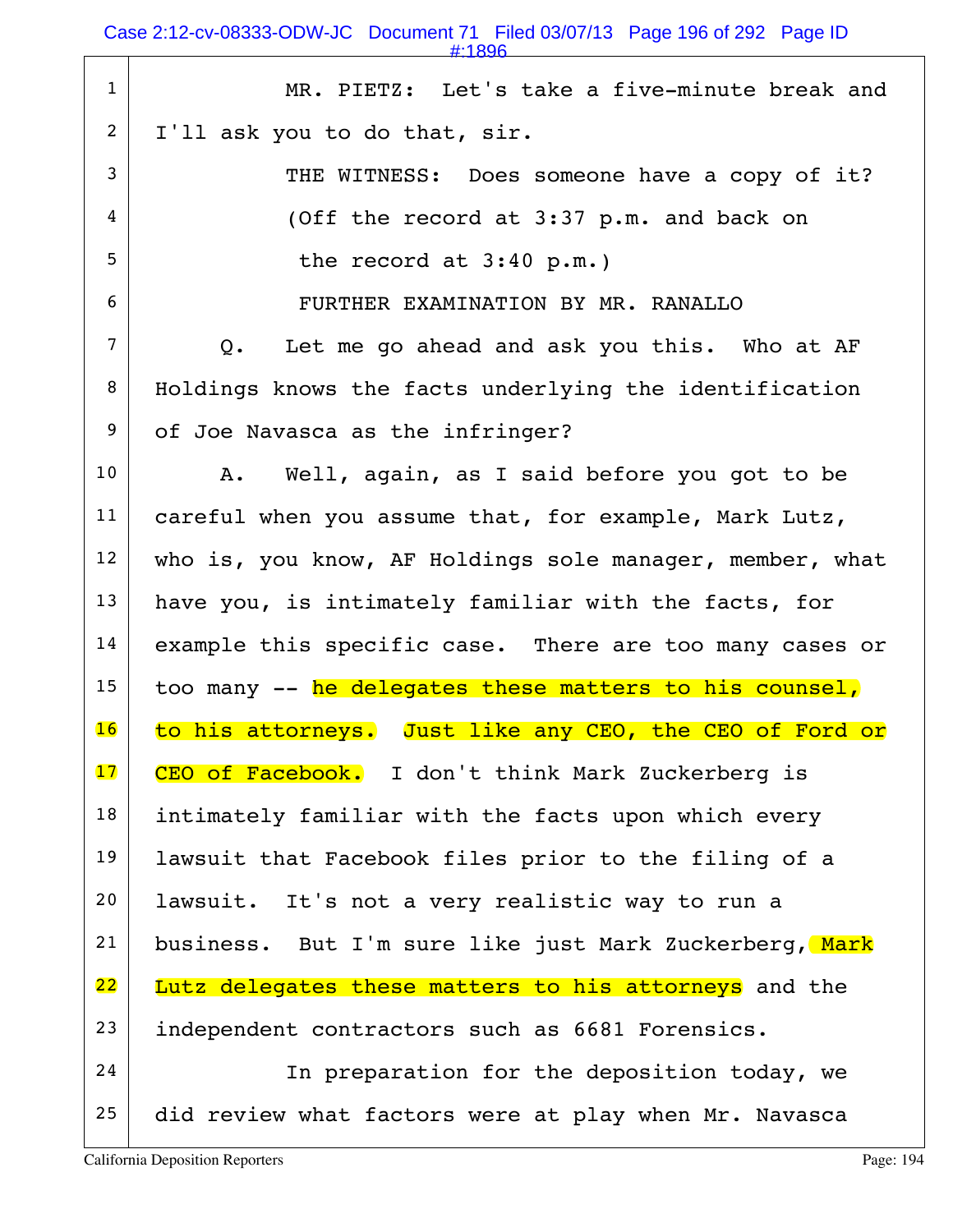1 was chosen as the defendant. And those are set forth in  $2$  the response for the motion for undertaking that we'll 3 be reviewing very shortly.

 |  $Q$ . Could you tell me the identity and location of the individuals with knowledge about the facts 6 underlying AF Holdings' identification of Joe Navasca, the infringer?

8 A. Sure. Counsel, Mr. Gibbs, he's right here.  $9$  Let's see. The ISP  $-$  if you can remind me what the ISP 10 was in this case, Comcast maybe?

 $11$  Q. This is a pretty clear statement in No. 15 of 12 what we're looking for. This is something you were to 13 be prepared for.

14 | A. Well, Mr. Ranallo, this has been a long day of 15 deposition. And the idea that I'm going to remember 16 every single fact, every single person, every single 17 identity of every person who had any connection to this  $18$  suit in the history of mankind, is a bit unrealistic.

19 Now, I pointed to something that could help me 20 refresh my recollection so I could answer the question 21 and fully answer the question for you and instead of  $22$  just simply providing a copy of the complaint which  $23$  would identify the ISP, you decided instead to chastise  $24$  me for reasons that remain unclear and forever will be  $25$  unclear. If someone does have a copy of the complaint,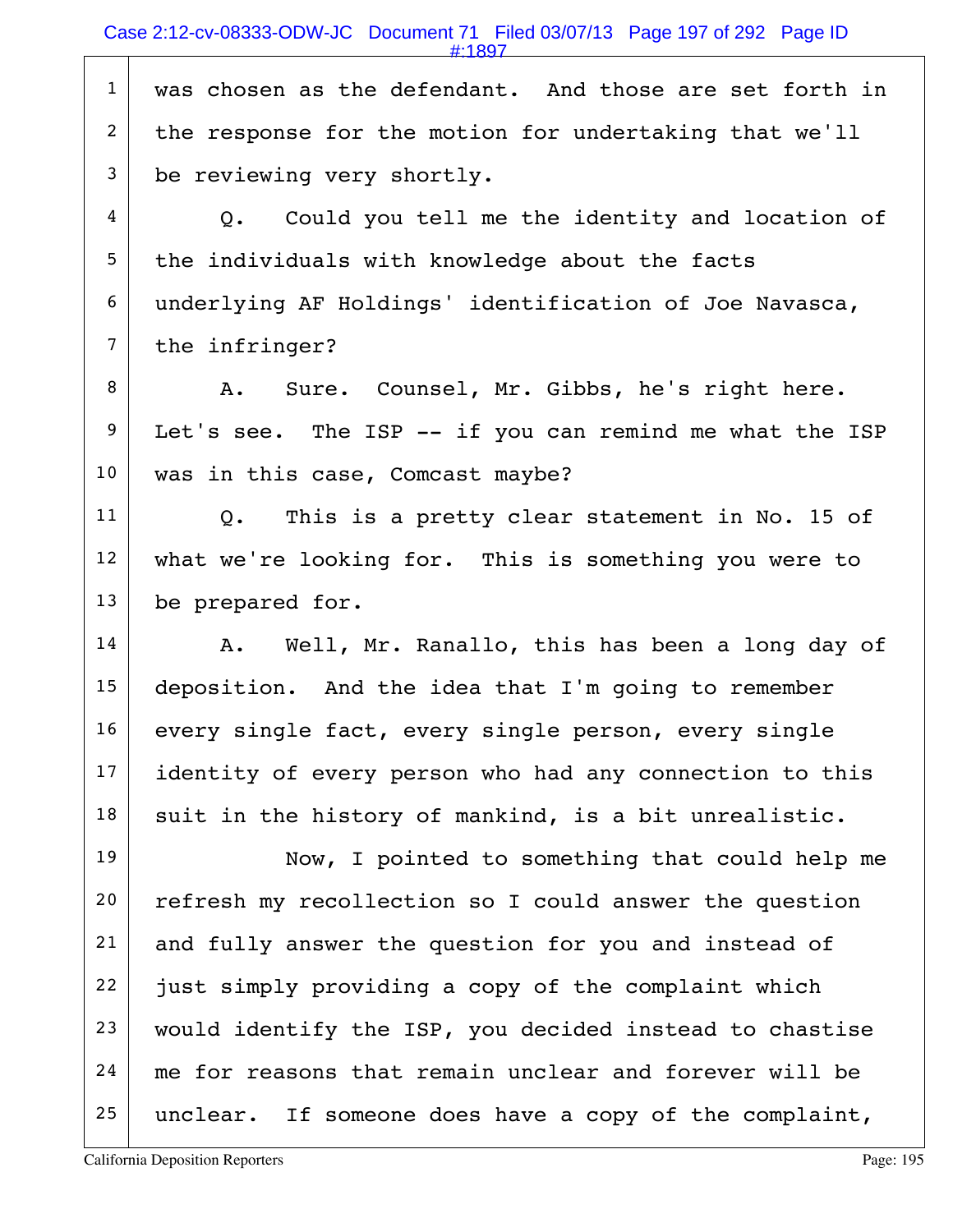1 | I'd be happy to refresh my recollection so I could 2 identify the ISP and that will trigger my memory of who  $3$  at the ISP has the information regarding the subscriber 4 resolution for Mr. Navasca.

5 FURTHER EXAMINATION BY MR. PIETZ

 $6$  Q. Since we're going to return to this topic in a 7 moment after we get you the opposition that you want to 8 refresh your recollection, let me ask a couple of other 9 questions.

10 What business records does AF Holdings 11 | routinely keep related to these cases?

 $12$  A. This must be Item No. 5. So the business  $13$  records would be the ISP subscriber return, 14 correspondence from counsel and, of course, copies of  $15$  the agreements, the assignment agreements and those are  $16$  the primary records kept by AF Holdings. Of course,  $17$  when you've got a company that's  $-$  one-person company  $18$  he's not going to generate a lot of e-mail or 19 correspondence between himself naturally, but certainly 20 the assignment agreements and those sorts of records 21 would be kept. 22 Q. How about tax records. Has AF Holdings ever 23 filed a tax return?

 $24$   $\overline{A}$ . I don't not believe they have filed a tax 25 return in Nevis. I believe there's an exception that if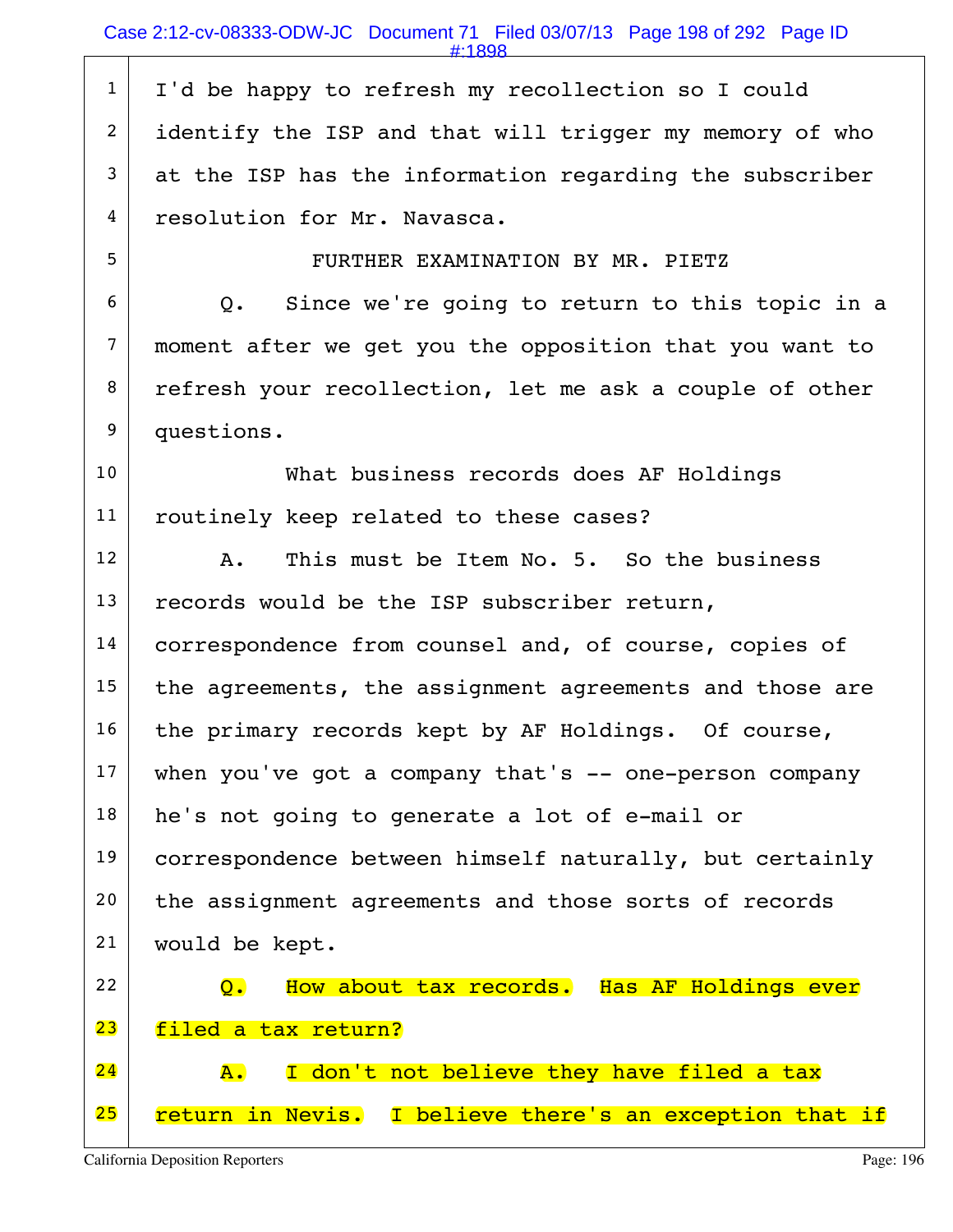| $\mathbf{1}$            | you're not recognizing revenue, to filing a tax return,                         |
|-------------------------|---------------------------------------------------------------------------------|
| $\overline{\mathbf{2}}$ | so I don't not believe they have filed a tax return in                          |
| 3                       | Nevis.                                                                          |
| 4                       | Has AF Holdings ever filed a tax return in the<br>$\mathsf{O}$ . $\blacksquare$ |
| 5                       | <b>United States?</b>                                                           |
| 6                       | I'd have to think about that. I'm not aware<br>${\tt A.}$                       |
| $\overline{\mathbf{7}}$ | of any tax returns that AF Holdings has filed in the                            |
| 8                       | United States.                                                                  |
| 9                       | I'm asking now for the corporate testimony of<br>$Q_{\bullet}$                  |
| 10                      | AF Holdings, not your personal recollection. Has AF                             |
| 11                      | Holdings filed a tax return in the United States?<br>Is                         |
| 12                      | the answer yes, no or maybe?                                                    |
| 13                      | I know I specifically asked about tax returns<br>Α.                             |
| 14                      | in Nevis in preparation for this deposition. With                               |
| 15                      | regard to a tax return in the United States, of course,                         |
| 16                      | AF Holdings isn't formed in the United States --                                |
| 17                      | MR. RANALLO: Excuse me. Could we put on the                                     |
| 18                      | record what that says (indicating).                                             |
| 19                      | THE WITNESS: Sure. It says ISP, AT&T.                                           |
| 20                      | MR. GIBBS: I didn't want to interrupt.                                          |
| 21                      | THE WITNESS: I believe I asked about the US                                     |
| 22                      | tax returns and they did not have any tax returns for my                        |
| 23                      | review.                                                                         |
| 24                      | BY MR. PIETZ:                                                                   |
| 25                      | And that's a conversation you had with<br>Q.                                    |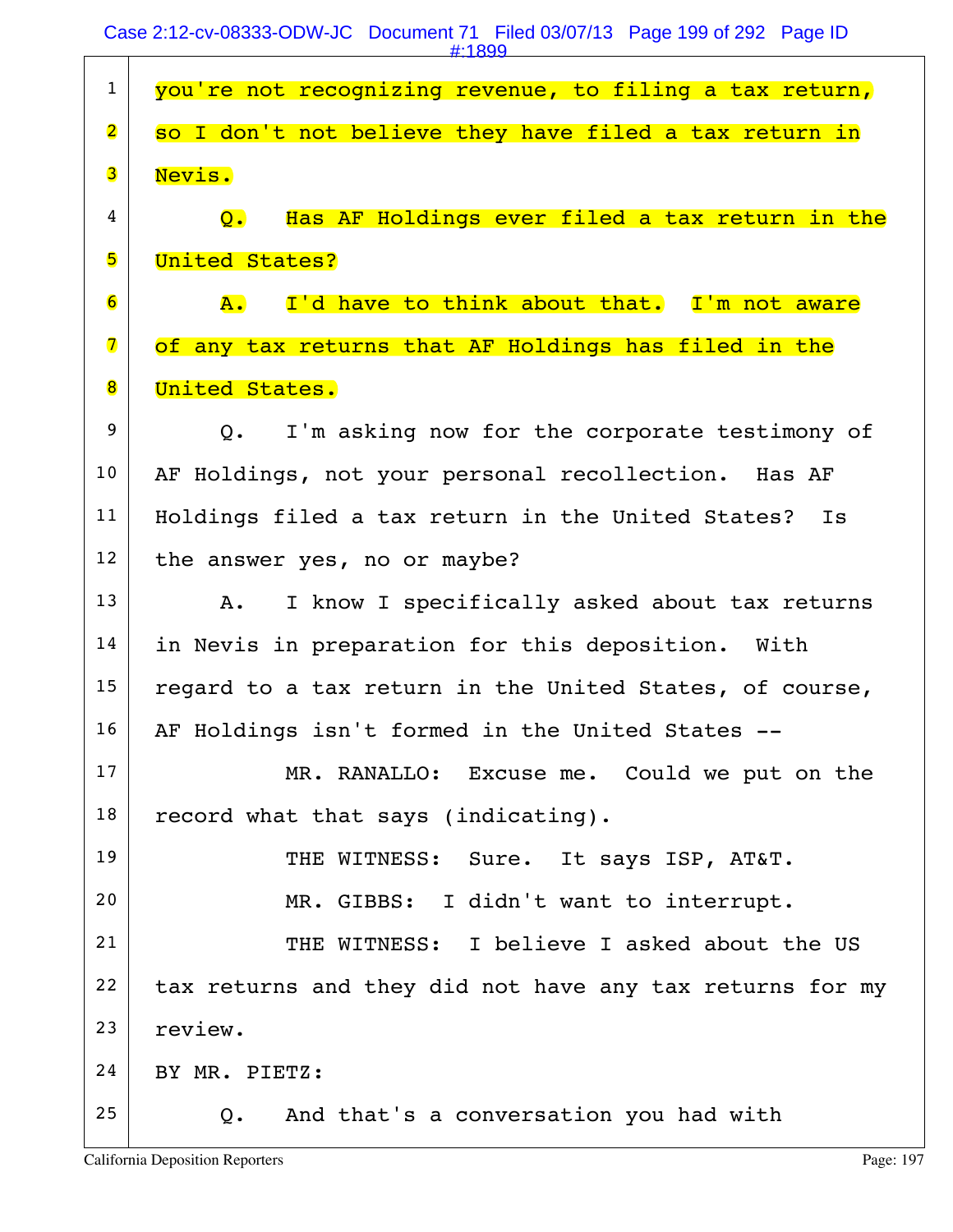Case 2:12-cv-08333-ODW-JC Document 71 Filed 03/07/13 Page 200 of 292 Page ID

1 | Mr. Lutz; is that correct?  $2$  A. Yes.  $3$  Q. Does AF Holdings have an accountant?  $4$   $\parallel$  A. AF Holdings does not have an outside 5 accountant.  $6$  Q. Does it utilize accountant services of any 7 person? 8 A. No, there are no outside accountants. 9 Q. Any accountants ever of any kind? 10 | A. There are no accountants of any kind.  $11$  Q. How about bookkeeper. Does AF Holdings have a 12 bookkeeper?  $13$  A. I would say Mr. Lutz generally performs the 14 | services of a bookkeeper. It's not a very complicated 15 set of books.  $16$  Q. How about the  $-$  so Mr. Lutz has a set of 17 books for AF Holdings in his possession?  $18$  A. Let me think about that question.  $19$  Q. You just said it's not a very complicated set 20 of books. I'm implying from your answer that a set of 21 books does exist. Is that a correct implication? 22 A. No. My answer was meant to convey the idea  $23$  that the financial records of AF Holdings and the 24 financial transactions of AF Holdings are not complex 25 and that's what I meant by it wouldn't be  $-$ - to be #:1900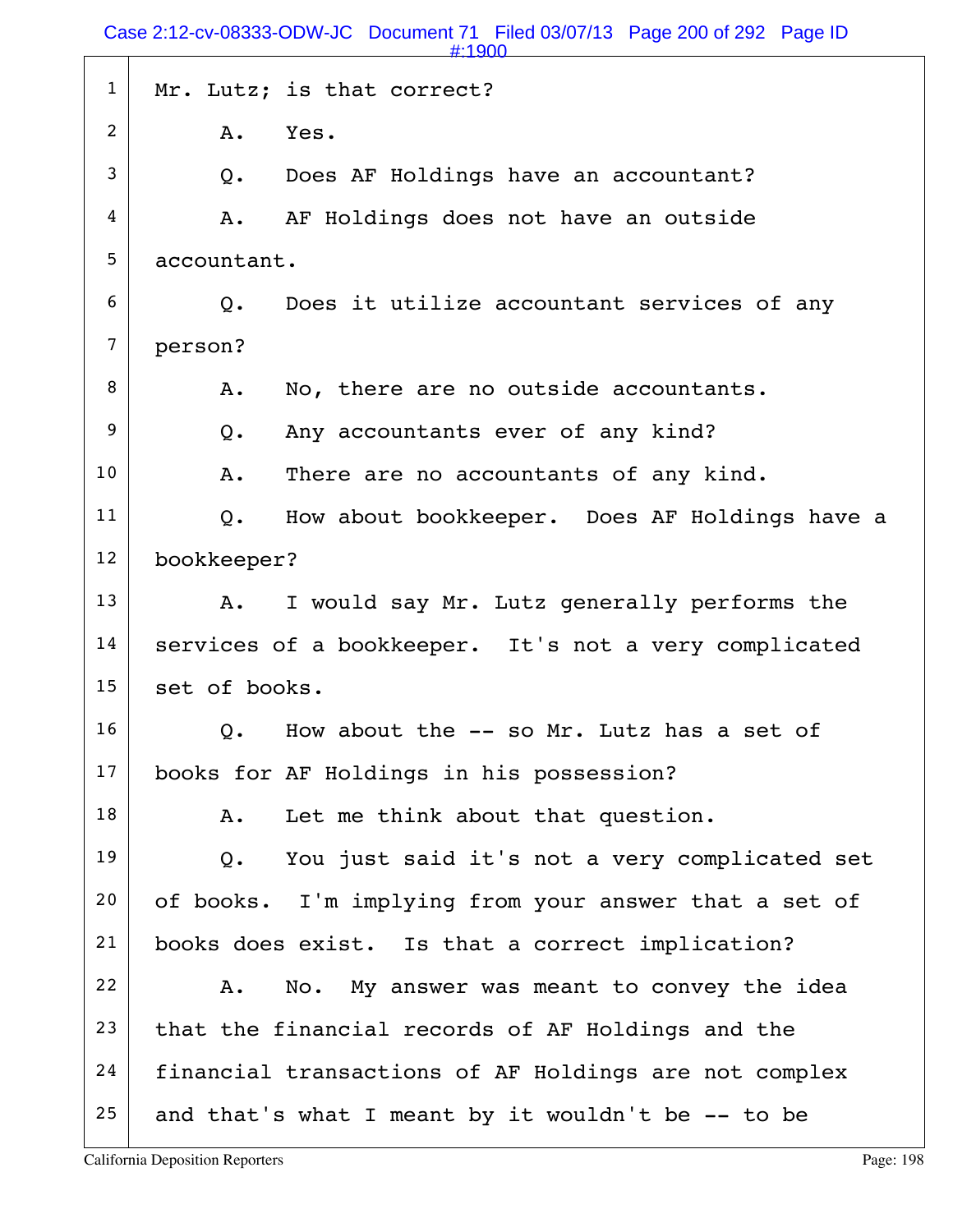1 perfectly precise I would say it wouldn't be a very 2 complicated set of books.  $3$   $\vert$  0. So are there books?  $4$  | A. I'm trying to refresh my recollection.  $5$  Q. If so, who has them?  $6$  A. Well, in the financial records I reviewed 7 there were some Excel spreadsheets, I quess if you're  $8$  going to call them books, that had some sort of numbers 9 on them. They weren't very complete and they weren't 10 very well labeled, but they were in Mark Lutz's 11 possession.  $12$  Q. Are those the only financial records you've 13 ever seen for AF Holdings?  $14$  A. Yes.  $15$  Q. Are aware if any other financial records 16 exist?  $17$  A. I'm not aware of any other financial records.  $18$  Q. Is the company aware of any other financial 19 records? 20 A. No. 21 |  $Q.$  Just the Excel spreadsheets that Mr. Lutz has  $22$  that you reviewed in preparation for this hearing? 23 A. Yes.  $24$  Q. What are AF Holdings assets?  $25$   $\overline{A}$ . The assets of AF Holdings are the intellectual #:1901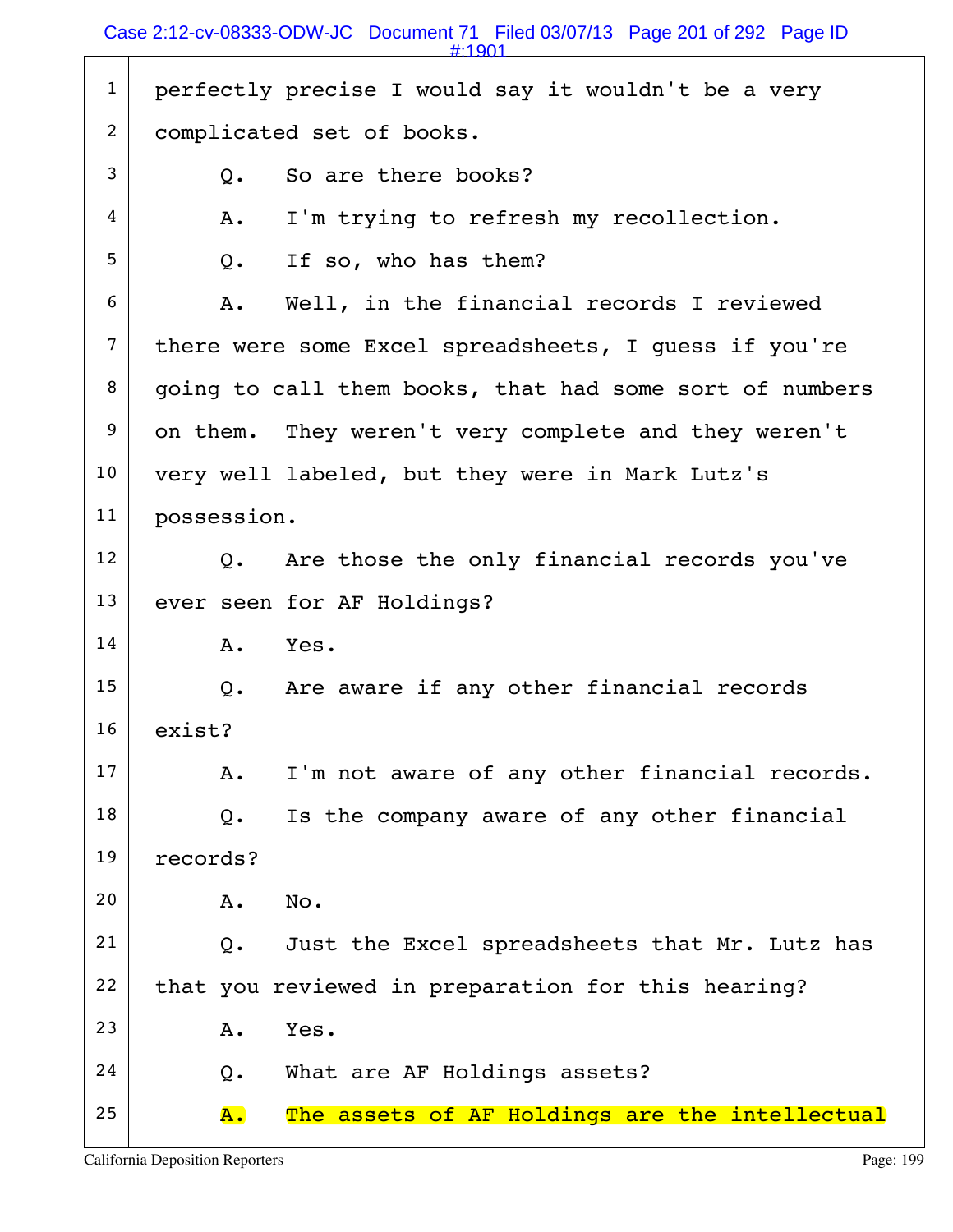| $\mathbf{1}$            | property that it holds. I suppose its claim of right on  |
|-------------------------|----------------------------------------------------------|
| $\overline{\mathbf{2}}$ | any proceeds of lawsuits currently in the trust accounts |
| 3                       | of various attorneys.                                    |
| 4                       | Q. So how about -- that was my next question.            |
| 5                       | How about cash in trust accounts. What's the total of    |
| 6                       | AF Holdings' assets in various trust accounts across the |
| $\overline{7}$          | country?                                                 |
| 8                       | A. Which item are we referring to so I can               |
| 9                       | refresh my recollection?                                 |
| 10                      | Q. Distribution and proceeds of AF Holdings'             |
| 11                      | settlement money.                                        |
| 12                      | MR. GIBBS: Objection. That not what you're               |
| 13                      | asking for, though. You're talking about something       |
| 14                      | that's outside the notice of deposition.                 |
| 15                      | MR. RANALLO: AF Holdings' revenues.                      |
| 16                      | MR. PIETZ: Duly noted.                                   |
| 17                      | MR. GIBBS: We're talking about bank accounts,            |
| 18                      | not revenue.                                             |
| 19                      | THE WITNESS: This is why I don't have a                  |
| 20                      | recollection. This says revenues derived from            |
| 21                      | BitTorrent copyright infringement related to work.       |
| 22                      | There's no way for AF Holdings to determine that number. |
| 23                      | BY MR. PIETZ:                                            |
| 24                      | There's no way at all for AF Holdings to know<br>Q.      |
| 25                      | how much money is being held in trust for its benefit in |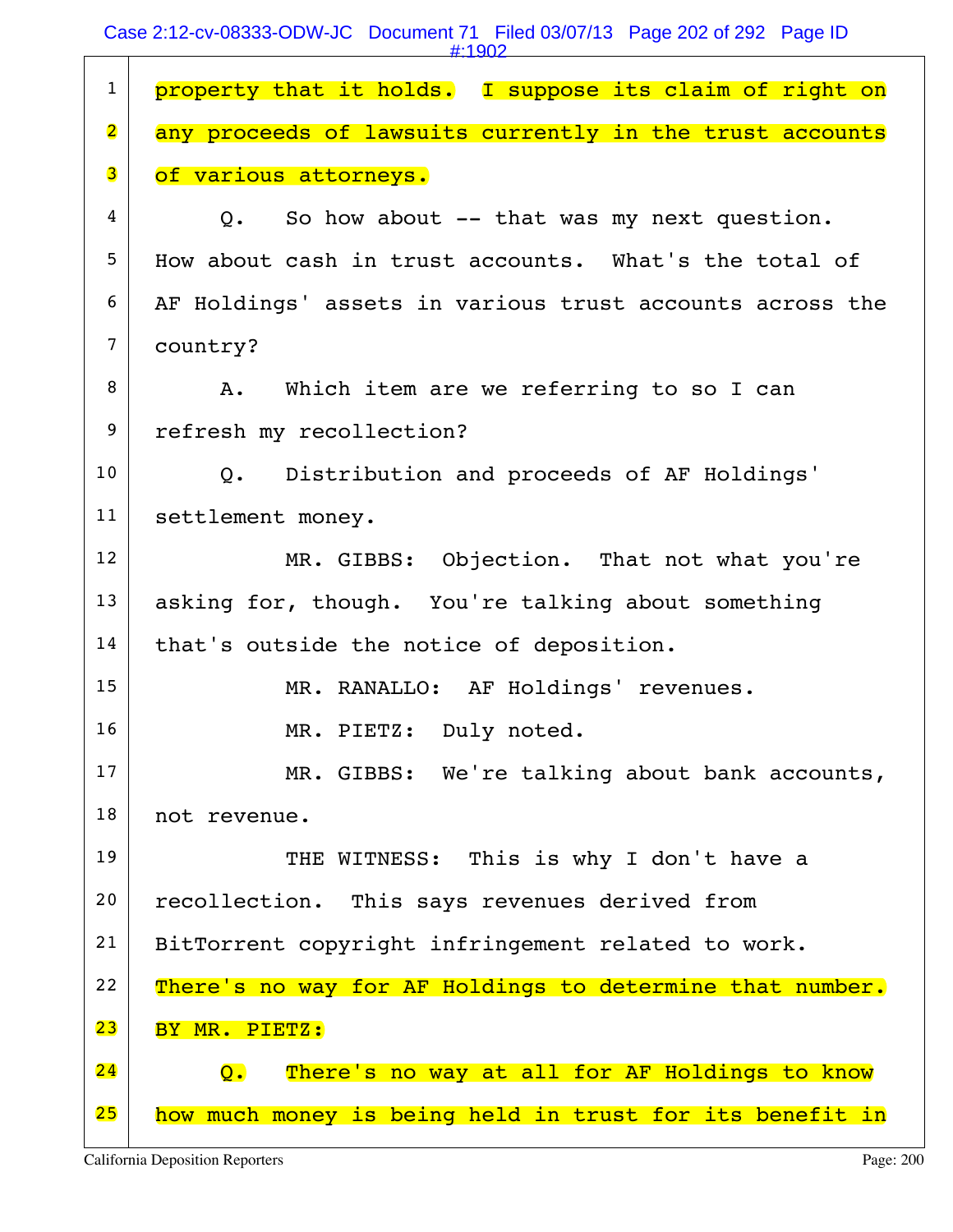Case 2:12-cv-08333-ODW-JC Document 71 Filed 03/07/13 Page 203 of 292 Page ID #:1903

| $\mathbf{1}$            | various attorney trust accounts across the country?<br><b>No</b> |
|-------------------------|------------------------------------------------------------------|
|                         |                                                                  |
| $\overline{\mathbf{2}}$ | way at all?                                                      |
| 3                       | I'll read back the noticed topic --<br>Α.                        |
| 4                       | Please don't. I've read it. Refer me to the<br>Q.                |
| 5                       | number, if you would.                                            |
| 6                       | I'm reading No. 10 now. AF Holdings' revenues<br>A.              |
| $\overline{7}$          | derived from BitTorrent copyright litigation related to          |
| 8                       | the work. The breakdowns that -- for example, you know,          |
| 9                       | I'm talking about Alpha Law Firm. If Mark Lutz called            |
| 10                      | me up and said, How much revenues have we derived from           |
| 11                      | this particular work, I couldn't break it down for him           |
| 12                      | like that. I cold break it down for him in terms of the          |
| 13                      | settlements that we have received on your behalf overall         |
| 14                      | is a different amount, or is X, Y and Z. I don't know            |
| 15                      | the number off the top my head. If he ever called me up          |
| 16                      | and said, How much have we gotten for this work? That's          |
| 17                      | not a way people do accounting.                                  |
| 18                      | So the way that AF Holdings does its<br>Q.                       |
| 19                      | accounting, how much cash does it have in                        |
| 20                      | attorney-client trust accounts across the country?               |
| 21                      | I believe this was a noticed up topic that I<br>Α.               |
| 22                      | had to go ahead and collect the cash and determine the           |
| 23                      | amount of cash.                                                  |
| 24                      | MR. GIBBS: Objection --                                          |
| 25                      | MR. RANALLO: Let me ask you this --                              |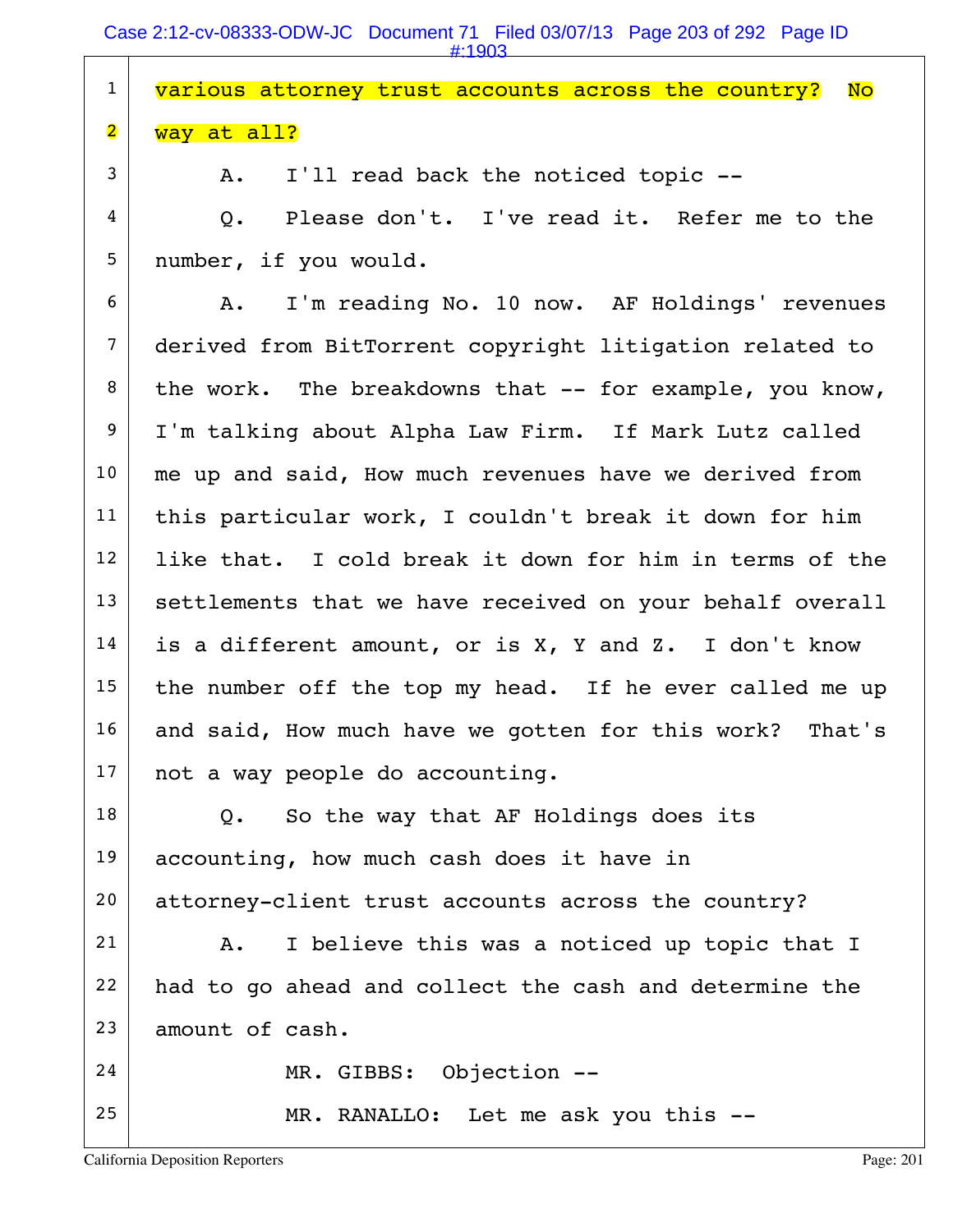Case 2:12-cv-08333-ODW-JC Document 71 Filed 03/07/13 Page 204 of 292 Page ID

#:1904

| $\mathbf{1}$   | MR. PIETZ: Hold on a second. Wait. Wait.                 |
|----------------|----------------------------------------------------------|
| $\overline{2}$ | Are you refusing to answer the question or is your       |
| 3              | answer you're refusing to answer or is your answer that  |
| 4              | you don't know?                                          |
| 5              | MR. GIBBS: Objection. Outside the notice of              |
| 6              | topics.                                                  |
| $\overline{7}$ | BY MR. PIETZ:                                            |
| 8              | Go ahead and answer, please.<br>Q.                       |
| 9              | I'm not refusing to answer the question.<br>Α.           |
| 10             | The -- my answer to the question is that as a corporate  |
| 11             | representative for AF Holdings sitting here right now    |
| 12             | testifying on behalf of the company, I can't tell you    |
| 13             | how much cash they have, as a snapshot in time as we sit |
| 14             | here right now. And, frankly, even if it had been        |
| 15             | noticed up, it still would be a very difficult topic to  |
| 16             | adequately prepare for, because there are claims on the  |
| 17             | cash, for example, for incurred expenses and future      |
| 18             | expenses and it's very complicated.                      |
| 19             | I thought the books were simple. So who has<br>Q.        |
| 20             | claims on the cash?                                      |
| 21             | MR. GIBBS: Mr. Pietz, I would appreciate you             |
| 22             | not to interject random comments.                        |
| 23             | MR. PIETZ: I'm just indicating an apparent               |
| 24             | inconsistency and asking the deponent to explain.        |
| 25             | MR. GIBBS: You're being snarky is what it is.            |
|                |                                                          |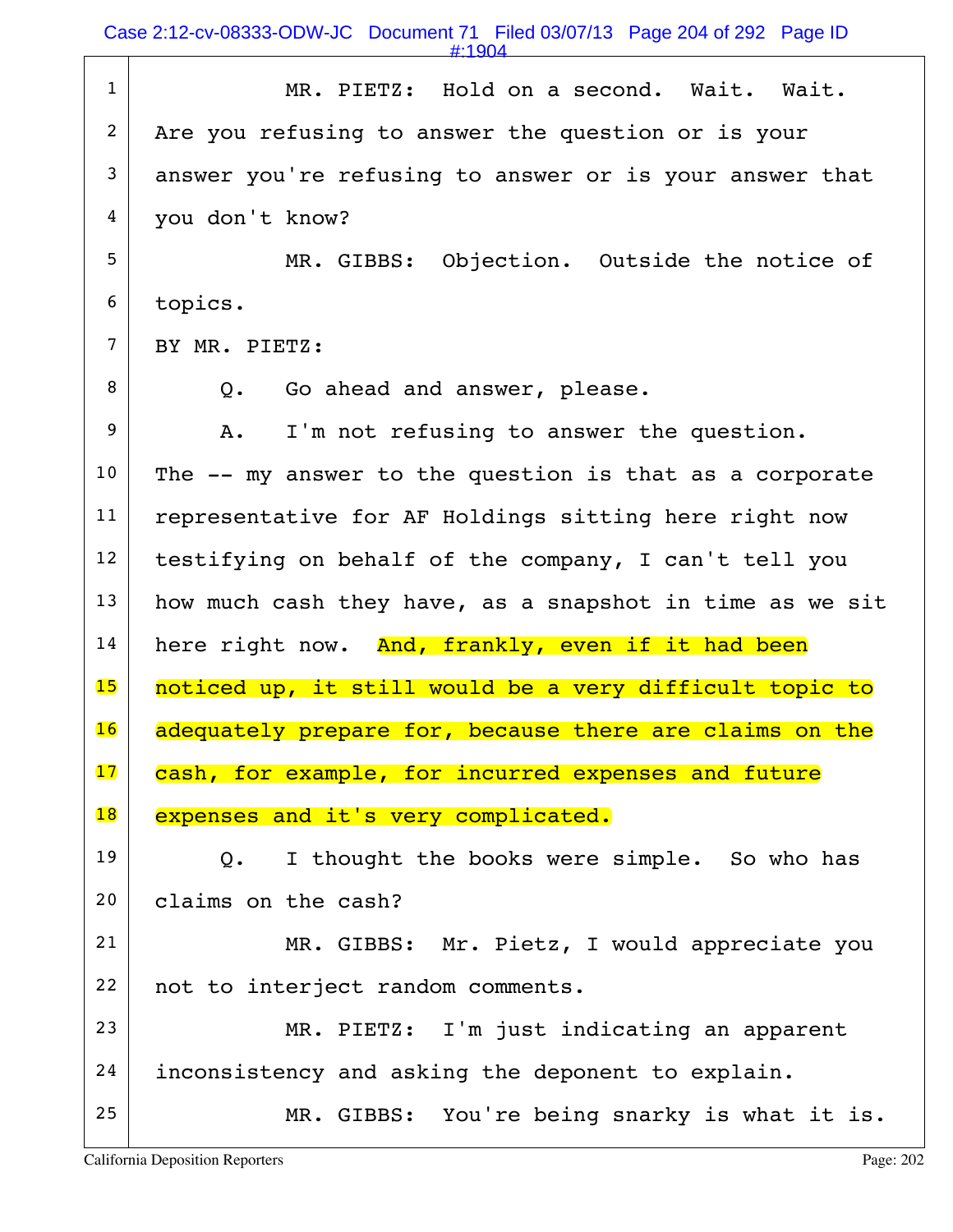| $\mathbf{1}$   | THE WITNESS: That's true. Mr. Pietz, I will             |
|----------------|---------------------------------------------------------|
| $\overline{2}$ | ask you as a $30(b)(6)$ corporate representative to     |
| 3              | maintain professionalism and politeness. I don't think  |
| 4              | there's any need for you to try and intimidate and      |
| 5              | influence my testimony or make me feel bad about the    |
| 6              | testimony I previously gave just because you're trying  |
| $\overline{7}$ | to be a bully.                                          |
| 8              | MR. PIETZ: I apologize if my comments were              |
| 9              | seen as bullying. That's not my intent.                 |
| 10             | BY MR. PIETZ:                                           |
| 11             | Q. Return to the apparent inconsistency. On the         |
| 12             | one hand a moment ago you said AF Holdings' books were  |
| 13             | not very complicated and then just more recently, a few |
| 14             | seconds ago you stated that it would actually be pretty |
| 15             | complicated to determine the cash on hand that AF       |
| 16             | Holdings has because of various claims on those funds.  |
| 17             | What I'm asking you to do -- again, my apology          |
| 18             | if you took this the wrong way -- is to reconcile that  |
| 19             | apparent inconsistency. Can you explain to me the kinds |
| 20             | of claims that exist on the cash in attorney trust      |
| 21             | accounts.                                               |
| 22             | MR. GIBBS: Objection. This is something --              |
| 23             | you're misstating his testimony.                        |
| 24             | BY MR. PIETZ:                                           |
| 25             | Go ahead and answer, please.<br>Q.                      |
|                |                                                         |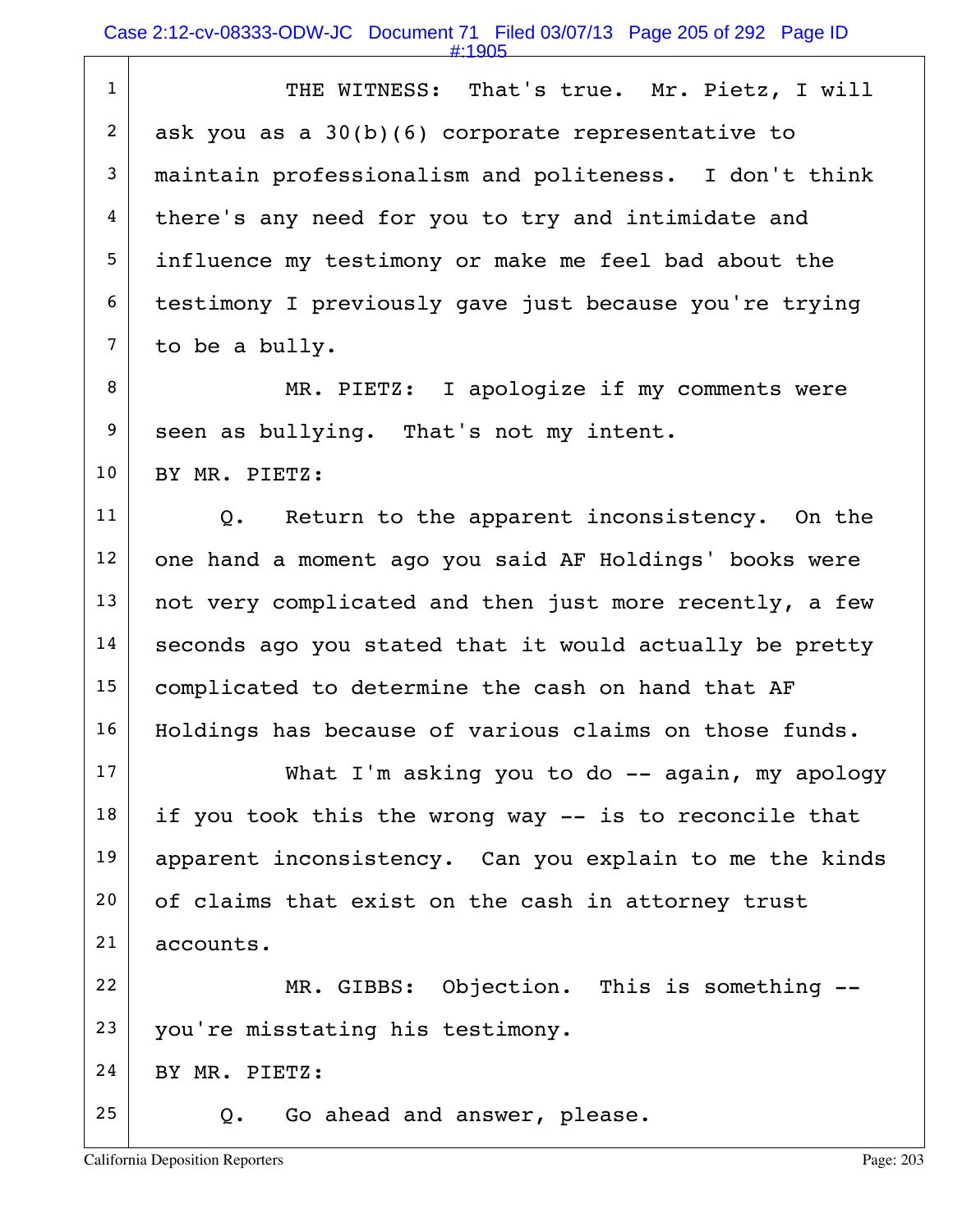| $\mathbf{1}$   | Well, I think it's important to recognize it.<br>Α.        |
|----------------|------------------------------------------------------------|
| $\overline{2}$ | When you say books, you're not -- the assumption you're    |
| 3              | making is that books equal balance sheet. If you're        |
| $\overline{4}$ | asking me about balance sheets specifically, then the      |
| 5              | balance sheet isn't simple for the reasons I just          |
| 6              | described. Books means, generically speaking, financial    |
| $\overline{7}$ | statements at least as I understood it. Maybe you have     |
| 8              | a different understanding. So we're all on the same        |
| 9              | page. When I heard you say books with respect to AF        |
| 10             | Holdings, I understood you to mean inputs, outputs, the    |
| 11             | corporate expenses, the -- how do you say it -- the        |
| 12             | income and expenses and the -- that's pretty simple.       |
| 13             | It's not -- AF Holdings has made the decision that to      |
| 14             | sell and distribute and market and perform all of these    |
| 15             | activities, would be very difficult in terms of making     |
| 16             | any money from it because the piracy is so great.          |
| 17             | That's what I meant when I said it's relatively simple.    |
| 18             | But to determine an exact cash position on any given       |
| 19             | point in time would be very complicated.                   |
| 20             | So let's go to some specifics then. Let's<br>$Q_{\bullet}$ |
| 21             | return to the topic we discussed earlier, which was        |
| 22             | settlement proceeds that were paid in AF Holdings cases    |

 $24$  claims on the cash in trust and apparently in trust with

23 where Alpha Law was counsel of record. What kinds of

 $25$  Prenda Law would there be on that money?

 $\overline{\phantom{a}}$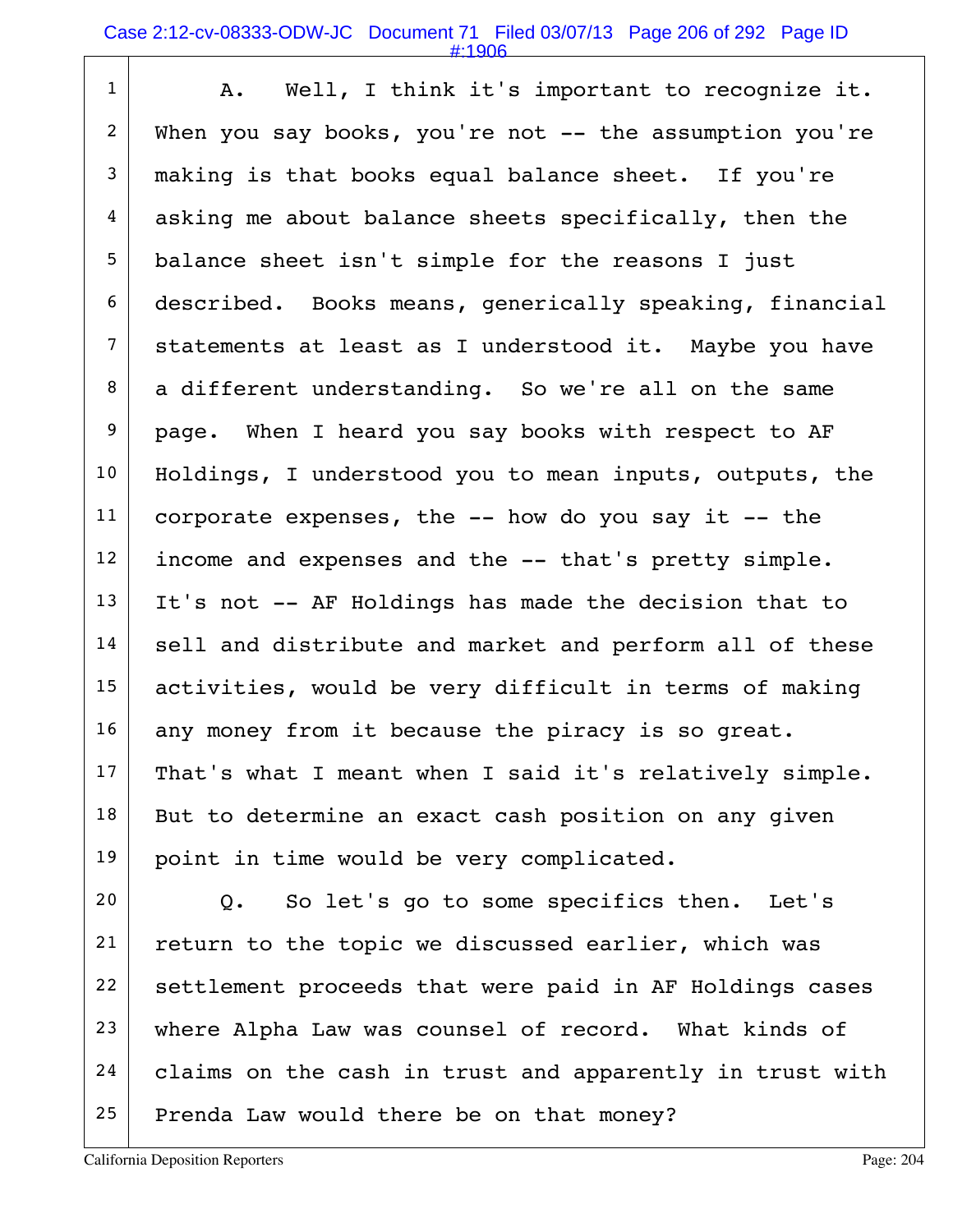$1$  A. There would be no specific claims on  $-$  can 2 you please restate the question. I want to make sure I 3 understand it fully.

 $4$   $\vert$  Q. So Alpha Law obtains settlements, money was 5 paid into attorney trust accounts, which was the Prenda  $6$  trust account. You've stated that money  $-$ - AF Holdings' 7 funds in attorney trusts are subject various kinds of 8 claims. In the cases that you're personally familiar 9 with, what kinds of claims was the trust account money  $10$  subject to?

11 | MR. GIBBS: Objection. Compound question. 12 Objection. Misstates testimony.

13 THE WITNESS: I'm not really understanding  $14$  what you mean by claims, if it was money from  $-$  that 15 | goes into Prenda's trust account. I can't tell you what 16 | kinds of claims it was subject to in Prenda's trust  $17$  account.

18 | BY MR. PIETZ:

 $19$  Q. Have you been reimbursed for expenses incurred 20 by the firm out of Prenda's trust account in connection 21 with the AF Holdings cases where Alpha Law Firm 22 represented AF Holdings?

23 A. Yes.

 $24$  Q. What kind of expenses?

 $25$   $\vert$  A. The expenses we previously outlined, which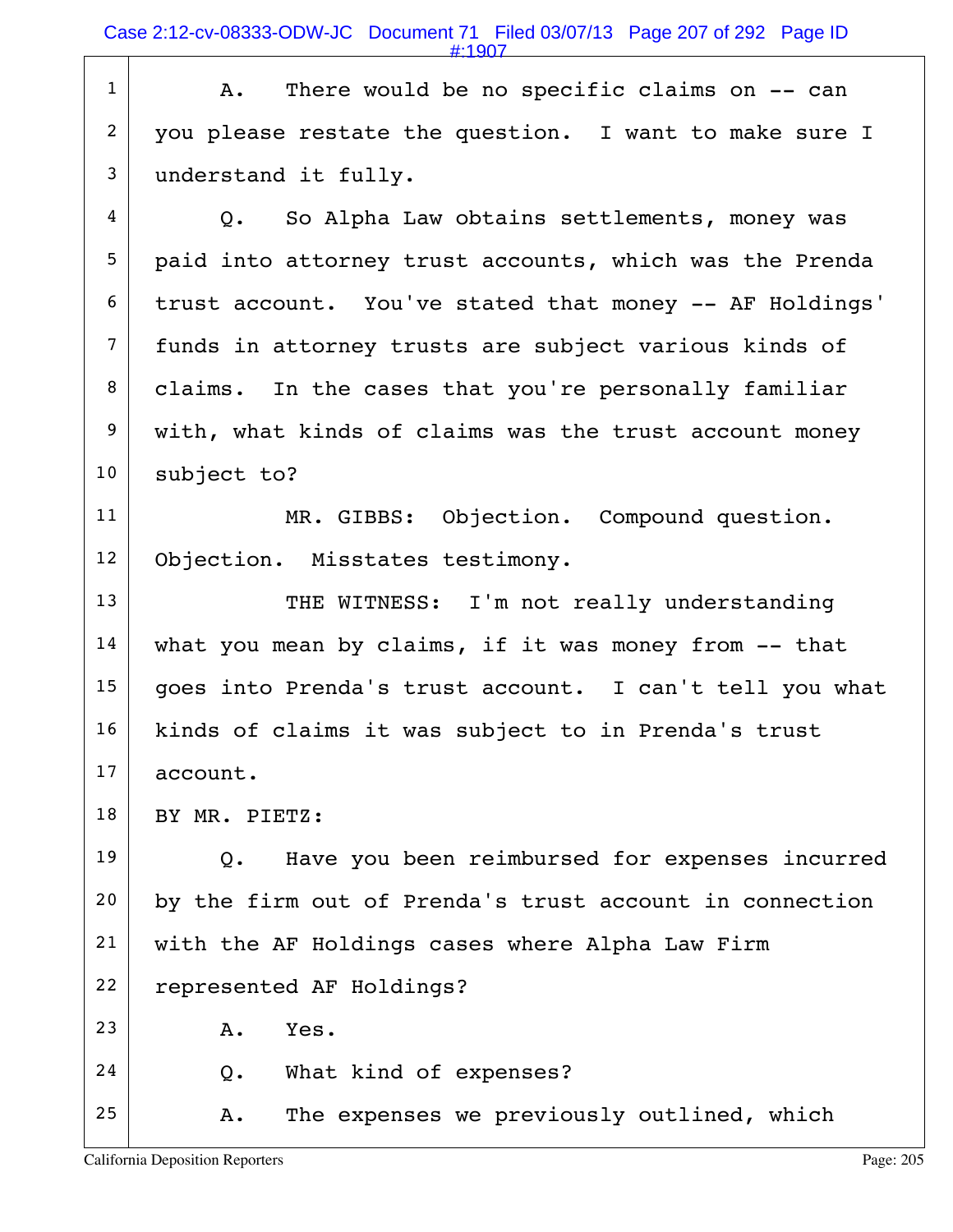|                | $\#:1908$                                                    |
|----------------|--------------------------------------------------------------|
| $\mathbf{1}$   | were filing fees and ISP fees.                               |
| $\overline{2}$ | Any professional services fees?<br>Q.                        |
| 3              | No. As I previously stated, I was not paid by<br>A.          |
| 4              | Alpha Law Firm or -- Alpha Law Firm was not paid by AF       |
| 5              | Holdings for --                                              |
| 6              | Q. To clarify. I didn't mean professional                    |
| $\overline{7}$ | services earned by Alpha Law. I meant professional           |
| 8              | service fees paid to some other third-party vendor?          |
| 9              | I guess I'm not familiar. If you can give me<br>A.           |
| 10             | a specific example that you're talking about, I just         |
| 11             | don't have a frame of reference.                             |
| 12             | How about payments to 6681 Forensics?<br>Q.                  |
| 13             | No.<br>Α.                                                    |
| 14             | How about payments due to any other computer<br>Q.           |
| 15             | company?                                                     |
| 16             | Alpha Law Firm did not make any payments to<br>Α.            |
| 17             | 6681 Forensics.                                              |
| 18             | How was 6681 Forensics paid in AF Holdings'<br>$Q_{\bullet}$ |
| 19             | litigation?                                                  |
| 20             | 6681 Forensics is paid a flat monthly fee to<br>Α.           |
| 21             | do monitoring service.                                       |
| 22             | And what's the flat fee?<br>Q.                               |
| 23             | It's arranged over time between -- well, I<br>Α.             |
| 24             | It was lower before and now it's increased over<br>mean.     |
| 25             | time. I believe the number is -- the current number is       |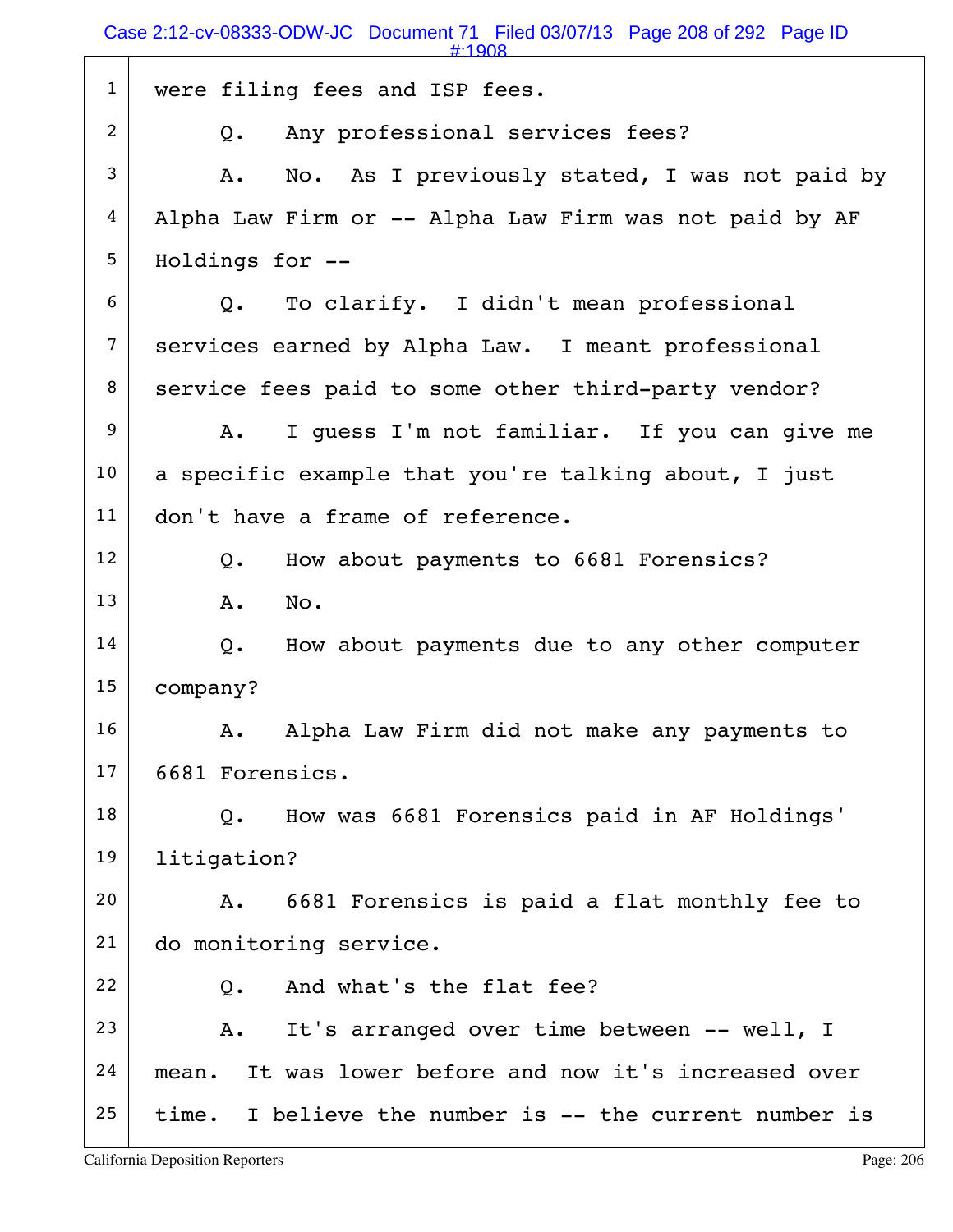Case 2:12-cv-08333-ODW-JC Document 71 Filed 03/07/13 Page 209 of 292 Page ID

|                | $\#:1909$                                                       |
|----------------|-----------------------------------------------------------------|
| $\mathbf{1}$   | $$6,000$ per month.                                             |
| $\overline{2}$ | And that is payable by whom?<br>Q.                              |
| 3              | It is payable by -- are you asking for the<br>Α.                |
| 4              | exact precise financial transaction? AF Holdings owes           |
| 5              | that money to 6681 Forensics.                                   |
| 6              | Q. And how is it paid?                                          |
| $\overline{7}$ | The exact bookkeeping for the payment -- I'm<br>Α.              |
| 8              | trying to refresh my recollection. I believe it's paid          |
| 9              | from Prenda Law to 6681 Forensics from the proceeds of          |
| 10             | settlements                                                     |
| 11             | Has Alpha Law ever made any payments to 6681<br>$Q_{\bullet}$   |
| 12             | Forensics?                                                      |
| 13             | No.<br>A.                                                       |
| 14             | How about the Anti-Piracy Law Group. Has that<br>Q.             |
| 15             | ever made any payments to 6681 Forensics?                       |
| 16             | None that I'm aware of.<br>Α.                                   |
| 17             | The Anderson firm that we talked about<br>$Q_{\bullet}$         |
| 18             | earlier. Has that made any payments to 6681 Forensics?          |
| 19             | Well, are you talking about executing the<br>Α.                 |
| 20             | financial transaction purpose of it?                            |
| 21             | I'm talking about any money at all flowing out<br>$Q_{\bullet}$ |
| 22             | of the those firms' client trust accounts to 6681               |
| 23             | Forensics?                                                      |
| 24             | I couldn't tell you with respect to Anderson &<br>Α.            |
| 25             | Associates, but none that I'm aware of.                         |
|                |                                                                 |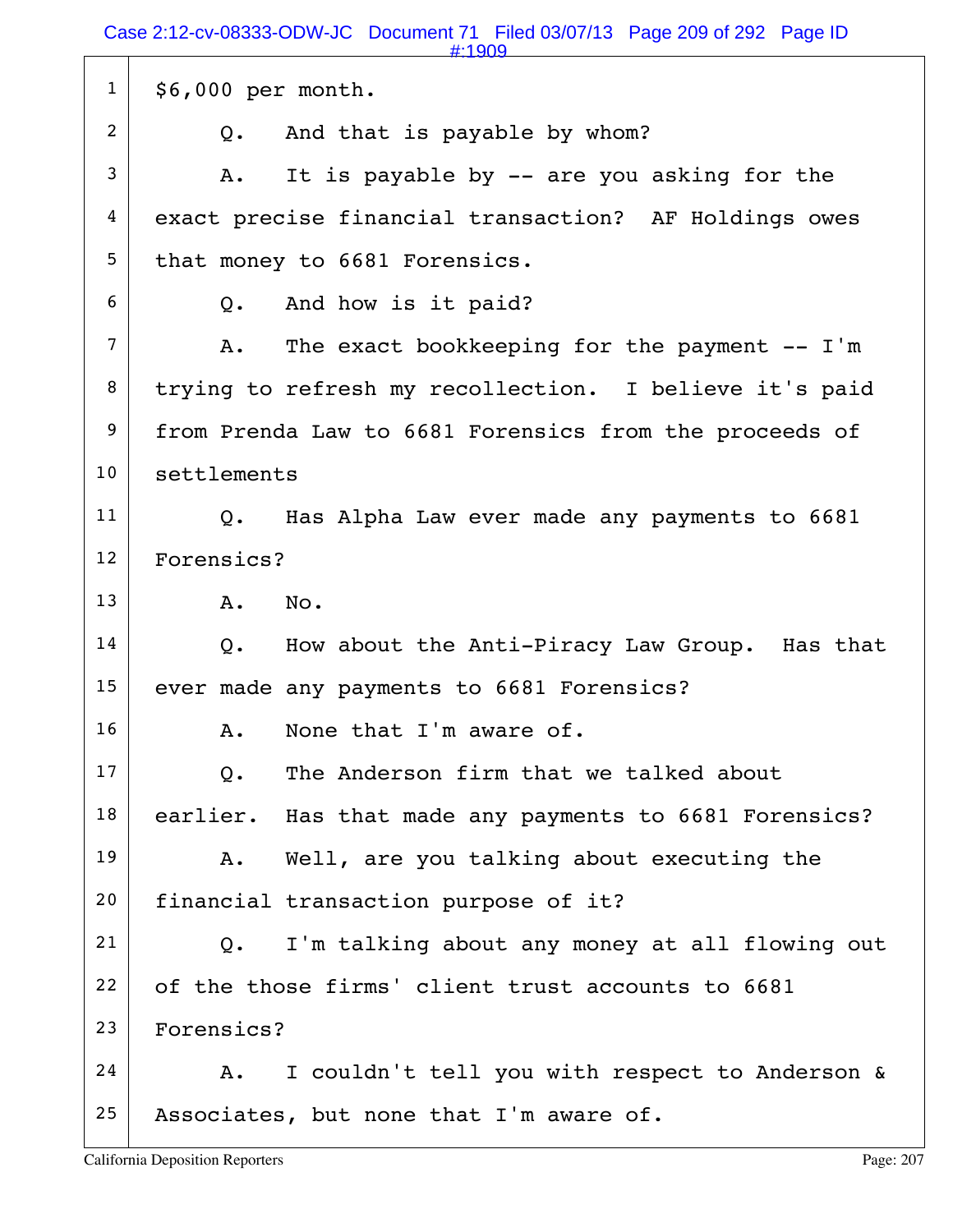Case 2:12-cv-08333-ODW-JC Document 71 Filed 03/07/13 Page 210 of 292 Page ID

#:1910

| $\mathbf{1}$   | Would it be fair to say then that on a global<br>Q.      |  |
|----------------|----------------------------------------------------------|--|
| $\overline{2}$ | basis 6681 Forensics is paid when Prenda Law every month |  |
| 3              | pays them \$6,000 on behalf AF Holdings?                 |  |
| 4              | I believe so. I believe that's accurate, yes.<br>Α.      |  |
| 5              | And would it also be fair to say that 6681<br>$Q$ .      |  |
| 6              | Forensics doesn't obtain any other compensation from AF  |  |
| $\overline{7}$ | Holdings other than that \$6,000 a month?                |  |
| 8              | Yes, that would be fair to say.<br>Α.                    |  |
| 9              | How about the employees and officers of 6681<br>Q.       |  |
| 10             | Forensics. Are they paid by AF Holdings in some way      |  |
| 11             | other than the \$6,000 a month that's paid to the        |  |
| 12             | company?                                                 |  |
| 13             | No.<br>Α.                                                |  |
| 14             | Returning to the question of -- let me ask now<br>Q.     |  |
| 15             | about who -- and I think I can guess the answer to this  |  |
| 16             | question, but I'll ask anyway. Who at AF Holdings has    |  |
| 17             | authority to settle a lawsuit?                           |  |
| 18             | Mark Lutz.<br>Α.                                         |  |
| 19             | Is he the only person at AF Holdings with that<br>Q.     |  |
| 20             | authority?                                               |  |
| 21             | He's the only person at AF Holdings, yes.<br>Α.          |  |
| 22             | How about -- same question but with dismissing<br>Q.     |  |
| 23             | a case. Is Mark Lutz the only person who has the         |  |
| 24             | authority to dismiss an AF Holdings case?                |  |
| 25             | Yes. Well, I should clarify my two prior<br>A.           |  |
|                |                                                          |  |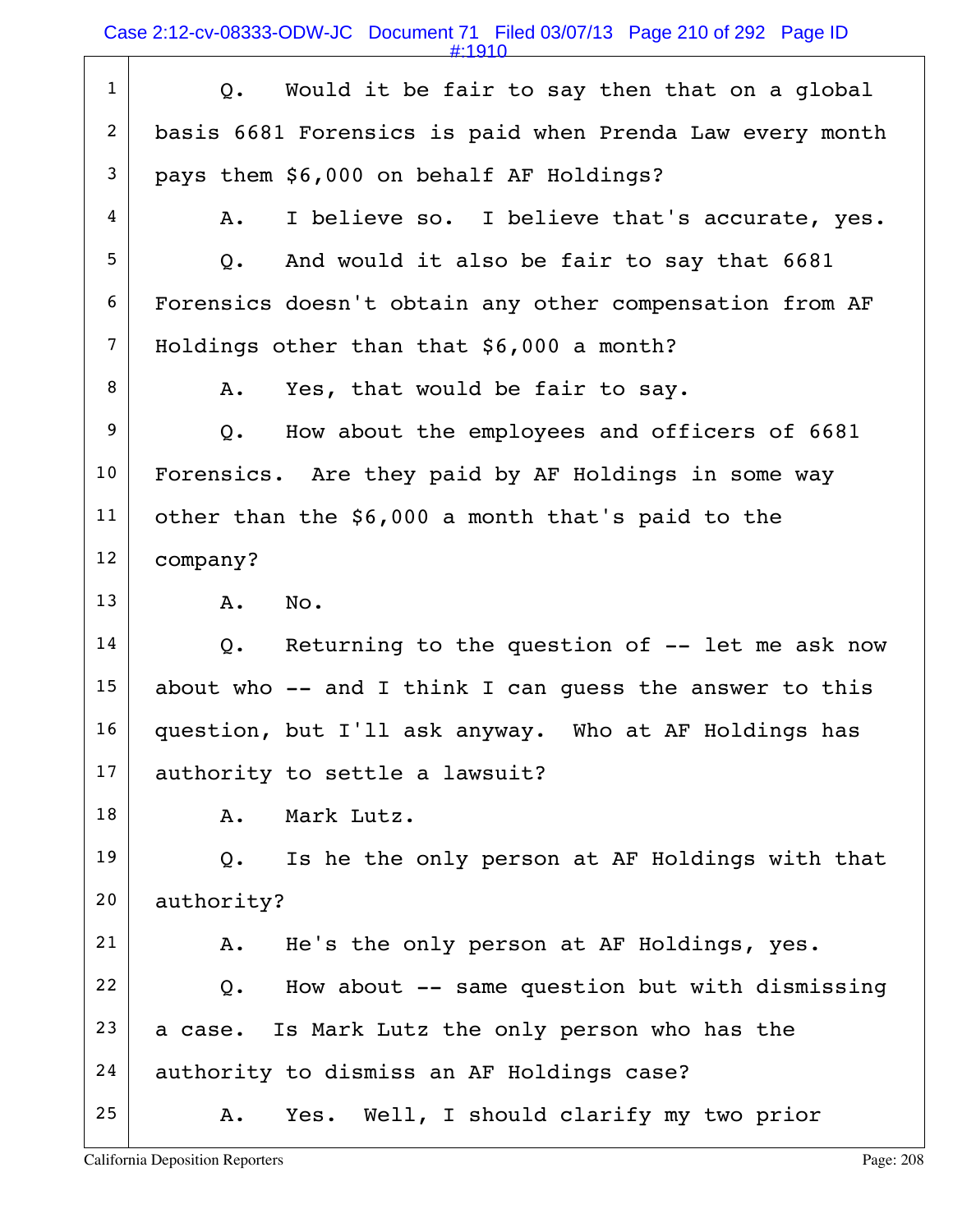1 answers. Are you talking about people specifically at 2 AF Holdings?

 $3$  Q. My question was in litigation brought by AF 4 | Holdings, who has the authority to settle and dismiss 5 those cases.

 $6$  A. I need to clarify my answers to the two prior 7 questions. And my answers to the two prior questions -- 8 I understood your two prior questions to say, who has  $9$  the authority to do it -- who at AF Holdings had the  $10$  authority to do it and I thought you were asking that 11 question because I think you said you already knew the 12 answer implying that it was -- since there's only one 13 person at AF Holdings you were implying it was Mark Lutz  $14$  and the question  $-$  and the answer was self-evident.

15 | But to the extent that you're asking who in  $16$  the world has authority to enter into settlement 17 agreements or make certain specific litigation decisions  $18$  on behalf of AF Holdings, I would say that  $-$ - like any 19 other company that exists that is involved in 20 Iitigation, the attorneys for the  $-$  attorneys who 21 represent AF Holdings in districts across the country,  $22$  in a case-by-case basis -- not in any global whatever  $-$ 23 from time to time will have authority to enter into 24 settlements within ranges -- standard settlement ranges 25 and then make other decisions regarding the cases.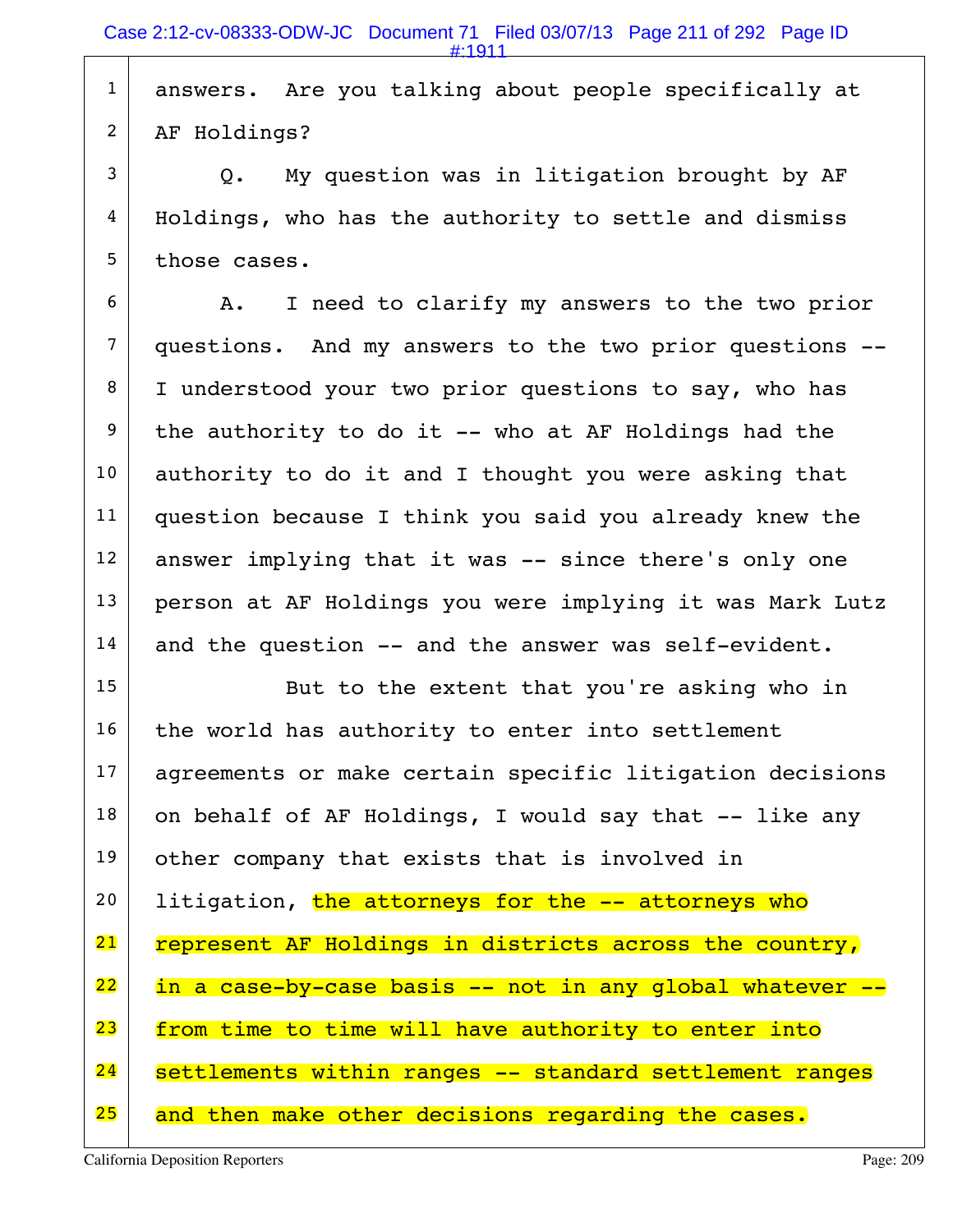Case 2:12-cv-08333-ODW-JC Document 71 Filed 03/07/13 Page 212 of 292 Page ID

|                         | #:1912                                                                      |
|-------------------------|-----------------------------------------------------------------------------|
| $\mathbf{1}$            | So sometimes AF Holdings' outside counsel will<br>$\overline{\mathsf{Q}}$ . |
| $\overline{\mathbf{2}}$ | be delegated settlement authority for AF Holdings cases;                    |
| 3                       | is that correct?                                                            |
| $\overline{\mathbf{4}}$ | On a case-by-case basis, yes.<br>${\bf A}$ .                                |
| 5                       | Did that occur in this case?<br>Q.                                          |
| 6                       | That came up in this case, because the --<br>Α.                             |
| $\overline{7}$          | well, I'd have to double check. I couldn't say                              |
| 8                       | specifically whether in this particular instance the                        |
| 9                       | authority was delegated.                                                    |
| 10                      | How about initiating litigation. Does AF<br>$Q_{\bullet}$                   |
| 11                      | Holdings outside counsel have authority to initiate                         |
| 12                      | litigation on AF Holdings' behalf?                                          |
| 13                      | How do you mean by initiate litigation?<br>Α.                               |
| 14                      | I mean, going down to the courthouse and<br>$Q$ .                           |
| 15                      | filing a compliant?                                                         |
| 16                      | Well, certainly Mark Lutz is not going to go<br>$\mathbf{A}$ .              |
| 17                      | down to the courthouse and file complaints in every                         |
| 18                      | district that AF Holdings files a case. Of course, the                      |
| 19                      | outside counsel has authority to file the complaint on                      |
| 20                      | AF Holdings' behalf.                                                        |
| 21                      | Let me ask the question a different way.<br>Is<br>Q.                        |
| 22                      | it conceivable that Prenda's outside counsel has filed                      |
| 23                      | complaints without specifically running that particular                     |
| 24                      | complaint by Mr. Lutz?                                                      |
| 25                      | No. But I would qualify that by saying<br>Α.                                |
|                         |                                                                             |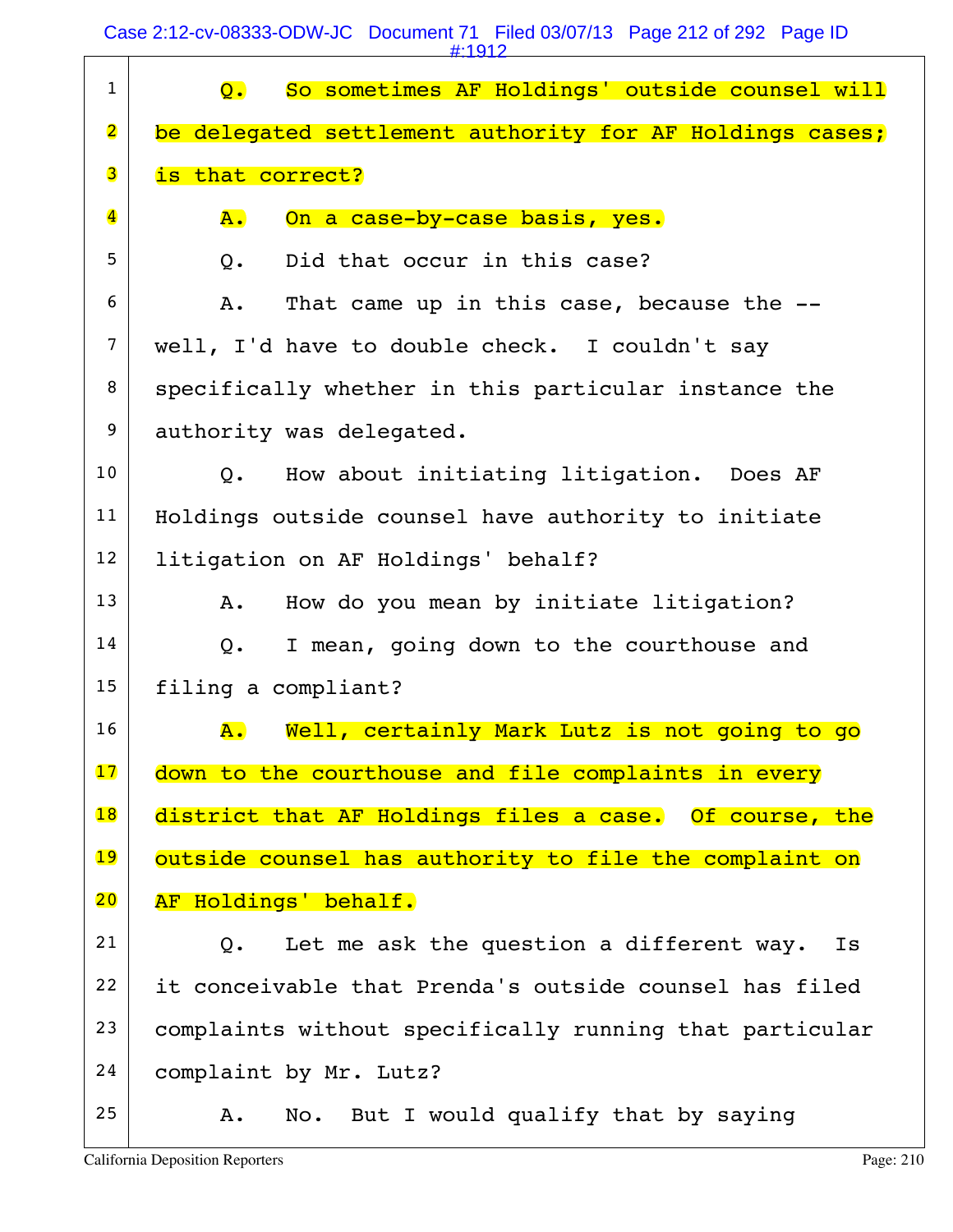# Case 2:12-cv-08333-ODW-JC Document 71 Filed 03/07/13 Page 213 of 292 Page ID

| $\mathbf{1}$            | that -- as you guys know -- Prenda's role with respect   |  |  |
|-------------------------|----------------------------------------------------------|--|--|
| $\overline{c}$          | to AF Holdings is more national counsel role. They you,  |  |  |
| 3                       | know -- they're not just on the ground fighting case by  |  |  |
| 4                       | case and so forth and so on. They have a more            |  |  |
| 5                       | significant role than that. So Mr. Lutz is not going to  |  |  |
| 6                       | go case by case and say, Oh, let's sue this guy. Let's   |  |  |
| $\overline{\mathbf{z}}$ | sue that guy, but this guy or not this guy or that guy.  |  |  |
| 8                       | He delegates some of that to Prenda Law to assist him in |  |  |
| $\overline{9}$          | not spending all of his day focusing on litigation, but  |  |  |
| 10                      | instead trying to focus on business opportunities.       |  |  |
| 11                      | So if Prenda is overseeing AF Holdings'<br>Q.            |  |  |
| 12                      | litigation nationally, what does the Anti-Piracy Law     |  |  |
| 13                      | Group do?                                                |  |  |
| 14                      | They are outside counsel for AF Holdings.<br>A.          |  |  |
| 15                      | In only certain limited jurisdictions?<br>Q.             |  |  |
| 16                      | I couldn't recite the various jurisdictions in<br>A.     |  |  |
| 17                      | which the Anti-Piracy Law Group operates. I believe      |  |  |
| 18                      | they're in California and I believe they're in Illinois. |  |  |
| 19                      | Those are the only two jurisdictions that I'm aware of.  |  |  |
| 20                      | And who are the principals of the Anti-Piracy<br>Q.      |  |  |
| 21                      | Law Group? Is that just Mr. Duffy?                       |  |  |
| 22                      | Mr. Duffy is the principal of the Anti-Piracy<br>Α.      |  |  |
| 23                      | Law Group.                                               |  |  |
| 24                      | Isn't he the principal of Prenda Law?<br>Q.              |  |  |
| 25                      | Yes, he is also the principal of Prenda Law.<br>Α.       |  |  |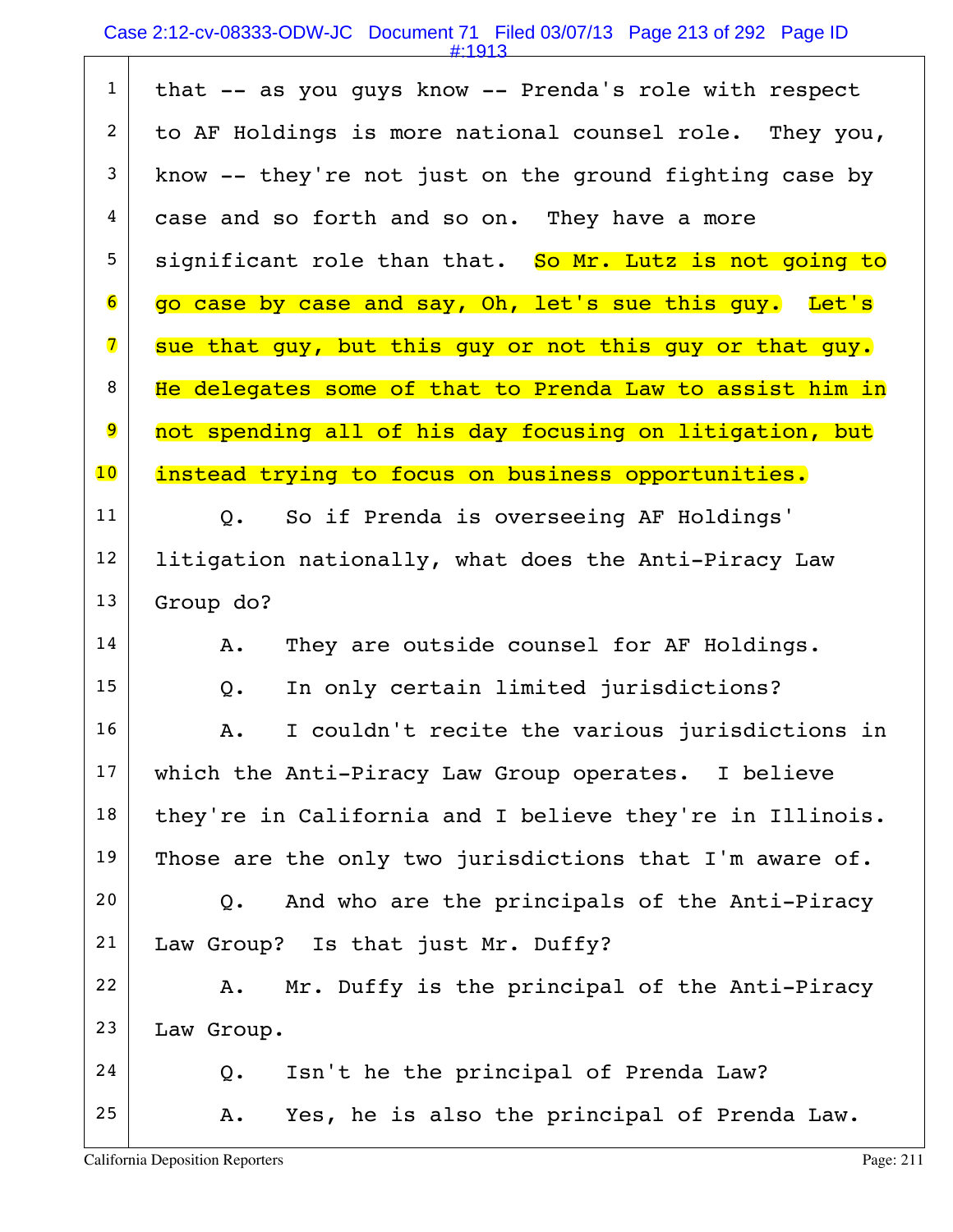| $\mathbf{1}$   | So what's the difference between the two?<br>$Q$ .    |
|----------------|-------------------------------------------------------|
| 2              | They're two separate entities, two separate<br>Α.     |
| 3              | firms.                                                |
| 4              | And they both represent AF Holdings?<br>$Q$ .         |
| 5              | They both represent AF Holdings, yes.<br>Α.           |
| 6              | Could they have other clients in common?<br>Q.        |
| $\overline{7}$ | You'd have to ask them. I'm sure it's all a<br>Α.     |
| 8              | matter of public record.                              |
| 9              | MR. GIBBS: Objection. Outside of his                  |
| 10             | knowledge, outside the deposition topics.             |
| 11             | MR. PIETZ: Let's take that five-minute break          |
| 12             | we mentioned a while ago and allow the deponent to    |
| 13             | review the opposition to the bond motion.             |
| 14             | (Off the record at 4:06 p.m. and back on              |
| 15             | the record at $4:11$ p.m.)                            |
| 16             | BY MR. PIETZ:                                         |
| 17             | Back on the record in the $30(b)(6)$ deposition<br>Q. |
| 18             | of AF Holdings. Mr. Hansmeier, while we were taking a |
| 19             | break, did you have an opportunity to review AF       |
| 20             | Holdings, LLC's response to defendant, Joe Navasca's, |
| 21             | motion to post undertaking?                           |
| 22             | I did.<br>Α.                                          |
| 23             | And I'll note for the record that document --<br>Q.   |
| 24             | in case -- Northern District of California            |
| 25             | 12cv2396-ECF34. Did reviewing this document refresh   |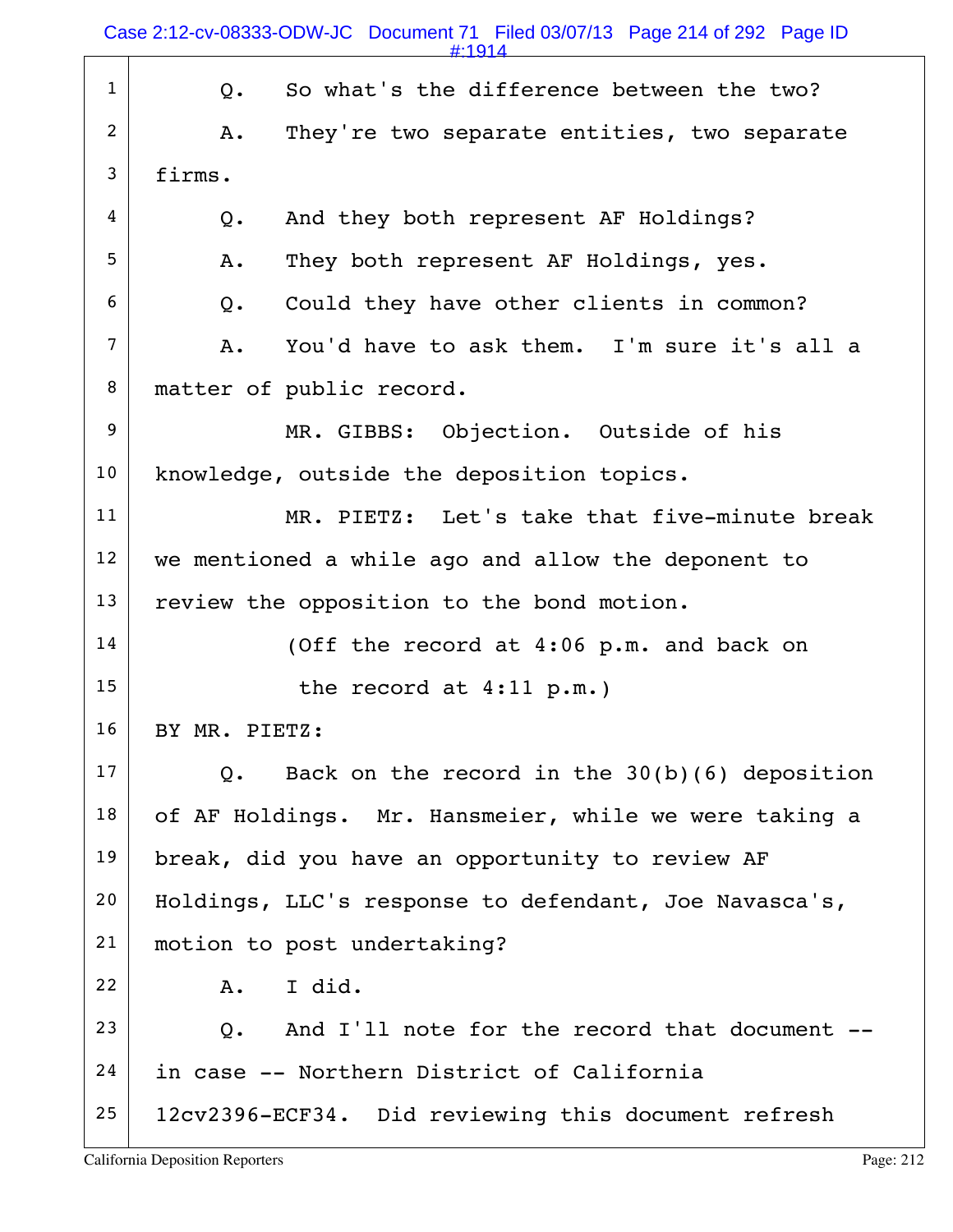1 your recollection as to the facts supporting AF 2 Holdings' allegation that Mr. Navasca is the  $3$  defendant  $-$  is the actual defendant in this action?

 $4$   $\vert$  A. Yes, I did. My recollection may still be 5 incomplete, but I will do my best to recall as much of  $6$  the information as I possibly can to describe the  $7$  process by which Joe Navasca was chosen as the defendant 8 in the instant action.

9 Q. I'll try and save us some time. Other than  $10$  rehash what's in this document, are there any other 11 facts other than the facts contained in this opposition 12 | which support AF Holdings' position that Mr. Navasca is  $13$  the defendant in this case?

 $14$  A. I believe so. Let me start -- I appreciate 15 the request for efficiency, but for the sake of my being  $16$  able to go through everything, it would be helpful for  $17$  me to just state the facts that I'm aware of because I'm 18 not sure which facts are in here and which facts aren't 19 in here.

 So starting at the beginning, I quess we would say that the first step that took place was -- maybe I should ask a clarification question. Are you asking me 23 post getting the subscriber name back?

 $24$  Q. I think that's a good idea. Let's skip to the  $25$  point of the subpoena return. So in other words, Prenda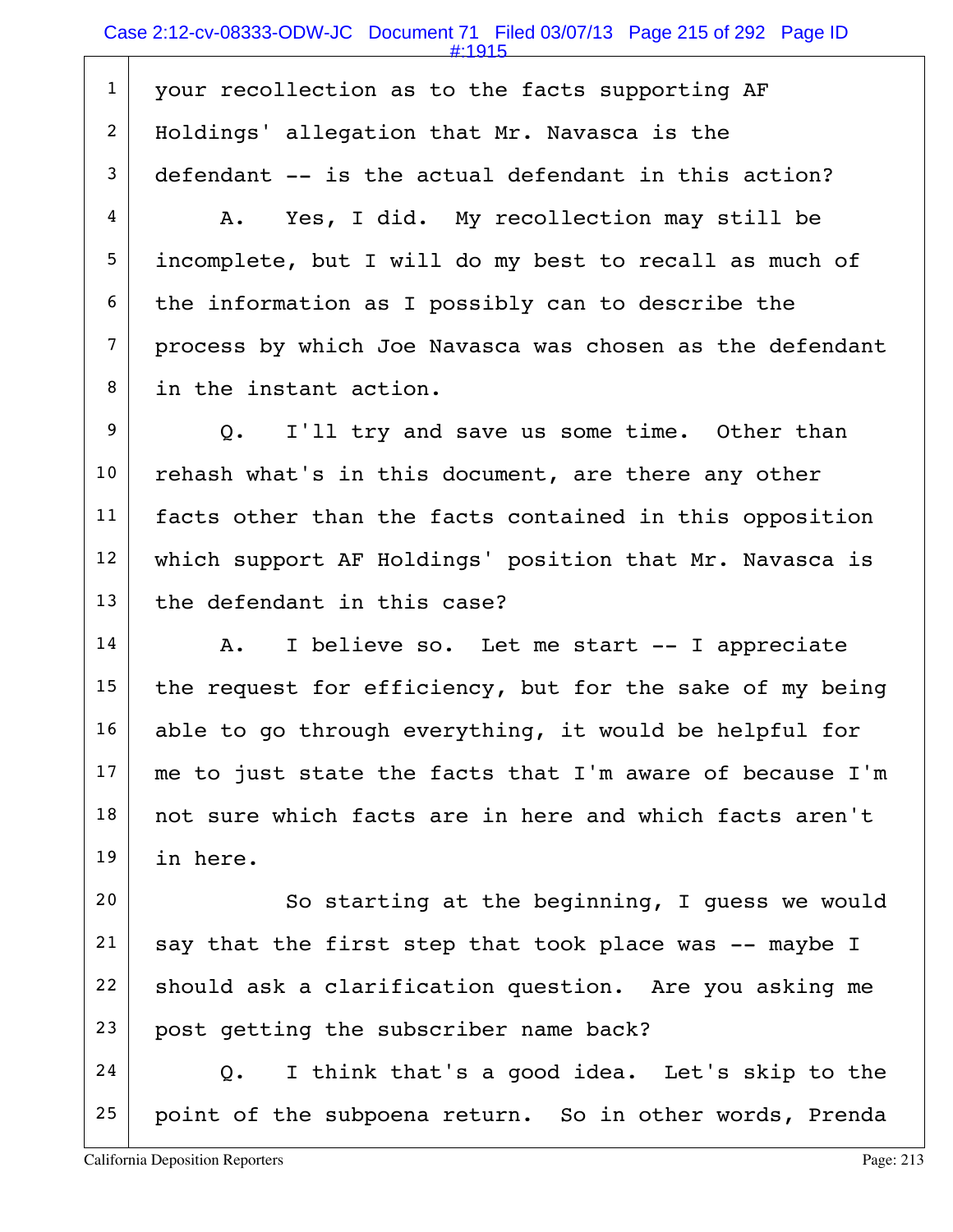1 has obtained a subpoena return. What does it to do from  $2$  there?  $3$  A. So in this particular instance the subpoena  $4$  return as identified -- I believe it was identified by 5 AT&T an account holder to be Jovino Navasca, who is not  $6$  the same person as the defendant Joe Navasca.  $7$  The standard process when we get back the 8 | subpoena return is to think, now does this person seem 9 like the infringer, does this person seem not like an 10 infringer. And I believe the first step that was taken 11 in this instance was to find out who all lives in the 12 household. There are variety of services online that 13 one can use to determine who lives in the household.  $14$  Q. Can I interrupt you. Can you tell us which 15 particular services were used in this case? 16 A. I believe the service that was used in this 17 particular case is a service called Accurint,  $18$   $A - C - C - U - R - I - N - T$ .  $19$  Q. And were there any other database searches 20 conducted on the ISP subscriber? 21  $\vert$  A. To the extent you consider Google to be a 22 database. The most formal database search and 23 background search of the household was done through 24 Accurint.  $25$  Q. Who performed this search?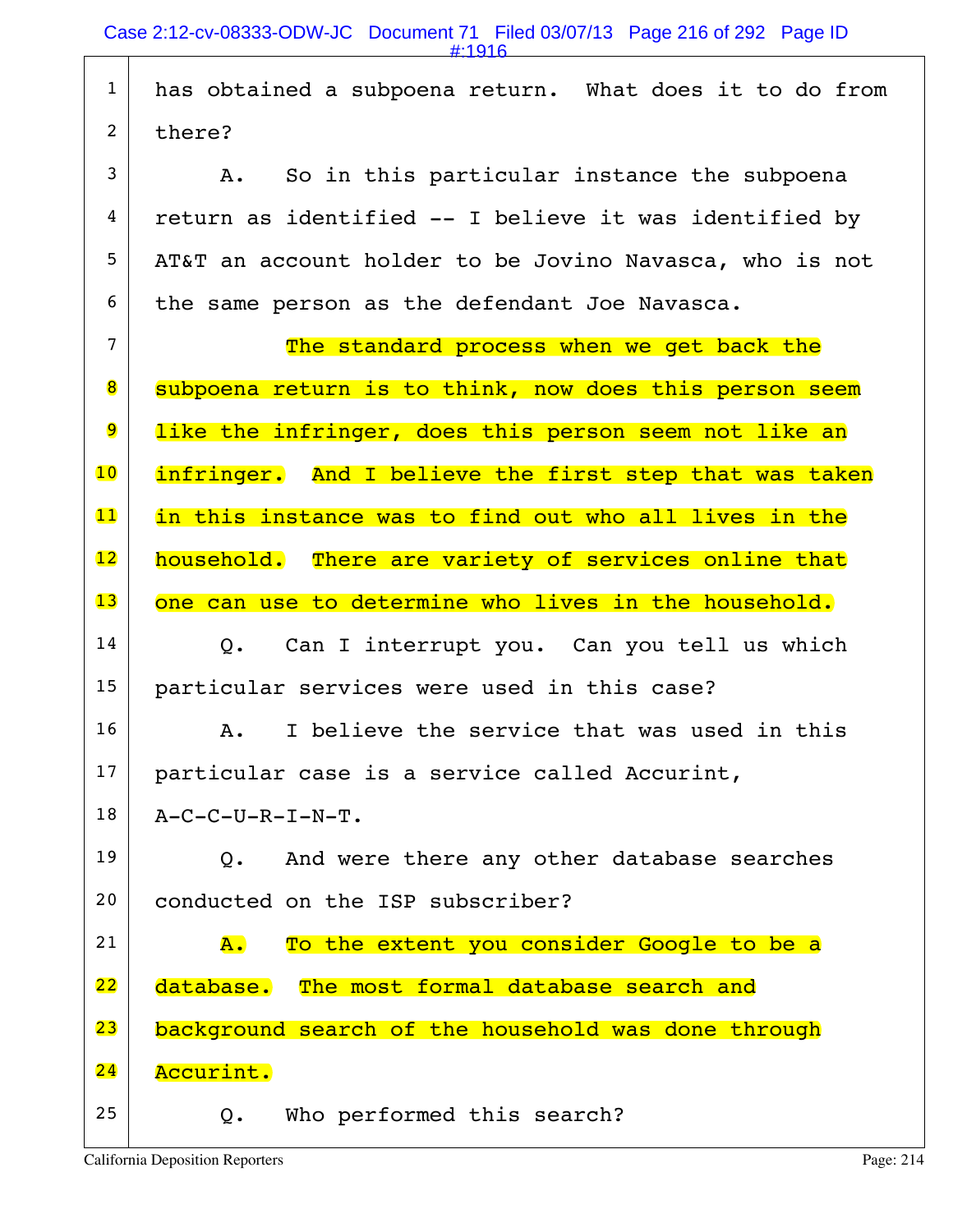|                | Case 2:12-cv-08333-ODW-JC Document 71 Filed 03/07/13 Page 217 of 292 Page ID<br>#:1917 |
|----------------|----------------------------------------------------------------------------------------|
| $\mathbf{1}$   | I could not tell who exactly performed this<br>Α.                                      |
| $\overline{2}$ | search.                                                                                |
| 3              | Was it Mark Lutz?<br>Q.                                                                |
| 4              | MR. GIBBS: Objection. He just answered that                                            |
| 5              | question. Objection. Not one of the noticed deposition                                 |
| 6              | topics.                                                                                |
| $\overline{7}$ | BY MR. RANALLO:                                                                        |
| 8              | I was asking for a yes or no on Mr. Lutz.<br>Q.                                        |
| 9              | The answer is I don't know. I don't recall at<br>Α.                                    |
| 10             | this time.                                                                             |
| 11             | Q. Well, leave a blank there for you to                                                |
| 12             | supplement.                                                                            |
| 13             | I'll be glad to do so.<br>Α.                                                           |
| 14             | Okay. Great. Does AF Holdings ever use<br>Q.                                           |
| 15             | licensed private investigators to conduct searches like                                |
| 16             | this?                                                                                  |
| 17             | I believe we have in the past, yes.<br>Α.                                              |
| 18             | And who are those investigators?<br>$Q$ .                                              |
| 19             | I don't have the names of the investigators we<br>Α.                                   |
| 20             | have retained. We do those in circumstances where an                                   |
| 21             | Accurint report, for example, is not yielding very much                                |
| 22             | useful information.                                                                    |
| 23             | Do you know if a investigator was used in this<br>Q.                                   |
| 24             | case?                                                                                  |
| 25             | I don't believe an investigator was used in<br>Α.                                      |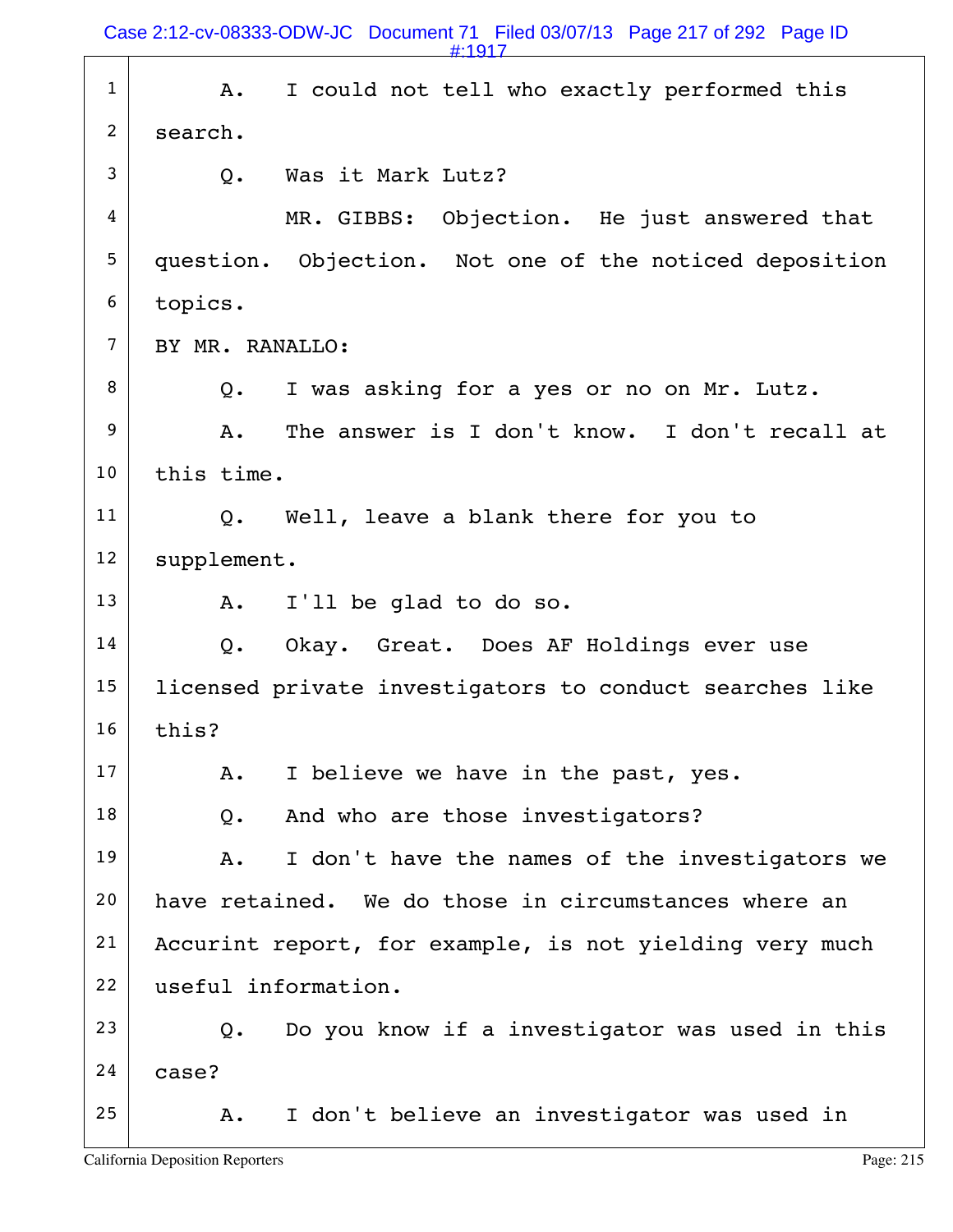$1$  this case.

 $2$  Q. So beyond the Accurint report what other facts  $3$  support naming Joe Navasca as the defendant?

 $4$  A. So then you take the Accurint report and you 5 | look at the various people listed on it. The Accurint  $6$  report provides quite a bit of information regarding, 7 you know, age, sometimes some other information, 8 criminal record. I'm sure other information that I'm 9 not recalling at this time. Then you go through and you 10 | look at each person listed on the Accurint report. I 11 believe in this particular instance the Accurint report 12 | listed four or five people who potentially lived in the  $13$  household and the next step is then to investigate each 14 of those individuals.

15 Q. How is that investigation performed?

 $16$  A. The investigation take a lot of different  $17$  forms. An initial way to investigate someone is to talk 18 to the account holder.

 $19$  Q. Mr. Hansmeier, just to be clear. I'm not 20 | asking so much in terms of general practice here.

 $21$  A. I was going to get more specific as to this  $22$  case.

 $23$  Q. Right. So what was the investigation in this  $24$  case?

 $25$  A. Sure. I believe the next step in this case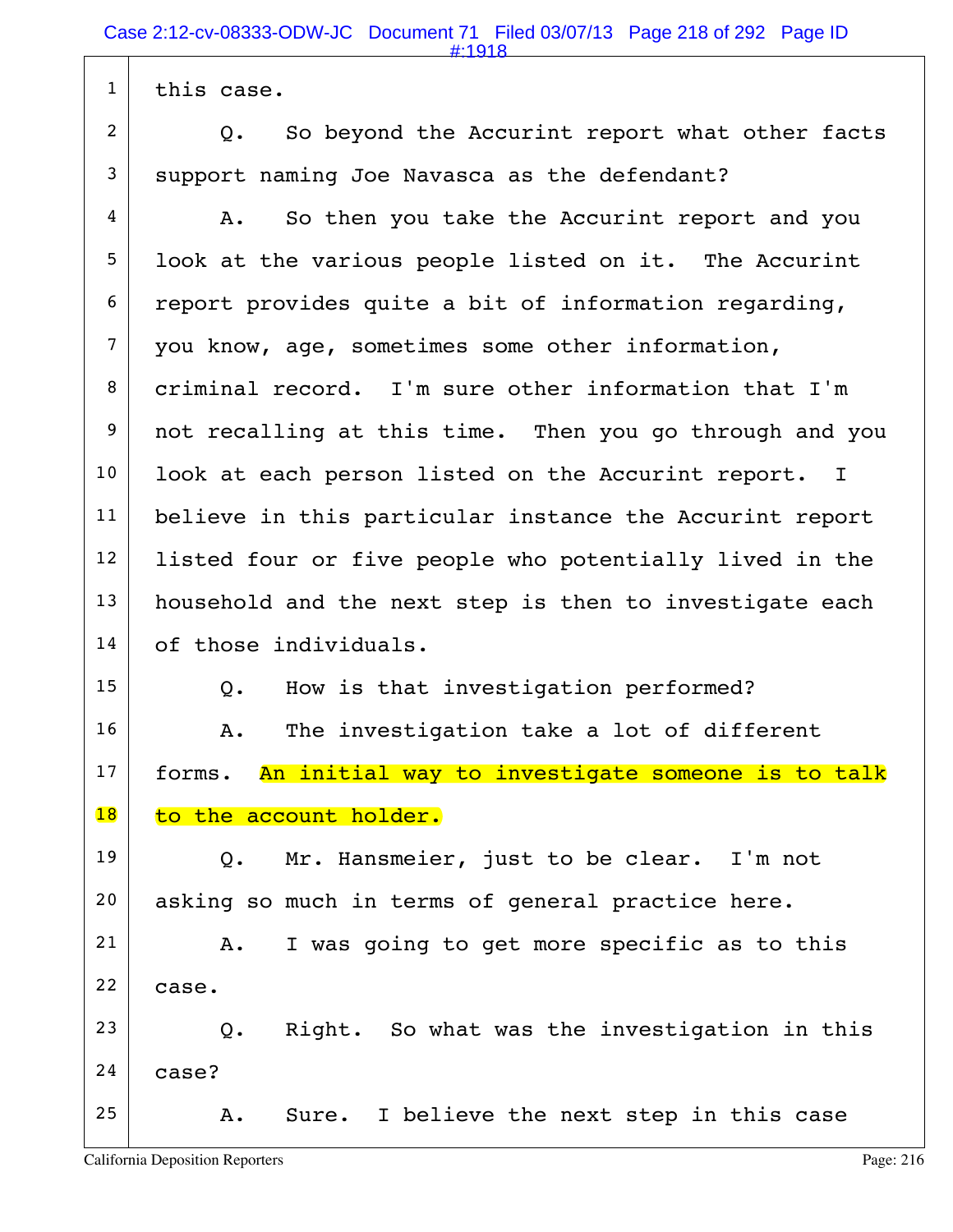| $\mathbf{1}$   | was -- after running the Accurint report, we reached out |
|----------------|----------------------------------------------------------|
| $\overline{2}$ | to Mr. Navasca. And by Mr. Navasca I'm referring to      |
| 3              | Jovino Navasca.                                          |
| 4              | Can I stop you for some more clarification.<br>Q.        |
| 5              | When you say we reached out, what do you mean? Who was   |
| 6              | doing the reaching?                                      |
| 7              | I might be --<br>A.                                      |
| 8              | MR. GIBBS: Objection. Calls for speculation.             |
| 9              | THE WITNESS: I'm trying to be as accurate as             |
| 10             | possible here. I believe that a letter was sent to       |
| 11             | Mr. Navasca informing him of the litigation and asking   |
| 12             | him if had any ideas about whether he did it or whether  |
| 13             | someone else might have done it.                         |
| 14             | BY MR. PIETZ:                                            |
| 15             | Who would have signed that letter?<br>Q.                 |
| 16             | I would have to look at the specific letter in<br>Α.     |
| 17             | question. I don't remember who signed the letter.        |
| 18             | Do you know what law firm letterhead it would<br>Q.      |
| 19             | have been?                                               |
| 20             | Again, I know what the investigative process<br>Α.       |
| 21             | I don't know the particulars such as letterhead<br>was.  |
| 22             | and who signed what and those particulars.               |
| 23             | So after the Accurint report we've got a<br>$Q$ .        |
| 24             | letter.<br>What else?                                    |
| 25             | I believe he also would have called to reach<br>Α.       |

Т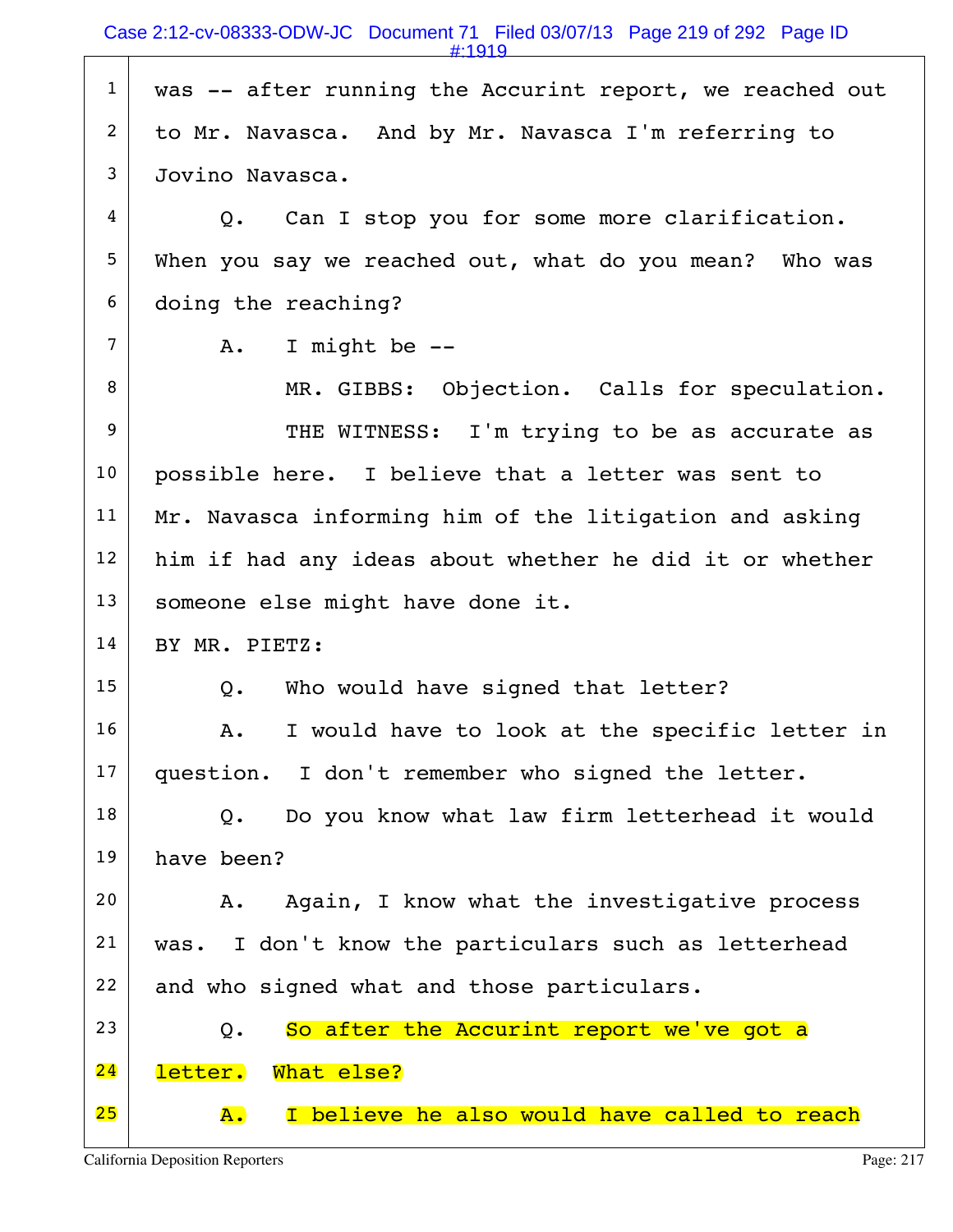Case 2:12-cv-08333-ODW-JC Document 71 Filed 03/07/13 Page 220 of 292 Page ID

| $\mathbf{1}$    | out to him to see if he had any basis for knowing why    |
|-----------------|----------------------------------------------------------|
| 2               | his IP address was used for infringing activity.         |
| 3               | And who called Mr. Navasca?<br>$Q_{\bullet}$             |
| 4               | Again, I don't know who would have reached out<br>Α.     |
| 5               | to him specifically.                                     |
| 6               | Q. Well, there's only one employee at AF                 |
| $\overline{7}$  | Holdings. Was it Mr. Lutz?                               |
| 8               | The assumption behind that question is that<br>Α.        |
| 9               | only an employee of AF Holdings could have reached out   |
| 10              | to him. It could have been an attorney or it could have  |
| 11              | been Mr. Lutz.                                           |
| 12 <sup>2</sup> | Could it have been anyone other than that?<br>Q.         |
| 13              | Theoretically possible. I would say the most<br>Α.       |
| 14              | likely scenario would be Mr. Lutz or an attorney.        |
| 15              | Are there any other individuals who contact<br>Q.        |
| 16              | plaintiffs -- strike that.                               |
| 17              | Are there any other individuals who contact              |
| 18              | defendants in AF Holdings' cases other than Mr. Lutz and |
| 19              | attorneys of record?                                     |
| 20              | I quess I would have to think through every<br>A.        |
| 21              | person that has been ever been associated. I don't       |
| 22              | recall a comprehensive list of every individual who's    |
| 23              | been associated with reaching out to punitive            |
| 24              | defendants.                                              |
| 25              | Would you like me to continue back to this --            |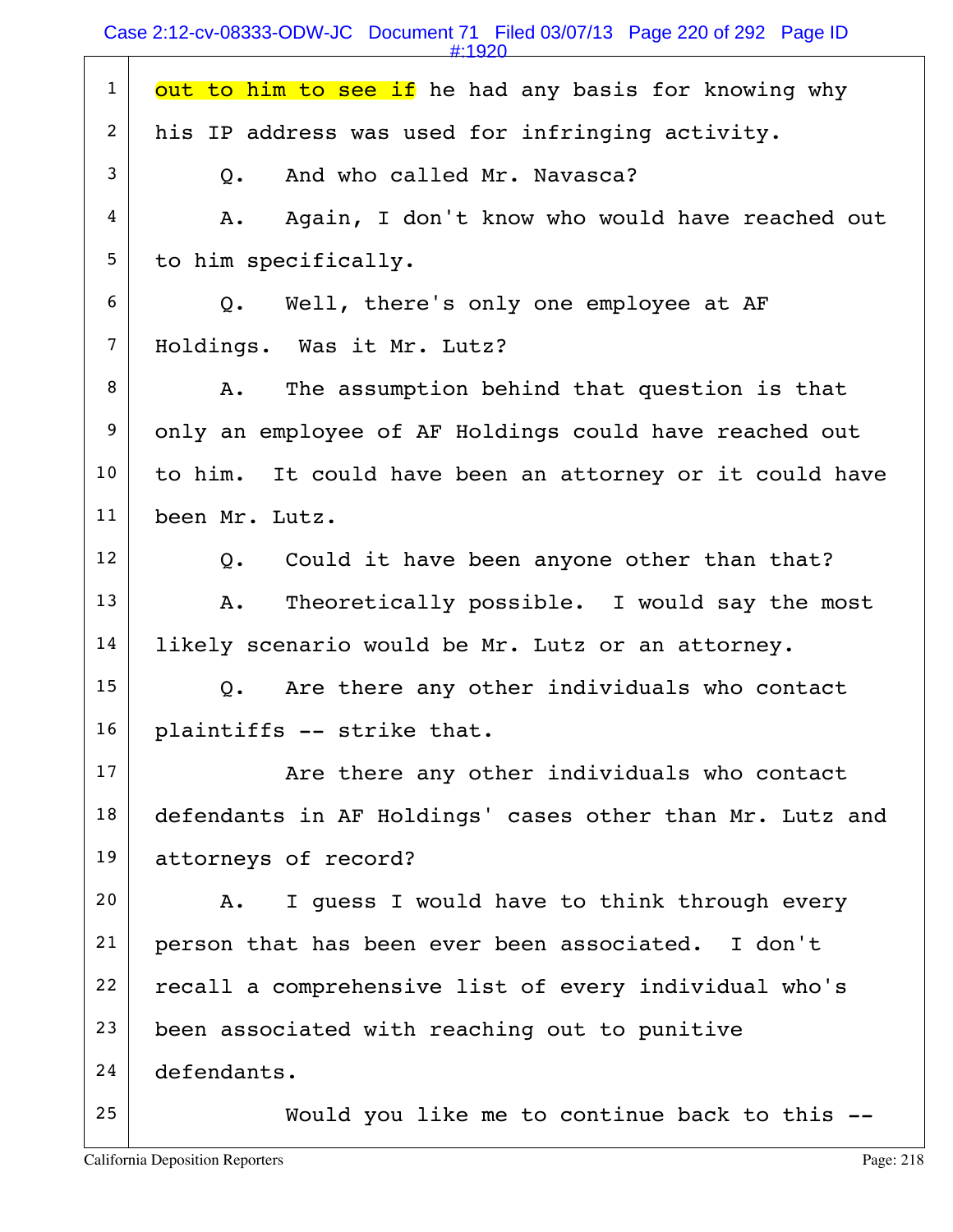1 to the investigation?  $2$  Q. No. What I might ask instead. Have there  $3$  been individuals who are engaged specifically for the 4 purpose of making these kinds of phone calls? 5 A. Just to be clear. When you're referring to  $6$  these kinds of phone calls, you're referring to  $-$ - $7$  Q. To answer your question. Phone calls from AF 8 | Holdings or its attorneys to John Doe defendants to 9 discuss the investigation that you're now describing. 10 | A. Well, again, AF Holdings uses a variety of law 11 | firms and I can't tell you who works for every law firm  $12$  out there in the country. 13 Q. Would it be primarily Mr. Lutz's  $14$  responsibility to perform the investigation or would it  $15$  be the attorney of record's responsibility to perform  $16$  the investigation?  $17$  A. It could be either. It's hard to make  $18$  generalizations about every single case that's out  $19$  there.  $20$  Q. So what about this case. Can you provide any 21 detail about who contacted the Navasca family?  $22$  A. Again, I've already testified that I don't  $23$  know who  $-$ - what letterhead was used or what the  $24$  signature block said. I am familiar with the  $-$ - I did  $25$  review information to allow me to be able testify as to #:1921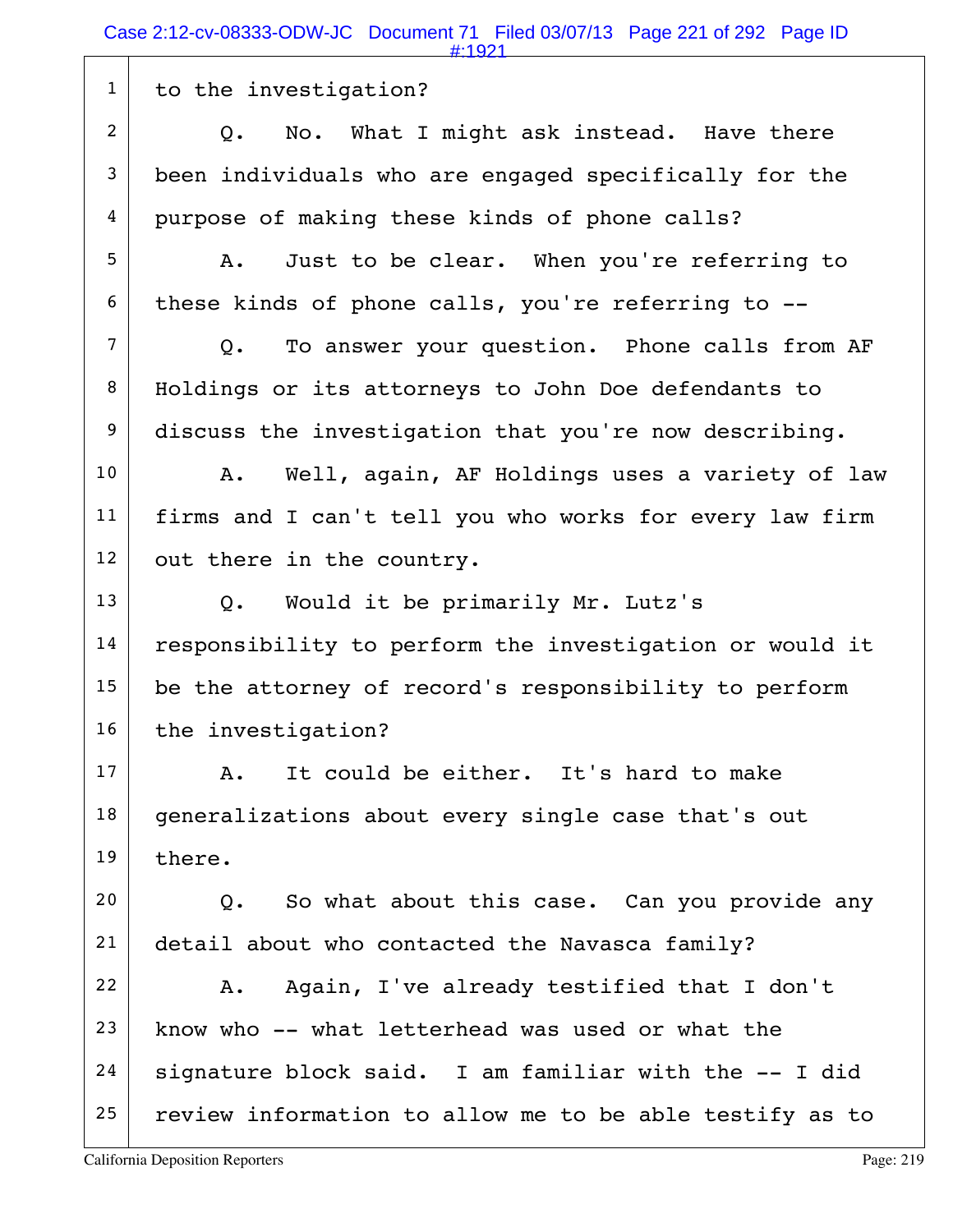|                | $\pm 1922$                                               |
|----------------|----------------------------------------------------------|
| $\mathbf{1}$   | how Joe Navasca was chosen as a defendant in the instant |
| $\overline{2}$ | action.                                                  |
| 3              | I'm most interested in phone calls to<br>Q.              |
| 4              | Mr. Navasca. Who on behalf of AF Holdings has placed a   |
| 5              | phone call to the Navasca family?                        |
| 6              | MR. GIBBS: Asked and answered. Can we move               |
| $\overline{7}$ | on from this?                                            |
| 8              | THE WITNESS: I'm going to continue providing             |
| 9              | you the same answer. I have no recollection of who the   |
| 10             | specific individual was from AF Holdings who made the    |
| 11             | call to the Navasca family.                              |
| 12             | BY MR. PIETZ:                                            |
| 13             | Q. Well, in any event I quess that will be AF            |
| 14             | Holdings' answer on that question.                       |
| 15             | Does Mr. Gibbs employ people who made phone              |
| 16             | calls to the defendant in this case?                     |
| 17             | That's a question for Mr. Gibbs.<br>Α.                   |
| 18             | I'm asking AF Holdings.<br>Q.                            |
| 19             | AF Holdings has no specific position on<br>Α.            |
| 20             | whether Mr. Gibbs employs third-party individuals or has |
| 21             | no knowledge of him doing so.                            |
| 22             | Here's what I'm trying to do, Mr. Hansmeier.<br>Q.       |
| 23             | I'm trying to narrow down the universe of individuals    |
| 24             | who might conceivably have placed the relevant telephone |
| 25             | calls in this case. So we have Mr. Lutz. You've also     |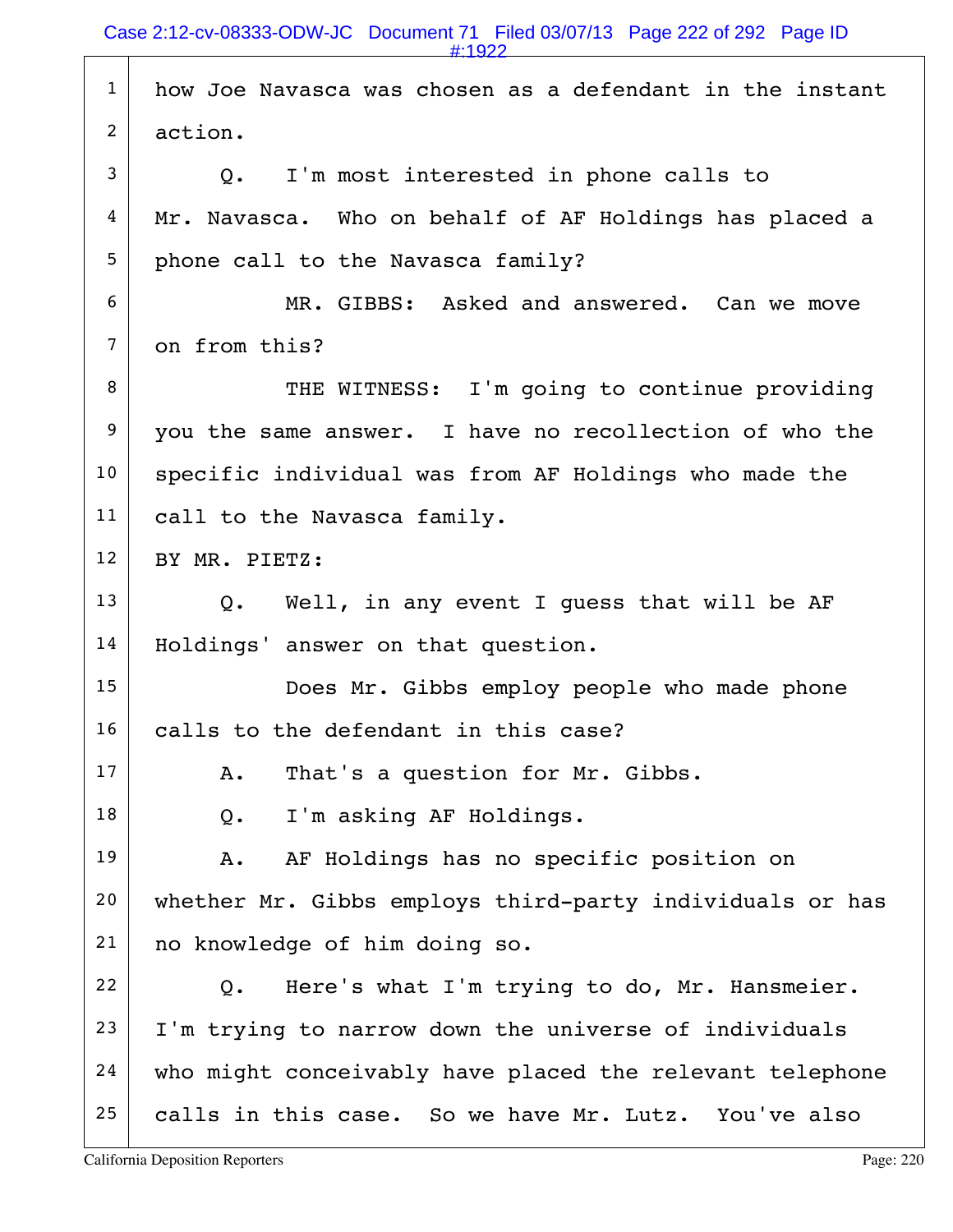## Case 2:12-cv-08333-ODW-JC Document 71 Filed 03/07/13 Page 223 of 292 Page ID

#:1923

| $\mathbf{1}$   | stated that sometimes lawyers will also make these phone |
|----------------|----------------------------------------------------------|
| $\overline{c}$ | calls. What I'd like is the best possible list that you  |
| $\mathfrak{Z}$ | can give me of the people who may have called            |
| 4              | Mr. Navasca in relation to this case?                    |
| 5              | Well, I would suppose the best possible list<br>Α.       |
| 6              | would be Mr. Lutz, Mr. Gibbs -- I'm try to think if      |
| $\overline{7}$ | there's any other parties who may be plausible. I        |
| 8              | suppose Mr. Duffy may have placed a call.                |
| 9              | Why would Mr. Duffy have been calling on this<br>Q.      |
| 10             | case?                                                    |
| 11             | I should be careful here, because I was doing<br>Α.      |
| 12             | that on the basis and assumption that I know Mr. Duffy   |
| 13             | is filing a motion for substitution in some of these of  |
| 14             | cases, maybe not this specific case.                     |
| 15             | Is your testimony then that perhaps Mr. Duffy<br>Q.      |
| 16             | would have called recently, but probably not preparing   |
| 17             | the first amended complaint?                             |
| 18             | It would be unlikely that Mr. Duffy would have<br>Α.     |
| 19             | been.                                                    |
| 20             | So far we only have two possibilities, which<br>Q.       |
| 21             | are Mr. Lutz and Mr. Gibbs.                              |
| 22             | Well, no $-$<br>Α.                                       |
| 23             | MR. GIBBS: Objection. Misstates testimony.               |
| 24             | THE WITNESS: It's important to be precise in             |
| 25             | your questions because if I say one thing and you say    |
|                |                                                          |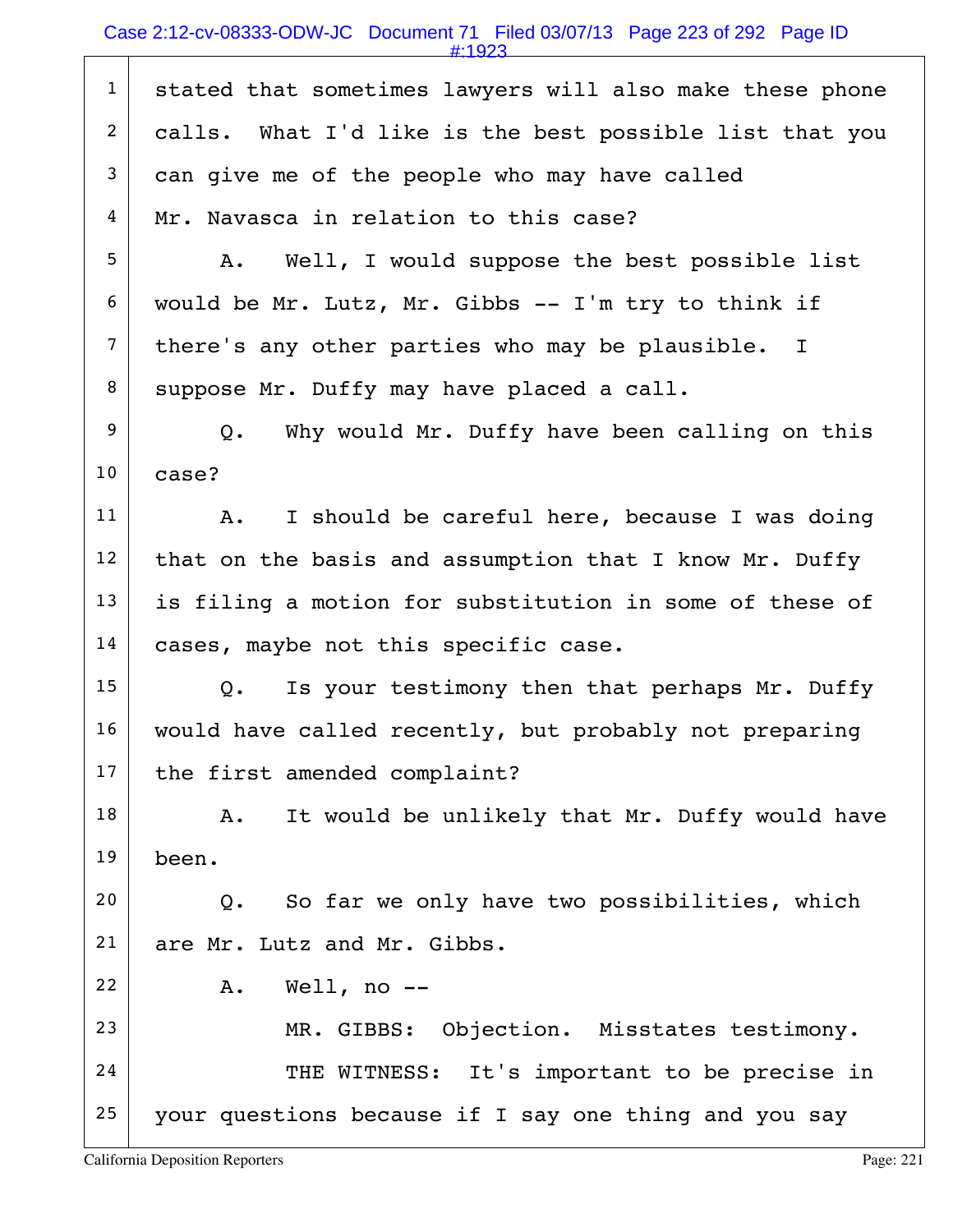$1$  something different back to me, then we spend a lot of  $2$  time just going back and forth having to correct what  $3$  you're saying.

 $4 \mid$  You asked me to narrow down the field of 5 possibilities and I said well two obvious possibilities  $6$  would be Mr. Lutz, as the owner of  $-$ - forgive me  $-$ - the  $7$  manager of AF Holdings and Mr. Gibbs who is the attorney 8 of record in the underlying case. Does that eliminate  $9$  every possible third party, of course it doesn't.

10 | I've tried to give you the best assistance I 11 could. If you would like to move beyond the question,  $12$  we can or we can stand on it if you'd like.

13 BY MR. PIETZ:

 $14$  Q. Referring now to the deposition subpoena topic  $15$  No. 15. Who did you confer with regarding preparing 16 your testimony on topic 15?

17 A. I conferred with Mr. Lutz.

18 Q. Anyone else?

19 A. Then I reviewed the documents in the 20 underlying case, so the record.

 $21$  Q. I'm just interested in people.

22  $\vert$  A. I'm trying to recall if I spoke to Mr. Gibbs 23 regarding what facts. I believe the topic would have 24 come up in conversations with Mr. Gibbs.

 $25$  Q. So during the phone call to the Navasca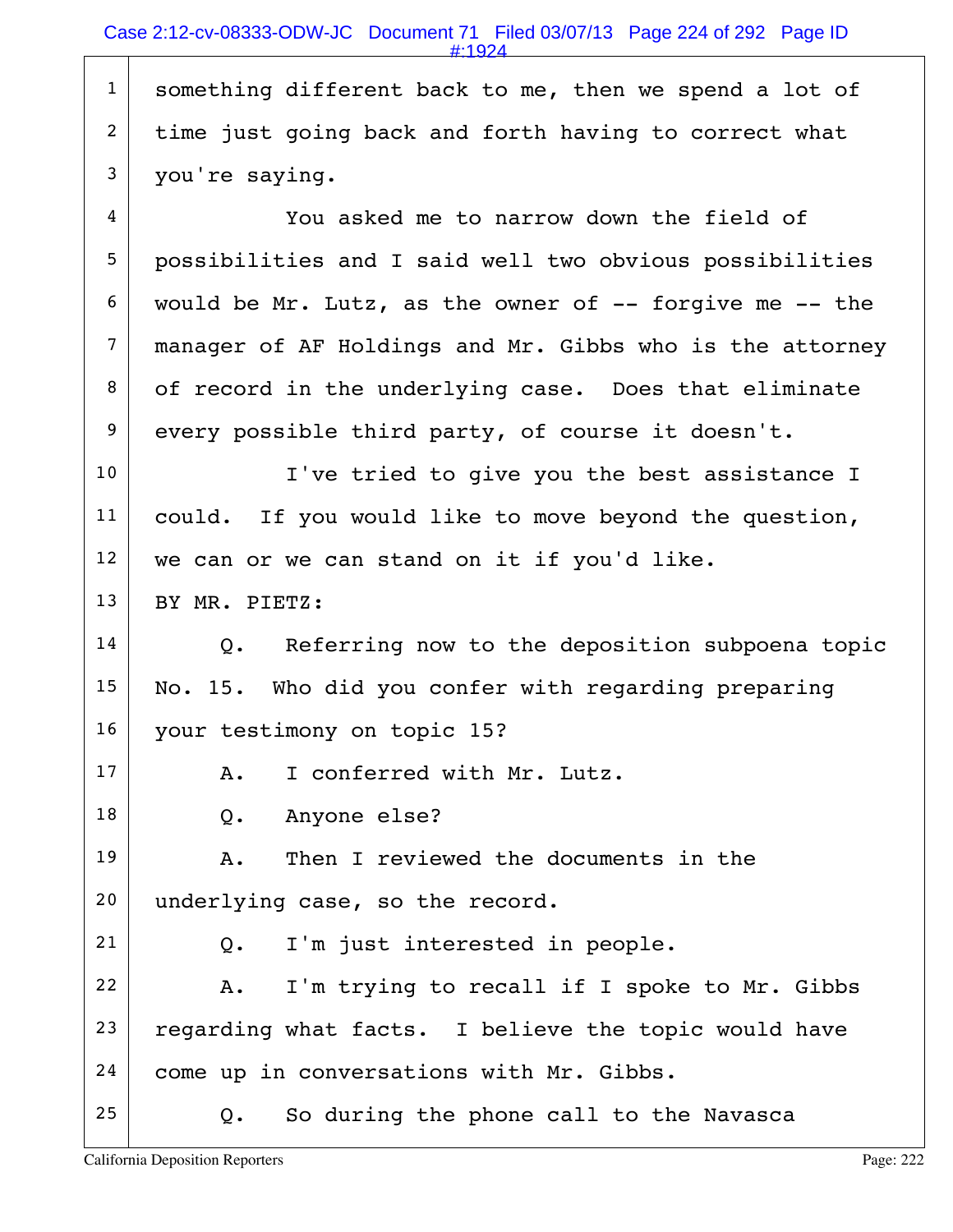1 family, what fact was revealed in your investigation 2 that led Prenda to serve Joe Navasca rather than Jovino?  $3$  A. Well, you have to understand that every time 4 you place a phone call to somebody doesn't necessarily 5 mean they pick up. I do not believe in this particular 6 instance, Jovino picked up the phone call. That's my 7 recollection. 8 Q. Was it just one call? 9 A. I'm only aware of one call that was placed to  $10$  the residence.  $11$  Q. How was it that you're sure of that?  $12$  A. I think I just said that was my best 13 recollection. I'm not entirely sure what the volume of 14 | calls was. It's difficult to track how many calls are 15 made to a particular residence. It's not something  $16$  that's naturally recorded in any manner.  $17$  Q. Does Mr. Lutz keep records of his phone calls? 18 MR. GIBBS: Objection --19 THE WITNESS: Are you asking me if he keeps a 20 notebook of every call he makes? 21 BY MR. PIETZ:  $22$  Q. I'm asking if there's any kind of records of  $23$  Mr. Lutz's phone calls. 24 MR. GIBBS: Objection. He'd have to speculate 25 on that. He's not Mr. Lutz. #:1925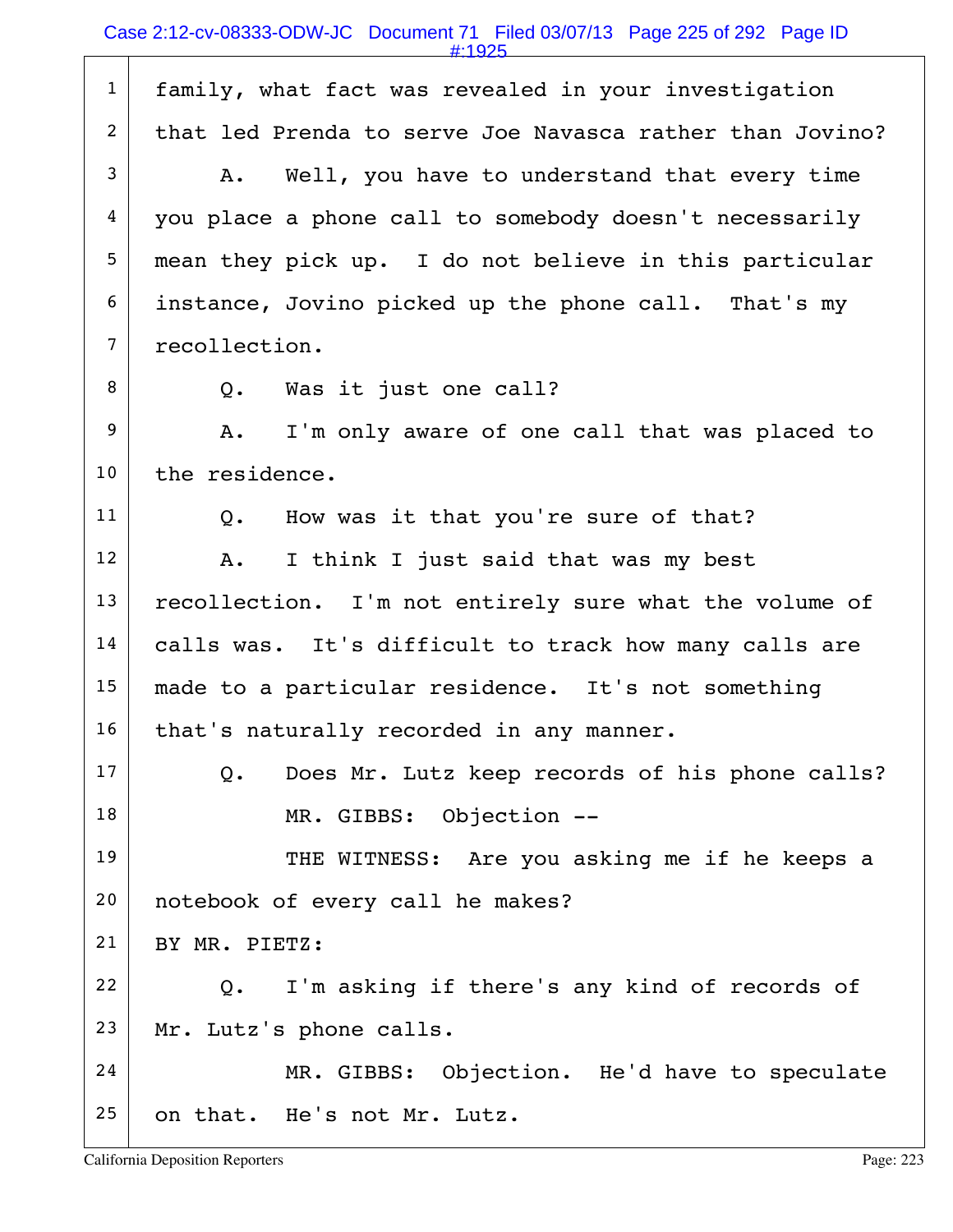| $\mathbf{1}$   | THE WITNESS: I don't know what phone system                |
|----------------|------------------------------------------------------------|
| $\overline{2}$ | Mr. Lutz uses and what records are associated with those   |
| 3              | systems. I quess what is the ultimate goal here with       |
| 4              | the phone calls? I can't tell you exactly how many         |
| 5              | phone calls were placed to Mr. Navasca. I can tell you     |
| 6              | that I do not $--$ I'm not aware of a phone call placed to |
| $\overline{7}$ | Mr. Jovino Navasca in the preceding investigation          |
| 8              | process where Mr. Navasca answered the phone.              |
| 9              | BY MR. PIETZ:                                              |
| 10             | Q. So far I've heard a fair bit about process,             |
| 11             | but I would like to return to the question of facts.       |
| 12             | What are the facts that justify serving Joe Navasca in     |
| 13             | this case?                                                 |
| 14             | All right --<br>A.                                         |
| 15             | Q.<br>I don't mean to recap what we have already           |
| 16             | gone over.                                                 |
| 17             | I understand, but I may need to restart my<br>Α.           |
| 18             | discussion of this, just so I can go through point A to    |
| 19             | Z and I'll try to be as efficient as possible. And, of     |
| 20             | course, just noting for the record that I'm not            |
| 21             | discussing the pre-subpoena return investigation, so       |
| 22             | there's all of that. Post -- once we got Jovino's          |
| 23             | subpoena return in our hands. The facts that supported     |
| 24             | naming him -- so, of course, the first thing we did was    |
| 25             | run the Accurint search, which revealed information        |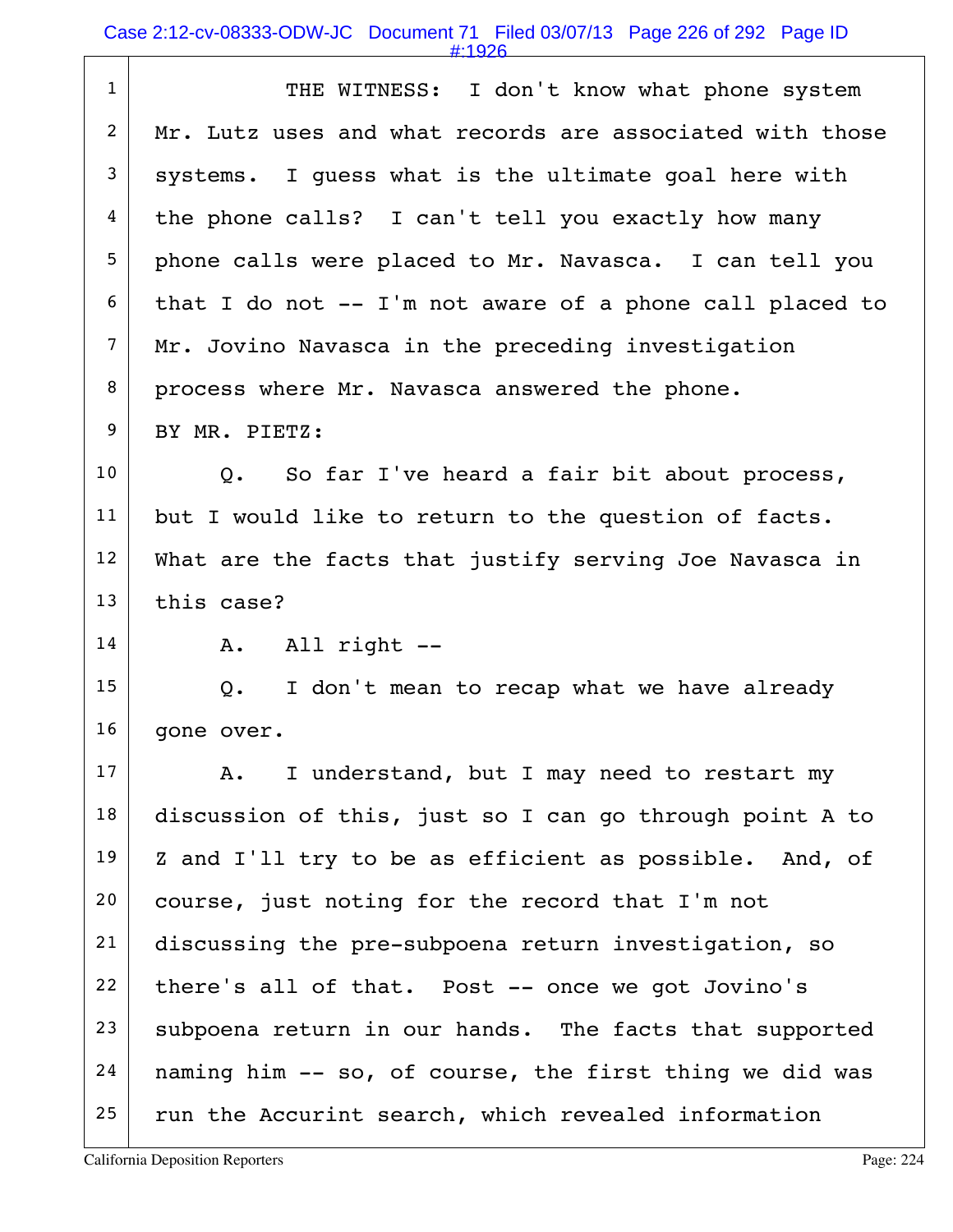## Case 2:12-cv-08333-ODW-JC Document 71 Filed 03/07/13 Page 227 of 292 Page ID

|                         | # 1927                                                      |
|-------------------------|-------------------------------------------------------------|
| $\mathbf{1}$            | about the people in the household and I believe that        |
| $\overline{c}$          | certain people were eliminated from likely contention or    |
| 3                       | the likely infringer status right off the bat.<br>For       |
| $\overline{\mathbf{4}}$ | example, any females living in the household in the         |
| 5                       | light of the nature of our client's work were removed       |
| $\overline{6}$          | from likely candidacy for being the infringer of this       |
| $\overline{\mathbf{7}}$ | work.                                                       |
| 8                       | So it's essentially a demographic evaluation<br>Q.          |
| 9                       | of the Accurint report based upon age and sex; is that      |
| 10                      | correct?                                                    |
| 11                      | MR. GIBBS: Objection. Misstates his                         |
| 12                      | testimony.                                                  |
| 13                      | THE WITNESS: As what point did I say age?                   |
| 14                      | MR. PIETZ: You didn't. I was asking.                        |
| 15                      | BY MR. PIETZ:                                               |
| 16                      | I'm trying just to keep to the facts here, not<br>Q.        |
| 17                      | the process, right. So I'm not so concerned about what      |
| 18                      | AF Holdings did. What I'm more curious about is why it      |
| 19                      | named Mr. Navasca as the defendant?                         |
| 20                      | I'm trying to get through that discussion with<br><b>A.</b> |
| 21                      | you right now. So after we run the Accurint search, we      |
| 22                      | look at that and we can eliminate some people as likely     |
| 23                      | candidates. Although I'm speaking generally, I'm also       |
| 24                      | trying to be specific as to this case. The -- so the        |
| 25                      | Accurint report would have eliminated certain               |
|                         |                                                             |

California Deposition Reporters **Page: 225** 

 $\Gamma$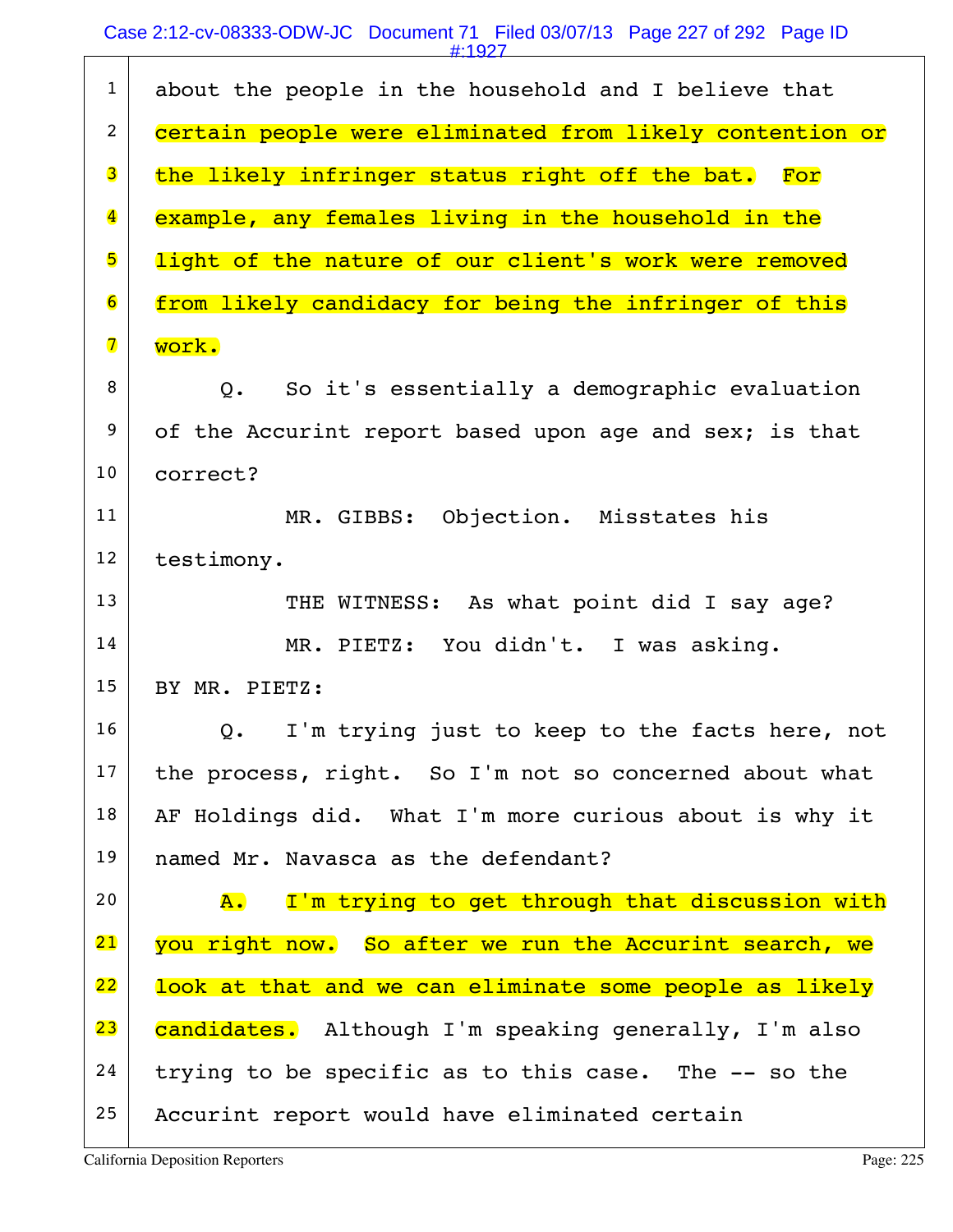|                 | #:1928                                                     |
|-----------------|------------------------------------------------------------|
| $\mathbf{1}$    | individuals, particularly females, in the light of the     |
| $\overline{2}$  | nature of the work. Although -- please let me continue     |
| 3               | if you want me to be able to get through this for you.     |
| 4               | But that being said, we still do evaluate females,         |
| 5 <sub>5</sub>  | because you can never definitively eliminate them at       |
| 6               | that stage.                                                |
| $\overline{7}$  | The next step would be to reach out to the                 |
| 8               | account holder and we did that in this case. We reached    |
| 9               | out to the account holder by placing a telephone call to   |
| $\overline{10}$ | him and by sending him letters.                            |
| 11              | Was that more than one letter?<br>$Q_{\bullet}$            |
| 12              | I've only reviewed one letter that was sent to<br>Α.       |
| 13              | him, to Mr. Navasca. I believe it was not returned or      |
| 14              | not responded to.                                          |
| 15              | Q. So far we've got one or maybe two letters and           |
| 16              | And if I understand correctly,<br>probably one phone call. |
| 17              | nobody in the Navasca family responded to the letters or   |
| 18              | the phone call; is that correct so far?                    |
| 19              | That's my recollection, yes.<br>${\bf A}$ .                |
| 20              | Moving beyond those. What other facts are<br>$Q_{\bullet}$ |
| 21              | there that Prenda relied upon in -- that AF Holdings       |
| 22              | relied upon in naming and serving Joe Navasca?             |
| 23              | Again we ran the Accurint report, so beyond<br>Α.          |
| 24              | the phone call and the letter, we ran the Accurint         |
| 25              | report. And then there's a pretty intensive process of     |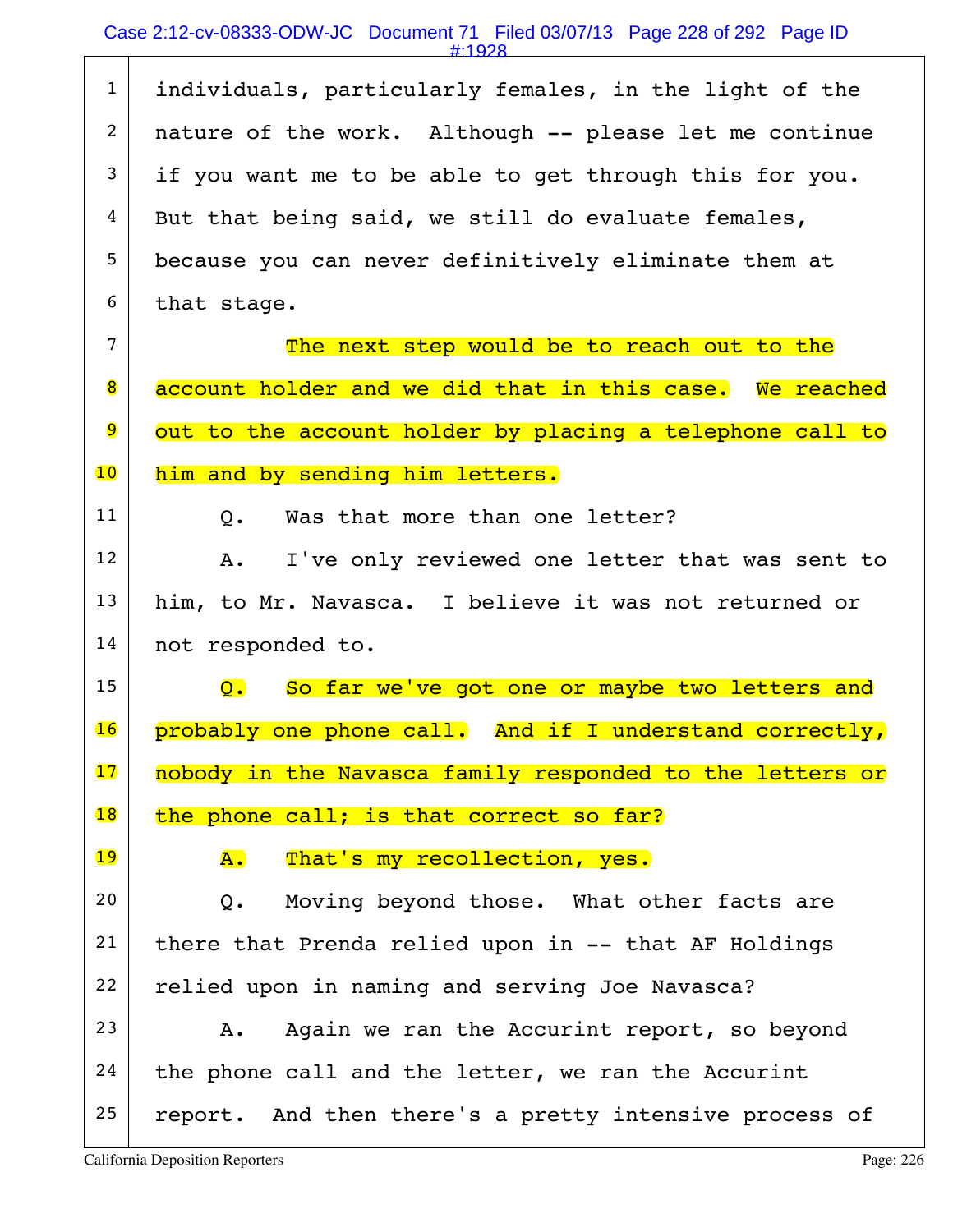|                | #:1929                                                   |
|----------------|----------------------------------------------------------|
| $\mathbf{1}$   | looking at everyone in the household who has technical   |
| $\overline{a}$ | competency, because BitTorrent is not like playing       |
| 3              | Freecell or Hearts on the computer. It's a much more     |
| 4              | technically intensive process. By far and away the       |
| 5 <sub>5</sub> | experience of BitTorrent infringement suggests that      |
| 6              | people who are associated with BitTorrent infringement   |
| $\overline{7}$ | have some sort of technical competency.                  |
| 8              | Q. Are you basing that on some kind of published         |
| 9              | study or something? Do you have a reference for that     |
| 10             | process?                                                 |
| 11             | Can you please clarify what you mean by or<br>Α.         |
| 12             | something?                                               |
| 13             | Q. Well, in any event, can you please describe           |
| 14             | for me this intensive process of evaluating the people   |
| 15             | in the house?                                            |
| 16             | So the next step in the process -- or the<br>Α.          |
| 17             | intensive process is doing significant research on these |
| 18             | individuals through subsequent reports through finding   |
| 19             | out what these people do, what their educational         |
| 20             | background is, what their hobbies are, what evidence     |
| 21             | there is of them being involved in computer communities, |
| 22             | checking out handles online and seeing if there's some   |
| 23             | way to link someone on one of these piracy sites to one  |
| 24             | of these individuals and build as complete a profile as  |
| 25             | possible to determine whether someone is the likely      |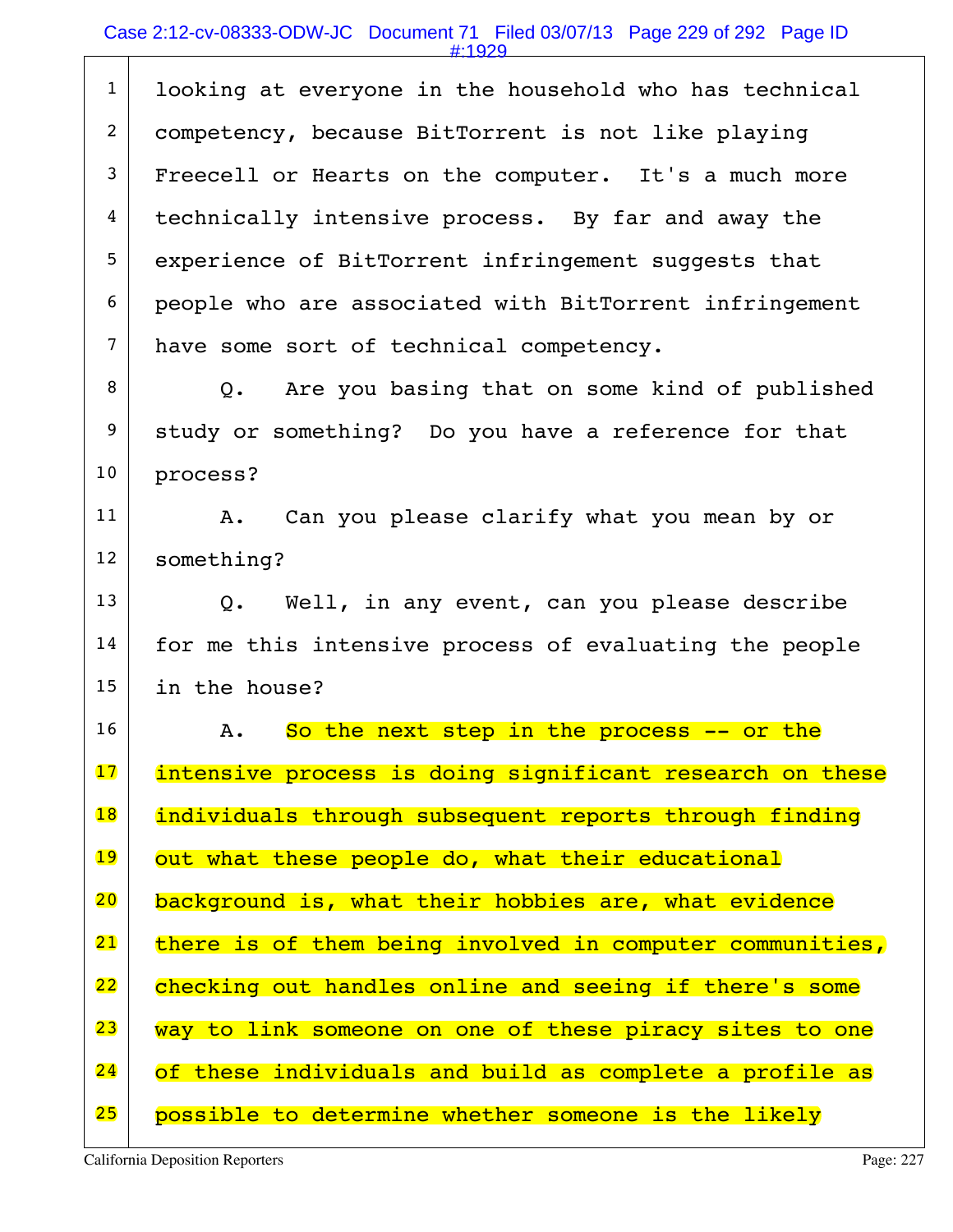1 | infringer.  $2$  Q. So, again, I would like to ask what 3 specifically of those things was done in this case?  $4$  A. Well, the same thing. Every one -- we built a 5 profile on everyone in the house. And -- $6$  Q. Can I clarify one thing. Before you said 7 additional reports. Were you referring to something 8 other than the Accurint report? 9 | A. I think in this case we ran Accurint reports  $10$  on the other individuals in the household to see what  $11$  their status was. So I think, you know, the end result  $12$  of that investigation was that there were  $-$ - I want to  $13$  say -- again, it's the end of the day and my memory is  $14$  fading a little bit. But there were  $-$ - I'll say three  $15$  males and I could be off by one or two -- because,  $16$  again, it's been a long day  $-$  who were identified in  $17$  the household. It may have been four. We were able to  $18$  eliminate several of them by virtue of just everything 19 online  $-$  every that we could find about them, 20 profile-wise suggested that they did not have a 21 | technical background, they had no experience in this. 22 You made the mention of age before and  $23$  although that's not a dispositive factor. It's 24 certainly a factor you would bring into consideration to 25 say someone who is 80 years old. I'll use my grandma, #:1930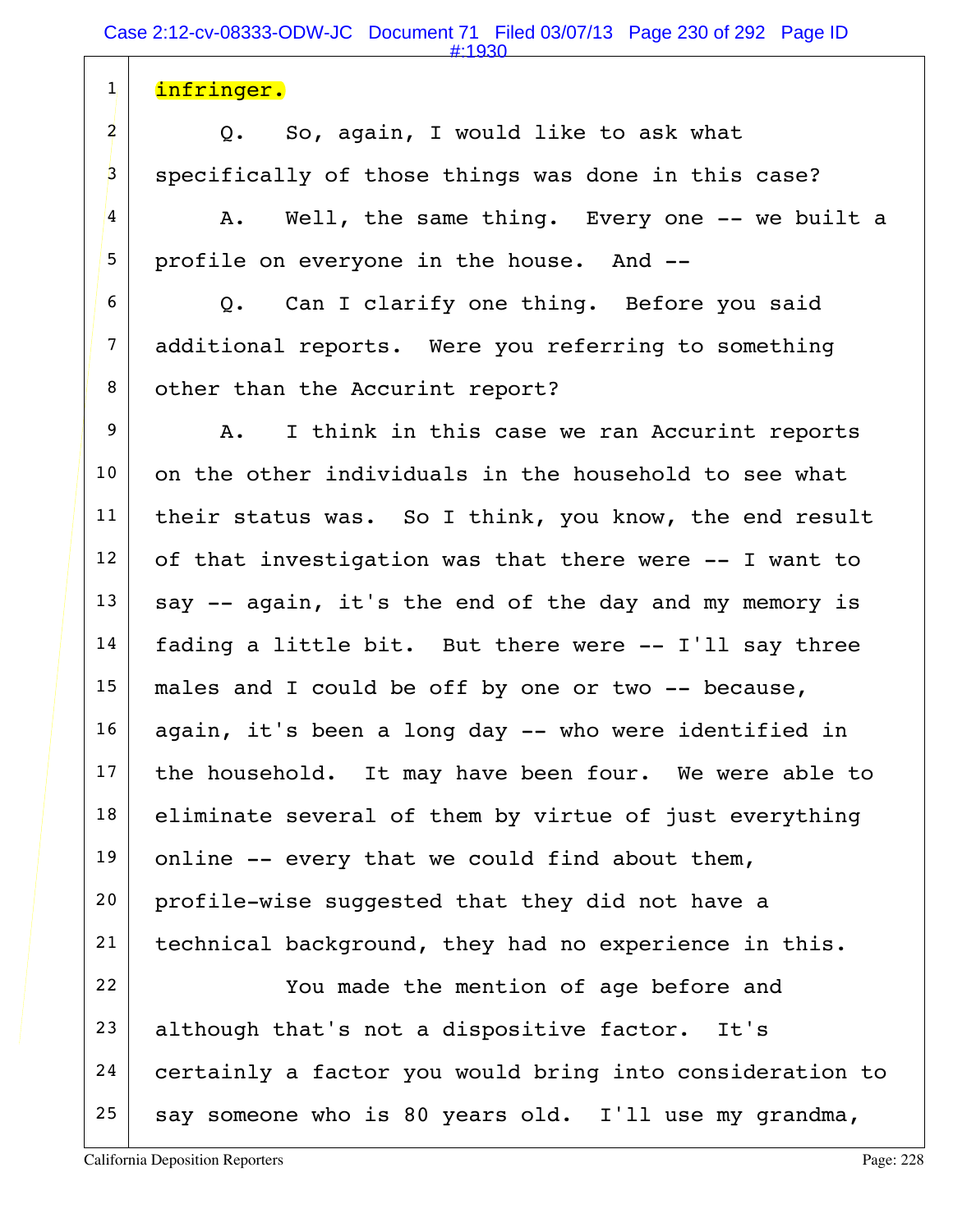1 for example. She can barely use the computer much less 2 use BitTorrent. That's not to say that no one that old  $3$  can't do it, but it's a factor you bring into 4 consideration.

5 And then, of course, you -- we were looking at  $6$  the various backgrounds of the people in the household. 7 One person just popped out to us, which was Mr. Navasca, 8 the defendant Navasca, who does have a technical 9 background, who does have technical job now, who meets 10 all the criteria that fits into a plastic case at least 11 in the experience of people who have been prosecuting  $12$  these actions before as being very, very likely to be an 13 infringer.

14 | The and then further we do -- there's always the 15 question of maybe a neighbor is doing it or maybe 16 someone who is parking outside in the street or maybe a 17 quest is doing it. Who knows.

 In this case I believe that the data shows that Mr. Navasca -- or the infringing activity that took 20 place over this IP address was not just on a single day or a single two days, it was over an extended period of time. I don't know  $-$  I can't recall the exact period of time, but it wasn't one kind of glimpse of him and that was it.

 $25$  And then -- I mean, the follow-up I make to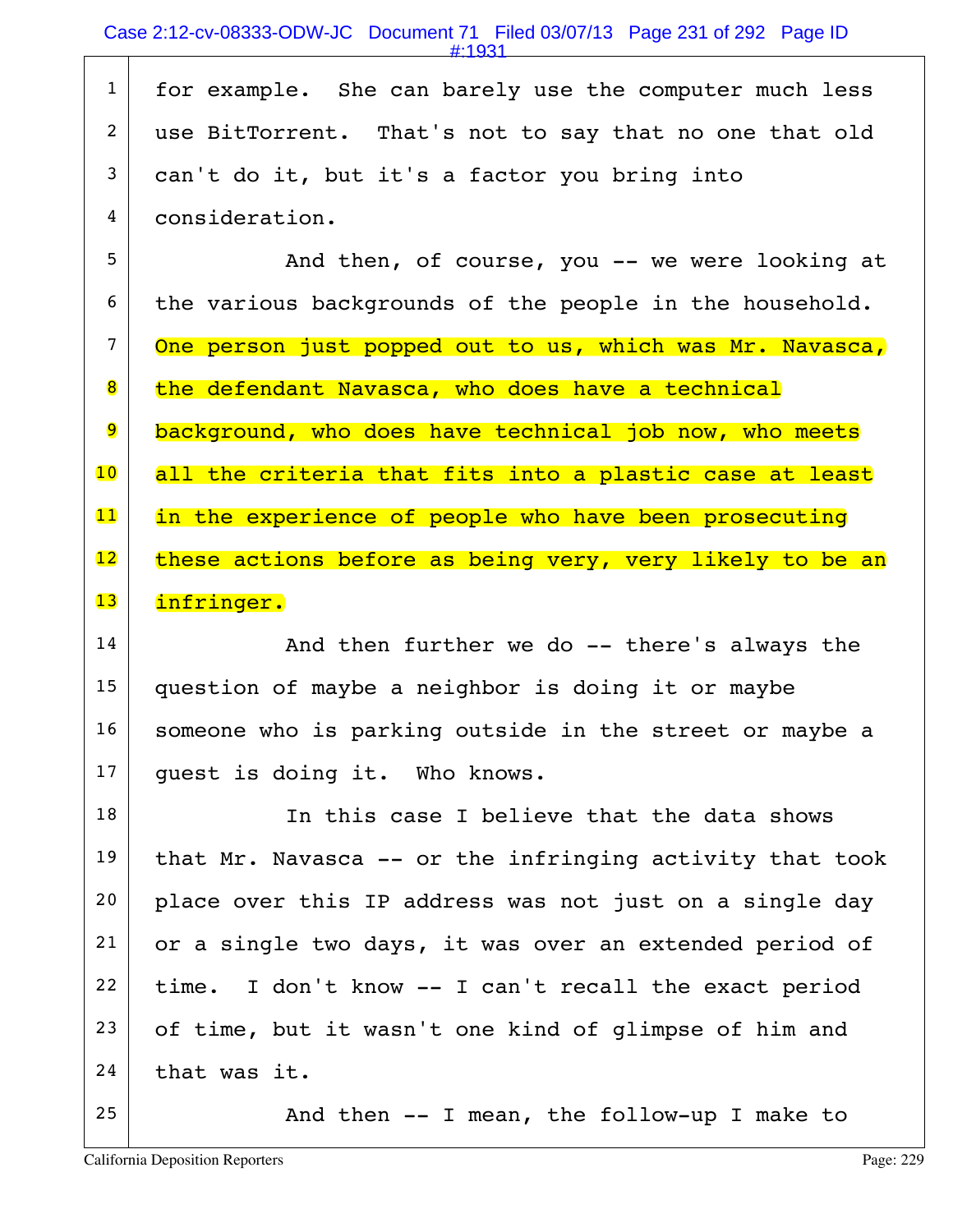## Case 2:12-cv-08333-ODW-JC Document 71 Filed 03/07/13 Page 232 of 292 Page ID #:1932

1 | that is that Mr. Navasca's deposition I think shows and 2 is a great illustration of the effectiveness of our  $3$  process. We had a guy there who uses technical  $-$ - or  $4 \mid$  who has a technical background, who does a lot of stuff 5 with computers. I think I remember reviewing the  $6$  transcript and seeing that he uses  $-$ - plays games two 7 hours a night. And further, frankly, the fact that he 8 had that program on his computer where he's destroying 9 the forensic evidence that we would need to prosecute 10 him.

11 | And the fact that, Mr. Ranallo, with total  $12$  respect, but the fact that you misrepresented to the  $13$  court that he was actually maintaining the evidence.  $14$  It's shocking to me -- not shocking, but I think it's 15 quite illustrative that someone who needs to use a 16 forensic computer program to destroy evidence after he's  $17$  found out that he might be involved in one of these  $18$  lawsuits, who has the technical knowledge to do that and 19 who has testified that basically everyone else in his 20 | household doesn't really use the computer very much. I 21 guess his dad used a little bit of Facebook, but that 22 was about it.

 $23$  Q. Mr. Hansmeier, I would like to return to just  $24$  a couple of question and I'll thank you for that 25 detailed answer. Who performed this intensive analysis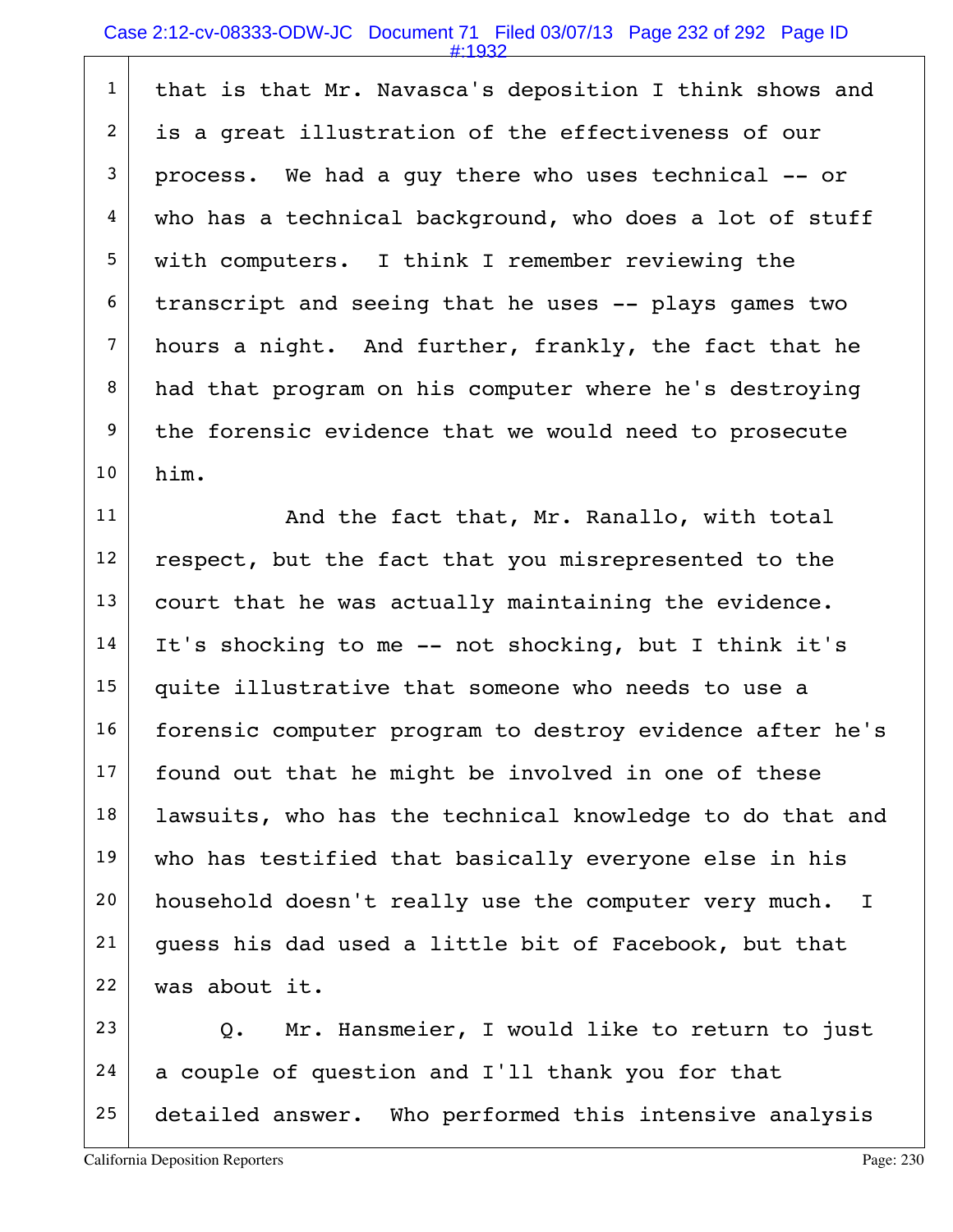1 on the Navasca household in this case?  $2$   $A$ ,  $Wel$   $I$   $I$ 3 MR. GIBBS: Objection. Asked and answered. 4 BY MR. PIETZ:  $5 \mid 0.$  Go ahead.  $6$  A. I got to be honest with you guys. When I saw  $7$  this notice of deposition, Item No. 14, I was really 8 focused on the facts and the steps that were taken, not  $9$  by the people who actually took the steps. I think we'd  $10$  be glad to supplement the testimony to give some more 11 | color around those specific issues, but as I sit here  $12$  right now, I was not focused on acquiring as to who did 13 | what. I was focused on what was done.  $14$  Q. I think at least right now you don't know who 15 performed this analysis; is that right?  $16$  A. Yeah. 14 is a process  $-$ 17 MR. GIBBS: Well, hold on a second. 18 Objection. This is something that wasn't noticed in the 19 deposition is what he's saying. He's not aware at this 20 point. 21 MR. PIETZ: Duly noted and I'll note for the  $22$  record that I disagree. This is very clearly within the  $23$  scope of 15.  $24$  BY MR. PIETZ:  $25$  Q. I'm not necessarily opposed to giving you the Case 2:12-cv-08333-ODW-JC Document 71 Filed 03/07/13 Page 233 of 292 Page ID #:1933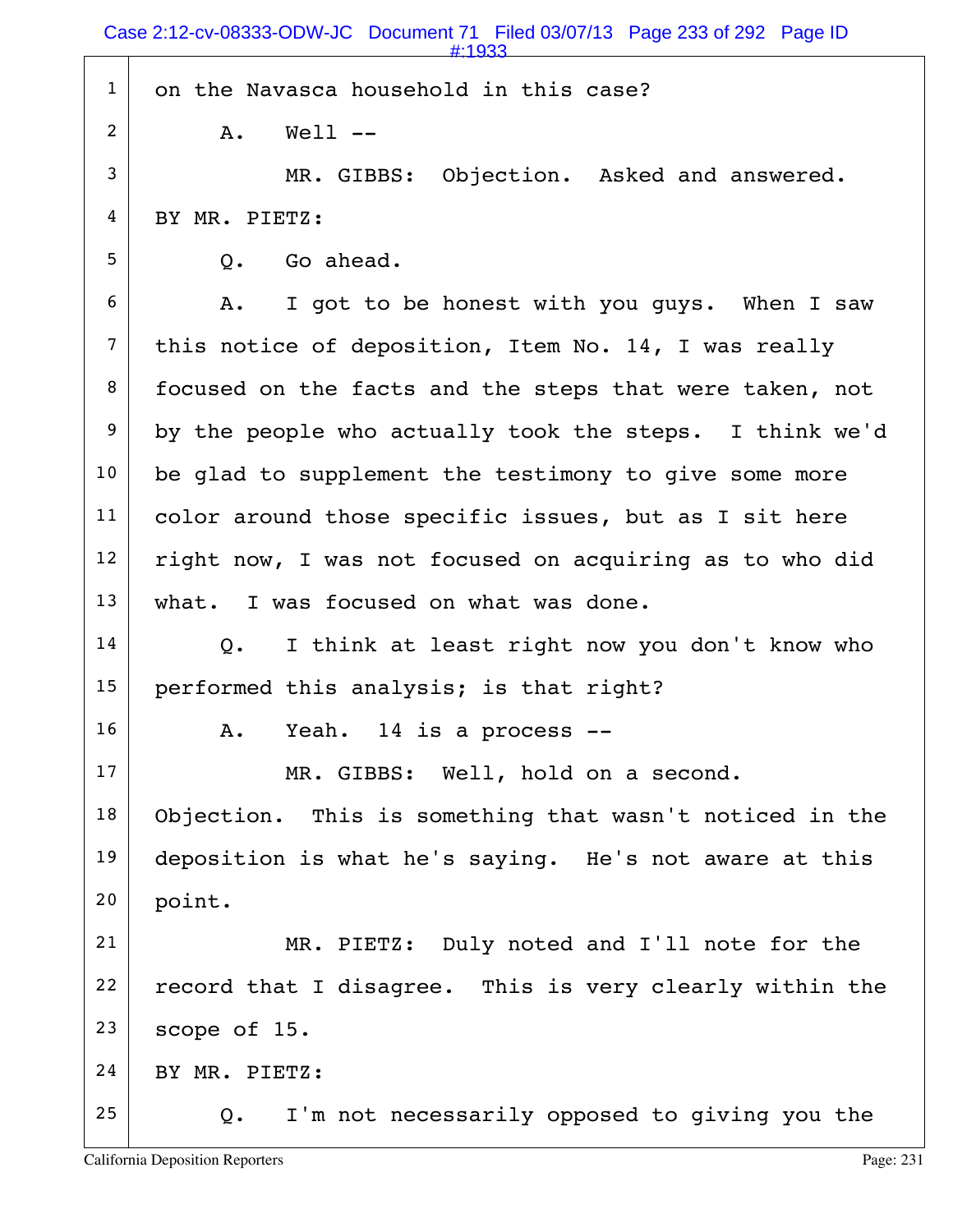1 opportunity to fill that information in promptly 2 afterward. But is the answer at least right now that AF 3 Holdings doesn't know who performed this investigation? 4 MR. GIBBS: Objection. If you look at 15,  $5$  it's talking about the facts upon which AF Holdings 6 based its identification. It doesn't talk about the 7 persons that made the identification. 8 MR. PIETZ: Yes, it does. And the identify 9 and location of any individuals or documents supporting 10 such identification. 11 THE WITNESS: If you want to know the  $12$  identities of the individuals who have  $-$  I can tell you 13 who the individuals are. It's Mr. Gibbs, it's Mr. Lutz,  $14$  and I would say that Mr. Duffy to the extent that any of  $15$  this work was outsourced to other individuals within  $16$  Prenda Law, so those are the three individuals who  $17$  have -- how is this phrased -- who -- those are the 18 identities of three individuals who would have -- who 19 could support the identification, the location of the 20 | individuals. To go out straight off your noticed topic.  $21$  Mr. Duffy is located at 161 North Clark Street, Chicago, 22 Illinois. Mr. Gibbs is right here in the room and 23 Mr. Lutz is in Las Vegas.  $24$  BY MR. PIETZ:  $25$  Q. Fair enough. Were any records kept in #:1934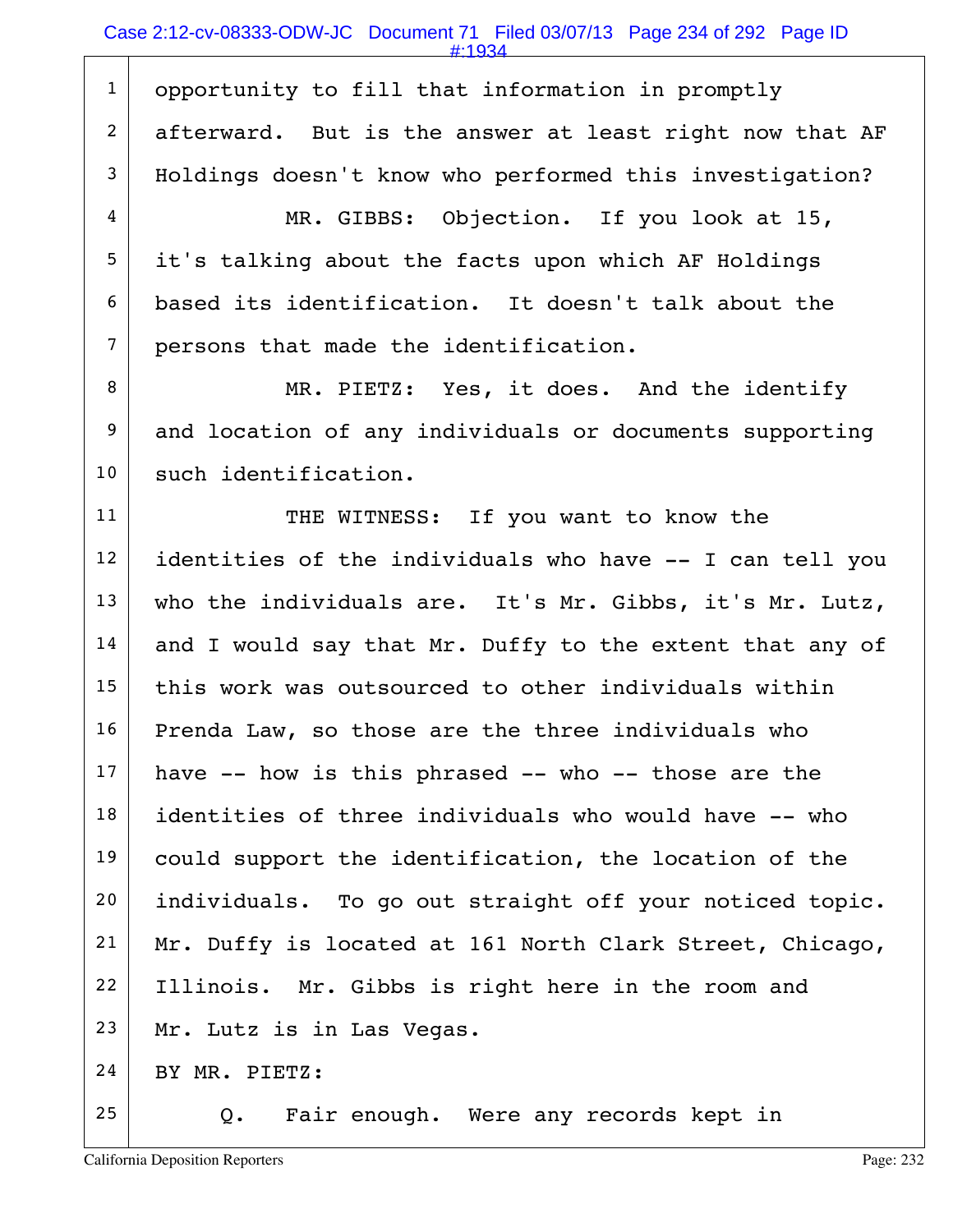|                | $\#:1935$                                                  |
|----------------|------------------------------------------------------------|
| $\mathbf{1}$   | connection with this so-called intensive analysis?         |
| $\overline{2}$ | The Accurint records would be available, are<br>${\tt A.}$ |
| 3              | The notes regarding the background profiles on<br>kept.    |
| $\overline{4}$ | everyone that more of a contemporaneous sort of process,   |
| 5              | I don't know if those records are retained. We do know     |
| 6              | from my discussions with people that -- what the results   |
| $\overline{7}$ | of those were. And certainly I suspect we could pull up    |
| 8              | the letter that was sent to Mr. Navasca or letters, if     |
| 9              | there was more than one, not Mr. Navasca the defendant,    |
| 10             | but Mr. Navasca the dad. Those would be -- that's my       |
| 11             | best recollection of what the documents would be.          |
| 12             | Q. Fair enough. I'll note that the deposition of           |
| 13             | Mr. Navasca took place after he was named as the           |
| 14             | defendant in this case. What in the analysis or the        |
| 15             | investigation revealed the fact that Mr. Navasca, the      |
| 16             | defendant, supposedly has a technical background or        |
| 17             | technical job? To put that simply, how did Prenda          |
| 18             | uncover that fact, because that's the one specific fact    |
| 19             | I heard that Prenda's hanging its investigation on.<br>How |
| 20             | was that fact uncovered?                                   |
| 21             | Well, first of all that's not the specific<br>Α.           |
| 22             | fact which Prenda is hanging its investigation on.         |
| 23             | Sorry. Let me strike that part of that<br>Q.               |
| 24             | comment. In any event how did Prenda's investigation       |
| 25             | determine that Mr. Navasca has a quote, technical          |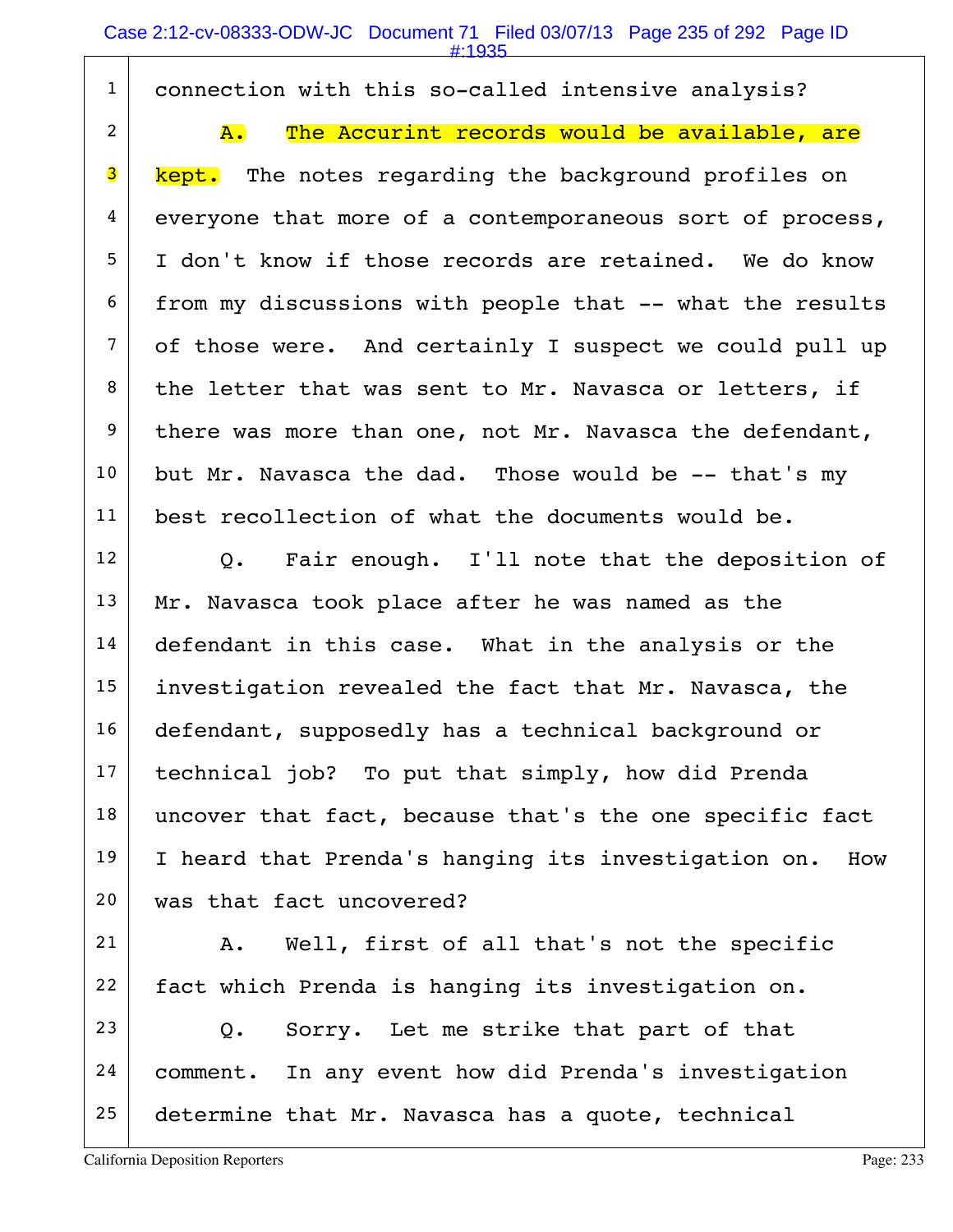|                | Case 2:12-cv-08333-ODW-JC Document 71 Filed 03/07/13 Page 236 of 292 Page ID<br>#:1936 |
|----------------|----------------------------------------------------------------------------------------|
| $\mathbf{1}$   | background or technical job?                                                           |
| $\overline{2}$ | Well, it would have come up either in the<br>Α.                                        |
| 3              | context of the Accurint report, which may have listed                                  |
| 4              | his employer and his education or it also may have come                                |
| 5              | up just through the process of finding out different                                   |
| 6              | places where Mr. Navasca has listed his employment and                                 |
| 7              | his education, such as Linkedin or whether it's a                                      |
| 8              | Facebook page. Although I believe his Facebook page is                                 |
| 9              | private. That's where the facts would have been derived                                |
| 10             | from.                                                                                  |
| 11             | How do you know his Facebook page is private?<br>Q.                                    |
| 12             | I believe that's one of the items that was<br>Α.                                       |
| 13             | checked.                                                                               |
| 14             | So how do you know that was one of the items<br>$Q$ .                                  |
| 15             | that was checked?                                                                      |
| 16             | I spoke to Mr. Gibbs or Mr. Lutz or some other<br>Α.                                   |
| 17             | person at Prenda regarding Mr. Navasca. They noted the                                 |
| 18             | fact that his Facebook page was private. It may have                                   |
| 19             | been listed in the deposition.                                                         |
| 20             | So you did speak to Mr. Gibbs and Mr. Lutz<br>$Q$ .                                    |
| 21             | regarding the investigation that was conducted, but                                    |
| 22             | sitting here today you can't remember who it was that                                  |
| 23             | conducted the investigation; is that correct?                                          |
| 24             | Well, I think it's important to note that it's<br>A.                                   |
| 25             | not just -- we don't just have a single person who sits                                |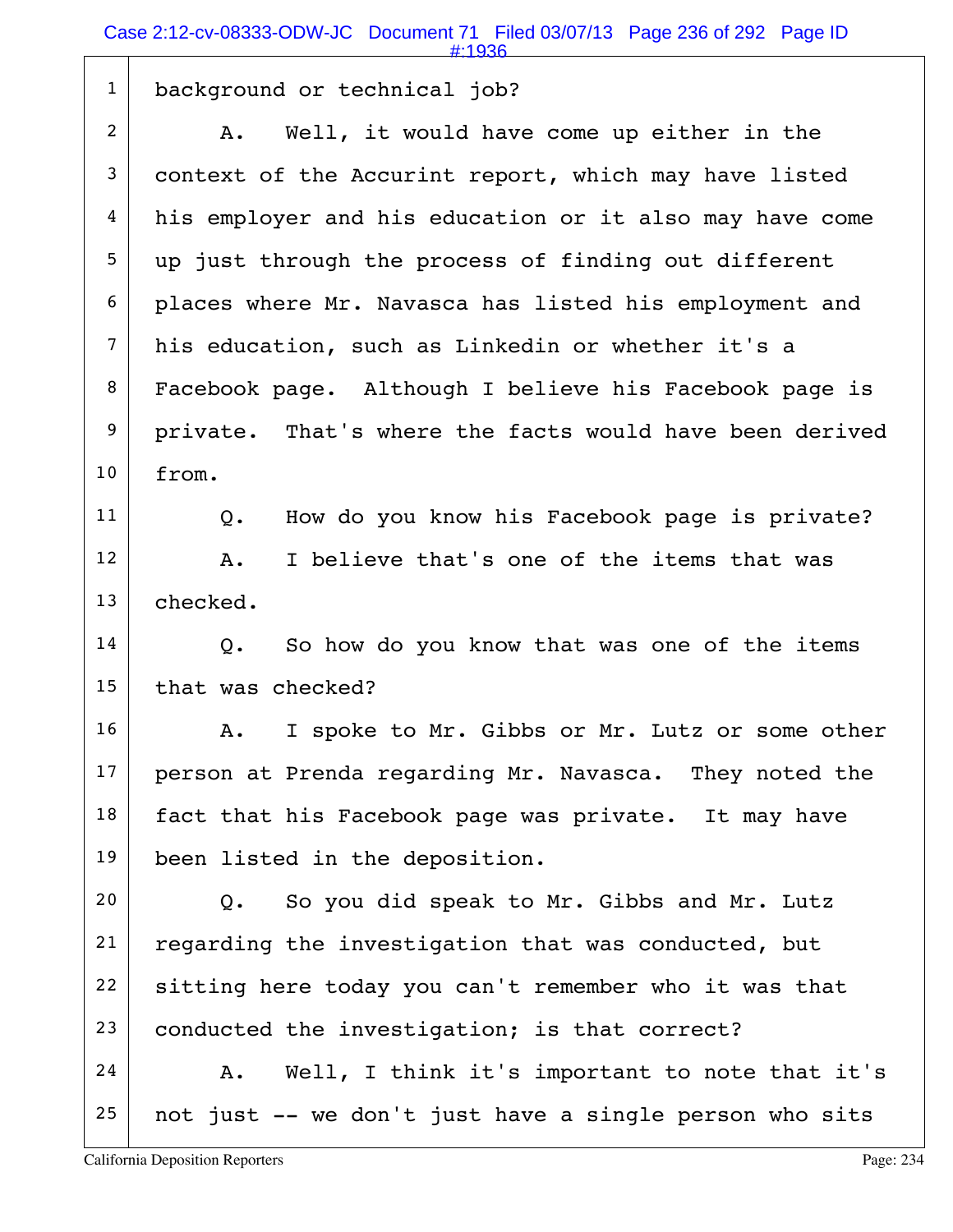## Case 2:12-cv-08333-ODW-JC Document 71 Filed 03/07/13 Page 237 of 292 Page ID

#:1937

| $\mathbf{1}$   | down and does an investigation. It's a multipronged      |
|----------------|----------------------------------------------------------|
| $\overline{2}$ | process where some people may run the report, other      |
| 3              | people may send out the letter, other people may try and |
| 4              | place a call.                                            |
| 5              | Q. Mr. Hansmeier, I ask you to please sign your          |
| 6              | name on the piece of paper.                              |
| 7              | (Whereupon, the deponent signed his                      |
| 8              | signature on a blank piece of paper.)                    |
| 9              | MR. PIETZ: We'll mark that as the next                   |
| 10             | exhibit. Although, madam court reporter, don't we have   |
| 11             | one that we still need to enter and mark?                |
| 12             | THE REPORTER: Yes.                                       |
| 13             | MR. RANALLO: I did mark the undertaking as               |
| 14             | 107.                                                     |
| 15             | (Whereupon Defendants' Exhibit No. 107                   |
| 16             | was marked for identification.)                          |
| 17             | MR. PIETZ: The undertaking is now marked 107             |
| 18             | and we'll mark for the record the document that I'll     |
| 19             | just note that Mr. Hansmeier just signed here on the     |
| 20             | table as 108.                                            |
| 21             | (Whereupon Defendants' Exhibit No. 108                   |
| 22             | was marked for identification.)                          |
| 23             | BY MR. PIETZ:                                            |
| 24             | Mr. Hansmeier, is this your usual signature?<br>Q.       |
| 25             | MR. PIETZ: Mark now Exhibit 109. Nick,                   |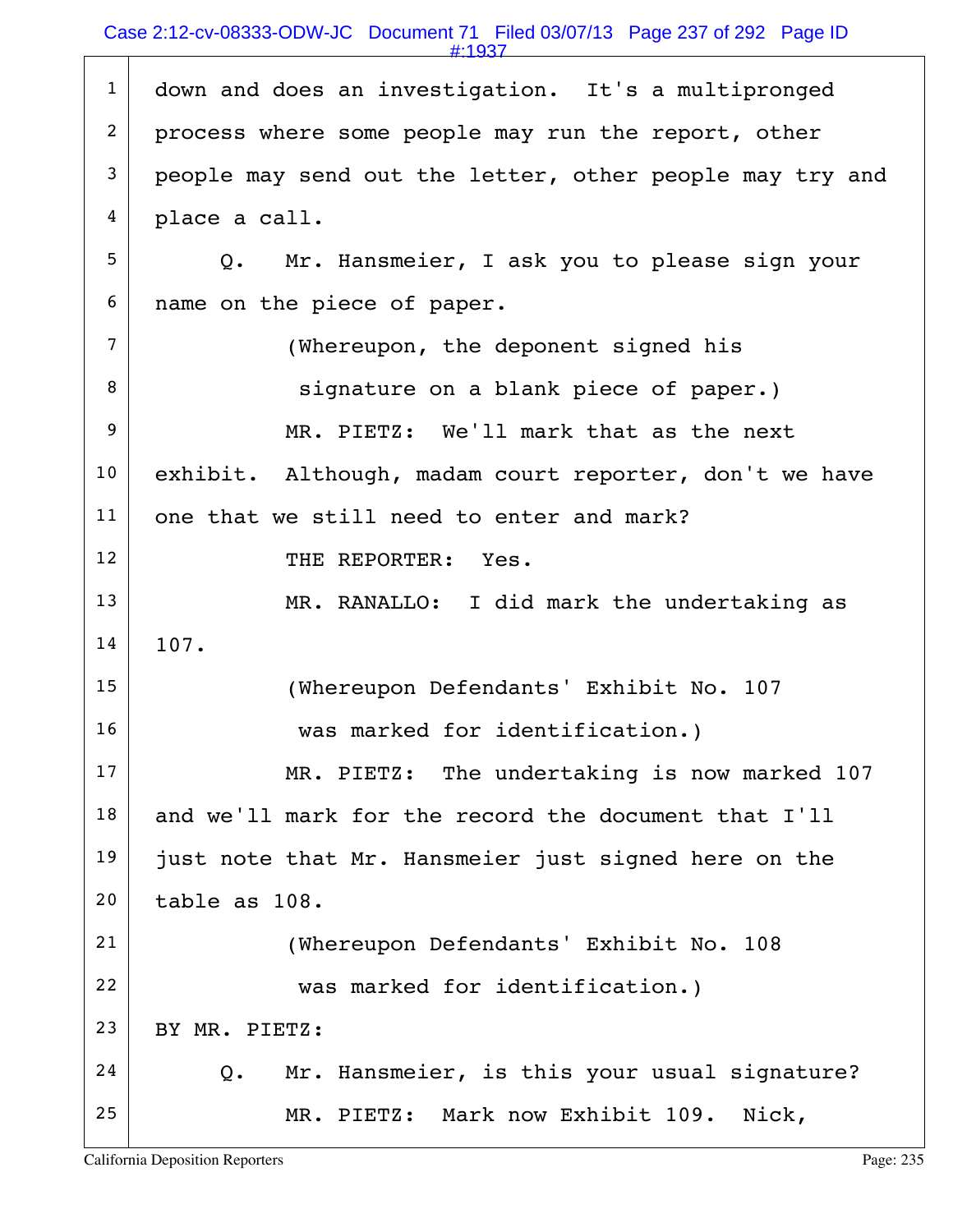| ٠ |  |  |
|---|--|--|
|   |  |  |

| $\mathbf{1}$     | you're going to have to explain what this is. We've       |
|------------------|-----------------------------------------------------------|
| $\overline{a}$   | only got that one copy. What is that exactly?             |
| 3                | (Whereupon Defendants' Exhibit No. 109                    |
| 4                | was marked for identification.)                           |
| 5                | MR. RANALLO: Those are signatures exemplars               |
| 6                | from a Mr. Peter Hansmeier's signature and a Paul         |
| 7                | Hansmeier signature for comparison sake.                  |
| 8                | MR. PIETZ: What is that from, Nick?                       |
| $\boldsymbol{9}$ | MR. RANALLO: They are identified above them,              |
| 10               | but they are from basically AF Holdings' file/Prenda      |
| 11               | Law/Steele Hansmeier/Anti-Piracy Law filings.             |
| 12               | MR. PIETZ: So I'll note for the record, the               |
| 13               | top signature says executed on September 2nd -- it says   |
| 14               | 1010, but I suspect it probably means 2010. And it says   |
| 15               | Paul Hansmeier and then the second signature says         |
| 16               | executed on May 5th, 2011 and it says underneath the box  |
| 17               | Peter Hansmeier.                                          |
| 18               | BY MR. PIETZ:                                             |
| 19               | Mr. Hansmeier, does the signature on top<br>$Q_{\bullet}$ |
| 20               | appear to be your signature?                              |
| 21               | It has less letters than I normally do, but<br>Α.         |
| 22               | the first -- the first one looks like my signature,       |
| 23               | yeah, the first name. But you sign your signature         |
| 24               | different ways at different times. I'll agree that        |
| 25               | that's my signature.                                      |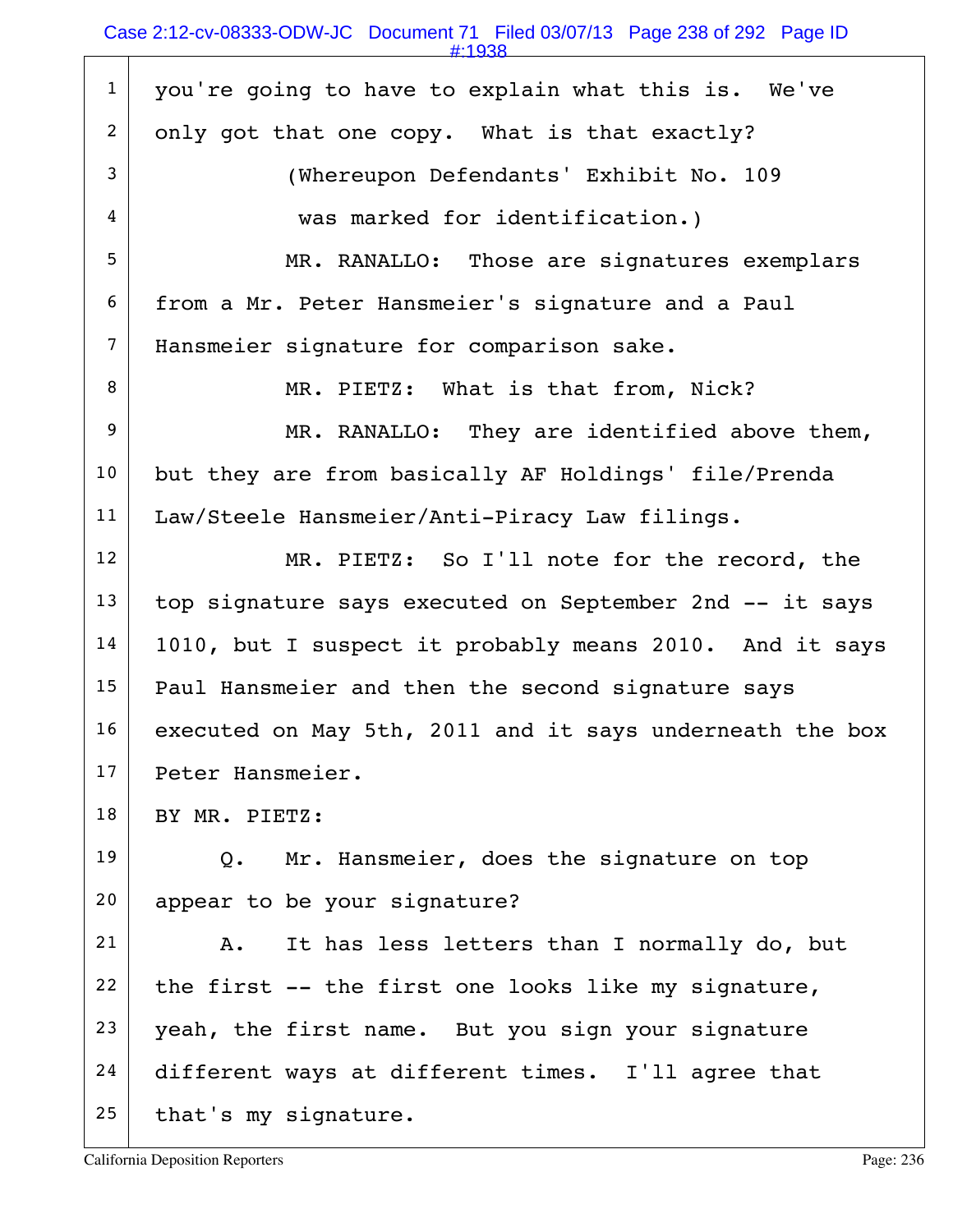| $\mathbf{1}$   | And the one below it, is that your brother's<br>Q.       |
|----------------|----------------------------------------------------------|
| $\overline{2}$ | signature?                                               |
| 3              | You'd have to ask him.<br>Α.                             |
| $\overline{4}$ | The fact that he's your brother and I'm<br>Q.            |
| 5              | assuming you've seen him sign things before.             |
| 6              | I don't recall having seen him sign anything<br>Α.       |
| $\overline{7}$ | specifically before and I don't know where that          |
| 8              | signature came from, so I'm not prepared to say that     |
| 9              | that's -- and verify that that's my brother's signature. |
| 10             | Does it look like you signing his name?<br>$Q$ .         |
| 11             | No.<br>Α.                                                |
| 12             | Now, just to be clear. You have had your<br>Q.           |
| 13             | brother sign various declarations in cases that you've   |
| 14             | been involved with before --                             |
| 15             | I will submit that I've not had a handwriting<br>Α.      |
| 16             | expert review the signatures on the declarations that    |
| 17             | he's submitted.                                          |
| 18             | I understand that. My question is, though,<br>Q.         |
| 19             | you've seen your brother's signature before on           |
| 20             | declarations in cases you've been involved with,         |
| 21             | correct?                                                 |
| 22             | There's a big difference between filing a<br>Α.          |
| 23             | declaration that you verify that it's signed and         |
| 24             | carefully analyzing the signature.                       |
| 25             | Sure. I understand that. Simple question,<br>Q.          |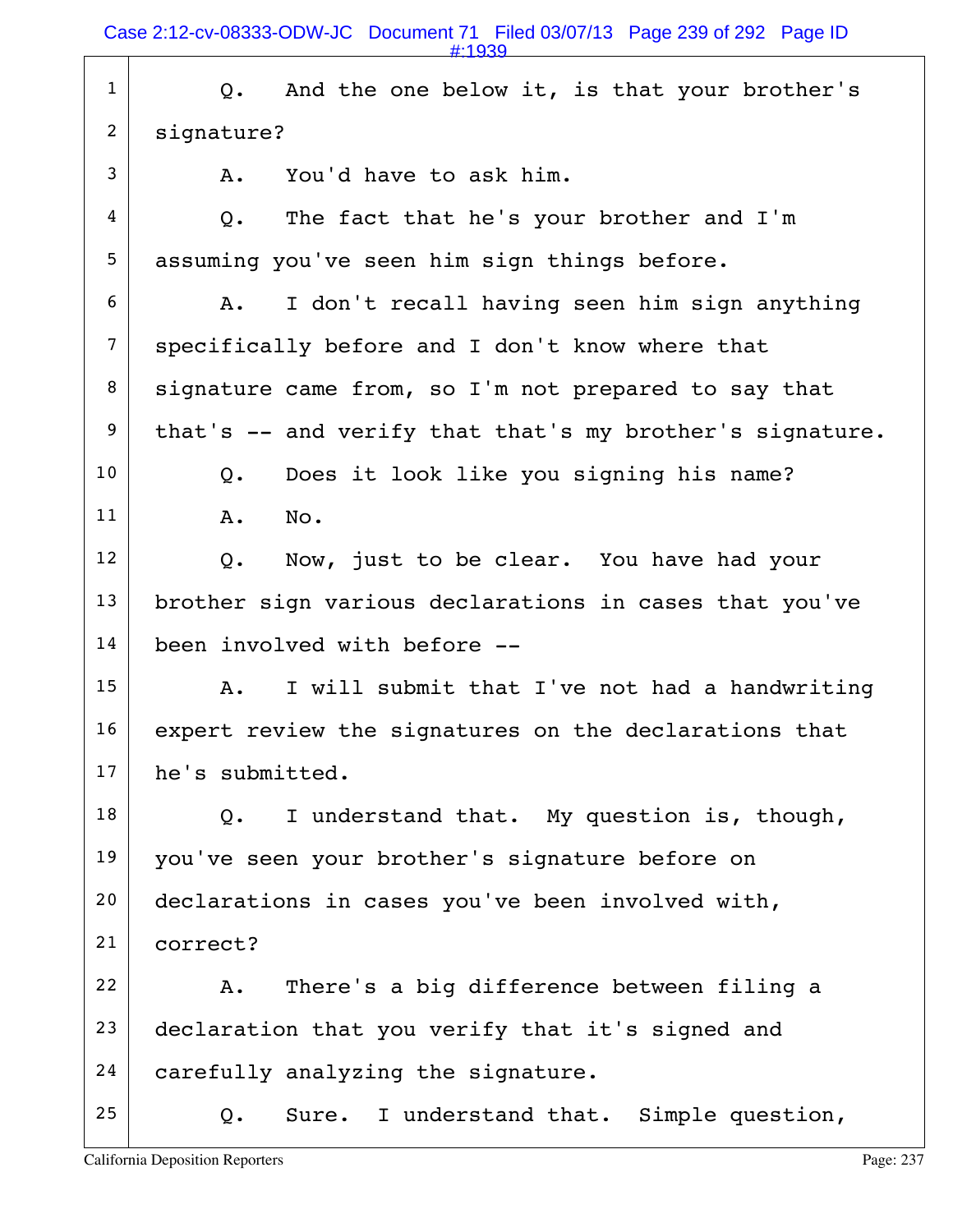|                | $\pm 1940$                                               |
|----------------|----------------------------------------------------------|
| $\mathbf{1}$   | you know what your brother's signature looks like,       |
| $\overline{2}$ | correct?                                                 |
| 3              | I believe I could not reproduce my brother's<br>Α.       |
| 4              | signature from memory.                                   |
| 5              | MR. PIETZ: We'll mark now for the record,                |
| 6              | Exhibit 110, a verified petition filed by Quava, LLC, in |
| 7              | St. Clair County, Illinois.                              |
| 8              | (Whereupon Defendants' Exhibit No. 110                   |
| 9              | was marked for identification.)                          |
| 10             | BY MR. PIETZ:                                            |
| 11             | Mr. Hansmeier, have you ever seen this<br>Q.             |
| 12             | petition before or maybe not this copy but the           |
| 13             | underlying document?                                     |
| 14             | I believe I've seen it, yes.<br>Α.                       |
| 15             | When did you see it?<br>Q.                               |
| 16             | I believe I assisted -- oh, this isn't the one<br>Α.     |
| 17             | that was filed in Minnesota?                             |
| 18             | This is a St. Clair County, Illinois.<br>Q.              |
| 19             | I worked with the one in Minnesota.<br>Α.                |
| 20             | So am I right that -- or maybe you were<br>Q.            |
| 21             | mistaken when you said you'd seen this before and you    |
| 22             | were thinking of Minnesota?                              |
| 23             | I was assuming this was the case that was<br>Α.          |
| 24             | filed by Alpha Law Firm in Minnesota.                    |
| 25             | So Alpha Law Firm represented Guava, LLC in a<br>Q.      |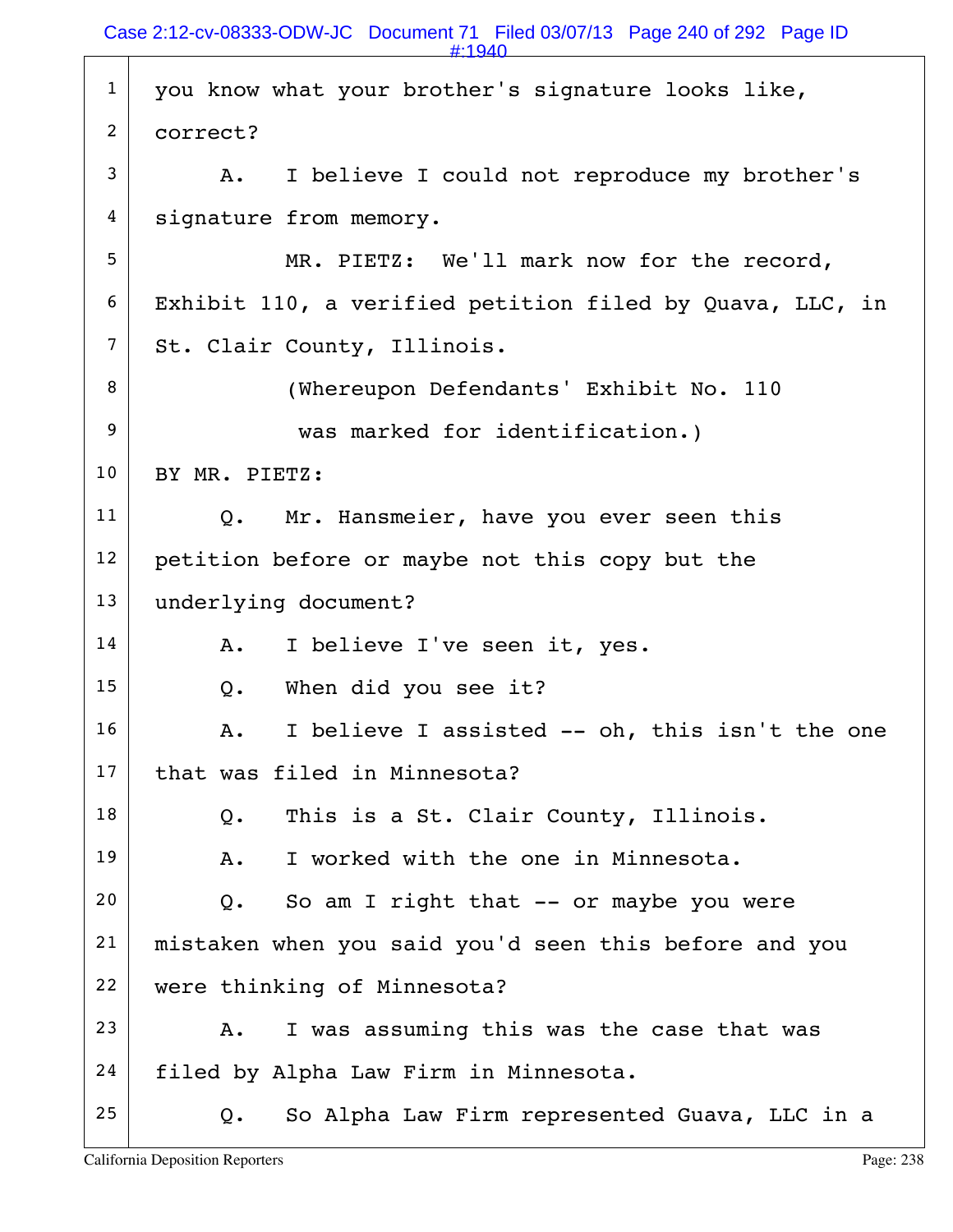| $\mathbf{1}$     | Minnesota case and you mistook this pleading for the one |
|------------------|----------------------------------------------------------|
| $\overline{2}$   | that was in Minnesota; is that correct?                  |
| 3                | Yes.<br>Α.                                               |
| 4                | But on closer reflection, now having a chance<br>Q.      |
| 5                | to look at it more carefully, I'll ask again, do you     |
| 6                | recognize this pleading, which is from Illinois?         |
| $\overline{7}$   | I believe I saw it one or two times in the<br>Α.         |
| 8                | past. I can't --                                         |
| $\boldsymbol{9}$ | (Whereupon, Mr. Gibbs left the room.)                    |
| 10               | BY MR. PIETZ:                                            |
| 11               | Q. So you have seen this pleading from Illinois          |
| 12               | on one or two times in the past?                         |
| 13               | I think my attorney should be present if<br>Α.           |
| 14               | you're going to be questioning.                          |
| 15               | MR. PIETZ: Fair enough. We'll hold off. Let              |
| 16               | the record reflect that Mr. Gibbs is back in the room.   |
| 17               | BY MR. PIETZ:                                            |
| 18               | Let's go ahead and continue with the question.<br>Q.     |
| 19               | Continuing now that everybody is settled. So you have    |
| 20               | seen this St. Clair County petition before, correct,     |
| 21               | Mr. Hansmeier?                                           |
| 22               | I have seen it a couple of times in the past.<br>Α.      |
| 23               | I'm familiar with it because I know that there was a     |
| 24               | hearing on it recently.                                  |
| 25               | And can you recall who showed this petition to<br>Q.     |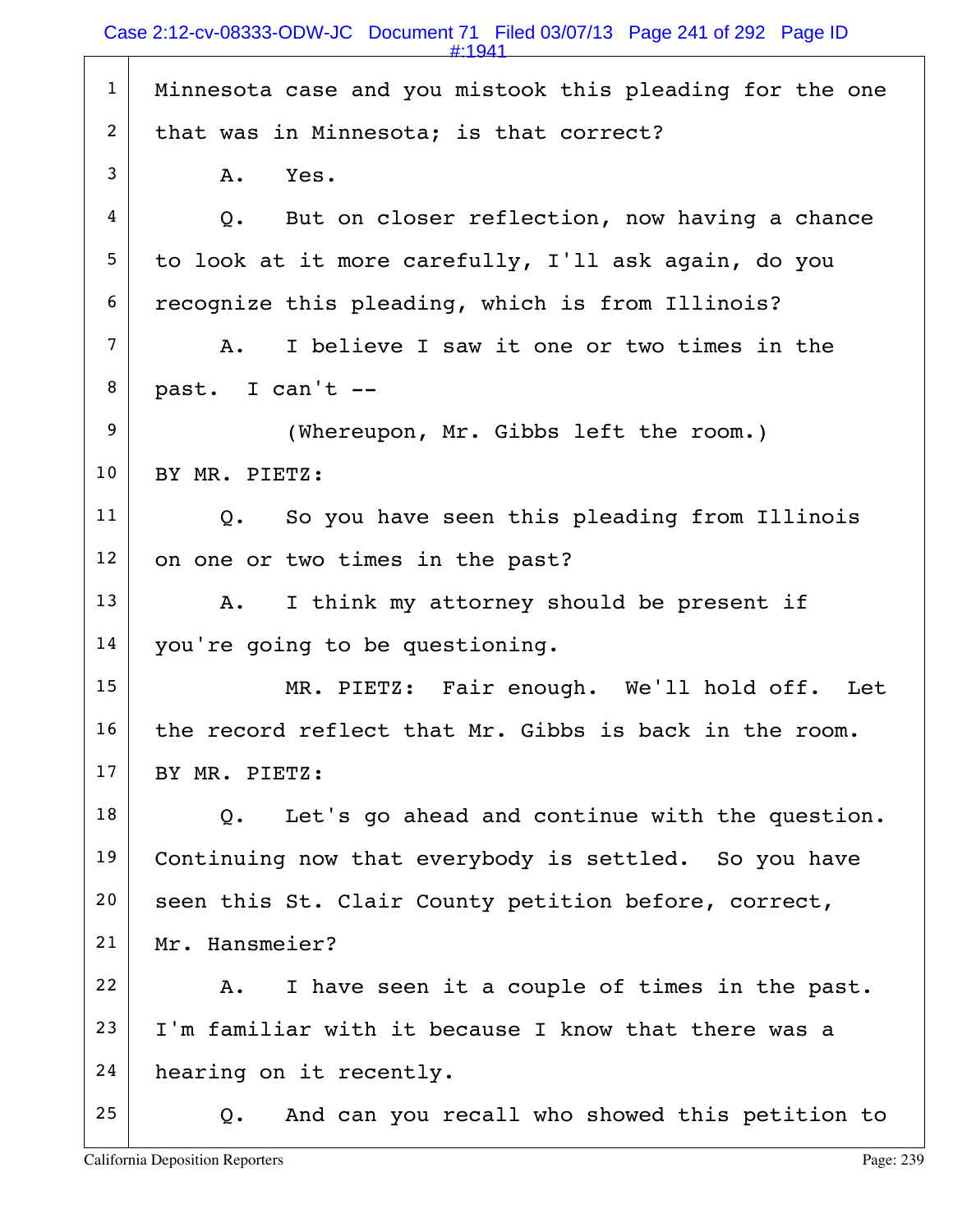| $\mathbf{1}$   | you?                                                    |
|----------------|---------------------------------------------------------|
| $\overline{c}$ | I don't recall who showed the petition to me.<br>Α.     |
| 3              | I remember discussing this petition with Mr. Steele     |
| 4              | quickly with some relation to the case.                 |
| 5              | I'll ask you to skip to the verification page,<br>Q.    |
| 6              | which is like the seventh or eighth one in there.       |
| 7              | I see it here.<br>A.                                    |
| 8              | Can you read for me what it says there on the<br>Q.     |
| 9              | signature line of the verification page?                |
| 10             | No. I can read, but it's a little hard to<br>A.         |
| 11             | read.                                                   |
| 12             | To best of your ability what does it say?<br>Q.         |
| 13             | I don't want to speculate what it says.<br>Α.           |
| 14             | Here's what it says. It's a pretty rough copy.          |
| 15             | I agree.<br>Q.                                          |
| 16             | MR. GIBBS: I have no idea.                              |
| 17             | BY MR. PIETZ:                                           |
| 18             | I'm asking now for your best estimate. What's<br>Q.     |
| 19             | the name on the signature line there?                   |
| 20             | You can ask as many times as you want. I'm<br>A.        |
| 21             | telling you I can't read it.                            |
| 22             | Does it look like Alan Moay, A-L-A-N, M-O-A-Y?<br>$Q$ . |
| 23             | It doesn't look like that to me.<br>A.                  |
| 24             | MR. GIBBS: Objection. Calling for                       |
| 25             | speculation. He already told you he can't read it       |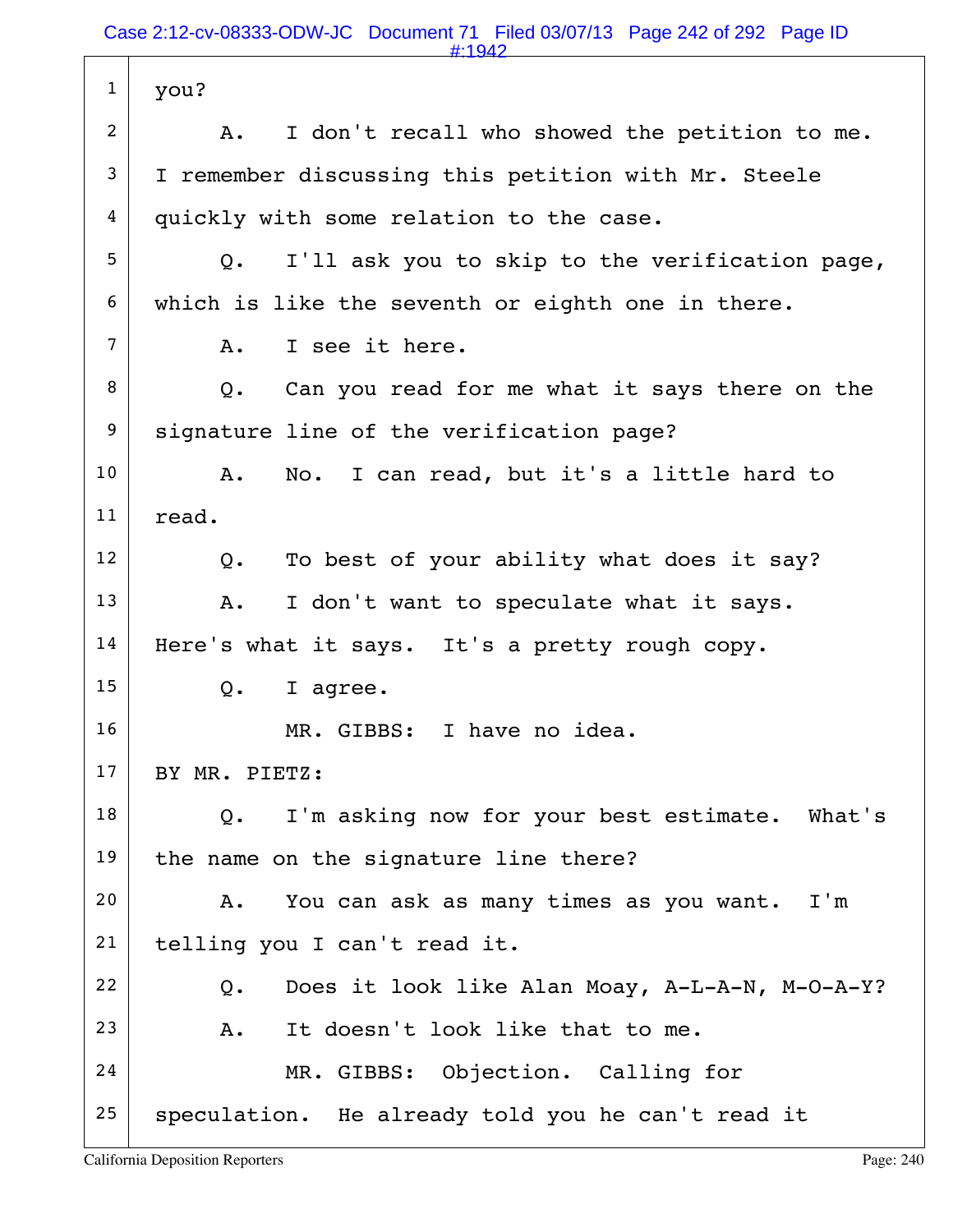| $\mathbf{1}$   | because it's a poor copy of the paper, so he'd be            |
|----------------|--------------------------------------------------------------|
| $\overline{2}$ | speculating as to what it says.                              |
| 3              | BY MR. PIETZ:                                                |
| $\overline{4}$ | Go ahead and continue, please.<br>$Q_{\bullet}$              |
| 5              | I don't think it looks like that. I don't<br>Α.              |
| 6              | think it looks like anything. I think it's a poor copy       |
| $\overline{7}$ | and it's illegible.                                          |
| 8              | It's so illegible that you can't read it at<br>$Q_{\bullet}$ |
| 9              | all; is that correct?                                        |
| 10             | Me personally?<br>Α.                                         |
| 11             | Q. You personally.                                           |
| 12             | I'll take a second look at for the sake of<br>Α.             |
| 13             | completeness. So the first three letters of the first        |
| 14             | name appear to be A-L -- I can't tell if it's N-A --         |
| 15             | I'll tell you what. Let's take it letter by<br>$Q_{\bullet}$ |
| 16             | letter. The first letter what does that look like?           |
| 17             | It looks like a capital A.<br>Α.                             |
| 18             | The next letter?<br>$Q$ .                                    |
| 19             | Either an L or an I.<br>Α.                                   |
| 20             | And then after that, not sure. The fourth<br>Q.              |
| 21             | letter?                                                      |
| 22             | It could be an A, it could be an N.<br>Α.                    |
| 23             | Moving on to the next word. What's the next<br>$Q$ .         |
| 24             | letter?                                                      |
| 25             | That's pretty clearly an M.<br>Α.                            |
|                |                                                              |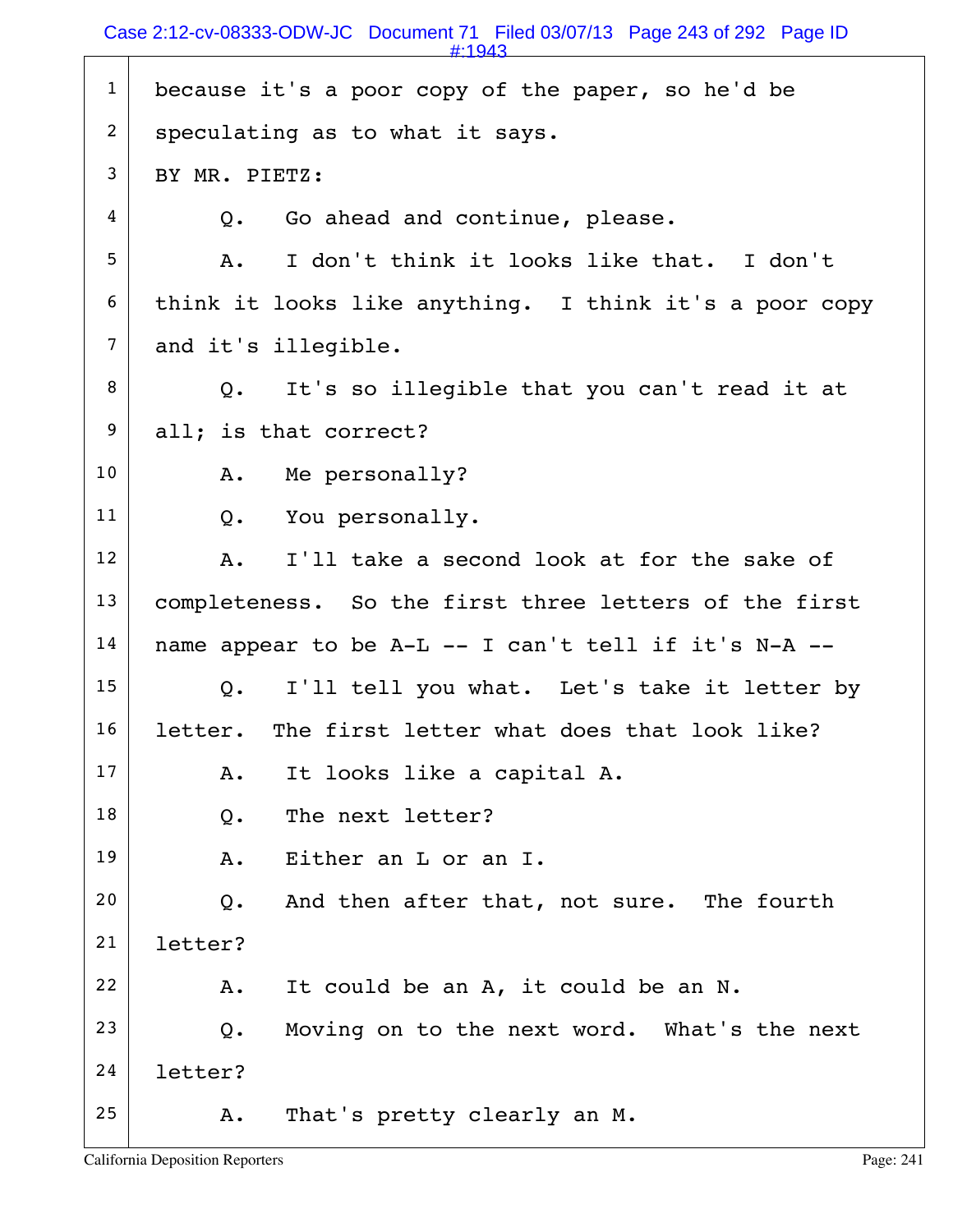|                | Case 2:12-cv-08333-ODW-JC Document 71 Filed 03/07/13 Page 244 of 292 Page ID<br>$\text{H}$ -1944 |
|----------------|--------------------------------------------------------------------------------------------------|
| $\mathbf{1}$   | And then the next letter?<br>$Q$ .                                                               |
| $\overline{2}$ | It's an N or an A.<br>Α.                                                                         |
| 3              | And then the next letter?<br>Q.                                                                  |
| 4              | That appears to be a Y.<br>Α.                                                                    |
| 5              | And then after that, can you make out the word<br>Q.                                             |
| 6              | that it says after that?                                                                         |
| $\overline{7}$ | D -- let's go letter by letter.<br>Α.                                                            |
| 8              | Sure. Why don't you just do it for me.<br>$Q$ .                                                  |
| 9              | So the first letter appears to be a D. The<br>Α.                                                 |
| 10             | second letter appears to be a C. The third letter                                                |
| 11             | appears to be an E.                                                                              |
| 12             | Q. Mr. Hansmeier, let me just stop. Do you think                                                 |
| 13             | that word says declarant perhaps?                                                                |
| 14             | It could say defendant, declarant. That would<br>Α.                                              |
| 15             | conceivably fit within the letters. Although,                                                    |
| 16             | obviously, it's pretty illegible.                                                                |
| 17             | Do you know anybody by the name of Alan Moay,<br>$Q$ .                                           |
| 18             | $M-O-A-Y$ ?                                                                                      |
| 19             | Do I personally know anybody by the name of<br>Α.                                                |
| 20             | Alan Moay? I'd have to check my contact list and anyone                                          |
| 21             | I've ever talked to in my entire life, but sitting here                                          |
| 22             | right now, do I know anybody named Alan Moay, no, I do                                           |
| 23             | not.                                                                                             |
| 24             | Do you know anyone who is a principal or an<br>Q.                                                |
| 25             | officer or a corporate representative of Guava, LLC,                                             |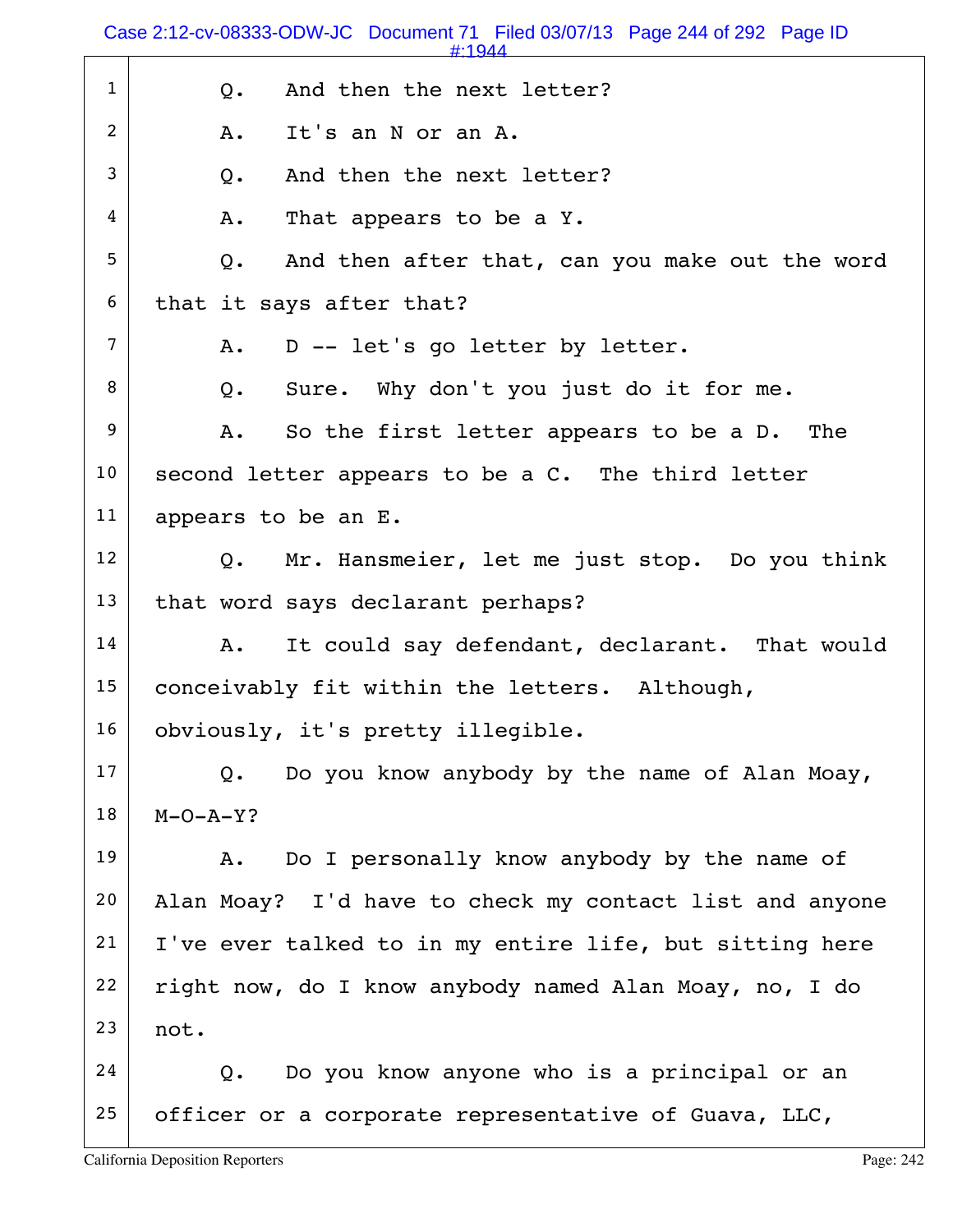Case 2:12-cv-08333-ODW-JC Document 71 Filed 03/07/13 Page 245 of 292 Page ID

|                | #:1945                                                    |
|----------------|-----------------------------------------------------------|
| $\mathbf{1}$   | with a first name of Alan?                                |
| $\overline{c}$ | Do I know anyone, principal or an officer --<br>Α.        |
| 3              | Or a corporate representative.<br>Q.                      |
| 4              | I'd to have check my records as to who does<br>A.         |
| 5              | what at Guava, LLC. I couldn't tell you that answer for   |
| 6              | most of my clients.                                       |
| $\overline{7}$ | Do you know anybody by the name of Alan Mony,<br>Q.       |
| 8              | $M-O-N-Y$ ?                                               |
| 9              | Again, I'd have to check my records to see who<br>A.      |
| 10             | I've corresponded with in the past.                       |
| 11             | Do you know anybody by the name of Alan<br>Q.             |
| 12             | Mooney, $M-O-O-N-E-Y$ ?                                   |
| 13             | I have represented an Alan Mooney before, yes.<br>A.      |
| 14             | Is that the extent of your relationship to<br>Q.          |
| 15             | Mr. Mooney, having represented him?                       |
| 16             | MR. GIBBS: Vaque and ambiquous. Speculation.              |
| 17             | THE WITNESS: Can you ask me a more specific               |
| 18             | question?                                                 |
| 19             | BY MR. PIETZ:                                             |
| 20             | Let's start with this. What case did you<br>$O_{\bullet}$ |
| 21             | represent him in?                                         |
| 22             | I couldn't tell you the caption of the case<br>Α.         |
| 23             | right now.                                                |
| 24             | Was it a single action?<br>Q.                             |
| 25             | Can you tell me what you mean by a single<br>Α.           |
|                |                                                           |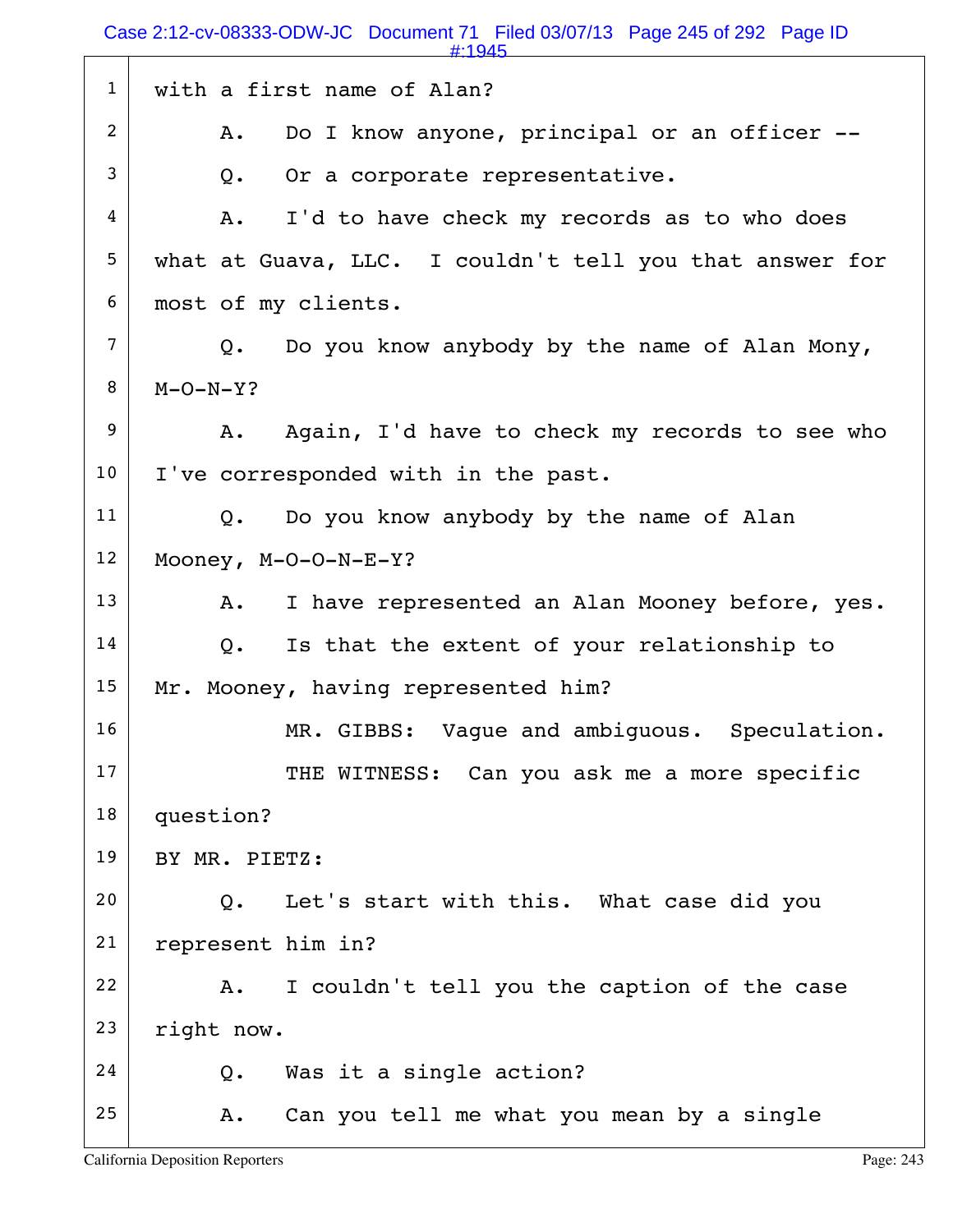1 action?  $2$  Q. Was it one litigation, whether in state or 3 federal court?  $4$  A. I'm trying to think whether I represented him 5 in other capacities. 6 MR. GIBBS: I need to take a one-minute break. 7 MR. PIETZ: Let's finish this question. Go 8 ahead. 9 THE WITNESS: I can. I represented him at  $10$  least in one action. I've had  $-$  I may have represented 11 | him in more actions, but I'd have to check my records  $12$  very specifically to determine that. 13 (Off the record.) 14 BY MR. PIETZ: 15 Q. Back on the record. Mr. Hansmeier, was the 16 | litigation you represented Alan Mooney in the Priceline 17 litigation?  $18$  A. That sounds familiar. I'd have to check my 19 records to be sure.  $20$  Q. I'll represent to you -- I'm not sure that I  $21$  have a copy, but I will represent that I've seen a 22 pleading filed in Hennepin County, Minnesota where you 23 were counsel of record for one Alan Mooney,  $A-L-A-N$ ,  $24$  M-O-O-N-E-Y.  $25$  A. That sounds very inaccurate. I don't believe #:1946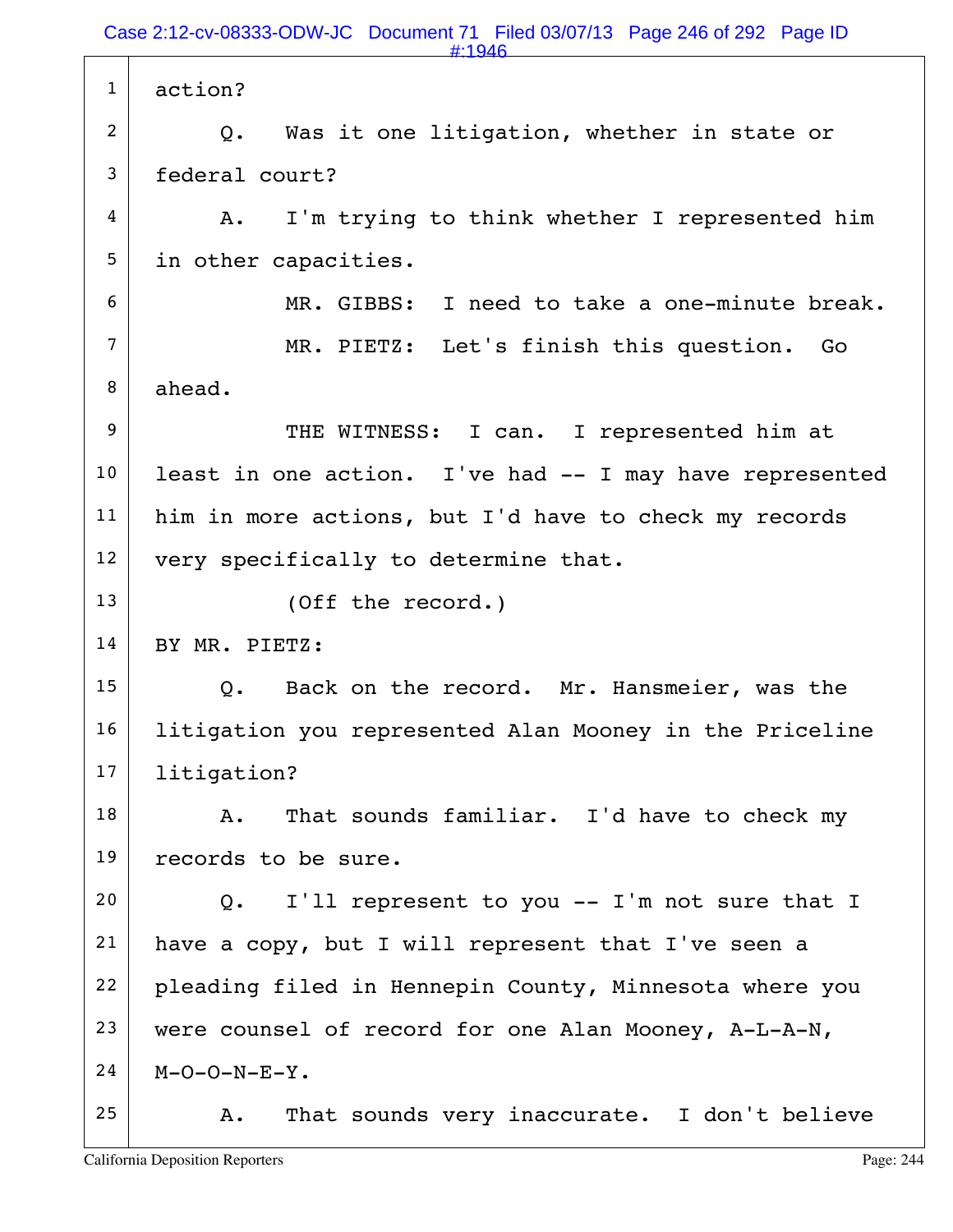| $\mathbf{1}$   | I filed a pleading in Hennepin County.                   |
|----------------|----------------------------------------------------------|
| $\overline{2}$ | And then it was removed to federal.<br>Q.                |
| 3              | There was a federal court action that I<br>Α.            |
| 4              | represented an Alan Mooney in. That might be what        |
| 5              | you're referring to. I'm not going to accept your        |
| 6              | representation as to what that case involved or didn't   |
| $\overline{7}$ | involve.                                                 |
| 8              | Q. All I'm after in any event, is whether or not         |
| 9              | there may be other cases in which you have represented   |
| 10             | this Alan Mooney.                                        |
| 11             | I believe I just testified and I'll testify in<br>A.     |
| 12             | this manner every time you ask me the question, that I   |
| 13             | represented Mr. Mooney in the case that was -- in a case |
| 14             | that -- whether that's the one that you're referring to  |
| 15             | or not -- it wasn't filed in Hennepin County, but was    |
| 16             | removed to federal court and my other representations    |
| 17             | statuses with respect to Mr. Mooney I would need to very |
| 18             | carefully check my past records and files to determine   |
| 19             | whether or not I have represented him in the past.       |
| 20             | Have you ever introduced Mr. Mooney to John<br>Q.        |
| 21             | Steele?                                                  |
| 22             | I don't recall if I have or not.<br>Α.                   |
| 23             | To best of your knowledge have your client<br>$Q$ .      |
| 24             | Alan Mooney and John Steele ever met?                    |
| 25             | I do not believe so.<br>Α.                               |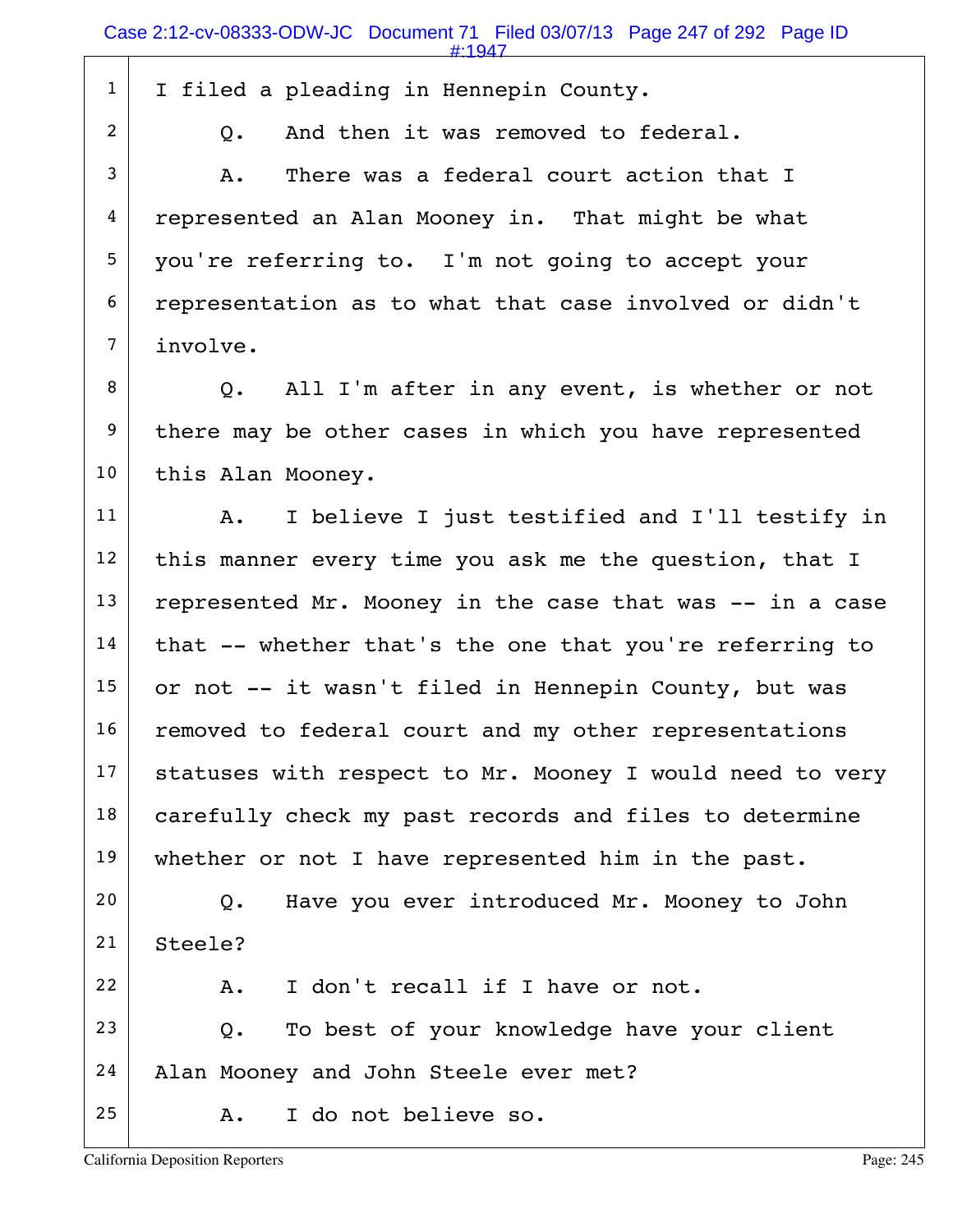|                 | #:1948                                                   |
|-----------------|----------------------------------------------------------|
| $\mathbf{1}$    | Have they ever corresponded?<br>Q.                       |
| $\overline{2}$  | I quess you would have to ask the two of them<br>Α.      |
| 3               | that. I have not been party to correspondence between    |
| 4               | the two of them, if that's what you're asking.           |
| 5               | Do you have any other business dealing with<br>Q.        |
| 6               | Alan Mooney?                                             |
| $\overline{7}$  | What do you mean by business dealings?<br>Α.             |
| 8               | I mean, is the extent of your relationship to<br>Q.      |
| 9               | Alan Mooney the fact that you represented him in         |
| 10              | litigation?                                              |
| 11              | Well, again, you can continue asking the<br>Α.           |
| 12              | question about my representation and I'll continue       |
| 13              | giving you the same answer. I've had potential           |
| 14              | representation situations with respect to Mr. Mooney for |
| 15 <sub>1</sub> | the past couple of years. Some of them have -- I can't   |
| 16              | think of any specifically that have turned into fruition |
| 17              | other than the case right there. My memory is a bit      |
| 18              | vague and unclear on that topic so I'd have to go back   |
| 19              | and check my records. It's in that capacity primarily    |
| 20              | that I know Mr. Mooney.                                  |
| 21              | So in other words, if I understand correctly,<br>Q.      |
| 22              | you represented him in one case, and were the other      |
| 23              | potential representations that may or not may come to    |
| 24              | fruition were those litigation matters as well?          |
| 25              | It was primarily litigation matters. There<br>Α.         |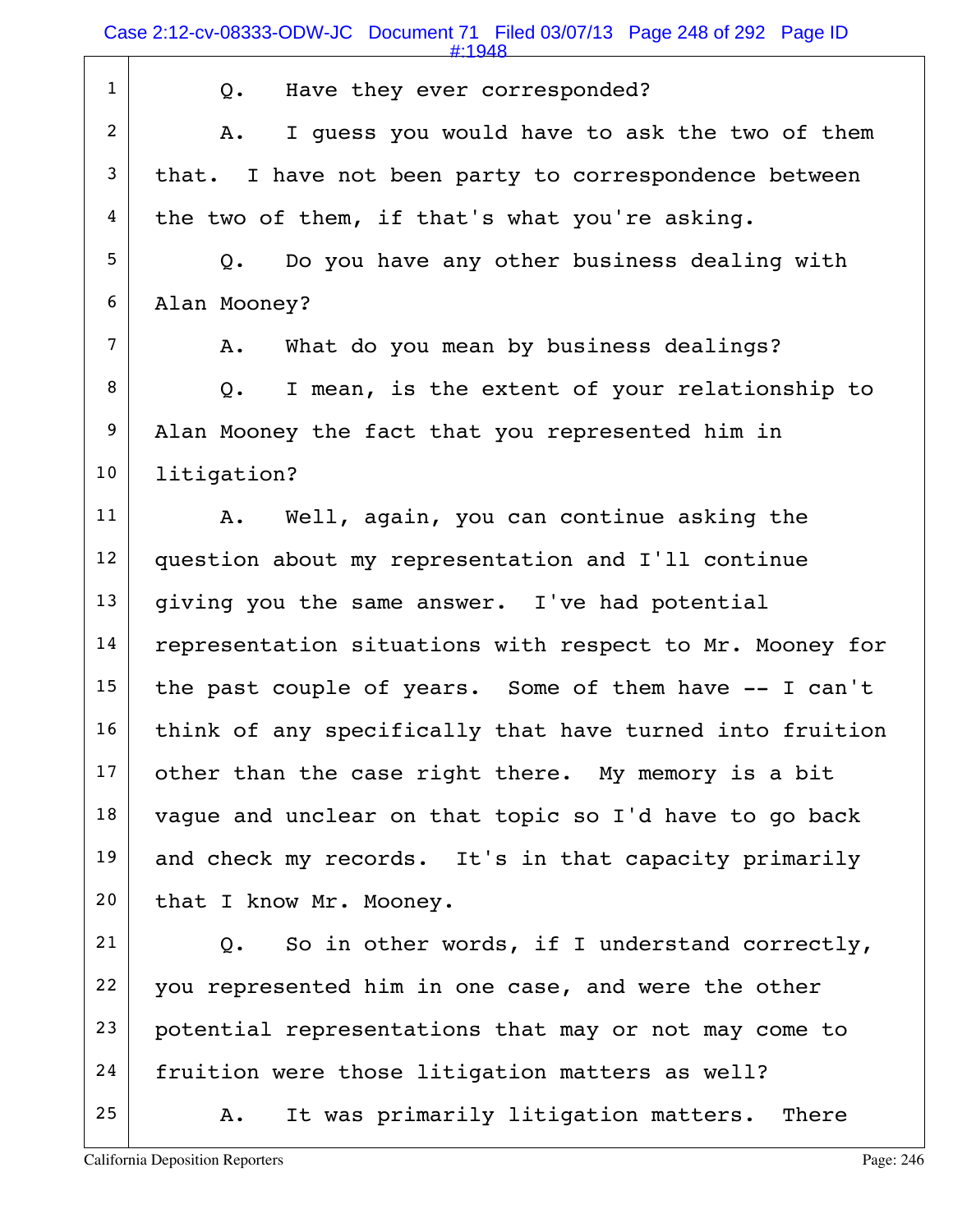1 may have been business dealings, but those were pretty 2 | speculative. But to the exact nature of whether there 3 was litigation or business matters or a hyper between  $4$  the two, I'd have to check my records to determine what  $5$  exactly I had to -- my relationship to Mr. Mooney was or  $6$  the nature of  $-$ - or how best to classify the potential 7 representation opportunities.

8 Q. So what details can you give me about your 9 relationship with Alan Mooney without checking your 10 records? And I recognize it may not be complete, but 11 can you do the best you can, please?

 $12$  A. Sure. I'd be glad to. The  $-$  I first came 13 into contact with Mr. Mooney back  $-$  I would say 2009  $14$  perhaps, give or take a year. And he was  $-$  I don't  $15$  think I can go into too much detail about the specific  $16$  facts and situation, but he had a litigation matter that 17 | was pressing and so I discussed within the litigation  $18$  matter kind of  $-$ - how best to describe it. The best way  $19$  to describe it. I was an associate at a firm and the 20 partner was handling the matter. So I met him and then 21 over the years we kept in contact and he has contacted 22 me regarding various matters. Like any prospective 23 client, I socialize with him from time to time. And  $24$  then in the one case that's a matter of public record I 25 represented him.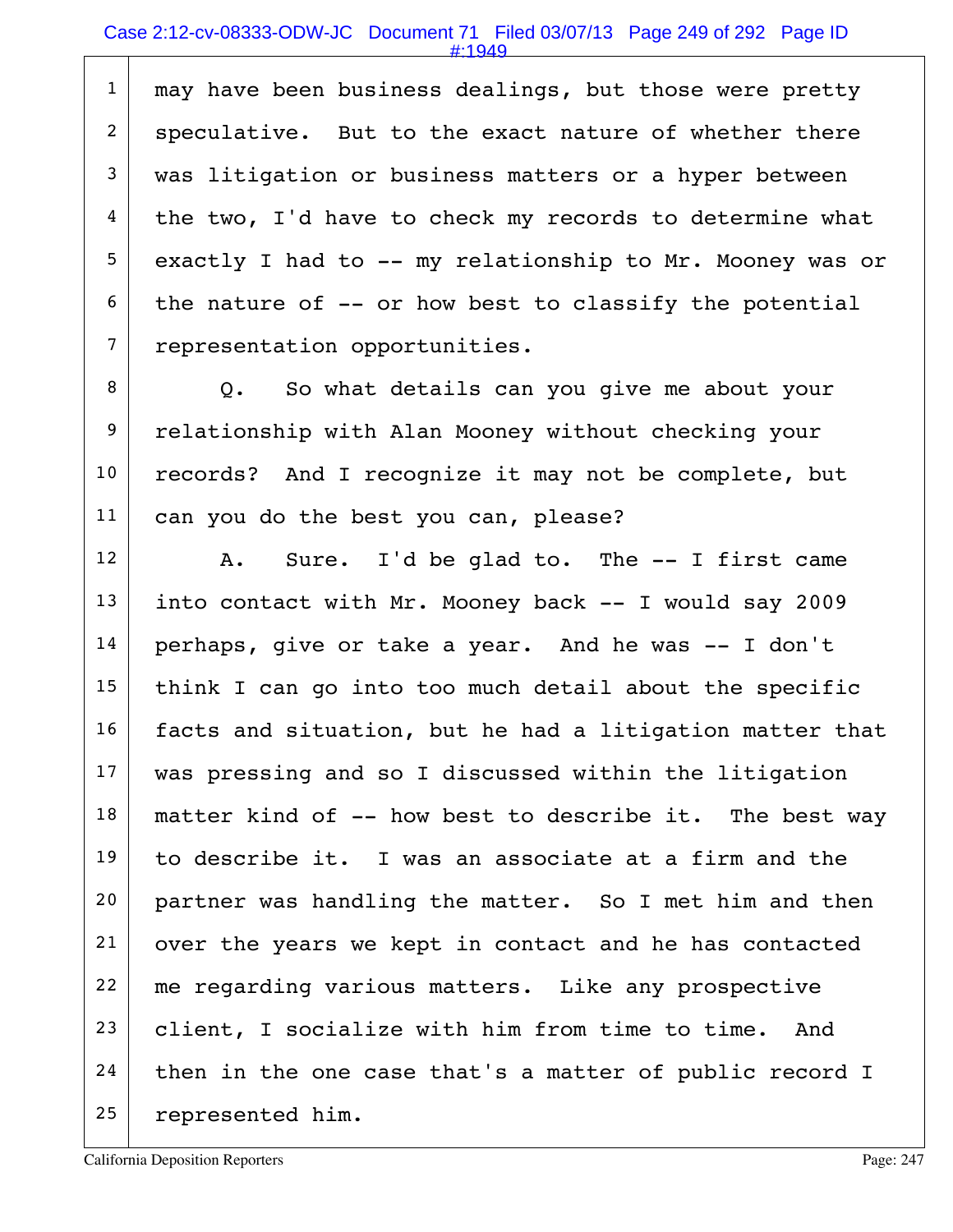$1$  Q. Has he ever hired you to do anything other 2 than the Priceline case or were they all prospective  $3$  representations that didn't pan out?  $4$  A. You can continue to ask me about my 5 representations of Alan Mooney and I'll continue to -- 6 MR. GIBBS: Objection.  $7$  THE WITNESS:  $-$  to give the very same answer 8 | which is, I would have to check my records to find  $9$  out -- to determine whether or not I was formally  $10$  retained with respect to matters that have occurred, 11 | potential matter that have occurred over the past three 12 or four years. 13 BY MR. PIETZ:  $14$  Q. Have you ever represented Mr. Mooney in a 15 | nonlitigation matter? 16 | A. You can continue asking me about my past  $17$  representations of Mr. Mooney and I'll continue to give  $18$  you the very same answer. I have to check my record to 19 see if I was formally retained or formally represented 20 | Mr. Mooney in a matter.  $21$  Q. Fair enough. Seems like we're not getting 22 anywhere. 23 MR. PIETZ: I'll introduce as Exhibit 110 -- $24$  and note that I only have this one copy. This is  $25$  business records detail for the Minnesota business,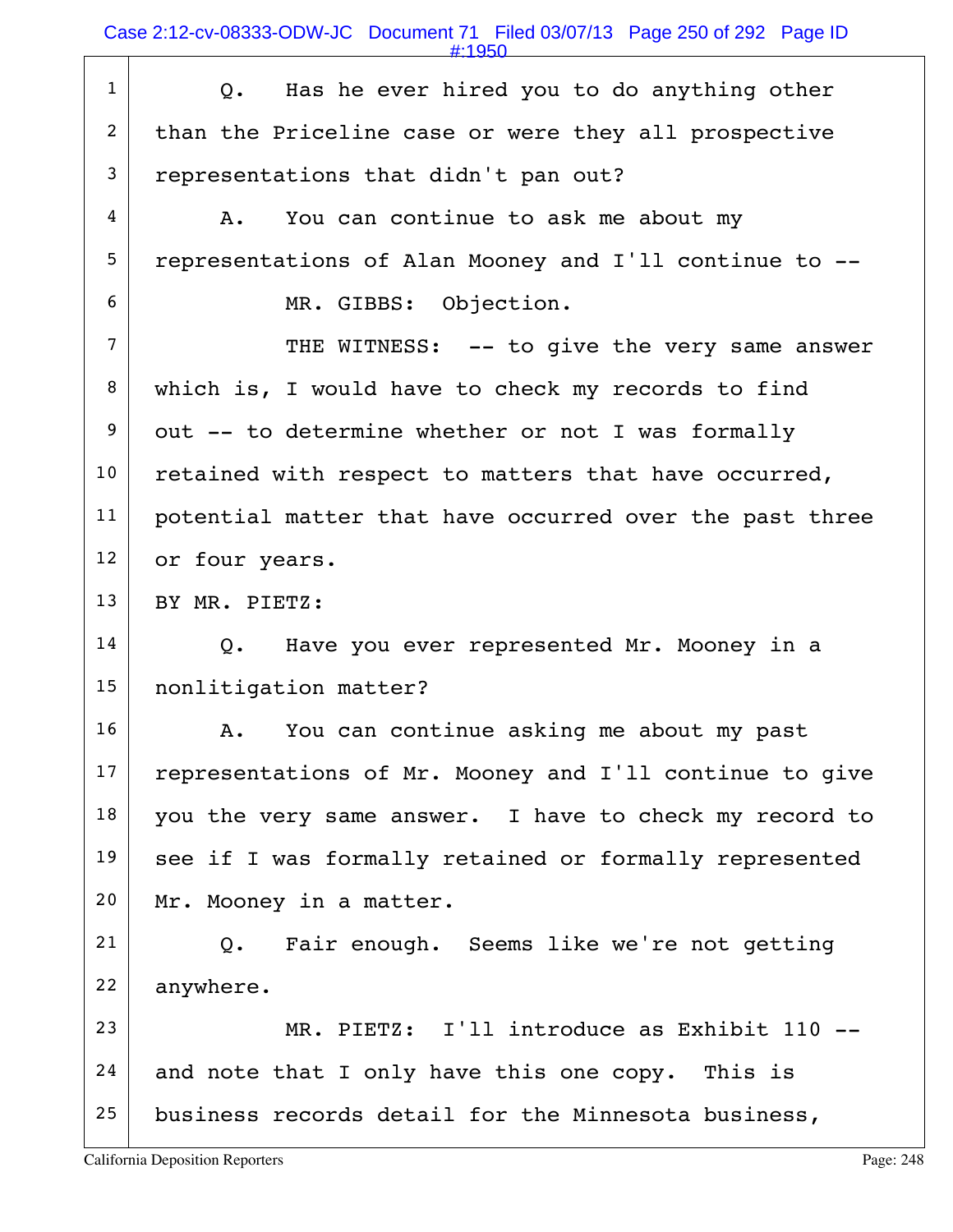1 | MCGIP, LLC. 2 (Whereupon Defendants' Exhibit No. 111 3 was marked for identification.) 4 BY MR. PIETZ: 5 Q. Mr. Hansmeier, can you read me what it says  $6$  there where it identifies the manager? 7 | A. Alan Mooney.  $8$   $\vert$  0. And the rest of the information after where it 9 | says Alan Mooney. 10 A. 80 South 8th Street, #900, Minneapolis, 11 Minnesota, 55402.  $12$  Q. Could you read me what says under principal 13 executive office if for MCGIP, LLC? 14 A. It identifies 80 South 8th Street, #900, care 15 of the Alpha Law Firm, Minneapolis, Minnesota, 55402.  $16$  Q. Was this an additional representation of 17 Mr. Mooney? 18 | A. Quite clearly not. It's a representation of 19 MCGIP.  $20$  Q. So what does Mr. Mooney have to do with MCGIP?  $21$  A. On this record he's listed as the manager.  $22$  Q. Isn't MCGIP an entity on whose behalf Steele 23 | Hansmeier and Prenda Law filed copyright infringement 24 lawsuits?  $25$  A. Well, certainly not Prenda Law that I'm aware #:1951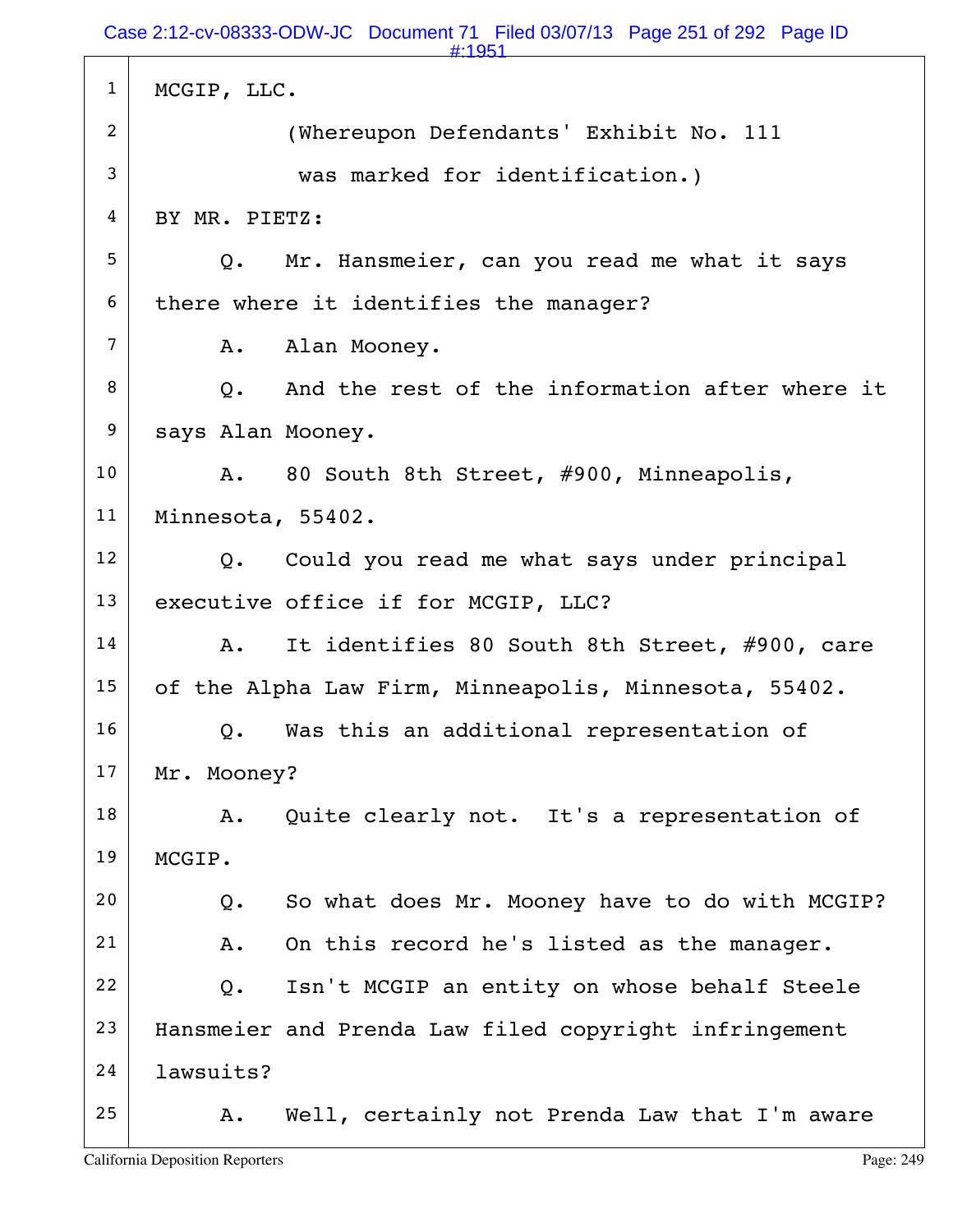Case 2:12-cv-08333-ODW-JC Document 71 Filed 03/07/13 Page 252 of 292 Page ID

|                | #:1952                                                 |
|----------------|--------------------------------------------------------|
| $\mathbf{1}$   | of.                                                    |
| $\overline{2}$ | How about the Alpha Law Firm?<br>$Q$ .                 |
| 3              | Alpha Law Firm, no.<br>Α.                              |
| 4              | So Steele Hansmeier has never represented<br>$Q$ .     |
| 5 <sub>5</sub> | MCGIP, LLC in litigation?                              |
| 6              | I believe you're making a statement.<br>Α.             |
| $\overline{7}$ | Maybe I'm misinformed. What was MCGIP then?<br>$Q$ .   |
| 8              | It's a limited liability company.<br>A.                |
| 9              | And what was the business of MCGIP?<br>$Q_{\bullet}$   |
| 10             | MR. GIBBS: Objection. Outside the scope of             |
| 11             | the deposition notice.                                 |
| 12             | BY MR. PIETZ:                                          |
| 13             | I'm asking now for personal knowledge.<br>Q.           |
| 14             | I guess I would have to review my records to<br>Α.     |
| 15             | find out what the business of MCGIP was. If we         |
| 16             | represented them in the past, I would assume that it   |
| 17             | was -- well, in fact, I think they held copyrights and |
| 18             | produce content.                                       |
| 19             | Were you ever involved in a copyright<br>Q.            |
| 20             | infringement lawsuit for MCGIP?                        |
| 21             | I would have to check my records. I don't<br>Α.        |
| 22             | believe I was an attorney of record on a copyright     |
| 23             | infringement lawsuit for MCGIP, but I believe Steele   |
| 24             | Hansmeier did file cases on their behalf. I'd have to  |
| 25             | check my records. It was quite a while ago. So to that |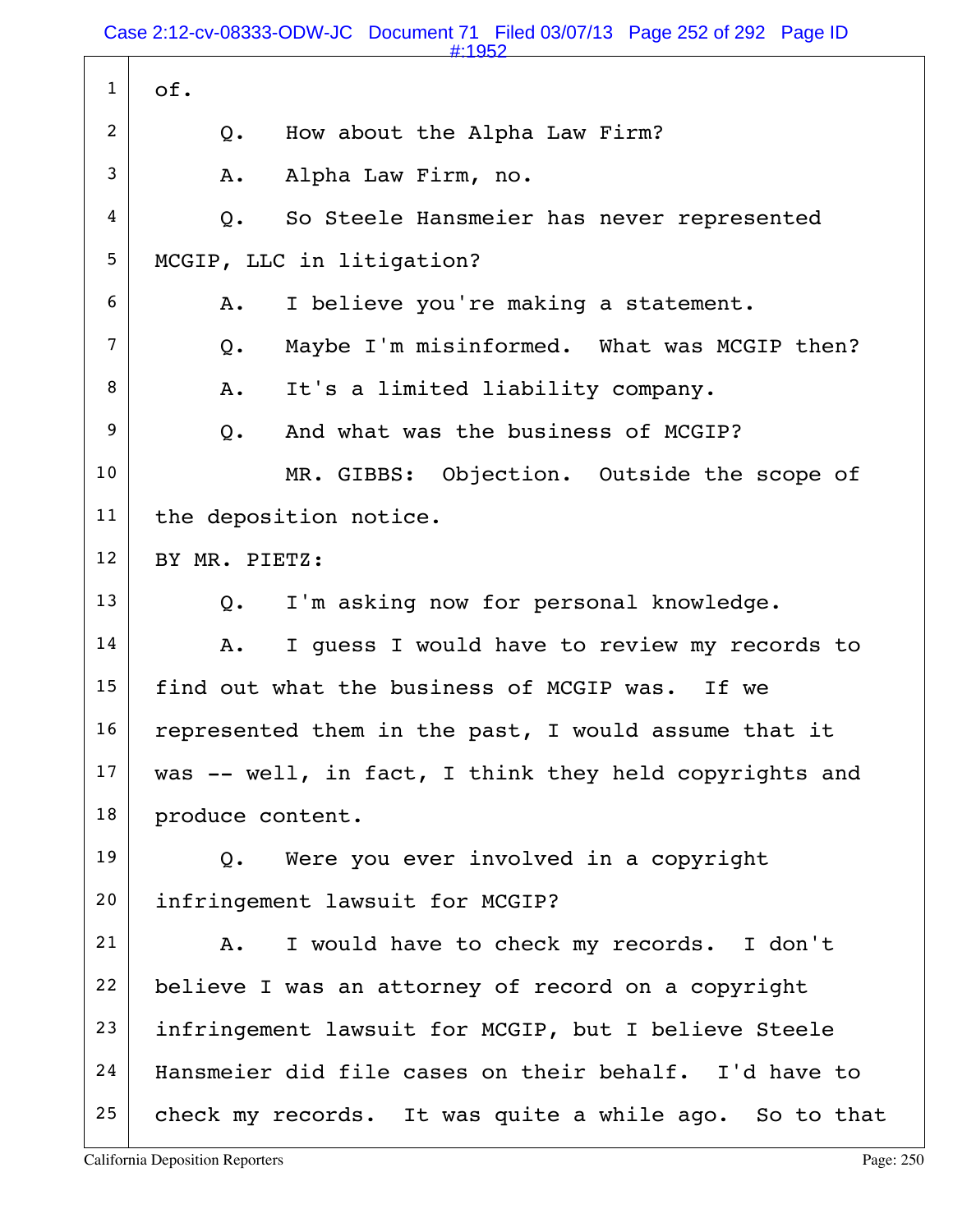Case 2:12-cv-08333-ODW-JC Document 71 Filed 03/07/13 Page 253 of 292 Page ID

| #:1953                                                       |
|--------------------------------------------------------------|
| extent then, yes.                                            |
| Is Alan Mooney the person who executed the<br>$\mathsf{O}$ . |
| petition in St. Clair County, Illinois?                      |
| ${\bf A}$ .<br>You'd have to ask Alan Mooney.                |
| Returning now to your capacity as a corporate<br>Q.          |
| representative. Why did AF Holdings change from Media        |
| Copyright Group to 6681 Forensic?                            |
| MR. GIBBS: Hold on. Objection. Assumes                       |
| facts not in evidence. Misstates prior testimony.            |
| THE WITNESS: What item are you referring to                  |
| just so I can refresh my recollection?                       |
| MR. PIETZ: I think it's under a few                          |
| categories.                                                  |
| MR. GIBBS: Objection. Not in the deposition                  |
| notice.                                                      |
| BY MR. PIETZ:                                                |
| Q. In any event we'll look for it. Without                   |
| resorting to the topics -- hold on. Strike that.             |
| No. 11. So in any event please answer the                    |
| question. Why did AF Holdings change from Media              |
| Copyright Group to 6681 Forensics?                           |
| MR. GIBBS: Objection. I don't believe that                   |
| 11 covers that.                                              |
| THE WITNESS: Sure. I'll answer the question.                 |
| I guess, you know, looking at No. 11, I don't think that     |
|                                                              |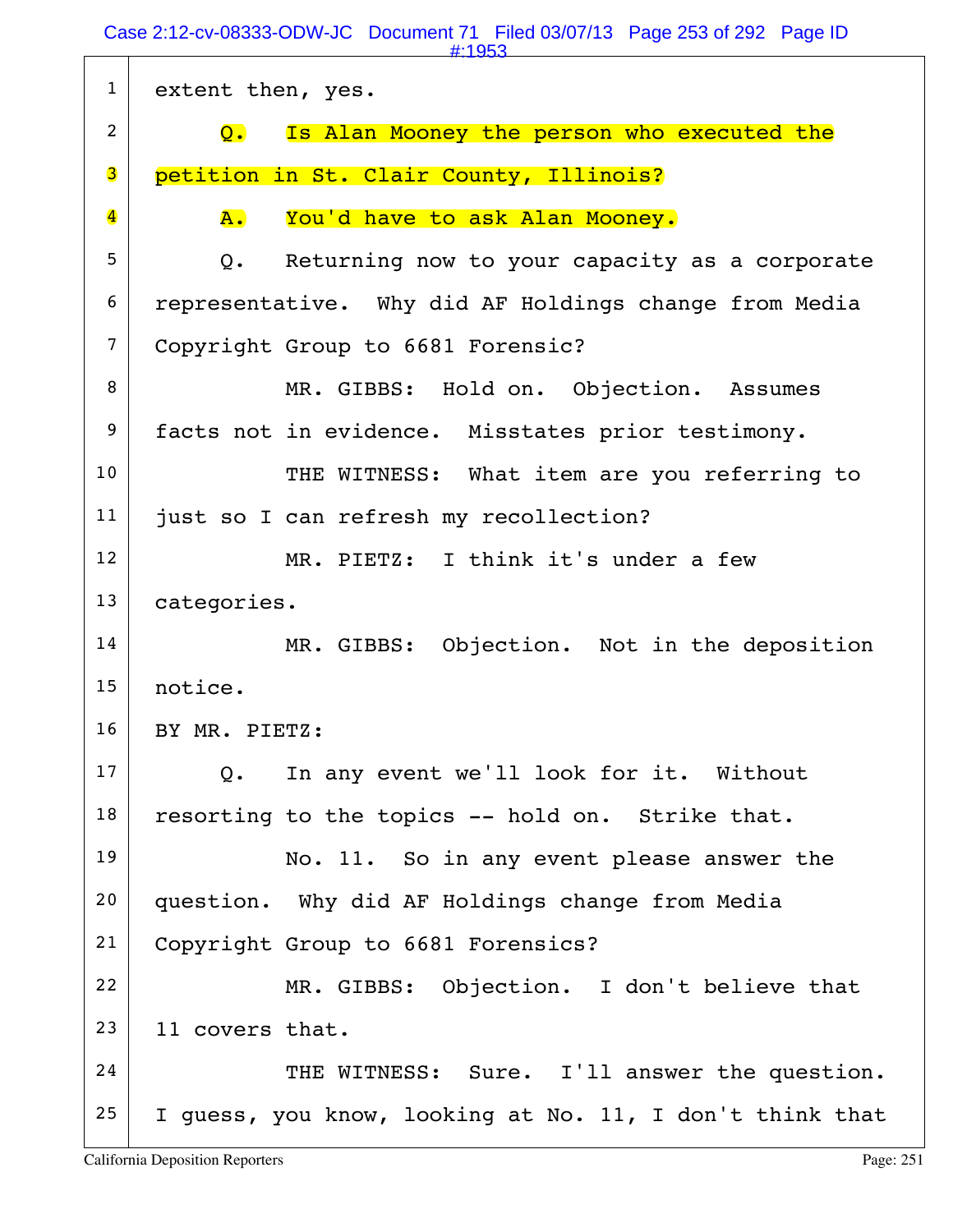| $\mathbf{1}$     | really -- I would not look at that and say I have to            |
|------------------|-----------------------------------------------------------------|
| $\overline{2}$   | understand why it went from one to the other.<br>$\mathbf{I}$   |
| $\mathbf{3}$     | can't -- I can't recall anything specifically in the            |
| 4                | course of preparing for this $30(b)(6)$ deposition that         |
| 5                | would have prepared me to answer a question of why they         |
| 6                | would decide to go with Media Copyright Group versus            |
| $\overline{7}$   | 6681 Forensics.                                                 |
| 8                | MR. GIBBS: It almost seems like a state of                      |
| $\boldsymbol{9}$ | mind question.                                                  |
| 10               | BY MR. PIETZ:                                                   |
| 11               | I'm asking if AF Holdings had a reason, why it<br>$Q_{\bullet}$ |
| 12               | switched from one technical group to the other. It's a          |
| 13               | very simple question. If the answer is that AF Holdings         |
| 14               | doesn't know, that's fine.                                      |
| 15 <sub>1</sub>  | A. Well, the answer is that none of the                         |
| 16               | preparation that I would have done to prepare for this          |
| 17               | deposition would have -- on any of the noticed topics --        |
| 18               | would have led me to investigate why AF Holdings                |
| 19               | switched from Media Copyright Group, LLC, to 6681               |
| 20               | Forensics, LLC.                                                 |
| 21               | Is AF Holdings confident in the work that 6681<br>Q.            |
| 22               | Forensics does logging IP address is accurate?                  |
| 23               | MR. GIBBS: Objection. Vague and ambiguous.                      |
| 24               | What do you mean by that?                                       |
| 25               | 111                                                             |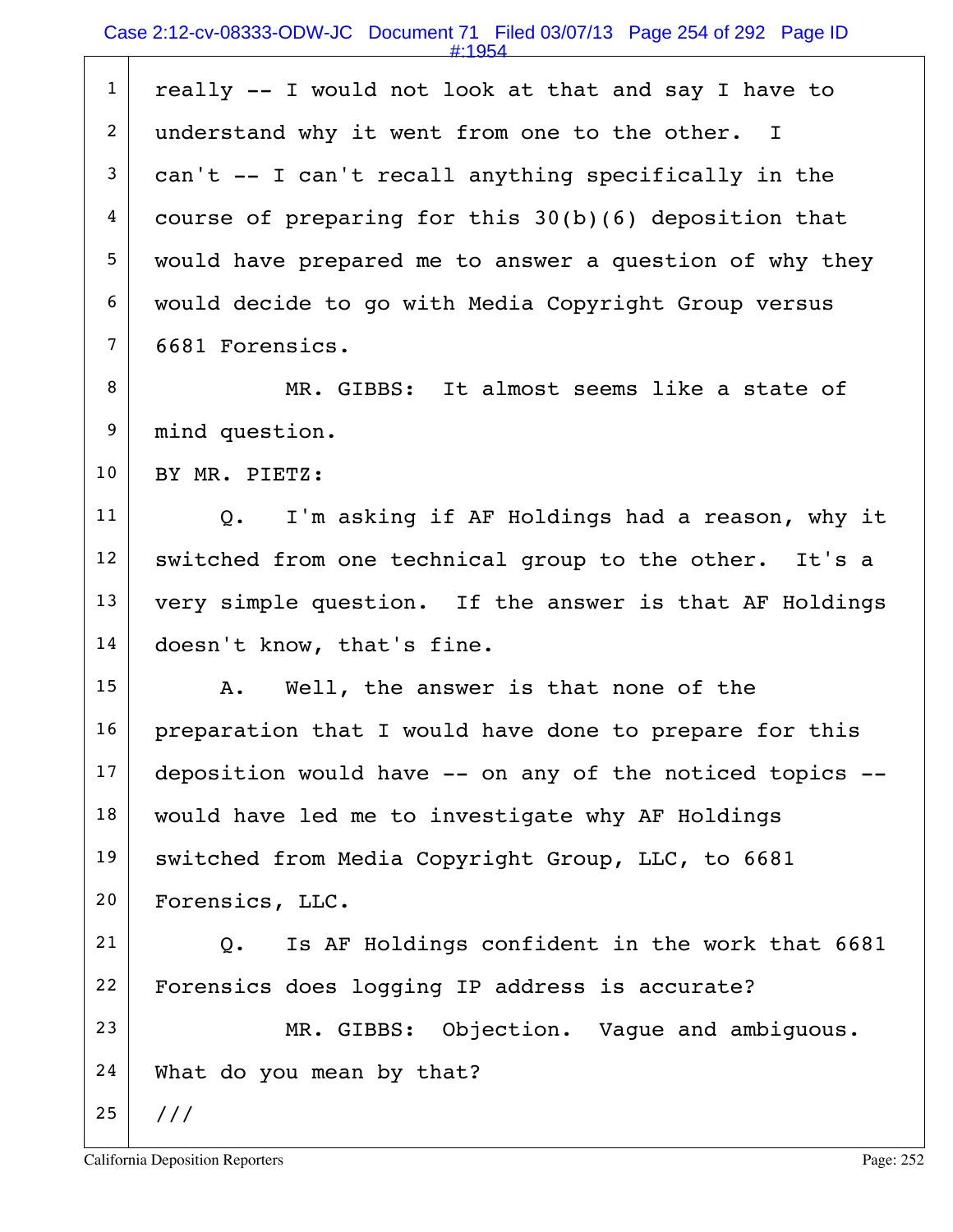| #:1955                                                   |
|----------------------------------------------------------|
| BY MR. PIETZ:                                            |
| Go ahead and answer it.<br>Q.                            |
| I'm a bit confused by the question. How do<br>Α.         |
| you mean confident? Are you asking whether we believe    |
| that they're doing a competent job of identifying        |
| infringers?                                              |
| I mean, is the information accurate?<br>Q.               |
| MR. GIBBS: Objection. Calls for speculation.             |
| He only knows what he knows. He doesn't know what's      |
| accurate. It's kind of a vague question also.            |
| THE WITNESS: I can only say that in the                  |
| course of AF Holdings' existence that we're not aware of |
| any instance where there's been any question or doubt to |
| the validity of the link between the infringing activity |
| and then the IP address and that's primarily what 6681   |
| Forensics focuses on.                                    |
| BY MR. PIETZ:                                            |
| Mr. Hansmeier, in preparing for today's<br>Q.            |
| deposition, did you speak with anyone other than         |
| Mr. Gibbs and Mr. Lutz?                                  |
| Yes, I spoke with Mr. Steele.<br>Α.                      |
| And when was that?<br>Q.                                 |
| Some time in the past two, three weeks.<br>${\bf A}$ .   |
| Where did that meeting occur?<br>Q.                      |
| Over the phone.<br>Α.                                    |
|                                                          |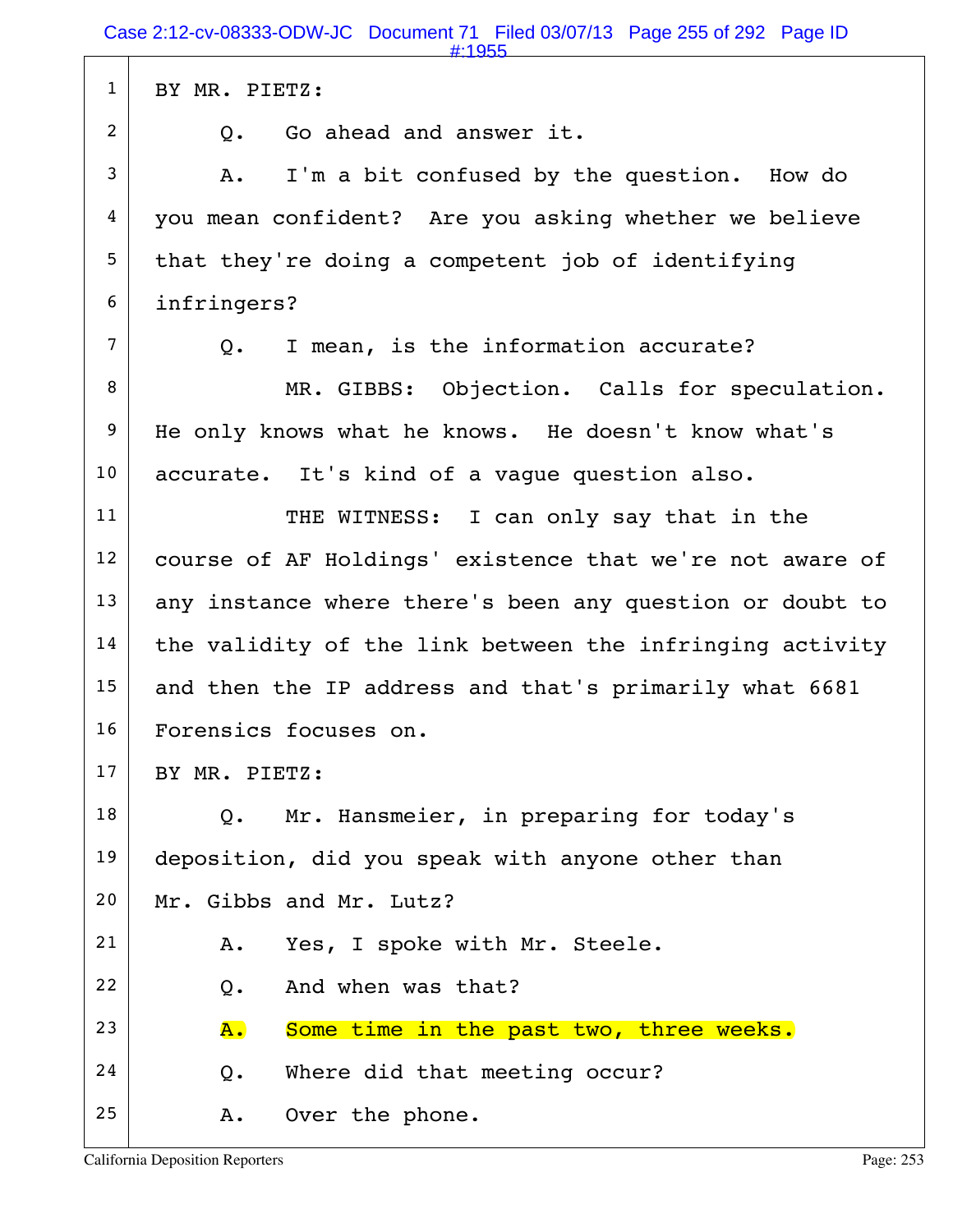Case 2:12-cv-08333-ODW-JC Document 71 Filed 03/07/13 Page 256 of 292 Page ID

|                | #:1956                                                   |
|----------------|----------------------------------------------------------|
| $\mathbf{1}$   | And were you in Minnesota when you placed that<br>Q.     |
| $\overline{2}$ | phone call?                                              |
| 3              | Yeah. I can't remember exactly, but I am<br>A.           |
| 4              | pretty sure I was in Minnesota.                          |
| 5              | Where was Mr. Steele?<br>Q.                              |
| 6              | Mr. Steele, he's been traveling a lot, so he<br>Α.       |
| $\overline{7}$ | could have been in a lot of different places, Illinois,  |
| 8              | Las Vegas or South Beach or Chicago.                     |
| 9              | I'm curious to hear you say South Beach. I<br>Q.         |
| 10             | thought Mr. Steele practiced in Illinois. Does he        |
| 11             | reside in Florida?                                       |
| 12             | He currently resides in Florida, yes.<br>A.              |
| 13             | What is Mr. Steele's affiliation with Prenda<br>Q.       |
| 14             | Law?                                                     |
| 15             | MR. GIBBS: Objection. Outside the scope of               |
| 16             | the deposition notice.                                   |
| 17             | THE WITNESS: I would say that Mr. Steele --              |
| 18             | first of all, I can't possibly know every last aspect of |
| 19             | the connection between Mr. Steele and Prenda Law. I do   |
| 20             | know that, for example, there's a case pending in the US |
| 21             | District Court in the District of Columbia, AF Holdings  |
| 22             | names Does 1 through 1,058 where Mr. Steele entered an   |
| 23             | appearance as of counsel to Prenda Law. I believe is     |
| 24             | title. And I think there's another case pending in the   |
| 25             | US District Court in the South District of Illinois      |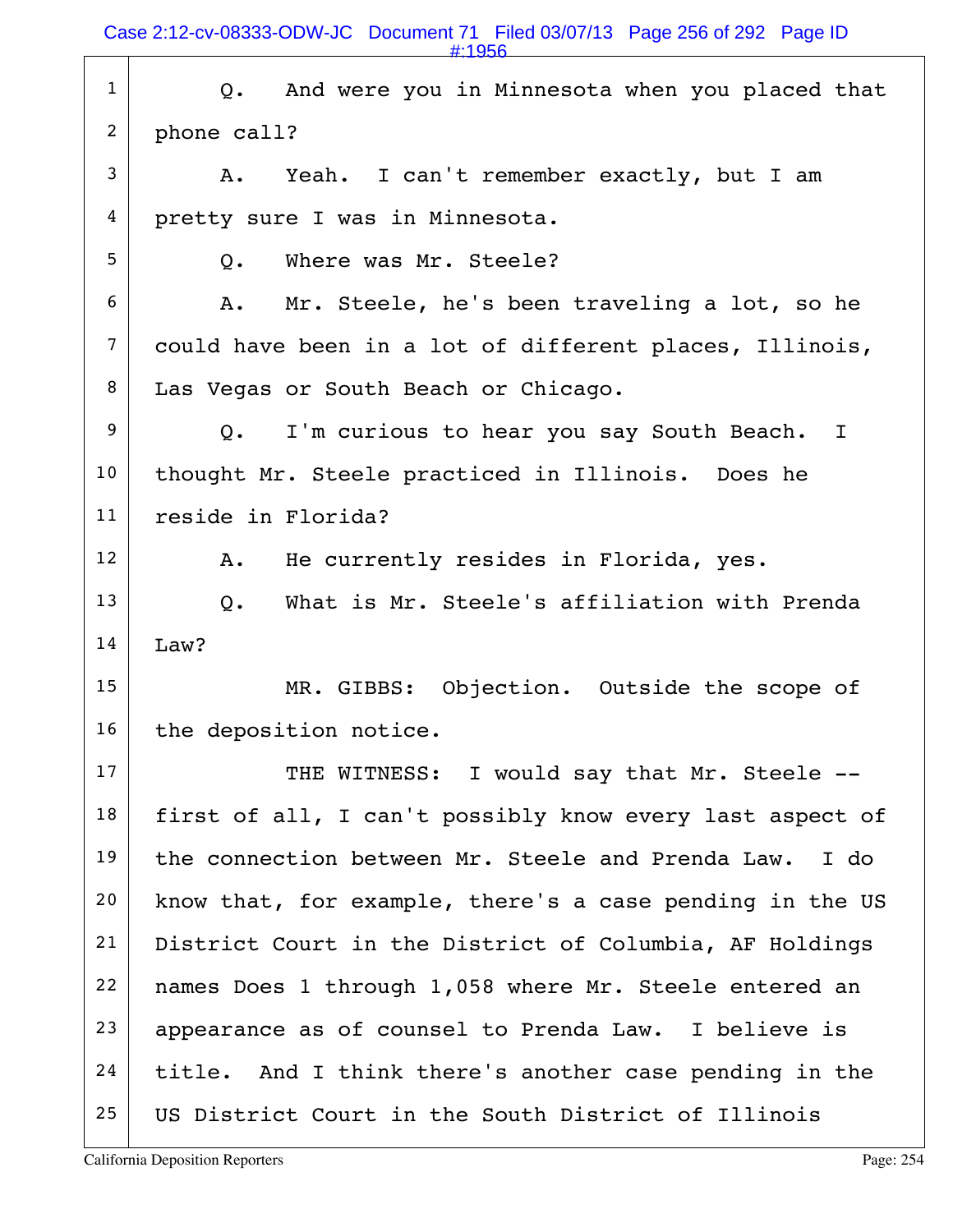#:1957

| $\mathbf{1}$   | where Mr. Steele has identified as of counsel to Prenda         |
|----------------|-----------------------------------------------------------------|
| $\overline{2}$ | Law, but I'd have to double check.                              |
| 3              | BY MR. PIETZ:                                                   |
| 4              | Do you know if Mr. Steele is currently of<br>Q.                 |
| 5              | counsel to Prenda Law?                                          |
| 6              | I believe Mr. Steele is labeled as of counsel<br>Α.             |
| 7              | to Prenda Law in those cases currently.                         |
| 8              | Is Mr. Steele affiliated at all with the Alpha<br>$Q_{\bullet}$ |
| 9              | Law Firm?                                                       |
| 10             | MR. GIBBS: Vaque and ambiquous. What do you                     |
| 11             | mean by affiliated.                                             |
| 12             | BY MR. PIETZ:                                                   |
| 13             | Go ahead.<br>Q.                                                 |
| 14             | He is not affiliated with the Alpha Law Group<br>Α.             |
| 15             | ${sic}.$                                                        |
| 16             | Has he ever been affiliated with the Alpha Law<br>Q.            |
| 17             | Group?                                                          |
| 18             | He's never been affiliated with the Alpha Law<br>Α.             |
| 19             | Group.                                                          |
| 20             | Has the Alpha Law Group ever compensated John<br>Q.             |
| 21             | Steele for anything?                                            |
| 22             | The Alpha Law Firm has never compensated John<br>Α.             |
| 23             | Steele for anything. Although, I should say that                |
| 24             | there's no such entity as the Alpha Law Group.                  |
| 25             | Is it Alpha Law Firm?<br>Q.                                     |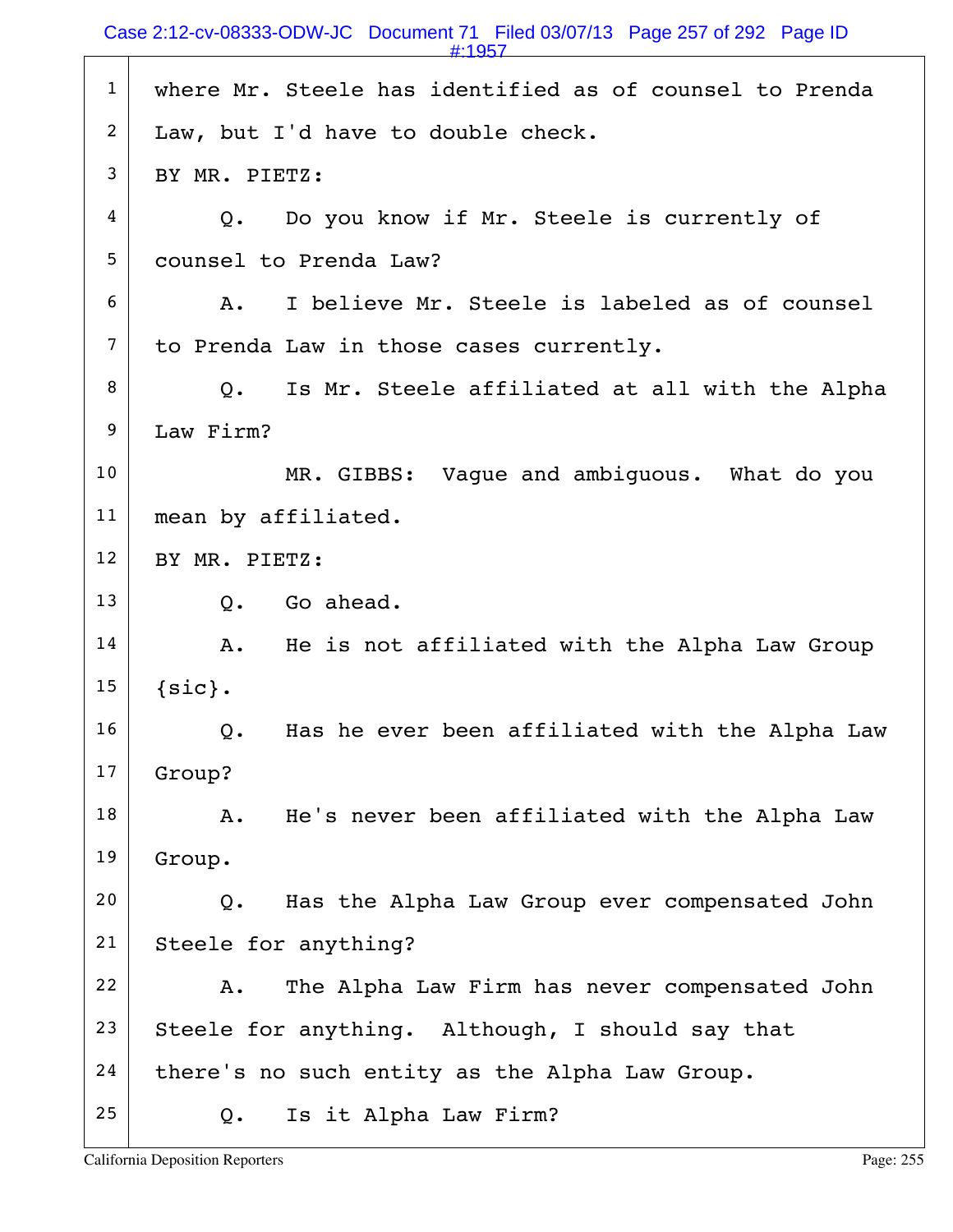Case 2:12-cv-08333-ODW-JC Document 71 Filed 03/07/13 Page 258 of 292 Page ID

| $\mathbf{1}$   | Same answer to all the questions.<br>Α.                 |
|----------------|---------------------------------------------------------|
| $\overline{2}$ | How about same question for Mr. Duffy.<br>Has<br>Q.     |
| 3              | the Alpha Law Firm ever compensated Mr. Duffy for       |
| 4              | anything at all?                                        |
| 5              | Α.<br>No.                                               |
| 6              | Is your understanding -- well, strike that.<br>Q.       |
| $\overline{7}$ | Can you explain to me how it is that Steele             |
| 8              | Hansmeier became Prenda Law? Let me back up. Is that    |
| 9              | accurate? Is Prenda the successor of Steele Hansmeier?  |
| 10             | A.<br>No.                                               |
| 11             | So can you explain to me how it was that<br>Q.          |
| 12             | Steele Hansmeier was wound down and Prenda was formed?  |
| 13             | Well, to answer your question specifically --<br>Α.     |
| 14             | although, I don't know if this is the thrust of your    |
| 15             | question. The process of Steele Hansmeier winding down  |
| 16             | was accomplished through filing with the Secretary of   |
| 17             | State of a notice of dissolution filed by, I believe,   |
| 18             | articles of dissolution. I don't remember the second    |
| 19             | part of your question.                                  |
| 20             | So Steele Hansmeier was formally dissolved and<br>$Q$ . |
| 21             | then as soon as you dissolved Steele Hansmeier, did you |
| 22             | at that point work for Prenda Law at all?               |
| 23             | Not as an employee, no.<br>Α.                           |
| 24             | In what capacity?<br>Q.                                 |
| 25             | Part of my role -- I guess I had no formal<br>Α.        |
|                |                                                         |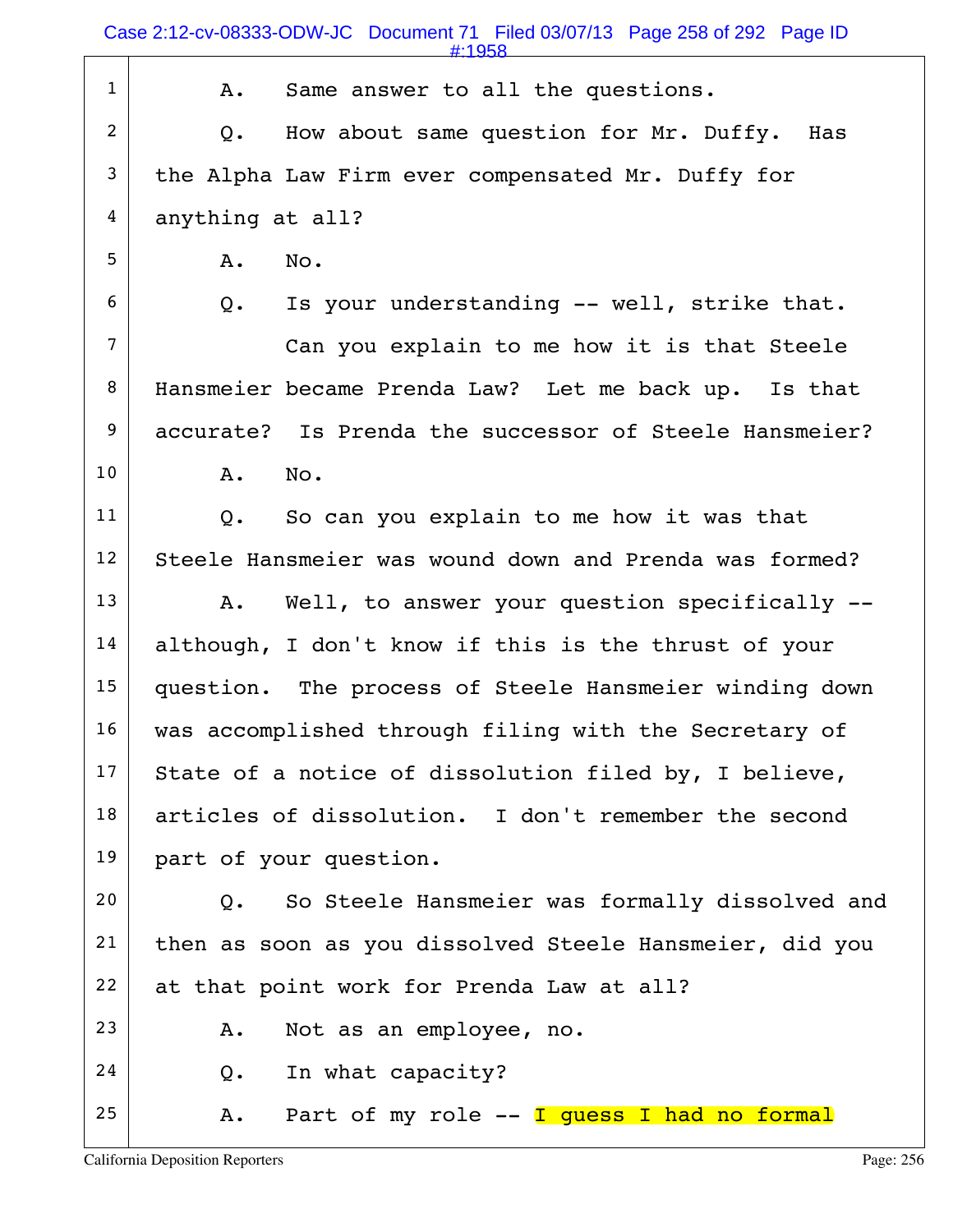#### Case 2:12-cv-08333-ODW-JC Document 71 Filed 03/07/13 Page 259 of 292 Page ID

|                         | #:1959                                                     |
|-------------------------|------------------------------------------------------------|
| $\mathbf{1}$            | affiliation with Prenda Law. I don't believe I can         |
| $\overline{2}$          | point to any specific affiliation. Part of it we wanted    |
| 3                       | to aid Prenda Law in transitioning from, you know,         |
| $\overline{\mathbf{4}}$ | Steele Hansmeier operating the cases and whatnot.          |
| 5                       | Prenda Law was appearing in a lot of the cases, so         |
| 6                       | there's a natural, you know, kind of aid them, help them   |
| $7\phantom{.}$          | facilitate the transfer.                                   |
| 8                       | Q. So would it be a correct characterization that          |
| 9                       | Prenda Law took over Steele Hansmeier cases?               |
| 10 <sub>o</sub>         | Well, the precise characterization, of course,<br>Α.       |
| 11                      | is that they filed substitutions of counsel in cases       |
| 12 <sup>2</sup>         | that Steele Hansmeier was counsel, I believe, across the   |
| 13                      | board.                                                     |
| 14                      | And what happened to the money? Presumably<br>Q.           |
| 15                      | there was money in trust at Steele Hansmeier. Was that     |
| 16                      | money liquidated out of Steele Hansmeier accounts and      |
| 17                      | paid into new Prenda accounts?                             |
| 18                      | I was not part of the handling of the<br>A.                |
| 19                      | financial part of the --                                   |
| 20                      | Transition, if you will; is that correct?<br>$Q_{\bullet}$ |
| 21                      | It's your word, but I understand what you're<br>Α.         |
| 22                      | getting at.                                                |
| 23                      | So who was responsible for handling the<br>$Q$ .           |
| 24                      | financial aspect of the transition?                        |
| 25                      | I believe Mr. Steele would have been in charge<br>A.       |
|                         | <b>California Deposition Reporters</b><br>Page: 257        |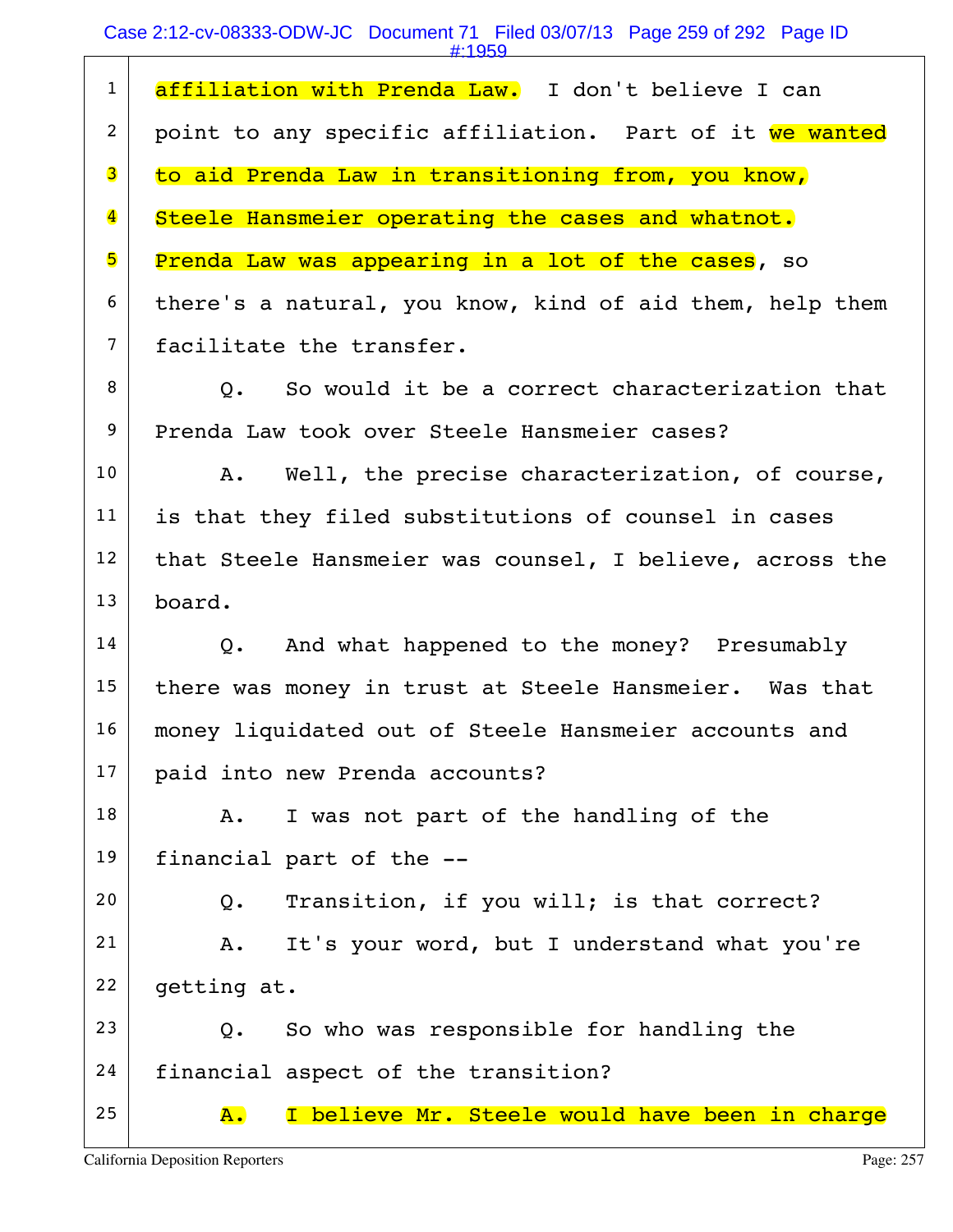| $\mathbf{1}$    | of managing -- the handling of funds.                  |
|-----------------|--------------------------------------------------------|
| $2^{\circ}$     | And was Mr. Duffy also involved in the<br>Q.           |
| 3               | transition of Steele Hansmeier cases to Prenda cases?  |
| 4               | I believe he was the attorney who appeared as<br>A.    |
| 5               | counsel of record in those cases.                      |
| 6               | Q. What about Mr. Gibbs. I note that he appeared       |
| $7\phantom{.0}$ | on the various pleadings as of counsel to Steele       |
| 8               | Hansmeier. Did you hire Mr. Gibbs to Steele Hansmeier? |
| 9               | MR. GIBBS: Objection. Outside the scope of             |
| 10              | the $--$                                               |
| 11              | THE WITNESS: I would have to check the                 |
| 12              | records with respect to Mr. Gibbs' relationship with   |
| 13              | Steele Hansmeier.                                      |
| 14              | BY MR. PIETZ:                                          |
| 15              | Q. Well, I'll represent to you that on various         |
| 16              | pleadings he listed himself as of counsel to Steele    |
| 17              | Hansmeier. Does that mesh with your relationship?      |
| 18              | Again, I don't want to make any specific<br>Α.         |
| 19              | statements regarding Mr. Gibbs' with Steele Hansmeier. |
| 20              | I assume that if he labeled something on a pleading,   |
| 21              | that it was accurate.                                  |
| 22              | So while you were one of the two named<br>$Q$ .        |
| 23              | partners in Steele Hansmeier, do you personally recall |
| 24              | Mr. Gibbs doing work for the firm?                     |
| 25              | Again, you're asking me to characterize the<br>Α.      |
|                 | <b>California Deposition Reporters</b><br>Page: 258    |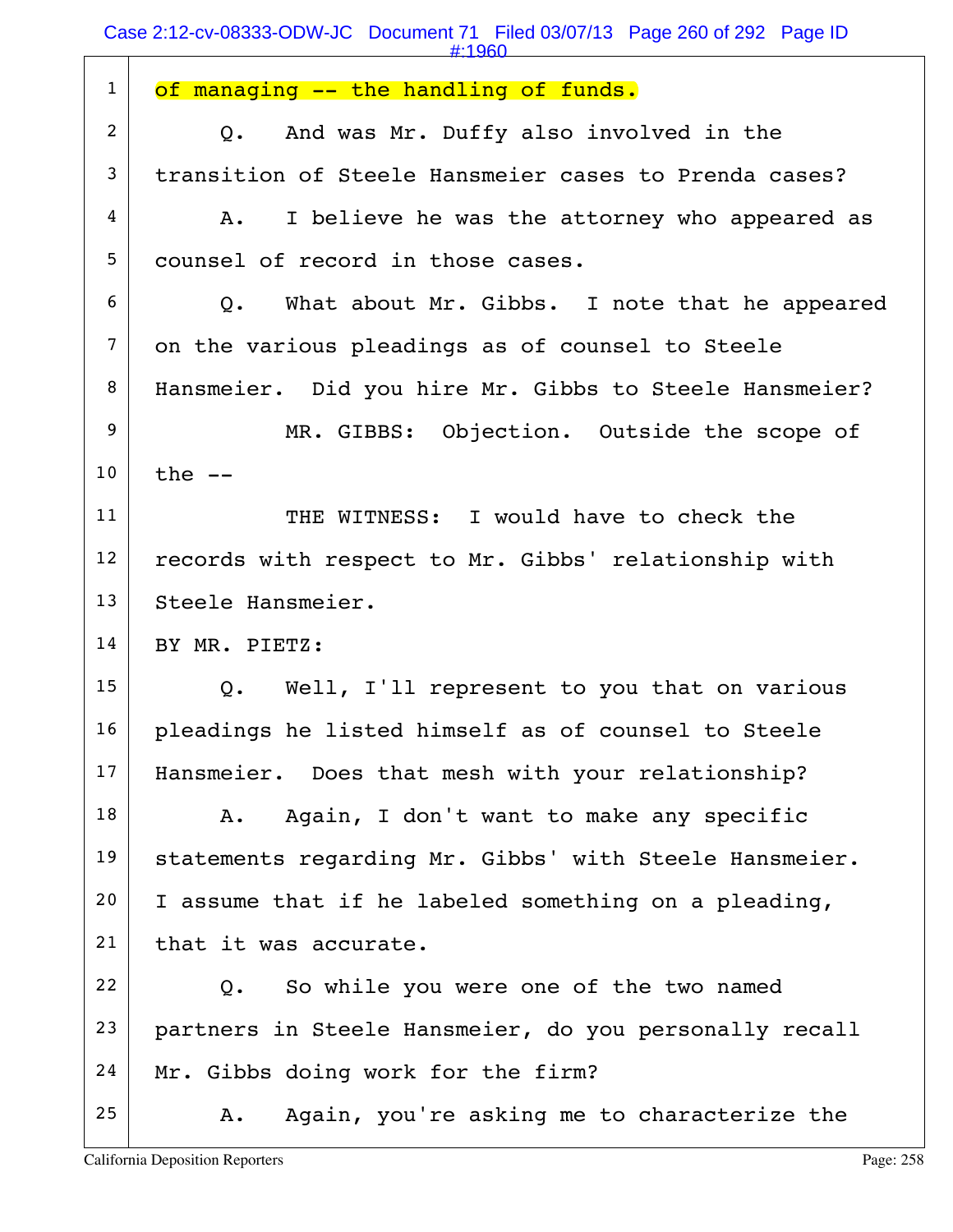#:1961

| $\mathbf{1}$   | nature of his relationship with Steele Hansmeier. For    |
|----------------|----------------------------------------------------------|
| $\overline{2}$ | every time you ask it -- like a few other topics         |
| 3              | today -- I'm sure you're going to come back and ask the  |
| 4              | same question many times. Once and again and again and   |
| 5              | again.                                                   |
| 6              | I'm sorry, Mr. Pietz, is my deposition                   |
| $\overline{7}$ | testimony funny to you?                                  |
| 8              | No, I'll just note that it's not quite the<br>Q.         |
| 9              | same question.                                           |
| 10             | Mr. Pietz, this is a serious matter.<br>Α.               |
| 11             | I agree.<br>Q.                                           |
| 12             | You and your client and you personally<br>Α.             |
| 13             | Mr. Pietz nationwide, have accused AF Holdings of fraud  |
| 14             | and of criminal activity. I believe you've used the      |
| 15             | word criminal in a few of your pleadings. With all due   |
| 16             | respect, I don't believe that an officer of the court    |
| 17             | should take such humor and take such levity with respect |
| 18             | to matters that are of such gravity and importance. So   |
| 19             | if this is a comedy show to you, we can go that route.   |
| 20             | But if this is something you want to take seriously, we  |
| 21             | can go that route too.                                   |
| 22             | I'll note that I don't want to get drawn into<br>Q.      |
| 23             | a long back and forth on this. I'll just assure you      |
| 24             | that I do indeed take the allegations of fraud in Prenda |
| 25             | cases very seriously. I anticipate and look forward to   |
|                |                                                          |

L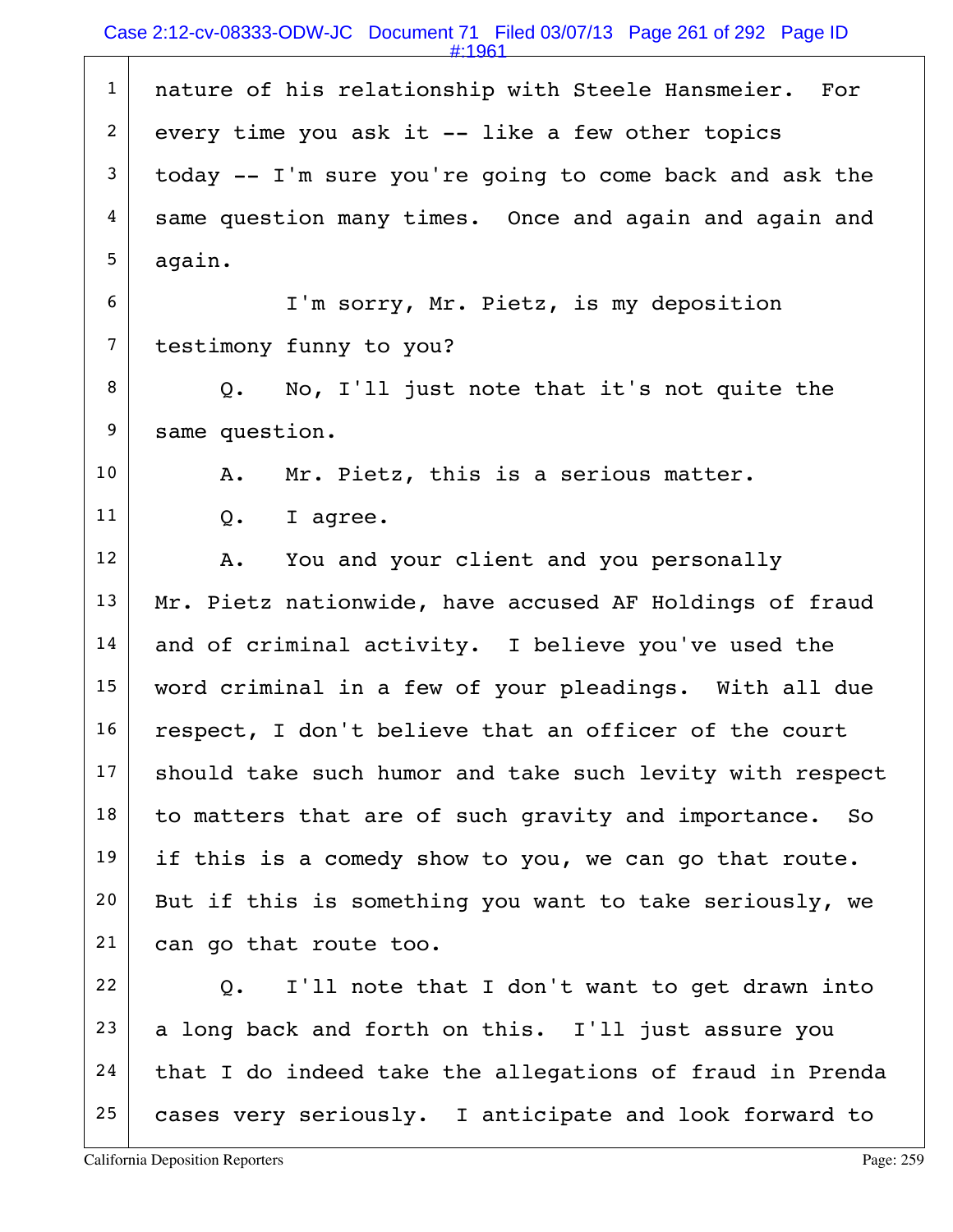| $\mathbf{1}$   | getting to the bottom of it.                             |
|----------------|----------------------------------------------------------|
| $\overline{2}$ | MR. PIETZ: In any event here's what I might              |
| 3              | propose. Unless Nick has anything else, maybe we'll      |
| 4              | turn it over to Mr. Gibbs for redirect. I'm sorry,       |
| 5              | Nick, do you have a few things? Let's go off the record  |
| 6              | for a moment.                                            |
| $\overline{7}$ | (Off the record.)                                        |
| 8              | MR. PIETZ: Back on the record in the $30(b)(6)$          |
| 9              | of AF Holdings. I will mark as the Exhibit 112 and hand  |
| 10             | the deponent a copy of the declaration prepared by       |
| 11             | Mr. Ranallo. And refer the deponent to paragraph 5.      |
| 12             | I'm going to ask Mr. Ranallo to play the recording.      |
| 13             | It's an audio recording for the deponent. Mr. Ranallo    |
| 14             | if you would, please.                                    |
| 15             | (Whereupon, a recording was played in                    |
| 16             | reference to Exhibit 112, bullet point                   |
| 17             | 5, of a February 8th voice mail                          |
| 18             | recording.)                                              |
| 19             | BY MR. PIETZ:                                            |
| 20             | Is that Mark Lutz?<br>$Q$ .                              |
| 21             | Well, if I don't recognize the voice that's on<br>Α.     |
| 22             | the voice mail, I can't make an identification of who it |
| 23             | is.                                                      |
| 24             | How many times would you say you have spoken<br>Q.       |
| 25             | to Mr. Mark Lutz in the course of your life?             |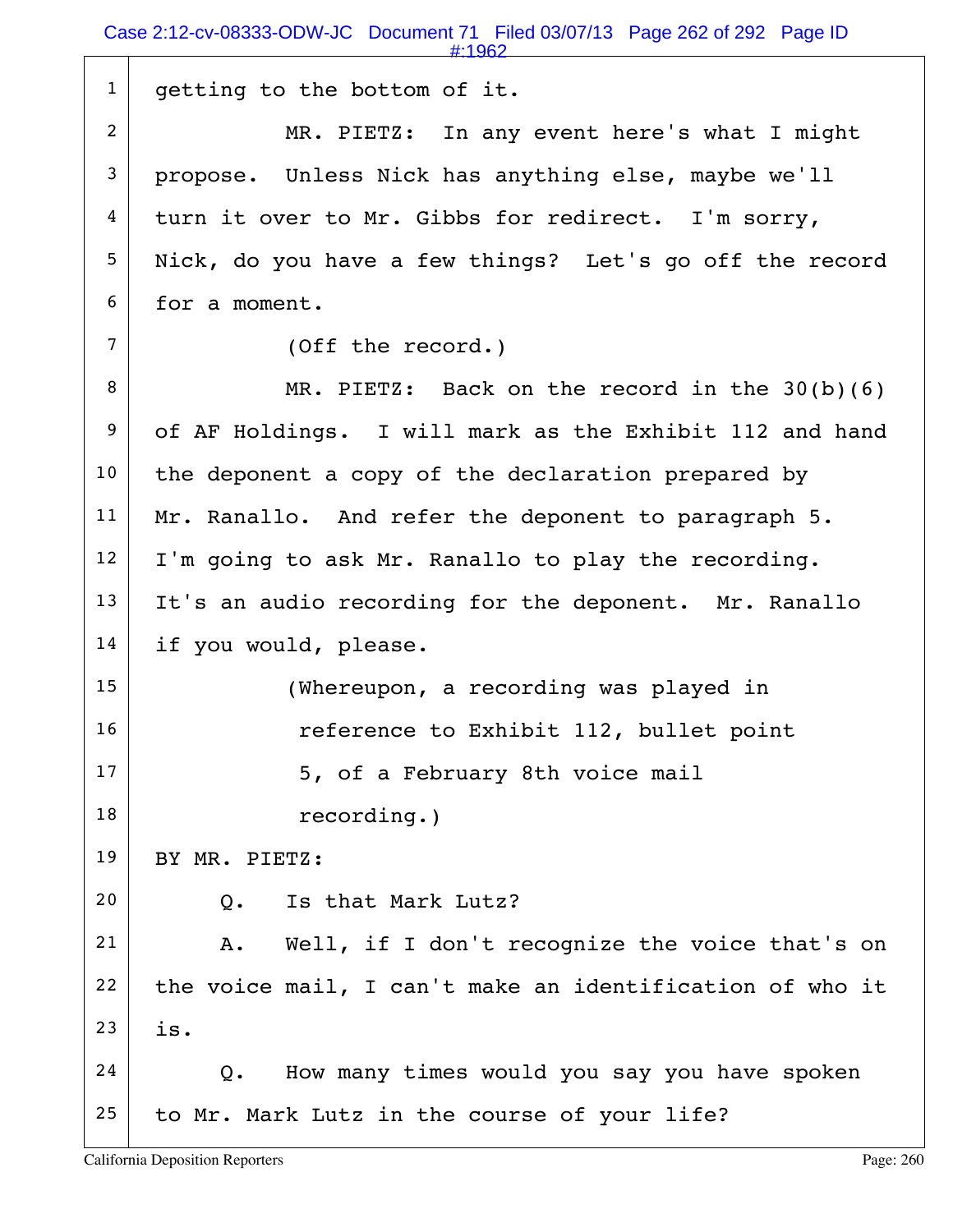|                | #:1963                                                 |
|----------------|--------------------------------------------------------|
| $\mathbf{1}$   | Too many to count.<br>Α.                               |
| $\overline{2}$ | How many times would you say you've had phone<br>Q.    |
| 3              | calls with Mark Lutz?                                  |
| 4              | I can't answer the question, but several<br>Α.         |
| 5              | times.                                                 |
| 6              | Several or lots?<br>Q.                                 |
| $\overline{7}$ | I would say several to mean many times.<br>Α.          |
| 8              | And you're telling me that you can't<br>Q.             |
| 9              | definitively say that the voice we just heard is Mark  |
| 10             | Lutz?                                                  |
| 11             | That's correct.<br>Α.                                  |
| 12             | Who might it be if it's not Mr. Lutz?<br>$Q$ .         |
| 13             | I quess anyone in the world.<br>Α.                     |
| 14             | Well, I would note for the record that it's<br>Q.      |
| 15             | somebody calling the defendant in this case -- calling |
| 16             | the defendant's father in this case, citing the Prenda |
| 17             | Law reference number for this case and discussing this |
| 18             | case. So I would ask again. Who might that be if it's  |
| 19             | not Mr. Lutz?                                          |
| 20             | You're asking me to speculate as to the<br>Α.          |
| 21             | identity of the person. I can't tell you who it is.    |
| 22             | Is it Mr. Gibbs?<br>Q.                                 |
| 23             | I don't recognize the voice. I can't identify<br>Α.    |
| 24             | the person on the call.                                |
| 25             | How many times have you spoken with Mr. Gibbs<br>Q.    |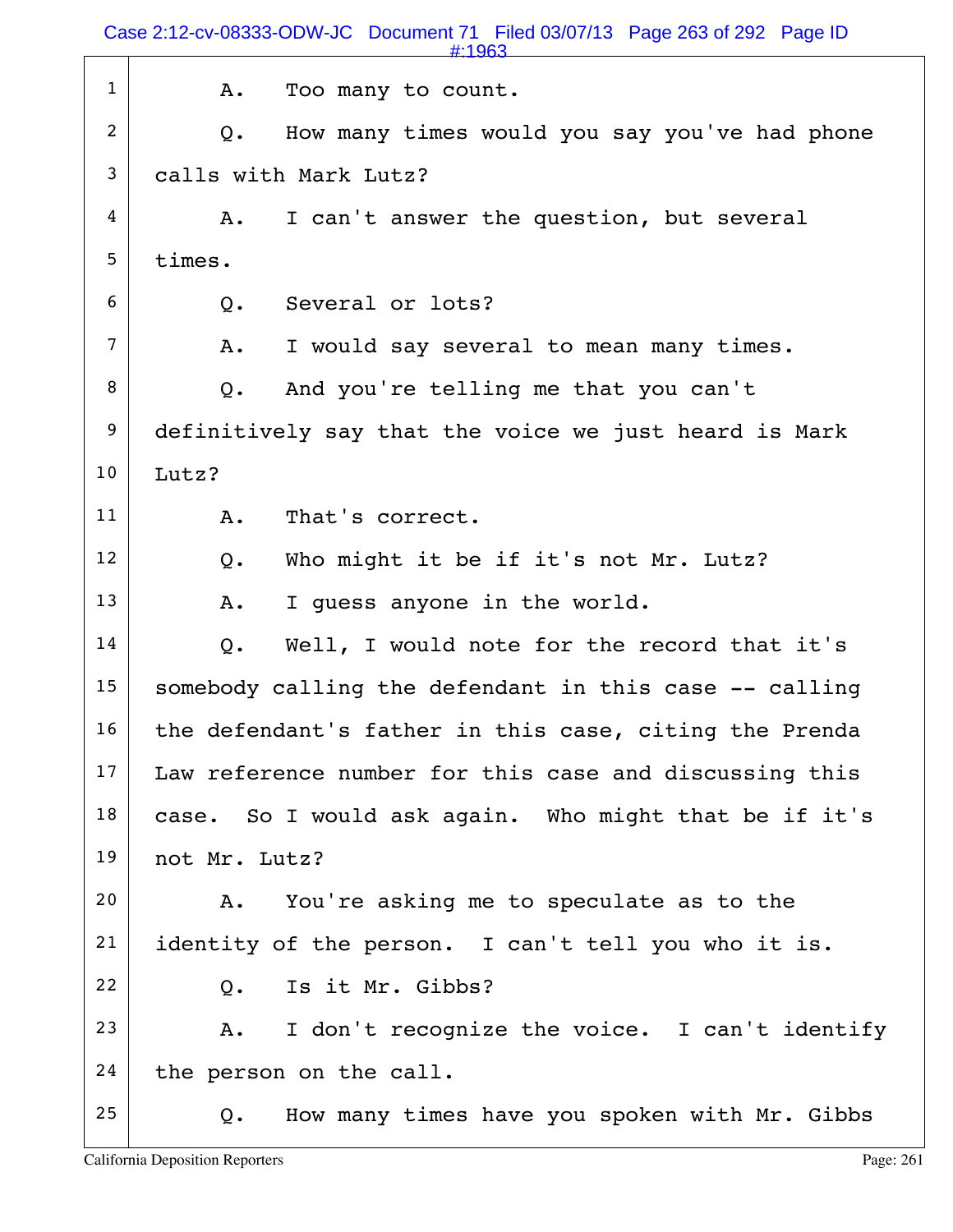|                | Case 2:12-cv-08333-ODW-JC Document 71 Filed 03/07/13 Page 264 of 292 Page ID<br>#:1964 |
|----------------|----------------------------------------------------------------------------------------|
| $\mathbf{1}$   | in the course of your life?                                                            |
| $\overline{2}$ | Many times.<br>Α.                                                                      |
| 3              | Is the voice on the recording Paul Duffy?<br>Q.                                        |
| 4              | I can't identify the individual who is on the<br>A.                                    |
| 5              | phone call.                                                                            |
| 6              | How many times have you spoken with Paul Duffy<br>Q.                                   |
| $\overline{7}$ | in the course of your life?                                                            |
| 8              | Many times.<br>Α.                                                                      |
| 9              | Is it your brother, Peter Hansmeier?<br>$\overline{Q}$ .                               |
| 10             | I can't identify the individual on the phone<br>A.                                     |
| $\mathbf{11}$  | recording and I've spoken to my brother many times.                                    |
| 12             | You're telling me as you sit here in that<br>$\overline{Q}$ .                          |
|                |                                                                                        |
| 13             | chair that you can't tell me whether the voice message                                 |
| 14             | you just heard was your brother; is that correct?                                      |
| 15             | That's correct. I can't identify the person<br><b>A.</b>                               |
| 16             | who's on the voice recording.                                                          |
| 17             | Fair enough. Does the content of that message<br>Q.                                    |
| 18             | sound like the kind of thing that Mr. Lutz says when he                                |
| 19             | calls people about AF Holdings' litigation?                                            |
| 20             | MR. GIBBS: Objection. Vaque and ambiquous.                                             |
| 21             | Also calls for speculation.                                                            |
| 22             | THE WITNESS: I don't know what he does when                                            |
| 23             | he calls people in AF Holdings' litigation.                                            |
| 24             |                                                                                        |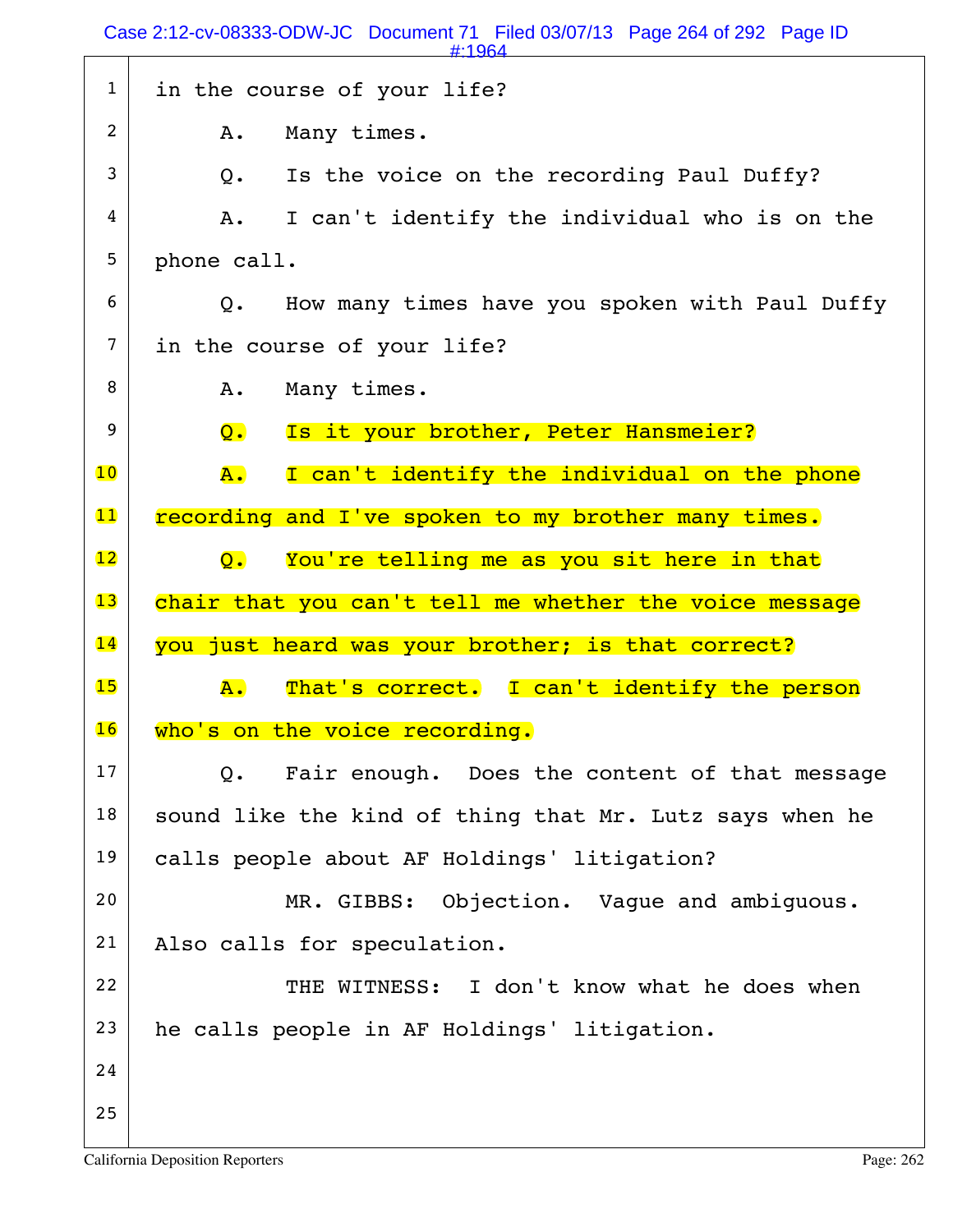Case 2:12-cv-08333-ODW-JC Document 71 Filed 03/07/13 Page 265 of 292 Page ID

|                | #:1965                                                 |
|----------------|--------------------------------------------------------|
| $\mathbf{1}$   | FURTHER EXAMINATION BY MR. RANALLO                     |
| 2              | Does have AF Holdings have any intention of<br>Q.      |
| 3              | amending the complaint to add any other individuals?   |
| 4              | I don't know what AF Holdings' intention is at<br>Α.   |
| 5              | this time in this litigation.                          |
| 6              | Whose decision is that then?<br>Q.                     |
| $\overline{7}$ | Well, it's Mr. Lutzs' decision.<br>Α.                  |
| 8              | Would you say that your investigation<br>$Q$ .         |
| 9              | regarding the infringer in this case identified Jovino |
| 10             | Navasca?                                               |
| 11             | Our investigation to date has made it pretty<br>Α.     |
| 12             | clear that Joe Navasca is the infringer.               |
| 13             | So is it AF Holdings' position then that they<br>Q.    |
| 14             | do not believe that Jovino Navasca is the infringer?   |
| 15             | I believe AF Holdings' position is that Joe<br>Α.      |
| 16             | Navasca is the infringer.                              |
| 17             | Can you explain to me why someone would be<br>Q.       |
| 18             | calling from Anti-Piracy Law Group in connection with  |
| 19             | this case?                                             |
| 20             | MR. GIBBS: Calls for speculation.                      |
| 21             | BY MR. RANALLO:                                        |
| 22             | Is Anti-Piracy Law Group affiliated with this<br>Q.    |
| 23             | case in any way?                                       |
| 24             | I quess I'd have to review the specific<br>Α.          |
| 25             | documents. Obviously, there's some relationship if --  |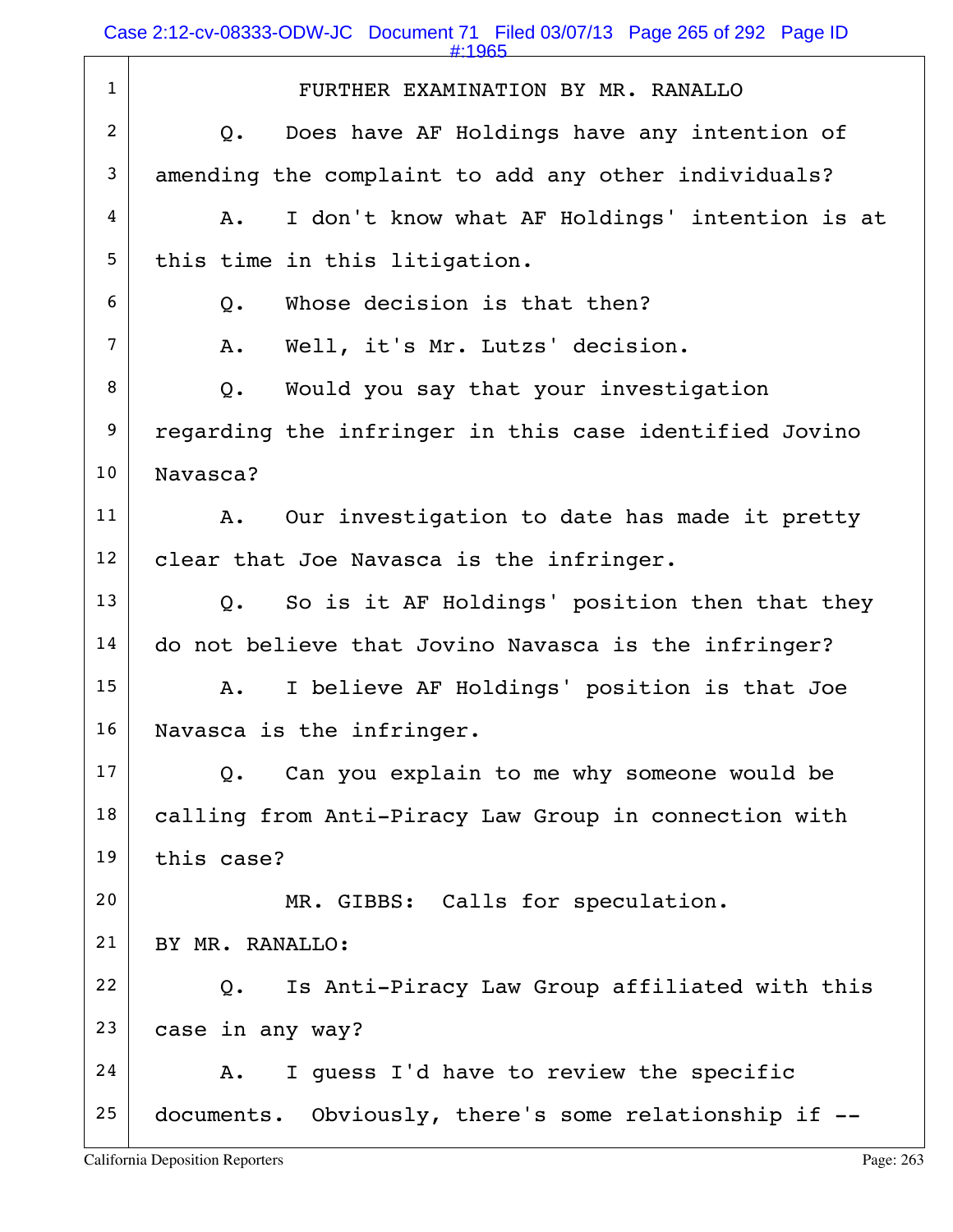$1$  let me refer to the declaration -- if Anti-Piracy Law 2 Group is calling Jovino.

 $3$  O. So this call is in relation to this 4 litigation?

 $5$  A. All I know is that a person identified who  $6$  they called as Jovino. Now, obviously, there's a 7 Jovino, someone related to this case. But I assume  $8$  there's several Jovinos out there in the world. I don't 9 know what his reference number is, if that's the 10 reference number he was assigned. There's quite a bit  $11$  of a record here that's missing to make that 12 determination. If you're going to represent that this  $13$  is this guy's dad who was called and that's where you  $14$  got the file from, then I'll take your word as an 15 officer of the court that's the case. I'm sorry. What 16 was the question?

 $17$  Q. Does AF Holdings intend to move forward and 18 | modify the complaint to add Mr. Jovino Navasca's name?

 $19$  A. Well, I think that depends on facts and 20 circumstances that could be revealed as the case 21 | proceeds forward. I would say, though, that right now  $22$  it seems like there's an undertaking issue that may 23 prevent any case from going forward.

 $24$  Q. Let's just go ahead and reask that question.  $25$  Does AF Holdings -- on February 8th, did AF Holdings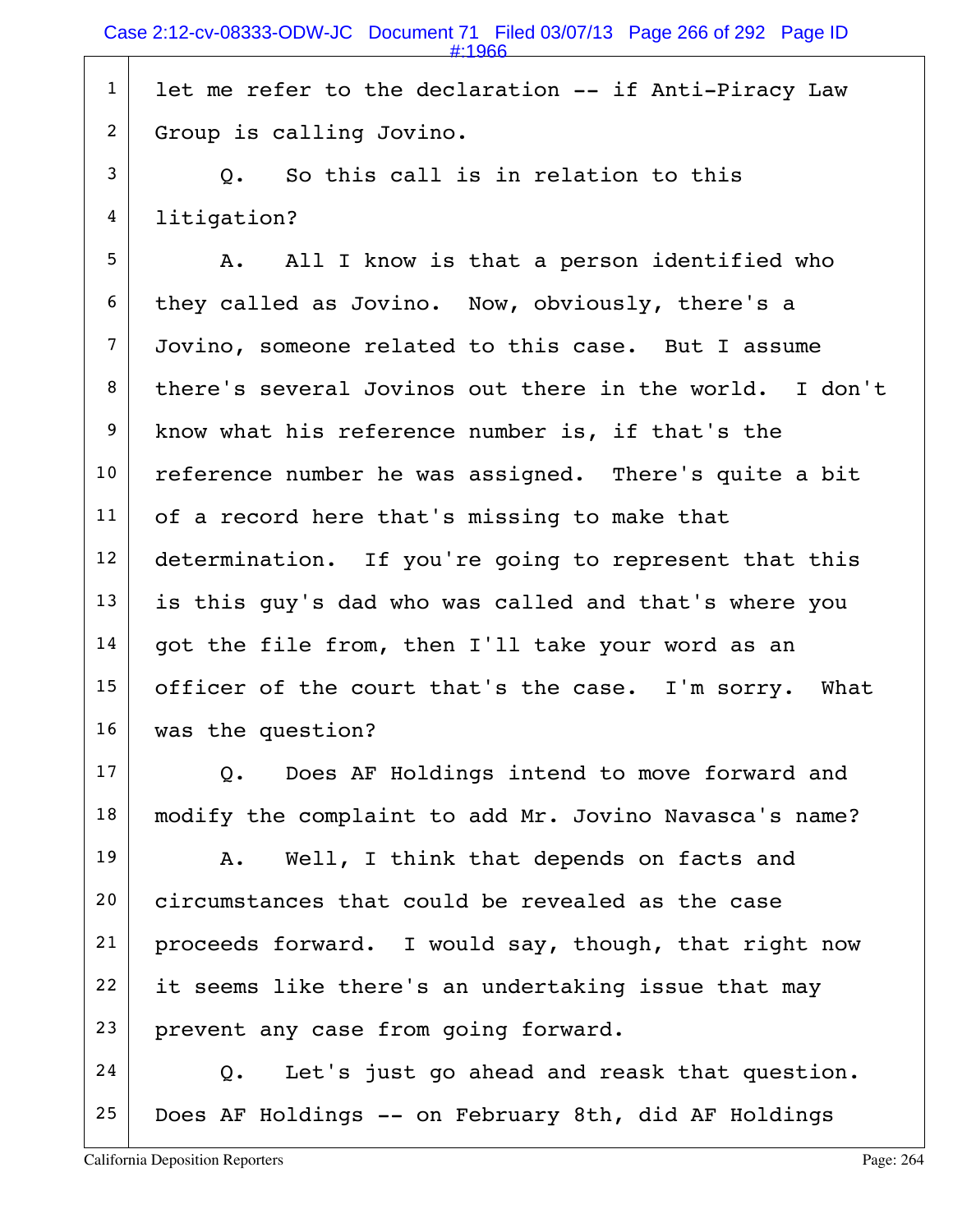| $\mathbf{1}$   | have any intention of moving forward and modifying the     |
|----------------|------------------------------------------------------------|
| $\overline{c}$ | compliant to add Jovino Navasca?                           |
| 3              | MR. GIBBS: Asked and answered.                             |
| 4              | THE WITNESS: You know, I quess I just refer                |
| 5              | back to my prior answers.                                  |
| 6              | BY MR. RANALLO:                                            |
| $\overline{7}$ | Q. Could you say yes or no please whether as of            |
| 8              | February 8th, to your knowledge as an AF Holdings'         |
| 9              | corporate representative here, on February 8th, did AF     |
| 10             | Holdings intend to move forward and modify the complaint   |
| 11             | to add Jovino Navasca's name as a defendant?               |
| 12             | MR. GIBBS: Objection. Compound question and                |
| 13             | also he's already talked about this. It's already been     |
| 14             | stated on the record. Asked and answered.                  |
| 15             | MR. PIETZ: You can go ahead and answer it.                 |
| 16             | THE WITNESS: I would have to know what the                 |
| 17             | timeline was with respect to the undertaking issue.<br>Was |
| 18             | the undertaking issue -- did Judge Chen enter his          |
| 19             | undertaking order prior to February 8th in your            |
| 20             | recollection?                                              |
| 21             | BY MR. RANALLO:                                            |
| 22             | Yes.<br>$Q$ .                                              |
| 23             | At that point -- I quess, you know, the bottom<br>Α.       |
| 24             | line is that, you know, AF Holdings' general approach is   |
| 25             | to stay flexible with respect to, you know, who to name    |
|                |                                                            |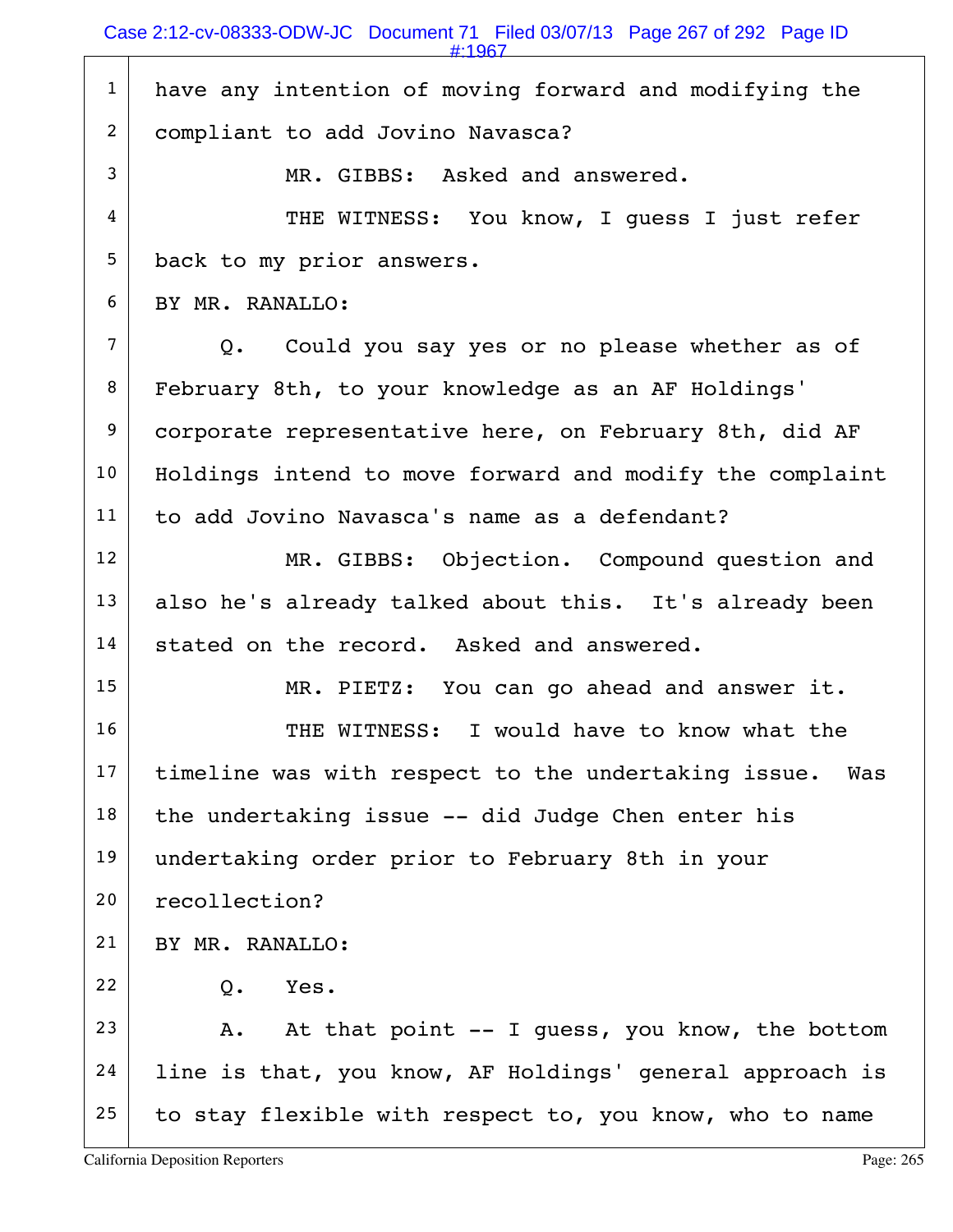## Case 2:12-cv-08333-ODW-JC Document 71 Filed 03/07/13 Page 268 of 292 Page ID

#:1968

1 and what to do in a case depending on the facts and 2 circumstance as they occur. For example, in this case  $3$  there's the undertaking issue, which may make it 4 prohibitively difficult to proceed forward with the case 5 and then that would pretty much resolve the case right  $6$  there. However, I do believe Judge Chen indicated he 7 would entertain a motion for reconsideration, whether 8 that's something that happens or not, whether that's a 9 plausible result or not, is something that's a little 10 bit beyond my expertise.

11 | At this point there's certainly some potential 12 | liability for Jovino. If he's the account holder and he 13 | was aiding or assisting someone else doing the 14 infringement, maybe there's a claim. I can't say 15 whether or not we were specifically planning to move 16 forward and name Jovino as a defendant in this case, but  $17$  I know there's certainly a lot of  $-$ - his relationship to  $18$  this case isn't resolved until the case is resolved. I 19 think that is pretty obvious.

 $20$  Q. Is it AF Holdings' standard practice to call 21 individuals who they do not necessarily intend to name 22 in the complaint and attempt to get settlements from  $23$  them?

24 MR. GIBBS: Objection. Compound. Objection  $25$  speculation.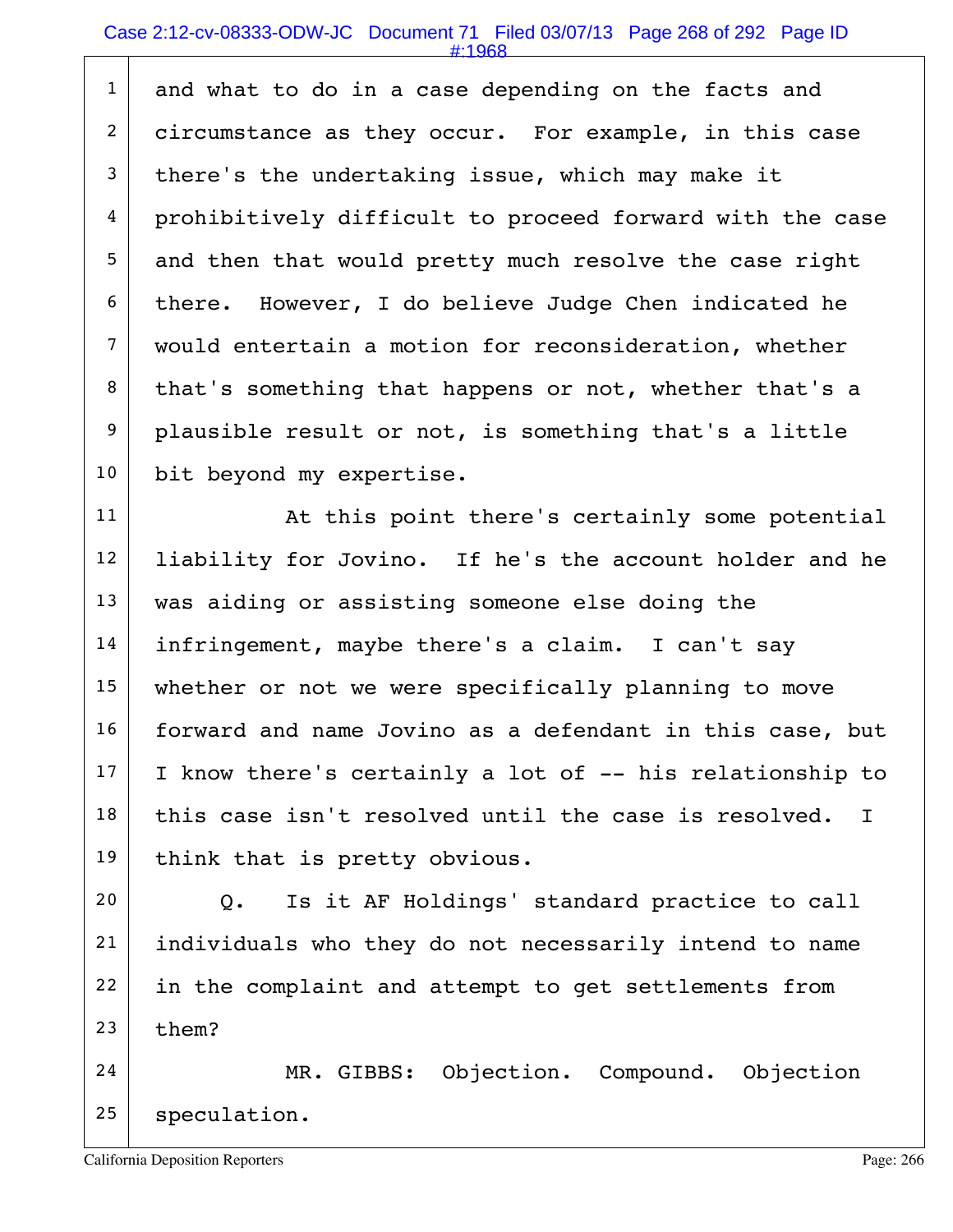#### Case 2:12-cv-08333-ODW-JC Document 71 Filed 03/07/13 Page 269 of 292 Page ID

#:1969

1 THE WITNESS: I would say that AF Holdings 2 does not have a standard practice in its cases. I know  $3$  that the popular opinion among some members of the  $4$  Internet, that this is just a one-size fits all thing, 5 that there's not much nuance in the cases and that it's  $6$  not something where -- or that it's something that can 7 be reduced to a simple straightforward formula, but I 8 can tell you from the other side of the argument that  $9$  these cases are  $-$ - they're all individual, they're all 10 | unique. This idea that it's a standard practice of AF  $11$  Holdings to do anything in any case is not a very  $12$  it's a great oversimplification that loses a lot of the  $13$  truth.

14 So to answer your question, I would say, no 15 it's not a standard practice of AF Holdings to do the 16 conduct that you described in your question.

 $17$  Q. Based on that answer would you say then, if AF 18 | Holdings or its agents are calling and basically  $19$  saying -- strike that.

20 | The light of your last answer, if AF Holdings 21 did indeed call Jovino Navasca on February 8 and say  $22$  that they intend to move forward and modify the  $23$  complaint to add his name, is it your position they 24 would have some factual basis for doing so? 25 MR. GIBBS: Objection. Calls for speculation.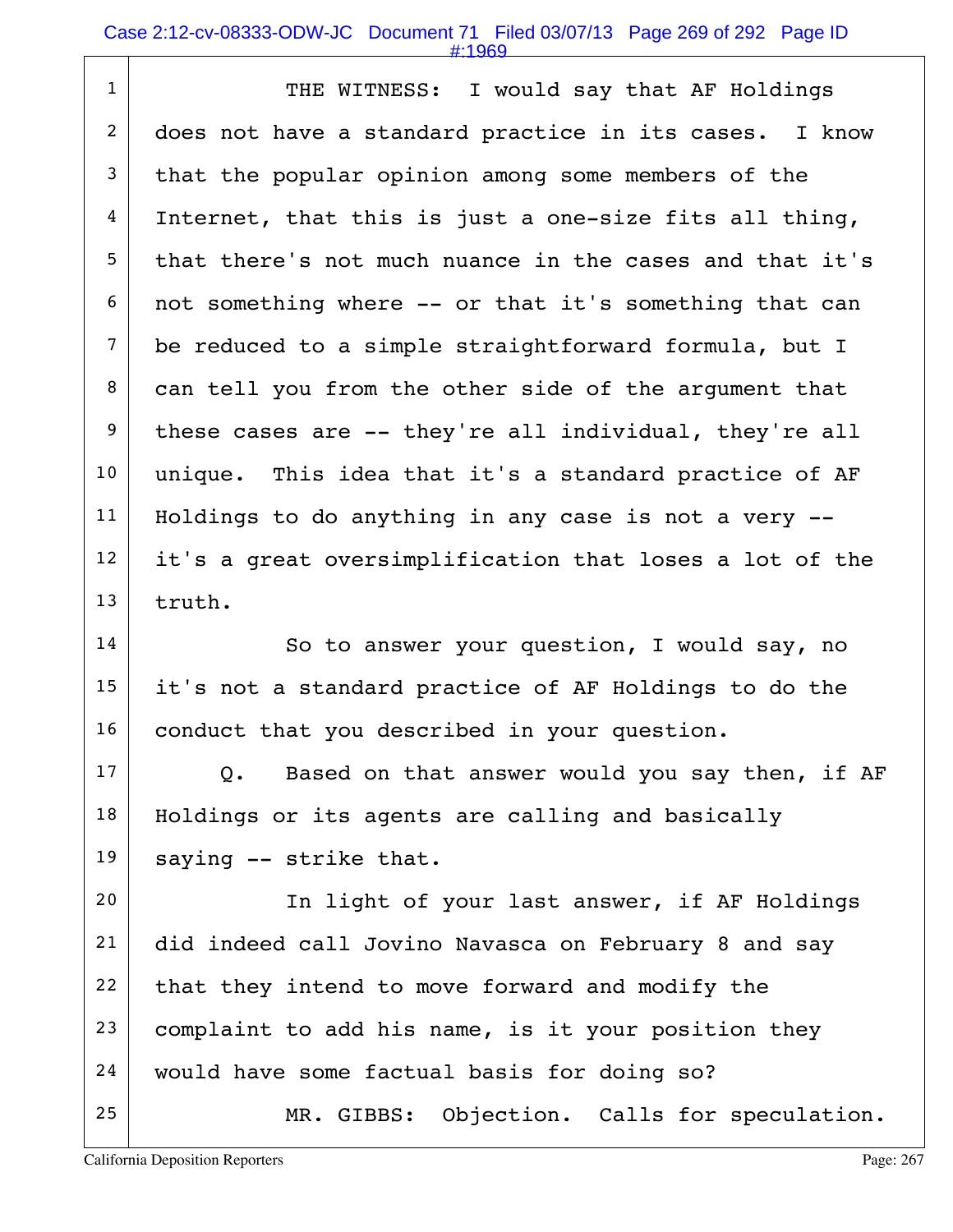|                | #:1970                                                   |
|----------------|----------------------------------------------------------|
| $\mathbf{1}$   | Objection. Compound question.                            |
| $\overline{2}$ | THE WITNESS: To clarify your question, would             |
| 3              | they have the basis for calling him or would they have   |
| 4              | the basis for moving forward and amending the complaint  |
| 5              | to add his name.                                         |
| 6              | BY MR. RANALLO:                                          |
| $\overline{7}$ | Moving forward to modify the complaint to add<br>Q.      |
| 8              | his name.                                                |
| 9              | Sure. We would have a factual basis prior to<br>A.       |
| 10             | amending some -- amending the complaint to add someone's |
| 11             | name to it.                                              |
| 12             | If you called him on February 8 and said that<br>Q.      |
| 13             | you intended to move forward and modify the complaint,   |
| 14             | is it your position that there is some factual           |
| 15             | background to indicate that he might be liable for       |
| 16             | something in this case?                                  |
| 17             | See, now my concern is you had me answer the<br>A.       |
| 18             | question of whether -- if we actually went ahead and     |
| 19             | amended the complaint would we have a factual basis for  |
| 20             | doing so. Now, you're changing what you're asking me     |
| 21             | about this notion of calling him. Which one? Do you      |
| 22             | want me clarify my answer to your prior question to      |
| 23             | actually fit the circumstances of what you're trying to  |
| 24             | ask about now?                                           |
| 25             | You previously stated that it's not AF<br>Q.             |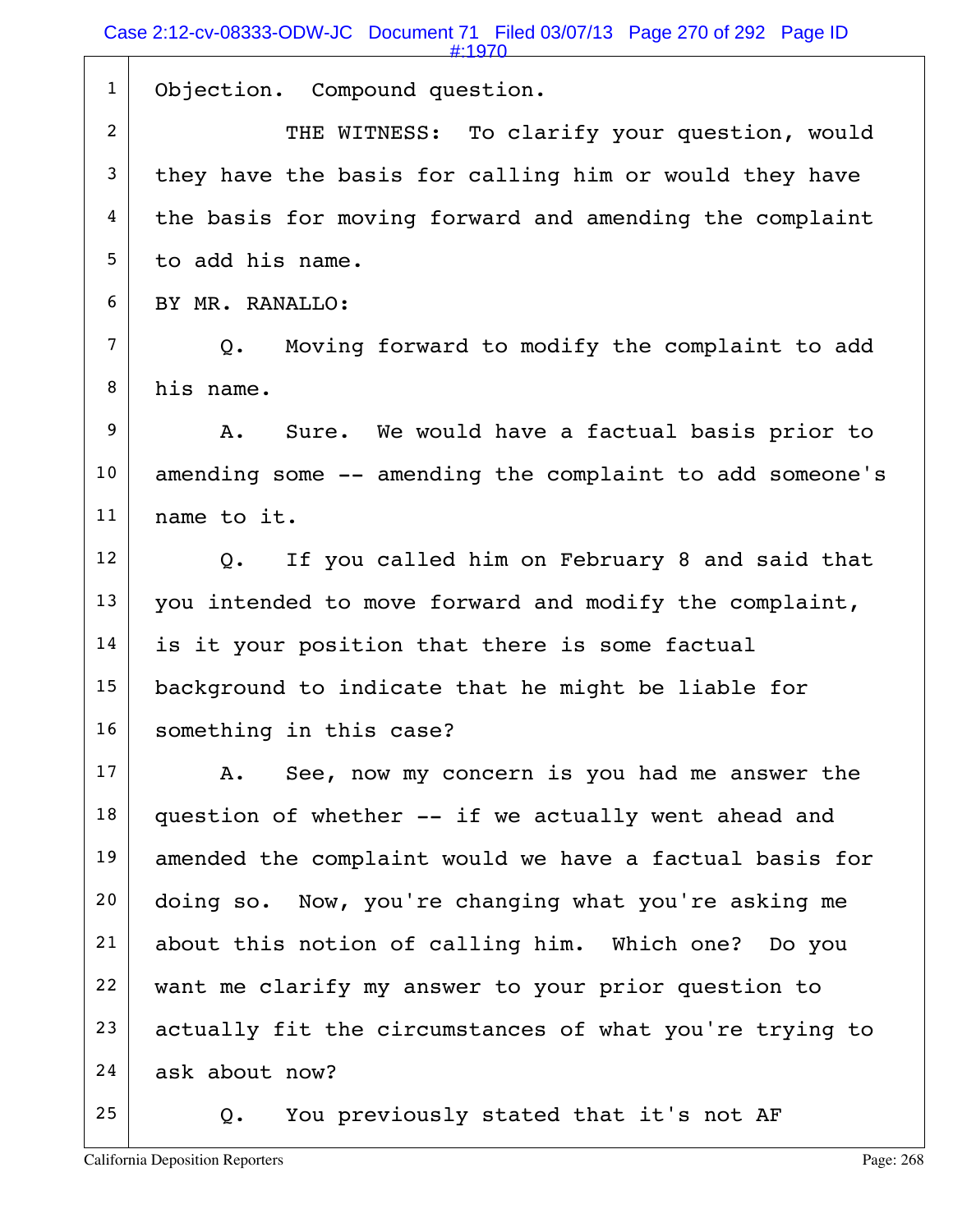| $\mathbf{1}$    | Holdings' policy to call individuals and threaten             |
|-----------------|---------------------------------------------------------------|
| $\overline{2}$  | settlement if they don't have a factual basis for             |
| 3               | believing they're infringer; is that true?                    |
| 4               | MR. GIBBS: No. Objection. Misstates prior                     |
| 5               | testimony.                                                    |
| 6               | THE WITNESS: Why you don't make that                          |
| 7               | statement in the form of a question and I can answer the      |
| 8               | question.                                                     |
| 9               | BY MR. RANALLO:                                               |
| 10              | Is it AF Holdings' policy before threatening<br>$Q_{\bullet}$ |
| 11              | someone with a copyright lawsuit to have some factual         |
| 12              | basis to support such a threat?                               |
| 13              | MR. GIBBS: Objection. Mischaracterizes prior                  |
| 14              | testimony.                                                    |
| 15              | THE WITNESS: It would be AF Holdings' policy                  |
| 16              | to -- it's not going to move forward and amend the            |
| 17              | complaint and name someone without having a factual           |
| 18              | basis for doing so. If you want to interpret this as a        |
| 19              | threat -- I mean, I would have to read the exact text.        |
| 20 <sub>o</sub> | I mean, I guess you're reading this as a threat. I'm          |
| 21              | reading him as making a factual statement as, Prior to        |
| 22              | moving forward and modifying the complaint to add your        |
| 23              | name, we would want to give you a quick call. So this         |
| 24              | is -- to interpret this call, this could have been a          |
| 25              | fact-finding call. You may have characterized it as a         |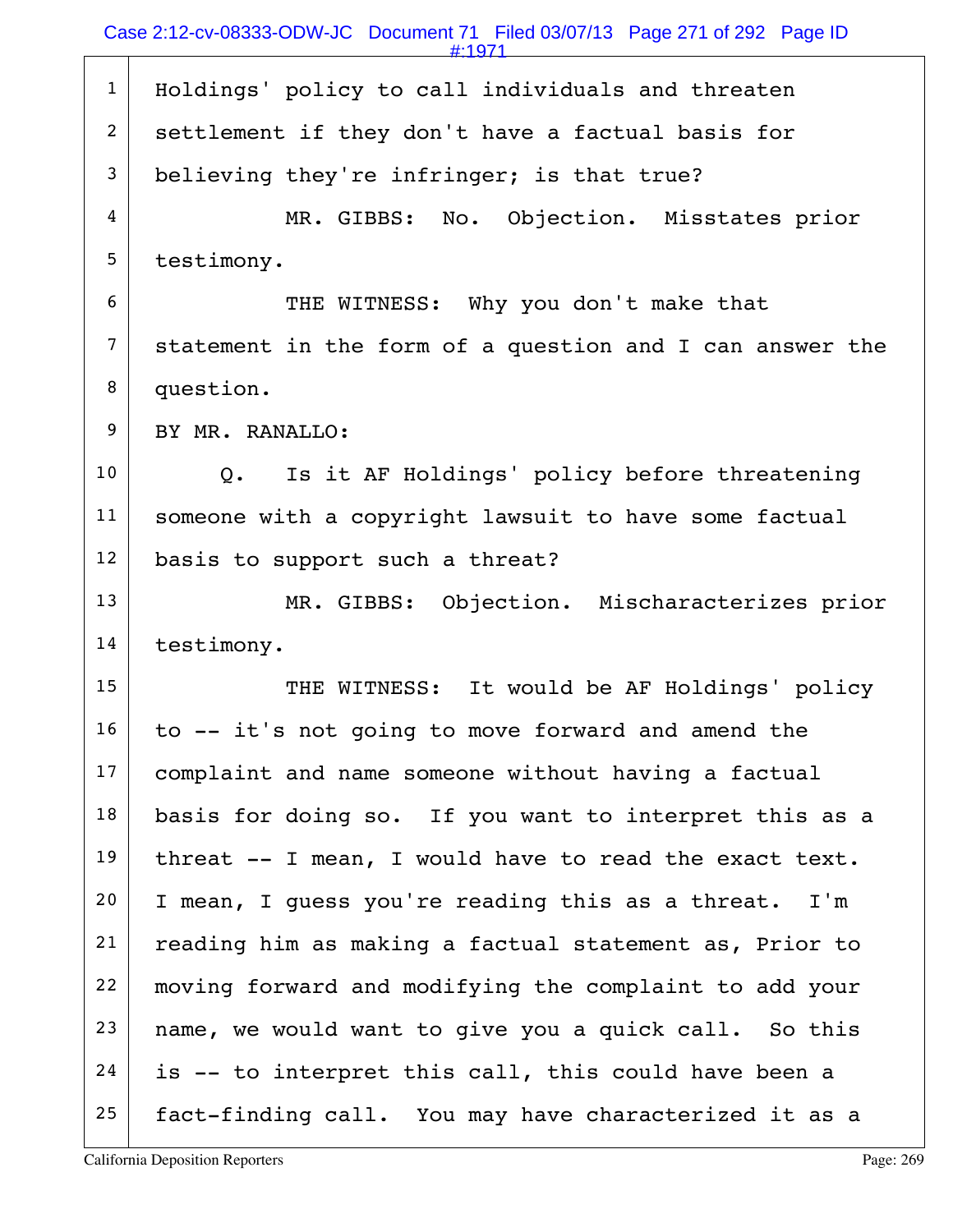## Case 2:12-cv-08333-ODW-JC Document 71 Filed 03/07/13 Page 272 of 292 Page ID

| $\mathbf{1}$   | threat. I would characterize it as a fact-finding call.  |
|----------------|----------------------------------------------------------|
| $\overline{c}$ | I would say that we always like to do a fact-finding     |
| 3              | call to get more facts to determine whether it would be  |
| 4              | appropriate to name someone in a complaint.              |
| 5              | FURTHER EXAMINATION BY MR. PIETZ                         |
| 6              | Did you do a fact-finding call in this case?<br>Q.       |
| $\overline{7}$ | I believe we did do a fact-finding call. I<br>Α.         |
| 8              | believe we talked about that extensively in terms of the |
| 9              | identity -- the people who could have done it. The       |
| 10             | people in the world who could have done it. I think      |
| 11             | that we covered that exhaustively today.                 |
| 12             | Well, I know you testified earlier that<br>Q.            |
| 13             | somebody had called and left the Navasca home a message. |
| 14             | My question is whether that constitutes a fact-finding   |
| 15             | call, calling up and leaving a message without a         |
| 16             | response. Is that a fact-finding --                      |
| 17             | First of all, you are very loose of the facts.<br>Α.     |
| 18             | My testimony was not that they left a message. My        |
| 19             | testimony was that they gave a call and I wasn't aware   |
| 20             | if anyone picked up. Was there a message or not, I       |
| 21             | don't know.                                              |
| 22             | I stand corrected. That's a good point.<br>$Q_{\bullet}$ |
| 23             | Second, I think I explained pretty<br>Α.                 |
| 24             | exhaustively to you that there are multiple avenues of   |
| 25             | inquiry. We can reopen this whole thing up if you want.  |
|                |                                                          |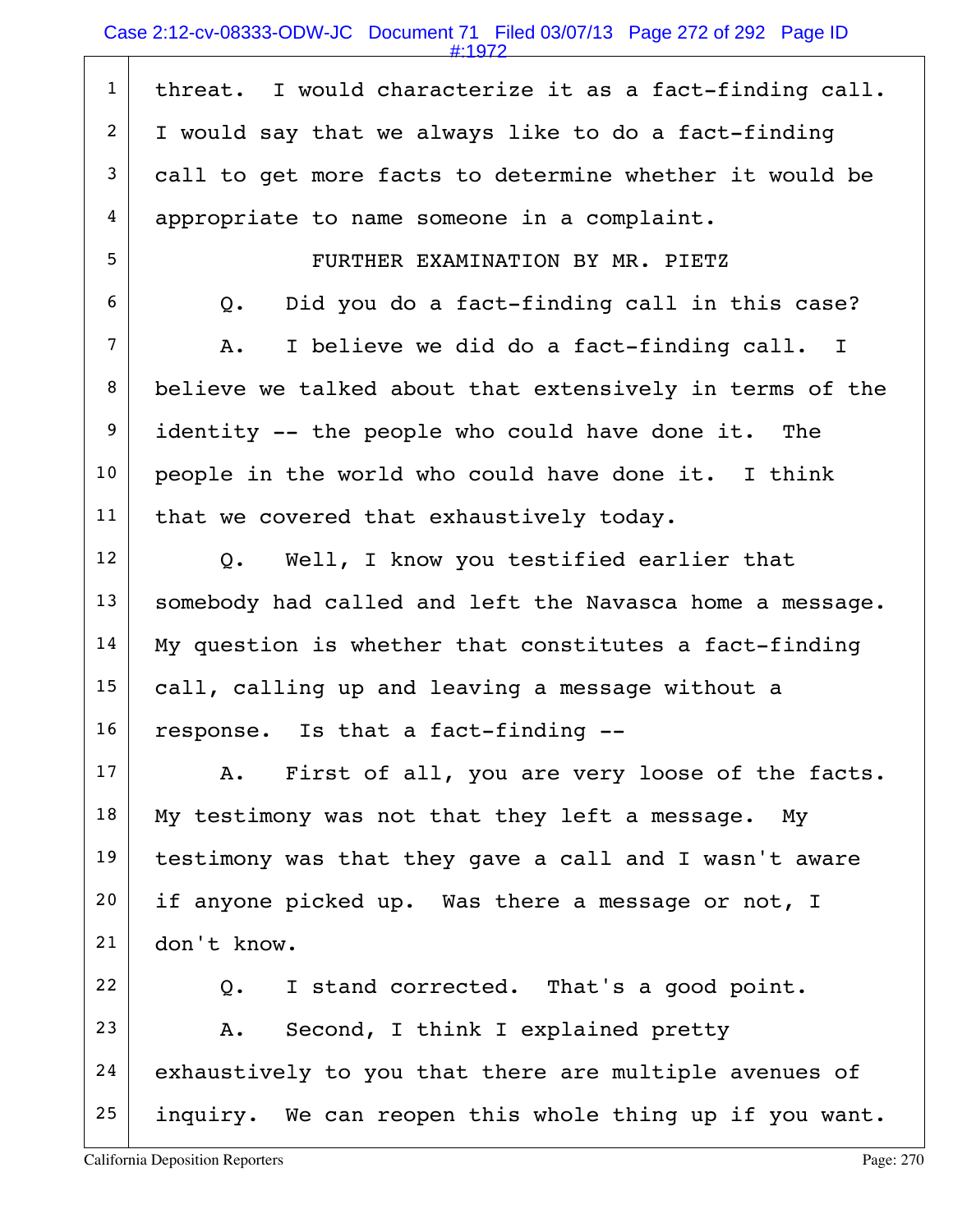$1$  There are multiple avenues of inquiry that can go into 2 an investigation. A call is one of the methods that we  $3$  attempt to use, not every method is going to be 4 successful in every instance. Certainly attempting to  $5$  reach out and talk to someone is a part of the process. 6 Is it always successful, do people always answer, of  $7 \mid$  course not.

 $8$  Q. But in any event, a fact-finding call means a 9 phone call whether anybody picks up or not?

 $10$  A. If you want to  $-$  if that's what you're 11 personally defining as a fact-finding call, that's your 12 definition. I'm not going to define a fact-finding call 13 in one way or the other.

 Q. I'm just trying to clarify what you meant when you just said a moment ago that we always like to 16 attempt a fact-finding call. And what I'm trying to clarify is whether that means that  $-$  in your fact-finding call -- you actually try to get a response 19 from somebody or if just calling constitutes as far as AF Holdings is concerned a fact-finding call.

21 MR. GIBBS: Objection. First of all, this is  $22$  a compound question. But we're talking about  $-$  he just  $23$  mentioned that he's trying to make a fact-finding call.  $24$  And then he's saying  $-$  and then you go on to say  $-$ 25 MR. RANALLO: This is a speaking objection.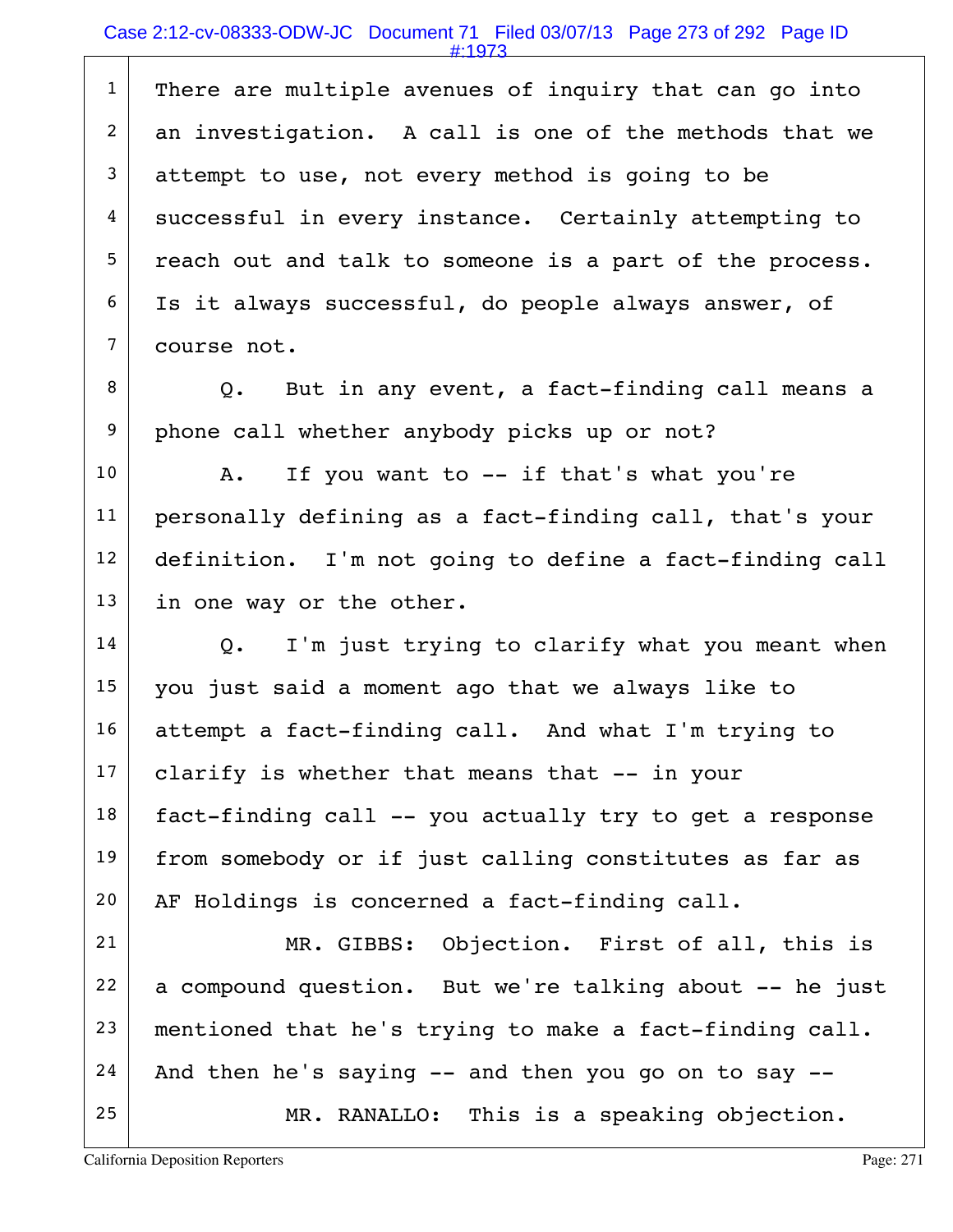#:1974

| $\mathbf{1}$     | State your grounds for the objection and we'll move on.  |
|------------------|----------------------------------------------------------|
| $\overline{c}$   | MR. GIBBS: Objection. Compound. Objection                |
| $\mathfrak{Z}$   | not a clear-cut question. Objection. Vaque and           |
| 4                | ambiguous, however, you want to put it.                  |
| 5                | THE WITNESS: My answer to your question would            |
| 6                | be that you're mischaracterizing what I was saying.      |
| $\overline{7}$   | When I said we always like to attempt a fact-finding     |
| 8                | call I was simply making the point that in that case to  |
| $\boldsymbol{9}$ | do a fact-finding call is not uncommon and it's -- you   |
| 10               | know, if it yielded information, then that would be, you |
| 11               | know, better grounds for litigation, a better basis,     |
| 12               | just improving the whole picture.                        |
| 13               | BY MR. PIETZ:                                            |
| 14               | Q. Is it AF Holdings' policy to only move forward        |
| 15               | if the fact-finding call results in obtaining some kind  |
| 16               | of information?                                          |
| 17               | I can restate AF Holdings' corporate policy<br>Α.        |
| 18               | for investigation again and again and again. We may      |
| 19               | have to do it again and again and again. The corporate   |
| 20               | policy is that we try many avenues of gaining as much    |
| 21               | information as possible before moving forward. If we     |
| 22               | are able to get enough information to move forward, then |
| 23               | we move forward. If we're aren't able to move            |
| 24               | forward -- or if we don't gather enough information to   |
| 25               | move forward, then we don't move forward.                |
|                  |                                                          |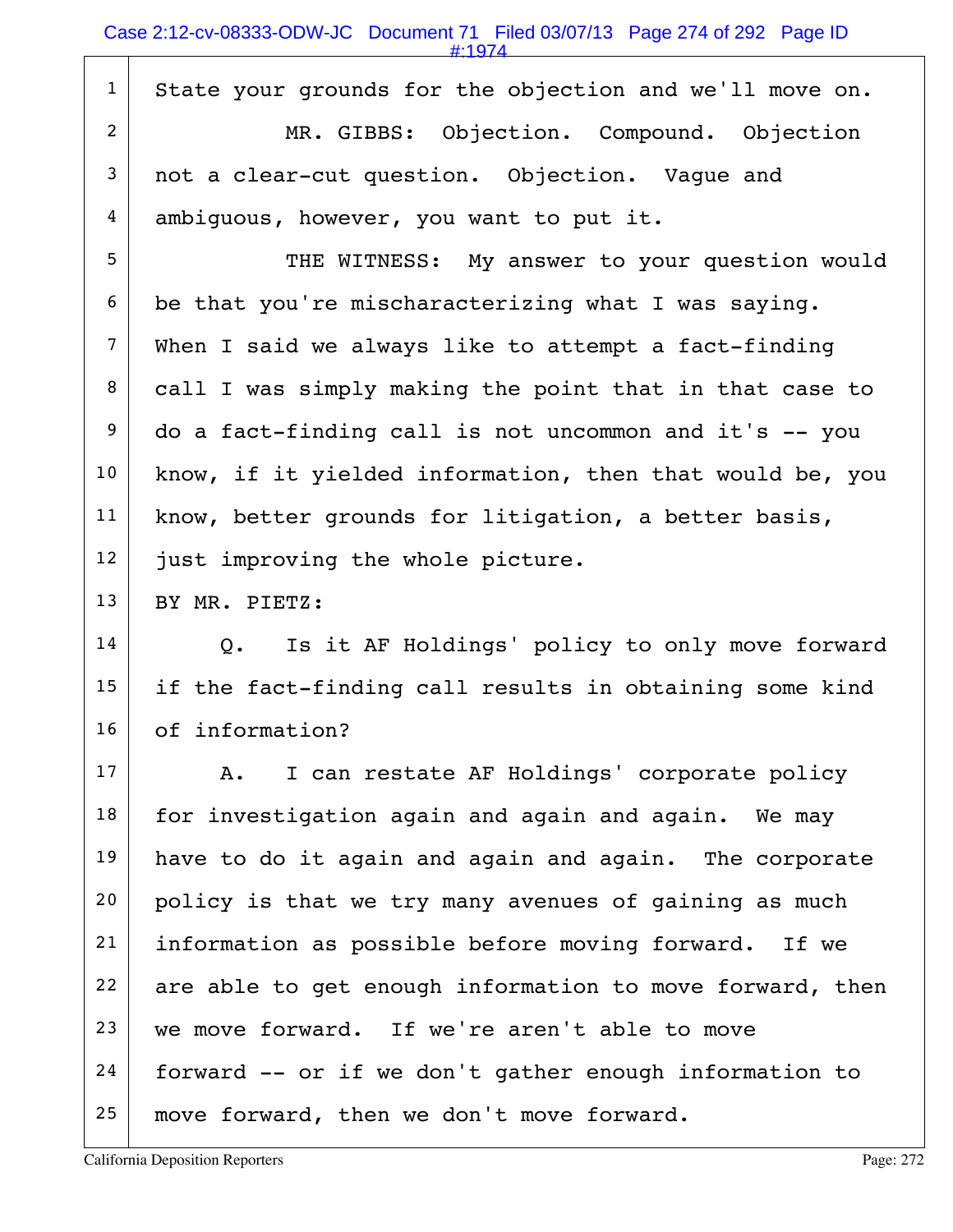### Case 2:12-cv-08333-ODW-JC Document 71 Filed 03/07/13 Page 275 of 292 Page ID

#:1975

|                  | #1975                                                    |
|------------------|----------------------------------------------------------|
| $\mathbf{1}$     | And the notion that someone has to always pick           |
| $\overline{2}$   | up, would not be a very good corporate policy because,   |
| 3                | frankly, no one would ever pick up and if every          |
| 4                | infringer who would never pick up would just never be    |
| 5                | sued because they just decided not to pick up the phone. |
| 6                | Q. Mr. Hansmeier, last serious of question from          |
| $\overline{7}$   | our side as least at this time. Referring back to the    |
| 8                | deposition notice and the copyright assignment agreement |
| $\boldsymbol{9}$ | attached thereto as Exhibit A. What compensation was     |
| 10               | paid to Heartbreaker Digital, LLC in this copyright      |
| 11               | assignment agreement?                                    |
| 12               | What topic are you referring on the subjects<br>Α.       |
| 13               | of examination?                                          |
| 14               | It's a number of topics which include<br>Q.              |
| 15               | distributions of revenues, as well as -- there's         |
| 16               | something about interests in the litigation, so --       |
| 17               | Can you refer to one specifically so I can<br>A.         |
| 18               | refresh my recollection?                                 |
| 19               | MR. GIBBS: Objection. Outside the scope of               |
| 20               | the deposition noticed topics.                           |
| 21               | BY MR. PIETZ:                                            |
| 22               | Well, I'll tell you what, let's do this based<br>Q.      |
| 23               | on your personal knowledge now and then after we have a  |
| 24               | topic for you, we'll come back to AF Holdings.           |
| 25               | To the best of your personal knowledge has               |
|                  |                                                          |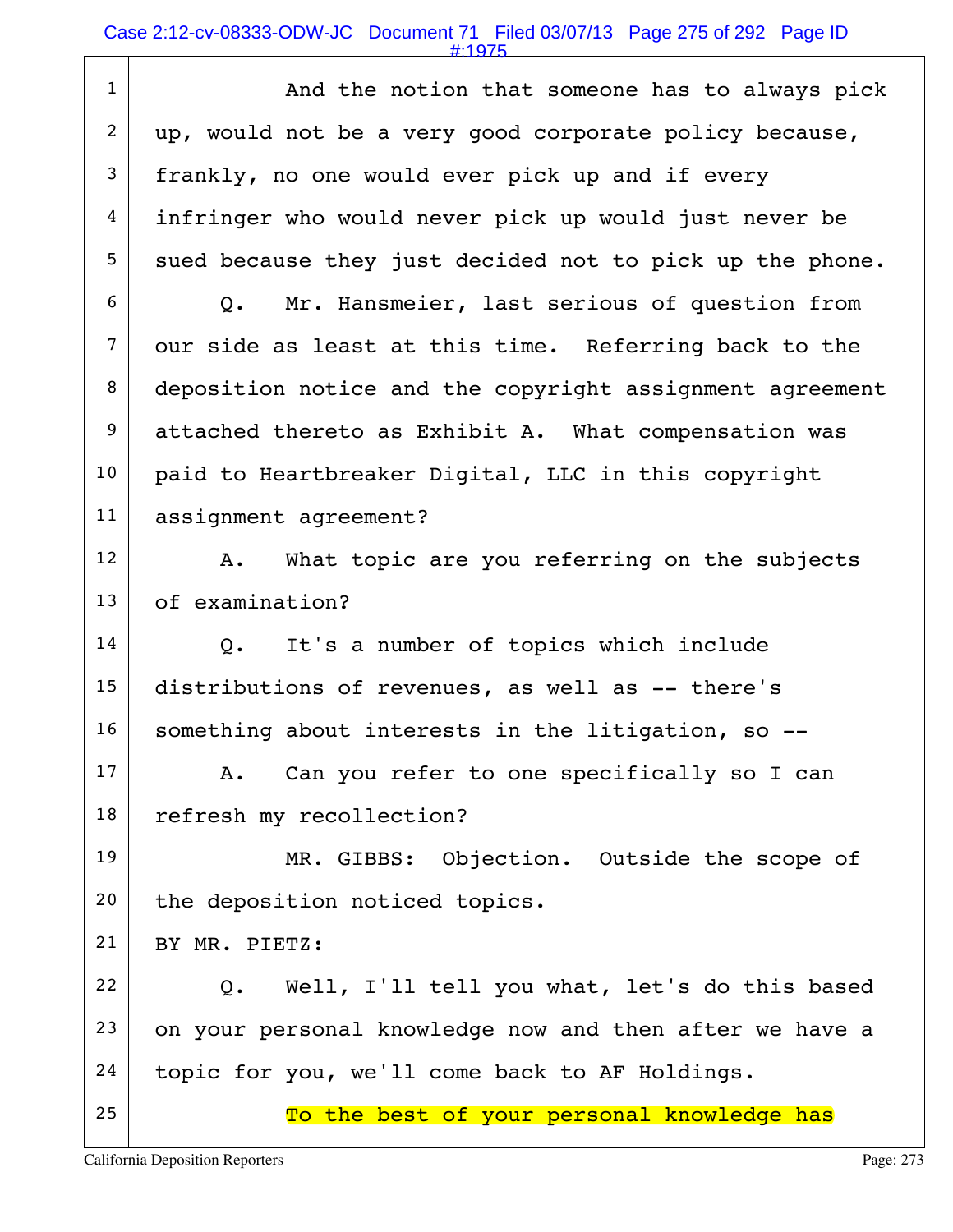| $\mathbf{1}$            | Heartbreaker Digital been paid any compensation in                 |
|-------------------------|--------------------------------------------------------------------|
| $\overline{\mathbf{2}}$ | connection with the copyright assignment agreement?                |
| 3                       | What I know about this particular assignment<br><b>A</b> .         |
| $\overline{\mathbf{4}}$ | it there was consideration and the precise nature of it            |
| 5                       | I'm not clear.                                                     |
| 6                       | When AF Holdings sells cases is any<br>$Q_{\bullet}$               |
| $\overline{7}$          | compensation paid to Heartbreaker Digital?                         |
| 8                       | No. The sole nature of the assignment between<br>Α.                |
| 9                       | Heartbreaker Digital and AF Holdings is set forth here.            |
| 10                      | Q. So AF Holdings has no interest whatsoever in                    |
| 11                      | the BitTorrent litigation that AF Holdings brings on               |
| 12                      | copyrights -- strike that.                                         |
| 13                      | So to ask it again. Heartbreaker Digital, LLC                      |
| 14                      | has no pecuniary interest or any other kind of interest            |
| 15                      | in the litigation that AF Holdings brings on the                   |
| 16                      | copyrighted issue in this agreement?                               |
| 17                      | Yes. This agreement and similar assignment<br>Α.                   |
| 18                      | agreements are the only agreements between AF Holdings             |
| 19                      | and Heartbreaker Digital, so they don't have, for                  |
| 20                      | example, equity in AF Holdings.                                    |
| 21                      | Settlements are achieved -- there's no portion<br>$\overline{Q}$ . |
| 22                      | of the settlement proceeds that would be paid to                   |
| 23                      | Heartbreaker Digital?                                              |
| 24                      | That's correct.<br>Α.                                              |
| 25                      | So why is it that Heartbreaker Digital entered<br>$Q$ .            |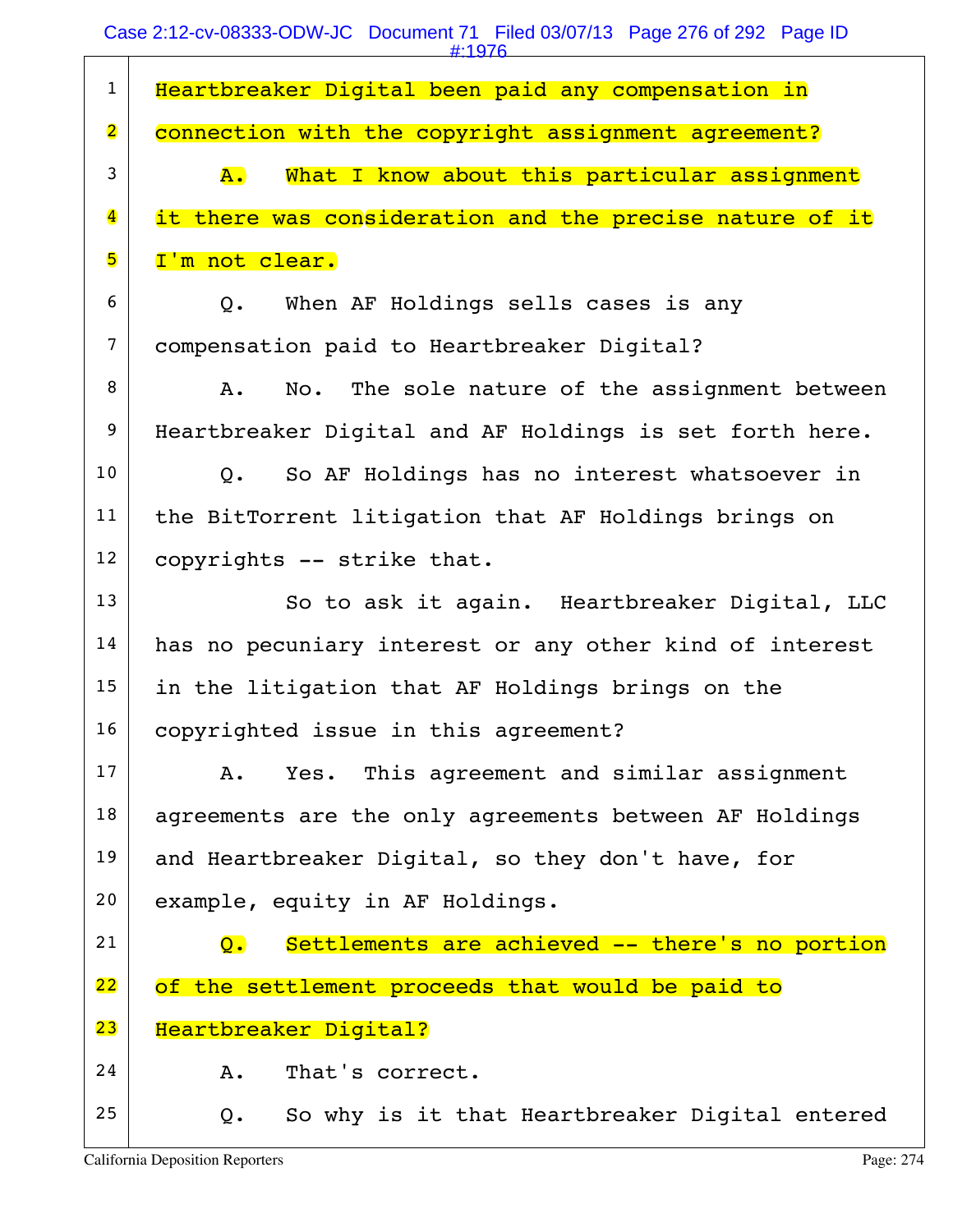|                | #:1977                                                  |
|----------------|---------------------------------------------------------|
| $\mathbf{1}$   | into this agreement then? What's the consideration?     |
| 2              | MR. GIBBS: Objection. This is same theme                |
| 3              | we've been going over for the last --                   |
| 4              | THE WITNESS: You can ask this question.                 |
| 5              | MR. GIBBS: -- for the last seven hours.                 |
| 6              | THE WITNESS: You can ask this question a                |
| $\overline{7}$ | dozen times. The precise nature of the consideration    |
| 8              | that Heartbreaker Digital receives is not a noticed     |
| 9              | topic. I do note that the -- there may have been a      |
| 10             | document request. I don't know.                         |
| 11             | MR. GIBBS: That's not an issue.                         |
| 12             | FURTHER EXAMINATION BY MR. RANALLO                      |
| 13             | Q. Let me ask you this. You previously stated           |
| 14             | that AF Holdings' BitTorrent revenue was used for       |
| 15             | lawsuits going forward or past, I guess, costs for past |
| 16             | lawsuits; is that correct?                              |
| 17             | MR. GIBBS: Objection. Mischaracterizes                  |
| 18             | former testimony.                                       |
| 19             | THE WITNESS: Generally speaking, yes.                   |
| 20             | BY MR. RANALLO:                                         |
| 21             | Q. Does any of AF Holdings' BitTorrent litigation       |
| 22             | revenue go towards securing future assignments or       |
| 23             | additional assignments?                                 |
| 24             | MR. GIBBS: Objection. Asked and answered.               |
| 25             | THE WITNESS:<br>I quess I can't speculate what          |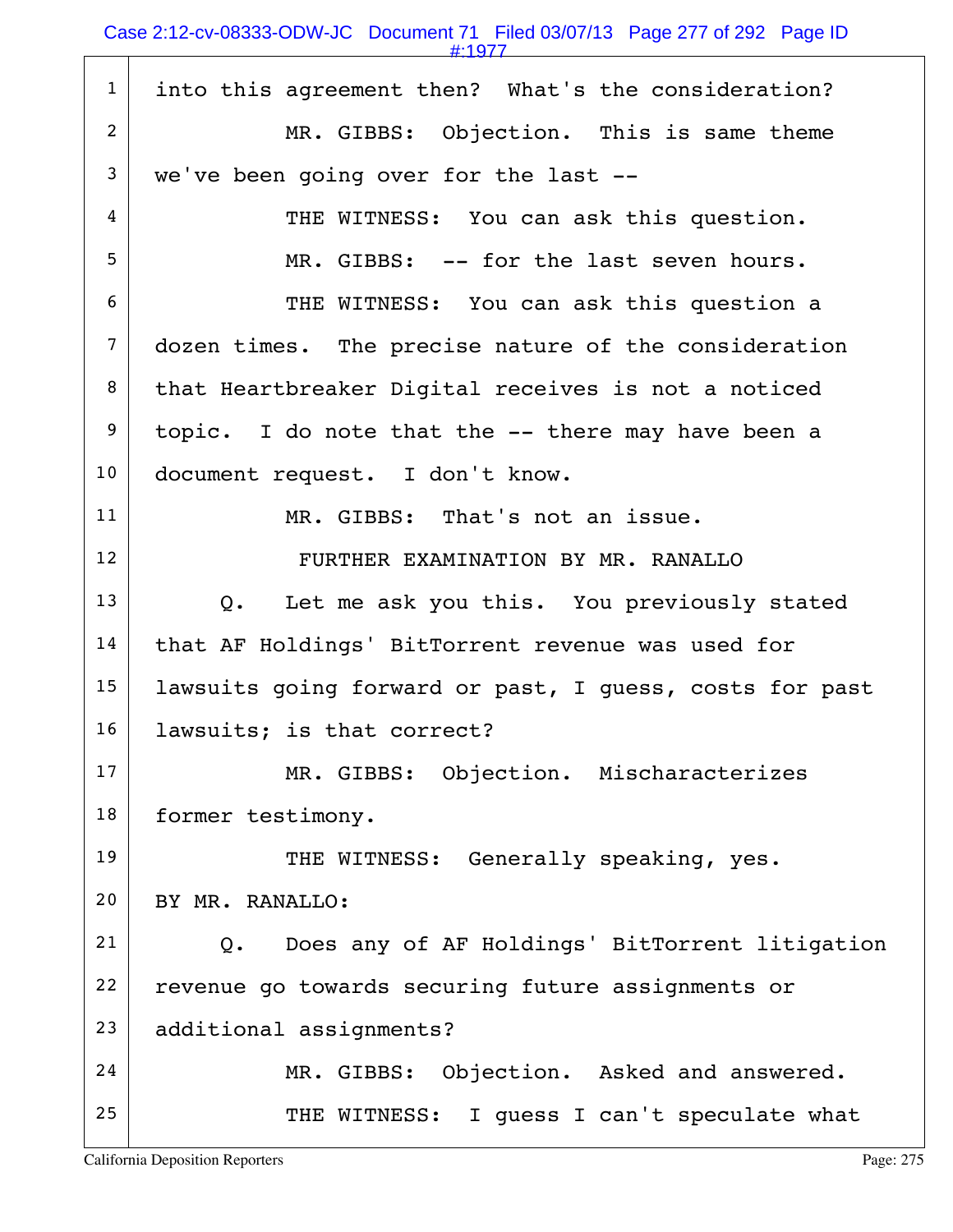|                | #:1978                                                    |
|----------------|-----------------------------------------------------------|
| $\mathbf{1}$   | will be done with the proceeds of the AF Holdings'        |
| $\overline{c}$ | BitTorrent revenue.                                       |
| 3              | BY MR. RANALLO:                                           |
| 4              | Were any of the AF Holdings' BitTorrent<br>$Q_{\bullet}$  |
| 5              | revenues from the initial round of suits prior to the     |
| 6              | assignment in this case, were any of those revenues used  |
| 7              | to acquire the assignment in this case?                   |
| 8              | Not that I'm aware of.<br>Α.                              |
| 9              | Are you aware whether money was paid for the<br>Q.        |
| 10             | assignment in this case?                                  |
| 11             | You can ask me the --<br>Α.                               |
| 12             | MR. GIBBS: Objection. Asked and answered.                 |
| 13             | FURTHER EXAMINATION BY MR. PIETZ                          |
| 14             | I'm going jump in here and note for the record<br>Q.      |
| 15             | that Topic No. 1 on the deposition notice is,             |
| 16             | Circumstances surrounding the execution of the            |
| 17             | assignment attached hereto as Exhibit A and Topic No. 12  |
| 18             | is, Financial, in all caps, and contractual               |
| 19             | relationships between AF Holdings and Heartbreaker.<br>So |
| 20             | my question to you is what was the consideration          |
| 21             | underlying the copyright assignment agreement attached    |
| 22             | to the Exhibit A to the complaint?                        |
| 23             | MR. GIBBS: Objection. Outside the scope of                |
| 24             | the noticed topics in the deposition subpoena.            |
| 25             | THE WITNESS: I can tell you that the sole                 |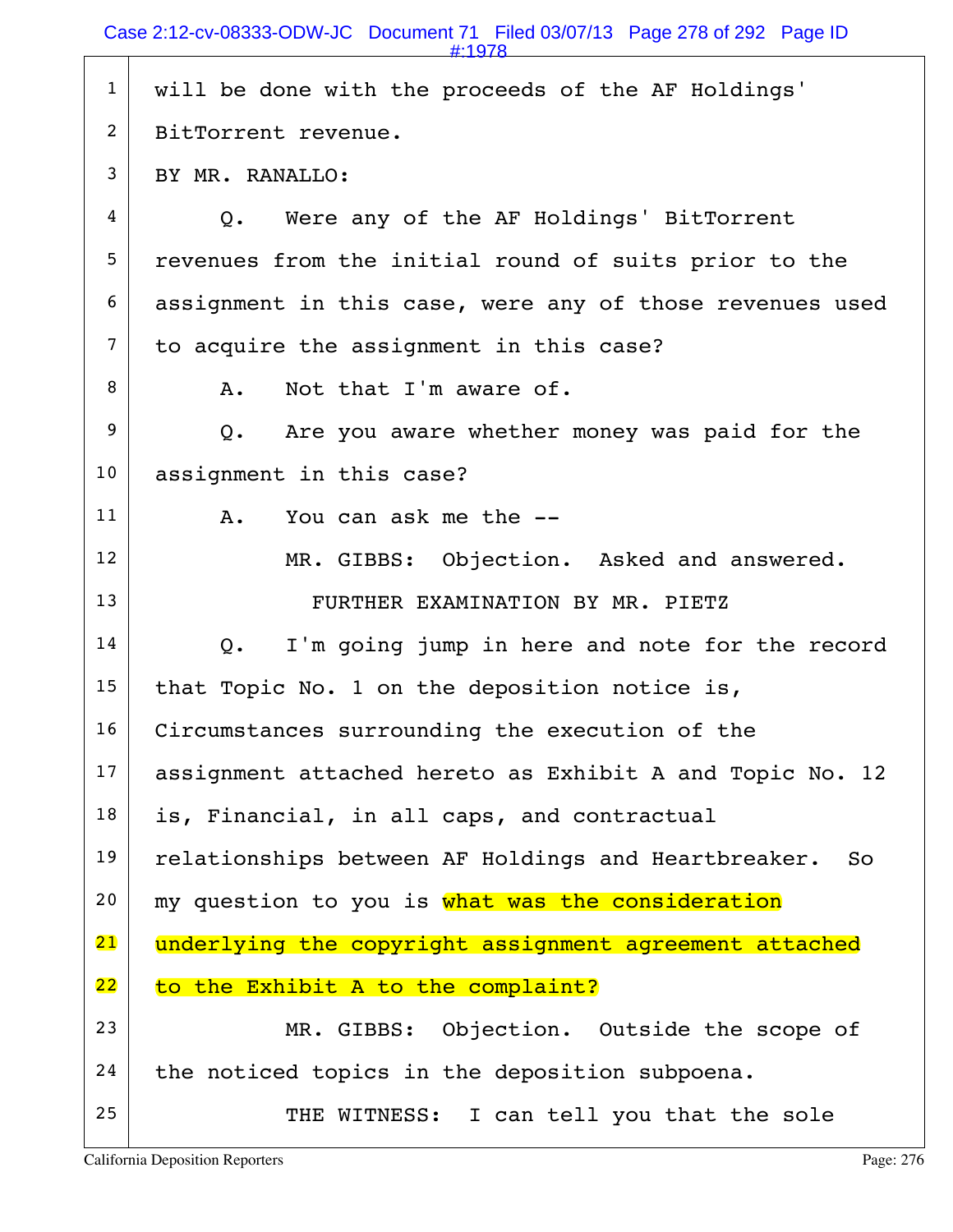| $\mathbf{1}$            | financial contractual relationship between AF Holdings   |
|-------------------------|----------------------------------------------------------|
| $\overline{\mathbf{2}}$ | and Heartbreaker Productions -- which isn't even the --  |
|                         |                                                          |
| $\mathfrak{Z}$          | I quess I should modify any answers regarding            |
| 4                       | Heartbreaker this whole time if it relates to -- because |
| 5                       | that's not even the entity -- that's the assignor on     |
| 6                       | this thing.                                              |
| $\overline{7}$          | BY MR. PIETZ:                                            |
| 8                       | Q. This agreement contains the sole -- if it's           |
| $\boldsymbol{9}$        | not the sole agreement as to the financial arrangement   |
| 10                      | between AF Holdings and Heartbreaker, point me to the    |
| 11                      | part of the agreement that deals with the financial      |
| 12                      | relationship. Because I don't see a dollar figure or     |
| 13                      | any indication anywhere in this agreement that there's   |
| 14                      | any kind of consideration paid. And I think you          |
| 15                      | testified earlier that some kind of consideration was    |
| 16                      | indeed paid; is that correct?                            |
| 17                      | MR. GIBBS: Objection. Compound question.                 |
| 18                      | THE WITNESS: What is your question?                      |
| 19                      | BY MR. PIETZ:                                            |
| 20                      | What money was Heartbreaker paid in connection<br>Q.     |
| 21                      | with the copyright assignment agreement?                 |
| 22                      | MR. GIBBS: Asked and answered. Objection.                |
| 23                      | THE WITNESS: I think this is the sixth time              |
| 24                      | you've asked the exact same question and I will refer    |
| 25                      | you again -- and again I will note for the record that   |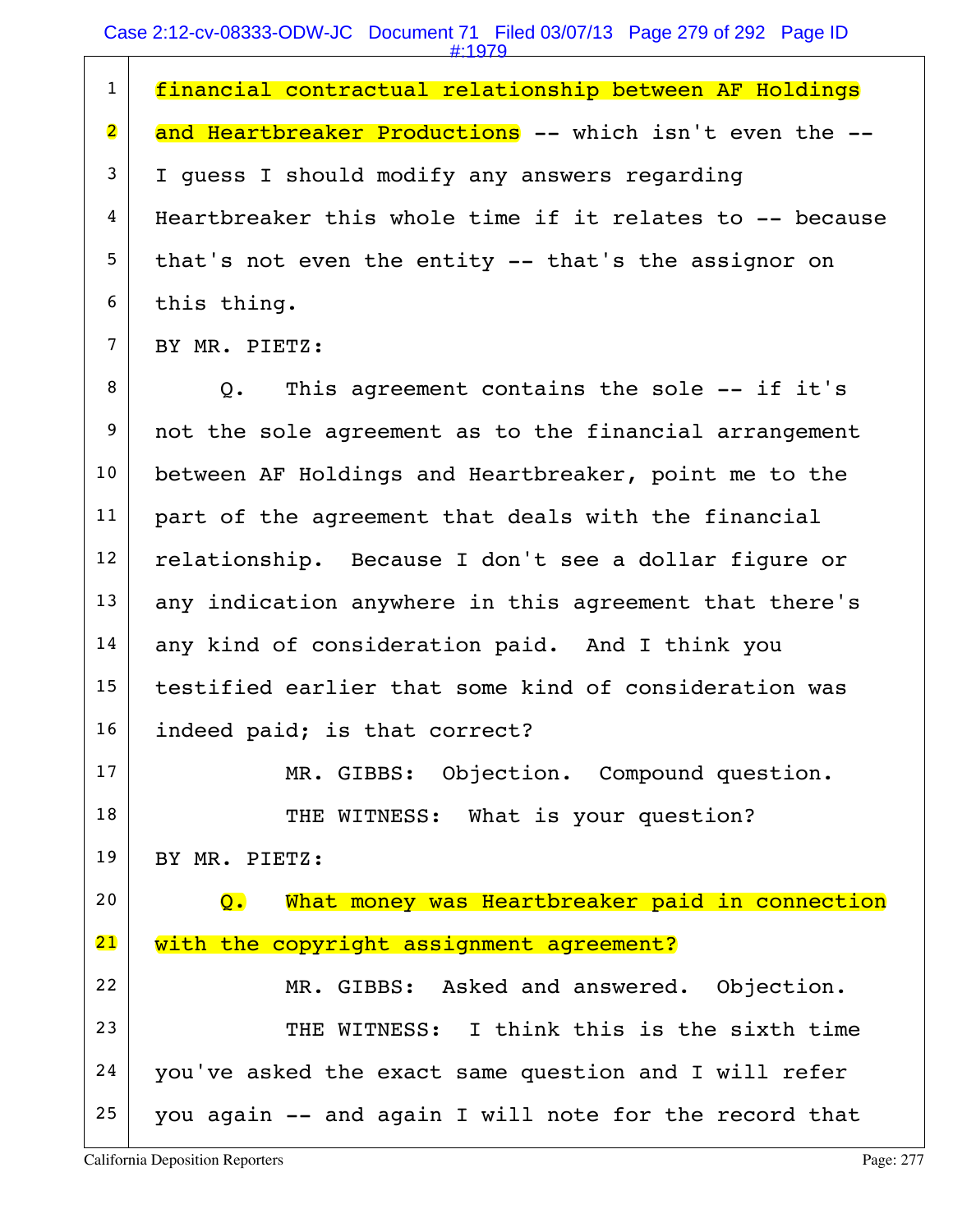# Case 2:12-cv-08333-ODW-JC Document 71 Filed 03/07/13 Page 280 of 292 Page ID

| $\mathbf{1}$   | your noticed topic doesn't even have the correct entity  |
|----------------|----------------------------------------------------------|
| $\overline{2}$ | identified on the assignment agreement. The entity       |
| 3              | identified in the noticed topics is Heartbreaker         |
| 4              | Productions. The entity identified in the assignment     |
| 5              | agreement is Heartbreaker Digital, LLC.                  |
| 6              | BY MR. PIETZ:                                            |
| $\overline{7}$ | Mr. Hansmeier, did that confuse such that you<br>Q.      |
| 8              | spent time preparing to answer the question for          |
| 9              | Heartbreaker Productions?                                |
| 10             | Yes, I find it very confusing that<br>Α.                 |
| 11             | Heartbreaker Productions is misidentified and it's       |
| 12             | extremely frustrating to me that I would spend time      |
| 13             | preparing on a variety Of Heartbreaker entities and then |
| 14             | find out that not even the correct one is identified in  |
| 15             | the notice of deposition. It's very frustrating and      |
| 16             | very confusing.                                          |
| 17             | Mr. Hansmeier, I can sympathize with your<br>Q.          |
| 18             | frustration. But I'm going to keep asking the question   |
| 19             | until I get what I deem is an appropriate answer from a  |
| 20             | $30(b)(6)$ --                                            |
| 21             | MR. GIBBS: No. It doesn't work like that.                |
| 22             | You don't keep asking a question until you get the       |
| 23             | answer that you want.                                    |
| 24             | MR. PIETZ: Well, I'm going to keep asking the            |
| 25             | question different ways until --                         |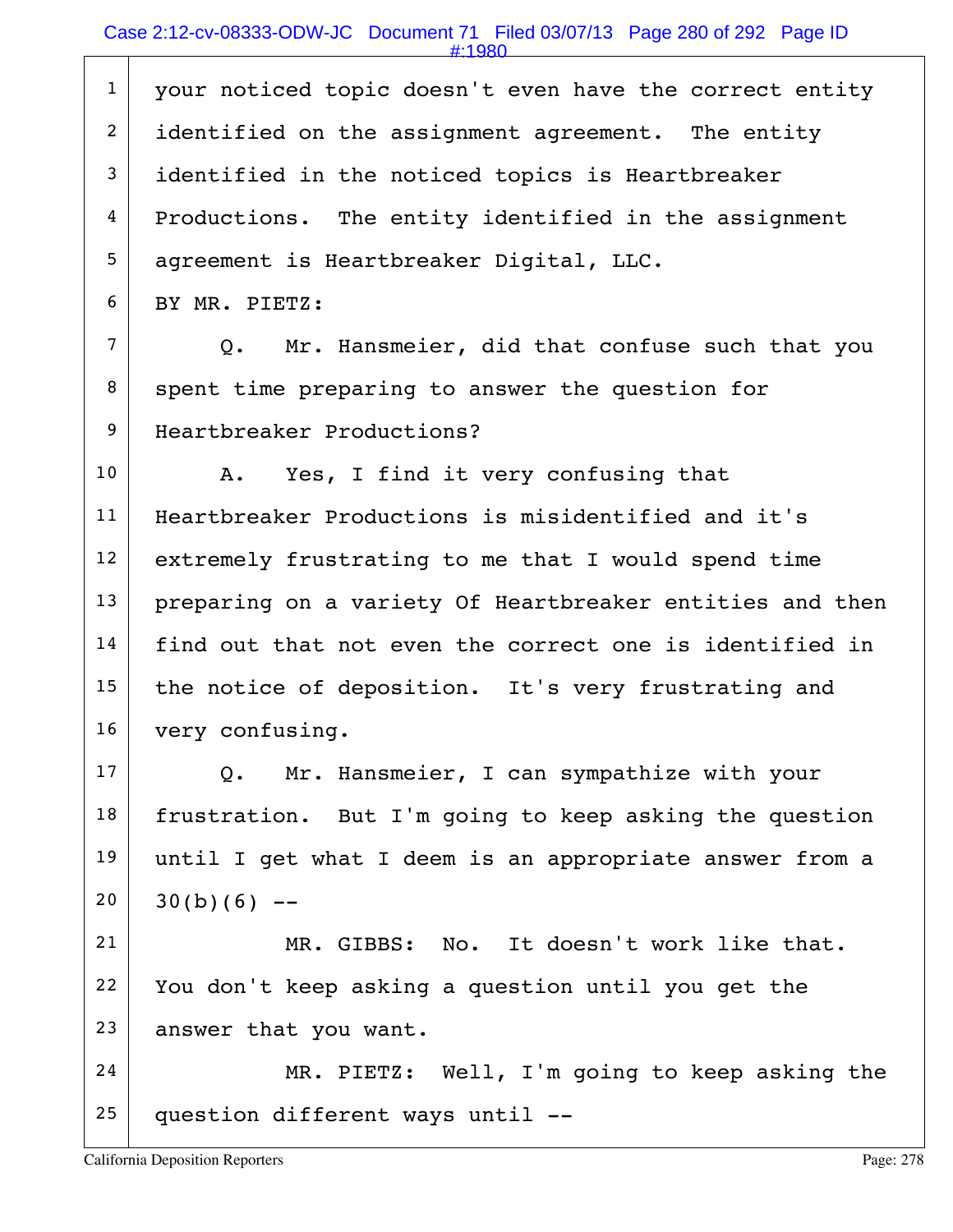|                         | Case 2:12-cv-08333-ODW-JC Document 71 Filed 03/07/13 Page 281 of 292 Page ID<br>$\pm 1981$ |
|-------------------------|--------------------------------------------------------------------------------------------|
| $\mathbf{1}$            | MR. GIBBS: You can do whatever you want.                                                   |
| $\overline{2}$          | MR. PIETZ: -- I get an appropriate answer.                                                 |
| 3                       | BY MR. PIETZ:                                                                              |
| 4                       | You said earlier that the sole financial and<br>$\overline{Q}$ .                           |
| 5                       | other arrangement between Heartbreaker and AF Holdings                                     |
| 6                       | was memorialized in this agreement. There's nothing                                        |
| $\overline{\mathbf{z}}$ | financial about this agreement. What's the financial                                       |
| 8                       | relationship?                                                                              |
| 9                       | MR. GIBBS: Again. Objection. Asked and                                                     |
| 10                      | answered about 20 times now.                                                               |
| 11                      | THE WITNESS: I think --                                                                    |
| 12                      | MR. GIBBS: You're badgering him at this                                                    |
| 13                      | point.                                                                                     |
| 14                      | THE WITNESS: I will state for the record that                                              |
| 15                      | I'm beginning to feel badgered. I feel like I've                                           |
| 16                      | answered your question I want to say about seven or                                        |
| 17                      | eight times now. And you're really not asking it in a                                      |
| 18                      | different way. You're just asking the same question                                        |
| 19                      | over and over again, for the ninth time now, although                                      |
| 20                      | the record will reflect how many times I've actually                                       |
| 21                      | been asked this.                                                                           |
| 22                      | The agreement stands on its own. It says for                                               |
|                         |                                                                                            |
| 23                      | good and valuable consideration the receipts and                                           |
| 24                      | sufficiency of which are hereby acknowledged. The party                                    |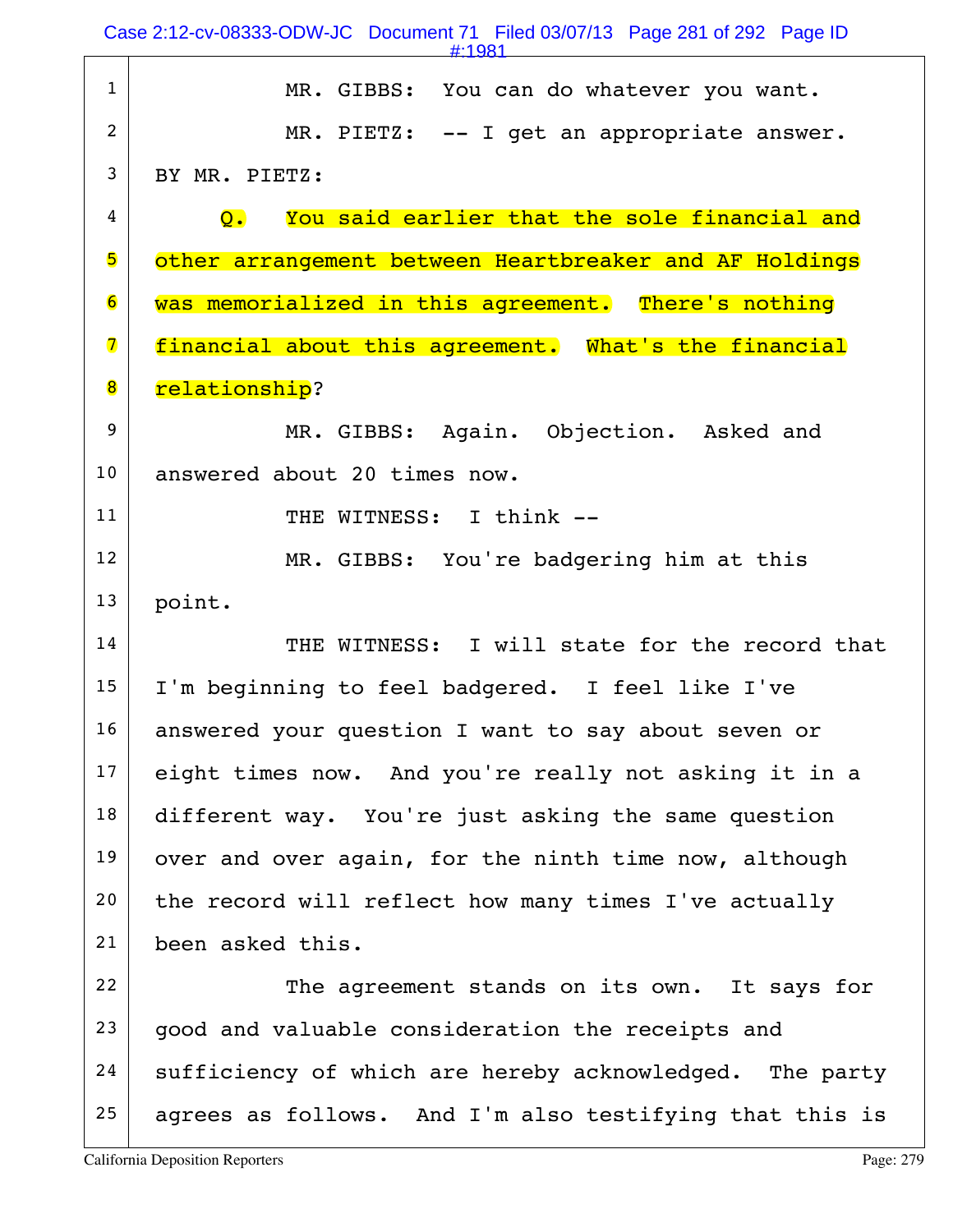|                | #:1982                                                      |
|----------------|-------------------------------------------------------------|
| $\mathbf{1}$   | the sole -- this and the other assignment agreement         |
| $\overline{2}$ | relating to another work -- is the sole -- and I'm          |
| 3              | giving you the benefit of the doubt here that you           |
| 4              | actually meant to put the correct entity here in the        |
| 5              | $30(b)(6)$ deposition notice $--$ is the sole financial and |
| 6              | contractual relationship between AF Holdings and            |
| $\overline{7}$ | Heartbreaker Productions Inc.                               |
| 8              | MR. GIBBS: Hold on a second. I think also                   |
| 9              | we're approaching the seven-hour mark on this               |
| 10             | deposition.                                                 |
| 11             | MR. PIETZ: Well, in any event we'll be done                 |
| 12             | shortly. However --                                         |
| 13             | MR. GIBBS: I think that's what you said about               |
| 14             | an hour ago.                                                |
| 15             | MR. PIETZ: Well, in any event I was hoping to               |
| 16             | get a straight answer on this question.                     |
| 17             | MR. GIBBS: He just gave you a bunch of                      |
| 18             | answers --                                                  |
| 19             | MR. PIETZ: Here's the bottom line --                        |
| 20             | MR. GIBBS: It's just not the answer you want                |
| 21             | and therefore you're not accepting it.                      |
| 22             | MR. PIETZ: Here's the bottom line and I don't               |
| 23             | want to get into a long colloquy on this. I view that       |
| 24             | the money $--$                                              |
| 25             | MR. GIBBS: We don't need to hear your views.                |
|                |                                                             |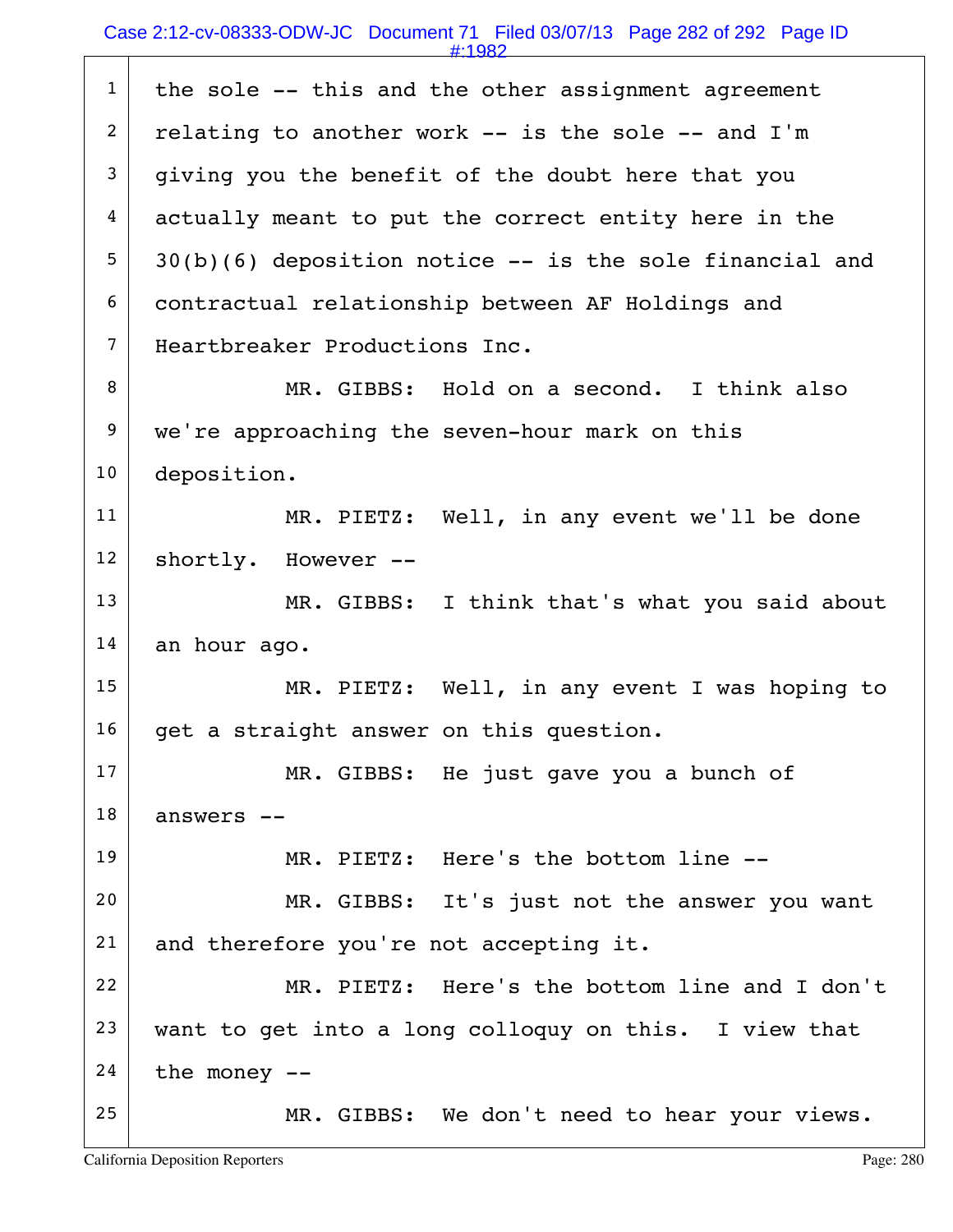Case 2:12-cv-08333-ODW-JC Document 71 Filed 03/07/13 Page 283 of 292 Page ID

| $\mathbf{1}$            | MR. PIETZ: -- the money that AF Holdings paid            |
|-------------------------|----------------------------------------------------------|
| $\overline{2}$          | to Heartbreaker as a material issue and I'm not getting  |
| 3                       | a straight answer. And if your position is that you're   |
| $\overline{\mathbf{4}}$ | not answering the question about the financial           |
| 5                       | relationship between those two entities because it's not |
| 6                       | properly noticed, then I want you to say that right now. |
| 7                       | Alternatively, if your position is that there is no      |
| 8                       | relationship other than what's on this agreement and     |
| 9                       | what that means is that no money was paid because it's   |
| 10                      | not memorialized in this agreement, then AF Holdings     |
| 11                      | needs to stand on that answer.                           |
| 12                      | MR. GIBBS: Mischaracterization of what's in              |
| 13                      | the assignment agreement, period. Objection.             |
| 14                      | MR. PIETZ: Here's the bottom line. You can               |
| 15                      | stand on your objection that it's not correctly noticed  |
| 16                      | and not answer is the question or you can say that this  |
| 17                      | is the whole agreement and that there's no financial     |
| 18                      | relationship other than what's in this agreement.        |
| 19                      | MR. GIBBS: You're forcing him into one or two            |
| 20                      | situations and he's not going to be forced into one or   |
| 21                      | two situations.                                          |
| 22                      | MR. PIETZ: This my last opportunity for a                |
| 23                      | straight answer on the question and this will be it and  |
| 24                      | if the answer not right, I'm going to suspend this       |
| 25                      | deposition and we're going to get the court involved.    |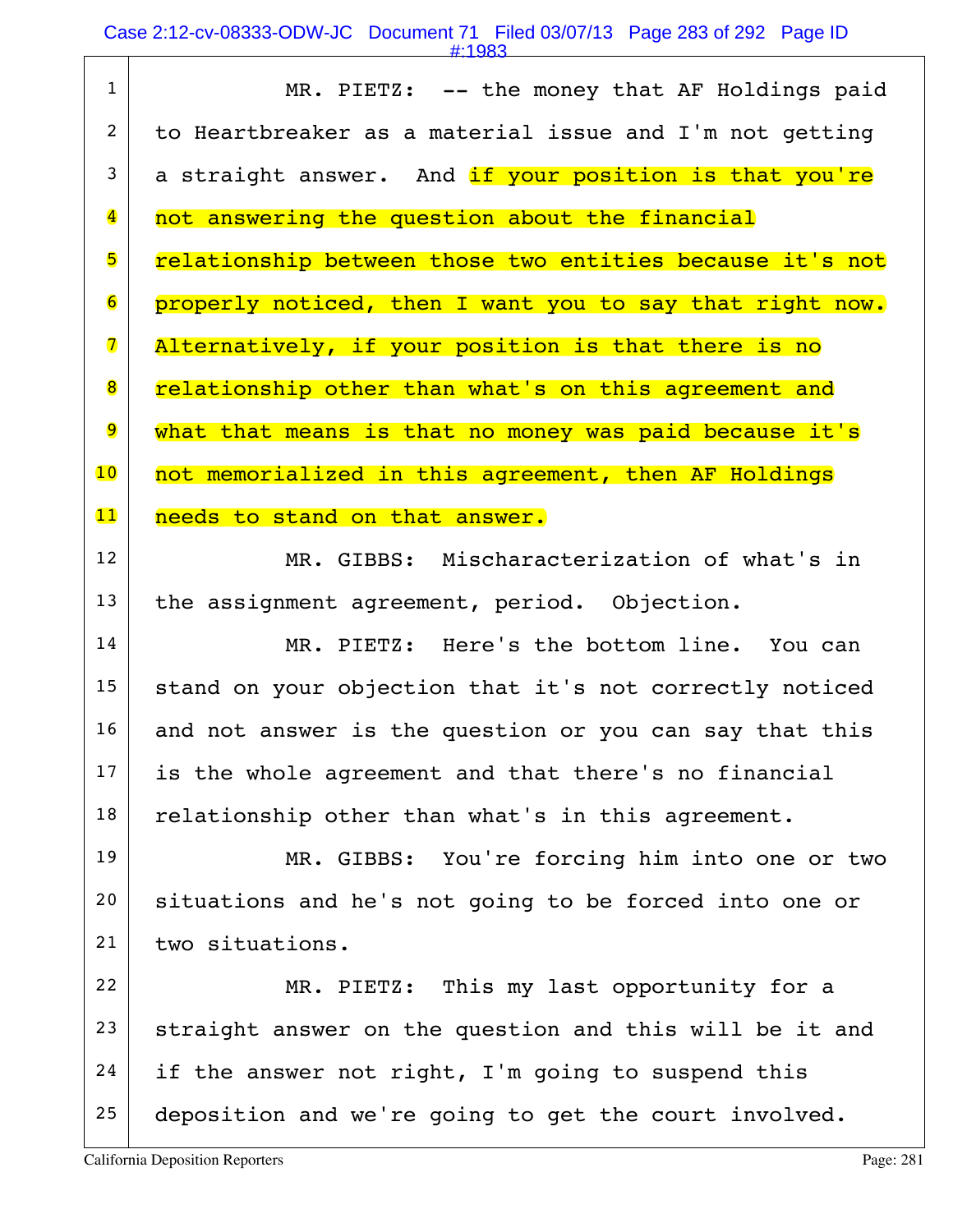Case 2:12-cv-08333-ODW-JC Document 71 Filed 03/07/13 Page 284 of 292 Page ID

| $\mathbf{1}$    | Last chance. All right. Last chance.                     |
|-----------------|----------------------------------------------------------|
| $\overline{2}$  | MR. GIBBS: You have about two minutes here               |
| 3               | left in this deposition by the way, just FYI.            |
| 4               | MR. PIETZ: In any event it's one of the more             |
| 5               | important questions, so --                               |
| 6               | MR. GIBBS: You're badgering him at this                  |
| $\overline{7}$  | point.                                                   |
| 8               | BY MR. PIETZ:                                            |
| 9               | Last chance. What's the financial<br>$\overline{Q}$ .    |
| $\overline{10}$ | relationship between AF Holdings and Heartbreaker?       |
| 11              | For the last time and I will state for the<br>A.         |
| 12              | record that I have felt very badgered here and I feel    |
| 13              | very flustered. I would respectively object to --        |
| 14              | MR. GIBBS: Mr. Ranallo, smiling about this               |
| 15              | whole thing $-$ -                                        |
| 16              | THE WITNESS: And Mr. Ranallo -- I would note             |
| 17              | for the record that Mr. Ranallo just sneered and grinned |
| 18              | and he's continuing to sneer and grin and I believe he's |
| 19              | behaved very inappropriately and I believe Mr. Pietz --  |
| 20              | although in this particular area has been deeply         |
| 21              | disconcerting and distressing for my testimony.          |
| 22              |                                                          |
|                 | I will say again that this is -- this                    |
| 23              | agreement constitutes the financial and contractual      |
| 24              | relationship between AF Holdings and Heartbreaker        |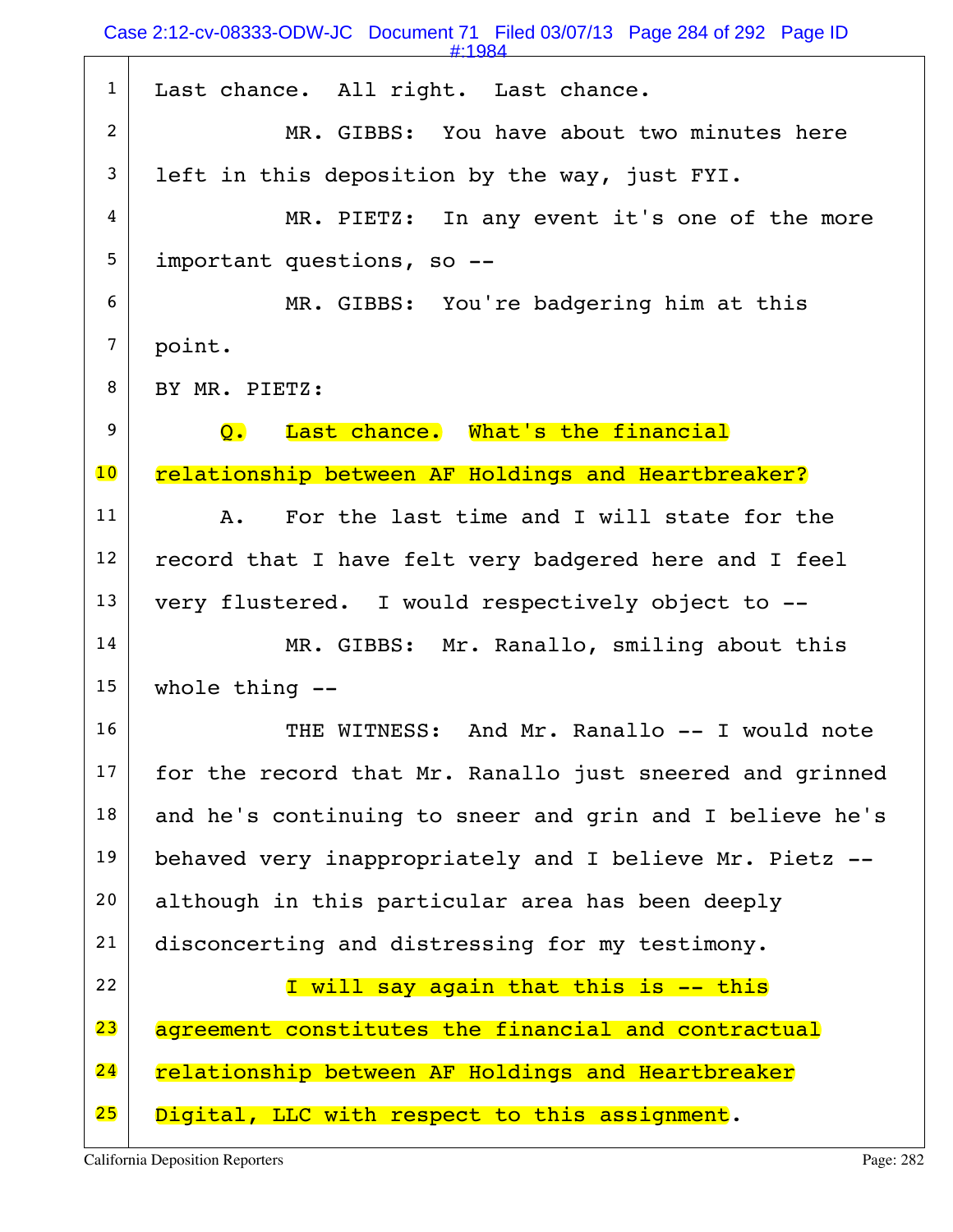| $\mathbf{1}$            | BY MR. PIETZ:                                          |
|-------------------------|--------------------------------------------------------|
| $\overline{2}$          | Q. I'm going to note for the record one final          |
| 3                       | time that this agreement does not mention any money    |
| $\overline{\mathbf{4}}$ | being paid and ask this final question. Was there any. |
| 5                       | MR. GIBBS: He already -- he's been asked this          |
| 6                       | question about 20 times. He answered it already.       |
| $\overline{7}$          | BY MR. PIETZ:                                          |
| 8                       | Q. He hasn't answer the simple question. Money         |
| $\boldsymbol{9}$        | paid, yes or no?                                       |
| 10                      | This $--$<br>A.                                        |
| 11                      | MR. GIBBS: He answered the question.                   |
| 12                      | THE WITNESS: To the extent --                          |
| 13                      | MR. GIBBS: He doesn't have to be forced into           |
| 14                      | a yes or no question. He can explain his answer.       |
| 15                      | THE WITNESS: I'm really surprised that this            |
| 16                      | is so difficult of a answer for you to accept. This is |
| 17                      | the deal right here. This the full deal, the whole     |
| 18                      | This is the financial and contractual<br>deal.         |
| 19                      | relationship between AF Holdings and Heartbreaker, LLC |
| 20                      | with respect to the assignment. That answer could not  |
| 21                      | be more clear and more straightforward. And the simple |
| 22                      | fact that you don't like the answer, I don't know what |
| 23                      | to do about it.                                        |
| 24                      | MR. GIBBS: We started this deposition at               |
| 25                      | 10:00 o'clock in the morning. It is 6:00 p.m. We took  |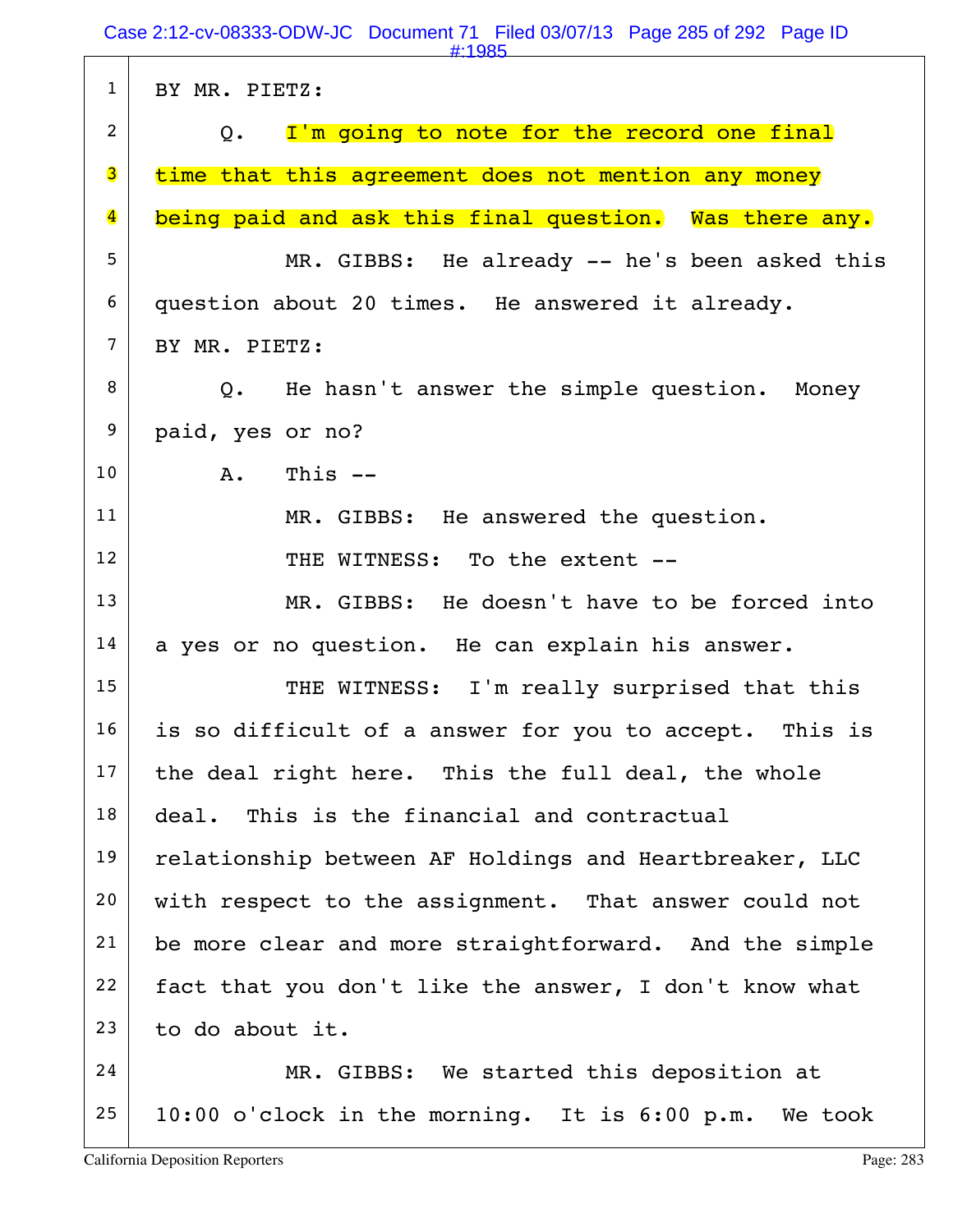#### Case 2:12-cv-08333-ODW-JC Document 71 Filed 03/07/13 Page 286 of 292 Page ID

| $\mathbf{1}$   | less than an hour-long lunch. We've gone basically over  |
|----------------|----------------------------------------------------------|
| $\overline{2}$ | seven hours at this point. So how --                     |
| 3              | MR. PIETZ: Let's go off the record and                   |
| 4              | perhaps we can work out a resolution here.               |
| 5              | (Off the record at 6:00 p.m. and back on                 |
| 6              | the record at $6:03$ p.m.)                               |
| $\overline{7}$ | FURTHER EXAMINATION BY MR. RANALLO                       |
| 8              | Q. Back on the record. Does AF Holdings maintain         |
| 9              | financial records of payments made for assignment        |
| 10             | agreements?                                              |
| 11             | It maintains financial records.<br>A.                    |
| 12             | MR. GIBBS: Vague and ambiguous. Objection.               |
| 13             | THE WITNESS: Sure. To the extent a payment               |
| 14             | was made it would keep the record.                       |
| 15             | BY MR. RANALLO:                                          |
| 16             | So if any payment was made for the<br>Q.                 |
| 17             | assignment -- as the good and valuable consideration     |
| 18             | recited in the assignment -- AF Holdings would have a    |
| 19             | record of that?                                          |
| 20             | Yes.<br>Α.                                               |
| 21             | FURTHER EXAMINATION BY MR. PIETZ                         |
| 22             | Would those records be produced in a document<br>Q.      |
| 23             | production three days from now?                          |
| 24             | MR. GIBBS: First of all, objection. Legal                |
| 25             | conclusion. I think we can talk about that later.<br>But |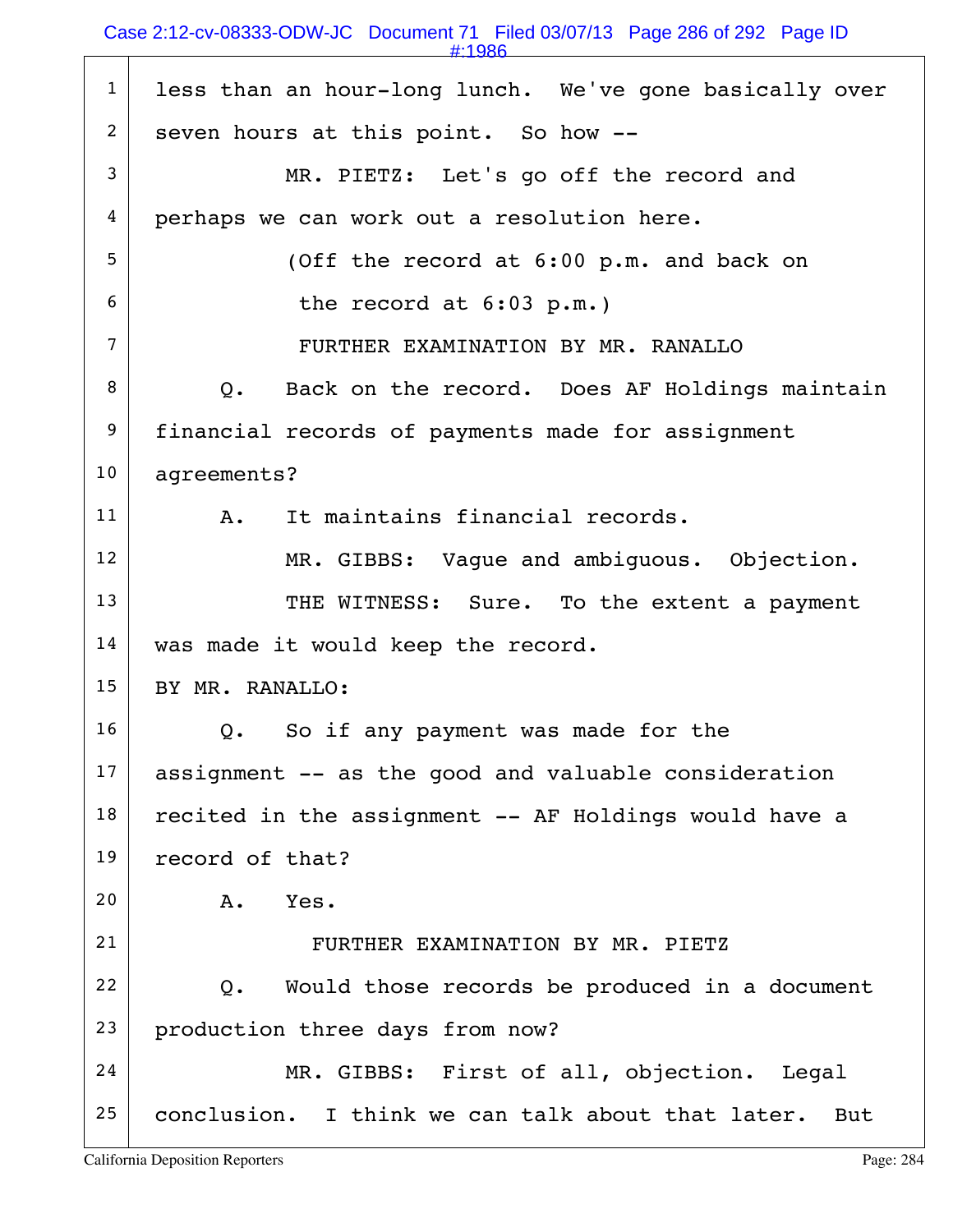### Case 2:12-cv-08333-ODW-JC Document 71 Filed 03/07/13 Page 287 of 292 Page ID

#:1987

 there's an objection based on the fact that I was  $-1$ 2 took the deposition. We've already been released from that obligation under this deposition. That was not a separate document request, just to let you know.

5 MR. PIETZ: I'm just going to note for the  $6$  record that if the problem here is that the deponent 7 doesn't know the financial relationship and the deponent  $8$  is willing to supplement that information with the 9 document disclosure that comes in three days, the 10 defendants are amenable to that.

11 MR. GIBBS: Hold on a second. He just said he  $12$  can do that with an interrogatory. What is wrong with  $13$  that?

14 MR. PIETZ: Thirty days is what's wrong with  $15$  it. We noticed a deposition on the topic today  $-$ -

16 MR. GIBBS: No, you didn't. The document  $17$  request was not a proper document request in and of 18 itself. It was not a topic.

19 MR. PIETZ: I'm proposing one of two solutions  $20$  here. If the deponent -- rather if AF Holdings is 21 willing to explain the financial arrangement with the 22 document request three days from now, that's fine.  $23$  We'll agree to wind this deposition down today. If on  $24$  the other hand, AF Holdings is standing on its objection  $25$  that disclosing the financial arrangement is not a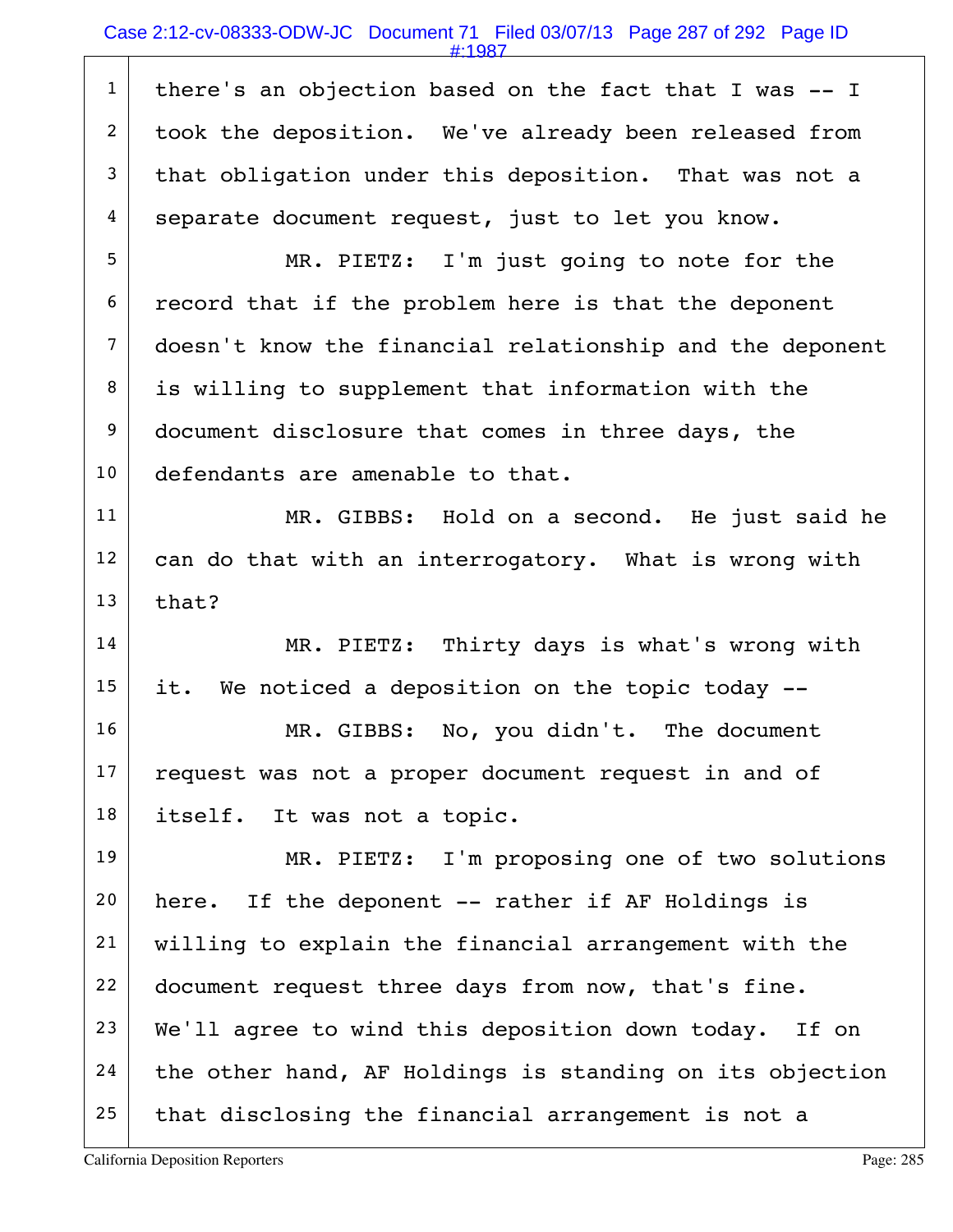# Case 2:12-cv-08333-ODW-JC Document 71 Filed 03/07/13 Page 288 of 292 Page ID

#:1988

|                | #1900                                                    |
|----------------|----------------------------------------------------------|
| $\mathbf{1}$   | proper subject because it wasn't properly noticed today, |
| $\overline{2}$ | then I'm suspending the deposition and we're going to    |
| 3              | get the court involved about whether AF Holdings should  |
| 4              | be compelled to answer that question. It's one of the    |
| 5              | two options and it's your choice.                        |
| 6              | MR. GIBBS: It's not one of the two options.              |
| $\overline{7}$ | MR. PIETZ: So which is it? I'm asking                    |
| 8              | counsel, I'm asking AF Holdings and I'll ask my          |
| 9              | co-counsel if he concurs --                              |
| 10             | MR. GIBBS: You have no more minutes left in              |
| 11             | this deposition, so you're basically holding us captive  |
| 12             | here until you get this answer from him. This is         |
| 13             | ridiculous.                                              |
| 14             | MR. PIETZ: That's not true.                              |
| 15             | THE WITNESS: Could we go off the record?                 |
| 16             | MR. PIETZ: Sure.                                         |
| 17             | (Off the record at 6:06 p.m. and back on                 |
| 18             | the record at $6:09$ p.m.)                               |
| 19             | MR. PIETZ: We're back on the record. I think             |
| 20             | we had a proposal on the issue that had held us up here  |
| 21             | that's amenable to both sides.                           |
| 22             | Mr. Hansmeier, why don't you outline it as you           |
| 23             | saw it?                                                  |
| 24             | THE WITNESS: I'll have my attorney outline               |
| 25             | it.                                                      |
|                |                                                          |

 $\Gamma$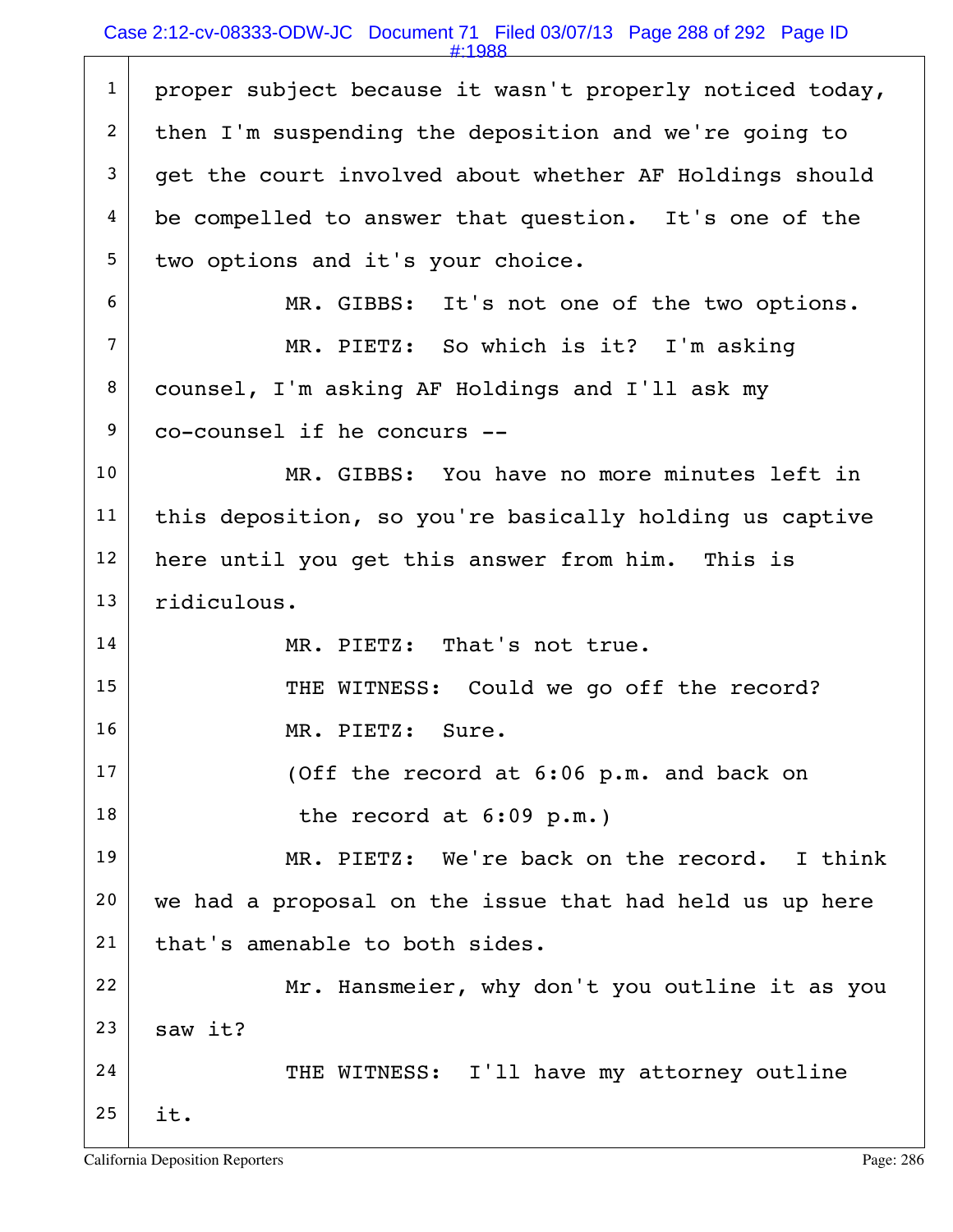Case 2:12-cv-08333-ODW-JC Document 71 Filed 03/07/13 Page 289 of 292 Page ID

#:1989

| $\mathbf{1}$   | MR. GIBBS: When you get us an interrogatory              |
|----------------|----------------------------------------------------------|
| $\overline{2}$ | as to this issue of whether money was paid to            |
| 3              | Heartbreaker, we'll have two weeks to answer that        |
| 4              | interrogatory. That's the stipulation.                   |
| 5              | MR. PIETZ: And you're agreeing to doing some             |
| 6              | kind of substantive response about the money, it's just  |
| $\overline{7}$ | not going to be objections?                              |
| 8              | MR. GIBBS: What do you consider a substantive            |
| 9              | response?                                                |
| 10             | MR. PIETZ: X dollars were paid is a                      |
| 11             | substantive response to the question that we're going to |
| 12             | be asking.                                               |
| 13             | MR. GIBBS: If we can give you a substantive              |
| 14             | response, we will give you that substantive response.    |
| 15             | MR. PIETZ: Fair enough. So stipulated. At                |
| 16             | least as far as we're concerned.                         |
| 17             | Brett, I note that you were raising issues               |
| 18             | about time. Would you like to do redirect? I'm           |
| 19             | certainly amenable to powering through.                  |
| 20             | MR. GIBBS: Hold on a second. If I don't do               |
| 21             | redirect, are you opening up the floor for me to do      |
| 22             | redirect or not? If I do redirect, you can go back and   |
| 23             | cross-examine him again, but if I don't do it, you're    |
| 24             | shut down from that. Want do you want to do at this      |
| 25             | point?                                                   |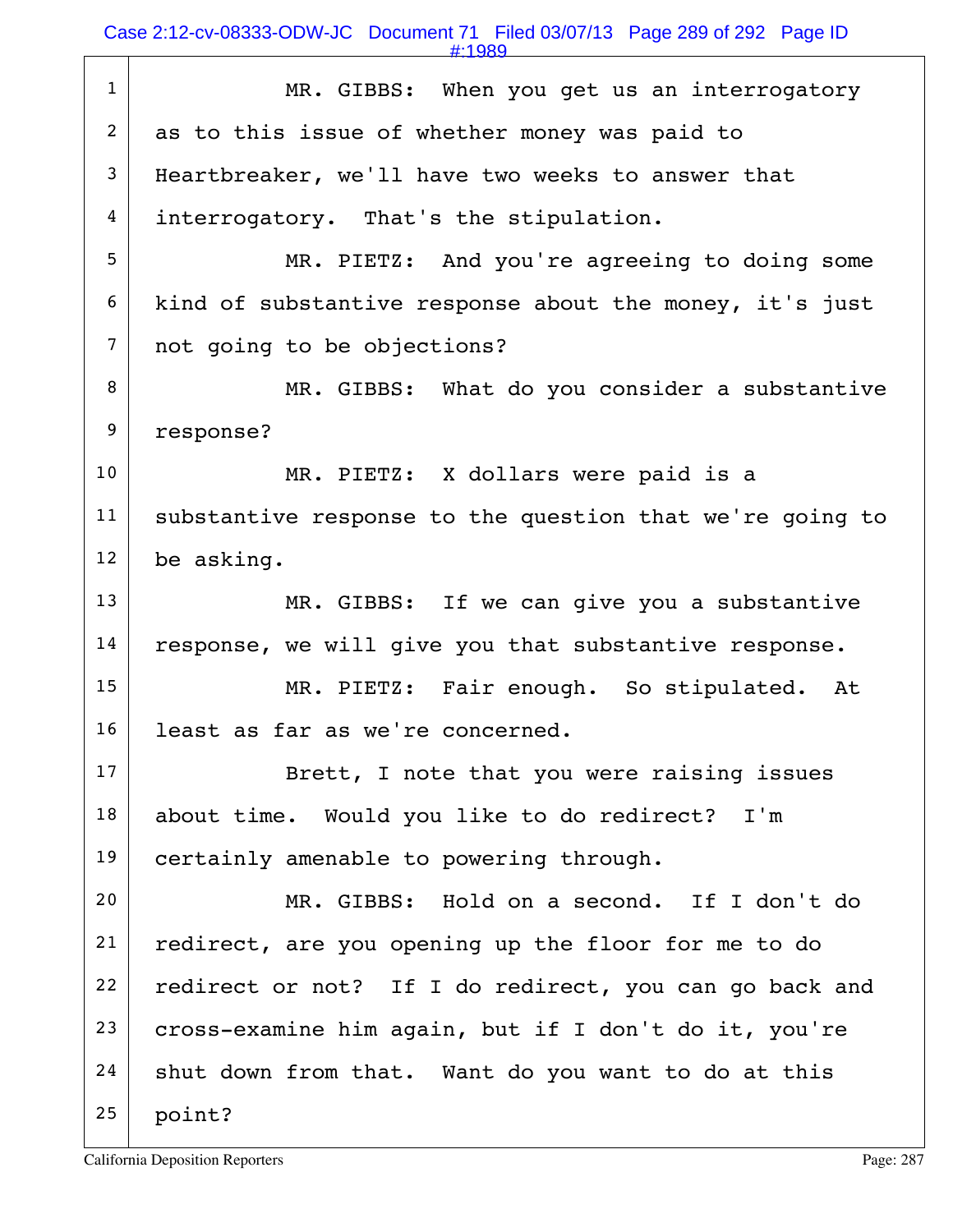1 MR. PIETZ: I'm fine ending the deposition 2 right now. It's really your choice in what you would  $3$  like to do.

4 MR. RANALLO: Good with me.

5 MR. GIBBS: I just want to make sure that I 6 have the right to review this within 30 days according  $7$  the rules.

8 MR. RANALLO: And if I could also go ahead on 9 the record and serve Mr. Hansmeier with a copy of the 10 | complaint, again, summons and complaint against AF 11 | Holdings by Alan Cooper.

12 THE WITNESS: On the record I would like to  $13$  note that I'm not authorized to accept service on behalf 14 of any of these entities and that Attorney Ranallo has 15 been notified of this fact and he should notify Attorney 16 Godfread on whose behalf he is serving this of this fact  $17$  and if he does not do so we will make a motion  $-1$ 18 assume the plaintiffs in that case will make a motion  $19$  to -- make Mr. Ranallo's fraud {sic} if goes to that -- 20 notice the court. 21 MR. PIETZ: Can we do a stipulation of  $22$  relieving the court reporter of her duties.

23 MR. GIBBS: That's fine.

24 THE REPORTER: Would you like to order? 25 MR. PIETZ: The defendant will take one

California Deposition Reporters **Page: 288**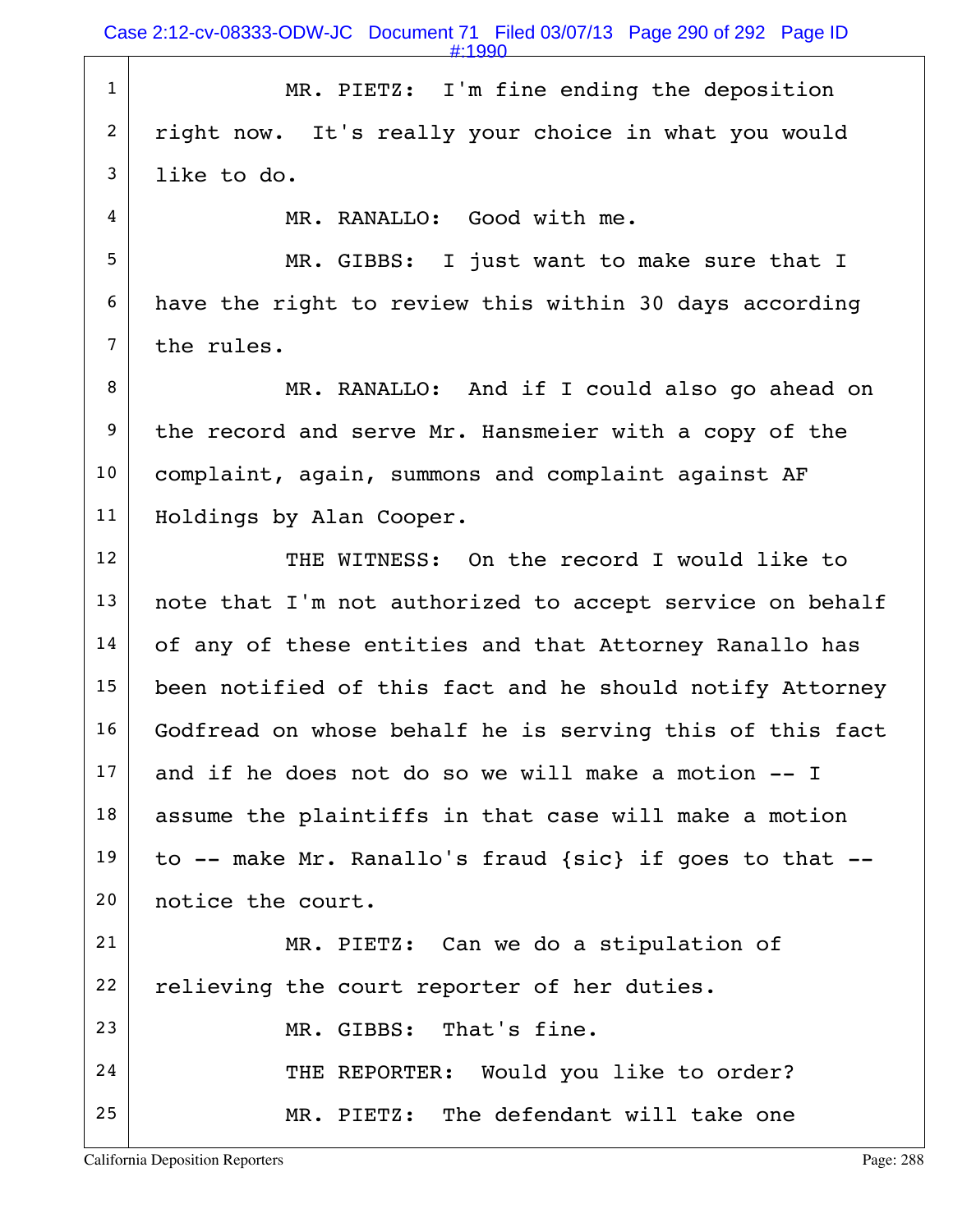|                  | #:1991                                       |
|------------------|----------------------------------------------|
| $\mathbf{1}$     | electronic copy and paper.                   |
| $\overline{2}$   | MR. GIBBS: We will as well. Just electronic. |
| $\mathfrak{Z}$   | (Whereupon, the deposition was               |
| 4                | adjourned at 6:15 p.m.)                      |
| 5                |                                              |
| 6                | I declare under penalty of perjury that the  |
| $\overline{7}$   | foregoing is true and correct. Subscribed at |
| 8                | , California, this ________ day of           |
| $\boldsymbol{9}$ | $\sim$ 2013.                                 |
| 10               |                                              |
| 11               |                                              |
| 12               |                                              |
| 13               |                                              |
| 14               | PAUL HANSMEIER                               |
| 15               |                                              |
| 16               |                                              |
| $17$             |                                              |
| $18\,$           |                                              |
| 19               |                                              |
| 20               |                                              |
| 21               |                                              |
| 22               |                                              |
| 23               |                                              |
| 24               |                                              |
| 25               |                                              |